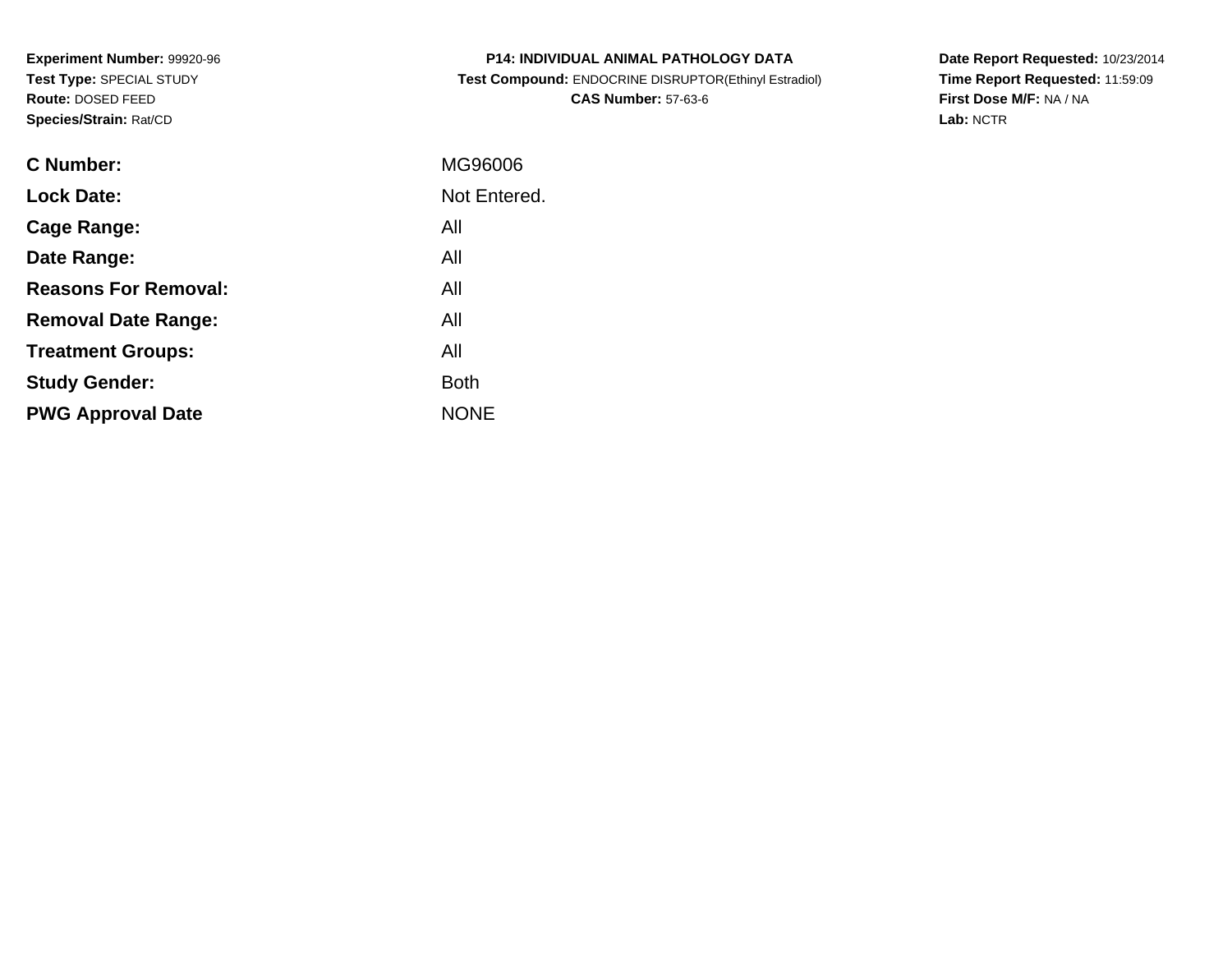| <b>Experiment Number: 99920-96</b><br><b>Test Type: SPECIAL STUDY</b><br><b>Route: DOSED FEED</b><br>Species/Strain: Rat/CD |                          | <b>P14: INDIVIDUAL ANIMAL PATHOLOGY DATA</b><br>Test Compound: ENDOCRINE DISRUPTOR(Ethinyl Estradiol)<br><b>CAS Number: 57-63-6</b> | Date Report Requested: 10/23/2014<br>Time Report Requested: 11:59:09<br>First Dose M/F: NA / NA<br>Lab: NCTR |
|-----------------------------------------------------------------------------------------------------------------------------|--------------------------|-------------------------------------------------------------------------------------------------------------------------------------|--------------------------------------------------------------------------------------------------------------|
| <b>ANIMAL ID: 730</b>                                                                                                       | TRT#: 5                  | <b>SEX: Male</b>                                                                                                                    | DAY ON TEST: 161                                                                                             |
|                                                                                                                             | DOSE: F3<br>CONTROL      | <b>DISP:</b> Terminal Sacrifice                                                                                                     | <b>HISTO: 021380100730</b>                                                                                   |
|                                                                                                                             |                          | ORGAN AND ACCOUNTABLE SITE STATUS                                                                                                   |                                                                                                              |
| <b>NORMAL</b>                                                                                                               |                          |                                                                                                                                     |                                                                                                              |
| * Adrenal Cortex                                                                                                            | * Adrenal Medulla        | * Bone                                                                                                                              | * Bone Marrow                                                                                                |
| * Coagulating Gland                                                                                                         | * Epididymis             | * Mammary Gland                                                                                                                     | * Pituitary Gland                                                                                            |
| * Prostate, Dorsal/lateral Lobe                                                                                             | * Prostate, Ventral Lobe | * Rete Testes                                                                                                                       | * Seminal Vesicle                                                                                            |
| * Spleen                                                                                                                    | * Testes                 | * Thymus                                                                                                                            | * Thyroid Gland                                                                                              |
| <b>OBSERVATIONS</b>                                                                                                         |                          |                                                                                                                                     |                                                                                                              |
| * Kidney                                                                                                                    |                          | <b>Infiltration Cellular</b>                                                                                                        | Lymphocyte, Mild                                                                                             |
|                                                                                                                             | Renal Tubule             | Regeneration                                                                                                                        | Minimal                                                                                                      |
| * Liver                                                                                                                     | Inflammation             |                                                                                                                                     | Chronic Active, Minimal                                                                                      |
| PRIMARY CAUSE OF DEATH                                                                                                      |                          |                                                                                                                                     |                                                                                                              |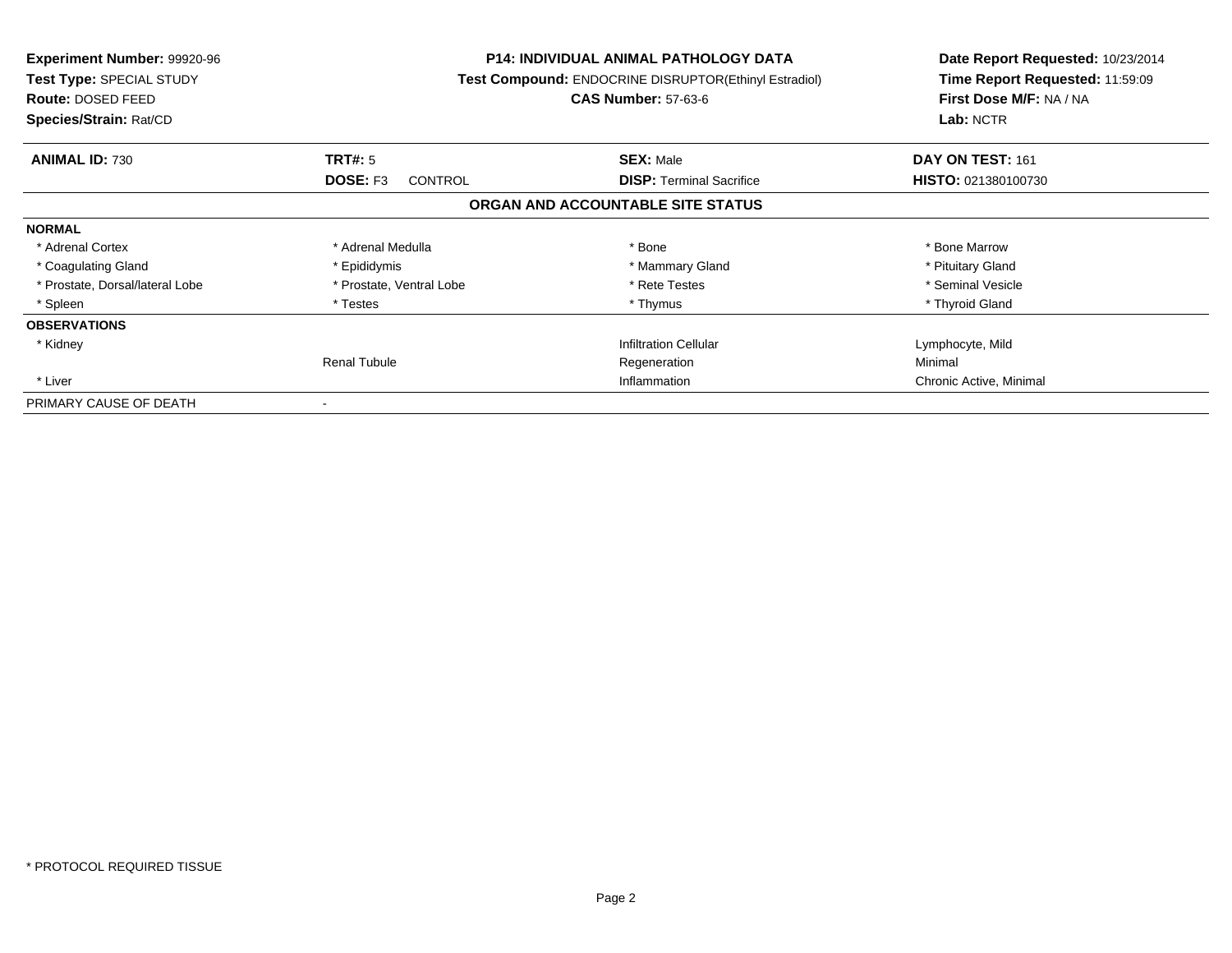| Experiment Number: 99920-96<br>Test Type: SPECIAL STUDY<br>Route: DOSED FEED<br>Species/Strain: Rat/CD |                            | <b>P14: INDIVIDUAL ANIMAL PATHOLOGY DATA</b><br>Test Compound: ENDOCRINE DISRUPTOR(Ethinyl Estradiol)<br><b>CAS Number: 57-63-6</b> | Date Report Requested: 10/23/2014<br>Time Report Requested: 11:59:09<br>First Dose M/F: NA / NA<br>Lab: NCTR |  |
|--------------------------------------------------------------------------------------------------------|----------------------------|-------------------------------------------------------------------------------------------------------------------------------------|--------------------------------------------------------------------------------------------------------------|--|
| <b>ANIMAL ID: 731</b>                                                                                  | <b>TRT#: 5</b>             | <b>SEX: Male</b>                                                                                                                    | DAY ON TEST: 161                                                                                             |  |
|                                                                                                        | DOSE: F3<br><b>CONTROL</b> | <b>DISP: Terminal Sacrifice</b>                                                                                                     | HISTO: 021380100731                                                                                          |  |
|                                                                                                        |                            | ORGAN AND ACCOUNTABLE SITE STATUS                                                                                                   |                                                                                                              |  |
| <b>NORMAL</b>                                                                                          |                            |                                                                                                                                     |                                                                                                              |  |
| * Adrenal Cortex                                                                                       | * Adrenal Medulla          | * Bone                                                                                                                              | * Bone Marrow                                                                                                |  |
| * Epididymis                                                                                           | * Mammary Gland            | * Pituitary Gland                                                                                                                   | * Rete Testes                                                                                                |  |
| * Seminal Vesicle                                                                                      | * Spleen                   | * Testes                                                                                                                            |                                                                                                              |  |
| <b>MISSING</b>                                                                                         |                            |                                                                                                                                     |                                                                                                              |  |
| * Thymus                                                                                               |                            |                                                                                                                                     |                                                                                                              |  |
| <b>OBSERVATIONS</b>                                                                                    |                            |                                                                                                                                     |                                                                                                              |  |
| * Coagulating Gland                                                                                    |                            | Developmental Malformation                                                                                                          |                                                                                                              |  |
| * Kidney                                                                                               |                            | Congestion                                                                                                                          | Mild                                                                                                         |  |
|                                                                                                        |                            | <b>Infiltration Cellular</b>                                                                                                        | Lymphocyte, Minimal                                                                                          |  |
| [Congestion TGLS = $1-4$ ]                                                                             |                            |                                                                                                                                     |                                                                                                              |  |
| * Liver                                                                                                |                            | Inflammation                                                                                                                        | Chronic Active, Minimal                                                                                      |  |
| * Prostate, Dorsal/Lateral Lobe                                                                        |                            | Inflammation                                                                                                                        | Suppurative, Minimal                                                                                         |  |
| * Prostate, Ventral Lobe                                                                               |                            | <b>Infiltration Cellular</b>                                                                                                        | Lymphocyte, Mild                                                                                             |  |
| * Thymus                                                                                               |                            |                                                                                                                                     |                                                                                                              |  |
| Note: Missing at embedding; No Wet Tissue per Pathologist                                              |                            |                                                                                                                                     |                                                                                                              |  |
| Infiltration Cellular<br>* Thyroid Gland                                                               |                            |                                                                                                                                     | Lymphocyte, Minimal                                                                                          |  |
| PRIMARY CAUSE OF DEATH                                                                                 |                            |                                                                                                                                     |                                                                                                              |  |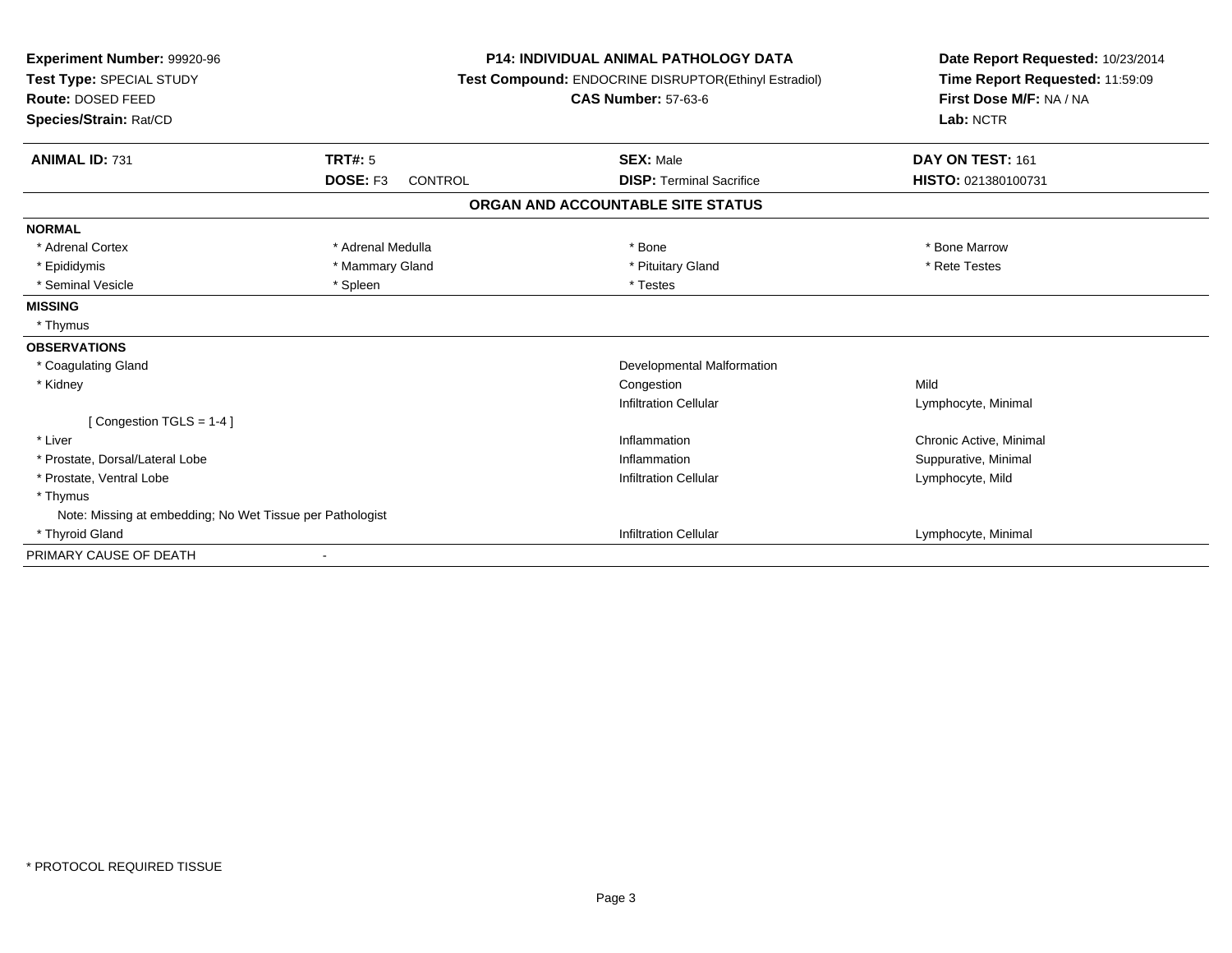| Experiment Number: 99920-96<br><b>Test Type: SPECIAL STUDY</b><br>Route: DOSED FEED<br>Species/Strain: Rat/CD |                                 | <b>P14: INDIVIDUAL ANIMAL PATHOLOGY DATA</b><br><b>Test Compound: ENDOCRINE DISRUPTOR(Ethinyl Estradiol)</b><br><b>CAS Number: 57-63-6</b> | Date Report Requested: 10/23/2014<br>Time Report Requested: 11:59:09<br>First Dose M/F: NA / NA<br>Lab: NCTR |
|---------------------------------------------------------------------------------------------------------------|---------------------------------|--------------------------------------------------------------------------------------------------------------------------------------------|--------------------------------------------------------------------------------------------------------------|
| <b>ANIMAL ID: 732</b>                                                                                         | TRT#: 5                         | <b>SEX: Male</b>                                                                                                                           | DAY ON TEST: 161                                                                                             |
|                                                                                                               | DOSE: F3<br><b>CONTROL</b>      | <b>DISP:</b> Terminal Sacrifice                                                                                                            | <b>HISTO: 021380100732</b>                                                                                   |
|                                                                                                               |                                 | ORGAN AND ACCOUNTABLE SITE STATUS                                                                                                          |                                                                                                              |
| <b>NORMAL</b>                                                                                                 |                                 |                                                                                                                                            |                                                                                                              |
| * Adrenal Cortex                                                                                              | * Adrenal Medulla               | * Bone                                                                                                                                     | * Bone Marrow                                                                                                |
| * Coagulating Gland                                                                                           | * Epididymis                    | * Kidney                                                                                                                                   | * Mammary Gland                                                                                              |
| * Pituitary Gland                                                                                             | * Prostate, Dorsal/lateral Lobe | * Rete Testes                                                                                                                              | * Seminal Vesicle                                                                                            |
| * Spleen                                                                                                      | * Testes                        | * Thymus                                                                                                                                   | * Thyroid Gland                                                                                              |
| <b>OBSERVATIONS</b>                                                                                           |                                 |                                                                                                                                            |                                                                                                              |
| * Liver                                                                                                       |                                 | <b>Infiltration Cellular</b>                                                                                                               | Lymphocyte, Minimal                                                                                          |
| * Prostate, Ventral Lobe                                                                                      | Infiltration Cellular           |                                                                                                                                            | Lymphocyte, Mild                                                                                             |
| PRIMARY CAUSE OF DEATH                                                                                        |                                 |                                                                                                                                            |                                                                                                              |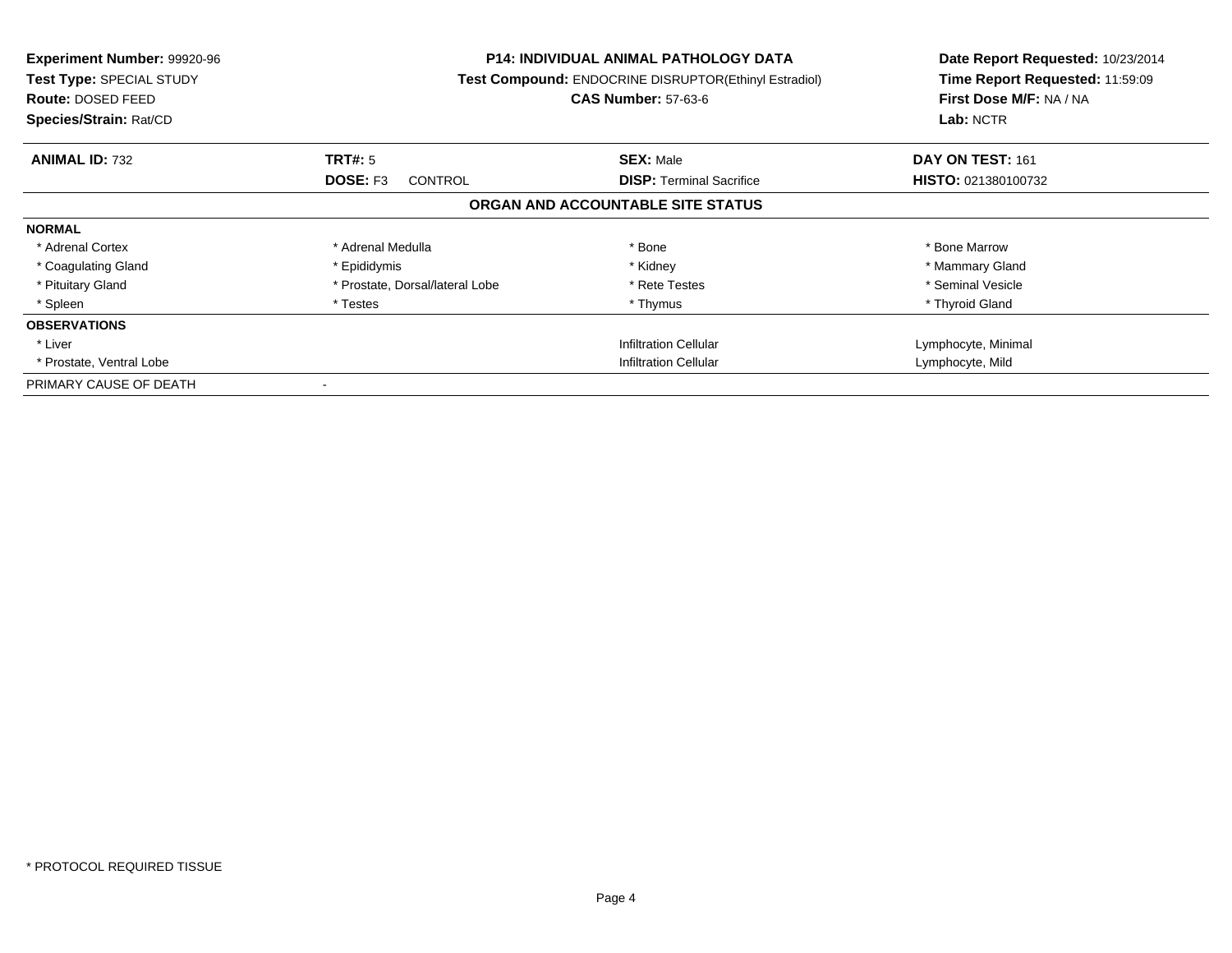| <b>Experiment Number: 99920-96</b><br>Test Type: SPECIAL STUDY<br>Route: DOSED FEED<br>Species/Strain: Rat/CD |                            | <b>P14: INDIVIDUAL ANIMAL PATHOLOGY DATA</b><br>Test Compound: ENDOCRINE DISRUPTOR(Ethinyl Estradiol)<br><b>CAS Number: 57-63-6</b> | Date Report Requested: 10/23/2014<br>Time Report Requested: 11:59:09<br>First Dose M/F: NA / NA<br>Lab: NCTR |
|---------------------------------------------------------------------------------------------------------------|----------------------------|-------------------------------------------------------------------------------------------------------------------------------------|--------------------------------------------------------------------------------------------------------------|
| <b>ANIMAL ID: 733</b>                                                                                         | TRT#: 5                    | <b>SEX: Male</b>                                                                                                                    | DAY ON TEST: 161                                                                                             |
|                                                                                                               | DOSE: F3<br><b>CONTROL</b> | <b>DISP:</b> Terminal Sacrifice                                                                                                     | HISTO: 021380100733                                                                                          |
|                                                                                                               |                            | ORGAN AND ACCOUNTABLE SITE STATUS                                                                                                   |                                                                                                              |
| <b>NORMAL</b>                                                                                                 |                            |                                                                                                                                     |                                                                                                              |
| * Adrenal Cortex                                                                                              | * Adrenal Medulla          | * Bone                                                                                                                              | * Bone Marrow                                                                                                |
| * Epididymis                                                                                                  | * Mammary Gland            | * Pituitary Gland                                                                                                                   | * Prostate, Dorsal/lateral Lobe                                                                              |
| * Prostate, Ventral Lobe                                                                                      | * Rete Testes              | * Seminal Vesicle                                                                                                                   | * Spleen                                                                                                     |
| * Thyroid Gland                                                                                               |                            |                                                                                                                                     |                                                                                                              |
| <b>OBSERVATIONS</b>                                                                                           |                            |                                                                                                                                     |                                                                                                              |
| * Coagulating Gland                                                                                           |                            | <b>Developmental Malformation</b>                                                                                                   |                                                                                                              |
| * Kidney                                                                                                      |                            | <b>Infiltration Cellular</b>                                                                                                        | Lymphocyte, Minimal                                                                                          |
| * Liver                                                                                                       |                            | Inflammation                                                                                                                        | Chronic Active, Minimal                                                                                      |
| * Testes                                                                                                      | Seminif Tub                | Degeneration                                                                                                                        | Minimal                                                                                                      |
| * Thymus                                                                                                      |                            | Congestion                                                                                                                          | Mild                                                                                                         |
| [Congestion TGLS = $1-4$ ]                                                                                    |                            |                                                                                                                                     |                                                                                                              |
| PRIMARY CAUSE OF DEATH                                                                                        |                            |                                                                                                                                     |                                                                                                              |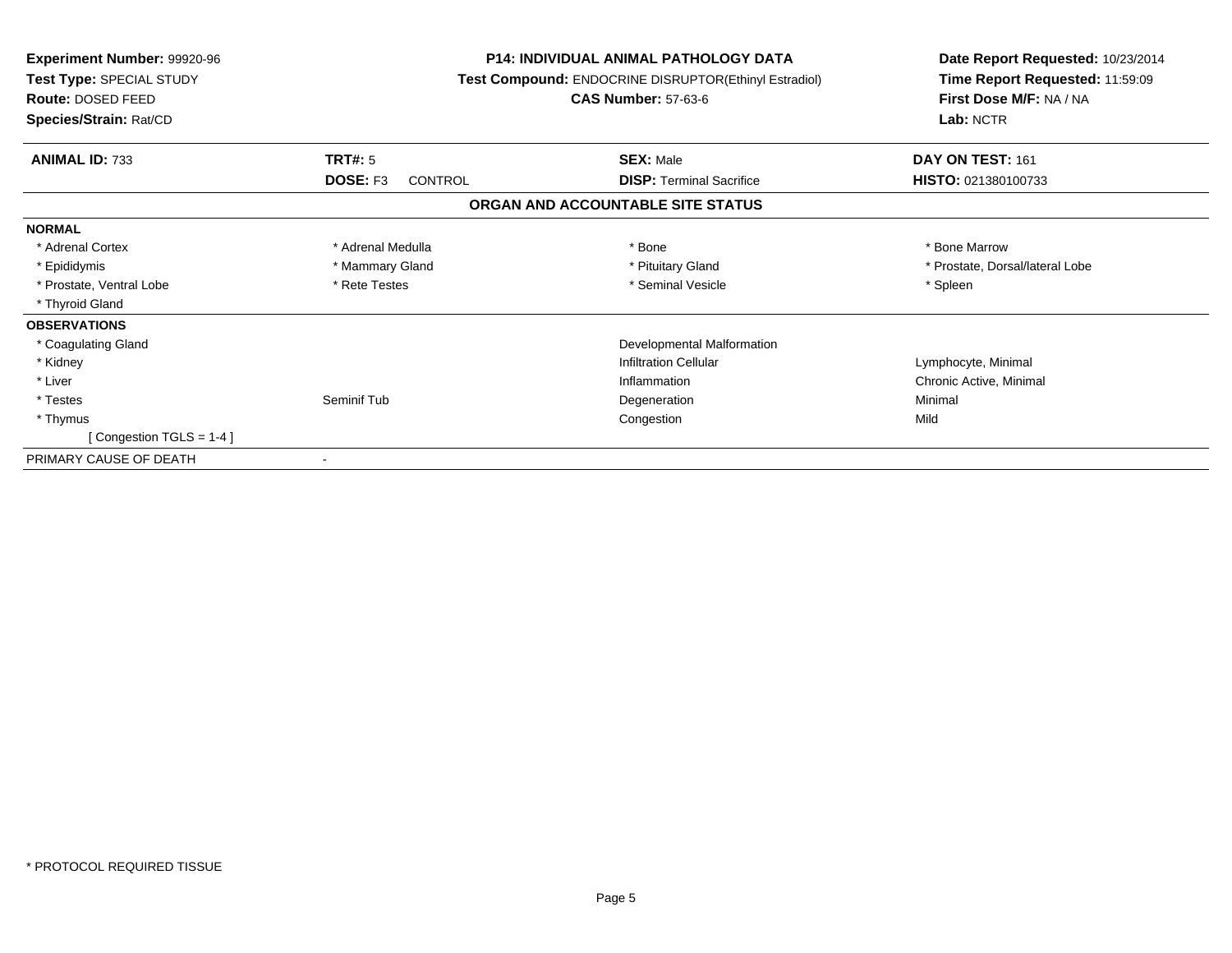| <b>Experiment Number: 99920-96</b><br>Test Type: SPECIAL STUDY<br><b>Route: DOSED FEED</b><br>Species/Strain: Rat/CD | <b>P14: INDIVIDUAL ANIMAL PATHOLOGY DATA</b><br>Test Compound: ENDOCRINE DISRUPTOR(Ethinyl Estradiol)<br><b>CAS Number: 57-63-6</b> |                                   | Date Report Requested: 10/23/2014<br>Time Report Requested: 11:59:09<br>First Dose M/F: NA / NA<br>Lab: NCTR |
|----------------------------------------------------------------------------------------------------------------------|-------------------------------------------------------------------------------------------------------------------------------------|-----------------------------------|--------------------------------------------------------------------------------------------------------------|
| <b>ANIMAL ID: 734</b>                                                                                                | TRT#: 5                                                                                                                             | <b>SEX: Male</b>                  | DAY ON TEST: 161                                                                                             |
|                                                                                                                      | DOSE: F3<br><b>CONTROL</b>                                                                                                          | <b>DISP:</b> Terminal Sacrifice   | <b>HISTO: 021380100734</b>                                                                                   |
|                                                                                                                      |                                                                                                                                     | ORGAN AND ACCOUNTABLE SITE STATUS |                                                                                                              |
| <b>NORMAL</b>                                                                                                        |                                                                                                                                     |                                   |                                                                                                              |
| * Adrenal Cortex                                                                                                     | * Adrenal Medulla                                                                                                                   | * Bone                            | * Bone Marrow                                                                                                |
| * Coagulating Gland                                                                                                  | * Epididymis                                                                                                                        | * Liver                           | * Mammary Gland                                                                                              |
| * Pituitary Gland                                                                                                    | * Prostate, Dorsal/lateral Lobe                                                                                                     | * Rete Testes                     | * Seminal Vesicle                                                                                            |
| * Spleen                                                                                                             | * Testes                                                                                                                            | * Thymus                          | * Thyroid Gland                                                                                              |
| <b>OBSERVATIONS</b>                                                                                                  |                                                                                                                                     |                                   |                                                                                                              |
| * Kidney                                                                                                             |                                                                                                                                     | <b>Infiltration Cellular</b>      | Lymphocyte, Minimal                                                                                          |
| Note: TGL 1 - NST                                                                                                    |                                                                                                                                     |                                   |                                                                                                              |
| * Prostate, Ventral Lobe                                                                                             |                                                                                                                                     | <b>Infiltration Cellular</b>      | Lymphocyte, Minimal                                                                                          |
| PRIMARY CAUSE OF DEATH                                                                                               |                                                                                                                                     |                                   |                                                                                                              |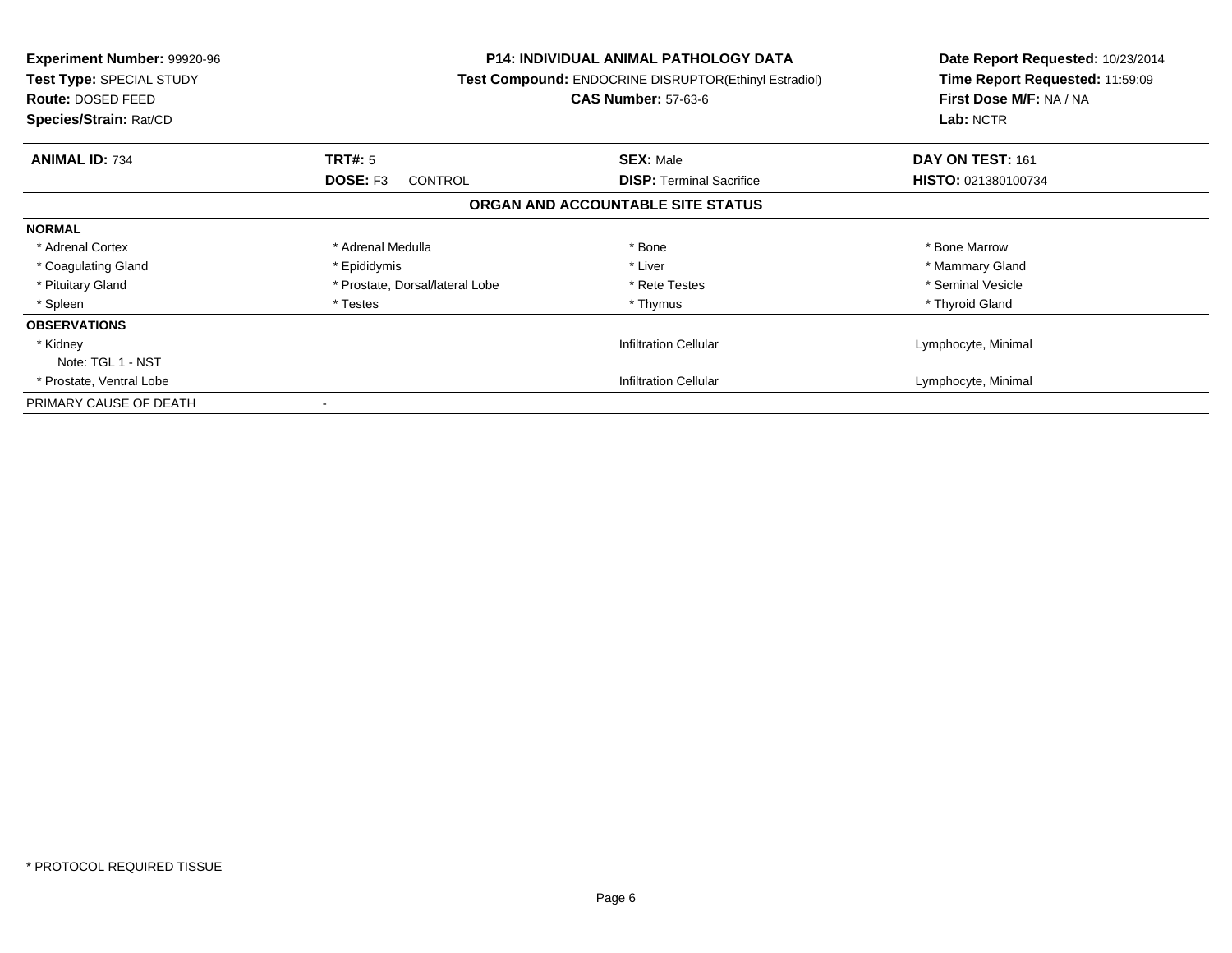| <b>Experiment Number: 99920-96</b><br>Test Type: SPECIAL STUDY<br><b>Route: DOSED FEED</b><br>Species/Strain: Rat/CD | <b>P14: INDIVIDUAL ANIMAL PATHOLOGY DATA</b><br>Test Compound: ENDOCRINE DISRUPTOR(Ethinyl Estradiol)<br><b>CAS Number: 57-63-6</b> |                                   | Date Report Requested: 10/23/2014<br>Time Report Requested: 11:59:09<br>First Dose M/F: NA / NA<br>Lab: NCTR |
|----------------------------------------------------------------------------------------------------------------------|-------------------------------------------------------------------------------------------------------------------------------------|-----------------------------------|--------------------------------------------------------------------------------------------------------------|
| <b>ANIMAL ID: 735</b>                                                                                                | <b>TRT#: 5</b>                                                                                                                      | <b>SEX: Male</b>                  | DAY ON TEST: 161                                                                                             |
|                                                                                                                      | DOSE: F3<br>CONTROL                                                                                                                 | <b>DISP:</b> Terminal Sacrifice   | HISTO: 021380100735                                                                                          |
|                                                                                                                      |                                                                                                                                     | ORGAN AND ACCOUNTABLE SITE STATUS |                                                                                                              |
| <b>NORMAL</b>                                                                                                        |                                                                                                                                     |                                   |                                                                                                              |
| * Adrenal Cortex                                                                                                     | * Adrenal Medulla                                                                                                                   | * Bone                            | * Bone Marrow                                                                                                |
| * Coagulating Gland                                                                                                  | * Epididymis                                                                                                                        | * Liver                           | * Mammary Gland                                                                                              |
| * Pituitary Gland                                                                                                    | * Prostate, Dorsal/lateral Lobe                                                                                                     | * Rete Testes                     | * Seminal Vesicle                                                                                            |
| * Spleen                                                                                                             | * Testes                                                                                                                            | * Thymus                          |                                                                                                              |
| <b>OBSERVATIONS</b>                                                                                                  |                                                                                                                                     |                                   |                                                                                                              |
| * Kidney                                                                                                             |                                                                                                                                     | <b>Infiltration Cellular</b>      | Lymphocyte, Minimal                                                                                          |
| * Prostate, Ventral Lobe                                                                                             |                                                                                                                                     | <b>Infiltration Cellular</b>      | Lymphocyte, Minimal                                                                                          |
| * Thyroid Gland                                                                                                      |                                                                                                                                     | Cyst                              | Squamous                                                                                                     |
| PRIMARY CAUSE OF DEATH                                                                                               |                                                                                                                                     |                                   |                                                                                                              |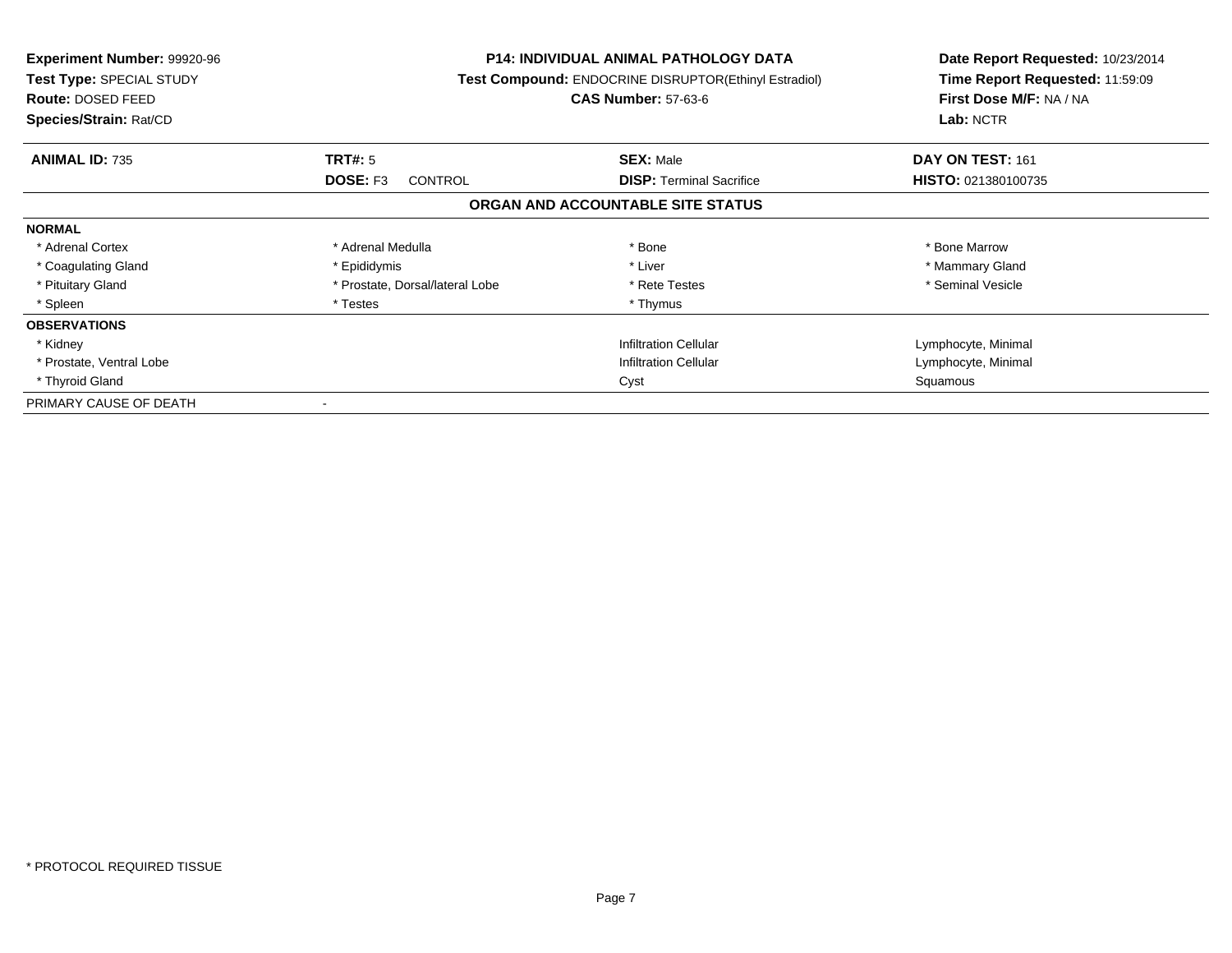| Experiment Number: 99920-96<br>Test Type: SPECIAL STUDY<br><b>Route: DOSED FEED</b><br>Species/Strain: Rat/CD | <b>P14: INDIVIDUAL ANIMAL PATHOLOGY DATA</b><br><b>Test Compound: ENDOCRINE DISRUPTOR(Ethinyl Estradiol)</b><br><b>CAS Number: 57-63-6</b> |                                   | Date Report Requested: 10/23/2014<br>Time Report Requested: 11:59:09<br>First Dose M/F: NA / NA<br>Lab: NCTR |
|---------------------------------------------------------------------------------------------------------------|--------------------------------------------------------------------------------------------------------------------------------------------|-----------------------------------|--------------------------------------------------------------------------------------------------------------|
| <b>ANIMAL ID: 736</b>                                                                                         | <b>TRT#: 6</b>                                                                                                                             | <b>SEX: Male</b>                  | DAY ON TEST: 161                                                                                             |
|                                                                                                               | <b>DOSE: F3/2PPB TO CTRL</b>                                                                                                               | <b>DISP:</b> Terminal Sacrifice   | <b>HISTO: 021380100736</b>                                                                                   |
|                                                                                                               |                                                                                                                                            | ORGAN AND ACCOUNTABLE SITE STATUS |                                                                                                              |
| <b>NORMAL</b>                                                                                                 |                                                                                                                                            |                                   |                                                                                                              |
| * Coagulating Gland                                                                                           | * Epididymis                                                                                                                               | * Mammary Gland                   | * Rete Testes                                                                                                |
| * Seminal Vesicle                                                                                             | * Testes                                                                                                                                   |                                   |                                                                                                              |
| <b>OBSERVATIONS</b>                                                                                           |                                                                                                                                            |                                   |                                                                                                              |
| * Prostate, Dorsal/Lateral Lobe                                                                               |                                                                                                                                            | Inflammation                      | Suppurative, Minimal                                                                                         |
| * Prostate, Ventral Lobe                                                                                      | <b>Infiltration Cellular</b>                                                                                                               |                                   | Lymphocyte, Mild                                                                                             |
| PRIMARY CAUSE OF DEATH                                                                                        |                                                                                                                                            |                                   |                                                                                                              |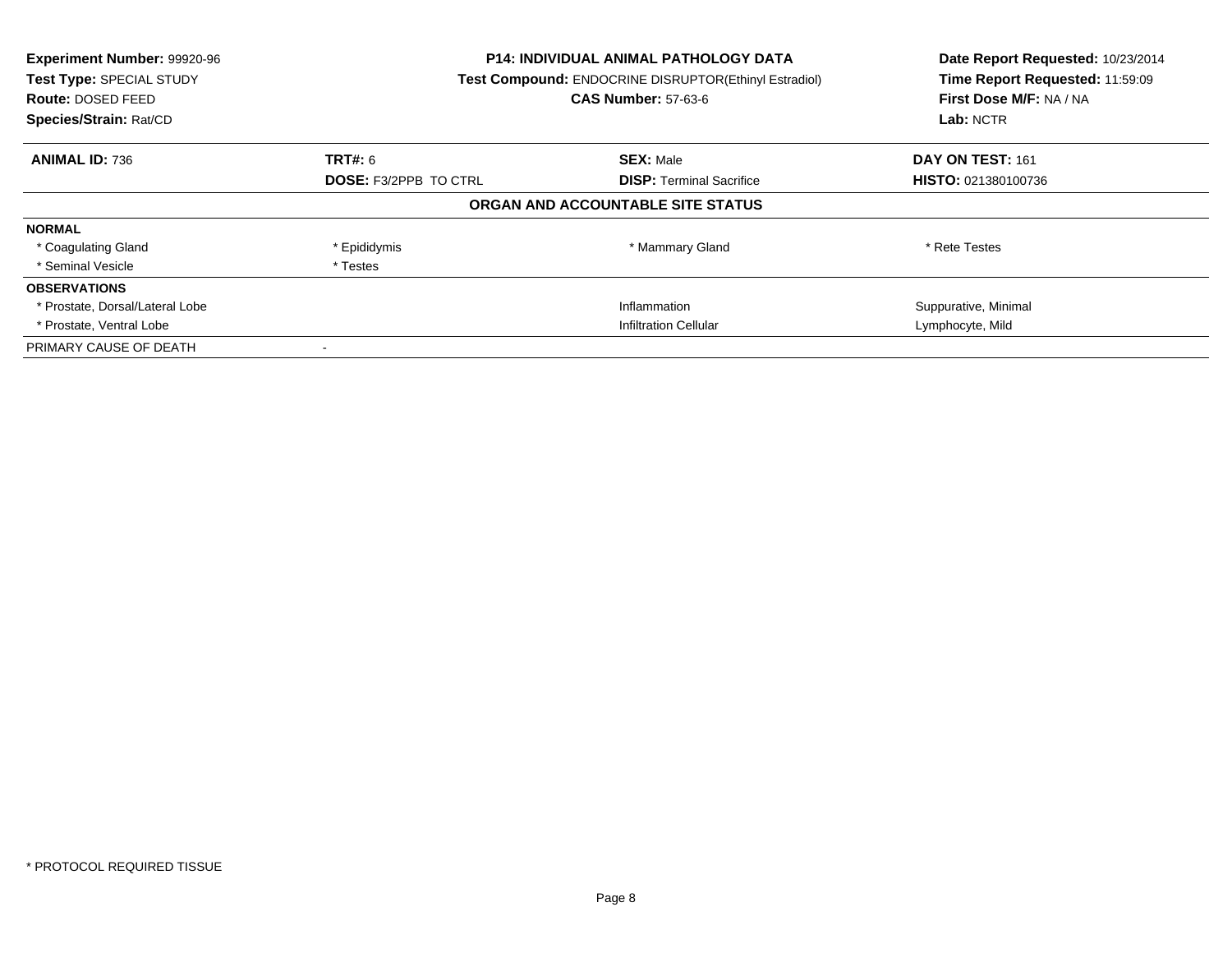| Experiment Number: 99920-96<br><b>Test Type: SPECIAL STUDY</b><br><b>Route: DOSED FEED</b><br>Species/Strain: Rat/CD | <b>P14: INDIVIDUAL ANIMAL PATHOLOGY DATA</b><br>Test Compound: ENDOCRINE DISRUPTOR(Ethinyl Estradiol)<br><b>CAS Number: 57-63-6</b> |                                   | Date Report Requested: 10/23/2014<br>Time Report Requested: 11:59:09<br>First Dose M/F: NA / NA<br>Lab: NCTR |
|----------------------------------------------------------------------------------------------------------------------|-------------------------------------------------------------------------------------------------------------------------------------|-----------------------------------|--------------------------------------------------------------------------------------------------------------|
| <b>ANIMAL ID: 737</b>                                                                                                | <b>TRT#: 6</b>                                                                                                                      | <b>SEX: Male</b>                  | DAY ON TEST: 161                                                                                             |
|                                                                                                                      | <b>DOSE: F3/2PPB TO CTRL</b>                                                                                                        | <b>DISP:</b> Terminal Sacrifice   | HISTO: 021380100737                                                                                          |
|                                                                                                                      |                                                                                                                                     | ORGAN AND ACCOUNTABLE SITE STATUS |                                                                                                              |
| <b>NORMAL</b>                                                                                                        |                                                                                                                                     |                                   |                                                                                                              |
| * Coagulating Gland                                                                                                  | * Epididymis                                                                                                                        | * Rete Testes                     | * Seminal Vesicle                                                                                            |
| * Testes                                                                                                             |                                                                                                                                     |                                   |                                                                                                              |
| <b>OBSERVATIONS</b>                                                                                                  |                                                                                                                                     |                                   |                                                                                                              |
| * Mammary Gland                                                                                                      | Alveolus                                                                                                                            | Hyperplasia                       | Moderate                                                                                                     |
| * Prostate, Dorsal/Lateral Lobe                                                                                      |                                                                                                                                     | <b>Infiltration Cellular</b>      | Lymphocyte, Minimal                                                                                          |
| * Prostate, Ventral Lobe                                                                                             | <b>Infiltration Cellular</b>                                                                                                        |                                   | Lymphocyte, Mild                                                                                             |
| PRIMARY CAUSE OF DEATH                                                                                               |                                                                                                                                     |                                   |                                                                                                              |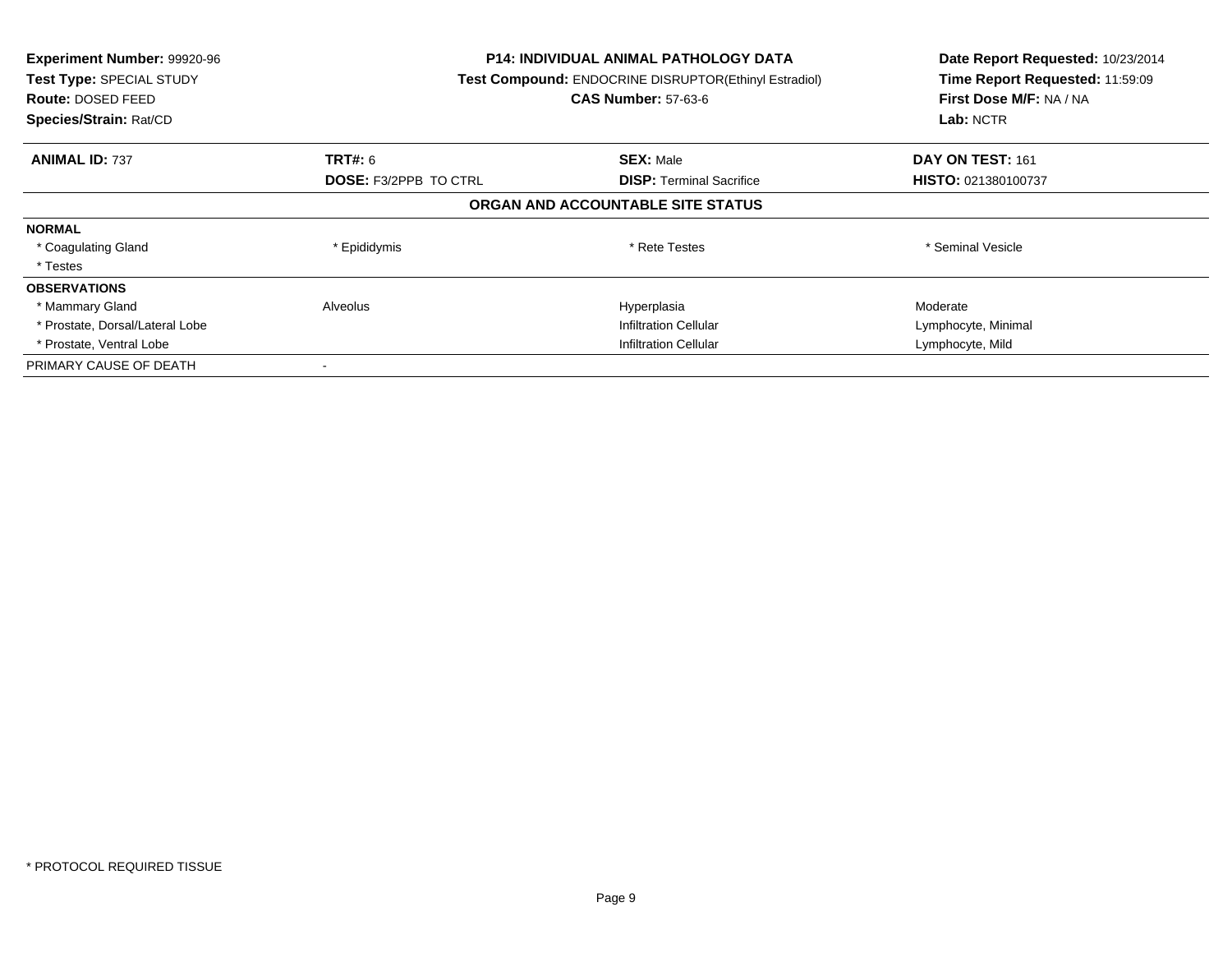| Experiment Number: 99920-96<br><b>Test Type: SPECIAL STUDY</b><br><b>Route: DOSED FEED</b><br>Species/Strain: Rat/CD | <b>P14: INDIVIDUAL ANIMAL PATHOLOGY DATA</b><br>Test Compound: ENDOCRINE DISRUPTOR(Ethinyl Estradiol)<br><b>CAS Number: 57-63-6</b> |                                   | Date Report Requested: 10/23/2014<br>Time Report Requested: 11:59:09<br>First Dose M/F: NA / NA<br>Lab: NCTR |
|----------------------------------------------------------------------------------------------------------------------|-------------------------------------------------------------------------------------------------------------------------------------|-----------------------------------|--------------------------------------------------------------------------------------------------------------|
| <b>ANIMAL ID: 738</b>                                                                                                | <b>TRT#: 6</b>                                                                                                                      | <b>SEX: Male</b>                  | DAY ON TEST: 161                                                                                             |
|                                                                                                                      | <b>DOSE: F3/2PPB TO CTRL</b>                                                                                                        | <b>DISP:</b> Terminal Sacrifice   | HISTO: 021380100738                                                                                          |
|                                                                                                                      |                                                                                                                                     | ORGAN AND ACCOUNTABLE SITE STATUS |                                                                                                              |
| <b>NORMAL</b>                                                                                                        |                                                                                                                                     |                                   |                                                                                                              |
| * Coagulating Gland                                                                                                  | * Epididymis                                                                                                                        | * Rete Testes                     | * Seminal Vesicle                                                                                            |
| * Testes                                                                                                             |                                                                                                                                     |                                   |                                                                                                              |
| <b>OBSERVATIONS</b>                                                                                                  |                                                                                                                                     |                                   |                                                                                                              |
| * Mammary Gland                                                                                                      | Alveolus                                                                                                                            | Hyperplasia                       | Minimal                                                                                                      |
| * Prostate, Dorsal/Lateral Lobe                                                                                      |                                                                                                                                     | <b>Infiltration Cellular</b>      | Lymphocyte, Minimal                                                                                          |
| * Prostate, Ventral Lobe                                                                                             | <b>Infiltration Cellular</b>                                                                                                        |                                   | Lymphocyte, Mild                                                                                             |
| PRIMARY CAUSE OF DEATH                                                                                               |                                                                                                                                     |                                   |                                                                                                              |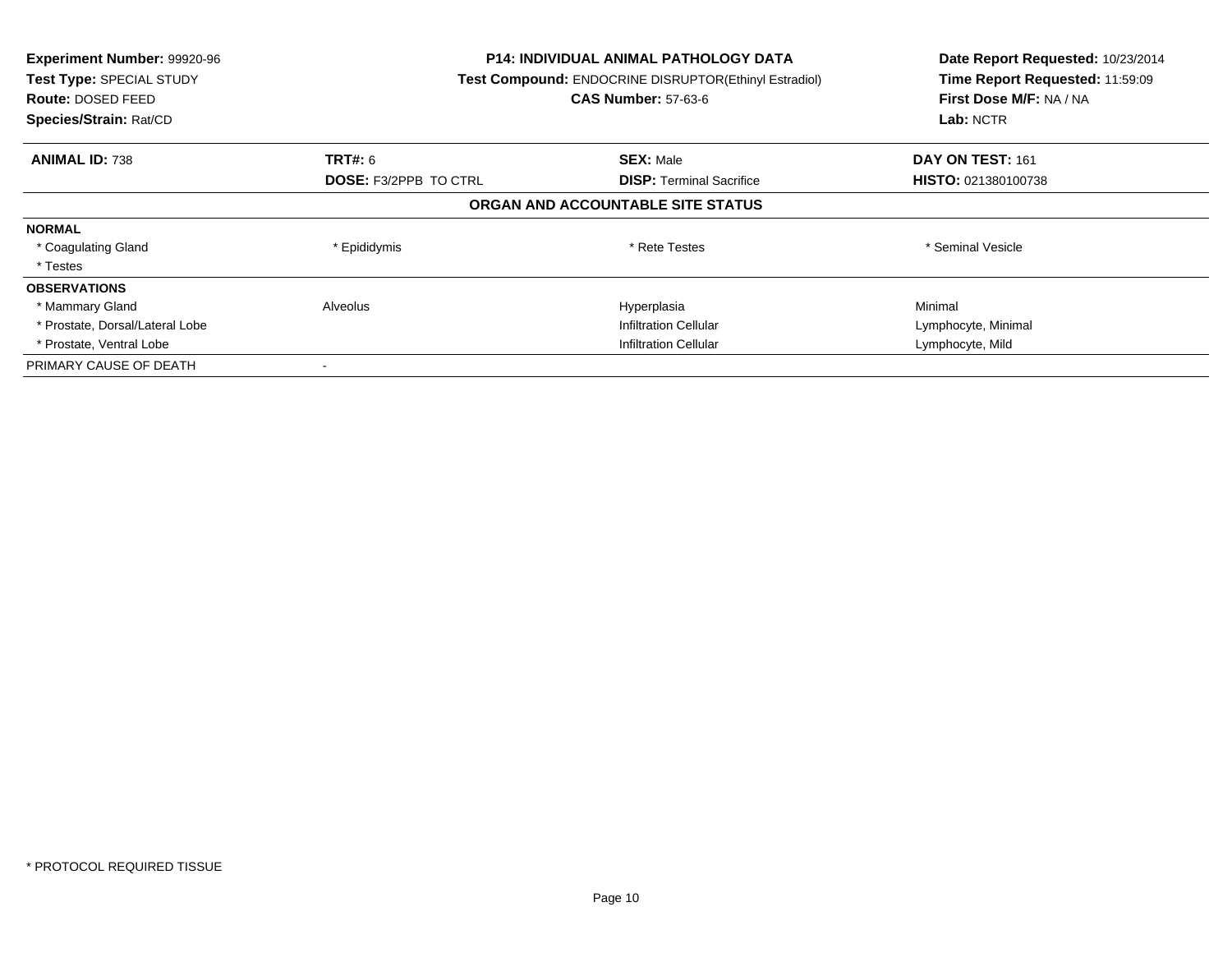| Experiment Number: 99920-96<br>Test Type: SPECIAL STUDY<br>Route: DOSED FEED<br>Species/Strain: Rat/CD | <b>P14: INDIVIDUAL ANIMAL PATHOLOGY DATA</b><br>Test Compound: ENDOCRINE DISRUPTOR(Ethinyl Estradiol)<br><b>CAS Number: 57-63-6</b> |                                   | Date Report Requested: 10/23/2014<br>Time Report Requested: 11:59:09<br>First Dose M/F: NA / NA<br>Lab: NCTR |
|--------------------------------------------------------------------------------------------------------|-------------------------------------------------------------------------------------------------------------------------------------|-----------------------------------|--------------------------------------------------------------------------------------------------------------|
| <b>ANIMAL ID: 739</b>                                                                                  | <b>TRT#:</b> 6                                                                                                                      | <b>SEX: Male</b>                  | DAY ON TEST: 161                                                                                             |
|                                                                                                        | <b>DOSE: F3/2PPB TO CTRL</b>                                                                                                        | <b>DISP:</b> Terminal Sacrifice   | <b>HISTO: 021380100739</b>                                                                                   |
|                                                                                                        |                                                                                                                                     | ORGAN AND ACCOUNTABLE SITE STATUS |                                                                                                              |
| <b>NORMAL</b>                                                                                          |                                                                                                                                     |                                   |                                                                                                              |
| * Coagulating Gland                                                                                    | * Epididymis                                                                                                                        | * Mammary Gland                   | * Rete Testes                                                                                                |
| * Seminal Vesicle                                                                                      |                                                                                                                                     |                                   |                                                                                                              |
| <b>OBSERVATIONS</b>                                                                                    |                                                                                                                                     |                                   |                                                                                                              |
| * Prostate, Dorsal/Lateral Lobe                                                                        |                                                                                                                                     | Inflammation                      | Suppurative, Minimal                                                                                         |
| * Prostate, Ventral Lobe                                                                               |                                                                                                                                     | <b>Infiltration Cellular</b>      | Lymphocyte, Minimal                                                                                          |
| * Testes                                                                                               | Seminif Tub<br>Degeneration                                                                                                         |                                   | Moderate                                                                                                     |
| PRIMARY CAUSE OF DEATH                                                                                 |                                                                                                                                     |                                   |                                                                                                              |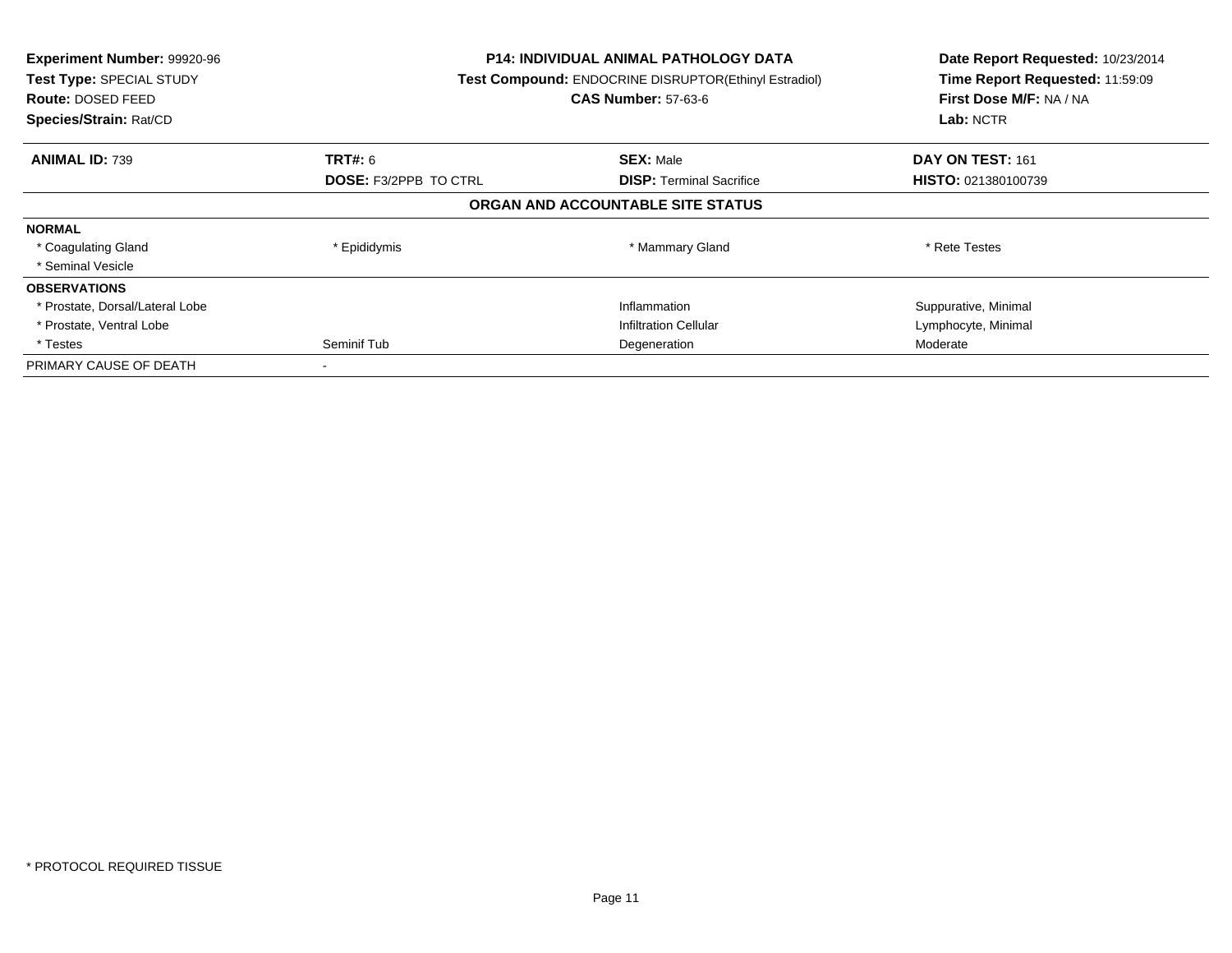| Experiment Number: 99920-96<br>Test Type: SPECIAL STUDY<br><b>Route: DOSED FEED</b><br>Species/Strain: Rat/CD |                                                                 | <b>P14: INDIVIDUAL ANIMAL PATHOLOGY DATA</b><br><b>Test Compound: ENDOCRINE DISRUPTOR(Ethinyl Estradiol)</b><br><b>CAS Number: 57-63-6</b> |                     |
|---------------------------------------------------------------------------------------------------------------|-----------------------------------------------------------------|--------------------------------------------------------------------------------------------------------------------------------------------|---------------------|
| <b>ANIMAL ID: 740</b>                                                                                         | <b>TRT#: 6</b>                                                  | <b>SEX: Male</b>                                                                                                                           | DAY ON TEST: 161    |
|                                                                                                               | <b>DOSE: F3/2PPB TO CTRL</b><br><b>DISP:</b> Terminal Sacrifice | <b>HISTO: 021380100740</b>                                                                                                                 |                     |
|                                                                                                               |                                                                 | ORGAN AND ACCOUNTABLE SITE STATUS                                                                                                          |                     |
| <b>NORMAL</b>                                                                                                 |                                                                 |                                                                                                                                            |                     |
| * Coagulating Gland                                                                                           | * Mammary Gland                                                 | * Prostate, Dorsal/lateral Lobe                                                                                                            | * Rete Testes       |
| * Seminal Vesicle                                                                                             | * Testes                                                        |                                                                                                                                            |                     |
| <b>OBSERVATIONS</b>                                                                                           |                                                                 |                                                                                                                                            |                     |
| * Epididymis                                                                                                  |                                                                 | <b>Infiltration Cellular</b>                                                                                                               | Lymphocyte, Minimal |
| * Prostate, Ventral Lobe                                                                                      | <b>Infiltration Cellular</b>                                    |                                                                                                                                            | Lymphocyte, Mild    |
| PRIMARY CAUSE OF DEATH                                                                                        |                                                                 |                                                                                                                                            |                     |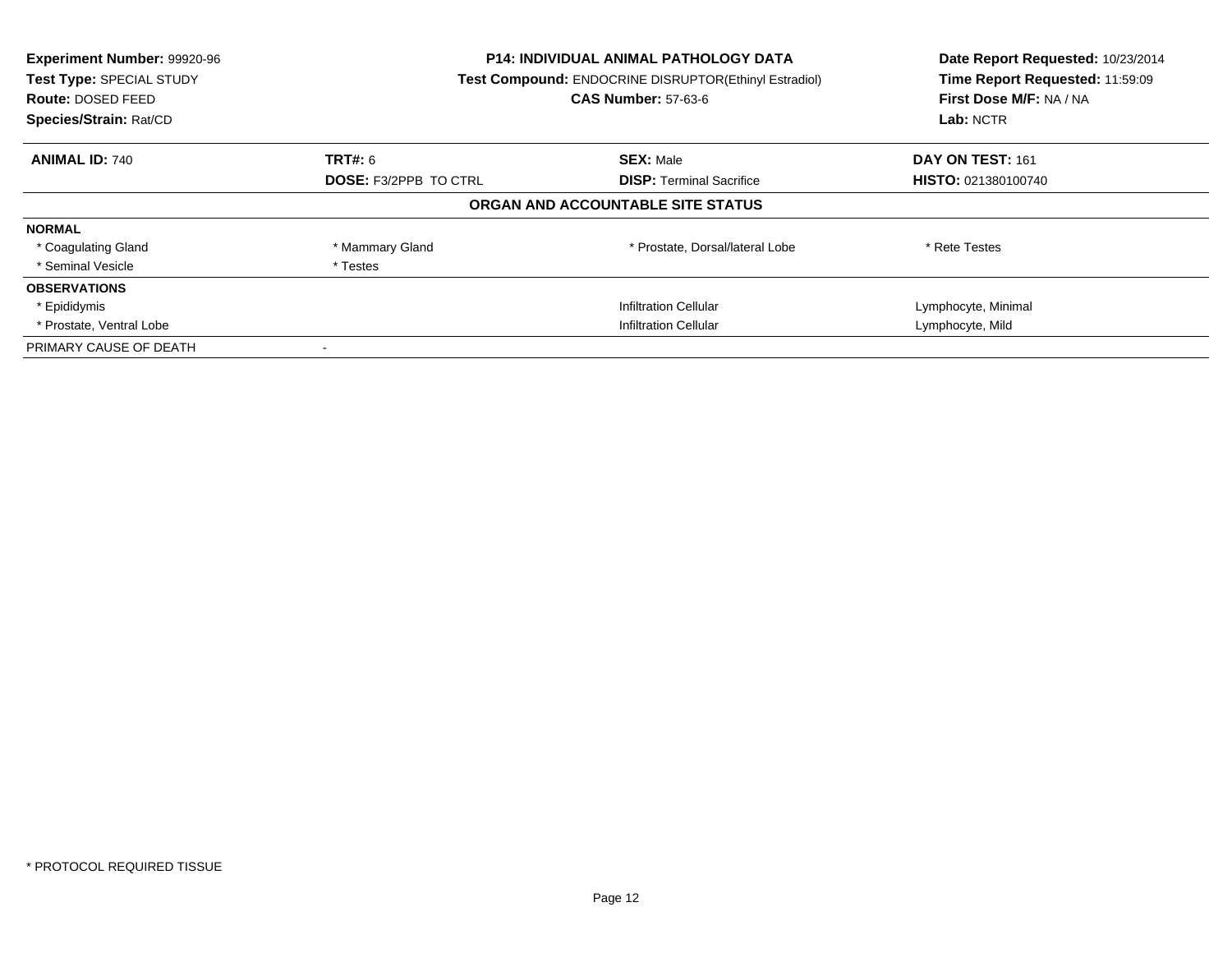| Experiment Number: 99920-96<br>Test Type: SPECIAL STUDY<br>Route: DOSED FEED |                              | <b>P14: INDIVIDUAL ANIMAL PATHOLOGY DATA</b><br>Test Compound: ENDOCRINE DISRUPTOR(Ethinyl Estradiol)<br><b>CAS Number: 57-63-6</b> | Date Report Requested: 10/23/2014<br>Time Report Requested: 11:59:09<br>First Dose M/F: NA / NA |
|------------------------------------------------------------------------------|------------------------------|-------------------------------------------------------------------------------------------------------------------------------------|-------------------------------------------------------------------------------------------------|
| Species/Strain: Rat/CD                                                       |                              |                                                                                                                                     | Lab: NCTR                                                                                       |
| <b>ANIMAL ID: 741</b><br><b>TRT#: 6</b>                                      |                              | <b>SEX: Male</b>                                                                                                                    | DAY ON TEST: 161                                                                                |
|                                                                              | <b>DOSE: F3/2PPB TO CTRL</b> | <b>DISP:</b> Terminal Sacrifice                                                                                                     | HISTO: 021380100741                                                                             |
|                                                                              |                              | ORGAN AND ACCOUNTABLE SITE STATUS                                                                                                   |                                                                                                 |
| <b>NORMAL</b>                                                                |                              |                                                                                                                                     |                                                                                                 |
| * Coagulating Gland                                                          | * Mammary Gland              | * Prostate, Dorsal/lateral Lobe                                                                                                     | * Seminal Vesicle                                                                               |
| <b>OBSERVATIONS</b>                                                          |                              |                                                                                                                                     |                                                                                                 |
| * Epididymis                                                                 |                              | Atrophy                                                                                                                             | Moderate                                                                                        |
|                                                                              |                              | Hypospermia                                                                                                                         | Marked                                                                                          |
| [Atrophy TGLS = $2-2$ ]                                                      |                              |                                                                                                                                     |                                                                                                 |
| [Hypospermia TGLS = 2-2]                                                     |                              |                                                                                                                                     |                                                                                                 |
| * Prostate, Ventral Lobe                                                     |                              | <b>Infiltration Cellular</b>                                                                                                        | Lymphocyte, Minimal                                                                             |
| * Rete Testes                                                                |                              | <b>Dilatation</b>                                                                                                                   | Moderate                                                                                        |
| * Testes<br>Seminif Tub                                                      |                              | Degeneration                                                                                                                        | Marked                                                                                          |
| [Degeneration TGLS = 1-7]                                                    |                              |                                                                                                                                     |                                                                                                 |
| PRIMARY CAUSE OF DEATH<br>$\sim$                                             |                              |                                                                                                                                     |                                                                                                 |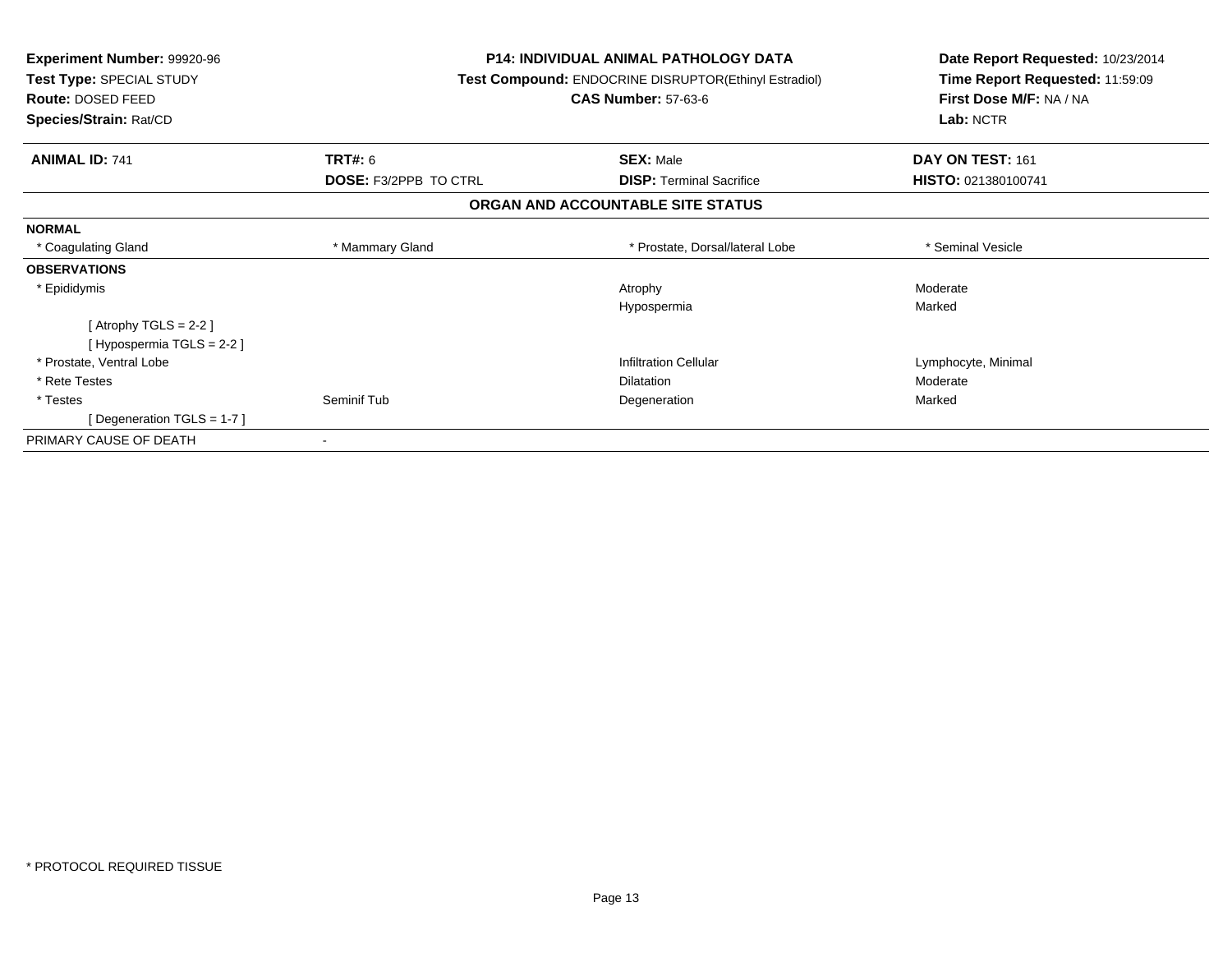| Experiment Number: 99920-96<br>Test Type: SPECIAL STUDY<br><b>Route: DOSED FEED</b><br>Species/Strain: Rat/CD |                               | <b>P14: INDIVIDUAL ANIMAL PATHOLOGY DATA</b><br>Test Compound: ENDOCRINE DISRUPTOR(Ethinyl Estradiol)<br><b>CAS Number: 57-63-6</b> | Date Report Requested: 10/23/2014<br>Time Report Requested: 11:59:09<br>First Dose M/F: NA / NA<br>Lab: NCTR |
|---------------------------------------------------------------------------------------------------------------|-------------------------------|-------------------------------------------------------------------------------------------------------------------------------------|--------------------------------------------------------------------------------------------------------------|
| <b>ANIMAL ID: 742</b>                                                                                         | <b>TRT#: 7</b>                | <b>SEX: Male</b>                                                                                                                    | DAY ON TEST: 161                                                                                             |
|                                                                                                               | <b>DOSE: F3/10PPB TO CTRL</b> | <b>DISP:</b> Terminal Sacrifice                                                                                                     | <b>HISTO: 021380100742</b>                                                                                   |
|                                                                                                               |                               | ORGAN AND ACCOUNTABLE SITE STATUS                                                                                                   |                                                                                                              |
| <b>NORMAL</b>                                                                                                 |                               |                                                                                                                                     |                                                                                                              |
| * Coagulating Gland                                                                                           | * Epididymis                  | * Mammary Gland                                                                                                                     | * Prostate, Ventral Lobe                                                                                     |
| * Rete Testes                                                                                                 | * Testes                      |                                                                                                                                     |                                                                                                              |
| <b>OBSERVATIONS</b>                                                                                           |                               |                                                                                                                                     |                                                                                                              |
| * Prostate, Dorsal/Lateral Lobe                                                                               |                               | Inflammation                                                                                                                        | Suppurative, Minimal                                                                                         |
| * Seminal Vesicle                                                                                             | <b>Depletion Secretory</b>    |                                                                                                                                     | Moderate                                                                                                     |
| [ Depletion Secretory TGLS = 1-2A ]                                                                           |                               |                                                                                                                                     |                                                                                                              |
| PRIMARY CAUSE OF DEATH                                                                                        |                               |                                                                                                                                     |                                                                                                              |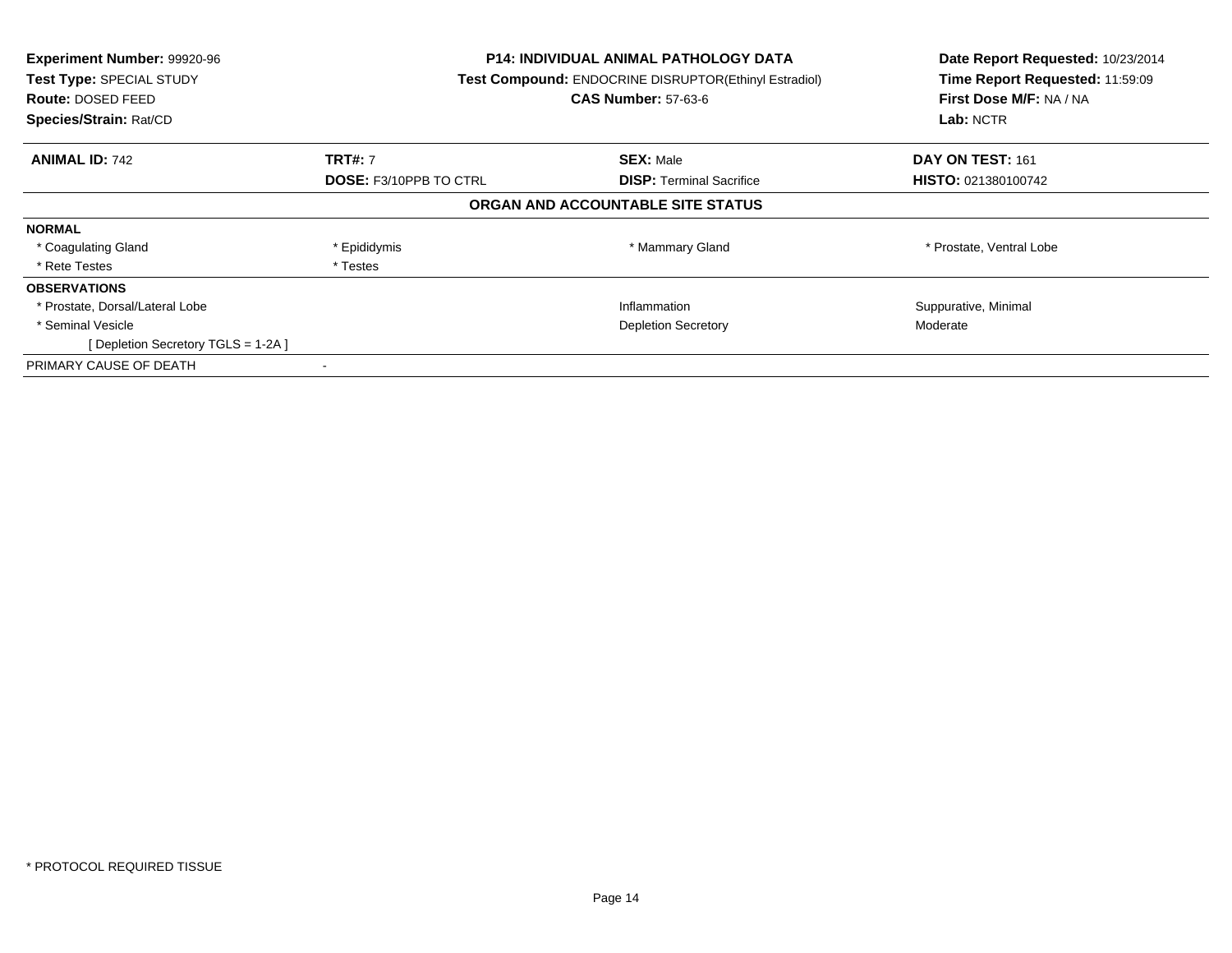| <b>Experiment Number: 99920-96</b><br>Test Type: SPECIAL STUDY<br><b>Route: DOSED FEED</b><br>Species/Strain: Rat/CD | <b>P14: INDIVIDUAL ANIMAL PATHOLOGY DATA</b><br>Test Compound: ENDOCRINE DISRUPTOR(Ethinyl Estradiol)<br><b>CAS Number: 57-63-6</b> |                                   | Date Report Requested: 10/23/2014<br>Time Report Requested: 11:59:09<br>First Dose M/F: NA / NA<br>Lab: NCTR |
|----------------------------------------------------------------------------------------------------------------------|-------------------------------------------------------------------------------------------------------------------------------------|-----------------------------------|--------------------------------------------------------------------------------------------------------------|
| <b>ANIMAL ID: 743</b>                                                                                                | <b>TRT#: 7</b>                                                                                                                      | <b>SEX: Male</b>                  | DAY ON TEST: 161                                                                                             |
|                                                                                                                      | <b>DOSE: F3/10PPB TO CTRL</b>                                                                                                       | <b>DISP: Terminal Sacrifice</b>   | HISTO: 021380100743                                                                                          |
|                                                                                                                      |                                                                                                                                     | ORGAN AND ACCOUNTABLE SITE STATUS |                                                                                                              |
| <b>NORMAL</b>                                                                                                        |                                                                                                                                     |                                   |                                                                                                              |
| * Epididymis                                                                                                         | * Prostate, Dorsal/lateral Lobe                                                                                                     | * Rete Testes                     | * Seminal Vesicle                                                                                            |
| * Testes                                                                                                             |                                                                                                                                     |                                   |                                                                                                              |
| <b>INSUFFICIENT TISSUE</b>                                                                                           |                                                                                                                                     |                                   |                                                                                                              |
| * Mammary Gland                                                                                                      |                                                                                                                                     |                                   |                                                                                                              |
| <b>OBSERVATIONS</b>                                                                                                  |                                                                                                                                     |                                   |                                                                                                              |
| * Coagulating Gland                                                                                                  |                                                                                                                                     | Developmental Malformation        |                                                                                                              |
| [ Developmental Malformation TGLS = 1-2A ]                                                                           |                                                                                                                                     |                                   |                                                                                                              |
| * Mammary GI                                                                                                         |                                                                                                                                     |                                   |                                                                                                              |
| Note: No RC/WT attempt per pathologist                                                                               |                                                                                                                                     |                                   |                                                                                                              |
| * Prostate, Ventral Lobe                                                                                             |                                                                                                                                     | <b>Infiltration Cellular</b>      | Lymphocyte, Minimal                                                                                          |
| PRIMARY CAUSE OF DEATH                                                                                               |                                                                                                                                     |                                   |                                                                                                              |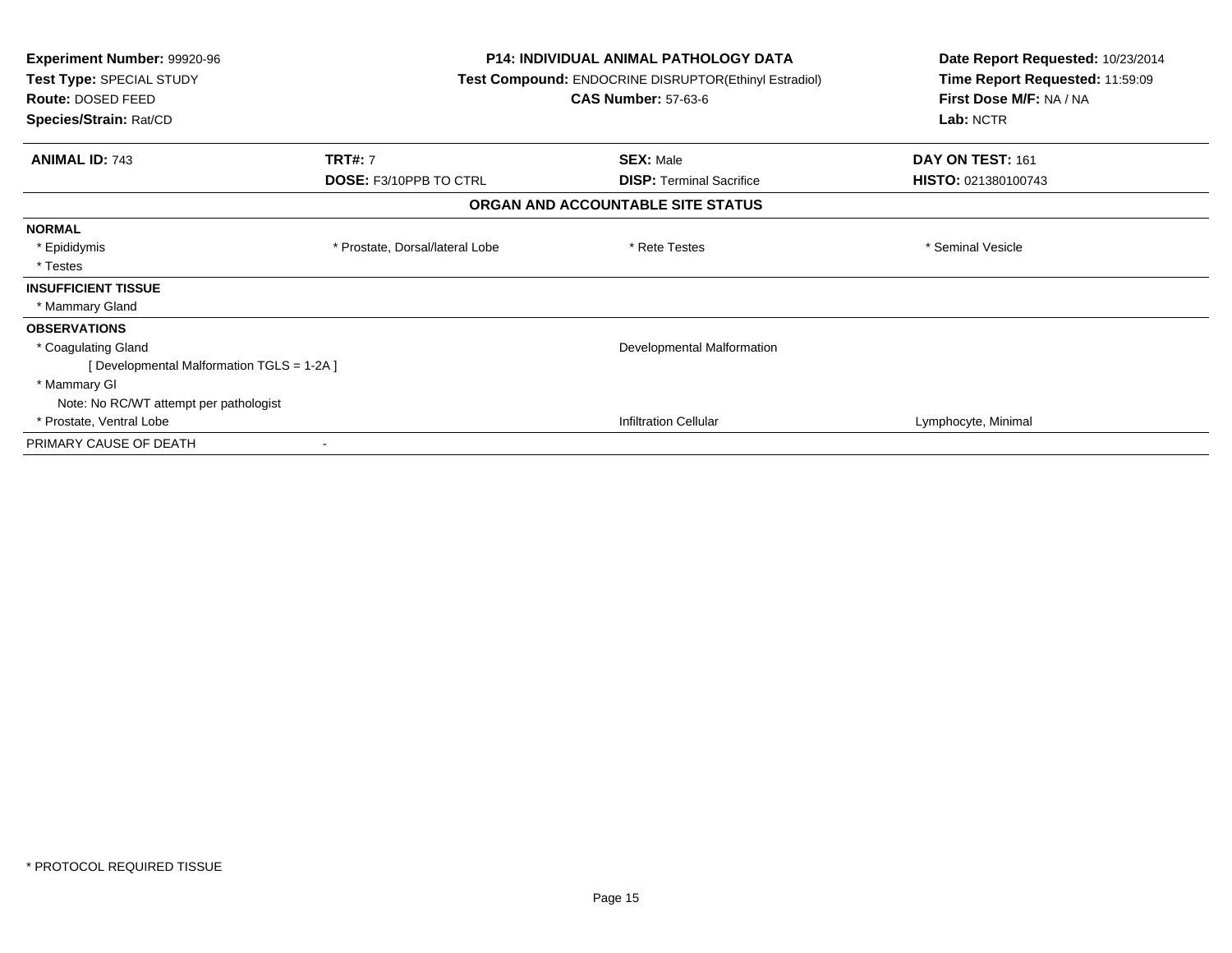| Experiment Number: 99920-96<br>Test Type: SPECIAL STUDY<br>Route: DOSED FEED<br>Species/Strain: Rat/CD |                                                                  | P14: INDIVIDUAL ANIMAL PATHOLOGY DATA<br>Test Compound: ENDOCRINE DISRUPTOR(Ethinyl Estradiol)<br><b>CAS Number: 57-63-6</b> |                                 |
|--------------------------------------------------------------------------------------------------------|------------------------------------------------------------------|------------------------------------------------------------------------------------------------------------------------------|---------------------------------|
| <b>ANIMAL ID: 744</b>                                                                                  | <b>TRT#: 7</b>                                                   | <b>SEX: Male</b>                                                                                                             | DAY ON TEST: 161                |
|                                                                                                        | <b>DOSE: F3/10PPB TO CTRL</b><br><b>DISP:</b> Terminal Sacrifice |                                                                                                                              | HISTO: 021380100744             |
|                                                                                                        |                                                                  | ORGAN AND ACCOUNTABLE SITE STATUS                                                                                            |                                 |
| <b>NORMAL</b>                                                                                          |                                                                  |                                                                                                                              |                                 |
| * Coagulating Gland                                                                                    | * Epididymis                                                     | * Mammary Gland                                                                                                              | * Prostate, Dorsal/lateral Lobe |
| * Rete Testes                                                                                          | * Seminal Vesicle                                                |                                                                                                                              |                                 |
| <b>OBSERVATIONS</b>                                                                                    |                                                                  |                                                                                                                              |                                 |
| * Prostate, Ventral Lobe                                                                               |                                                                  | <b>Infiltration Cellular</b>                                                                                                 | Lymphocyte, Mild                |
| * Testes                                                                                               | Seminif Tub                                                      | Degeneration                                                                                                                 |                                 |
| PRIMARY CAUSE OF DEATH                                                                                 |                                                                  |                                                                                                                              |                                 |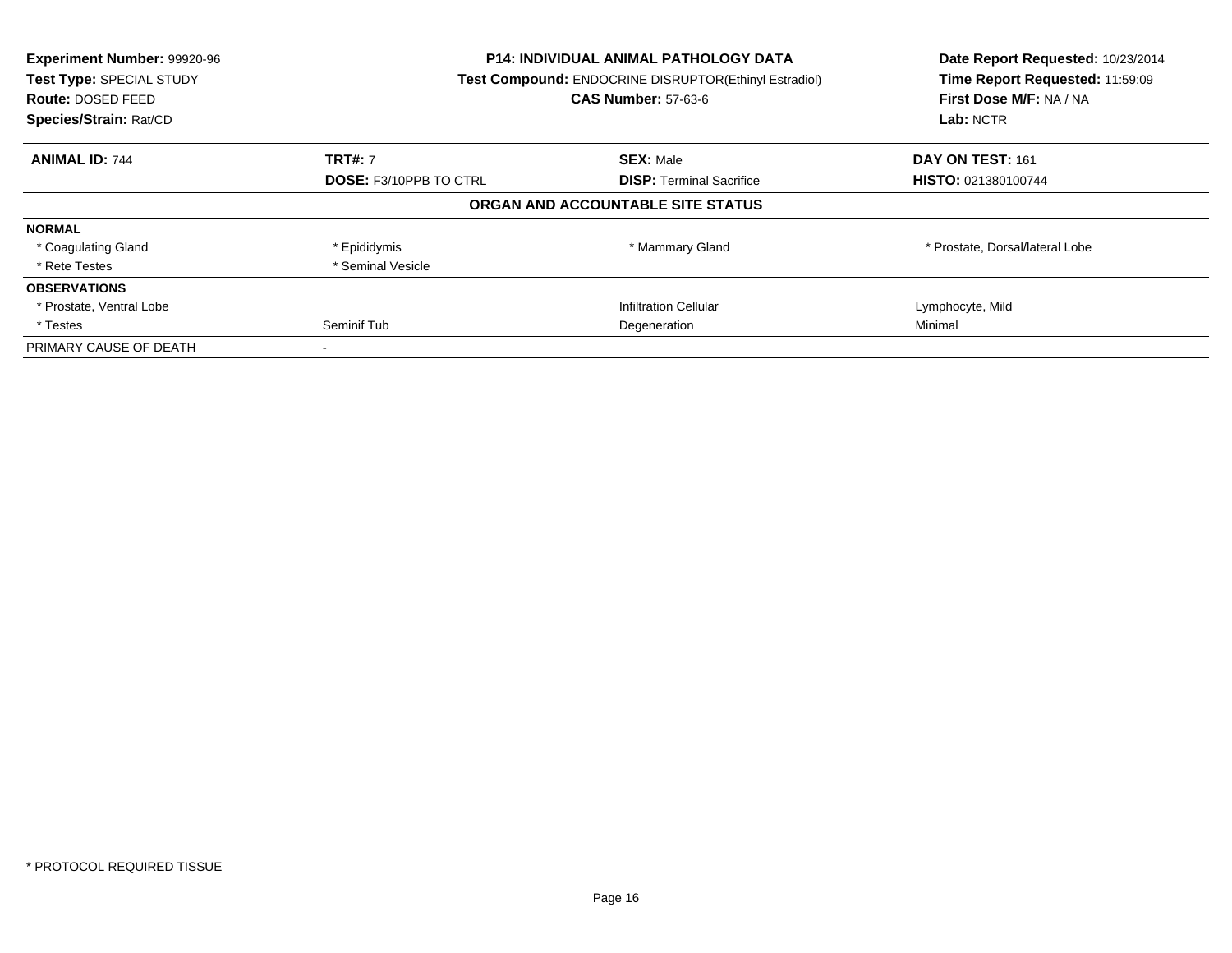| <b>Experiment Number: 99920-96</b><br><b>Test Type: SPECIAL STUDY</b><br><b>Route: DOSED FEED</b><br>Species/Strain: Rat/CD |                               | <b>P14: INDIVIDUAL ANIMAL PATHOLOGY DATA</b><br>Test Compound: ENDOCRINE DISRUPTOR(Ethinyl Estradiol)<br><b>CAS Number: 57-63-6</b> | Date Report Requested: 10/23/2014<br>Time Report Requested: 11:59:09<br>First Dose M/F: NA / NA<br>Lab: NCTR |
|-----------------------------------------------------------------------------------------------------------------------------|-------------------------------|-------------------------------------------------------------------------------------------------------------------------------------|--------------------------------------------------------------------------------------------------------------|
| <b>ANIMAL ID: 745</b>                                                                                                       | <b>TRT#: 7</b>                | <b>SEX: Male</b>                                                                                                                    | DAY ON TEST: 161                                                                                             |
|                                                                                                                             | <b>DOSE: F3/10PPB TO CTRL</b> | <b>DISP:</b> Terminal Sacrifice                                                                                                     | HISTO: 021380100745                                                                                          |
|                                                                                                                             |                               | ORGAN AND ACCOUNTABLE SITE STATUS                                                                                                   |                                                                                                              |
| <b>NORMAL</b>                                                                                                               |                               |                                                                                                                                     |                                                                                                              |
| * Epididymis                                                                                                                | * Rete Testes                 | * Seminal Vesicle                                                                                                                   | * Testes                                                                                                     |
| <b>OBSERVATIONS</b>                                                                                                         |                               |                                                                                                                                     |                                                                                                              |
| * Coagulating Gland                                                                                                         |                               | Developmental Malformation                                                                                                          |                                                                                                              |
| [ Developmental Malformation TGLS = 1-2A ]                                                                                  |                               |                                                                                                                                     |                                                                                                              |
| * Mammary Gland                                                                                                             | Duct                          | Hyperplasia                                                                                                                         | Minimal                                                                                                      |
| * Prostate, Dorsal/Lateral Lobe                                                                                             |                               | Inflammation                                                                                                                        | Suppurative, Moderate                                                                                        |
| * Prostate, Ventral Lobe                                                                                                    |                               | Infiltration Cellular                                                                                                               | Lymphocyte, Minimal                                                                                          |
| PRIMARY CAUSE OF DEATH                                                                                                      |                               |                                                                                                                                     |                                                                                                              |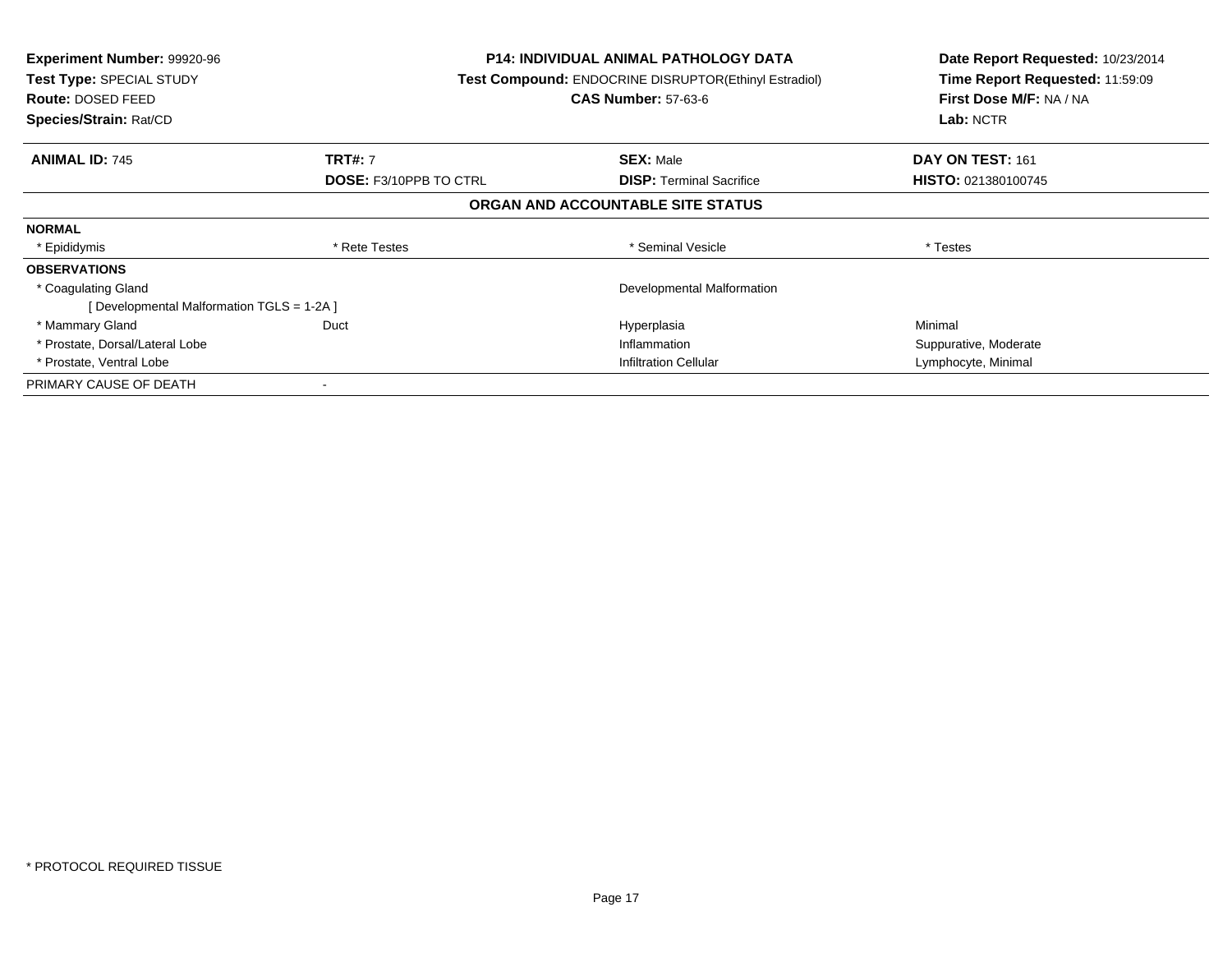| Experiment Number: 99920-96<br>Test Type: SPECIAL STUDY<br><b>Route: DOSED FEED</b><br>Species/Strain: Rat/CD |                          | <b>P14: INDIVIDUAL ANIMAL PATHOLOGY DATA</b><br>Test Compound: ENDOCRINE DISRUPTOR(Ethinyl Estradiol)<br><b>CAS Number: 57-63-6</b> | Date Report Requested: 10/23/2014<br>Time Report Requested: 11:59:09<br>First Dose M/F: NA / NA<br>Lab: NCTR |  |
|---------------------------------------------------------------------------------------------------------------|--------------------------|-------------------------------------------------------------------------------------------------------------------------------------|--------------------------------------------------------------------------------------------------------------|--|
| <b>ANIMAL ID: 746</b>                                                                                         | <b>TRT#: 8</b>           | <b>SEX: Male</b>                                                                                                                    | DAY ON TEST: 161                                                                                             |  |
|                                                                                                               | DOSE: F3/50PPB TO CTRL   | <b>DISP: Terminal Sacrifice</b>                                                                                                     | HISTO: 021380100746                                                                                          |  |
|                                                                                                               |                          | ORGAN AND ACCOUNTABLE SITE STATUS                                                                                                   |                                                                                                              |  |
| <b>NORMAL</b>                                                                                                 |                          |                                                                                                                                     |                                                                                                              |  |
| * Adrenal Cortex                                                                                              | * Adrenal Medulla        | * Bone                                                                                                                              | * Bone Marrow                                                                                                |  |
| * Epididymis                                                                                                  | * Liver                  | * Pituitary Gland                                                                                                                   | * Prostate, Dorsal/lateral Lobe                                                                              |  |
| * Rete Testes                                                                                                 | * Spleen                 | * Testes                                                                                                                            | * Thymus                                                                                                     |  |
| * Thyroid Gland                                                                                               |                          |                                                                                                                                     |                                                                                                              |  |
| <b>OBSERVATIONS</b>                                                                                           |                          |                                                                                                                                     |                                                                                                              |  |
| * Coagulating Gland                                                                                           |                          | Developmental Malformation                                                                                                          |                                                                                                              |  |
| [ Developmental Malformation TGLS = 1-2A ]                                                                    |                          |                                                                                                                                     |                                                                                                              |  |
| * Kidney                                                                                                      |                          | Infiltration Cellular                                                                                                               | Lymphocyte, Minimal                                                                                          |  |
|                                                                                                               | <b>Renal Tubule</b>      | Regeneration                                                                                                                        | Mild                                                                                                         |  |
| * Mammary Gland                                                                                               | Alveolus                 | Hyperplasia                                                                                                                         | Mild                                                                                                         |  |
| * Prostate, Ventral Lobe                                                                                      |                          | <b>Infiltration Cellular</b>                                                                                                        | Lymphocyte, Minimal                                                                                          |  |
| * Seminal Vesicle                                                                                             |                          | <b>Depletion Secretory</b>                                                                                                          | Moderate                                                                                                     |  |
| [Depletion Secretory TGLS = 2-2A]                                                                             |                          |                                                                                                                                     |                                                                                                              |  |
| PRIMARY CAUSE OF DEATH                                                                                        | $\overline{\phantom{a}}$ |                                                                                                                                     |                                                                                                              |  |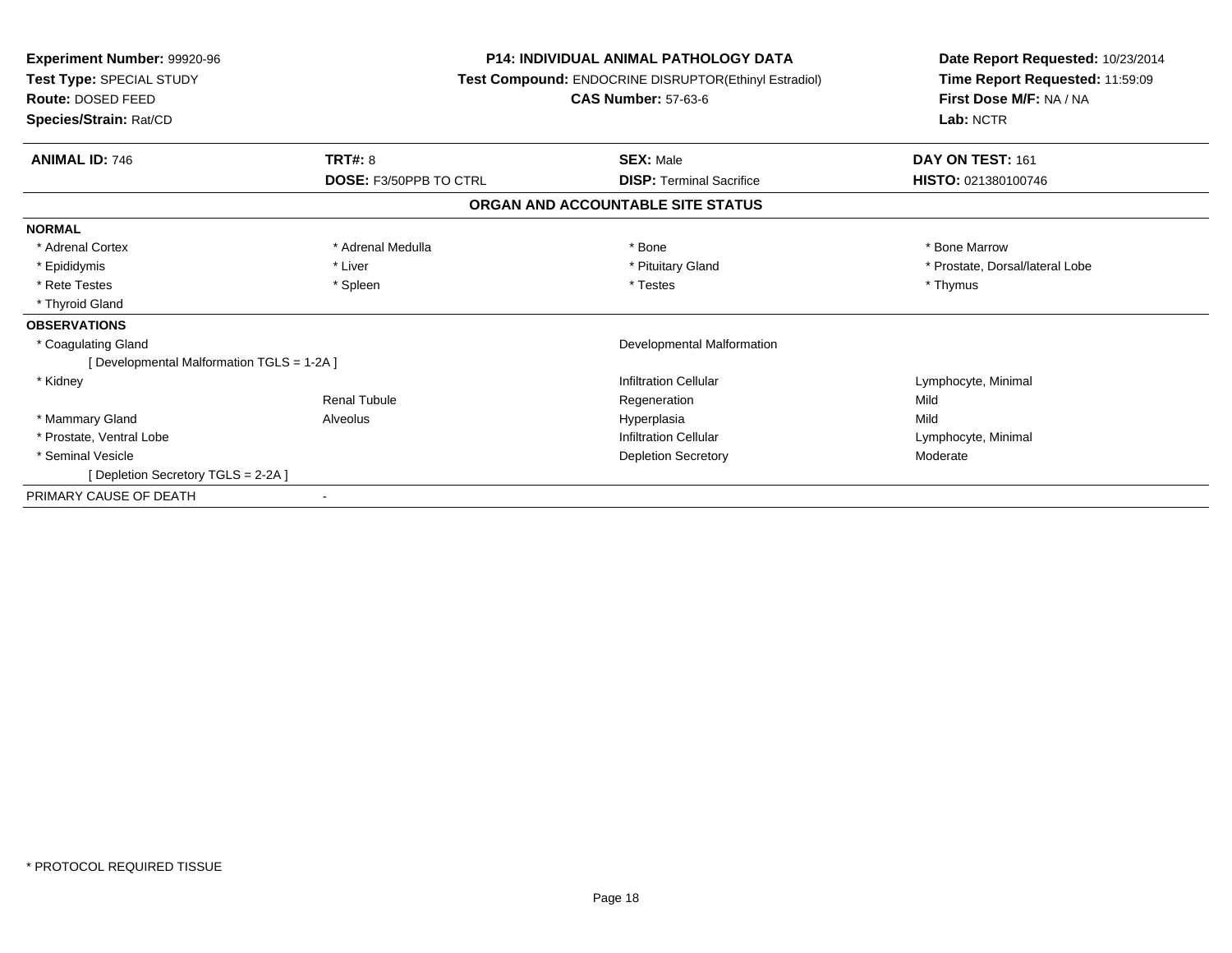| Experiment Number: 99920-96<br>Test Type: SPECIAL STUDY<br><b>Route: DOSED FEED</b><br>Species/Strain: Rat/CD |                               | <b>P14: INDIVIDUAL ANIMAL PATHOLOGY DATA</b><br>Test Compound: ENDOCRINE DISRUPTOR(Ethinyl Estradiol)<br><b>CAS Number: 57-63-6</b> | Date Report Requested: 10/23/2014<br>Time Report Requested: 11:59:09<br>First Dose M/F: NA / NA<br>Lab: NCTR |  |
|---------------------------------------------------------------------------------------------------------------|-------------------------------|-------------------------------------------------------------------------------------------------------------------------------------|--------------------------------------------------------------------------------------------------------------|--|
| <b>ANIMAL ID: 747</b>                                                                                         | TRT#: 8                       | <b>SEX: Male</b>                                                                                                                    | DAY ON TEST: 161                                                                                             |  |
|                                                                                                               | <b>DOSE: F3/50PPB TO CTRL</b> | <b>DISP: Terminal Sacrifice</b>                                                                                                     | HISTO: 021380100747                                                                                          |  |
|                                                                                                               |                               | ORGAN AND ACCOUNTABLE SITE STATUS                                                                                                   |                                                                                                              |  |
| <b>NORMAL</b>                                                                                                 |                               |                                                                                                                                     |                                                                                                              |  |
| * Adrenal Cortex                                                                                              | * Adrenal Medulla             | * Bone                                                                                                                              | * Bone Marrow                                                                                                |  |
| * Coagulating Gland                                                                                           | * Liver                       | * Mammary Gland                                                                                                                     | * Pituitary Gland                                                                                            |  |
| * Prostate, Dorsal/lateral Lobe                                                                               | * Prostate, Ventral Lobe      | * Seminal Vesicle                                                                                                                   | * Spleen                                                                                                     |  |
| * Thymus                                                                                                      | * Thyroid Gland               |                                                                                                                                     |                                                                                                              |  |
| <b>OBSERVATIONS</b>                                                                                           |                               |                                                                                                                                     |                                                                                                              |  |
| * Epididymis                                                                                                  |                               | Atrophy                                                                                                                             | Moderate                                                                                                     |  |
|                                                                                                               |                               | Hypospermia                                                                                                                         | Marked                                                                                                       |  |
| [Atrophy TGLS = $2-2$ ]                                                                                       |                               |                                                                                                                                     |                                                                                                              |  |
| [Hypospermia TGLS = 2-2]                                                                                      |                               |                                                                                                                                     |                                                                                                              |  |
| * Kidney                                                                                                      |                               | <b>Infiltration Cellular</b>                                                                                                        | Lymphocyte, Minimal                                                                                          |  |
| * Rete Testes                                                                                                 |                               | <b>Dilatation</b>                                                                                                                   | Moderate                                                                                                     |  |
| * Testes                                                                                                      | Seminif Tub                   | Degeneration                                                                                                                        | Marked                                                                                                       |  |
| [Degeneration TGLS = 1-7]                                                                                     |                               |                                                                                                                                     |                                                                                                              |  |
| PRIMARY CAUSE OF DEATH                                                                                        |                               |                                                                                                                                     |                                                                                                              |  |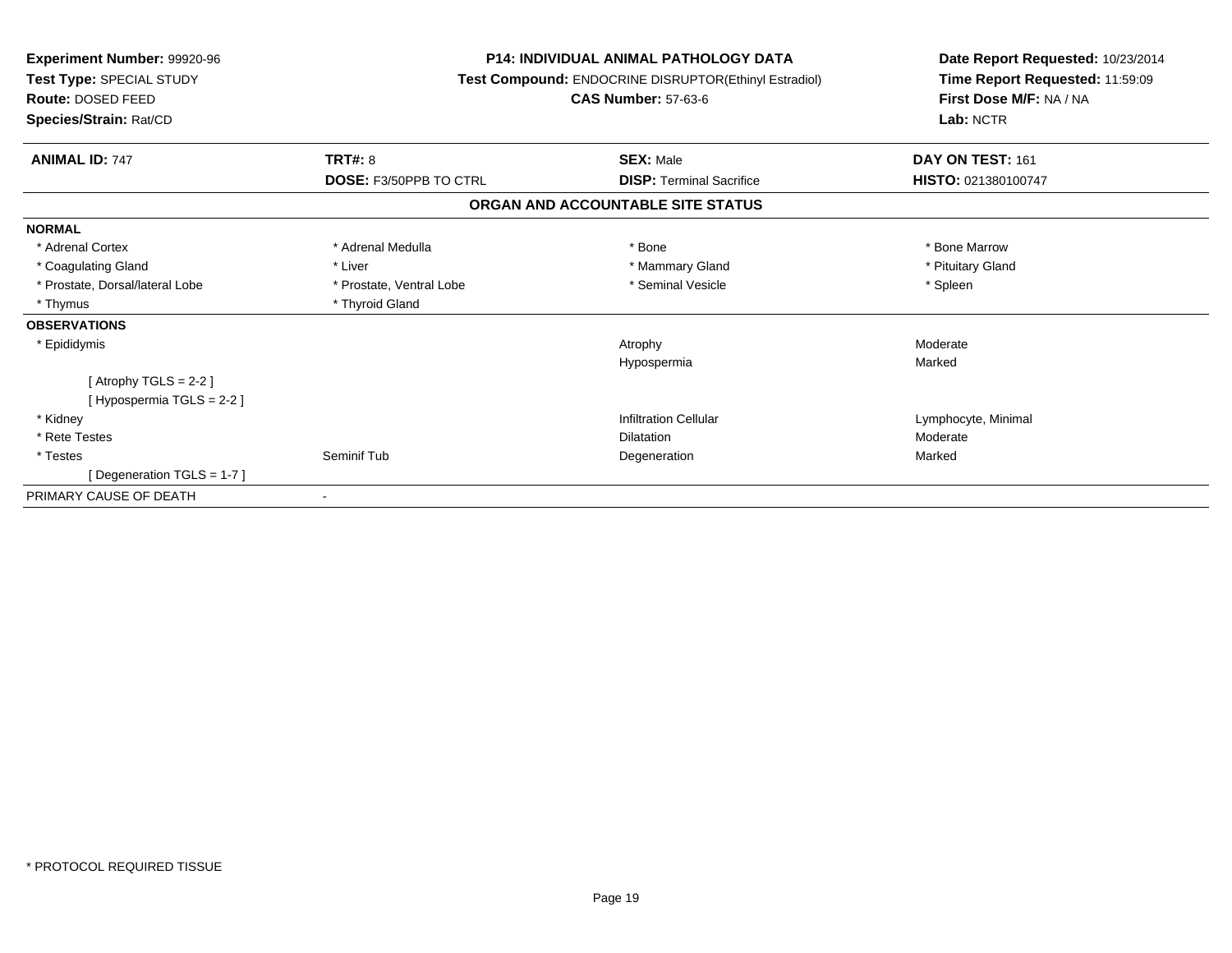| <b>Experiment Number: 99920-96</b><br><b>Test Type: SPECIAL STUDY</b><br>Route: DOSED FEED<br>Species/Strain: Rat/CD |                        | <b>P14: INDIVIDUAL ANIMAL PATHOLOGY DATA</b><br><b>Test Compound: ENDOCRINE DISRUPTOR(Ethinyl Estradiol)</b><br><b>CAS Number: 57-63-6</b> | Date Report Requested: 10/23/2014<br>Time Report Requested: 11:59:09<br>First Dose M/F: NA / NA<br>Lab: NCTR |
|----------------------------------------------------------------------------------------------------------------------|------------------------|--------------------------------------------------------------------------------------------------------------------------------------------|--------------------------------------------------------------------------------------------------------------|
| <b>ANIMAL ID: 748</b>                                                                                                | <b>TRT#: 8</b>         | <b>SEX: Male</b>                                                                                                                           | DAY ON TEST: 161                                                                                             |
|                                                                                                                      | DOSE: F3/50PPB TO CTRL | <b>DISP:</b> Terminal Sacrifice                                                                                                            | HISTO: 021380100748                                                                                          |
|                                                                                                                      |                        | ORGAN AND ACCOUNTABLE SITE STATUS                                                                                                          |                                                                                                              |
| <b>NORMAL</b>                                                                                                        |                        |                                                                                                                                            |                                                                                                              |
| * Adrenal Cortex                                                                                                     | * Adrenal Medulla      | * Bone                                                                                                                                     | * Bone Marrow                                                                                                |
| * Epididymis                                                                                                         | * Mammary Gland        | * Pituitary Gland                                                                                                                          | * Prostate, Dorsal/lateral Lobe                                                                              |
| * Rete Testes                                                                                                        | * Seminal Vesicle      | * Testes                                                                                                                                   | * Thymus                                                                                                     |
| * Thyroid Gland                                                                                                      |                        |                                                                                                                                            |                                                                                                              |
| <b>OBSERVATIONS</b>                                                                                                  |                        |                                                                                                                                            |                                                                                                              |
| * Coagulating Gland                                                                                                  |                        | Developmental Malformation                                                                                                                 |                                                                                                              |
| [ Developmental Malformation TGLS = 1-2A ]                                                                           |                        |                                                                                                                                            |                                                                                                              |
| * Kidney                                                                                                             |                        | <b>Infiltration Cellular</b>                                                                                                               | Lymphocyte, Minimal                                                                                          |
| * Liver                                                                                                              |                        | Inflammation                                                                                                                               | Chronic Active, Minimal                                                                                      |
| * Prostate, Ventral Lobe                                                                                             |                        | <b>Infiltration Cellular</b>                                                                                                               | Lymphocyte, Marked                                                                                           |
| * Spleen                                                                                                             |                        | Pigmentation                                                                                                                               | Minimal                                                                                                      |
| PRIMARY CAUSE OF DEATH                                                                                               |                        |                                                                                                                                            |                                                                                                              |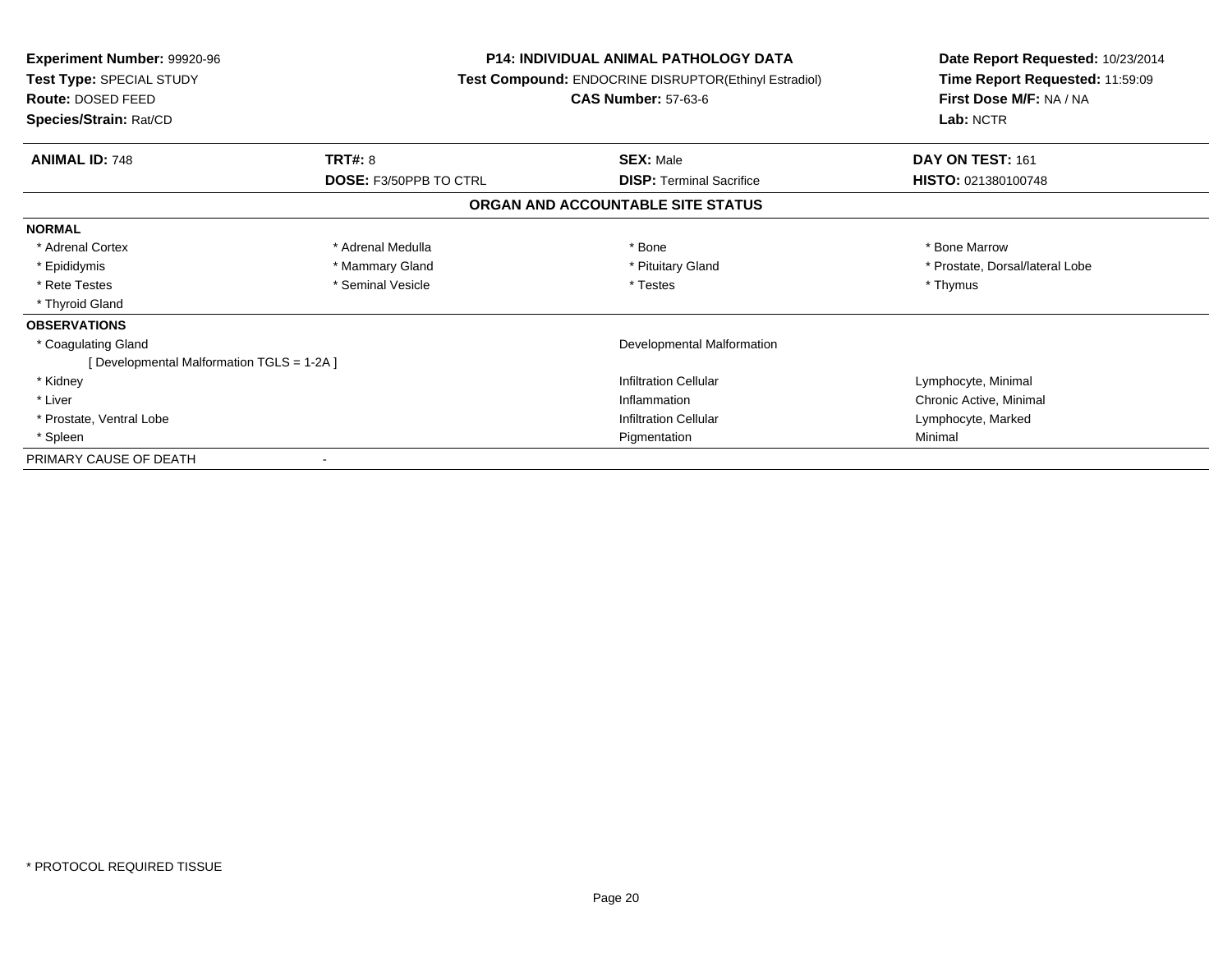| <b>Experiment Number: 99920-96</b><br>Test Type: SPECIAL STUDY<br>Route: DOSED FEED<br>Species/Strain: Rat/CD |                               | <b>P14: INDIVIDUAL ANIMAL PATHOLOGY DATA</b><br>Test Compound: ENDOCRINE DISRUPTOR(Ethinyl Estradiol)<br><b>CAS Number: 57-63-6</b> | Date Report Requested: 10/23/2014<br>Time Report Requested: 11:59:09<br>First Dose M/F: NA / NA<br>Lab: NCTR |
|---------------------------------------------------------------------------------------------------------------|-------------------------------|-------------------------------------------------------------------------------------------------------------------------------------|--------------------------------------------------------------------------------------------------------------|
| <b>ANIMAL ID: 749</b>                                                                                         | <b>TRT#: 8</b>                | <b>SEX: Male</b>                                                                                                                    | DAY ON TEST: 161                                                                                             |
|                                                                                                               | <b>DOSE: F3/50PPB TO CTRL</b> | <b>DISP:</b> Terminal Sacrifice                                                                                                     | HISTO: 021380100749                                                                                          |
|                                                                                                               |                               | ORGAN AND ACCOUNTABLE SITE STATUS                                                                                                   |                                                                                                              |
| <b>NORMAL</b>                                                                                                 |                               |                                                                                                                                     |                                                                                                              |
| * Adrenal Cortex                                                                                              | * Adrenal Medulla             | * Bone                                                                                                                              | * Bone Marrow                                                                                                |
| * Coagulating Gland                                                                                           | * Epididymis                  | * Mammary Gland                                                                                                                     | * Pituitary Gland                                                                                            |
| * Prostate, Dorsal/lateral Lobe                                                                               | * Rete Testes                 | * Seminal Vesicle                                                                                                                   | * Testes                                                                                                     |
| * Thymus                                                                                                      | * Thyroid Gland               |                                                                                                                                     |                                                                                                              |
| <b>OBSERVATIONS</b>                                                                                           |                               |                                                                                                                                     |                                                                                                              |
| * Kidney                                                                                                      |                               | <b>Infiltration Cellular</b>                                                                                                        | Lymphocyte, Minimal                                                                                          |
|                                                                                                               | <b>Renal Tubule</b>           | Regeneration                                                                                                                        | Minimal                                                                                                      |
| * Liver                                                                                                       |                               | Inflammation                                                                                                                        | Chronic Active, Minimal                                                                                      |
| * Prostate, Ventral Lobe                                                                                      |                               | <b>Infiltration Cellular</b>                                                                                                        | Lymphocyte, Minimal                                                                                          |
| * Spleen                                                                                                      |                               | Pigmentation                                                                                                                        | Minimal                                                                                                      |
| PRIMARY CAUSE OF DEATH                                                                                        |                               |                                                                                                                                     |                                                                                                              |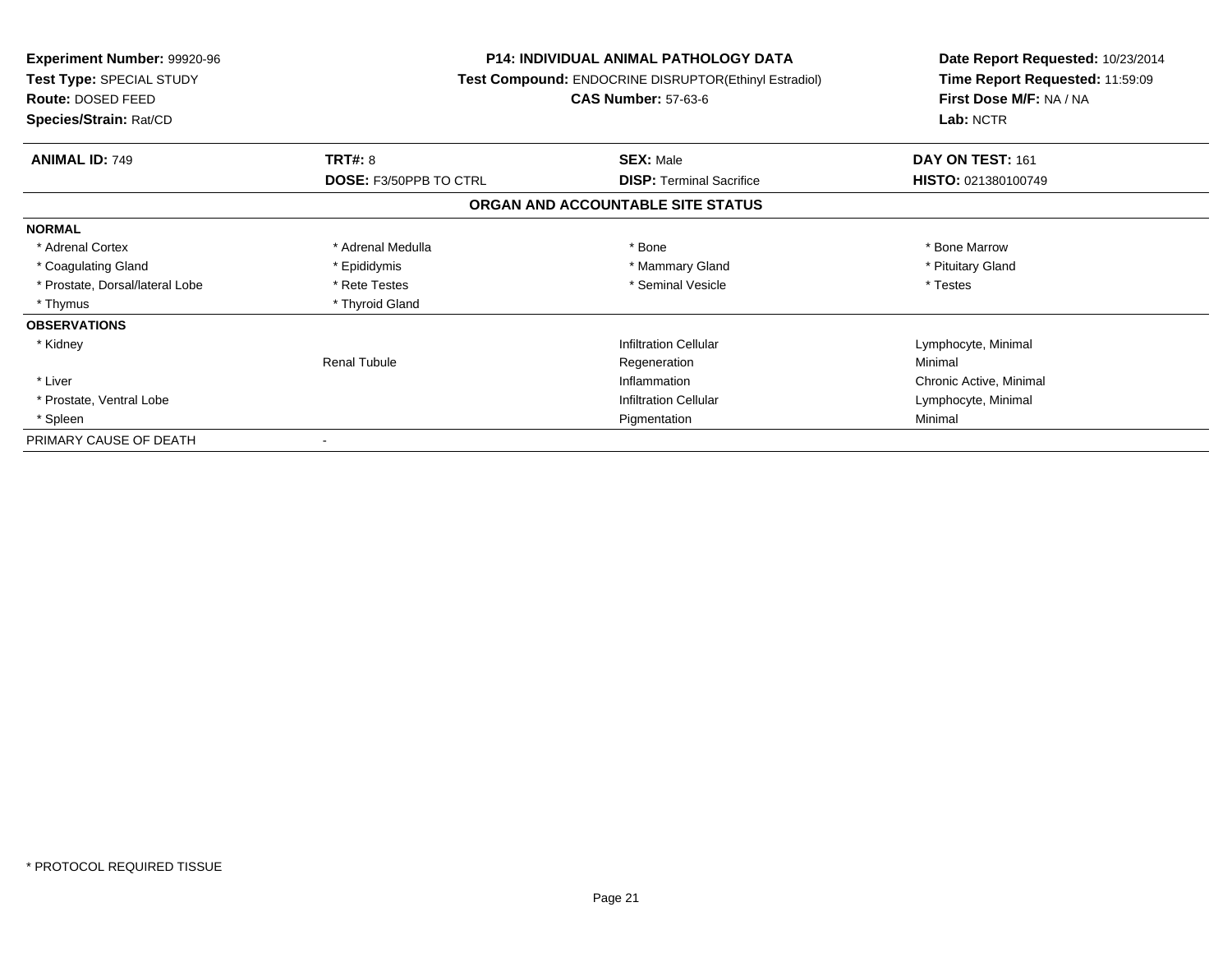| <b>Experiment Number: 99920-96</b><br>Test Type: SPECIAL STUDY<br>Route: DOSED FEED<br>Species/Strain: Rat/CD |                        | <b>P14: INDIVIDUAL ANIMAL PATHOLOGY DATA</b><br>Test Compound: ENDOCRINE DISRUPTOR(Ethinyl Estradiol)<br><b>CAS Number: 57-63-6</b> | Date Report Requested: 10/23/2014<br>Time Report Requested: 11:59:09<br>First Dose M/F: NA / NA<br>Lab: NCTR |
|---------------------------------------------------------------------------------------------------------------|------------------------|-------------------------------------------------------------------------------------------------------------------------------------|--------------------------------------------------------------------------------------------------------------|
| <b>ANIMAL ID: 750</b>                                                                                         | <b>TRT#: 8</b>         | <b>SEX: Male</b>                                                                                                                    | DAY ON TEST: 161                                                                                             |
|                                                                                                               | DOSE: F3/50PPB TO CTRL | <b>DISP:</b> Terminal Sacrifice                                                                                                     | <b>HISTO: 021380100750</b>                                                                                   |
|                                                                                                               |                        | ORGAN AND ACCOUNTABLE SITE STATUS                                                                                                   |                                                                                                              |
| <b>NORMAL</b>                                                                                                 |                        |                                                                                                                                     |                                                                                                              |
| * Adrenal Cortex                                                                                              | * Adrenal Medulla      | * Bone                                                                                                                              | * Bone Marrow                                                                                                |
| * Coagulating Gland                                                                                           | * Epididymis           | * Kidney                                                                                                                            | * Liver                                                                                                      |
| * Mammary Gland                                                                                               | * Pituitary Gland      | * Prostate, Dorsal/lateral Lobe                                                                                                     | * Rete Testes                                                                                                |
| * Seminal Vesicle                                                                                             | * Spleen               | * Testes                                                                                                                            | * Thymus                                                                                                     |
| * Thyroid Gland                                                                                               |                        |                                                                                                                                     |                                                                                                              |
| <b>OBSERVATIONS</b>                                                                                           |                        |                                                                                                                                     |                                                                                                              |
| <b>Preputial Gland</b>                                                                                        | Duct                   | <b>Dilatation</b>                                                                                                                   | Moderate                                                                                                     |
|                                                                                                               |                        | Inflammation                                                                                                                        | Suppurative, Marked                                                                                          |
| [ Dilatation TGLS = $1-2$ ]                                                                                   |                        |                                                                                                                                     |                                                                                                              |
| [Inflammation TGLS = $1-2$ ]                                                                                  |                        |                                                                                                                                     |                                                                                                              |
| * Prostate, Ventral Lobe                                                                                      |                        | <b>Infiltration Cellular</b>                                                                                                        | Lymphocyte, Moderate                                                                                         |
| PRIMARY CAUSE OF DEATH                                                                                        | ۰                      |                                                                                                                                     |                                                                                                              |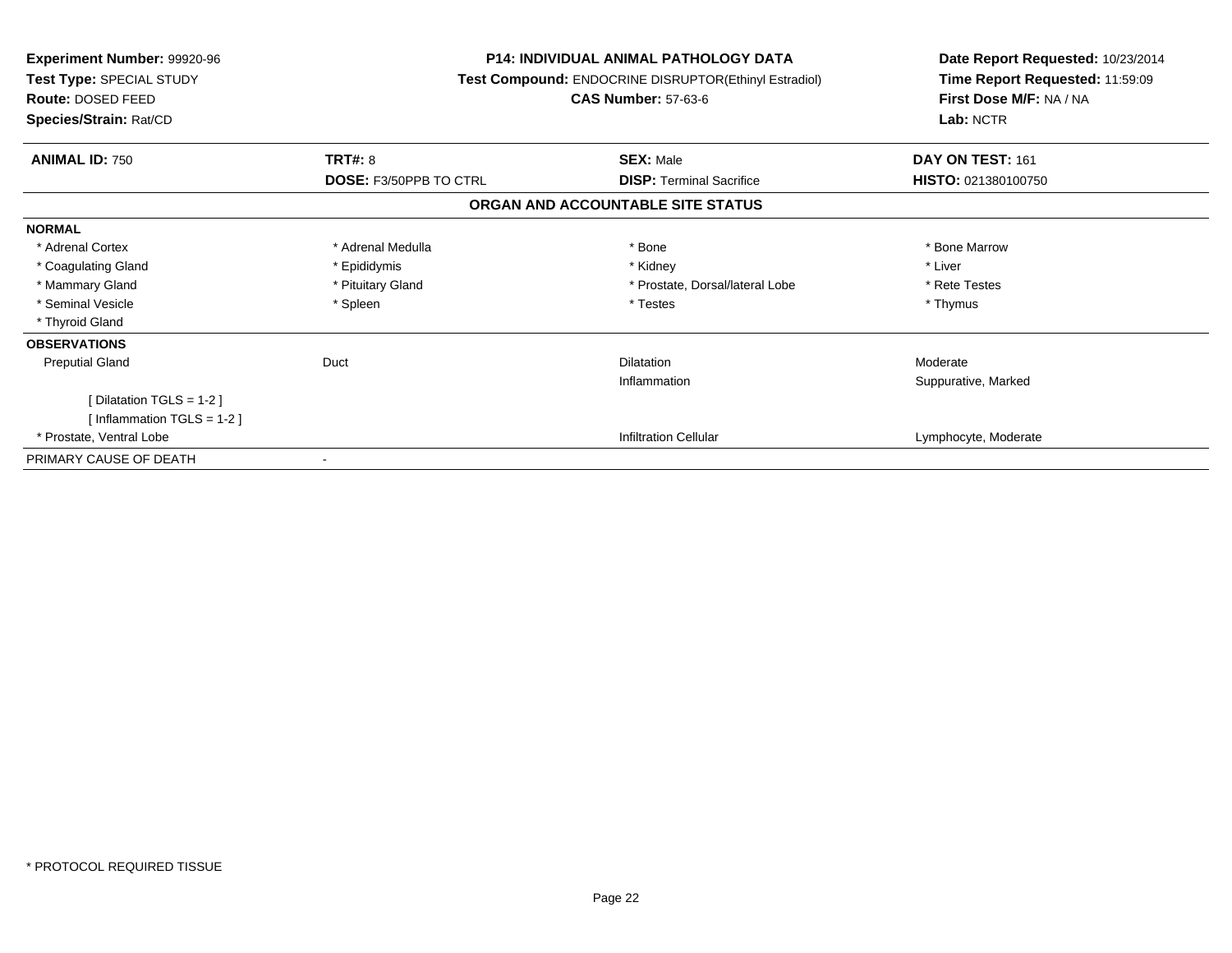| <b>Experiment Number: 99920-96</b><br>Test Type: SPECIAL STUDY<br>Route: DOSED FEED<br>Species/Strain: Rat/CD |                                                 | <b>P14: INDIVIDUAL ANIMAL PATHOLOGY DATA</b><br>Test Compound: ENDOCRINE DISRUPTOR(Ethinyl Estradiol)<br><b>CAS Number: 57-63-6</b> | Date Report Requested: 10/23/2014<br>Time Report Requested: 11:59:09<br>First Dose M/F: NA / NA<br>Lab: NCTR |  |
|---------------------------------------------------------------------------------------------------------------|-------------------------------------------------|-------------------------------------------------------------------------------------------------------------------------------------|--------------------------------------------------------------------------------------------------------------|--|
|                                                                                                               |                                                 |                                                                                                                                     |                                                                                                              |  |
| <b>ANIMAL ID: 751</b>                                                                                         | <b>TRT#: 8</b><br><b>DOSE: F3/50PPB TO CTRL</b> | <b>SEX: Male</b><br><b>DISP: Terminal Sacrifice</b>                                                                                 | DAY ON TEST: 161<br>HISTO: 021380100751                                                                      |  |
|                                                                                                               |                                                 | ORGAN AND ACCOUNTABLE SITE STATUS                                                                                                   |                                                                                                              |  |
| <b>NORMAL</b>                                                                                                 |                                                 |                                                                                                                                     |                                                                                                              |  |
| * Adrenal Cortex                                                                                              | * Adrenal Medulla                               | * Bone                                                                                                                              | * Bone Marrow                                                                                                |  |
| * Epididymis                                                                                                  | * Mammary Gland                                 | * Pituitary Gland                                                                                                                   | * Prostate, Dorsal/lateral Lobe                                                                              |  |
| * Rete Testes                                                                                                 | * Seminal Vesicle                               | * Spleen                                                                                                                            | * Testes                                                                                                     |  |
| * Thymus                                                                                                      | * Thyroid Gland                                 |                                                                                                                                     |                                                                                                              |  |
| <b>OBSERVATIONS</b>                                                                                           |                                                 |                                                                                                                                     |                                                                                                              |  |
| * Coagulating Gland                                                                                           |                                                 | Developmental Malformation                                                                                                          |                                                                                                              |  |
| [Developmental Malformation TGLS = 1-2A]                                                                      |                                                 |                                                                                                                                     |                                                                                                              |  |
| * Kidney                                                                                                      |                                                 | <b>Hyaline Droplet</b>                                                                                                              | Minimal                                                                                                      |  |
| * Liver                                                                                                       |                                                 | Inflammation                                                                                                                        | Chronic Active, Minimal                                                                                      |  |
| * Prostate, Ventral Lobe                                                                                      |                                                 | <b>Infiltration Cellular</b>                                                                                                        | Lymphocyte, Mild                                                                                             |  |
| PRIMARY CAUSE OF DEATH                                                                                        |                                                 |                                                                                                                                     |                                                                                                              |  |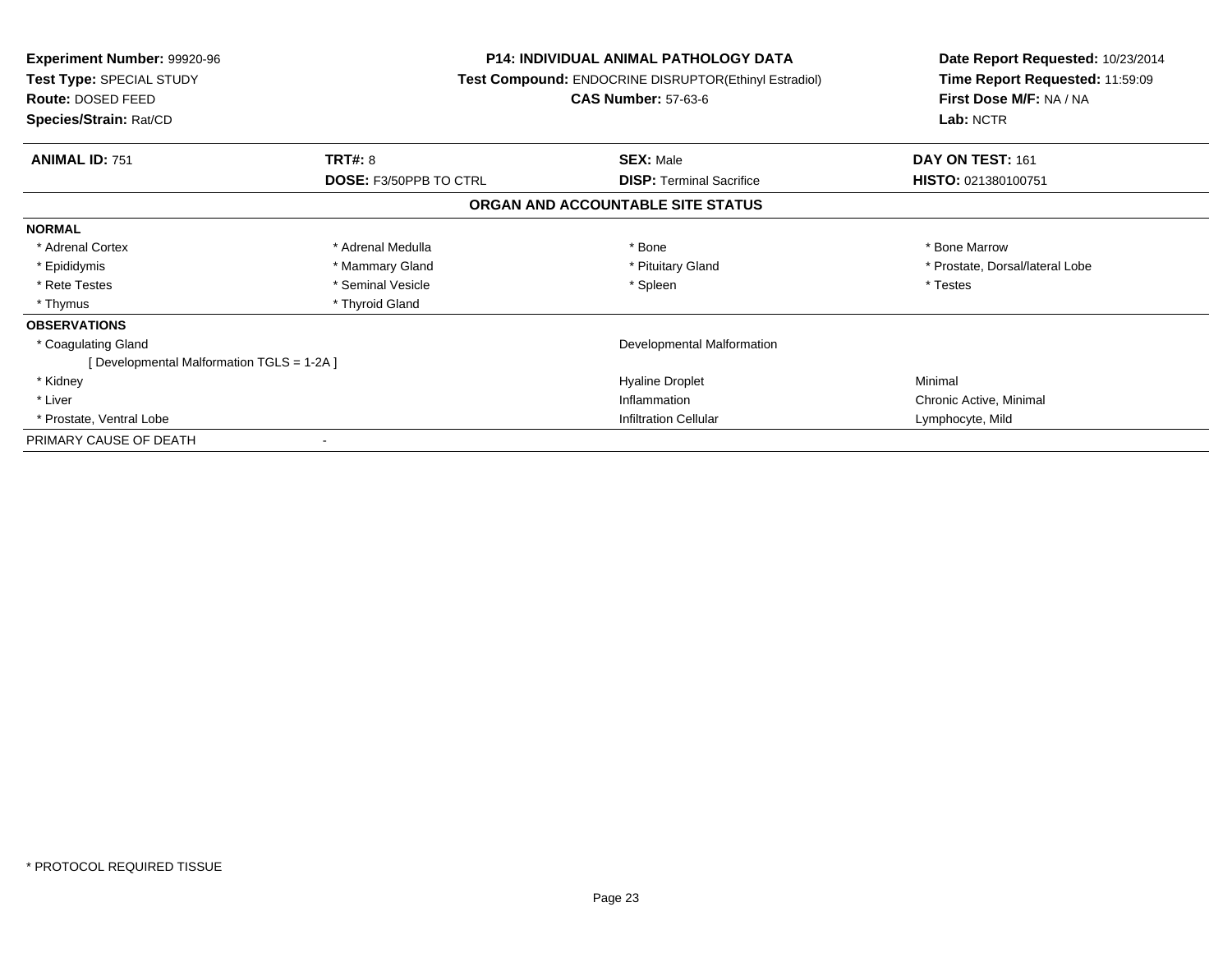| <b>Experiment Number: 99920-96</b><br>Test Type: SPECIAL STUDY<br><b>Route: DOSED FEED</b><br>Species/Strain: Rat/CD |                               | <b>P14: INDIVIDUAL ANIMAL PATHOLOGY DATA</b><br>Test Compound: ENDOCRINE DISRUPTOR(Ethinyl Estradiol)<br><b>CAS Number: 57-63-6</b> | Date Report Requested: 10/23/2014<br>Time Report Requested: 11:59:09<br>First Dose M/F: NA / NA<br>Lab: NCTR |
|----------------------------------------------------------------------------------------------------------------------|-------------------------------|-------------------------------------------------------------------------------------------------------------------------------------|--------------------------------------------------------------------------------------------------------------|
| <b>ANIMAL ID: 752</b>                                                                                                | <b>TRT#: 8</b>                | <b>SEX: Male</b>                                                                                                                    | DAY ON TEST: 161                                                                                             |
|                                                                                                                      | <b>DOSE: F3/50PPB TO CTRL</b> | <b>DISP:</b> Terminal Sacrifice                                                                                                     | HISTO: 021380100752                                                                                          |
|                                                                                                                      |                               | ORGAN AND ACCOUNTABLE SITE STATUS                                                                                                   |                                                                                                              |
| <b>NORMAL</b>                                                                                                        |                               |                                                                                                                                     |                                                                                                              |
| * Adrenal Cortex                                                                                                     | * Adrenal Medulla             | * Bone                                                                                                                              | * Bone Marrow                                                                                                |
| * Coagulating Gland                                                                                                  | * Epididymis                  | * Mammary Gland                                                                                                                     | * Pituitary Gland                                                                                            |
| * Prostate, Dorsal/lateral Lobe                                                                                      | * Rete Testes                 | * Seminal Vesicle                                                                                                                   | * Spleen                                                                                                     |
| * Testes                                                                                                             | * Thymus                      |                                                                                                                                     |                                                                                                              |
| <b>OBSERVATIONS</b>                                                                                                  |                               |                                                                                                                                     |                                                                                                              |
| * Kidney                                                                                                             | <b>Renal Tubule</b>           | <b>Dilatation</b>                                                                                                                   | Moderate                                                                                                     |
|                                                                                                                      |                               | <b>Infiltration Cellular</b>                                                                                                        | Lymphocyte, Minimal                                                                                          |
| * Liver                                                                                                              |                               | Inflammation                                                                                                                        | Chronic Active, Minimal                                                                                      |
| * Prostate, Ventral Lobe                                                                                             |                               | <b>Infiltration Cellular</b>                                                                                                        | Lymphocyte, Mild                                                                                             |
| * Thyroid Gland                                                                                                      | Cyst                          |                                                                                                                                     | Squamous                                                                                                     |
| PRIMARY CAUSE OF DEATH                                                                                               |                               |                                                                                                                                     |                                                                                                              |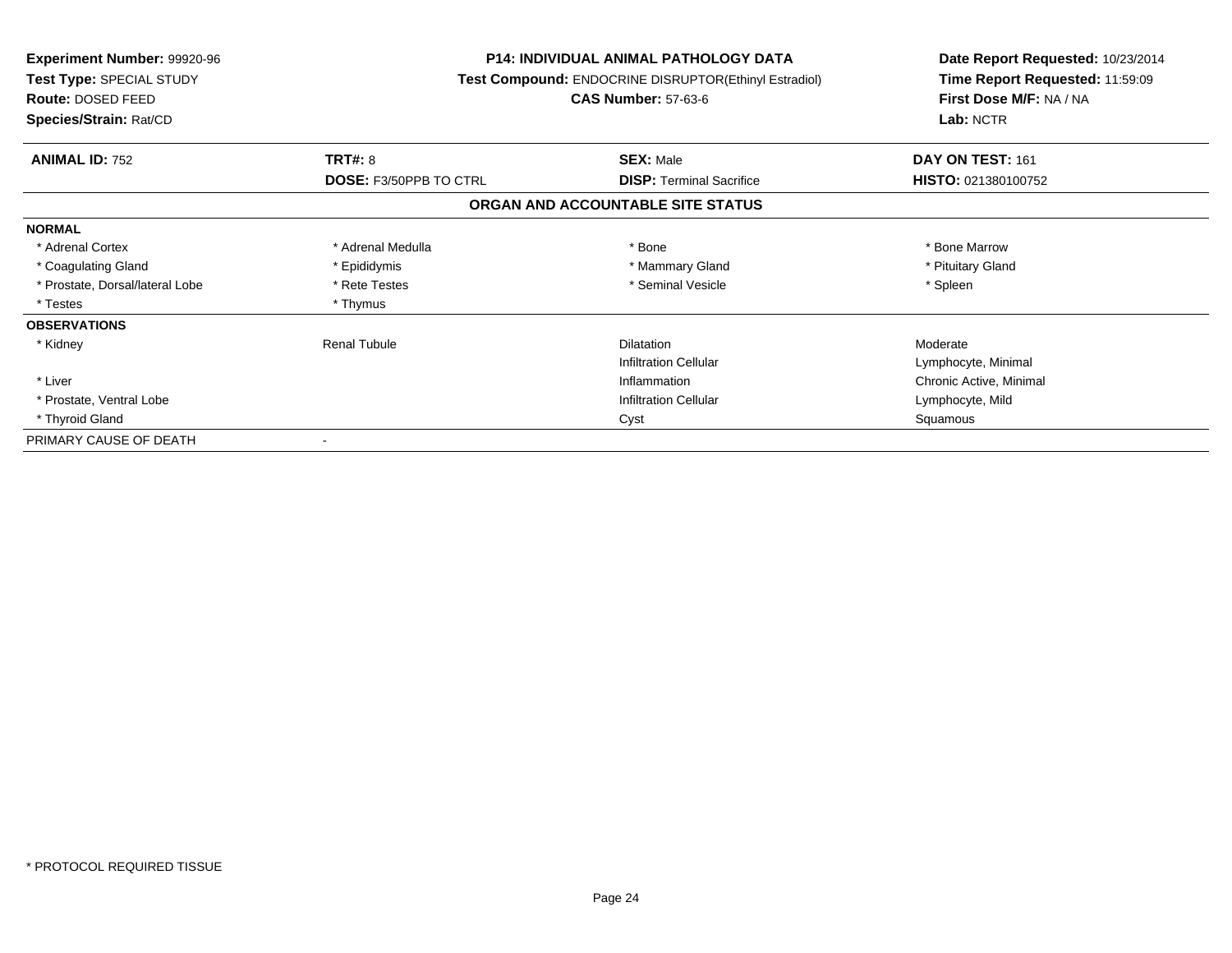| <b>Experiment Number: 99920-96</b><br>Test Type: SPECIAL STUDY<br>Route: DOSED FEED<br>Species/Strain: Rat/CD |                              | <b>P14: INDIVIDUAL ANIMAL PATHOLOGY DATA</b><br>Test Compound: ENDOCRINE DISRUPTOR(Ethinyl Estradiol)<br><b>CAS Number: 57-63-6</b> | Date Report Requested: 10/23/2014<br>Time Report Requested: 11:59:09<br>First Dose M/F: NA / NA<br>Lab: NCTR |
|---------------------------------------------------------------------------------------------------------------|------------------------------|-------------------------------------------------------------------------------------------------------------------------------------|--------------------------------------------------------------------------------------------------------------|
| <b>ANIMAL ID: 776</b>                                                                                         | TRT#: 5                      | <b>SEX: Male</b>                                                                                                                    | DAY ON TEST: 162                                                                                             |
|                                                                                                               | DOSE: F3<br>CONTROL          | <b>DISP:</b> Terminal Sacrifice                                                                                                     | HISTO: 021380100776                                                                                          |
|                                                                                                               |                              | ORGAN AND ACCOUNTABLE SITE STATUS                                                                                                   |                                                                                                              |
| <b>NORMAL</b>                                                                                                 |                              |                                                                                                                                     |                                                                                                              |
| * Adrenal Cortex                                                                                              | * Adrenal Medulla            | * Bone                                                                                                                              | * Bone Marrow                                                                                                |
| * Coagulating Gland                                                                                           | * Epididymis                 | * Mammary Gland                                                                                                                     | * Pituitary Gland                                                                                            |
| * Rete Testes                                                                                                 | * Seminal Vesicle            | * Spleen                                                                                                                            | * Testes                                                                                                     |
| * Thymus                                                                                                      |                              |                                                                                                                                     |                                                                                                              |
| <b>OBSERVATIONS</b>                                                                                           |                              |                                                                                                                                     |                                                                                                              |
| * Kidney                                                                                                      |                              | <b>Infiltration Cellular</b>                                                                                                        | Lymphocyte, Minimal                                                                                          |
|                                                                                                               | <b>Renal Tubule</b>          | Regeneration                                                                                                                        | Minimal                                                                                                      |
| * Liver                                                                                                       |                              | Inflammation                                                                                                                        | Chronic Active, Minimal                                                                                      |
| * Prostate, Dorsal/Lateral Lobe                                                                               |                              | Inflammation                                                                                                                        |                                                                                                              |
| * Prostate, Ventral Lobe                                                                                      | <b>Infiltration Cellular</b> |                                                                                                                                     | Lymphocyte, Minimal                                                                                          |
| * Thyroid Gland                                                                                               |                              | Cyst                                                                                                                                | Squamous                                                                                                     |
| PRIMARY CAUSE OF DEATH                                                                                        |                              |                                                                                                                                     |                                                                                                              |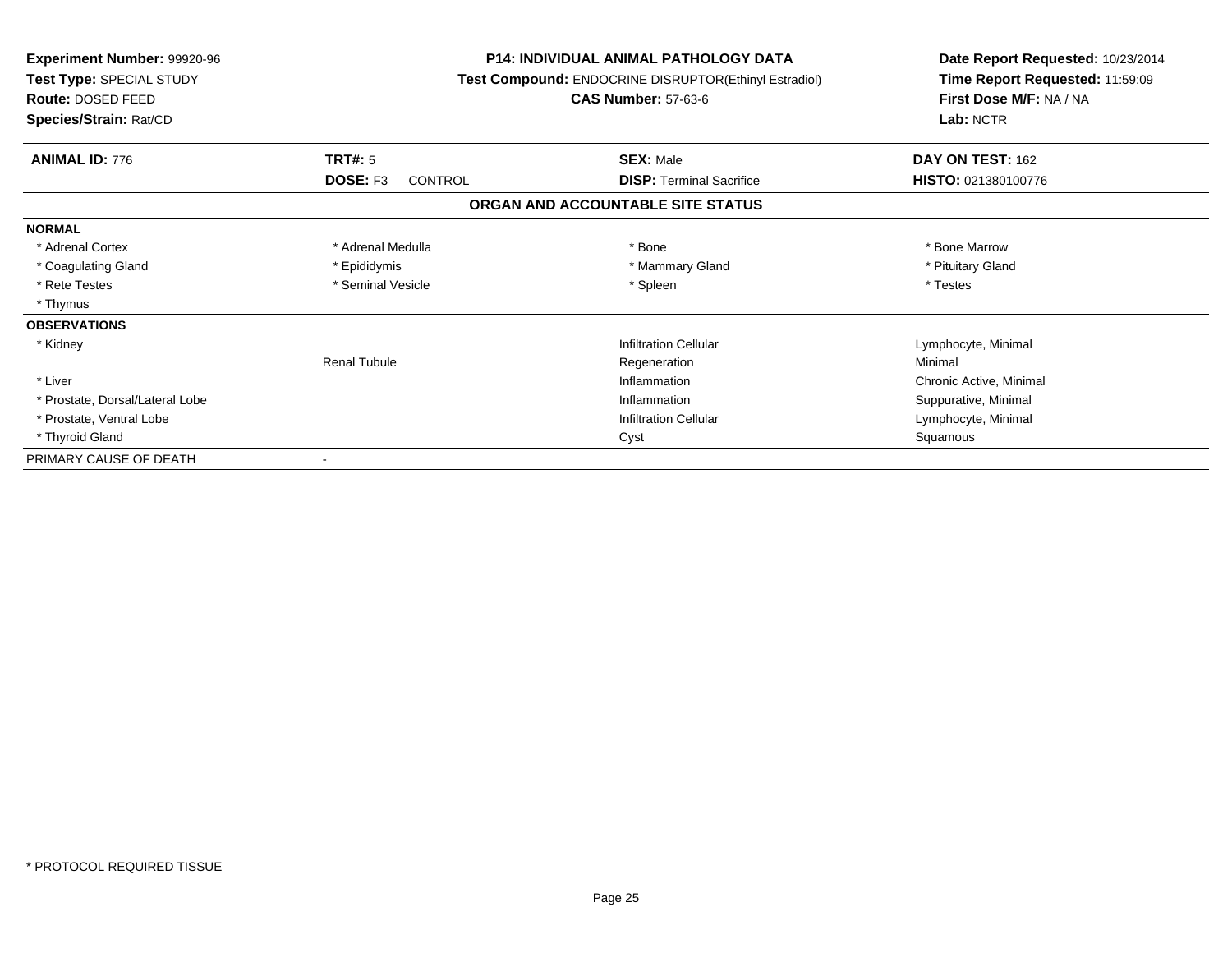| Experiment Number: 99920-96<br>Test Type: SPECIAL STUDY<br><b>Route: DOSED FEED</b><br>Species/Strain: Rat/CD |                                | <b>P14: INDIVIDUAL ANIMAL PATHOLOGY DATA</b><br>Test Compound: ENDOCRINE DISRUPTOR(Ethinyl Estradiol)<br><b>CAS Number: 57-63-6</b> | Date Report Requested: 10/23/2014<br>Time Report Requested: 11:59:09<br>First Dose M/F: NA / NA<br>Lab: NCTR |
|---------------------------------------------------------------------------------------------------------------|--------------------------------|-------------------------------------------------------------------------------------------------------------------------------------|--------------------------------------------------------------------------------------------------------------|
| <b>ANIMAL ID: 777</b>                                                                                         | TRT#: 5<br>DOSE: F3<br>CONTROL | <b>SEX: Male</b><br><b>DISP: Terminal Sacrifice</b>                                                                                 | DAY ON TEST: 162<br>HISTO: 021380100777                                                                      |
|                                                                                                               |                                | ORGAN AND ACCOUNTABLE SITE STATUS                                                                                                   |                                                                                                              |
| <b>NORMAL</b>                                                                                                 |                                |                                                                                                                                     |                                                                                                              |
| * Adrenal Cortex                                                                                              | * Bone                         | * Bone Marrow                                                                                                                       | * Coagulating Gland                                                                                          |
| * Epididymis                                                                                                  | * Liver                        | * Pituitary Gland                                                                                                                   | * Prostate, Dorsal/lateral Lobe                                                                              |
| * Rete Testes                                                                                                 | * Seminal Vesicle              | * Spleen                                                                                                                            | * Testes                                                                                                     |
| * Thymus                                                                                                      | * Thyroid Gland                |                                                                                                                                     |                                                                                                              |
| <b>INSUFFICIENT TISSUE</b>                                                                                    |                                |                                                                                                                                     |                                                                                                              |
| * Adrenal Medulla                                                                                             |                                |                                                                                                                                     |                                                                                                              |
| <b>OBSERVATIONS</b>                                                                                           |                                |                                                                                                                                     |                                                                                                              |
| * Adren Medulla                                                                                               |                                |                                                                                                                                     |                                                                                                              |
| Note: Recut attempted                                                                                         |                                |                                                                                                                                     |                                                                                                              |
| * Kidney                                                                                                      | <b>Renal Tubule</b>            | <b>Dilatation</b>                                                                                                                   | Mild                                                                                                         |
|                                                                                                               |                                | <b>Infiltration Cellular</b>                                                                                                        | Lymphocyte, Minimal                                                                                          |
| * Mammary Gland                                                                                               | Alveolus                       | Hyperplasia                                                                                                                         | Mild                                                                                                         |
| * Prostate, Ventral Lobe                                                                                      |                                | <b>Infiltration Cellular</b>                                                                                                        | Lymphocyte, Minimal                                                                                          |
| PRIMARY CAUSE OF DEATH                                                                                        |                                |                                                                                                                                     |                                                                                                              |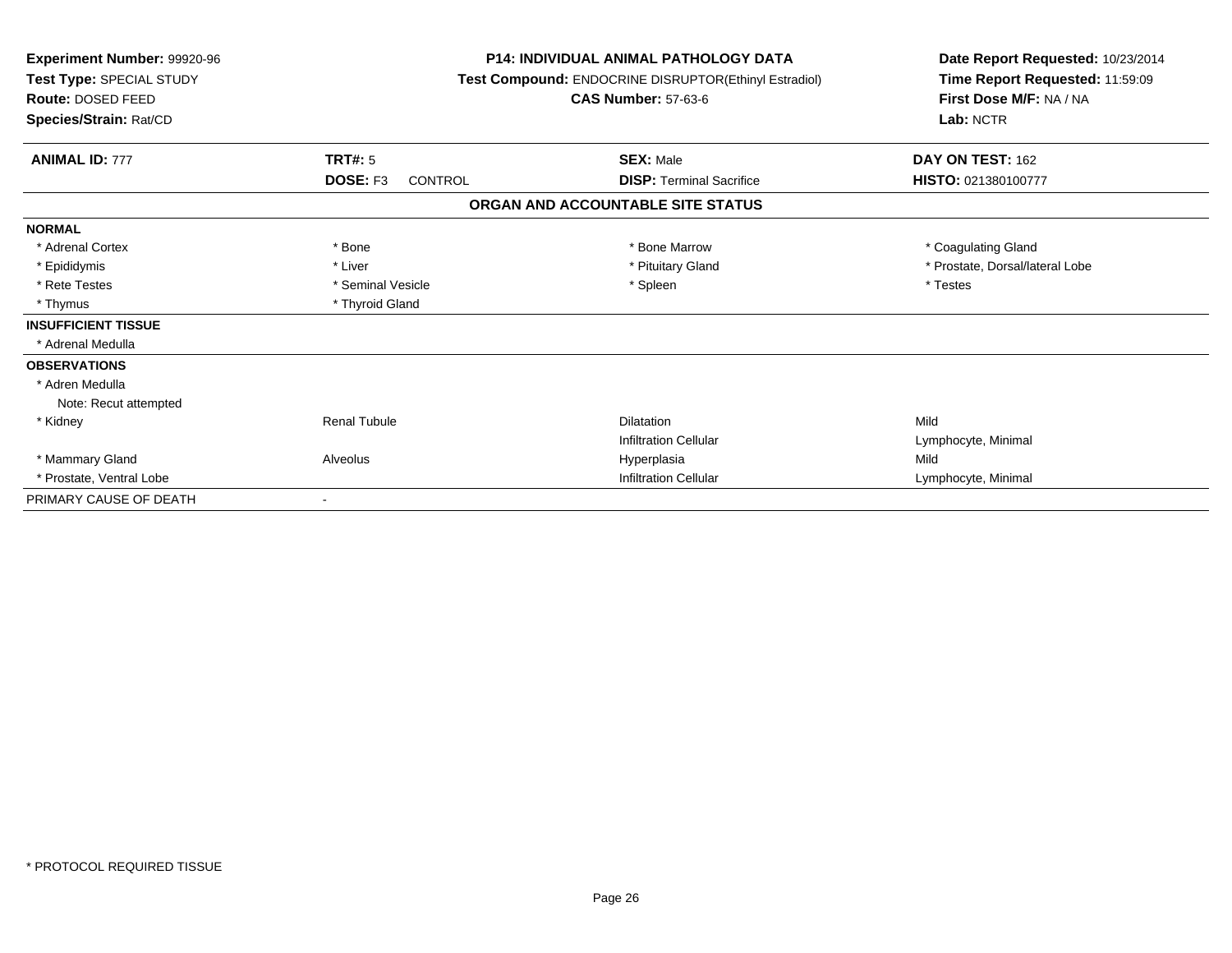| <b>Experiment Number: 99920-96</b><br><b>Test Type: SPECIAL STUDY</b><br><b>Route: DOSED FEED</b><br>Species/Strain: Rat/CD |                                   | <b>P14: INDIVIDUAL ANIMAL PATHOLOGY DATA</b><br>Test Compound: ENDOCRINE DISRUPTOR(Ethinyl Estradiol)<br><b>CAS Number: 57-63-6</b> | Date Report Requested: 10/23/2014<br>Time Report Requested: 11:59:09<br>First Dose M/F: NA / NA<br>Lab: NCTR |
|-----------------------------------------------------------------------------------------------------------------------------|-----------------------------------|-------------------------------------------------------------------------------------------------------------------------------------|--------------------------------------------------------------------------------------------------------------|
| <b>ANIMAL ID: 778</b>                                                                                                       | <b>TRT#: 5</b>                    | <b>SEX: Male</b>                                                                                                                    | DAY ON TEST: 162                                                                                             |
|                                                                                                                             | <b>DOSE: F3</b><br><b>CONTROL</b> | <b>DISP:</b> Terminal Sacrifice                                                                                                     | HISTO: 021380100778                                                                                          |
|                                                                                                                             |                                   | ORGAN AND ACCOUNTABLE SITE STATUS                                                                                                   |                                                                                                              |
| <b>NORMAL</b>                                                                                                               |                                   |                                                                                                                                     |                                                                                                              |
| * Adrenal Medulla                                                                                                           | * Bone                            | * Bone Marrow                                                                                                                       | * Coagulating Gland                                                                                          |
| * Epididymis                                                                                                                | * Liver                           | * Pituitary Gland                                                                                                                   | * Prostate, Dorsal/lateral Lobe                                                                              |
| * Prostate, Ventral Lobe                                                                                                    | * Rete Testes                     | * Seminal Vesicle                                                                                                                   | * Spleen                                                                                                     |
| * Testes                                                                                                                    | * Thymus                          | * Thyroid Gland                                                                                                                     |                                                                                                              |
| <b>OBSERVATIONS</b>                                                                                                         |                                   |                                                                                                                                     |                                                                                                              |
| * Adrenal Cortex                                                                                                            |                                   | Vacuolization Cytoplasmic                                                                                                           | Mild                                                                                                         |
| * Kidney                                                                                                                    |                                   | <b>Infiltration Cellular</b>                                                                                                        | Lymphocyte, Minimal                                                                                          |
| * Mammary Gland                                                                                                             | Alveolus<br>Hyperplasia           |                                                                                                                                     | Minimal                                                                                                      |
| PRIMARY CAUSE OF DEATH                                                                                                      |                                   |                                                                                                                                     |                                                                                                              |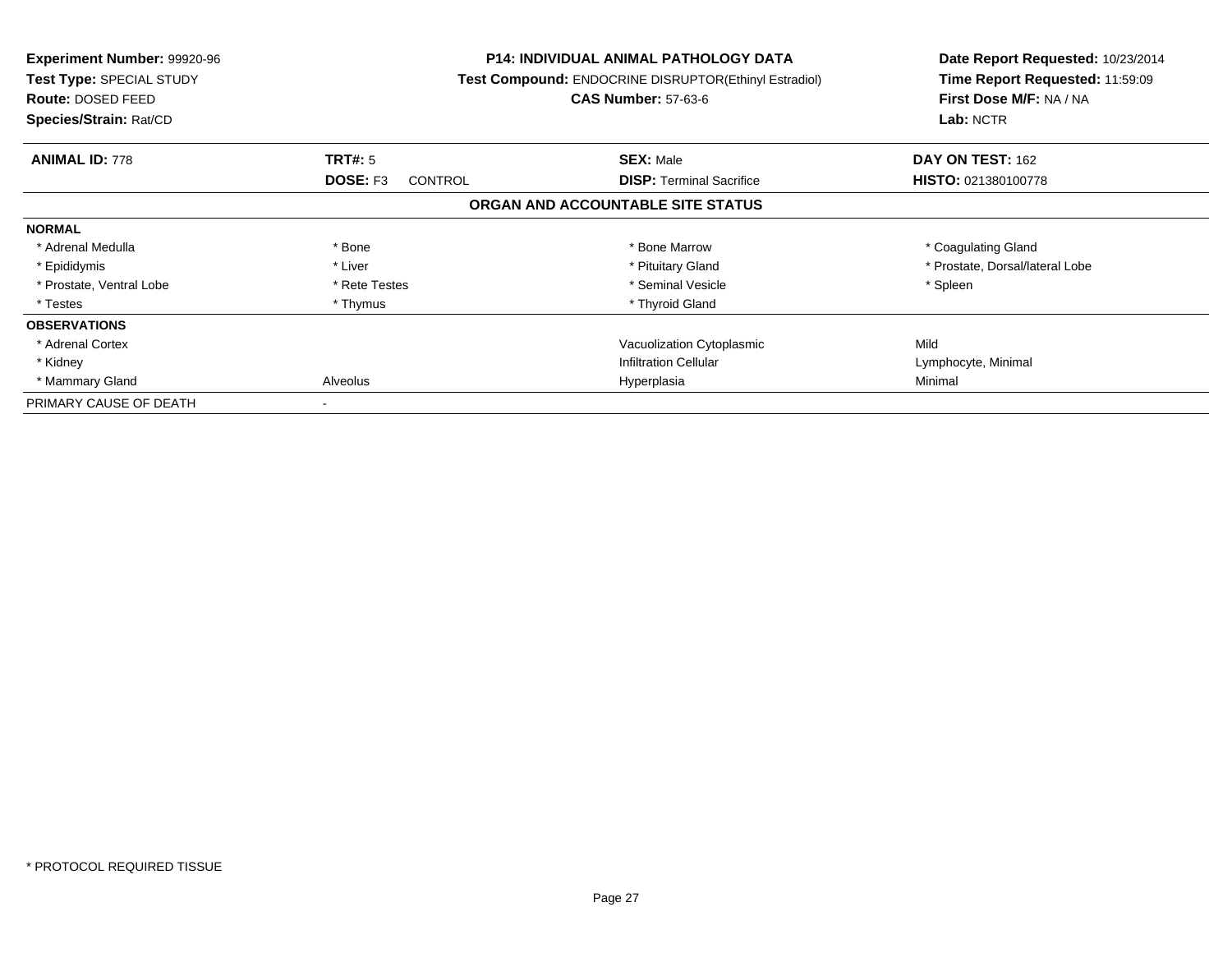| <b>Experiment Number: 99920-96</b><br><b>Test Type: SPECIAL STUDY</b><br><b>Route: DOSED FEED</b><br>Species/Strain: Rat/CD |                                 | <b>P14: INDIVIDUAL ANIMAL PATHOLOGY DATA</b><br>Test Compound: ENDOCRINE DISRUPTOR(Ethinyl Estradiol)<br><b>CAS Number: 57-63-6</b> | Date Report Requested: 10/23/2014<br>Time Report Requested: 11:59:09<br>First Dose M/F: NA / NA<br>Lab: NCTR |
|-----------------------------------------------------------------------------------------------------------------------------|---------------------------------|-------------------------------------------------------------------------------------------------------------------------------------|--------------------------------------------------------------------------------------------------------------|
| <b>ANIMAL ID: 779</b>                                                                                                       | TRT#: 5                         | <b>SEX: Male</b>                                                                                                                    | DAY ON TEST: 162                                                                                             |
|                                                                                                                             | DOSE: F3<br><b>CONTROL</b>      | <b>DISP:</b> Terminal Sacrifice                                                                                                     | HISTO: 021380100779                                                                                          |
|                                                                                                                             |                                 | ORGAN AND ACCOUNTABLE SITE STATUS                                                                                                   |                                                                                                              |
| <b>NORMAL</b>                                                                                                               |                                 |                                                                                                                                     |                                                                                                              |
| * Adrenal Cortex                                                                                                            | * Adrenal Medulla               | * Bone                                                                                                                              | * Bone Marrow                                                                                                |
| * Coagulating Gland                                                                                                         | * Epididymis                    | * Liver                                                                                                                             | * Mammary Gland                                                                                              |
| * Pituitary Gland                                                                                                           | * Prostate, Dorsal/lateral Lobe | * Rete Testes                                                                                                                       | * Seminal Vesicle                                                                                            |
| * Spleen                                                                                                                    | * Testes                        | * Thymus                                                                                                                            | * Thyroid Gland                                                                                              |
| <b>OBSERVATIONS</b>                                                                                                         |                                 |                                                                                                                                     |                                                                                                              |
| * Kidney                                                                                                                    |                                 | <b>Infiltration Cellular</b>                                                                                                        | Lymphocyte, Minimal                                                                                          |
|                                                                                                                             | <b>Renal Tubule</b>             | Regeneration                                                                                                                        | Minimal                                                                                                      |
| * Prostate, Ventral Lobe                                                                                                    | <b>Infiltration Cellular</b>    |                                                                                                                                     | Lymphocyte, Mild                                                                                             |
| PRIMARY CAUSE OF DEATH                                                                                                      |                                 |                                                                                                                                     |                                                                                                              |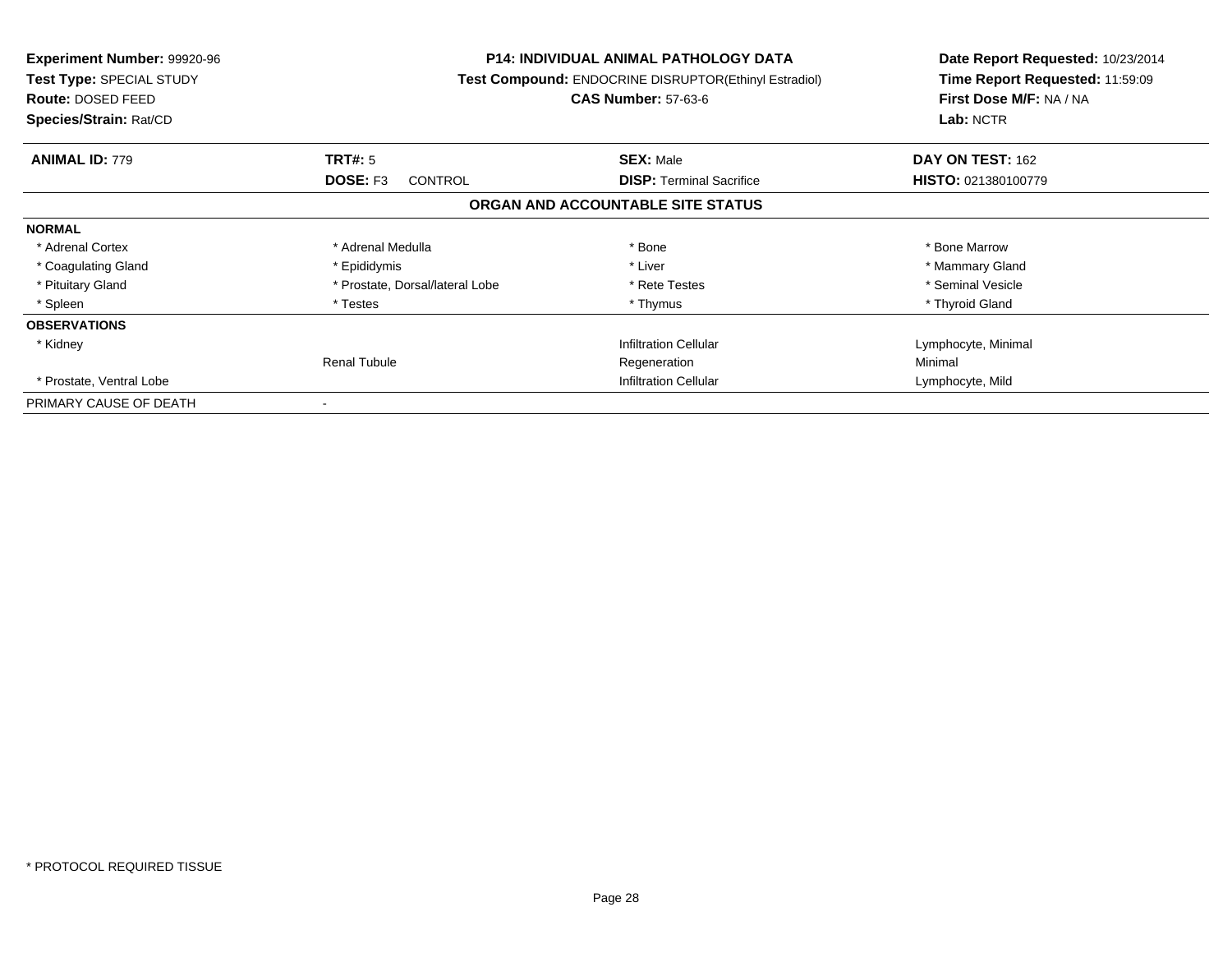| <b>Experiment Number: 99920-96</b><br>Test Type: SPECIAL STUDY<br>Route: DOSED FEED<br>Species/Strain: Rat/CD |                            | <b>P14: INDIVIDUAL ANIMAL PATHOLOGY DATA</b><br>Test Compound: ENDOCRINE DISRUPTOR(Ethinyl Estradiol)<br><b>CAS Number: 57-63-6</b> |                         |
|---------------------------------------------------------------------------------------------------------------|----------------------------|-------------------------------------------------------------------------------------------------------------------------------------|-------------------------|
| <b>ANIMAL ID: 780</b>                                                                                         | <b>TRT#: 5</b>             | <b>SEX: Male</b>                                                                                                                    | DAY ON TEST: 162        |
|                                                                                                               | DOSE: F3<br><b>CONTROL</b> | <b>DISP: Terminal Sacrifice</b>                                                                                                     | HISTO: 021380100780     |
|                                                                                                               |                            | ORGAN AND ACCOUNTABLE SITE STATUS                                                                                                   |                         |
| <b>NORMAL</b>                                                                                                 |                            |                                                                                                                                     |                         |
| * Adrenal Cortex                                                                                              | * Adrenal Medulla          | * Bone                                                                                                                              | * Bone Marrow           |
| * Coagulating Gland                                                                                           | * Epididymis               | * Mammary Gland                                                                                                                     | * Pituitary Gland       |
| * Rete Testes                                                                                                 | * Seminal Vesicle          | * Spleen                                                                                                                            | * Testes                |
| * Thymus                                                                                                      |                            |                                                                                                                                     |                         |
| <b>OBSERVATIONS</b>                                                                                           |                            |                                                                                                                                     |                         |
| * Kidney                                                                                                      | <b>Renal Tubule</b>        | <b>Dilatation</b>                                                                                                                   | Minimal                 |
|                                                                                                               |                            | <b>Infiltration Cellular</b>                                                                                                        | Lymphocyte, Minimal     |
|                                                                                                               | <b>Renal Tubule</b>        | Regeneration                                                                                                                        | Minimal                 |
| * Liver                                                                                                       |                            | Inflammation                                                                                                                        | Chronic Active, Minimal |
| * Prostate, Dorsal/Lateral Lobe                                                                               |                            | Inflammation                                                                                                                        | Suppurative, Minimal    |
| * Prostate, Ventral Lobe                                                                                      |                            | <b>Infiltration Cellular</b>                                                                                                        | Lymphocyte, Minimal     |
| * Thyroid Gland                                                                                               |                            | Cyst                                                                                                                                | Squamous                |
| PRIMARY CAUSE OF DEATH                                                                                        |                            |                                                                                                                                     |                         |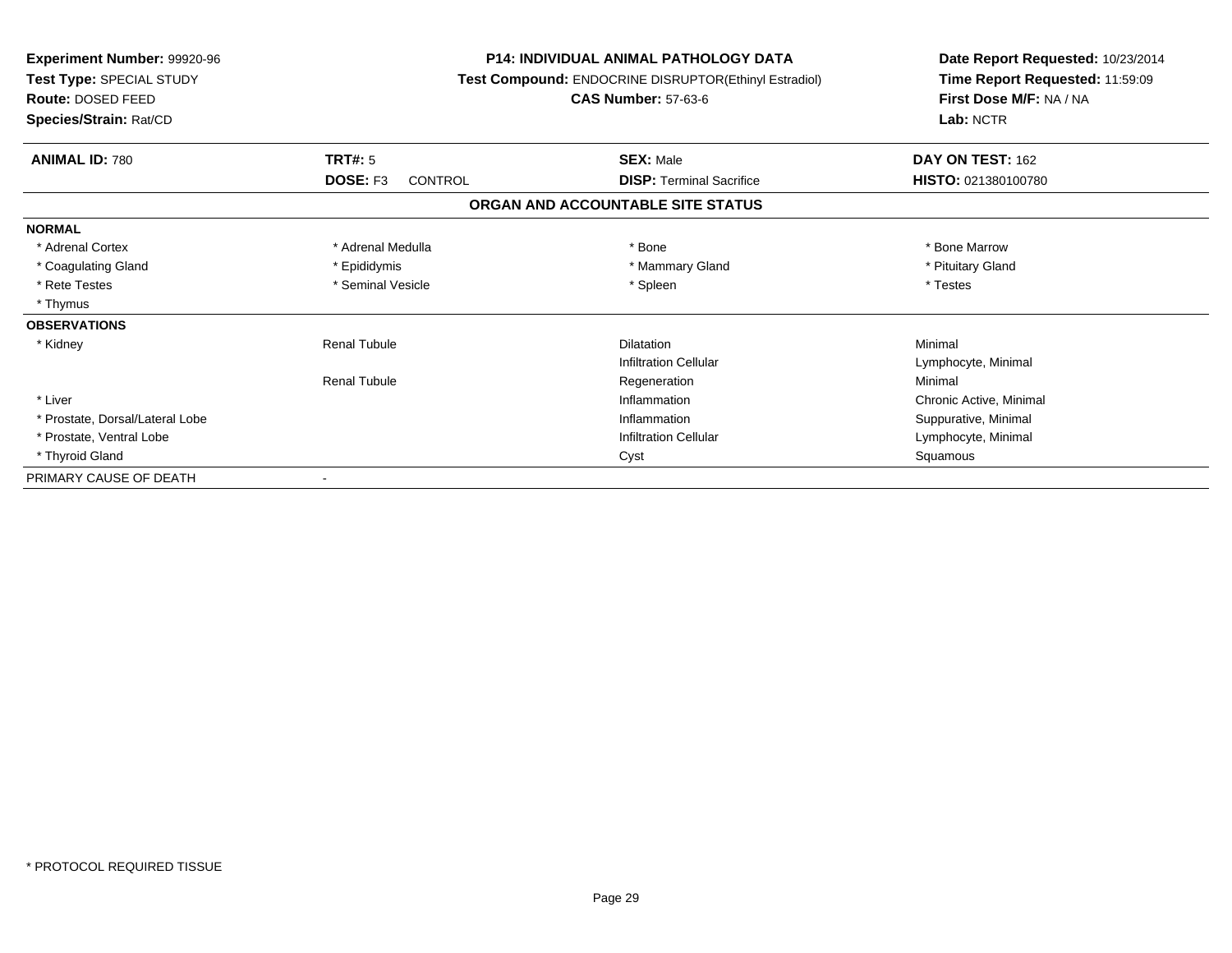| Experiment Number: 99920-96<br>Test Type: SPECIAL STUDY<br>Route: DOSED FEED<br>Species/Strain: Rat/CD |                              | <b>P14: INDIVIDUAL ANIMAL PATHOLOGY DATA</b><br>Test Compound: ENDOCRINE DISRUPTOR(Ethinyl Estradiol)<br><b>CAS Number: 57-63-6</b> | Date Report Requested: 10/23/2014<br>Time Report Requested: 11:59:09<br>First Dose M/F: NA / NA<br>Lab: NCTR |
|--------------------------------------------------------------------------------------------------------|------------------------------|-------------------------------------------------------------------------------------------------------------------------------------|--------------------------------------------------------------------------------------------------------------|
| <b>ANIMAL ID: 781</b>                                                                                  | <b>TRT#: 6</b>               | <b>SEX: Male</b>                                                                                                                    | DAY ON TEST: 162                                                                                             |
|                                                                                                        | <b>DOSE: F3/2PPB TO CTRL</b> | <b>DISP: Terminal Sacrifice</b>                                                                                                     | HISTO: 021380100781                                                                                          |
|                                                                                                        |                              | ORGAN AND ACCOUNTABLE SITE STATUS                                                                                                   |                                                                                                              |
| <b>NORMAL</b>                                                                                          |                              |                                                                                                                                     |                                                                                                              |
| * Coagulating Gland                                                                                    | * Mammary Gland              | * Seminal Vesicle                                                                                                                   |                                                                                                              |
| <b>INSUFFICIENT TISSUE</b>                                                                             |                              |                                                                                                                                     |                                                                                                              |
| * Rete Testes                                                                                          |                              |                                                                                                                                     |                                                                                                              |
| <b>OBSERVATIONS</b>                                                                                    |                              |                                                                                                                                     |                                                                                                              |
| * Epididymis                                                                                           |                              | Atrophy                                                                                                                             | Moderate                                                                                                     |
|                                                                                                        |                              | Hypospermia                                                                                                                         | Marked                                                                                                       |
| [Atrophy TGLS = $2-2$ ]<br>[Hypospermia TGLS = $2-2$ ]                                                 |                              |                                                                                                                                     |                                                                                                              |
| * Prostate, Dorsal/Lateral Lobe                                                                        |                              | Inflammation                                                                                                                        | Suppurative, Minimal                                                                                         |
| * Prostate, Ventral Lobe                                                                               |                              | <b>Infiltration Cellular</b>                                                                                                        | Lymphocyte, Minimal                                                                                          |
| * Rete Testes                                                                                          |                              |                                                                                                                                     |                                                                                                              |
| Note: No RC/WT attempt per pathologist                                                                 |                              |                                                                                                                                     |                                                                                                              |
| * Testes                                                                                               | Seminif Tub                  | Degeneration                                                                                                                        | Marked                                                                                                       |
| [ Degeneration TGLS = 1-7 ]                                                                            |                              |                                                                                                                                     |                                                                                                              |
| PRIMARY CAUSE OF DEATH                                                                                 |                              |                                                                                                                                     |                                                                                                              |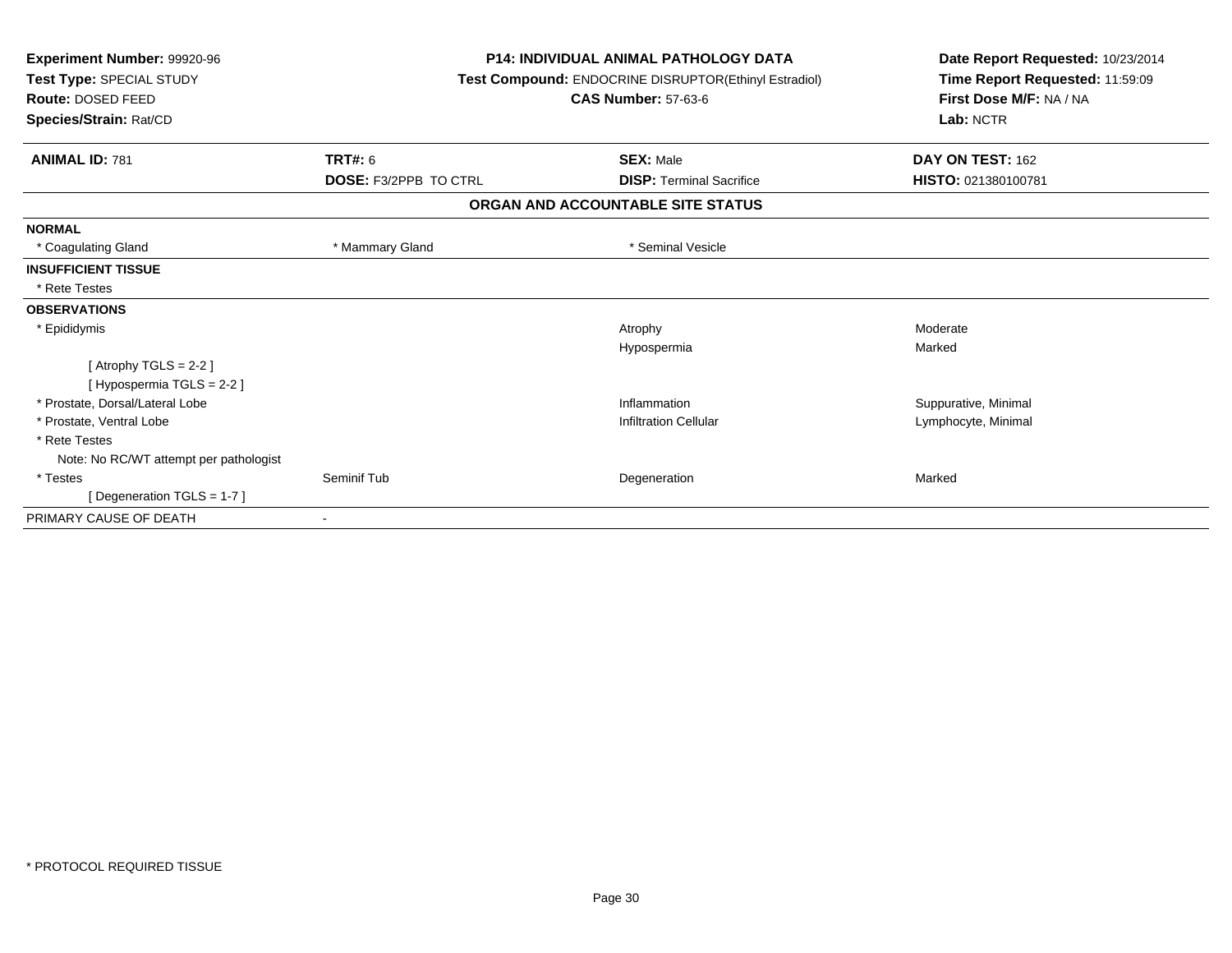| Experiment Number: 99920-96<br>Test Type: SPECIAL STUDY<br><b>Route: DOSED FEED</b><br>Species/Strain: Rat/CD | <b>P14: INDIVIDUAL ANIMAL PATHOLOGY DATA</b><br>Test Compound: ENDOCRINE DISRUPTOR(Ethinyl Estradiol)<br><b>CAS Number: 57-63-6</b> |                                   | Date Report Requested: 10/23/2014<br>Time Report Requested: 11:59:09<br>First Dose M/F: NA / NA<br>Lab: NCTR |
|---------------------------------------------------------------------------------------------------------------|-------------------------------------------------------------------------------------------------------------------------------------|-----------------------------------|--------------------------------------------------------------------------------------------------------------|
| <b>ANIMAL ID: 782</b>                                                                                         | <b>TRT#: 6</b>                                                                                                                      | <b>SEX: Male</b>                  | DAY ON TEST: 162                                                                                             |
|                                                                                                               | <b>DOSE: F3/2PPB TO CTRL</b>                                                                                                        | <b>DISP:</b> Terminal Sacrifice   | <b>HISTO: 021380100782</b>                                                                                   |
|                                                                                                               |                                                                                                                                     | ORGAN AND ACCOUNTABLE SITE STATUS |                                                                                                              |
| <b>NORMAL</b>                                                                                                 |                                                                                                                                     |                                   |                                                                                                              |
| * Epididymis                                                                                                  | * Prostate, Dorsal/lateral Lobe                                                                                                     | * Rete Testes                     | * Seminal Vesicle                                                                                            |
| * Testes                                                                                                      |                                                                                                                                     |                                   |                                                                                                              |
| <b>OBSERVATIONS</b>                                                                                           |                                                                                                                                     |                                   |                                                                                                              |
| * Coagulating Gland                                                                                           |                                                                                                                                     | Developmental Malformation        |                                                                                                              |
| * Mammary Gland                                                                                               | Alveolus                                                                                                                            | Hyperplasia                       | Minimal                                                                                                      |
| * Prostate, Ventral Lobe                                                                                      | <b>Infiltration Cellular</b>                                                                                                        |                                   | Lymphocyte, Minimal                                                                                          |
| PRIMARY CAUSE OF DEATH                                                                                        |                                                                                                                                     |                                   |                                                                                                              |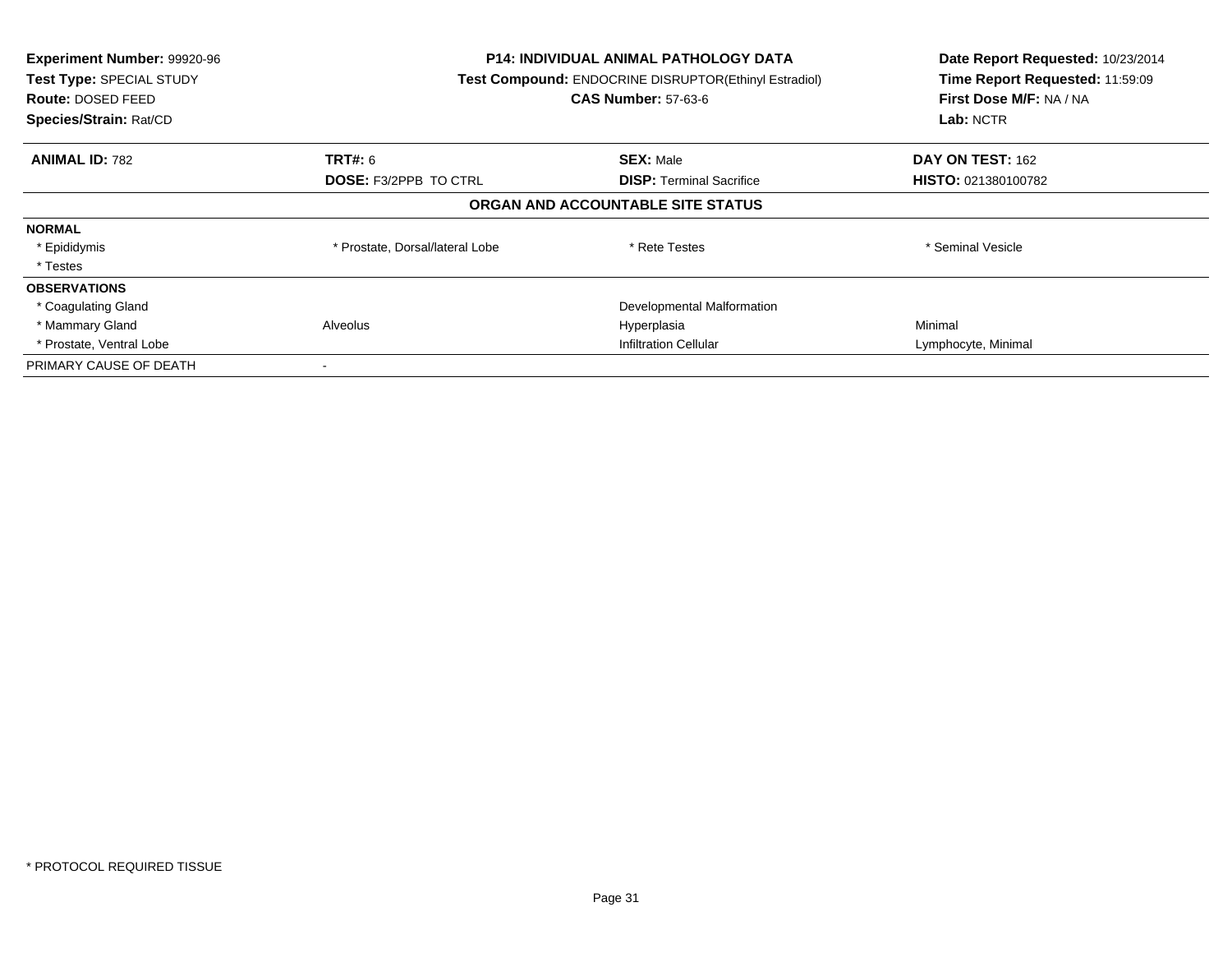| Experiment Number: 99920-96<br>Test Type: SPECIAL STUDY<br><b>Route: DOSED FEED</b><br>Species/Strain: Rat/CD | <b>P14: INDIVIDUAL ANIMAL PATHOLOGY DATA</b><br><b>Test Compound: ENDOCRINE DISRUPTOR(Ethinyl Estradiol)</b><br><b>CAS Number: 57-63-6</b> |                                   | Date Report Requested: 10/23/2014<br>Time Report Requested: 11:59:09<br>First Dose M/F: NA / NA<br>Lab: NCTR |
|---------------------------------------------------------------------------------------------------------------|--------------------------------------------------------------------------------------------------------------------------------------------|-----------------------------------|--------------------------------------------------------------------------------------------------------------|
| <b>ANIMAL ID: 783</b>                                                                                         | <b>TRT#: 6</b>                                                                                                                             | <b>SEX: Male</b>                  | DAY ON TEST: 161                                                                                             |
|                                                                                                               | <b>DOSE: F3/2PPB TO CTRL</b>                                                                                                               | <b>DISP:</b> Terminal Sacrifice   | <b>HISTO: 021380100783</b>                                                                                   |
|                                                                                                               |                                                                                                                                            | ORGAN AND ACCOUNTABLE SITE STATUS |                                                                                                              |
| <b>NORMAL</b>                                                                                                 |                                                                                                                                            |                                   |                                                                                                              |
| * Coagulating Gland                                                                                           | * Epididymis                                                                                                                               | * Prostate, Dorsal/lateral Lobe   | * Rete Testes                                                                                                |
| * Seminal Vesicle                                                                                             | * Testes                                                                                                                                   |                                   |                                                                                                              |
| <b>OBSERVATIONS</b>                                                                                           |                                                                                                                                            |                                   |                                                                                                              |
| * Mammary Gland                                                                                               | Alveolus                                                                                                                                   | Hyperplasia                       | Mild                                                                                                         |
| * Prostate, Ventral Lobe                                                                                      | Infiltration Cellular                                                                                                                      |                                   | Lymphocyte, Minimal                                                                                          |
| PRIMARY CAUSE OF DEATH                                                                                        |                                                                                                                                            |                                   |                                                                                                              |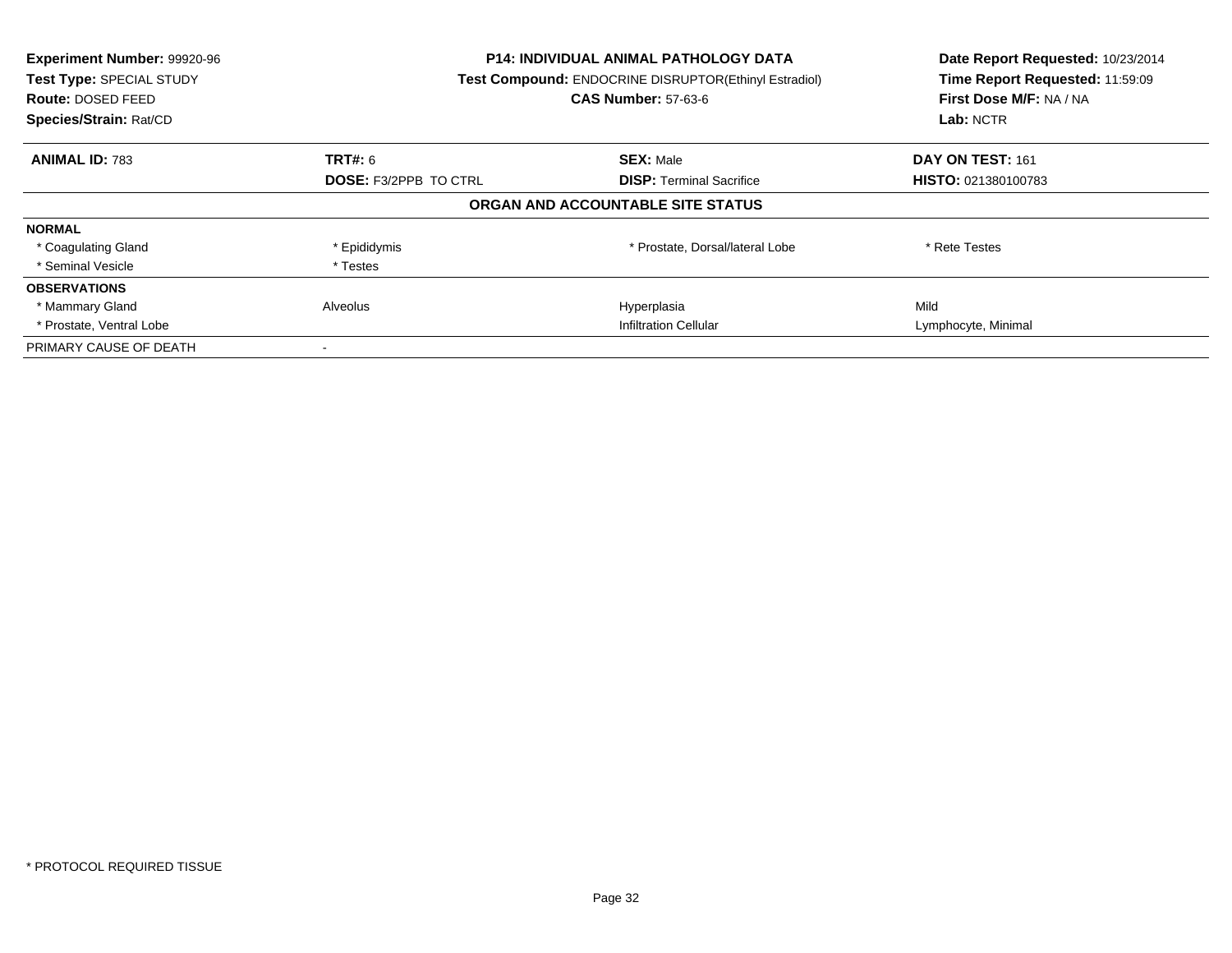| Experiment Number: 99920-96<br>Test Type: SPECIAL STUDY<br><b>Route: DOSED FEED</b><br>Species/Strain: Rat/CD | <b>P14: INDIVIDUAL ANIMAL PATHOLOGY DATA</b><br><b>Test Compound: ENDOCRINE DISRUPTOR(Ethinyl Estradiol)</b><br><b>CAS Number: 57-63-6</b> |                                   | Date Report Requested: 10/23/2014<br>Time Report Requested: 11:59:09<br>First Dose M/F: NA / NA<br>Lab: NCTR |
|---------------------------------------------------------------------------------------------------------------|--------------------------------------------------------------------------------------------------------------------------------------------|-----------------------------------|--------------------------------------------------------------------------------------------------------------|
| <b>ANIMAL ID: 784</b>                                                                                         | <b>TRT#:</b> 6                                                                                                                             | <b>SEX: Male</b>                  | DAY ON TEST: 161                                                                                             |
|                                                                                                               | <b>DOSE: F3/2PPB TO CTRL</b><br><b>DISP:</b> Terminal Sacrifice                                                                            |                                   | <b>HISTO: 021380100784</b>                                                                                   |
|                                                                                                               |                                                                                                                                            | ORGAN AND ACCOUNTABLE SITE STATUS |                                                                                                              |
| <b>NORMAL</b>                                                                                                 |                                                                                                                                            |                                   |                                                                                                              |
| * Epididymis                                                                                                  | * Mammary Gland                                                                                                                            | * Prostate, Dorsal/lateral Lobe   | * Prostate, Ventral Lobe                                                                                     |
| * Rete Testes                                                                                                 | * Seminal Vesicle                                                                                                                          | * Testes                          |                                                                                                              |
| <b>OBSERVATIONS</b>                                                                                           |                                                                                                                                            |                                   |                                                                                                              |
| * Coagulating Gland                                                                                           | Developmental Malformation                                                                                                                 |                                   |                                                                                                              |
| [Developmental Malformation TGLS = 1-2A]                                                                      |                                                                                                                                            |                                   |                                                                                                              |
| PRIMARY CAUSE OF DEATH                                                                                        |                                                                                                                                            |                                   |                                                                                                              |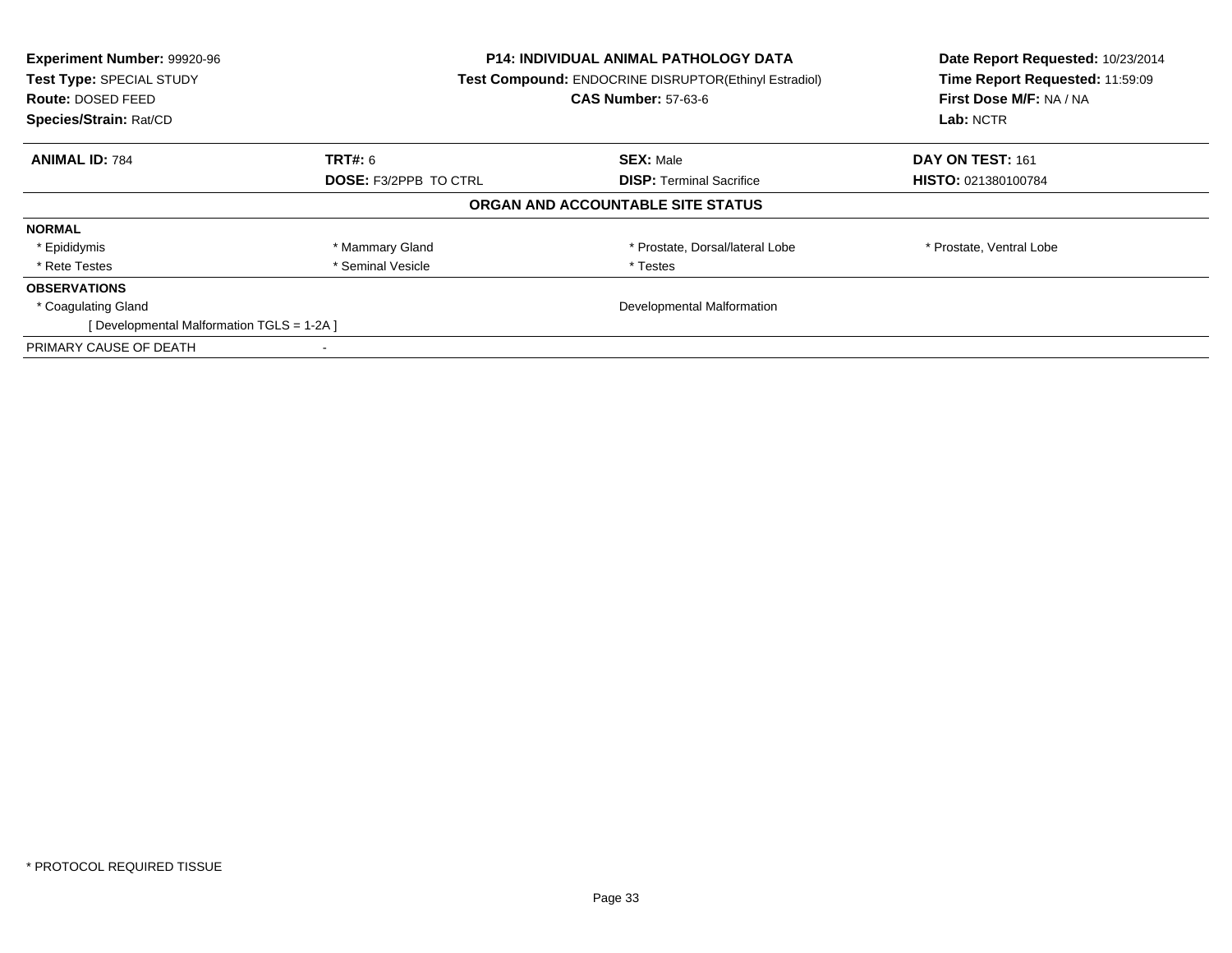| Experiment Number: 99920-96<br>Test Type: SPECIAL STUDY<br><b>Route: DOSED FEED</b><br>Species/Strain: Rat/CD | <b>P14: INDIVIDUAL ANIMAL PATHOLOGY DATA</b><br><b>Test Compound: ENDOCRINE DISRUPTOR(Ethinyl Estradiol)</b><br><b>CAS Number: 57-63-6</b> |                                   | Date Report Requested: 10/23/2014<br>Time Report Requested: 11:59:09<br>First Dose M/F: NA / NA<br>Lab: NCTR |
|---------------------------------------------------------------------------------------------------------------|--------------------------------------------------------------------------------------------------------------------------------------------|-----------------------------------|--------------------------------------------------------------------------------------------------------------|
| <b>ANIMAL ID: 785</b>                                                                                         | <b>TRT#: 6</b>                                                                                                                             | <b>SEX: Male</b>                  | DAY ON TEST: 161                                                                                             |
|                                                                                                               | <b>DOSE: F3/2PPB TO CTRL</b>                                                                                                               | <b>DISP:</b> Terminal Sacrifice   | <b>HISTO: 021380100785</b>                                                                                   |
|                                                                                                               |                                                                                                                                            | ORGAN AND ACCOUNTABLE SITE STATUS |                                                                                                              |
| <b>NORMAL</b>                                                                                                 |                                                                                                                                            |                                   |                                                                                                              |
| * Coagulating Gland                                                                                           | * Mammary Gland                                                                                                                            | * Prostate, Dorsal/lateral Lobe   | * Rete Testes                                                                                                |
| * Seminal Vesicle                                                                                             | * Testes                                                                                                                                   |                                   |                                                                                                              |
| <b>OBSERVATIONS</b>                                                                                           |                                                                                                                                            |                                   |                                                                                                              |
| * Epididymis                                                                                                  |                                                                                                                                            | <b>Infiltration Cellular</b>      | Lymphocyte, Minimal                                                                                          |
| * Prostate, Ventral Lobe                                                                                      | <b>Infiltration Cellular</b>                                                                                                               |                                   | Lymphocyte, Minimal                                                                                          |
| PRIMARY CAUSE OF DEATH                                                                                        |                                                                                                                                            |                                   |                                                                                                              |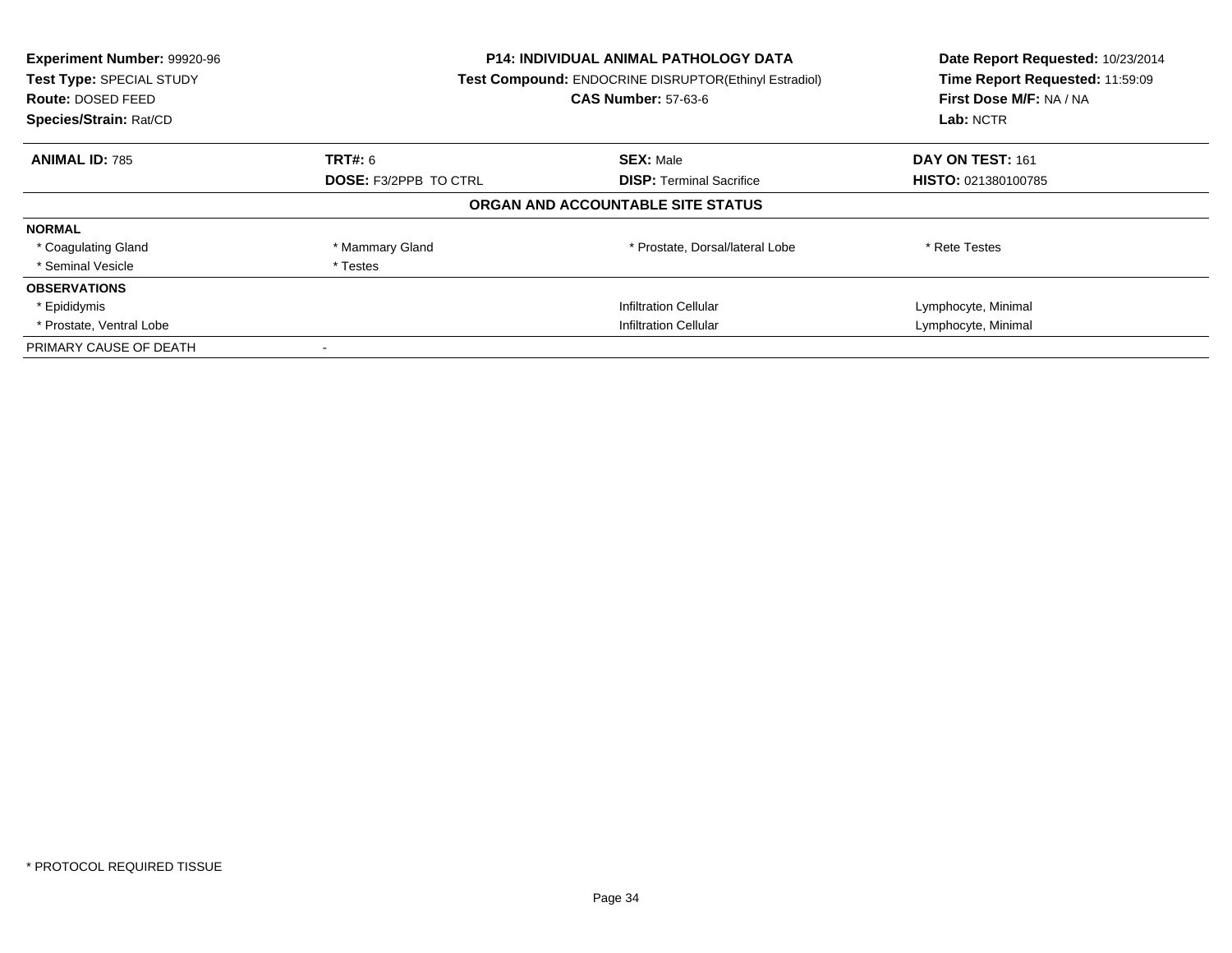| Experiment Number: 99920-96<br>Test Type: SPECIAL STUDY<br><b>Route: DOSED FEED</b><br>Species/Strain: Rat/CD | <b>P14: INDIVIDUAL ANIMAL PATHOLOGY DATA</b><br><b>Test Compound: ENDOCRINE DISRUPTOR(Ethinyl Estradiol)</b><br><b>CAS Number: 57-63-6</b> |                                   | Date Report Requested: 10/23/2014<br>Time Report Requested: 11:59:09<br>First Dose M/F: NA / NA<br>Lab: NCTR |
|---------------------------------------------------------------------------------------------------------------|--------------------------------------------------------------------------------------------------------------------------------------------|-----------------------------------|--------------------------------------------------------------------------------------------------------------|
| <b>ANIMAL ID: 786</b>                                                                                         | <b>TRT#: 6</b>                                                                                                                             | <b>SEX: Male</b>                  | DAY ON TEST: 162                                                                                             |
|                                                                                                               | <b>DOSE: F3/2PPB TO CTRL</b>                                                                                                               | <b>DISP:</b> Terminal Sacrifice   | HISTO: 021380100786                                                                                          |
|                                                                                                               |                                                                                                                                            | ORGAN AND ACCOUNTABLE SITE STATUS |                                                                                                              |
| <b>NORMAL</b>                                                                                                 |                                                                                                                                            |                                   |                                                                                                              |
| * Coagulating Gland                                                                                           | * Epididymis                                                                                                                               | * Mammary Gland                   | * Prostate, Dorsal/lateral Lobe                                                                              |
| * Seminal Vesicle                                                                                             | * Testes                                                                                                                                   |                                   |                                                                                                              |
| <b>OBSERVATIONS</b>                                                                                           |                                                                                                                                            |                                   |                                                                                                              |
| * Prostate, Ventral Lobe                                                                                      |                                                                                                                                            | <b>Infiltration Cellular</b>      | Lymphocyte, Minimal                                                                                          |
| * Rete Testes                                                                                                 | <b>Dilatation</b>                                                                                                                          |                                   | Mild                                                                                                         |
| PRIMARY CAUSE OF DEATH                                                                                        |                                                                                                                                            |                                   |                                                                                                              |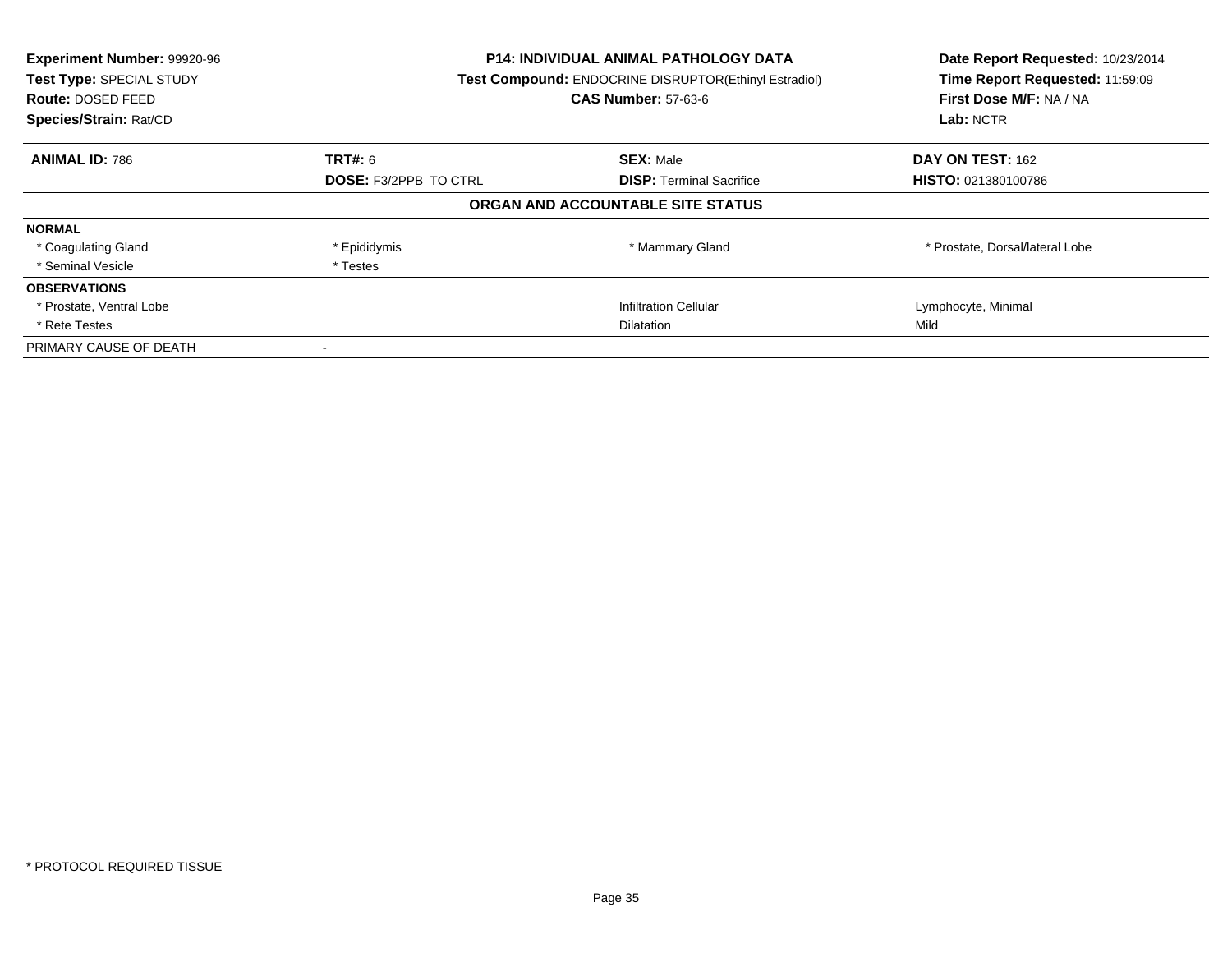| Experiment Number: 99920-96<br>Test Type: SPECIAL STUDY<br><b>Route: DOSED FEED</b><br>Species/Strain: Rat/CD | <b>P14: INDIVIDUAL ANIMAL PATHOLOGY DATA</b><br>Test Compound: ENDOCRINE DISRUPTOR(Ethinyl Estradiol)<br><b>CAS Number: 57-63-6</b> |                                   | Date Report Requested: 10/23/2014<br>Time Report Requested: 11:59:09<br>First Dose M/F: NA / NA<br>Lab: NCTR |
|---------------------------------------------------------------------------------------------------------------|-------------------------------------------------------------------------------------------------------------------------------------|-----------------------------------|--------------------------------------------------------------------------------------------------------------|
| <b>ANIMAL ID: 787</b>                                                                                         | <b>TRT#: 7</b>                                                                                                                      | <b>SEX: Male</b>                  | DAY ON TEST: 162                                                                                             |
|                                                                                                               | <b>DOSE: F3/10PPB TO CTRL</b>                                                                                                       | <b>DISP:</b> Terminal Sacrifice   | <b>HISTO: 021380100787</b>                                                                                   |
|                                                                                                               |                                                                                                                                     | ORGAN AND ACCOUNTABLE SITE STATUS |                                                                                                              |
| <b>NORMAL</b>                                                                                                 |                                                                                                                                     |                                   |                                                                                                              |
| * Coagulating Gland                                                                                           | * Epididymis                                                                                                                        | * Mammary Gland                   | * Prostate, Dorsal/lateral Lobe                                                                              |
| * Rete Testes                                                                                                 | * Seminal Vesicle                                                                                                                   | * Testes                          |                                                                                                              |
| <b>OBSERVATIONS</b>                                                                                           |                                                                                                                                     |                                   |                                                                                                              |
| * Prostate, Ventral Lobe                                                                                      |                                                                                                                                     | Infiltration Cellular             | Lymphocyte, Minimal                                                                                          |
| PRIMARY CAUSE OF DEATH                                                                                        |                                                                                                                                     |                                   |                                                                                                              |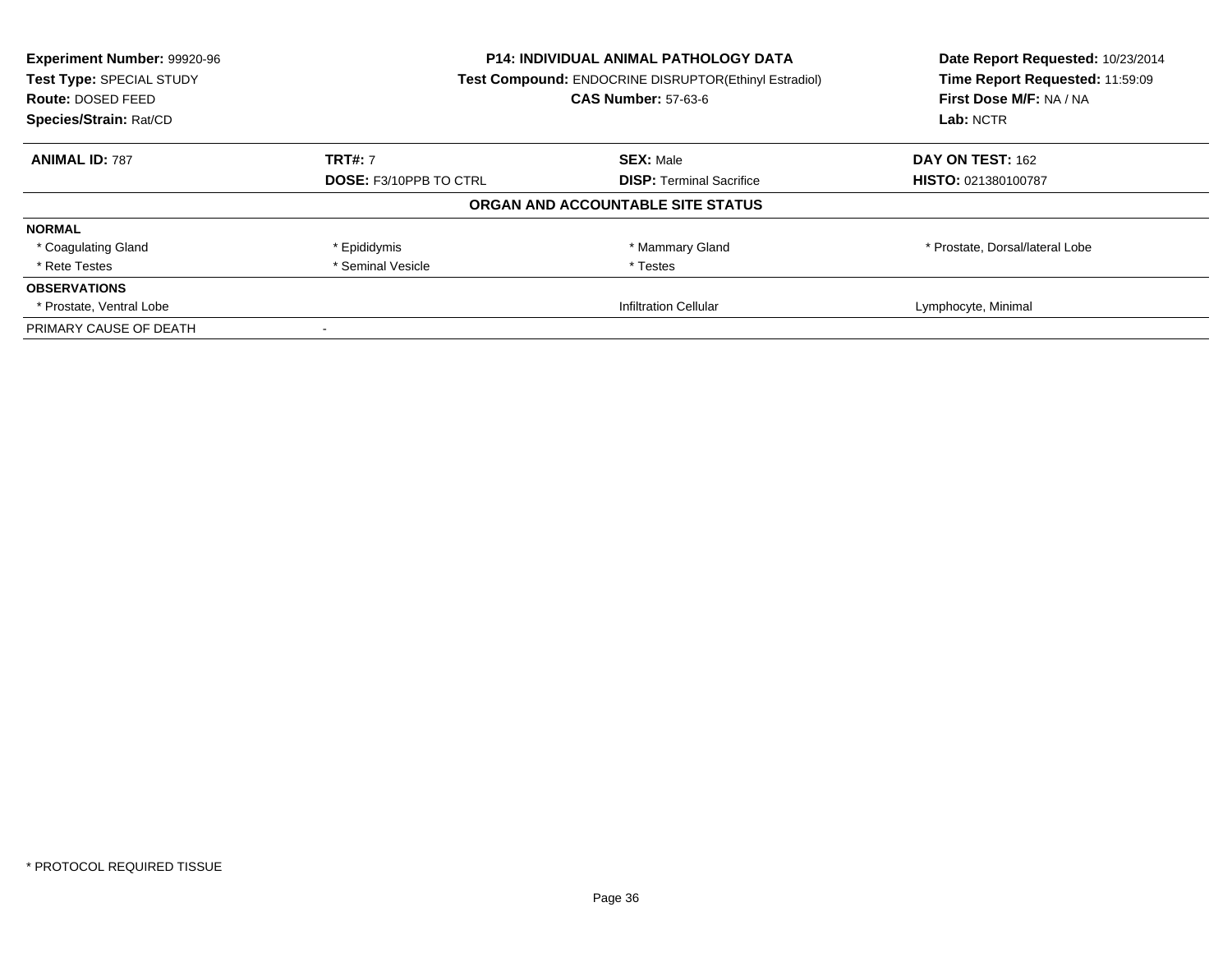| <b>Experiment Number: 99920-96</b><br>Test Type: SPECIAL STUDY<br>Route: DOSED FEED<br>Species/Strain: Rat/CD |                               | <b>P14: INDIVIDUAL ANIMAL PATHOLOGY DATA</b><br>Test Compound: ENDOCRINE DISRUPTOR(Ethinyl Estradiol)<br><b>CAS Number: 57-63-6</b> | Date Report Requested: 10/23/2014<br>Time Report Requested: 11:59:09<br>First Dose M/F: NA / NA<br>Lab: NCTR |
|---------------------------------------------------------------------------------------------------------------|-------------------------------|-------------------------------------------------------------------------------------------------------------------------------------|--------------------------------------------------------------------------------------------------------------|
| <b>ANIMAL ID: 788</b>                                                                                         | <b>TRT#: 7</b>                | <b>SEX: Male</b>                                                                                                                    | <b>DAY ON TEST: 162</b>                                                                                      |
|                                                                                                               | <b>DOSE: F3/10PPB TO CTRL</b> | <b>DISP:</b> Terminal Sacrifice                                                                                                     | <b>HISTO: 021380100788</b>                                                                                   |
|                                                                                                               |                               | ORGAN AND ACCOUNTABLE SITE STATUS                                                                                                   |                                                                                                              |
| <b>NORMAL</b>                                                                                                 |                               |                                                                                                                                     |                                                                                                              |
| * Coagulating Gland                                                                                           | * Epididymis                  | * Mammary Gland                                                                                                                     | * Rete Testes                                                                                                |
| * Seminal Vesicle                                                                                             | * Testes                      |                                                                                                                                     |                                                                                                              |
| <b>OBSERVATIONS</b>                                                                                           |                               |                                                                                                                                     |                                                                                                              |
| * Liver                                                                                                       |                               | Hepatodiaphragmatic Nodule                                                                                                          |                                                                                                              |
| [Hepatodiaphragmatic Nodule TGLS = 1-5 ]                                                                      |                               |                                                                                                                                     |                                                                                                              |
| * Prostate, Dorsal/Lateral Lobe                                                                               |                               | Inflammation                                                                                                                        | Suppurative, Minimal                                                                                         |
| * Prostate, Ventral Lobe                                                                                      |                               | <b>Infiltration Cellular</b>                                                                                                        | Lymphocyte, Minimal                                                                                          |
| PRIMARY CAUSE OF DEATH                                                                                        |                               |                                                                                                                                     |                                                                                                              |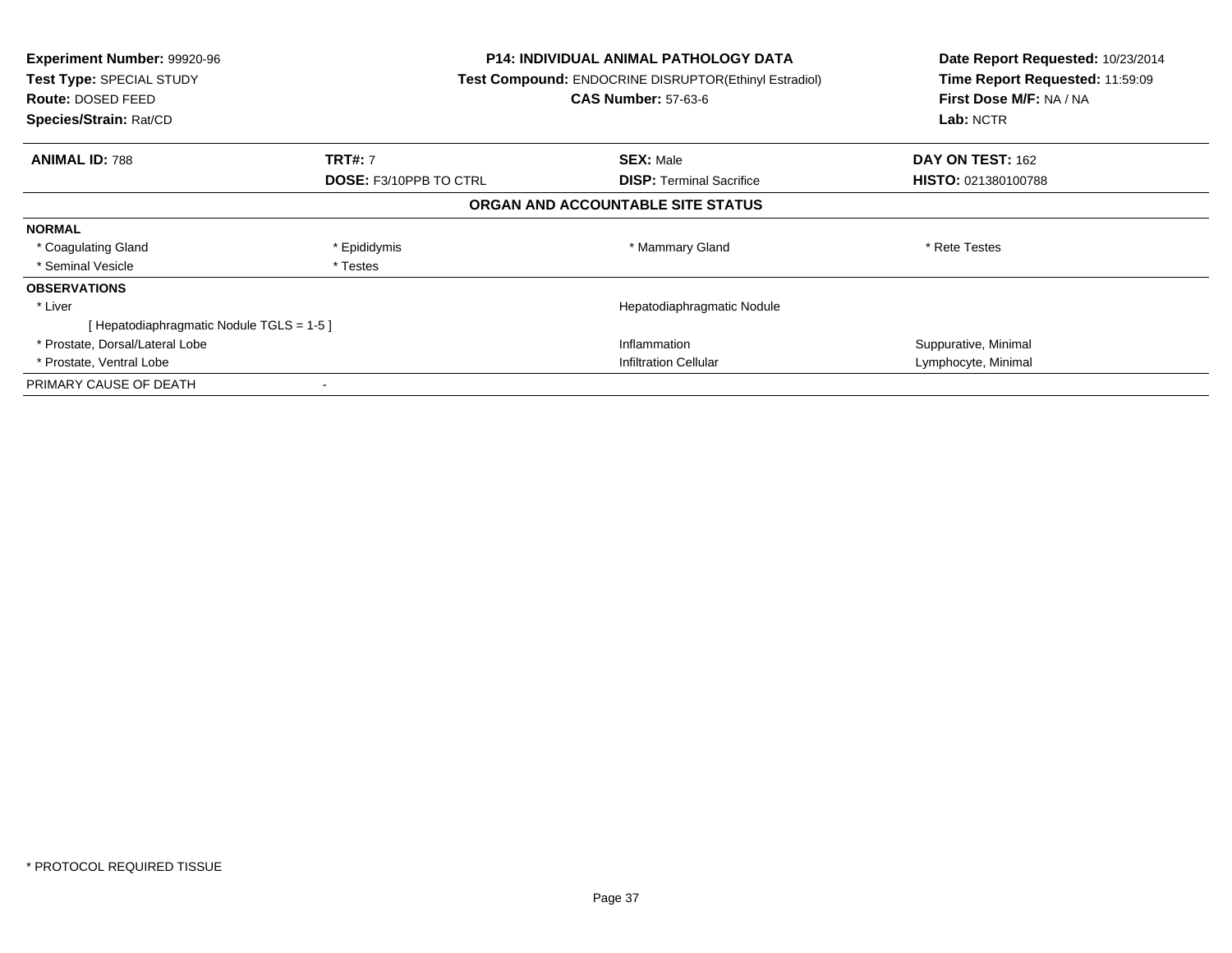| <b>Experiment Number: 99920-96</b><br>Test Type: SPECIAL STUDY | <b>P14: INDIVIDUAL ANIMAL PATHOLOGY DATA</b><br><b>Test Compound: ENDOCRINE DISRUPTOR(Ethinyl Estradiol)</b> |                                   | Date Report Requested: 10/23/2014<br>Time Report Requested: 11:59:09 |
|----------------------------------------------------------------|--------------------------------------------------------------------------------------------------------------|-----------------------------------|----------------------------------------------------------------------|
| <b>Route: DOSED FEED</b>                                       |                                                                                                              | <b>CAS Number: 57-63-6</b>        | First Dose M/F: NA / NA                                              |
| Species/Strain: Rat/CD                                         |                                                                                                              |                                   | Lab: NCTR                                                            |
| <b>ANIMAL ID: 789</b>                                          | <b>TRT#: 7</b>                                                                                               | <b>SEX: Male</b>                  | DAY ON TEST: 160                                                     |
|                                                                | <b>DOSE: F3/10PPB TO CTRL</b>                                                                                | <b>DISP:</b> Terminal Sacrifice   | <b>HISTO: 021380100789</b>                                           |
|                                                                |                                                                                                              | ORGAN AND ACCOUNTABLE SITE STATUS |                                                                      |
| <b>NORMAL</b>                                                  |                                                                                                              |                                   |                                                                      |
| * Coagulating Gland                                            | * Epididymis                                                                                                 | * Mammary Gland                   | * Prostate, Dorsal/lateral Lobe                                      |
| * Prostate, Ventral Lobe                                       | * Seminal Vesicle<br>* Rete Testes                                                                           |                                   | * Testes                                                             |
| PRIMARY CAUSE OF DEATH                                         |                                                                                                              |                                   |                                                                      |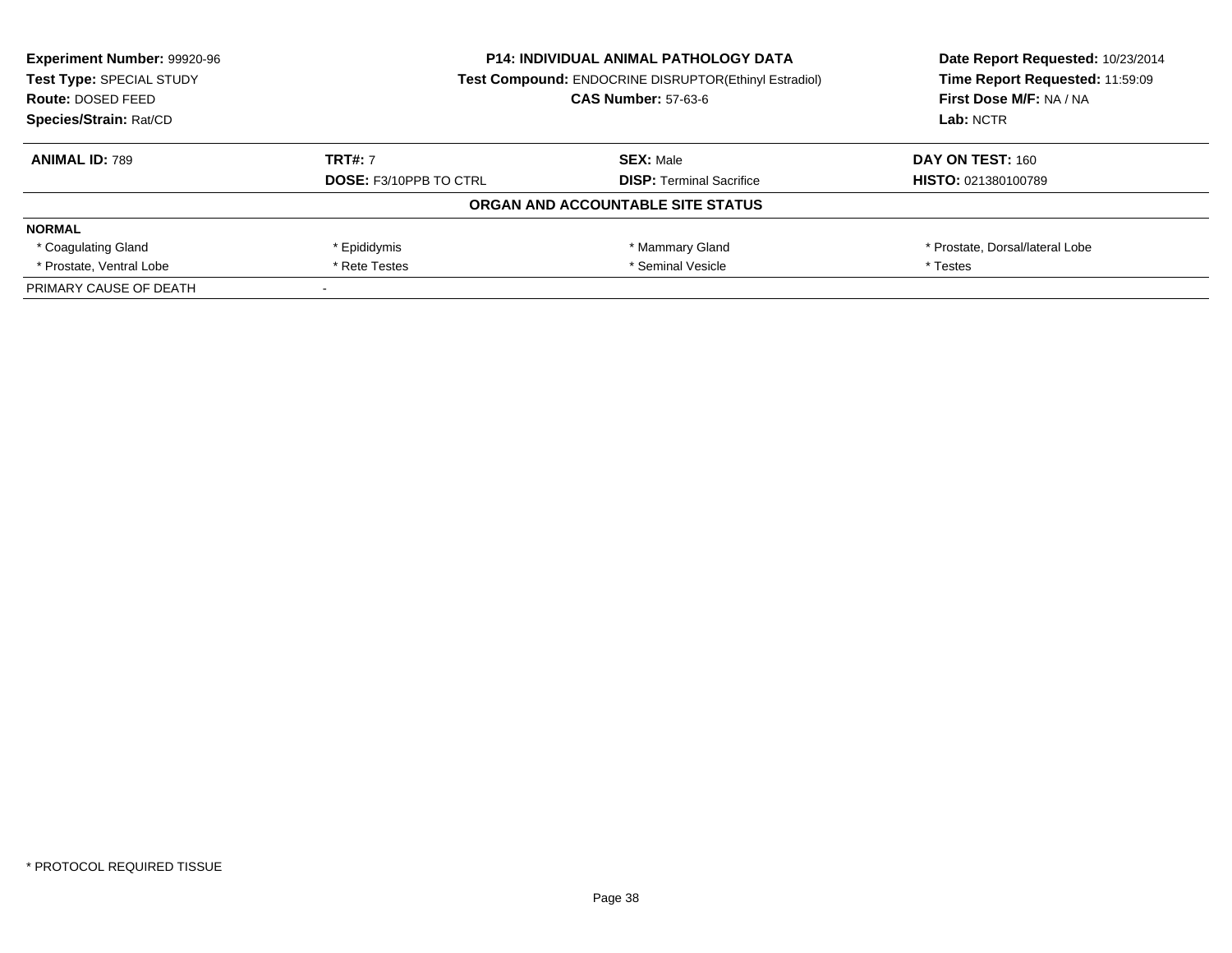| <b>Experiment Number: 99920-96</b><br>Test Type: SPECIAL STUDY<br>Route: DOSED FEED<br>Species/Strain: Rat/CD |                               | P14: INDIVIDUAL ANIMAL PATHOLOGY DATA<br><b>Test Compound: ENDOCRINE DISRUPTOR (Ethinyl Estradiol)</b><br><b>CAS Number: 57-63-6</b> | Date Report Requested: 10/23/2014<br>Time Report Requested: 11:59:09<br>First Dose M/F: NA / NA<br>Lab: NCTR |  |
|---------------------------------------------------------------------------------------------------------------|-------------------------------|--------------------------------------------------------------------------------------------------------------------------------------|--------------------------------------------------------------------------------------------------------------|--|
| <b>ANIMAL ID: 790</b>                                                                                         | <b>TRT#: 7</b>                | <b>SEX: Male</b>                                                                                                                     | DAY ON TEST: 161                                                                                             |  |
|                                                                                                               | <b>DOSE: F3/10PPB TO CTRL</b> | <b>DISP:</b> Terminal Sacrifice                                                                                                      | <b>HISTO: 021380100790</b>                                                                                   |  |
|                                                                                                               |                               | ORGAN AND ACCOUNTABLE SITE STATUS                                                                                                    |                                                                                                              |  |
| <b>NORMAL</b>                                                                                                 |                               |                                                                                                                                      |                                                                                                              |  |
| * Coagulating Gland                                                                                           | * Epididymis                  | * Mammary Gland                                                                                                                      | * Rete Testes                                                                                                |  |
| * Seminal Vesicle                                                                                             | * Testes                      |                                                                                                                                      |                                                                                                              |  |
| <b>OBSERVATIONS</b>                                                                                           |                               |                                                                                                                                      |                                                                                                              |  |
| * Prostate, Dorsal/Lateral Lobe                                                                               |                               | Inflammation                                                                                                                         | Suppurative, Mild                                                                                            |  |
| * Prostate, Ventral Lobe                                                                                      |                               | <b>Infiltration Cellular</b>                                                                                                         | Lymphocyte, Minimal                                                                                          |  |
| * Testes                                                                                                      |                               |                                                                                                                                      |                                                                                                              |  |
| Note: TGL 1 - NST                                                                                             |                               |                                                                                                                                      |                                                                                                              |  |
| Note: Left testis (TGL 1) frozen at necropsy                                                                  |                               |                                                                                                                                      |                                                                                                              |  |
| PRIMARY CAUSE OF DEATH                                                                                        |                               |                                                                                                                                      |                                                                                                              |  |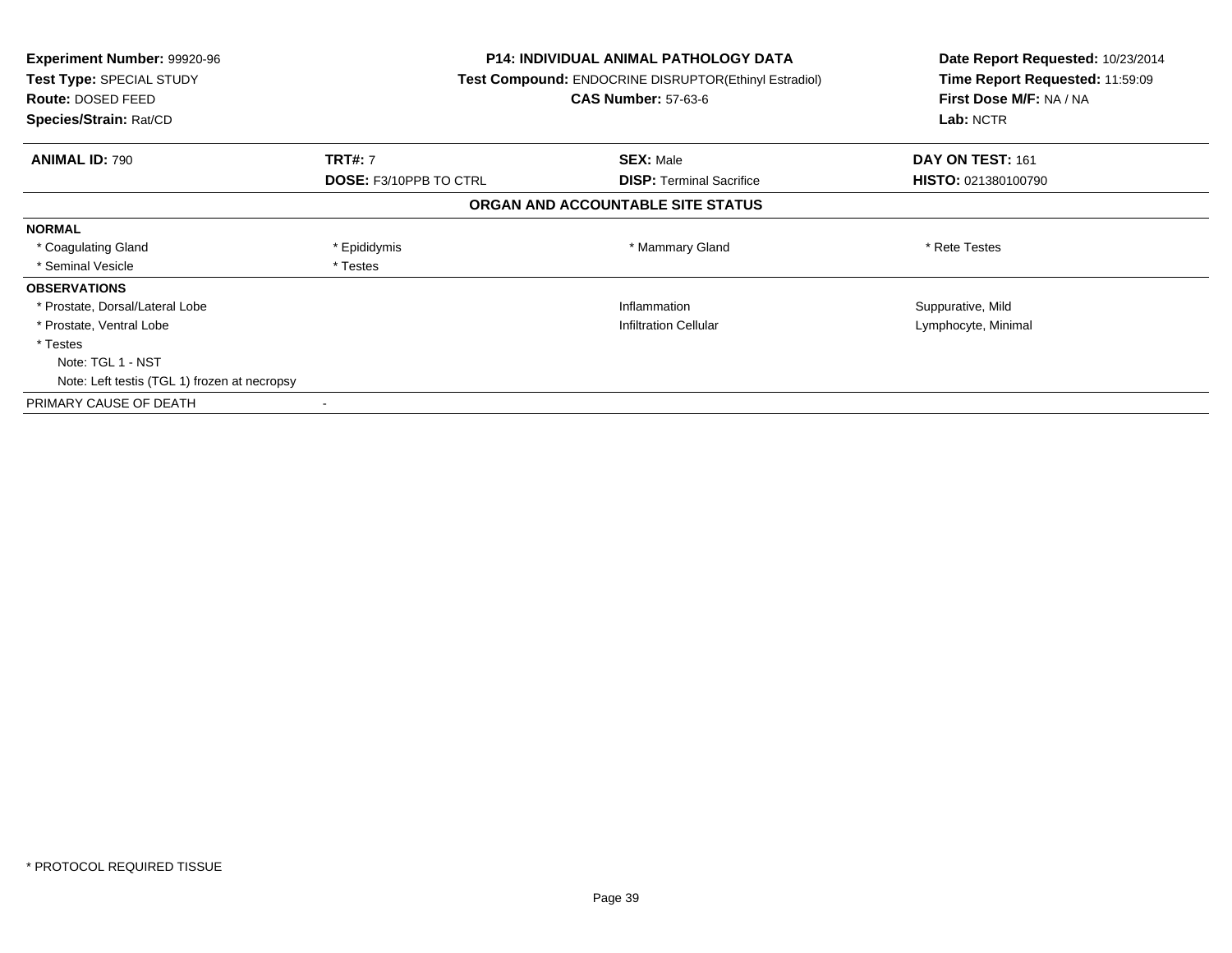| <b>Experiment Number: 99920-96</b><br>Test Type: SPECIAL STUDY<br>Route: DOSED FEED<br>Species/Strain: Rat/CD |                               | <b>P14: INDIVIDUAL ANIMAL PATHOLOGY DATA</b><br>Test Compound: ENDOCRINE DISRUPTOR(Ethinyl Estradiol)<br><b>CAS Number: 57-63-6</b> | Date Report Requested: 10/23/2014<br>Time Report Requested: 11:59:09<br>First Dose M/F: NA / NA<br>Lab: NCTR |
|---------------------------------------------------------------------------------------------------------------|-------------------------------|-------------------------------------------------------------------------------------------------------------------------------------|--------------------------------------------------------------------------------------------------------------|
| <b>ANIMAL ID: 791</b>                                                                                         | <b>TRT#: 8</b>                | <b>SEX: Male</b>                                                                                                                    | DAY ON TEST: 162                                                                                             |
|                                                                                                               | <b>DOSE: F3/50PPB TO CTRL</b> | <b>DISP:</b> Terminal Sacrifice                                                                                                     | <b>HISTO: 021380100791</b>                                                                                   |
|                                                                                                               |                               | ORGAN AND ACCOUNTABLE SITE STATUS                                                                                                   |                                                                                                              |
| <b>NORMAL</b>                                                                                                 |                               |                                                                                                                                     |                                                                                                              |
| * Adrenal Cortex                                                                                              | * Adrenal Medulla             | * Bone                                                                                                                              | * Bone Marrow                                                                                                |
| * Coagulating Gland                                                                                           | * Epididymis                  | * Liver                                                                                                                             | * Mammary Gland                                                                                              |
| * Pituitary Gland                                                                                             | * Rete Testes                 | * Seminal Vesicle                                                                                                                   | * Spleen                                                                                                     |
| * Testes                                                                                                      | * Thymus                      | * Thyroid Gland                                                                                                                     |                                                                                                              |
| <b>OBSERVATIONS</b>                                                                                           |                               |                                                                                                                                     |                                                                                                              |
| * Kidney                                                                                                      |                               | <b>Infiltration Cellular</b>                                                                                                        | Lymphocyte, Minimal                                                                                          |
| * Prostate, Dorsal/Lateral Lobe                                                                               |                               | Inflammation                                                                                                                        | Suppurative, Minimal                                                                                         |
| * Prostate, Ventral Lobe                                                                                      | <b>Infiltration Cellular</b>  |                                                                                                                                     | Lymphocyte, Minimal                                                                                          |
| PRIMARY CAUSE OF DEATH                                                                                        |                               |                                                                                                                                     |                                                                                                              |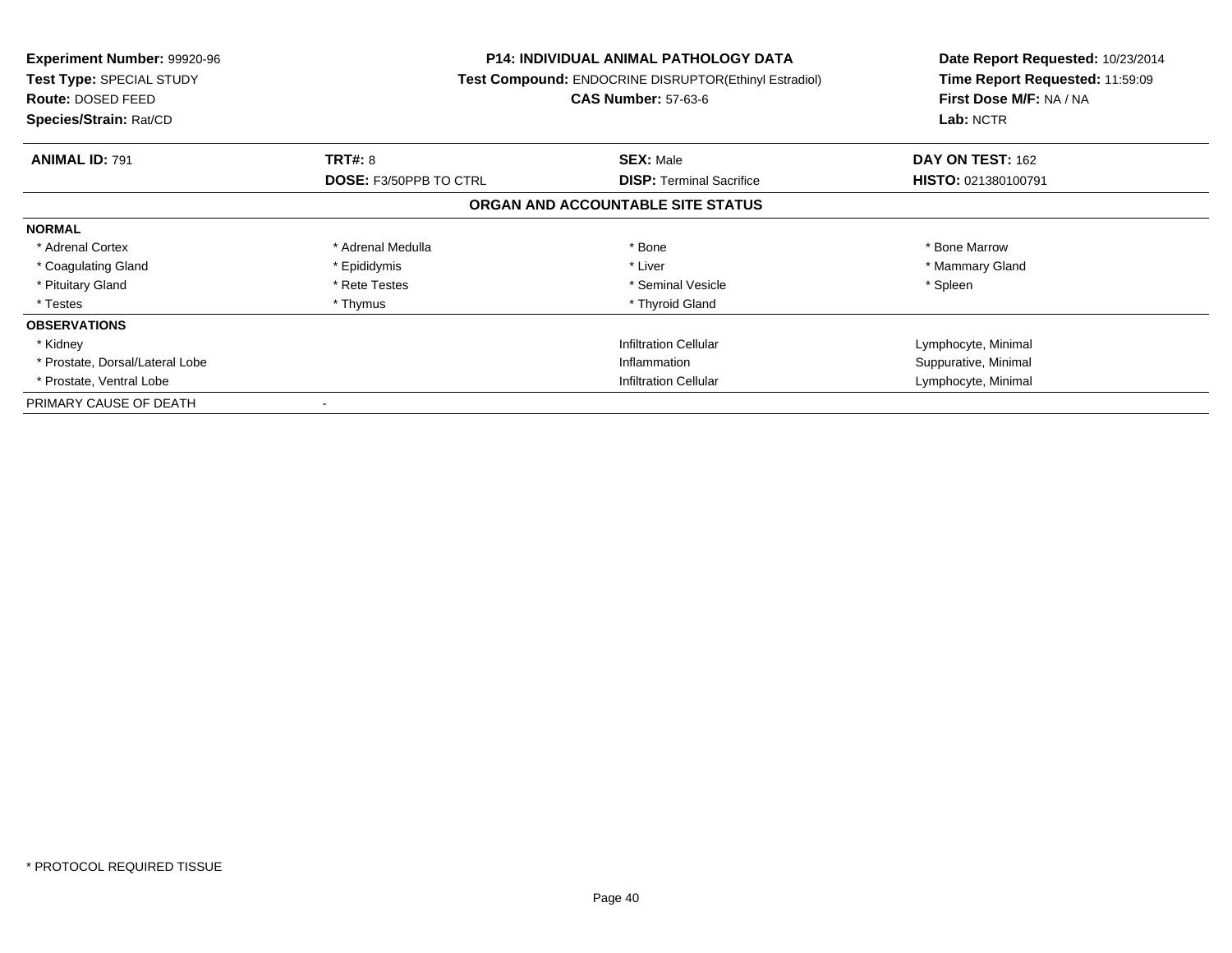| <b>Experiment Number: 99920-96</b><br>Test Type: SPECIAL STUDY<br>Route: DOSED FEED<br>Species/Strain: Rat/CD |                               | <b>P14: INDIVIDUAL ANIMAL PATHOLOGY DATA</b><br><b>Test Compound: ENDOCRINE DISRUPTOR(Ethinyl Estradiol)</b><br><b>CAS Number: 57-63-6</b> | Date Report Requested: 10/23/2014<br>Time Report Requested: 11:59:09<br>First Dose M/F: NA / NA<br>Lab: NCTR |
|---------------------------------------------------------------------------------------------------------------|-------------------------------|--------------------------------------------------------------------------------------------------------------------------------------------|--------------------------------------------------------------------------------------------------------------|
| <b>ANIMAL ID: 792</b>                                                                                         | <b>TRT#: 8</b>                | <b>SEX: Male</b>                                                                                                                           | DAY ON TEST: 162                                                                                             |
|                                                                                                               | <b>DOSE: F3/50PPB TO CTRL</b> | <b>DISP:</b> Terminal Sacrifice                                                                                                            | HISTO: 021380100792                                                                                          |
|                                                                                                               |                               | ORGAN AND ACCOUNTABLE SITE STATUS                                                                                                          |                                                                                                              |
| <b>NORMAL</b>                                                                                                 |                               |                                                                                                                                            |                                                                                                              |
| * Adrenal Cortex                                                                                              | * Adrenal Medulla             | * Bone                                                                                                                                     | * Bone Marrow                                                                                                |
| * Coagulating Gland                                                                                           | * Epididymis                  | * Liver                                                                                                                                    | * Pituitary Gland                                                                                            |
| * Prostate, Dorsal/lateral Lobe                                                                               | * Prostate, Ventral Lobe      | * Rete Testes                                                                                                                              | * Seminal Vesicle                                                                                            |
| * Spleen                                                                                                      | * Testes                      | * Thymus                                                                                                                                   |                                                                                                              |
| <b>OBSERVATIONS</b>                                                                                           |                               |                                                                                                                                            |                                                                                                              |
| * Kidney                                                                                                      | <b>Renal Tubule</b>           | <b>Dilatation</b>                                                                                                                          | Minimal                                                                                                      |
| * Mammary Gland                                                                                               | Alveolus                      | Hyperplasia                                                                                                                                | Mild                                                                                                         |
| * Thyroid Gland                                                                                               | Cyst                          |                                                                                                                                            | Squamous                                                                                                     |
| PRIMARY CAUSE OF DEATH                                                                                        | $\overline{\phantom{a}}$      |                                                                                                                                            |                                                                                                              |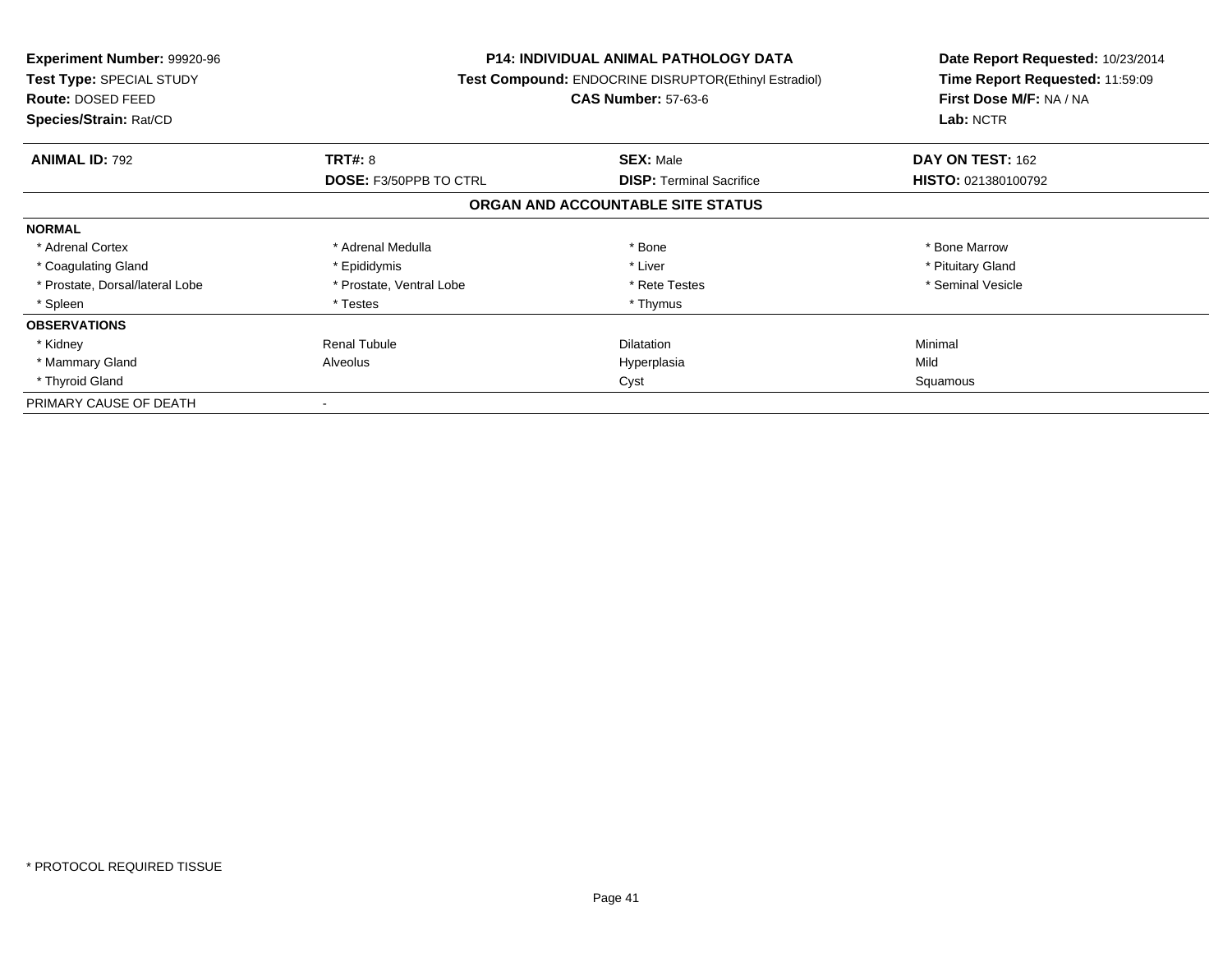| <b>Experiment Number: 99920-96</b><br>Test Type: SPECIAL STUDY<br><b>Route: DOSED FEED</b><br>Species/Strain: Rat/CD |                               | <b>P14: INDIVIDUAL ANIMAL PATHOLOGY DATA</b><br>Test Compound: ENDOCRINE DISRUPTOR(Ethinyl Estradiol)<br><b>CAS Number: 57-63-6</b> | Date Report Requested: 10/23/2014<br>Time Report Requested: 11:59:09<br>First Dose M/F: NA / NA<br>Lab: NCTR |  |
|----------------------------------------------------------------------------------------------------------------------|-------------------------------|-------------------------------------------------------------------------------------------------------------------------------------|--------------------------------------------------------------------------------------------------------------|--|
|                                                                                                                      |                               |                                                                                                                                     |                                                                                                              |  |
| <b>ANIMAL ID: 793</b>                                                                                                | TRT#: 8                       | <b>SEX: Male</b>                                                                                                                    | DAY ON TEST: 161                                                                                             |  |
|                                                                                                                      | <b>DOSE: F3/50PPB TO CTRL</b> | <b>DISP:</b> Terminal Sacrifice                                                                                                     | HISTO: 021380100793                                                                                          |  |
|                                                                                                                      |                               | ORGAN AND ACCOUNTABLE SITE STATUS                                                                                                   |                                                                                                              |  |
| <b>NORMAL</b>                                                                                                        |                               |                                                                                                                                     |                                                                                                              |  |
| * Adrenal Cortex                                                                                                     | * Adrenal Medulla             | * Bone                                                                                                                              | * Bone Marrow                                                                                                |  |
| * Coagulating Gland                                                                                                  | * Epididymis                  | * Liver                                                                                                                             | * Mammary Gland                                                                                              |  |
| * Pituitary Gland                                                                                                    | * Rete Testes                 | * Seminal Vesicle                                                                                                                   | * Spleen                                                                                                     |  |
| * Testes                                                                                                             | * Thymus                      |                                                                                                                                     |                                                                                                              |  |
| <b>OBSERVATIONS</b>                                                                                                  |                               |                                                                                                                                     |                                                                                                              |  |
| * Kidney                                                                                                             |                               | Casts Protein                                                                                                                       | Mild                                                                                                         |  |
|                                                                                                                      | <b>Renal Tubule</b>           | Regeneration                                                                                                                        | Minimal                                                                                                      |  |
| * Prostate, Dorsal/Lateral Lobe                                                                                      |                               | Inflammation                                                                                                                        | Suppurative, Moderate                                                                                        |  |
| * Prostate, Ventral Lobe                                                                                             |                               | Inflammation                                                                                                                        | Suppurative, Mild                                                                                            |  |
| * Thyroid Gland                                                                                                      |                               | Cyst                                                                                                                                | Squamous, Multiple                                                                                           |  |
| PRIMARY CAUSE OF DEATH                                                                                               |                               |                                                                                                                                     |                                                                                                              |  |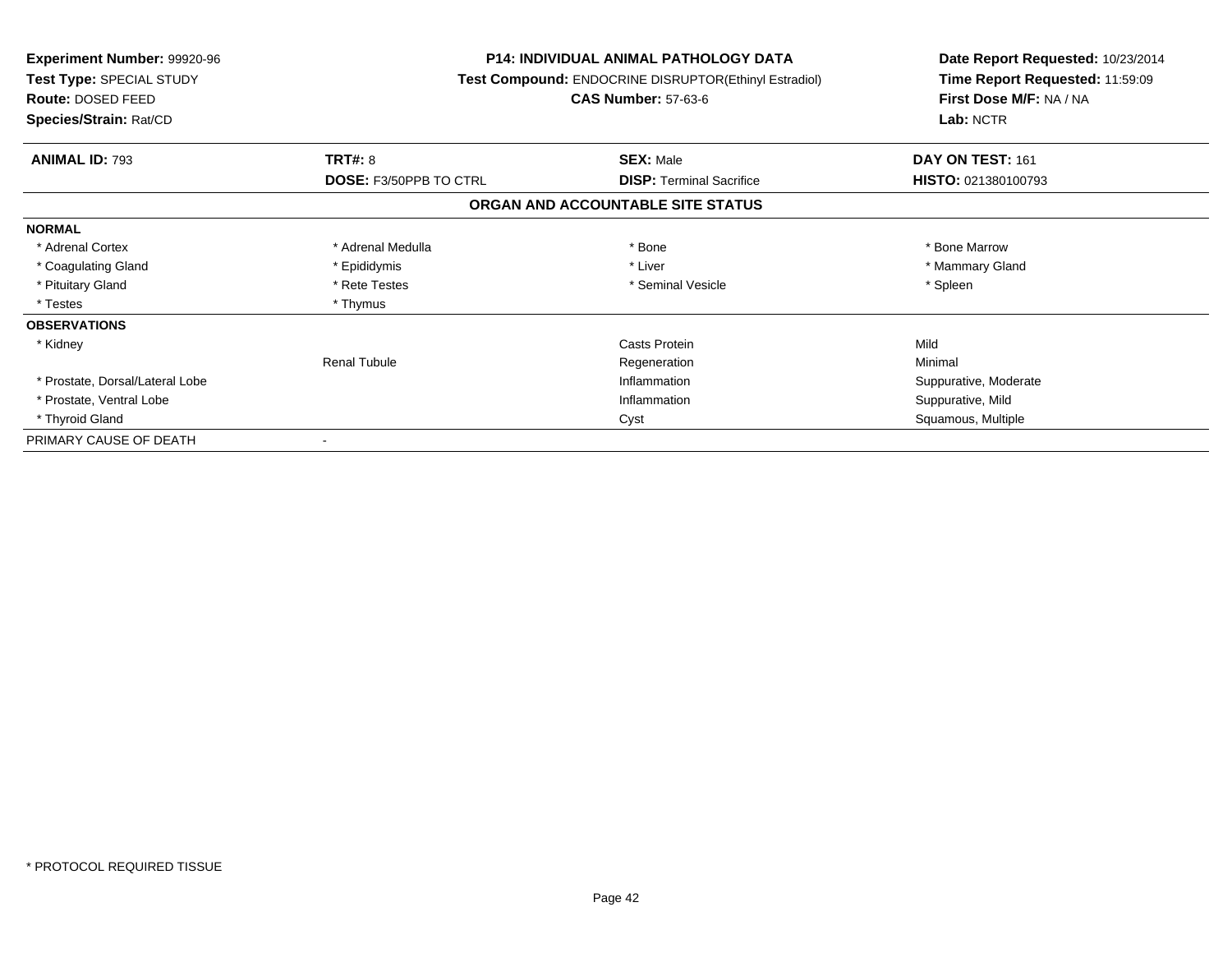| <b>Experiment Number: 99920-96</b><br><b>Test Type: SPECIAL STUDY</b><br>Route: DOSED FEED<br>Species/Strain: Rat/CD |                               | <b>P14: INDIVIDUAL ANIMAL PATHOLOGY DATA</b><br><b>Test Compound: ENDOCRINE DISRUPTOR(Ethinyl Estradiol)</b><br><b>CAS Number: 57-63-6</b> | Date Report Requested: 10/23/2014<br>Time Report Requested: 11:59:09<br>First Dose M/F: NA / NA<br>Lab: NCTR |
|----------------------------------------------------------------------------------------------------------------------|-------------------------------|--------------------------------------------------------------------------------------------------------------------------------------------|--------------------------------------------------------------------------------------------------------------|
| <b>ANIMAL ID: 794</b>                                                                                                | <b>TRT#: 8</b>                | <b>SEX: Male</b>                                                                                                                           | DAY ON TEST: 161                                                                                             |
|                                                                                                                      | <b>DOSE: F3/50PPB TO CTRL</b> | <b>DISP:</b> Terminal Sacrifice                                                                                                            | HISTO: 021380100794                                                                                          |
|                                                                                                                      |                               | ORGAN AND ACCOUNTABLE SITE STATUS                                                                                                          |                                                                                                              |
| <b>NORMAL</b>                                                                                                        |                               |                                                                                                                                            |                                                                                                              |
| * Adrenal Cortex                                                                                                     | * Adrenal Medulla             | * Bone                                                                                                                                     | * Bone Marrow                                                                                                |
| * Epididymis                                                                                                         | * Pituitary Gland             | * Prostate, Dorsal/lateral Lobe                                                                                                            | * Rete Testes                                                                                                |
| * Seminal Vesicle                                                                                                    | * Spleen                      | * Testes                                                                                                                                   | * Thymus                                                                                                     |
| * Thyroid Gland                                                                                                      |                               |                                                                                                                                            |                                                                                                              |
| <b>OBSERVATIONS</b>                                                                                                  |                               |                                                                                                                                            |                                                                                                              |
| * Coagulating Gland                                                                                                  |                               | Developmental Malformation                                                                                                                 |                                                                                                              |
| [ Developmental Malformation TGLS = 1-2A ]                                                                           |                               |                                                                                                                                            |                                                                                                              |
| * Kidney                                                                                                             |                               | <b>Infiltration Cellular</b>                                                                                                               | Lymphocyte, Minimal                                                                                          |
| * Liver                                                                                                              |                               | Inflammation                                                                                                                               | Chronic Active, Minimal                                                                                      |
| * Mammary Gland                                                                                                      | Alveolus                      | Hyperplasia                                                                                                                                | Moderate                                                                                                     |
| * Prostate, Ventral Lobe                                                                                             |                               | <b>Infiltration Cellular</b>                                                                                                               | Lymphocyte, Mild                                                                                             |
| PRIMARY CAUSE OF DEATH                                                                                               |                               |                                                                                                                                            |                                                                                                              |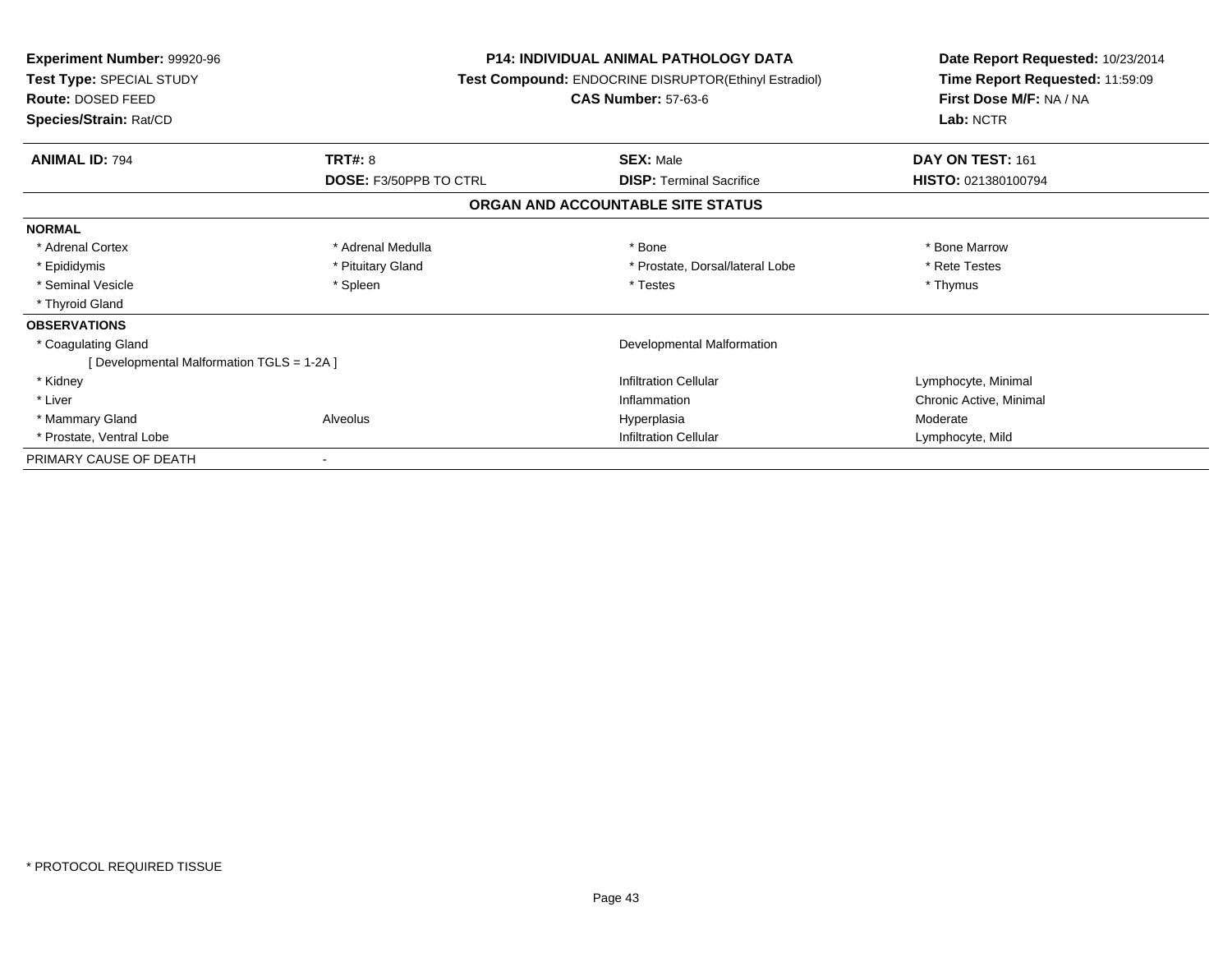| <b>Experiment Number: 99920-96</b><br>Test Type: SPECIAL STUDY<br><b>Route: DOSED FEED</b><br>Species/Strain: Rat/CD |                               | <b>P14: INDIVIDUAL ANIMAL PATHOLOGY DATA</b><br><b>Test Compound: ENDOCRINE DISRUPTOR(Ethinyl Estradiol)</b><br><b>CAS Number: 57-63-6</b> | Date Report Requested: 10/23/2014<br>Time Report Requested: 11:59:09<br>First Dose M/F: NA / NA<br>Lab: NCTR |
|----------------------------------------------------------------------------------------------------------------------|-------------------------------|--------------------------------------------------------------------------------------------------------------------------------------------|--------------------------------------------------------------------------------------------------------------|
| <b>ANIMAL ID: 795</b>                                                                                                | TRT#: 8                       | <b>SEX: Male</b>                                                                                                                           | DAY ON TEST: 161                                                                                             |
|                                                                                                                      | <b>DOSE: F3/50PPB TO CTRL</b> | <b>DISP:</b> Terminal Sacrifice                                                                                                            | HISTO: 021380100795                                                                                          |
|                                                                                                                      |                               | ORGAN AND ACCOUNTABLE SITE STATUS                                                                                                          |                                                                                                              |
| <b>NORMAL</b>                                                                                                        |                               |                                                                                                                                            |                                                                                                              |
| * Adrenal Cortex                                                                                                     | * Adrenal Medulla             | * Bone                                                                                                                                     | * Bone Marrow                                                                                                |
| * Coagulating Gland                                                                                                  | * Epididymis                  | * Liver                                                                                                                                    | * Pituitary Gland                                                                                            |
| * Rete Testes                                                                                                        | * Seminal Vesicle             | * Spleen                                                                                                                                   | * Testes                                                                                                     |
| * Thymus                                                                                                             | * Thyroid Gland               |                                                                                                                                            |                                                                                                              |
| <b>OBSERVATIONS</b>                                                                                                  |                               |                                                                                                                                            |                                                                                                              |
| * Kidney                                                                                                             | Renal Tubule                  | <b>Dilatation</b>                                                                                                                          | Moderate                                                                                                     |
|                                                                                                                      |                               | <b>Infiltration Cellular</b>                                                                                                               | Lymphocyte, Minimal                                                                                          |
|                                                                                                                      | <b>Renal Tubule</b>           | Regeneration                                                                                                                               | Mild                                                                                                         |
| * Mammary Gland                                                                                                      | Alveolus                      | Hyperplasia                                                                                                                                | Mild                                                                                                         |
| * Prostate, Dorsal/Lateral Lobe                                                                                      |                               | <b>Infiltration Cellular</b>                                                                                                               | Lymphocyte, Minimal                                                                                          |
| * Prostate, Ventral Lobe                                                                                             |                               | <b>Infiltration Cellular</b>                                                                                                               | Lymphocyte, Mild                                                                                             |
| PRIMARY CAUSE OF DEATH                                                                                               | $\blacksquare$                |                                                                                                                                            |                                                                                                              |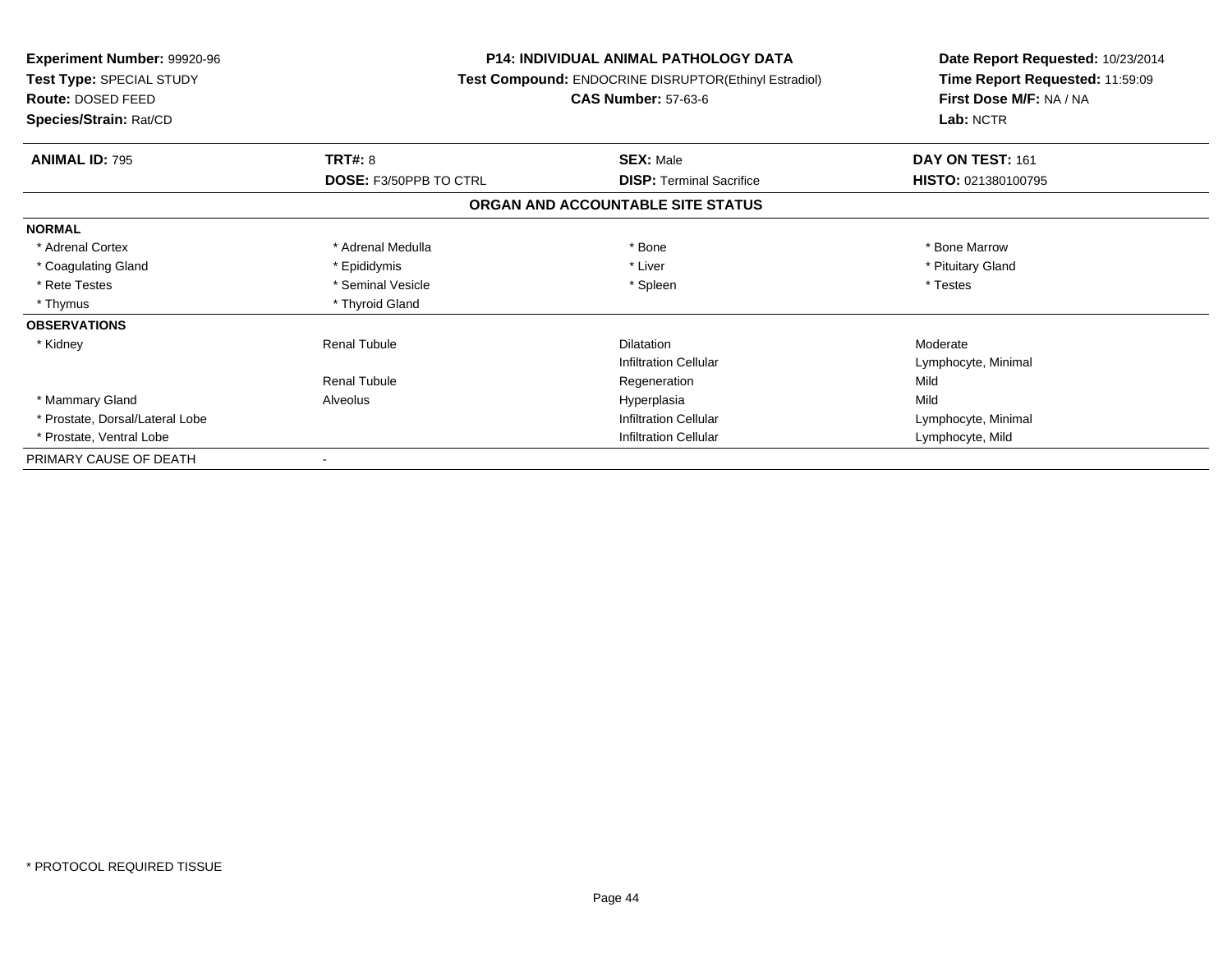| Experiment Number: 99920-96<br>Test Type: SPECIAL STUDY<br>Route: DOSED FEED<br>Species/Strain: Rat/CD |                               | <b>P14: INDIVIDUAL ANIMAL PATHOLOGY DATA</b><br>Test Compound: ENDOCRINE DISRUPTOR(Ethinyl Estradiol)<br><b>CAS Number: 57-63-6</b> | Date Report Requested: 10/23/2014<br>Time Report Requested: 11:59:09<br>First Dose M/F: NA / NA<br>Lab: NCTR |
|--------------------------------------------------------------------------------------------------------|-------------------------------|-------------------------------------------------------------------------------------------------------------------------------------|--------------------------------------------------------------------------------------------------------------|
| <b>ANIMAL ID: 796</b>                                                                                  | TRT#: 8                       | <b>SEX: Male</b>                                                                                                                    | DAY ON TEST: 161                                                                                             |
|                                                                                                        | <b>DOSE: F3/50PPB TO CTRL</b> | <b>DISP: Terminal Sacrifice</b>                                                                                                     | HISTO: 021380100796                                                                                          |
|                                                                                                        |                               | ORGAN AND ACCOUNTABLE SITE STATUS                                                                                                   |                                                                                                              |
| <b>NORMAL</b>                                                                                          |                               |                                                                                                                                     |                                                                                                              |
| * Adrenal Cortex                                                                                       | * Adrenal Medulla             | * Bone                                                                                                                              | * Bone Marrow                                                                                                |
| * Epididymis                                                                                           | * Mammary Gland               | * Prostate, Dorsal/lateral Lobe                                                                                                     | * Prostate, Ventral Lobe                                                                                     |
| * Rete Testes                                                                                          | * Seminal Vesicle             | * Spleen                                                                                                                            | * Testes                                                                                                     |
| * Thymus                                                                                               | * Thyroid Gland               |                                                                                                                                     |                                                                                                              |
| <b>OBSERVATIONS</b>                                                                                    |                               |                                                                                                                                     |                                                                                                              |
| * Coagulating Gland                                                                                    |                               | Developmental Malformation                                                                                                          |                                                                                                              |
| [ Developmental Malformation TGLS = 1-2A ]                                                             |                               |                                                                                                                                     |                                                                                                              |
| * Kidney                                                                                               | <b>Renal Tubule</b>           | <b>Dilatation</b>                                                                                                                   | Mild                                                                                                         |
|                                                                                                        |                               | <b>Infiltration Cellular</b>                                                                                                        | Lymphocyte, Minimal                                                                                          |
|                                                                                                        | <b>Renal Tubule</b>           | Regeneration                                                                                                                        | Minimal                                                                                                      |
| * Liver                                                                                                |                               | <b>Infiltration Cellular</b>                                                                                                        | Lymphocyte, Minimal                                                                                          |
| * Pituitary Gland                                                                                      | Pars Distalis                 | Cyst                                                                                                                                |                                                                                                              |
| PRIMARY CAUSE OF DEATH                                                                                 | $\sim$                        |                                                                                                                                     |                                                                                                              |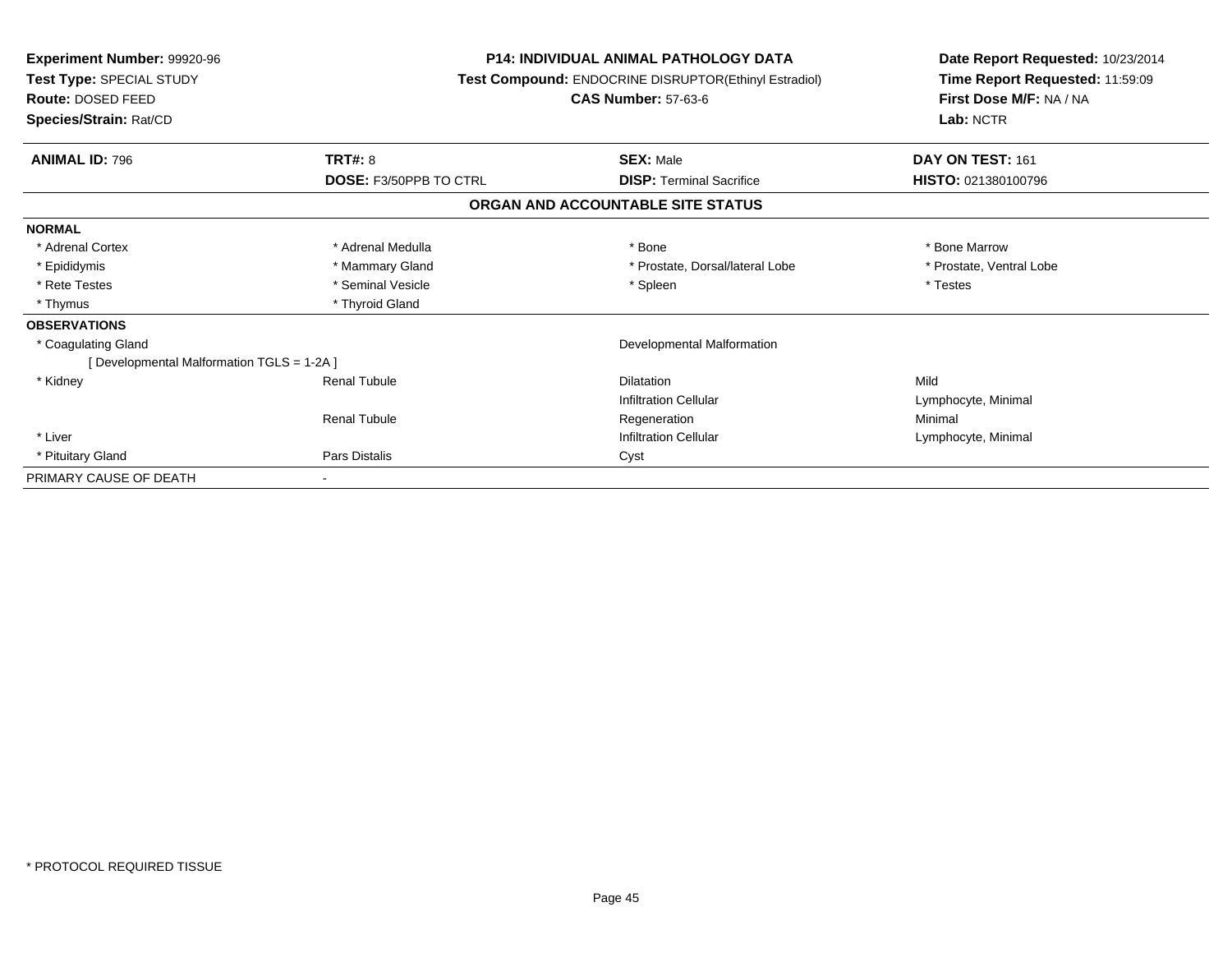| Experiment Number: 99920-96<br><b>Test Type: SPECIAL STUDY</b><br>Route: DOSED FEED<br>Species/Strain: Rat/CD |                            | <b>P14: INDIVIDUAL ANIMAL PATHOLOGY DATA</b><br>Test Compound: ENDOCRINE DISRUPTOR(Ethinyl Estradiol)<br><b>CAS Number: 57-63-6</b> | Date Report Requested: 10/23/2014<br>Time Report Requested: 11:59:09<br>First Dose M/F: NA / NA<br>Lab: NCTR |  |
|---------------------------------------------------------------------------------------------------------------|----------------------------|-------------------------------------------------------------------------------------------------------------------------------------|--------------------------------------------------------------------------------------------------------------|--|
| <b>ANIMAL ID: 819</b>                                                                                         | <b>TRT#: 5</b>             | <b>SEX: Male</b>                                                                                                                    | DAY ON TEST: 163                                                                                             |  |
|                                                                                                               | DOSE: F3<br><b>CONTROL</b> | <b>DISP: Terminal Sacrifice</b>                                                                                                     | HISTO: 021380100819                                                                                          |  |
|                                                                                                               |                            | ORGAN AND ACCOUNTABLE SITE STATUS                                                                                                   |                                                                                                              |  |
| <b>NORMAL</b>                                                                                                 |                            |                                                                                                                                     |                                                                                                              |  |
| * Adrenal Cortex                                                                                              | * Adrenal Medulla          | * Bone                                                                                                                              | * Bone Marrow                                                                                                |  |
| * Coagulating Gland                                                                                           | * Epididymis               | * Liver                                                                                                                             | * Mammary Gland                                                                                              |  |
| * Pituitary Gland                                                                                             | * Rete Testes              | * Seminal Vesicle                                                                                                                   | * Spleen                                                                                                     |  |
| * Thymus                                                                                                      | * Thyroid Gland            |                                                                                                                                     |                                                                                                              |  |
| <b>OBSERVATIONS</b>                                                                                           |                            |                                                                                                                                     |                                                                                                              |  |
| * Kidney                                                                                                      |                            | <b>Infiltration Cellular</b>                                                                                                        | Lymphocyte, Minimal                                                                                          |  |
|                                                                                                               | <b>Renal Tubule</b>        | Regeneration                                                                                                                        | Minimal                                                                                                      |  |
| * Prostate, Dorsal/Lateral Lobe                                                                               |                            | <b>Infiltration Cellular</b>                                                                                                        | Lymphocyte, Minimal                                                                                          |  |
| * Prostate, Ventral Lobe                                                                                      |                            | <b>Infiltration Cellular</b>                                                                                                        | Lymphocyte, Minimal                                                                                          |  |
| * Testes                                                                                                      | Seminif Tub                | Degeneration                                                                                                                        | Minimal                                                                                                      |  |
| PRIMARY CAUSE OF DEATH                                                                                        |                            |                                                                                                                                     |                                                                                                              |  |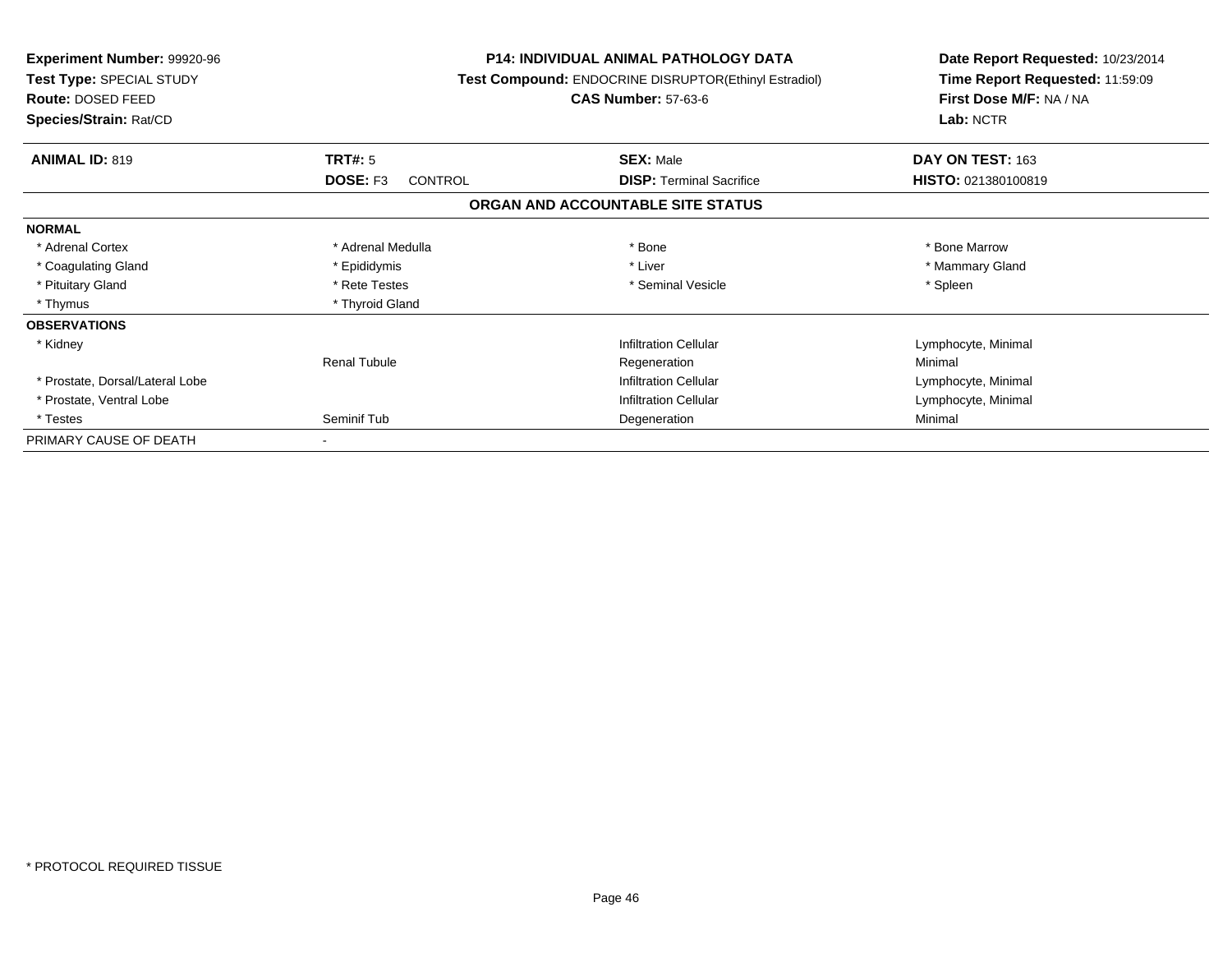| <b>Experiment Number: 99920-96</b><br>Test Type: SPECIAL STUDY<br><b>Route: DOSED FEED</b><br>Species/Strain: Rat/CD |                              | <b>P14: INDIVIDUAL ANIMAL PATHOLOGY DATA</b><br><b>Test Compound: ENDOCRINE DISRUPTOR(Ethinyl Estradiol)</b><br><b>CAS Number: 57-63-6</b> | Date Report Requested: 10/23/2014<br>Time Report Requested: 11:59:09<br>First Dose M/F: NA / NA<br>Lab: NCTR |
|----------------------------------------------------------------------------------------------------------------------|------------------------------|--------------------------------------------------------------------------------------------------------------------------------------------|--------------------------------------------------------------------------------------------------------------|
| <b>ANIMAL ID: 820</b>                                                                                                | <b>TRT#: 5</b>               | <b>SEX: Male</b>                                                                                                                           | DAY ON TEST: 163                                                                                             |
|                                                                                                                      | DOSE: F3<br><b>CONTROL</b>   | <b>DISP: Terminal Sacrifice</b>                                                                                                            | HISTO: 021380100820                                                                                          |
|                                                                                                                      |                              | ORGAN AND ACCOUNTABLE SITE STATUS                                                                                                          |                                                                                                              |
| <b>NORMAL</b>                                                                                                        |                              |                                                                                                                                            |                                                                                                              |
| * Adrenal Cortex                                                                                                     | * Adrenal Medulla            | * Bone                                                                                                                                     | * Bone Marrow                                                                                                |
| * Coagulating Gland                                                                                                  | * Epididymis                 | * Liver                                                                                                                                    | * Mammary Gland                                                                                              |
| * Pituitary Gland                                                                                                    | * Rete Testes                | * Seminal Vesicle                                                                                                                          | * Spleen                                                                                                     |
| * Testes                                                                                                             | * Thymus                     | * Thyroid Gland                                                                                                                            |                                                                                                              |
| <b>OBSERVATIONS</b>                                                                                                  |                              |                                                                                                                                            |                                                                                                              |
| * Kidney                                                                                                             |                              | <b>Hyaline Droplet</b>                                                                                                                     | Minimal                                                                                                      |
|                                                                                                                      |                              | <b>Infiltration Cellular</b>                                                                                                               | Lymphocyte, Minimal                                                                                          |
| * Prostate, Dorsal/Lateral Lobe                                                                                      | <b>Infiltration Cellular</b> |                                                                                                                                            | Lymphocyte, Minimal                                                                                          |
| * Prostate, Ventral Lobe                                                                                             | Inflammation                 |                                                                                                                                            | Suppurative, Mild                                                                                            |
| PRIMARY CAUSE OF DEATH                                                                                               |                              |                                                                                                                                            |                                                                                                              |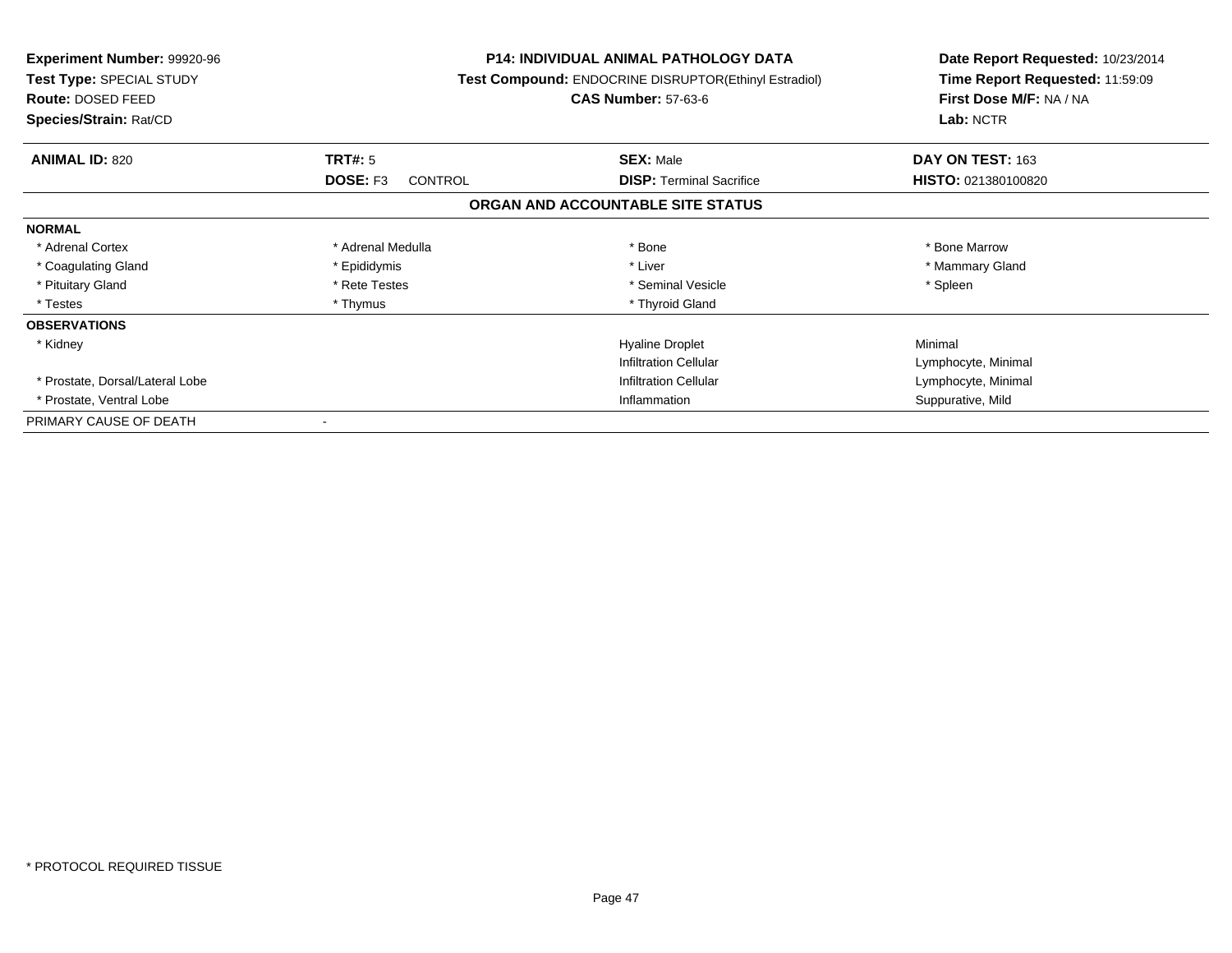| <b>Experiment Number: 99920-96</b><br>Test Type: SPECIAL STUDY<br><b>Route: DOSED FEED</b><br>Species/Strain: Rat/CD |                     | <b>P14: INDIVIDUAL ANIMAL PATHOLOGY DATA</b><br>Test Compound: ENDOCRINE DISRUPTOR(Ethinyl Estradiol)<br><b>CAS Number: 57-63-6</b> | Date Report Requested: 10/23/2014<br>Time Report Requested: 11:59:09<br>First Dose M/F: NA / NA<br>Lab: NCTR |  |
|----------------------------------------------------------------------------------------------------------------------|---------------------|-------------------------------------------------------------------------------------------------------------------------------------|--------------------------------------------------------------------------------------------------------------|--|
|                                                                                                                      |                     |                                                                                                                                     |                                                                                                              |  |
| <b>ANIMAL ID: 821</b>                                                                                                | TRT#: 5             | <b>SEX: Male</b>                                                                                                                    | DAY ON TEST: 163                                                                                             |  |
|                                                                                                                      | DOSE: F3<br>CONTROL | <b>DISP:</b> Terminal Sacrifice                                                                                                     | HISTO: 021380100821                                                                                          |  |
|                                                                                                                      |                     | ORGAN AND ACCOUNTABLE SITE STATUS                                                                                                   |                                                                                                              |  |
| <b>NORMAL</b>                                                                                                        |                     |                                                                                                                                     |                                                                                                              |  |
| * Adrenal Cortex                                                                                                     | * Adrenal Medulla   | * Bone                                                                                                                              | * Bone Marrow                                                                                                |  |
| * Coagulating Gland                                                                                                  | * Epididymis        | * Liver                                                                                                                             | * Mammary Gland                                                                                              |  |
| * Pituitary Gland                                                                                                    | * Rete Testes       | * Seminal Vesicle                                                                                                                   | * Spleen                                                                                                     |  |
| * Testes                                                                                                             | * Thymus            | * Thyroid Gland                                                                                                                     |                                                                                                              |  |
| <b>OBSERVATIONS</b>                                                                                                  |                     |                                                                                                                                     |                                                                                                              |  |
| * Kidney                                                                                                             |                     | <b>Hyaline Droplet</b>                                                                                                              | Minimal                                                                                                      |  |
|                                                                                                                      |                     | <b>Infiltration Cellular</b>                                                                                                        | Lymphocyte, Minimal                                                                                          |  |
|                                                                                                                      | <b>Renal Tubule</b> | Regeneration                                                                                                                        | Minimal                                                                                                      |  |
| * Prostate, Dorsal/Lateral Lobe                                                                                      |                     | Inflammation                                                                                                                        | Suppurative, Minimal                                                                                         |  |
| * Prostate, Ventral Lobe                                                                                             |                     | <b>Infiltration Cellular</b>                                                                                                        | Lymphocyte, Minimal                                                                                          |  |
| PRIMARY CAUSE OF DEATH                                                                                               |                     |                                                                                                                                     |                                                                                                              |  |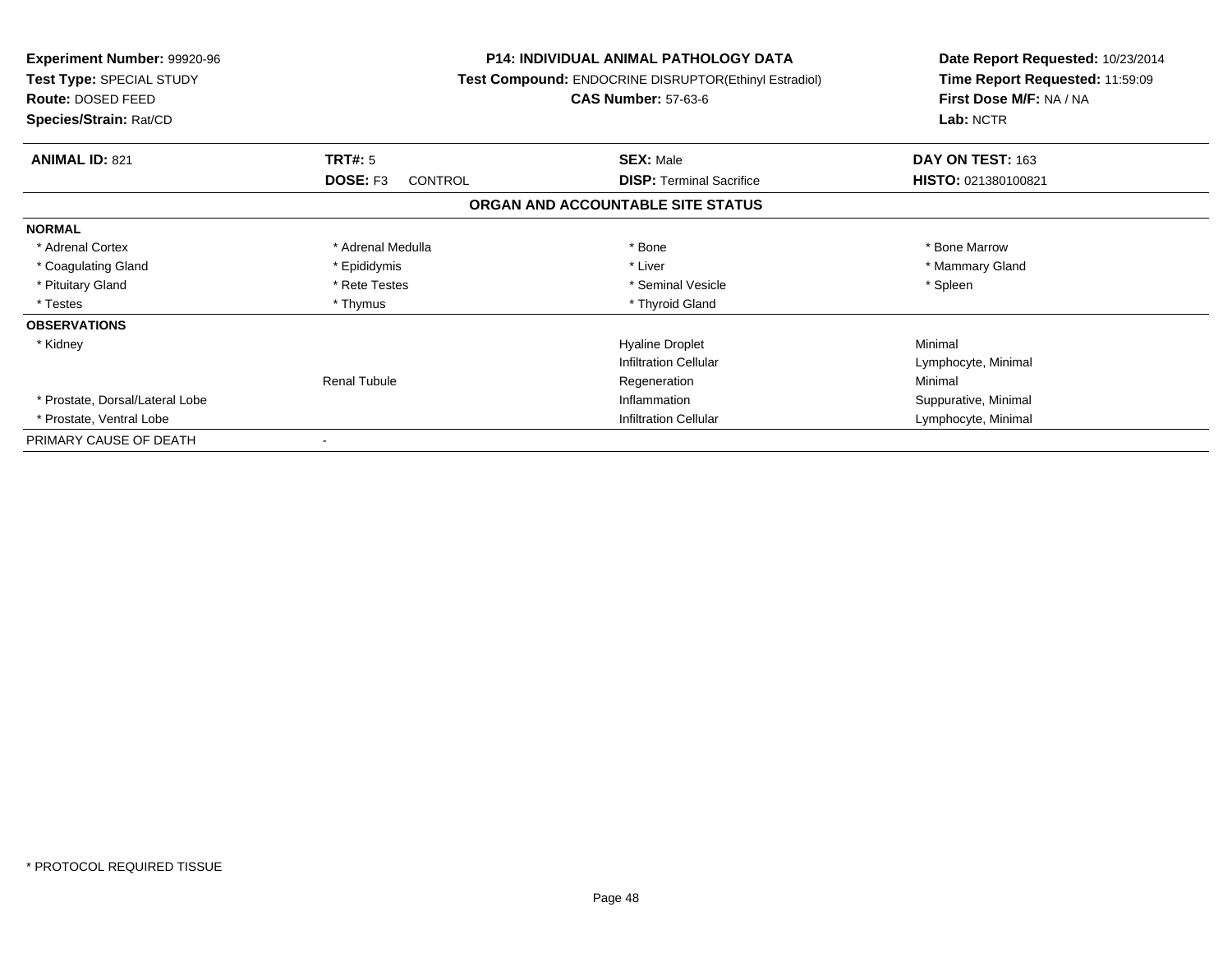| <b>Experiment Number: 99920-96</b><br><b>Test Type: SPECIAL STUDY</b><br><b>Route: DOSED FEED</b><br>Species/Strain: Rat/CD |                              | <b>P14: INDIVIDUAL ANIMAL PATHOLOGY DATA</b><br>Test Compound: ENDOCRINE DISRUPTOR(Ethinyl Estradiol)<br><b>CAS Number: 57-63-6</b> | Date Report Requested: 10/23/2014<br>Time Report Requested: 11:59:09<br>First Dose M/F: NA / NA<br>Lab: NCTR |
|-----------------------------------------------------------------------------------------------------------------------------|------------------------------|-------------------------------------------------------------------------------------------------------------------------------------|--------------------------------------------------------------------------------------------------------------|
| <b>ANIMAL ID: 822</b>                                                                                                       | <b>TRT#: 5</b>               | <b>SEX: Male</b>                                                                                                                    | DAY ON TEST: 163                                                                                             |
|                                                                                                                             | DOSE: F3<br><b>CONTROL</b>   | <b>DISP:</b> Terminal Sacrifice                                                                                                     | HISTO: 021380100822                                                                                          |
|                                                                                                                             |                              | ORGAN AND ACCOUNTABLE SITE STATUS                                                                                                   |                                                                                                              |
| <b>NORMAL</b>                                                                                                               |                              |                                                                                                                                     |                                                                                                              |
| * Adrenal Cortex                                                                                                            | * Adrenal Medulla            | * Bone                                                                                                                              | * Bone Marrow                                                                                                |
| * Coagulating Gland                                                                                                         | * Epididymis                 | * Mammary Gland                                                                                                                     | * Pituitary Gland                                                                                            |
| * Prostate, Dorsal/lateral Lobe                                                                                             | * Rete Testes                | * Seminal Vesicle                                                                                                                   | * Spleen                                                                                                     |
| * Testes                                                                                                                    | * Thymus                     | * Thyroid Gland                                                                                                                     |                                                                                                              |
| <b>OBSERVATIONS</b>                                                                                                         |                              |                                                                                                                                     |                                                                                                              |
| * Kidney                                                                                                                    |                              | <b>Infiltration Cellular</b>                                                                                                        | Lymphocyte, Minimal                                                                                          |
| * Liver                                                                                                                     |                              | Inflammation                                                                                                                        | Chronic Active, Minimal                                                                                      |
| * Prostate, Ventral Lobe                                                                                                    | <b>Infiltration Cellular</b> |                                                                                                                                     | Lymphocyte, Mild                                                                                             |
| PRIMARY CAUSE OF DEATH                                                                                                      |                              |                                                                                                                                     |                                                                                                              |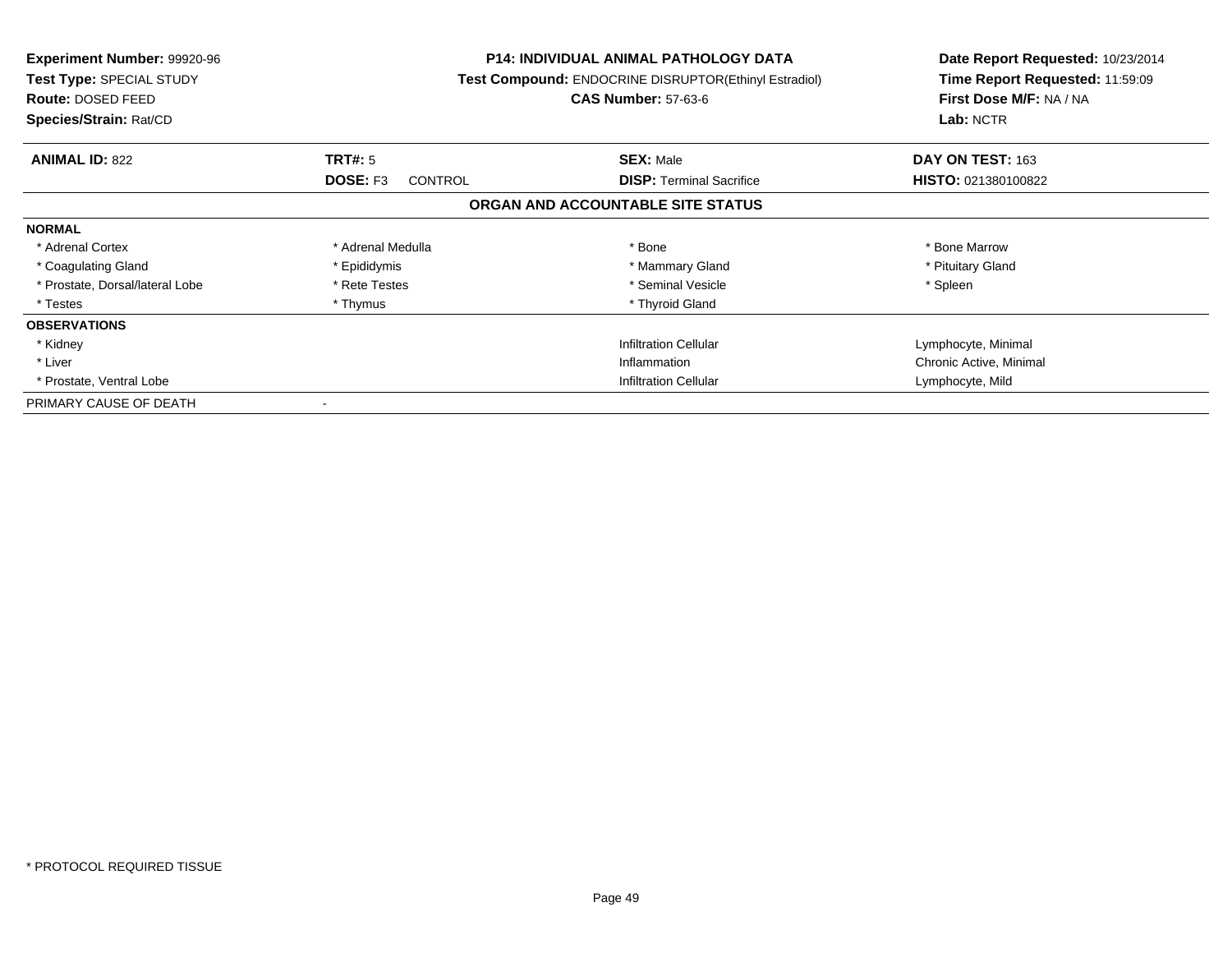| <b>Experiment Number: 99920-96</b><br>Test Type: SPECIAL STUDY<br>Route: DOSED FEED<br>Species/Strain: Rat/CD | <b>P14: INDIVIDUAL ANIMAL PATHOLOGY DATA</b><br>Test Compound: ENDOCRINE DISRUPTOR(Ethinyl Estradiol)<br><b>CAS Number: 57-63-6</b> |                                   | Date Report Requested: 10/23/2014<br>Time Report Requested: 11:59:09<br>First Dose M/F: NA / NA<br>Lab: NCTR |
|---------------------------------------------------------------------------------------------------------------|-------------------------------------------------------------------------------------------------------------------------------------|-----------------------------------|--------------------------------------------------------------------------------------------------------------|
| <b>ANIMAL ID: 823</b>                                                                                         | TRT#: 5                                                                                                                             | <b>SEX: Male</b>                  | DAY ON TEST: 162                                                                                             |
|                                                                                                               | <b>DOSE: F3</b><br>CONTROL                                                                                                          | <b>DISP:</b> Terminal Sacrifice   | HISTO: 021380100823                                                                                          |
|                                                                                                               |                                                                                                                                     | ORGAN AND ACCOUNTABLE SITE STATUS |                                                                                                              |
| <b>NORMAL</b>                                                                                                 |                                                                                                                                     |                                   |                                                                                                              |
| * Adrenal Cortex                                                                                              | * Adrenal Medulla                                                                                                                   | * Bone                            | * Bone Marrow                                                                                                |
| * Coagulating Gland                                                                                           | * Epididymis                                                                                                                        | * Liver                           | * Mammary Gland                                                                                              |
| * Pituitary Gland                                                                                             | * Prostate, Dorsal/lateral Lobe                                                                                                     | * Rete Testes                     | * Seminal Vesicle                                                                                            |
| * Testes                                                                                                      | * Thymus                                                                                                                            | * Thyroid Gland                   |                                                                                                              |
| <b>OBSERVATIONS</b>                                                                                           |                                                                                                                                     |                                   |                                                                                                              |
| * Kidney                                                                                                      |                                                                                                                                     | <b>Infiltration Cellular</b>      | Lymphocyte, Minimal                                                                                          |
|                                                                                                               | <b>Renal Tubule</b>                                                                                                                 | Regeneration                      | Minimal                                                                                                      |
| * Prostate, Ventral Lobe                                                                                      |                                                                                                                                     | <b>Infiltration Cellular</b>      | Lymphocyte, Minimal                                                                                          |
| * Spleen                                                                                                      |                                                                                                                                     | Hyperplasia                       | Lymphoid, Mild                                                                                               |
| PRIMARY CAUSE OF DEATH                                                                                        |                                                                                                                                     |                                   |                                                                                                              |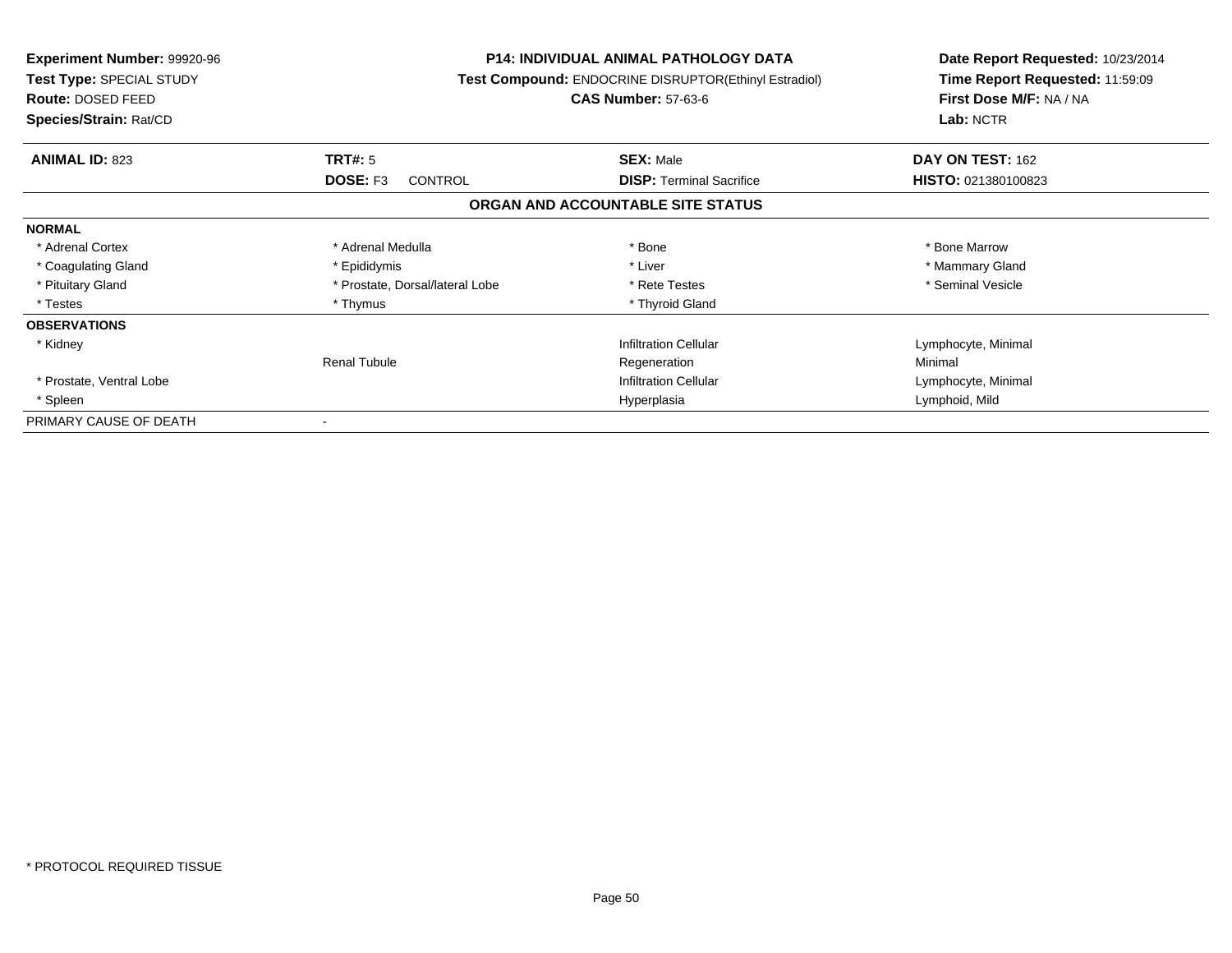| Experiment Number: 99920-96<br>Test Type: SPECIAL STUDY<br><b>Route: DOSED FEED</b><br>Species/Strain: Rat/CD | <b>P14: INDIVIDUAL ANIMAL PATHOLOGY DATA</b><br><b>Test Compound: ENDOCRINE DISRUPTOR(Ethinyl Estradiol)</b><br><b>CAS Number: 57-63-6</b> |                                   | Date Report Requested: 10/23/2014<br>Time Report Requested: 11:59:09<br>First Dose M/F: NA / NA<br>Lab: NCTR |
|---------------------------------------------------------------------------------------------------------------|--------------------------------------------------------------------------------------------------------------------------------------------|-----------------------------------|--------------------------------------------------------------------------------------------------------------|
| <b>ANIMAL ID: 824</b>                                                                                         | <b>TRT#: 6</b>                                                                                                                             | <b>SEX: Male</b>                  | DAY ON TEST: 162                                                                                             |
|                                                                                                               | <b>DOSE: F3/2PPB TO CTRL</b>                                                                                                               | <b>DISP:</b> Terminal Sacrifice   | <b>HISTO: 021380100824</b>                                                                                   |
|                                                                                                               |                                                                                                                                            | ORGAN AND ACCOUNTABLE SITE STATUS |                                                                                                              |
| <b>NORMAL</b>                                                                                                 |                                                                                                                                            |                                   |                                                                                                              |
| * Epididymis                                                                                                  | * Mammary Gland                                                                                                                            | * Prostate, Dorsal/lateral Lobe   | * Prostate, Ventral Lobe                                                                                     |
| * Rete Testes                                                                                                 | * Seminal Vesicle                                                                                                                          | * Testes                          |                                                                                                              |
| <b>OBSERVATIONS</b>                                                                                           |                                                                                                                                            |                                   |                                                                                                              |
| * Coagulating Gland                                                                                           |                                                                                                                                            | Developmental Malformation        |                                                                                                              |
| [ Developmental Malformation TGLS = 1-2A ]                                                                    |                                                                                                                                            |                                   |                                                                                                              |
| PRIMARY CAUSE OF DEATH                                                                                        |                                                                                                                                            |                                   |                                                                                                              |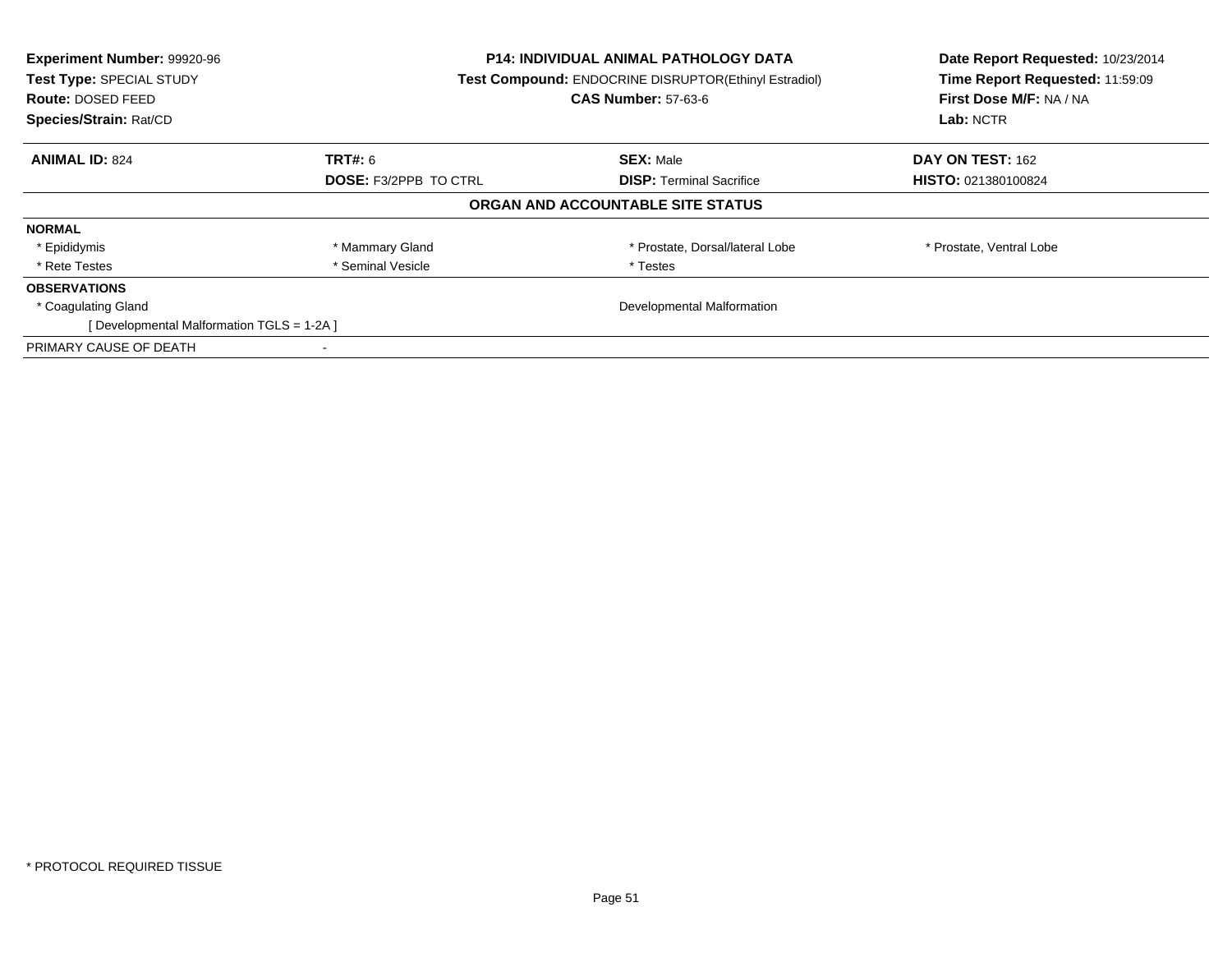| Experiment Number: 99920-96<br>Test Type: SPECIAL STUDY<br><b>Route: DOSED FEED</b><br>Species/Strain: Rat/CD | <b>P14: INDIVIDUAL ANIMAL PATHOLOGY DATA</b><br><b>Test Compound: ENDOCRINE DISRUPTOR(Ethinyl Estradiol)</b><br><b>CAS Number: 57-63-6</b> |                                   | Date Report Requested: 10/23/2014<br>Time Report Requested: 11:59:09<br>First Dose M/F: NA / NA<br>Lab: NCTR |
|---------------------------------------------------------------------------------------------------------------|--------------------------------------------------------------------------------------------------------------------------------------------|-----------------------------------|--------------------------------------------------------------------------------------------------------------|
| <b>ANIMAL ID: 825</b>                                                                                         | <b>TRT#: 6</b>                                                                                                                             | <b>SEX: Male</b>                  | DAY ON TEST: 163                                                                                             |
|                                                                                                               | <b>DOSE: F3/2PPB TO CTRL</b>                                                                                                               | <b>DISP:</b> Terminal Sacrifice   | <b>HISTO: 021380100825</b>                                                                                   |
|                                                                                                               |                                                                                                                                            | ORGAN AND ACCOUNTABLE SITE STATUS |                                                                                                              |
| <b>NORMAL</b>                                                                                                 |                                                                                                                                            |                                   |                                                                                                              |
| * Coagulating Gland                                                                                           | * Epididymis                                                                                                                               | * Prostate, Ventral Lobe          | * Rete Testes                                                                                                |
| * Seminal Vesicle                                                                                             | * Testes                                                                                                                                   |                                   |                                                                                                              |
| <b>OBSERVATIONS</b>                                                                                           |                                                                                                                                            |                                   |                                                                                                              |
| * Mammary Gland                                                                                               | Alveolus                                                                                                                                   | Hyperplasia                       | Mild                                                                                                         |
| * Prostate, Dorsal/Lateral Lobe                                                                               | Inflammation                                                                                                                               |                                   | Suppurative, Minimal                                                                                         |
| PRIMARY CAUSE OF DEATH                                                                                        |                                                                                                                                            |                                   |                                                                                                              |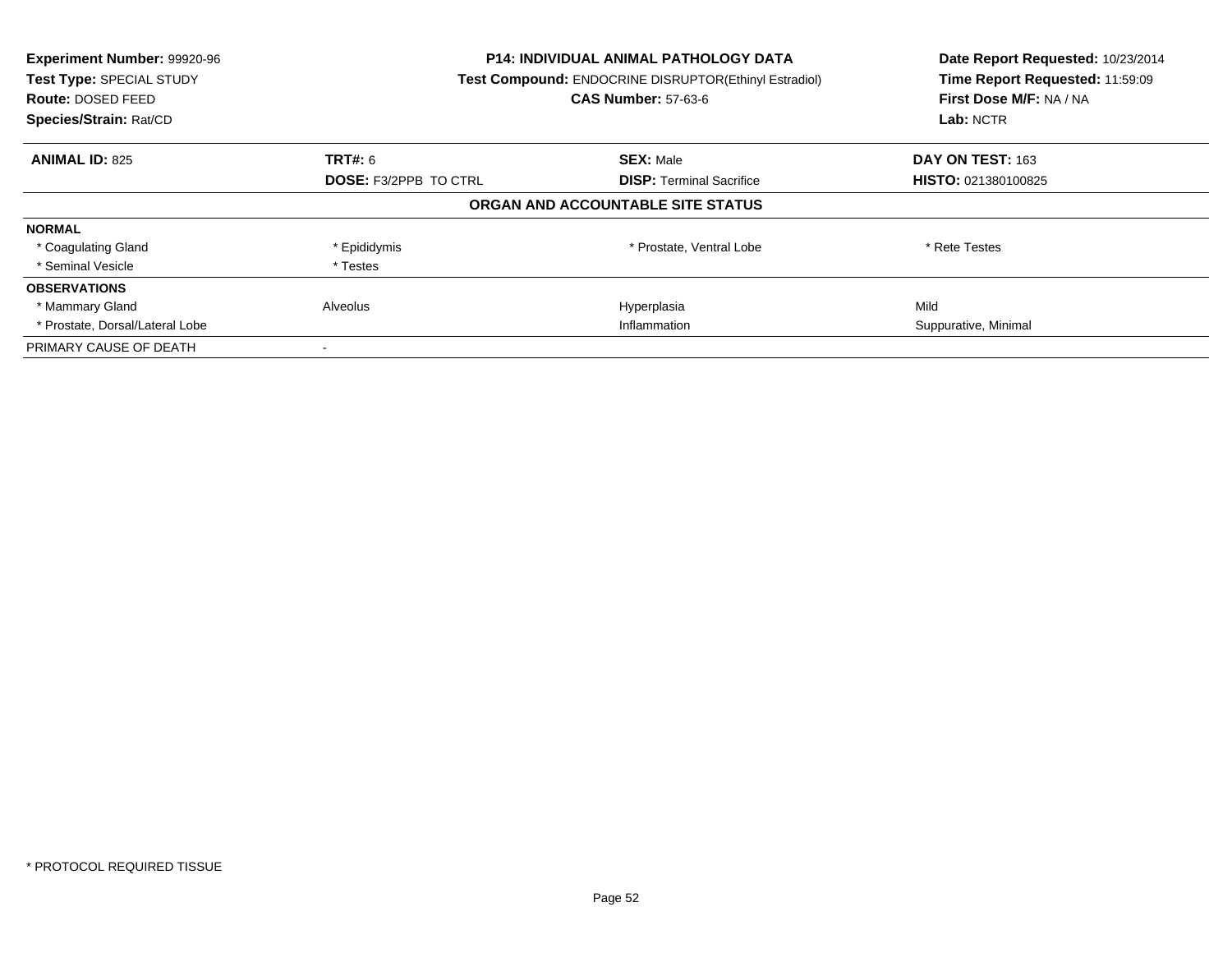| <b>Experiment Number: 99920-96</b><br>Test Type: SPECIAL STUDY<br>Route: DOSED FEED<br>Species/Strain: Rat/CD |                                 | <b>P14: INDIVIDUAL ANIMAL PATHOLOGY DATA</b><br>Test Compound: ENDOCRINE DISRUPTOR(Ethinyl Estradiol)<br><b>CAS Number: 57-63-6</b> | Date Report Requested: 10/23/2014<br>Time Report Requested: 11:59:09<br>First Dose M/F: NA / NA<br>Lab: NCTR |
|---------------------------------------------------------------------------------------------------------------|---------------------------------|-------------------------------------------------------------------------------------------------------------------------------------|--------------------------------------------------------------------------------------------------------------|
| <b>ANIMAL ID: 826</b>                                                                                         | <b>TRT#: 6</b>                  | <b>SEX: Male</b>                                                                                                                    | DAY ON TEST: 161                                                                                             |
|                                                                                                               | <b>DOSE: F3/2PPB TO CTRL</b>    | <b>DISP:</b> Terminal Sacrifice                                                                                                     | HISTO: 021380100826                                                                                          |
|                                                                                                               |                                 | ORGAN AND ACCOUNTABLE SITE STATUS                                                                                                   |                                                                                                              |
| <b>NORMAL</b>                                                                                                 |                                 |                                                                                                                                     |                                                                                                              |
| * Mammary Gland                                                                                               | * Prostate, Dorsal/lateral Lobe | * Prostate, Ventral Lobe                                                                                                            | * Seminal Vesicle                                                                                            |
| <b>OBSERVATIONS</b>                                                                                           |                                 |                                                                                                                                     |                                                                                                              |
| * Coagulating Gland                                                                                           |                                 | Developmental Malformation                                                                                                          |                                                                                                              |
| [Developmental Malformation TGLS = 3-2A]                                                                      |                                 |                                                                                                                                     |                                                                                                              |
| * Epididymis                                                                                                  |                                 | Atrophy                                                                                                                             | Moderate                                                                                                     |
|                                                                                                               |                                 | Hypospermia                                                                                                                         | Marked                                                                                                       |
| [Atrophy TGLS = $2-2$ ]                                                                                       |                                 |                                                                                                                                     |                                                                                                              |
| [Hypospermia TGLS = 2-2 ]                                                                                     |                                 |                                                                                                                                     |                                                                                                              |
| * Rete Testes                                                                                                 |                                 | <b>Dilatation</b>                                                                                                                   | Minimal                                                                                                      |
| * Testes                                                                                                      | Seminif Tub                     | Degeneration                                                                                                                        | Marked                                                                                                       |
| [Degeneration TGLS = 1-7]                                                                                     |                                 |                                                                                                                                     |                                                                                                              |
| PRIMARY CAUSE OF DEATH                                                                                        |                                 |                                                                                                                                     |                                                                                                              |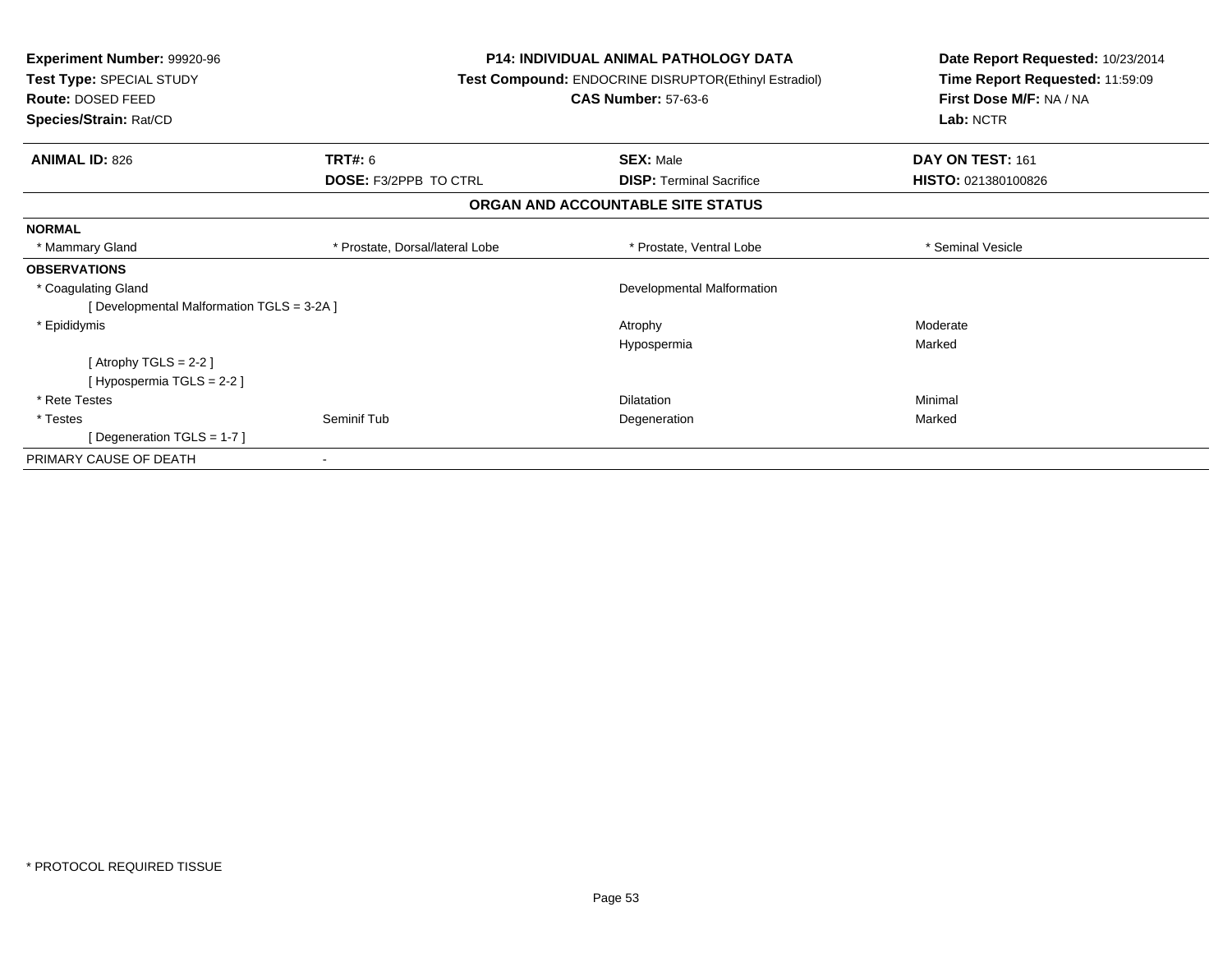| Experiment Number: 99920-96<br>Test Type: SPECIAL STUDY | <b>P14: INDIVIDUAL ANIMAL PATHOLOGY DATA</b><br>Test Compound: ENDOCRINE DISRUPTOR(Ethinyl Estradiol) |                                   | Date Report Requested: 10/23/2014<br>Time Report Requested: 11:59:09 |
|---------------------------------------------------------|-------------------------------------------------------------------------------------------------------|-----------------------------------|----------------------------------------------------------------------|
| Route: DOSED FEED                                       |                                                                                                       | <b>CAS Number: 57-63-6</b>        | First Dose M/F: NA / NA                                              |
| Species/Strain: Rat/CD                                  |                                                                                                       |                                   | Lab: NCTR                                                            |
| <b>ANIMAL ID: 827</b>                                   | TRT#: 6                                                                                               | <b>SEX: Male</b>                  | DAY ON TEST: 161                                                     |
|                                                         | <b>DOSE: F3/2PPB TO CTRL</b>                                                                          | <b>DISP:</b> Terminal Sacrifice   | HISTO: 021380100827                                                  |
|                                                         |                                                                                                       | ORGAN AND ACCOUNTABLE SITE STATUS |                                                                      |
| <b>NORMAL</b>                                           |                                                                                                       |                                   |                                                                      |
| * Coagulating Gland                                     | * Epididymis                                                                                          | * Mammary Gland                   | * Prostate, Dorsal/lateral Lobe                                      |
| * Rete Testes                                           | * Seminal Vesicle                                                                                     | * Testes                          |                                                                      |
| <b>OBSERVATIONS</b>                                     |                                                                                                       |                                   |                                                                      |
| * Prostate, Ventral Lobe                                |                                                                                                       | <b>Infiltration Cellular</b>      | Lymphocyte, Minimal                                                  |
| PRIMARY CAUSE OF DEATH                                  |                                                                                                       |                                   |                                                                      |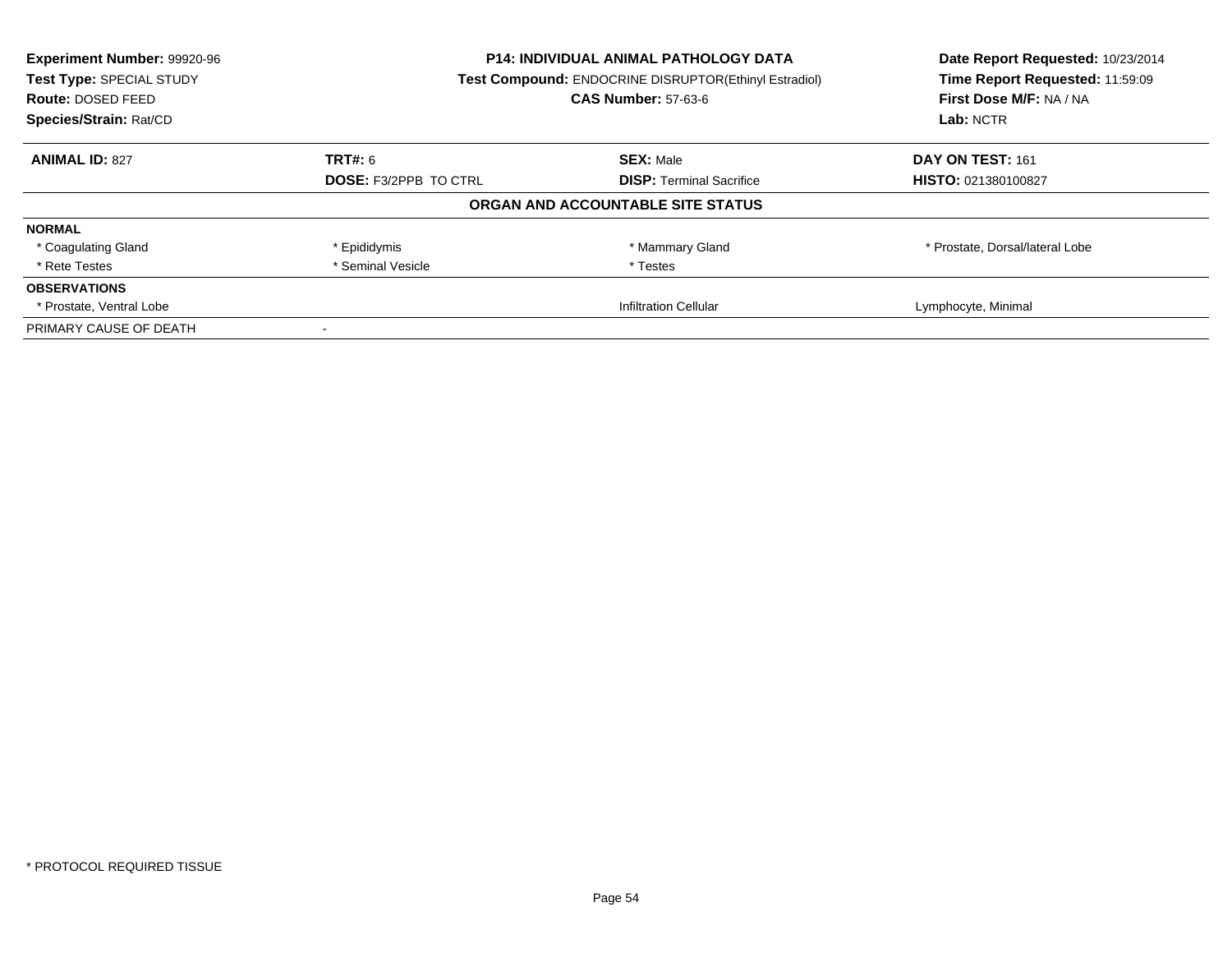| Experiment Number: 99920-96<br>Test Type: SPECIAL STUDY<br>Route: DOSED FEED<br>Species/Strain: Rat/CD | <b>P14: INDIVIDUAL ANIMAL PATHOLOGY DATA</b><br>Test Compound: ENDOCRINE DISRUPTOR(Ethinyl Estradiol)<br><b>CAS Number: 57-63-6</b> |                                   | Date Report Requested: 10/23/2014<br>Time Report Requested: 11:59:09<br>First Dose M/F: NA / NA<br>Lab: NCTR |
|--------------------------------------------------------------------------------------------------------|-------------------------------------------------------------------------------------------------------------------------------------|-----------------------------------|--------------------------------------------------------------------------------------------------------------|
| <b>ANIMAL ID: 828</b>                                                                                  | <b>TRT#: 6</b>                                                                                                                      | <b>SEX: Male</b>                  | DAY ON TEST: 161                                                                                             |
|                                                                                                        | <b>DOSE: F3/2PPB TO CTRL</b>                                                                                                        | <b>DISP:</b> Terminal Sacrifice   | HISTO: 021380100828                                                                                          |
|                                                                                                        |                                                                                                                                     | ORGAN AND ACCOUNTABLE SITE STATUS |                                                                                                              |
| <b>NORMAL</b>                                                                                          |                                                                                                                                     |                                   |                                                                                                              |
| * Coagulating Gland                                                                                    | * Epididymis                                                                                                                        | * Rete Testes                     | * Seminal Vesicle                                                                                            |
| * Testes                                                                                               |                                                                                                                                     |                                   |                                                                                                              |
| <b>OBSERVATIONS</b>                                                                                    |                                                                                                                                     |                                   |                                                                                                              |
| * Mammary Gland                                                                                        | Duct                                                                                                                                | Hyperplasia                       | Mild                                                                                                         |
| * Prostate, Dorsal/Lateral Lobe                                                                        |                                                                                                                                     | <b>Infiltration Cellular</b>      | Lymphocyte, Minimal                                                                                          |
| * Prostate, Ventral Lobe                                                                               | <b>Infiltration Cellular</b>                                                                                                        |                                   | Lymphocyte, Minimal                                                                                          |
| PRIMARY CAUSE OF DEATH                                                                                 |                                                                                                                                     |                                   |                                                                                                              |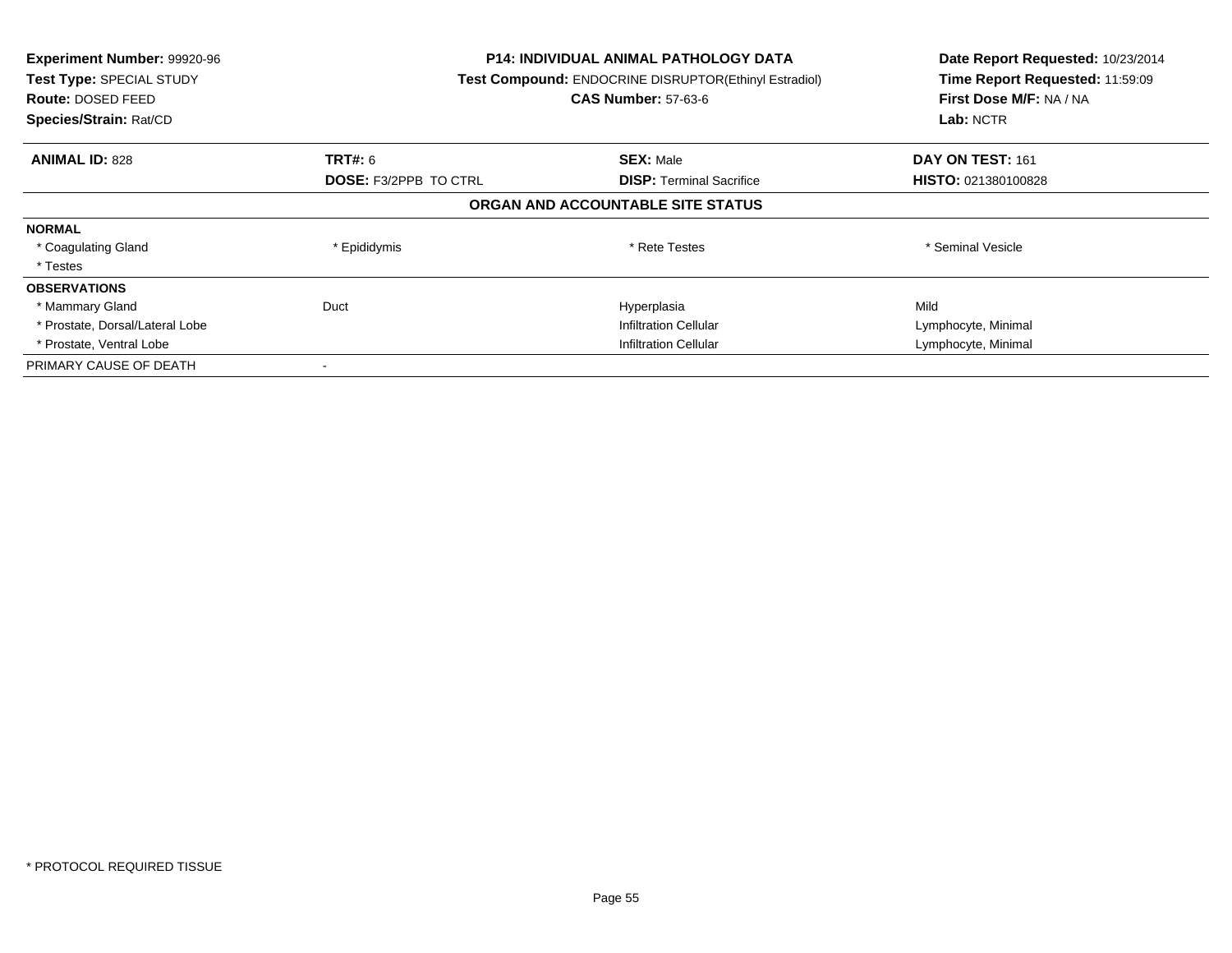| Experiment Number: 99920-96<br>Test Type: SPECIAL STUDY | <b>P14: INDIVIDUAL ANIMAL PATHOLOGY DATA</b><br>Test Compound: ENDOCRINE DISRUPTOR(Ethinyl Estradiol) |                                   | Date Report Requested: 10/23/2014<br>Time Report Requested: 11:59:09 |
|---------------------------------------------------------|-------------------------------------------------------------------------------------------------------|-----------------------------------|----------------------------------------------------------------------|
| Route: DOSED FEED                                       |                                                                                                       | <b>CAS Number: 57-63-6</b>        | First Dose M/F: NA / NA                                              |
| Species/Strain: Rat/CD                                  |                                                                                                       |                                   | Lab: NCTR                                                            |
| <b>ANIMAL ID: 829</b>                                   | TRT#: 6                                                                                               | <b>SEX: Male</b>                  | DAY ON TEST: 162                                                     |
|                                                         | <b>DOSE: F3/2PPB TO CTRL</b>                                                                          | <b>DISP:</b> Terminal Sacrifice   | <b>HISTO: 021380100829</b>                                           |
|                                                         |                                                                                                       | ORGAN AND ACCOUNTABLE SITE STATUS |                                                                      |
| <b>NORMAL</b>                                           |                                                                                                       |                                   |                                                                      |
| * Coagulating Gland                                     | * Epididymis                                                                                          | * Mammary Gland                   | * Prostate, Dorsal/lateral Lobe                                      |
| * Rete Testes                                           | * Seminal Vesicle                                                                                     | * Testes                          |                                                                      |
| <b>OBSERVATIONS</b>                                     |                                                                                                       |                                   |                                                                      |
| * Prostate, Ventral Lobe                                | <b>Infiltration Cellular</b>                                                                          |                                   | Lymphocyte, Minimal                                                  |
| PRIMARY CAUSE OF DEATH                                  |                                                                                                       |                                   |                                                                      |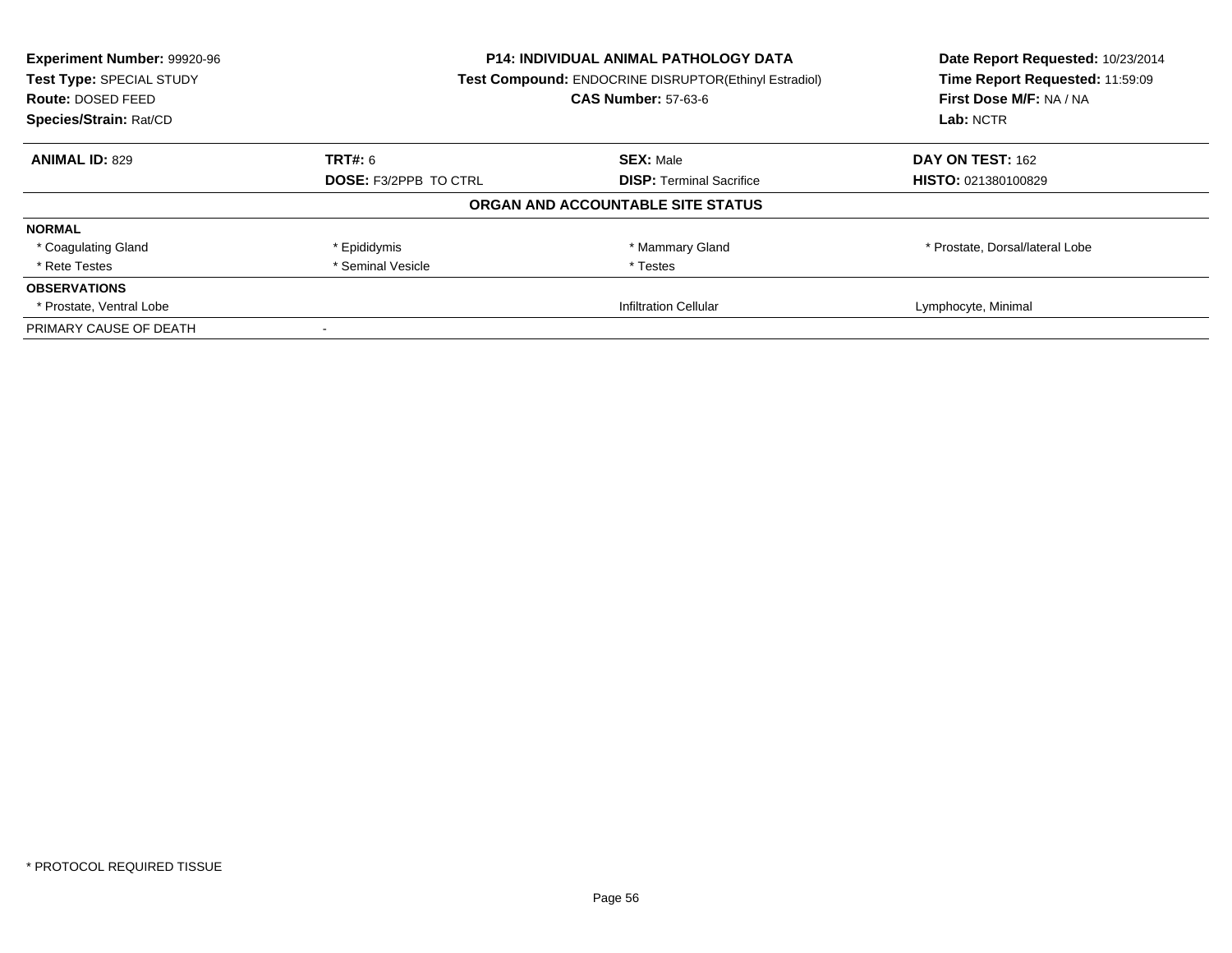| <b>Experiment Number: 99920-96</b><br>Test Type: SPECIAL STUDY<br>Route: DOSED FEED | <b>P14: INDIVIDUAL ANIMAL PATHOLOGY DATA</b><br><b>Test Compound: ENDOCRINE DISRUPTOR(Ethinyl Estradiol)</b><br><b>CAS Number: 57-63-6</b> |                                   | Date Report Requested: 10/23/2014<br>Time Report Requested: 11:59:09<br>First Dose M/F: NA / NA |
|-------------------------------------------------------------------------------------|--------------------------------------------------------------------------------------------------------------------------------------------|-----------------------------------|-------------------------------------------------------------------------------------------------|
| Species/Strain: Rat/CD                                                              |                                                                                                                                            |                                   | Lab: NCTR                                                                                       |
| <b>ANIMAL ID: 830</b>                                                               | <b>TRT#: 7</b>                                                                                                                             | <b>SEX: Male</b>                  | DAY ON TEST: 161                                                                                |
|                                                                                     | <b>DOSE: F3/10PPB TO CTRL</b>                                                                                                              | <b>DISP:</b> Terminal Sacrifice   | <b>HISTO: 021380100830</b>                                                                      |
|                                                                                     |                                                                                                                                            | ORGAN AND ACCOUNTABLE SITE STATUS |                                                                                                 |
| <b>NORMAL</b>                                                                       |                                                                                                                                            |                                   |                                                                                                 |
| * Coagulating Gland                                                                 | * Epididymis                                                                                                                               | * Mammary Gland                   | * Prostate, Dorsal/lateral Lobe                                                                 |
| * Prostate, Ventral Lobe                                                            | * Seminal Vesicle<br>* Rete Testes                                                                                                         |                                   | * Testes                                                                                        |
| PRIMARY CAUSE OF DEATH                                                              |                                                                                                                                            |                                   |                                                                                                 |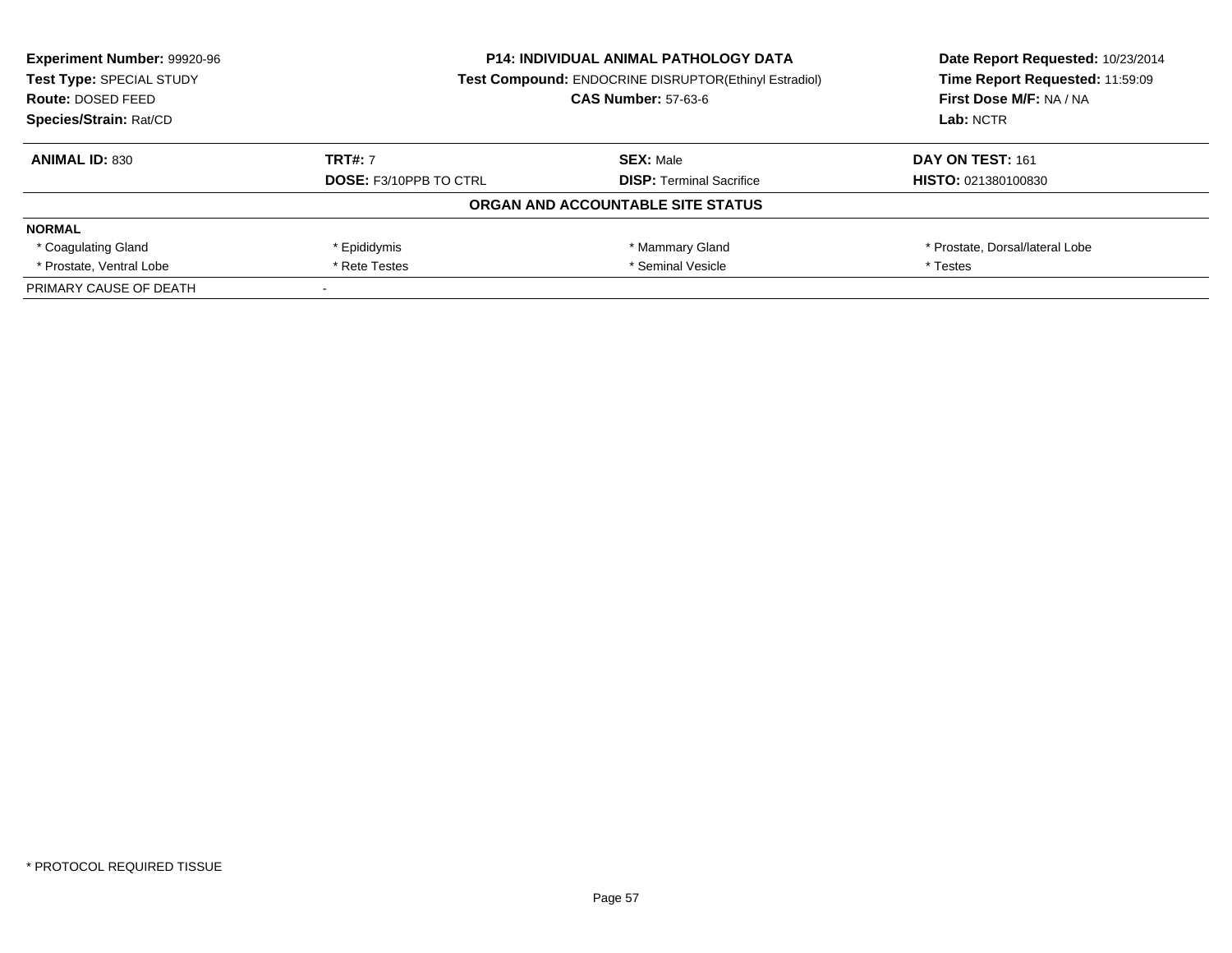| Experiment Number: 99920-96<br>Test Type: SPECIAL STUDY<br>Route: DOSED FEED<br>Species/Strain: Rat/CD | P14: INDIVIDUAL ANIMAL PATHOLOGY DATA<br>Test Compound: ENDOCRINE DISRUPTOR(Ethinyl Estradiol)<br><b>CAS Number: 57-63-6</b> |                                   | Date Report Requested: 10/23/2014<br>Time Report Requested: 11:59:09<br>First Dose M/F: NA / NA<br>Lab: NCTR |
|--------------------------------------------------------------------------------------------------------|------------------------------------------------------------------------------------------------------------------------------|-----------------------------------|--------------------------------------------------------------------------------------------------------------|
| <b>ANIMAL ID: 831</b>                                                                                  | <b>TRT#: 7</b>                                                                                                               | <b>SEX: Male</b>                  | DAY ON TEST: 162                                                                                             |
|                                                                                                        | <b>DOSE: F3/10PPB TO CTRL</b>                                                                                                | <b>DISP:</b> Terminal Sacrifice   | HISTO: 021380100831                                                                                          |
|                                                                                                        |                                                                                                                              | ORGAN AND ACCOUNTABLE SITE STATUS |                                                                                                              |
| <b>NORMAL</b>                                                                                          |                                                                                                                              |                                   |                                                                                                              |
| * Coagulating Gland                                                                                    | * Epididymis                                                                                                                 | * Mammary Gland                   | * Prostate, Dorsal/lateral Lobe                                                                              |
| * Rete Testes                                                                                          | * Seminal Vesicle                                                                                                            |                                   |                                                                                                              |
| <b>OBSERVATIONS</b>                                                                                    |                                                                                                                              |                                   |                                                                                                              |
| * Prostate, Ventral Lobe                                                                               |                                                                                                                              | <b>Infiltration Cellular</b>      | Lymphocyte, Minimal                                                                                          |
| * Testes                                                                                               | Seminif Tub<br>Degeneration                                                                                                  |                                   | Minimal                                                                                                      |
| PRIMARY CAUSE OF DEATH                                                                                 |                                                                                                                              |                                   |                                                                                                              |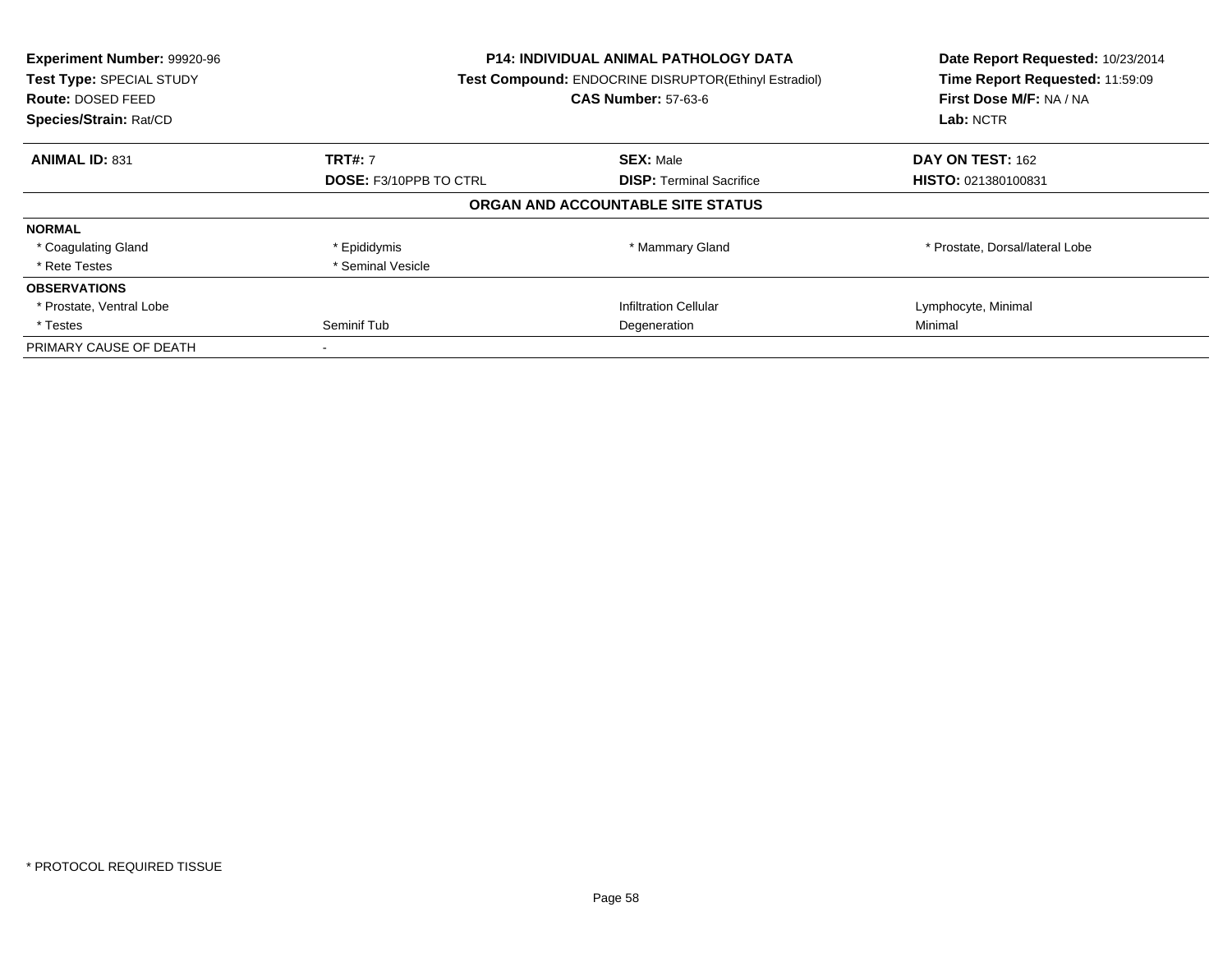| Experiment Number: 99920-96<br>Test Type: SPECIAL STUDY<br><b>Route: DOSED FEED</b><br>Species/Strain: Rat/CD | <b>P14: INDIVIDUAL ANIMAL PATHOLOGY DATA</b><br>Test Compound: ENDOCRINE DISRUPTOR(Ethinyl Estradiol)<br><b>CAS Number: 57-63-6</b> |                                   | Date Report Requested: 10/23/2014<br>Time Report Requested: 11:59:09<br>First Dose M/F: NA / NA<br>Lab: NCTR |
|---------------------------------------------------------------------------------------------------------------|-------------------------------------------------------------------------------------------------------------------------------------|-----------------------------------|--------------------------------------------------------------------------------------------------------------|
| <b>ANIMAL ID: 832</b>                                                                                         | <b>TRT#: 7</b>                                                                                                                      | <b>SEX: Male</b>                  | DAY ON TEST: 161                                                                                             |
|                                                                                                               | <b>DOSE: F3/10PPB TO CTRL</b>                                                                                                       | <b>DISP:</b> Terminal Sacrifice   | <b>HISTO: 021380100832</b>                                                                                   |
|                                                                                                               |                                                                                                                                     | ORGAN AND ACCOUNTABLE SITE STATUS |                                                                                                              |
| <b>NORMAL</b>                                                                                                 |                                                                                                                                     |                                   |                                                                                                              |
| * Epididymis                                                                                                  | * Mammary Gland                                                                                                                     | * Prostate, Dorsal/lateral Lobe   | * Rete Testes                                                                                                |
| * Seminal Vesicle                                                                                             | * Testes                                                                                                                            |                                   |                                                                                                              |
| <b>OBSERVATIONS</b>                                                                                           |                                                                                                                                     |                                   |                                                                                                              |
| * Coagulating Gland                                                                                           | Bilateral                                                                                                                           | Developmental Malformation        |                                                                                                              |
| [Developmental Malformation TGLS = 1-2A]                                                                      |                                                                                                                                     |                                   |                                                                                                              |
| * Prostate, Ventral Lobe                                                                                      |                                                                                                                                     | <b>Infiltration Cellular</b>      | Lymphocyte, Minimal                                                                                          |
| PRIMARY CAUSE OF DEATH                                                                                        |                                                                                                                                     |                                   |                                                                                                              |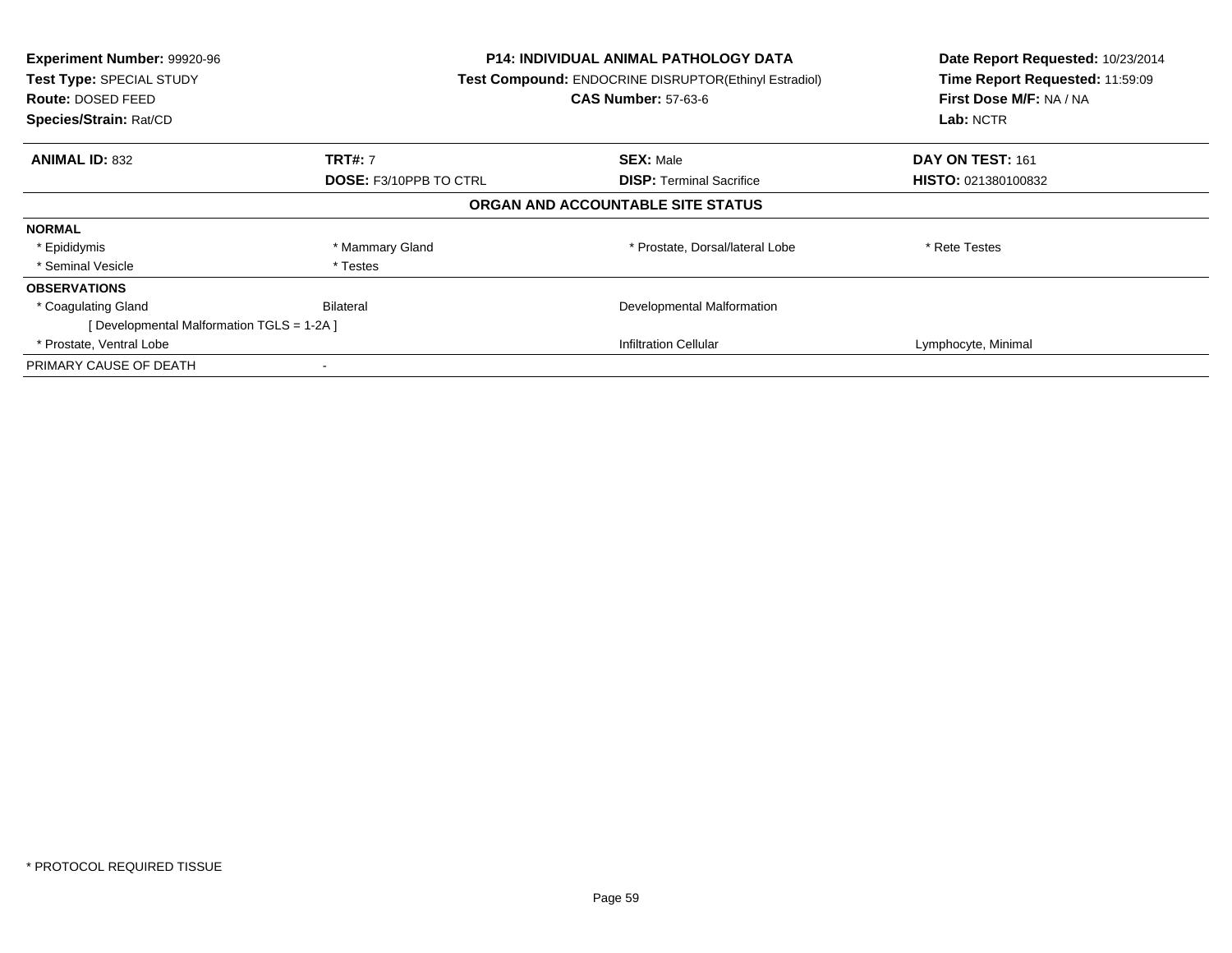| Experiment Number: 99920-96<br>Test Type: SPECIAL STUDY<br><b>Route: DOSED FEED</b><br>Species/Strain: Rat/CD | P14: INDIVIDUAL ANIMAL PATHOLOGY DATA<br><b>Test Compound: ENDOCRINE DISRUPTOR(Ethinyl Estradiol)</b><br><b>CAS Number: 57-63-6</b> |                                   | Date Report Requested: 10/23/2014<br>Time Report Requested: 11:59:09<br>First Dose M/F: NA / NA<br>Lab: NCTR |
|---------------------------------------------------------------------------------------------------------------|-------------------------------------------------------------------------------------------------------------------------------------|-----------------------------------|--------------------------------------------------------------------------------------------------------------|
| <b>ANIMAL ID: 833</b>                                                                                         | <b>TRT#: 7</b>                                                                                                                      | <b>SEX: Male</b>                  | DAY ON TEST: 161                                                                                             |
|                                                                                                               | <b>DOSE: F3/10PPB TO CTRL</b>                                                                                                       | <b>DISP:</b> Terminal Sacrifice   | <b>HISTO: 021380100833</b>                                                                                   |
|                                                                                                               |                                                                                                                                     | ORGAN AND ACCOUNTABLE SITE STATUS |                                                                                                              |
| <b>NORMAL</b>                                                                                                 |                                                                                                                                     |                                   |                                                                                                              |
| * Coagulating Gland                                                                                           | * Epididymis                                                                                                                        | * Mammary Gland                   | * Prostate, Dorsal/lateral Lobe                                                                              |
| * Prostate, Ventral Lobe                                                                                      | * Rete Testes                                                                                                                       | * Seminal Vesicle                 | * Testes                                                                                                     |
| <b>OBSERVATIONS</b>                                                                                           |                                                                                                                                     |                                   |                                                                                                              |
| * Kidney                                                                                                      |                                                                                                                                     | Congestion                        | Moderate                                                                                                     |
| [Congestion TGLS = $1-4$ ]                                                                                    |                                                                                                                                     |                                   |                                                                                                              |
| PRIMARY CAUSE OF DEATH                                                                                        |                                                                                                                                     |                                   |                                                                                                              |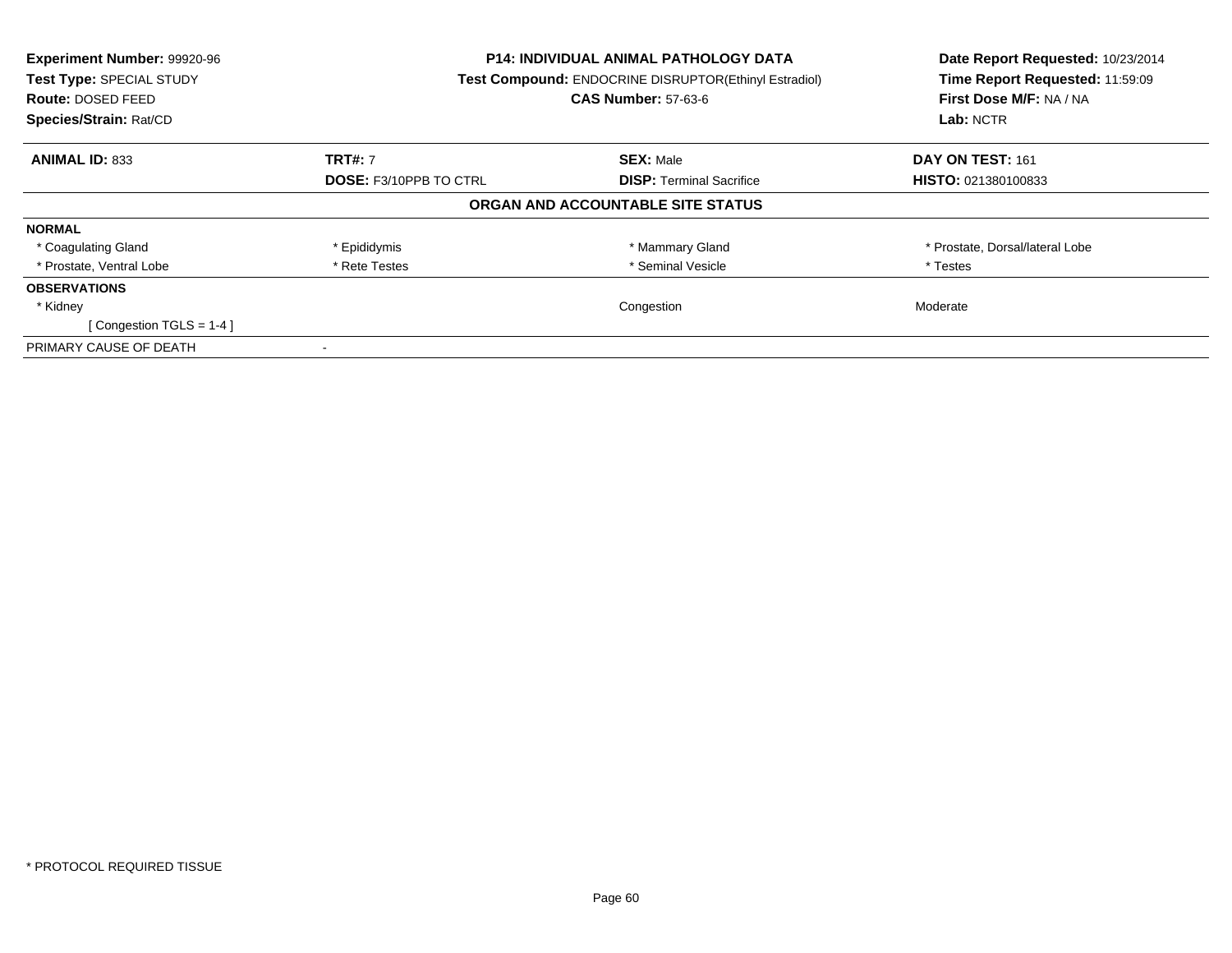| Experiment Number: 99920-96<br>Test Type: SPECIAL STUDY<br><b>Route: DOSED FEED</b><br>Species/Strain: Rat/CD | <b>P14: INDIVIDUAL ANIMAL PATHOLOGY DATA</b><br>Test Compound: ENDOCRINE DISRUPTOR(Ethinyl Estradiol)<br><b>CAS Number: 57-63-6</b> |                                   | Date Report Requested: 10/23/2014<br>Time Report Requested: 11:59:09<br>First Dose M/F: NA / NA<br>Lab: NCTR |
|---------------------------------------------------------------------------------------------------------------|-------------------------------------------------------------------------------------------------------------------------------------|-----------------------------------|--------------------------------------------------------------------------------------------------------------|
| <b>ANIMAL ID: 834</b>                                                                                         | <b>TRT#: 7</b>                                                                                                                      | <b>SEX: Male</b>                  | DAY ON TEST: 161                                                                                             |
|                                                                                                               | <b>DOSE: F3/10PPB TO CTRL</b>                                                                                                       | <b>DISP:</b> Terminal Sacrifice   | HISTO: 021380100834                                                                                          |
|                                                                                                               |                                                                                                                                     | ORGAN AND ACCOUNTABLE SITE STATUS |                                                                                                              |
| <b>NORMAL</b>                                                                                                 |                                                                                                                                     |                                   |                                                                                                              |
| * Epididymis                                                                                                  | * Mammary Gland                                                                                                                     | * Prostate, Dorsal/lateral Lobe   | * Prostate, Ventral Lobe                                                                                     |
| * Rete Testes                                                                                                 | * Seminal Vesicle                                                                                                                   | * Testes                          |                                                                                                              |
| <b>OBSERVATIONS</b>                                                                                           |                                                                                                                                     |                                   |                                                                                                              |
| * Coagulating Gland                                                                                           | Developmental Malformation                                                                                                          |                                   |                                                                                                              |
| PRIMARY CAUSE OF DEATH                                                                                        |                                                                                                                                     |                                   |                                                                                                              |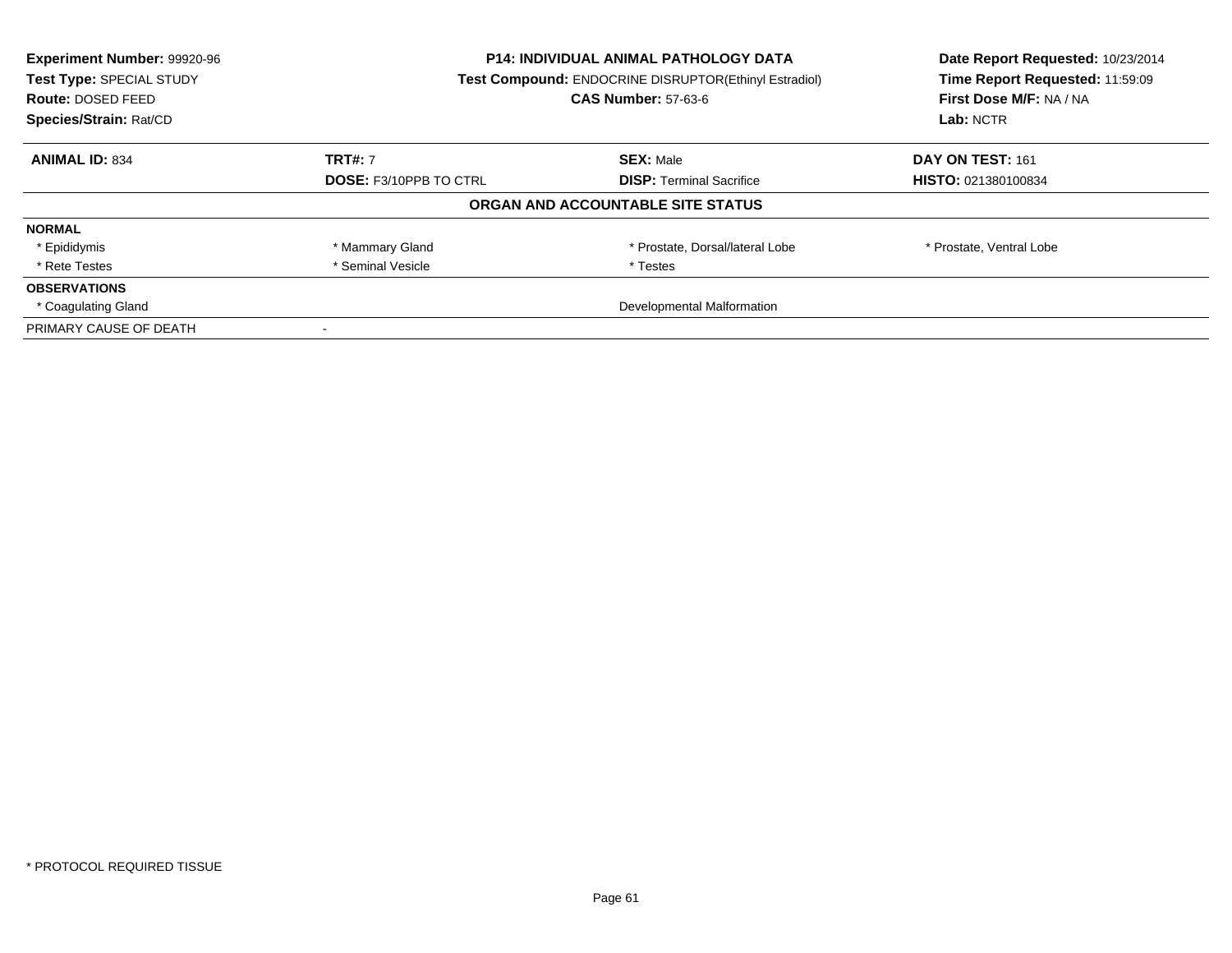| Experiment Number: 99920-96<br>Test Type: SPECIAL STUDY<br><b>Route: DOSED FEED</b><br>Species/Strain: Rat/CD |                               | <b>P14: INDIVIDUAL ANIMAL PATHOLOGY DATA</b><br>Test Compound: ENDOCRINE DISRUPTOR(Ethinyl Estradiol)<br><b>CAS Number: 57-63-6</b> | Date Report Requested: 10/23/2014<br>Time Report Requested: 11:59:09<br>First Dose M/F: NA / NA<br>Lab: NCTR |
|---------------------------------------------------------------------------------------------------------------|-------------------------------|-------------------------------------------------------------------------------------------------------------------------------------|--------------------------------------------------------------------------------------------------------------|
| <b>ANIMAL ID: 835</b>                                                                                         | <b>TRT#: 7</b>                | <b>SEX: Male</b>                                                                                                                    | DAY ON TEST: 161                                                                                             |
|                                                                                                               | <b>DOSE: F3/10PPB TO CTRL</b> | <b>DISP: Terminal Sacrifice</b>                                                                                                     | HISTO: 021380100835                                                                                          |
|                                                                                                               |                               | ORGAN AND ACCOUNTABLE SITE STATUS                                                                                                   |                                                                                                              |
| <b>NORMAL</b>                                                                                                 |                               |                                                                                                                                     |                                                                                                              |
| * Coagulating Gland                                                                                           | * Rete Testes                 | * Seminal Vesicle                                                                                                                   | * Testes                                                                                                     |
| <b>OBSERVATIONS</b>                                                                                           |                               |                                                                                                                                     |                                                                                                              |
| * Epididymis                                                                                                  |                               | Atrophy                                                                                                                             | Mild                                                                                                         |
|                                                                                                               |                               | Hypospermia                                                                                                                         | Marked                                                                                                       |
| [Atrophy TGLS = $2-2$ ]                                                                                       |                               |                                                                                                                                     |                                                                                                              |
| [Hypospermia TGLS = 2-2]                                                                                      |                               |                                                                                                                                     |                                                                                                              |
| * Mammary Gland                                                                                               | Duct                          | Hyperplasia                                                                                                                         | Minimal                                                                                                      |
| <b>Preputial Gland</b>                                                                                        | Duct                          | <b>Dilatation</b>                                                                                                                   | Moderate                                                                                                     |
|                                                                                                               |                               | Inflammation                                                                                                                        | Suppurative, Marked                                                                                          |
| [Dilatation TGLS = 1-2]                                                                                       |                               |                                                                                                                                     |                                                                                                              |
| [Inflammation TGLS = $1-2$ ]                                                                                  |                               |                                                                                                                                     |                                                                                                              |
| * Prostate. Dorsal/Lateral Lobe                                                                               |                               | Inflammation                                                                                                                        | Suppurative, Moderate                                                                                        |
| * Prostate, Ventral Lobe                                                                                      |                               | <b>Infiltration Cellular</b>                                                                                                        | Lymphocyte, Mild                                                                                             |
| PRIMARY CAUSE OF DEATH                                                                                        |                               |                                                                                                                                     |                                                                                                              |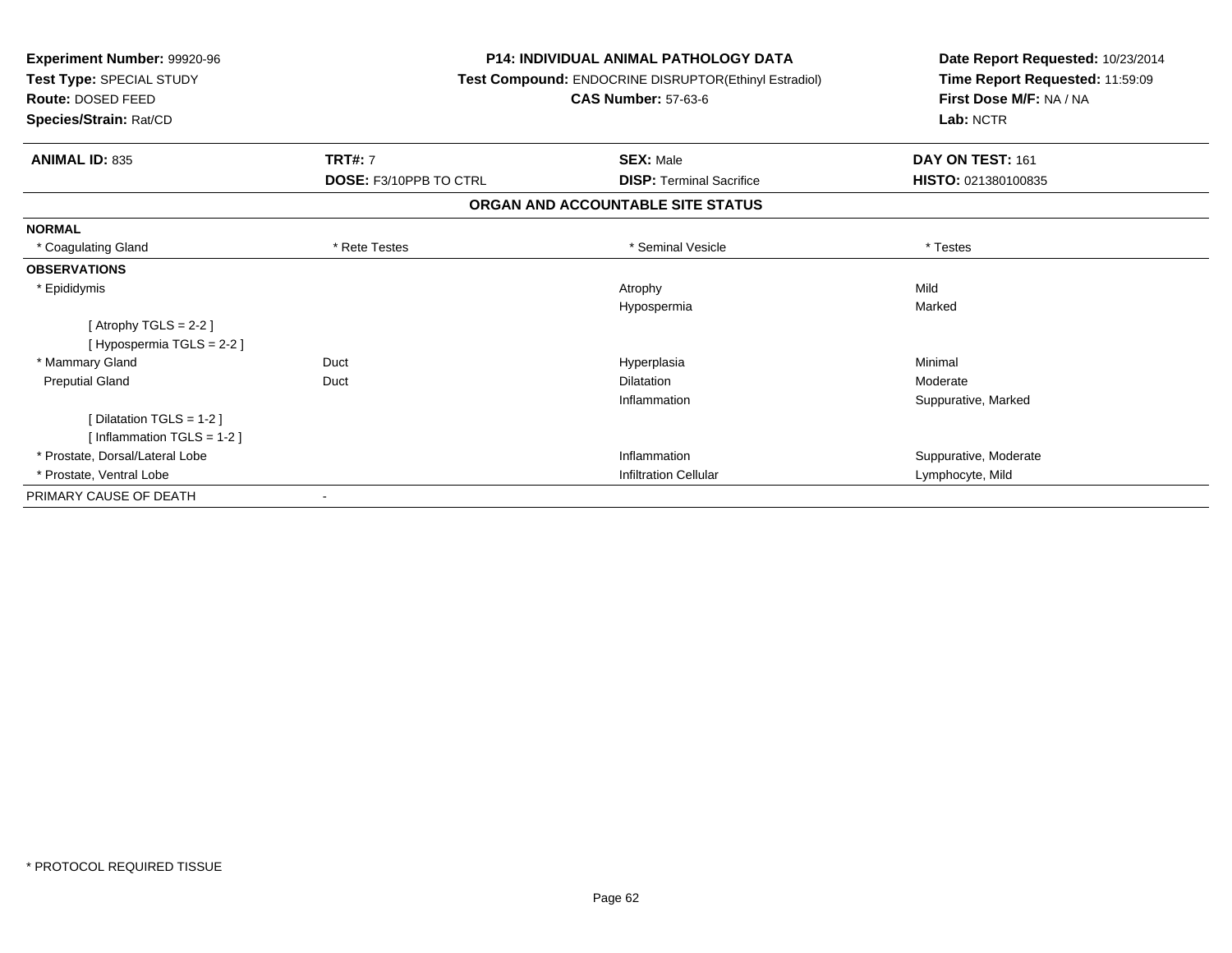| <b>P14: INDIVIDUAL ANIMAL PATHOLOGY DATA</b><br>Experiment Number: 99920-96<br>Test Type: SPECIAL STUDY<br>Test Compound: ENDOCRINE DISRUPTOR(Ethinyl Estradiol)<br><b>CAS Number: 57-63-6</b><br>Route: DOSED FEED<br>Species/Strain: Rat/CD |                               |                                   | Date Report Requested: 10/23/2014<br>Time Report Requested: 11:59:09<br>First Dose M/F: NA / NA<br>Lab: NCTR |
|-----------------------------------------------------------------------------------------------------------------------------------------------------------------------------------------------------------------------------------------------|-------------------------------|-----------------------------------|--------------------------------------------------------------------------------------------------------------|
| <b>ANIMAL ID: 836</b>                                                                                                                                                                                                                         | TRT#: 8                       | <b>SEX: Male</b>                  | DAY ON TEST: 162                                                                                             |
|                                                                                                                                                                                                                                               | <b>DOSE: F3/50PPB TO CTRL</b> | <b>DISP: Terminal Sacrifice</b>   | HISTO: 021380100836                                                                                          |
|                                                                                                                                                                                                                                               |                               | ORGAN AND ACCOUNTABLE SITE STATUS |                                                                                                              |
| <b>NORMAL</b>                                                                                                                                                                                                                                 |                               |                                   |                                                                                                              |
| * Adrenal Cortex                                                                                                                                                                                                                              | * Adrenal Medulla             | * Bone                            | * Bone Marrow                                                                                                |
| * Epididymis                                                                                                                                                                                                                                  | * Liver                       | * Mammary Gland                   | * Pituitary Gland                                                                                            |
| * Rete Testes                                                                                                                                                                                                                                 | * Seminal Vesicle             | * Spleen                          | * Testes                                                                                                     |
| * Thymus                                                                                                                                                                                                                                      |                               |                                   |                                                                                                              |
| <b>OBSERVATIONS</b>                                                                                                                                                                                                                           |                               |                                   |                                                                                                              |
| * Coagulating Gland                                                                                                                                                                                                                           |                               | Developmental Malformation        |                                                                                                              |
| [Developmental Malformation TGLS = 2-2A]                                                                                                                                                                                                      |                               |                                   |                                                                                                              |
| * Kidney                                                                                                                                                                                                                                      |                               | <b>Infiltration Cellular</b>      | Lymphocyte, Minimal                                                                                          |
|                                                                                                                                                                                                                                               | <b>Renal Tubule</b>           | Regeneration                      | Minimal                                                                                                      |
| Note: TGL 3 - NCL                                                                                                                                                                                                                             |                               |                                   |                                                                                                              |
| Mesentery                                                                                                                                                                                                                                     |                               | Inflammation                      | Granulomatous, Moderate                                                                                      |
|                                                                                                                                                                                                                                               | Fat                           | Necrosis                          | Marked                                                                                                       |
| [Inflammation TGLS = $1-9$ ]<br>[Necrosis TGLS = $1-9$ ]                                                                                                                                                                                      |                               |                                   |                                                                                                              |
| * Prostate, Dorsal/Lateral Lobe                                                                                                                                                                                                               |                               | Inflammation                      | Suppurative, Minimal                                                                                         |
| * Prostate, Ventral Lobe                                                                                                                                                                                                                      |                               | <b>Infiltration Cellular</b>      | Lymphocyte, Minimal                                                                                          |
| * Thyroid Gland                                                                                                                                                                                                                               |                               | Cyst                              | Squamous                                                                                                     |
| PRIMARY CAUSE OF DEATH                                                                                                                                                                                                                        |                               |                                   |                                                                                                              |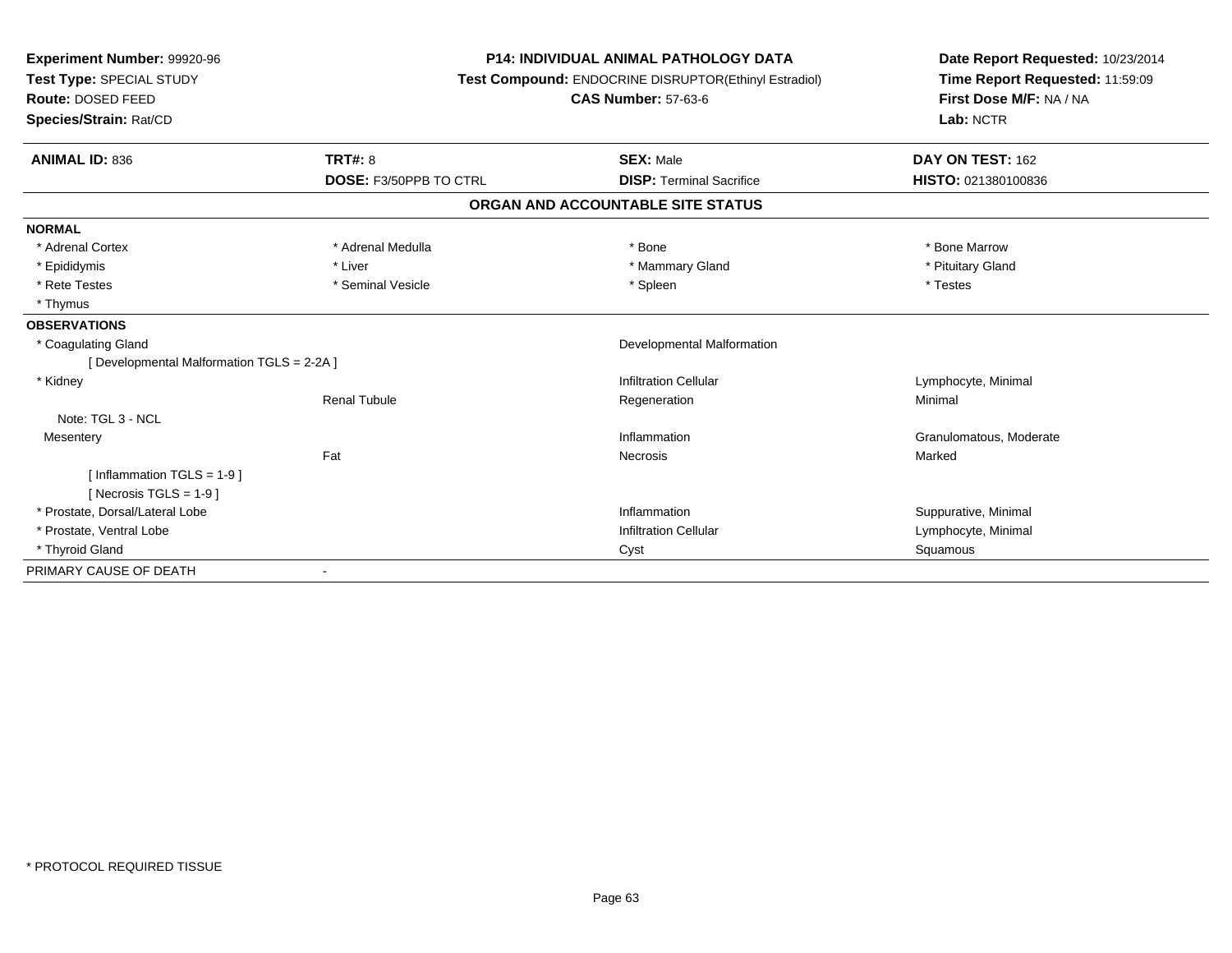| <b>Experiment Number: 99920-96</b><br>Test Type: SPECIAL STUDY<br><b>Route: DOSED FEED</b><br>Species/Strain: Rat/CD |                               | <b>P14: INDIVIDUAL ANIMAL PATHOLOGY DATA</b><br>Test Compound: ENDOCRINE DISRUPTOR(Ethinyl Estradiol)<br><b>CAS Number: 57-63-6</b> | Date Report Requested: 10/23/2014<br>Time Report Requested: 11:59:09<br>First Dose M/F: NA / NA<br>Lab: NCTR |
|----------------------------------------------------------------------------------------------------------------------|-------------------------------|-------------------------------------------------------------------------------------------------------------------------------------|--------------------------------------------------------------------------------------------------------------|
| <b>ANIMAL ID: 837</b>                                                                                                | <b>TRT#: 8</b>                | <b>SEX: Male</b>                                                                                                                    | DAY ON TEST: 162                                                                                             |
|                                                                                                                      | <b>DOSE: F3/50PPB TO CTRL</b> | <b>DISP:</b> Terminal Sacrifice                                                                                                     | HISTO: 021380100837                                                                                          |
|                                                                                                                      |                               | ORGAN AND ACCOUNTABLE SITE STATUS                                                                                                   |                                                                                                              |
| <b>NORMAL</b>                                                                                                        |                               |                                                                                                                                     |                                                                                                              |
| * Adrenal Medulla                                                                                                    | * Bone                        | * Bone Marrow                                                                                                                       | * Coagulating Gland                                                                                          |
| * Epididymis                                                                                                         | * Kidney                      | * Liver                                                                                                                             | * Mammary Gland                                                                                              |
| * Pituitary Gland                                                                                                    | * Prostate, Ventral Lobe      | * Seminal Vesicle                                                                                                                   | * Spleen                                                                                                     |
| * Testes                                                                                                             | * Thymus                      | * Thyroid Gland                                                                                                                     |                                                                                                              |
| <b>OBSERVATIONS</b>                                                                                                  |                               |                                                                                                                                     |                                                                                                              |
| * Adrenal Cortex                                                                                                     |                               | Vacuolization Cytoplasmic                                                                                                           | Mild                                                                                                         |
| * Prostate, Dorsal/Lateral Lobe                                                                                      |                               | Inflammation                                                                                                                        | Suppurative, Mild                                                                                            |
| * Rete Testes                                                                                                        | <b>Dilatation</b>             |                                                                                                                                     | Minimal                                                                                                      |
| PRIMARY CAUSE OF DEATH                                                                                               |                               |                                                                                                                                     |                                                                                                              |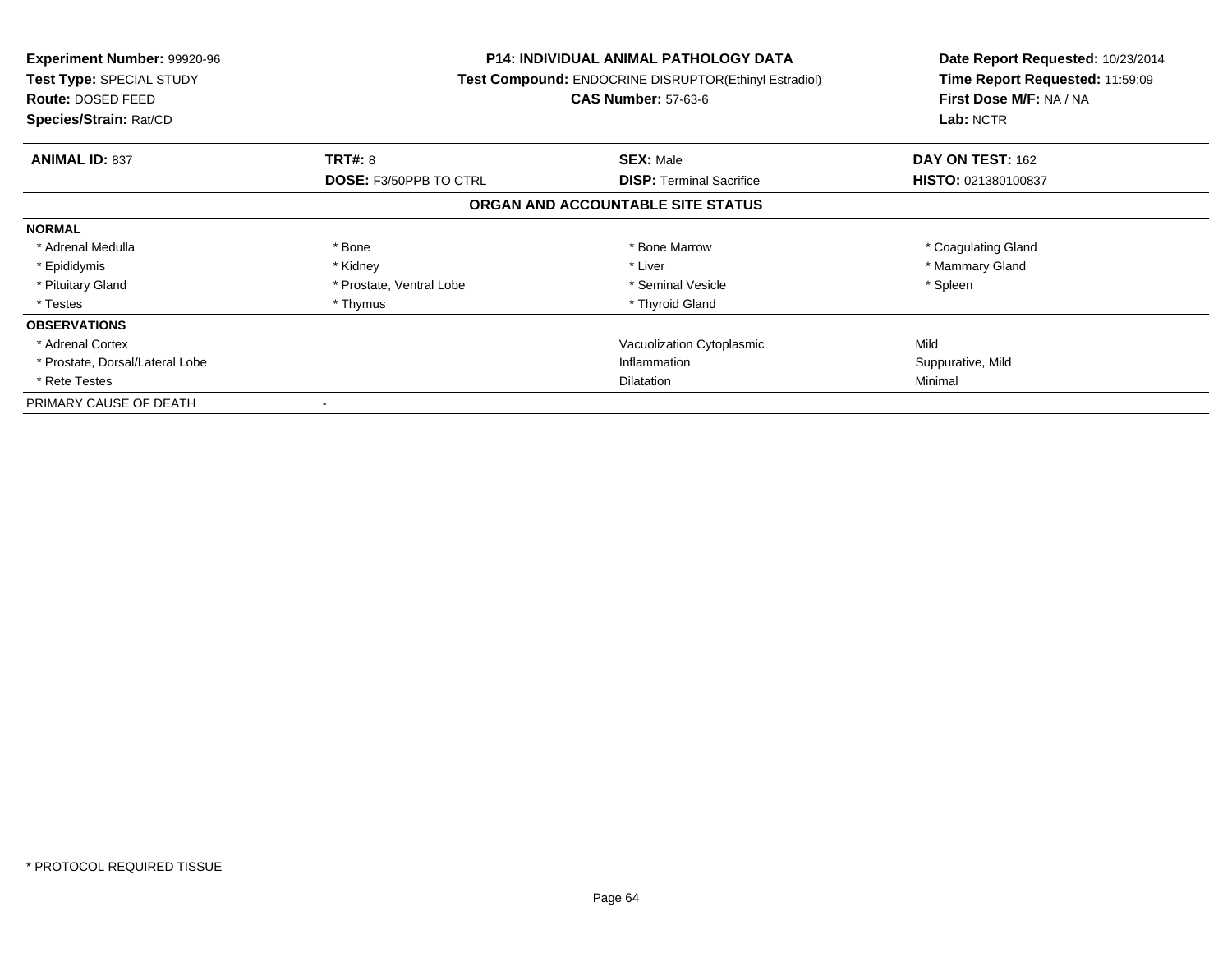| <b>Experiment Number: 99920-96</b><br>Test Type: SPECIAL STUDY<br>Route: DOSED FEED | <b>P14: INDIVIDUAL ANIMAL PATHOLOGY DATA</b><br>Test Compound: ENDOCRINE DISRUPTOR(Ethinyl Estradiol)<br><b>CAS Number: 57-63-6</b> |                                   | Date Report Requested: 10/23/2014<br>Time Report Requested: 11:59:09<br>First Dose M/F: NA / NA |
|-------------------------------------------------------------------------------------|-------------------------------------------------------------------------------------------------------------------------------------|-----------------------------------|-------------------------------------------------------------------------------------------------|
| Species/Strain: Rat/CD                                                              |                                                                                                                                     |                                   | Lab: NCTR                                                                                       |
| <b>ANIMAL ID: 838</b>                                                               | <b>TRT#: 8</b>                                                                                                                      | <b>SEX: Male</b>                  | DAY ON TEST: 161                                                                                |
|                                                                                     | <b>DOSE: F3/50PPB TO CTRL</b>                                                                                                       | <b>DISP:</b> Terminal Sacrifice   | HISTO: 021380100838                                                                             |
|                                                                                     |                                                                                                                                     | ORGAN AND ACCOUNTABLE SITE STATUS |                                                                                                 |
| <b>NORMAL</b>                                                                       |                                                                                                                                     |                                   |                                                                                                 |
| * Adrenal Cortex                                                                    | * Adrenal Medulla                                                                                                                   | * Bone                            | * Bone Marrow                                                                                   |
| * Coagulating Gland                                                                 | * Epididymis                                                                                                                        | * Liver                           | * Mammary Gland                                                                                 |
| * Pituitary Gland                                                                   | * Rete Testes                                                                                                                       | * Seminal Vesicle                 | * Spleen                                                                                        |
| * Testes                                                                            | * Thymus                                                                                                                            | * Thyroid Gland                   |                                                                                                 |
| <b>OBSERVATIONS</b>                                                                 |                                                                                                                                     |                                   |                                                                                                 |
| * Kidney                                                                            | Interstitium                                                                                                                        | <b>Fibrosis</b>                   | Minimal                                                                                         |
|                                                                                     |                                                                                                                                     | <b>Infiltration Cellular</b>      | Lymphocyte, Mild                                                                                |
|                                                                                     | Renal Tubule                                                                                                                        | Regeneration                      | Minimal                                                                                         |
| * Prostate, Dorsal/Lateral Lobe                                                     |                                                                                                                                     | Inflammation                      | Suppurative, Mild                                                                               |
| * Prostate, Ventral Lobe                                                            | <b>Infiltration Cellular</b>                                                                                                        |                                   | Lymphocyte, Mild                                                                                |
| PRIMARY CAUSE OF DEATH                                                              |                                                                                                                                     |                                   |                                                                                                 |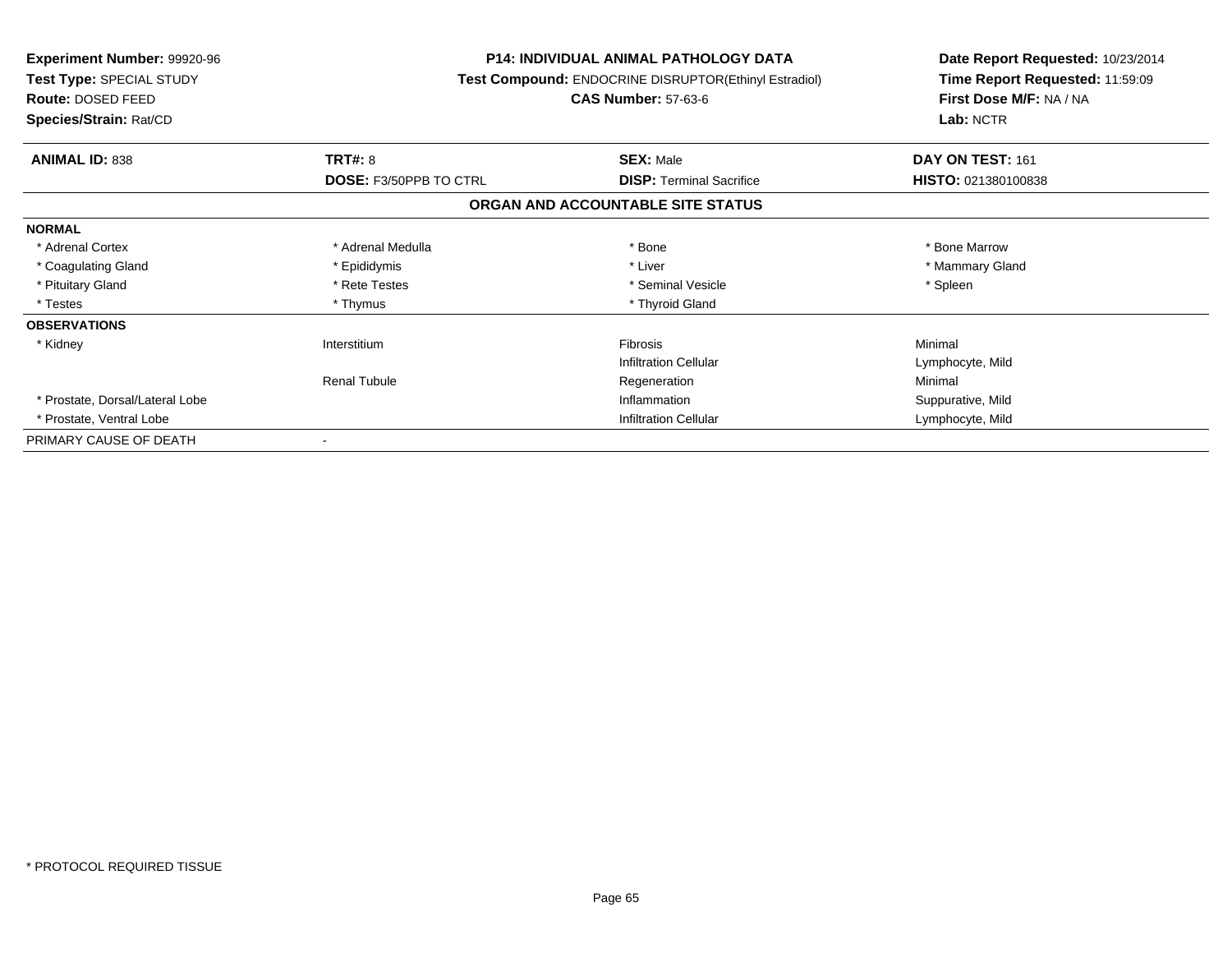| <b>Experiment Number: 99920-96</b><br>Test Type: SPECIAL STUDY<br>Route: DOSED FEED<br>Species/Strain: Rat/CD | P14: INDIVIDUAL ANIMAL PATHOLOGY DATA<br>Test Compound: ENDOCRINE DISRUPTOR(Ethinyl Estradiol)<br><b>CAS Number: 57-63-6</b> |                                   | Date Report Requested: 10/23/2014<br>Time Report Requested: 11:59:09<br>First Dose M/F: NA / NA<br>Lab: NCTR |  |
|---------------------------------------------------------------------------------------------------------------|------------------------------------------------------------------------------------------------------------------------------|-----------------------------------|--------------------------------------------------------------------------------------------------------------|--|
| <b>ANIMAL ID: 839</b>                                                                                         | TRT#: 8                                                                                                                      | <b>SEX: Male</b>                  | DAY ON TEST: 161                                                                                             |  |
|                                                                                                               | <b>DOSE: F3/50PPB TO CTRL</b>                                                                                                | <b>DISP: Terminal Sacrifice</b>   | HISTO: 021380100839                                                                                          |  |
|                                                                                                               |                                                                                                                              | ORGAN AND ACCOUNTABLE SITE STATUS |                                                                                                              |  |
| <b>NORMAL</b>                                                                                                 |                                                                                                                              |                                   |                                                                                                              |  |
| * Adrenal Cortex                                                                                              | * Adrenal Medulla                                                                                                            | * Bone                            | * Bone Marrow                                                                                                |  |
| * Coagulating Gland                                                                                           | * Epididymis                                                                                                                 | * Liver                           | * Pituitary Gland                                                                                            |  |
| * Prostate, Ventral Lobe                                                                                      | * Rete Testes                                                                                                                | * Seminal Vesicle                 | * Testes                                                                                                     |  |
| * Thymus                                                                                                      | * Thyroid Gland                                                                                                              |                                   |                                                                                                              |  |
| <b>INSUFFICIENT TISSUE</b>                                                                                    |                                                                                                                              |                                   |                                                                                                              |  |
| * Mammary Gland                                                                                               |                                                                                                                              |                                   |                                                                                                              |  |
| <b>OBSERVATIONS</b>                                                                                           |                                                                                                                              |                                   |                                                                                                              |  |
| * Kidney                                                                                                      |                                                                                                                              | <b>Infiltration Cellular</b>      | Lymphocyte, Minimal                                                                                          |  |
| * Mammary GI                                                                                                  |                                                                                                                              |                                   |                                                                                                              |  |
| Note: No RC/WT attempt per pathologist                                                                        |                                                                                                                              |                                   |                                                                                                              |  |
| * Prostate, Dorsal/Lateral Lobe                                                                               |                                                                                                                              | Inflammation                      | Suppurative, Moderate                                                                                        |  |
| * Spleen                                                                                                      |                                                                                                                              | Pigmentation                      | Minimal                                                                                                      |  |
| PRIMARY CAUSE OF DEATH                                                                                        |                                                                                                                              |                                   |                                                                                                              |  |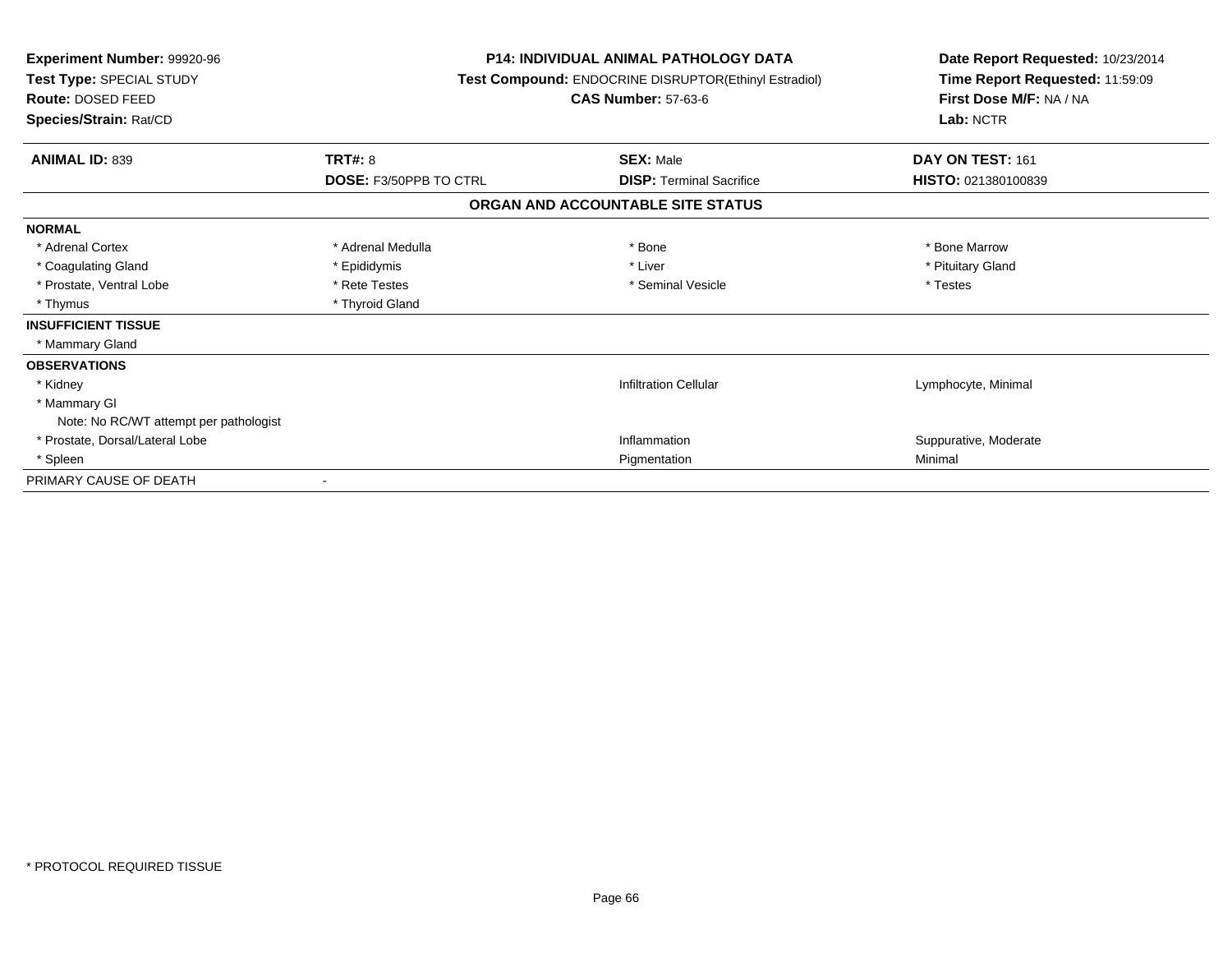| <b>Experiment Number: 99920-96</b><br>Test Type: SPECIAL STUDY<br>Route: DOSED FEED |                               | <b>P14: INDIVIDUAL ANIMAL PATHOLOGY DATA</b><br>Test Compound: ENDOCRINE DISRUPTOR(Ethinyl Estradiol)<br><b>CAS Number: 57-63-6</b> | Date Report Requested: 10/23/2014<br>Time Report Requested: 11:59:09<br>First Dose M/F: NA / NA |  |
|-------------------------------------------------------------------------------------|-------------------------------|-------------------------------------------------------------------------------------------------------------------------------------|-------------------------------------------------------------------------------------------------|--|
| Species/Strain: Rat/CD                                                              |                               |                                                                                                                                     | Lab: NCTR                                                                                       |  |
| <b>ANIMAL ID: 840</b>                                                               | <b>TRT#: 8</b>                | <b>SEX: Male</b>                                                                                                                    | DAY ON TEST: 161                                                                                |  |
|                                                                                     | <b>DOSE: F3/50PPB TO CTRL</b> | <b>DISP:</b> Terminal Sacrifice                                                                                                     | HISTO: 021380100840                                                                             |  |
|                                                                                     |                               | ORGAN AND ACCOUNTABLE SITE STATUS                                                                                                   |                                                                                                 |  |
| <b>NORMAL</b>                                                                       |                               |                                                                                                                                     |                                                                                                 |  |
| * Adrenal Cortex                                                                    | * Adrenal Medulla             | * Bone                                                                                                                              | * Bone Marrow                                                                                   |  |
| * Epididymis                                                                        | * Pituitary Gland             | * Prostate, Dorsal/lateral Lobe                                                                                                     | * Prostate, Ventral Lobe                                                                        |  |
| * Rete Testes                                                                       | * Seminal Vesicle             | * Spleen                                                                                                                            | * Testes                                                                                        |  |
| * Thymus                                                                            | * Thyroid Gland               |                                                                                                                                     |                                                                                                 |  |
| <b>OBSERVATIONS</b>                                                                 |                               |                                                                                                                                     |                                                                                                 |  |
| * Coagulating Gland                                                                 | <b>Bilateral</b>              | Developmental Malformation                                                                                                          |                                                                                                 |  |
| [Developmental Malformation TGLS = 1-2A]                                            |                               |                                                                                                                                     |                                                                                                 |  |
| * Kidney                                                                            |                               | <b>Infiltration Cellular</b>                                                                                                        | Lymphocyte, Mild                                                                                |  |
| * Liver                                                                             |                               | <b>Infiltration Cellular</b>                                                                                                        | Lymphocyte, Minimal                                                                             |  |
|                                                                                     | Hepatocyte                    | Vacuolization Cytoplasmic                                                                                                           | Mild                                                                                            |  |
| * Mammary Gland                                                                     | Duct                          | Hyperplasia                                                                                                                         | Mild                                                                                            |  |
| PRIMARY CAUSE OF DEATH                                                              |                               |                                                                                                                                     |                                                                                                 |  |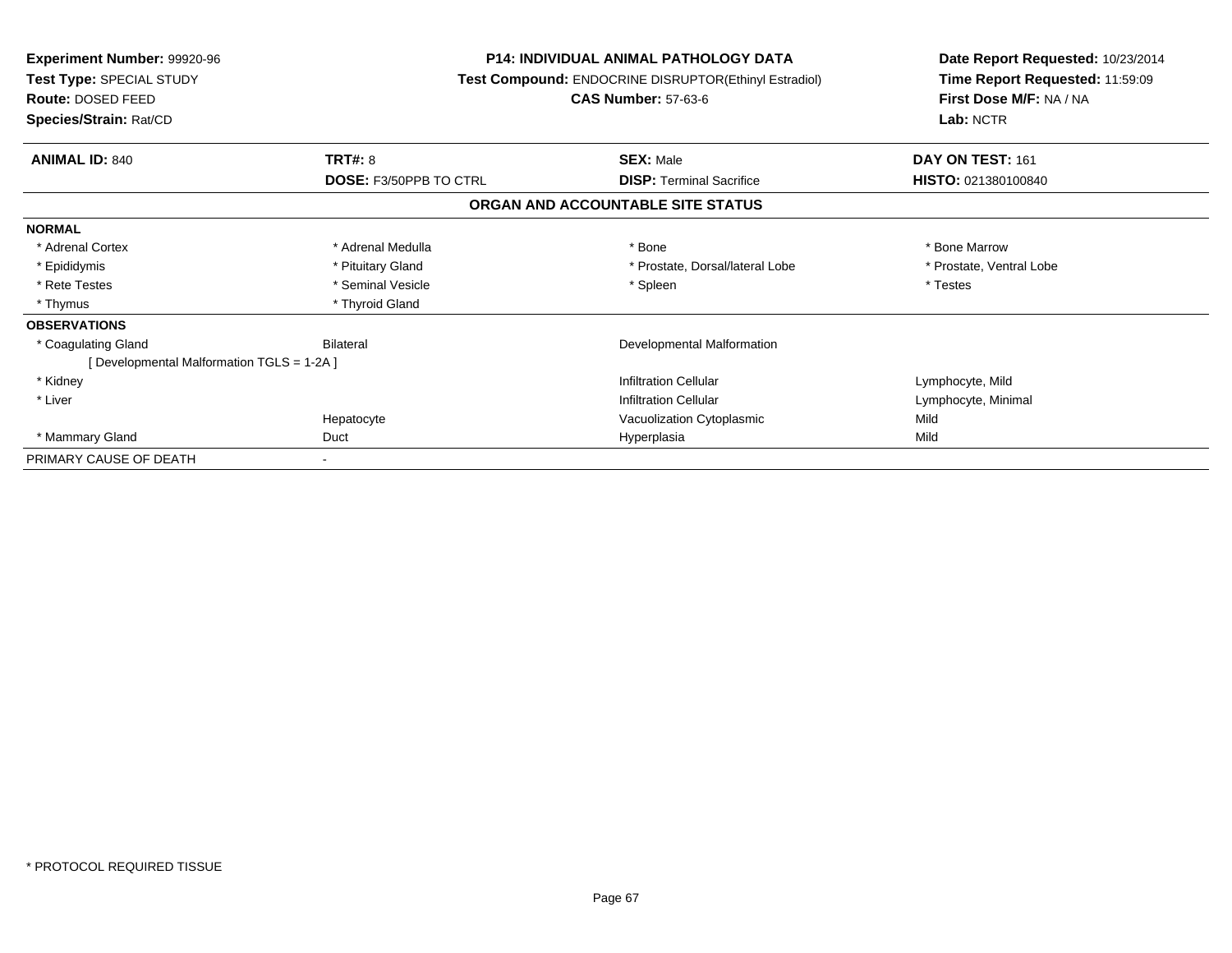| <b>Experiment Number: 99920-96</b><br>Test Type: SPECIAL STUDY<br><b>Route: DOSED FEED</b><br>Species/Strain: Rat/CD |                        | <b>P14: INDIVIDUAL ANIMAL PATHOLOGY DATA</b><br>Test Compound: ENDOCRINE DISRUPTOR(Ethinyl Estradiol)<br><b>CAS Number: 57-63-6</b> | Date Report Requested: 10/23/2014<br>Time Report Requested: 11:59:09<br>First Dose M/F: NA / NA<br>Lab: NCTR |  |
|----------------------------------------------------------------------------------------------------------------------|------------------------|-------------------------------------------------------------------------------------------------------------------------------------|--------------------------------------------------------------------------------------------------------------|--|
|                                                                                                                      |                        |                                                                                                                                     |                                                                                                              |  |
| <b>ANIMAL ID: 841</b>                                                                                                | <b>TRT#: 8</b>         | <b>SEX: Male</b>                                                                                                                    | DAY ON TEST: 162                                                                                             |  |
|                                                                                                                      | DOSE: F3/50PPB TO CTRL | <b>DISP:</b> Terminal Sacrifice                                                                                                     | <b>HISTO: 021380100841</b>                                                                                   |  |
|                                                                                                                      |                        | ORGAN AND ACCOUNTABLE SITE STATUS                                                                                                   |                                                                                                              |  |
| <b>NORMAL</b>                                                                                                        |                        |                                                                                                                                     |                                                                                                              |  |
| * Adrenal Medulla                                                                                                    | * Bone                 | * Bone Marrow                                                                                                                       | * Coagulating Gland                                                                                          |  |
| * Epididymis                                                                                                         | * Kidney               | * Liver                                                                                                                             | * Pituitary Gland                                                                                            |  |
| * Rete Testes                                                                                                        | * Seminal Vesicle      | * Testes                                                                                                                            | * Thymus                                                                                                     |  |
| * Thyroid Gland                                                                                                      |                        |                                                                                                                                     |                                                                                                              |  |
| <b>OBSERVATIONS</b>                                                                                                  |                        |                                                                                                                                     |                                                                                                              |  |
| * Adrenal Cortex                                                                                                     |                        | Vacuolization Cytoplasmic                                                                                                           | Minimal                                                                                                      |  |
| * Mammary Gland                                                                                                      | Alveolus               | Hyperplasia                                                                                                                         | Mild                                                                                                         |  |
| * Prostate, Dorsal/Lateral Lobe                                                                                      |                        | Inflammation                                                                                                                        | Suppurative, Minimal                                                                                         |  |
| * Prostate, Ventral Lobe                                                                                             |                        | <b>Infiltration Cellular</b>                                                                                                        | Lymphocyte, Mild                                                                                             |  |
| * Spleen                                                                                                             | Hyperplasia            |                                                                                                                                     | Lymphoid, Mild                                                                                               |  |
| PRIMARY CAUSE OF DEATH                                                                                               |                        |                                                                                                                                     |                                                                                                              |  |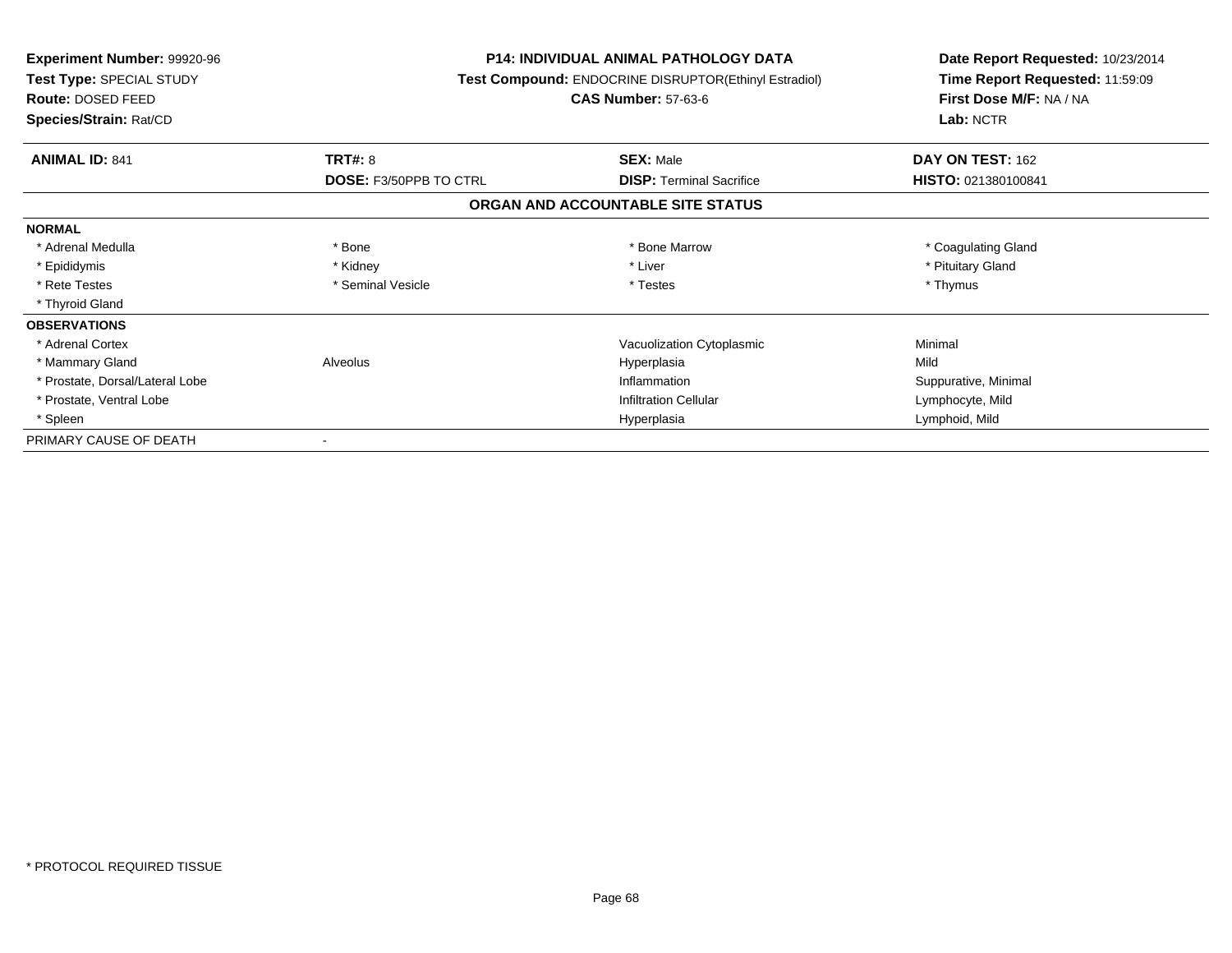| <b>Experiment Number: 99920-96</b><br><b>Test Type: SPECIAL STUDY</b><br><b>Route: DOSED FEED</b><br>Species/Strain: Rat/CD |                                 | <b>P14: INDIVIDUAL ANIMAL PATHOLOGY DATA</b><br>Test Compound: ENDOCRINE DISRUPTOR(Ethinyl Estradiol)<br><b>CAS Number: 57-63-6</b> | Date Report Requested: 10/23/2014<br>Time Report Requested: 11:59:09<br>First Dose M/F: NA / NA<br>Lab: NCTR |
|-----------------------------------------------------------------------------------------------------------------------------|---------------------------------|-------------------------------------------------------------------------------------------------------------------------------------|--------------------------------------------------------------------------------------------------------------|
| <b>ANIMAL ID: 865</b>                                                                                                       | TRT#: 5                         | <b>SEX: Male</b>                                                                                                                    | DAY ON TEST: 162                                                                                             |
|                                                                                                                             | <b>DOSE: F3</b><br>CONTROL      | <b>DISP:</b> Terminal Sacrifice                                                                                                     | HISTO: 021380100865                                                                                          |
|                                                                                                                             |                                 | ORGAN AND ACCOUNTABLE SITE STATUS                                                                                                   |                                                                                                              |
| <b>NORMAL</b>                                                                                                               |                                 |                                                                                                                                     |                                                                                                              |
| * Adrenal Cortex                                                                                                            | * Adrenal Medulla               | * Bone                                                                                                                              | * Bone Marrow                                                                                                |
| * Coagulating Gland                                                                                                         | * Epididymis                    | * Liver                                                                                                                             | * Mammary Gland                                                                                              |
| * Pituitary Gland                                                                                                           | * Prostate, Dorsal/lateral Lobe | * Prostate, Ventral Lobe                                                                                                            | * Rete Testes                                                                                                |
| * Seminal Vesicle                                                                                                           | * Spleen                        | * Testes                                                                                                                            | * Thymus                                                                                                     |
| * Thyroid Gland                                                                                                             |                                 |                                                                                                                                     |                                                                                                              |
| <b>OBSERVATIONS</b>                                                                                                         |                                 |                                                                                                                                     |                                                                                                              |
| * Kidney                                                                                                                    |                                 | <b>Infiltration Cellular</b>                                                                                                        | Lymphocyte, Minimal                                                                                          |
|                                                                                                                             | <b>Renal Tubule</b>             | Regeneration                                                                                                                        | Minimal                                                                                                      |
| PRIMARY CAUSE OF DEATH                                                                                                      |                                 |                                                                                                                                     |                                                                                                              |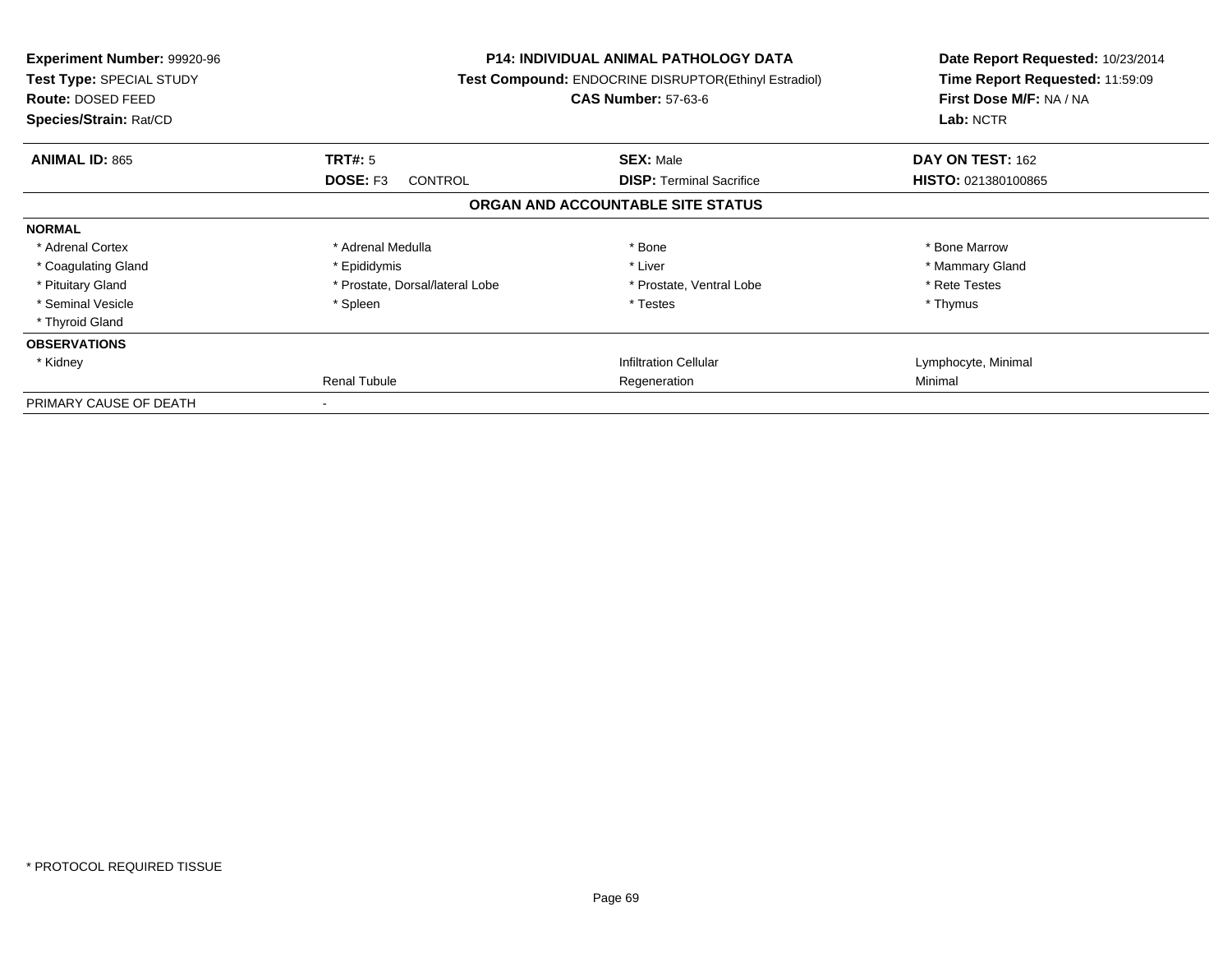| <b>Experiment Number: 99920-96</b><br>Test Type: SPECIAL STUDY<br><b>Route: DOSED FEED</b><br>Species/Strain: Rat/CD |                            | <b>P14: INDIVIDUAL ANIMAL PATHOLOGY DATA</b><br>Test Compound: ENDOCRINE DISRUPTOR(Ethinyl Estradiol)<br><b>CAS Number: 57-63-6</b> | Date Report Requested: 10/23/2014<br>Time Report Requested: 11:59:09<br>First Dose M/F: NA / NA<br>Lab: NCTR |
|----------------------------------------------------------------------------------------------------------------------|----------------------------|-------------------------------------------------------------------------------------------------------------------------------------|--------------------------------------------------------------------------------------------------------------|
| <b>ANIMAL ID: 866</b>                                                                                                | <b>TRT#: 5</b>             | <b>SEX: Male</b>                                                                                                                    | DAY ON TEST: 162                                                                                             |
|                                                                                                                      | DOSE: F3<br><b>CONTROL</b> | <b>DISP: Terminal Sacrifice</b>                                                                                                     | HISTO: 021380100866                                                                                          |
|                                                                                                                      |                            | ORGAN AND ACCOUNTABLE SITE STATUS                                                                                                   |                                                                                                              |
| <b>NORMAL</b>                                                                                                        |                            |                                                                                                                                     |                                                                                                              |
| * Adrenal Cortex                                                                                                     | * Adrenal Medulla          | * Bone                                                                                                                              | * Coagulating Gland                                                                                          |
| * Epididymis                                                                                                         | * Mammary Gland            | * Rete Testes                                                                                                                       | * Seminal Vesicle                                                                                            |
| * Spleen                                                                                                             | * Testes                   | * Thymus                                                                                                                            | * Thyroid Gland                                                                                              |
| <b>OBSERVATIONS</b>                                                                                                  |                            |                                                                                                                                     |                                                                                                              |
| * Bone Marrow                                                                                                        | <b>Myeloid Cell</b>        | Hyperplasia                                                                                                                         | Mild                                                                                                         |
| * Kidney                                                                                                             |                            | Congestion                                                                                                                          | Mild                                                                                                         |
|                                                                                                                      |                            | <b>Infiltration Cellular</b>                                                                                                        | Lymphocyte, Minimal                                                                                          |
| [Congestion TGLS = 1-4]                                                                                              |                            |                                                                                                                                     |                                                                                                              |
| * Liver                                                                                                              |                            | <b>Infiltration Cellular</b>                                                                                                        | Lymphocyte, Minimal                                                                                          |
| * Pituitary Gland                                                                                                    | Pars Distalis              | Cyst                                                                                                                                |                                                                                                              |
| * Prostate, Dorsal/Lateral Lobe                                                                                      |                            | Inflammation                                                                                                                        | Suppurative, Minimal                                                                                         |
| * Prostate, Ventral Lobe                                                                                             |                            | <b>Infiltration Cellular</b>                                                                                                        | Lymphocyte, Minimal                                                                                          |
| PRIMARY CAUSE OF DEATH                                                                                               |                            |                                                                                                                                     |                                                                                                              |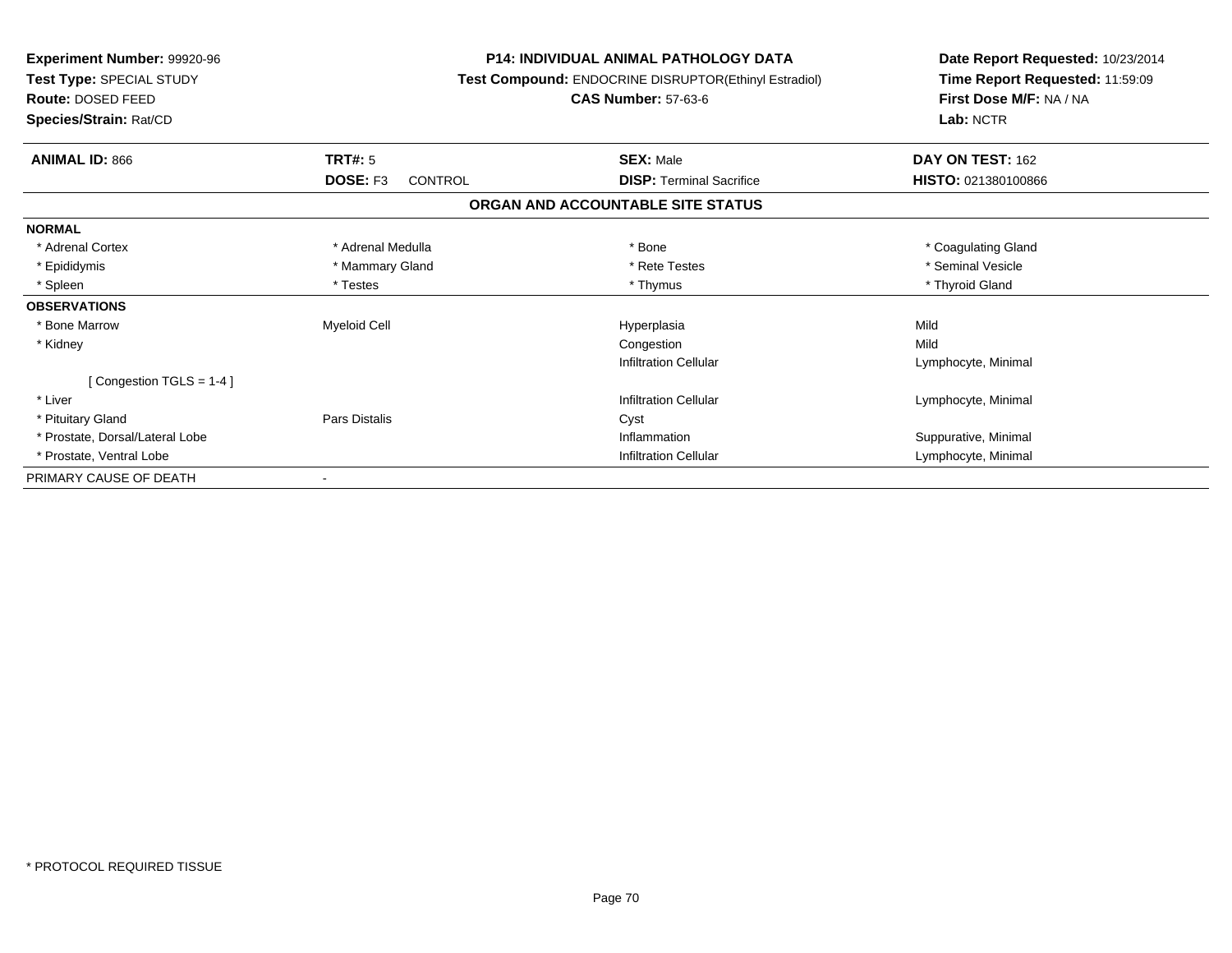| <b>Experiment Number: 99920-96</b><br>Test Type: SPECIAL STUDY<br>Route: DOSED FEED<br>Species/Strain: Rat/CD |                              | <b>P14: INDIVIDUAL ANIMAL PATHOLOGY DATA</b><br>Test Compound: ENDOCRINE DISRUPTOR(Ethinyl Estradiol)<br><b>CAS Number: 57-63-6</b> |                     |
|---------------------------------------------------------------------------------------------------------------|------------------------------|-------------------------------------------------------------------------------------------------------------------------------------|---------------------|
| <b>ANIMAL ID: 867</b>                                                                                         | TRT#: 5                      | <b>SEX: Male</b>                                                                                                                    | DAY ON TEST: 162    |
|                                                                                                               | DOSE: F3<br>CONTROL          | <b>DISP:</b> Terminal Sacrifice                                                                                                     | HISTO: 021380100867 |
|                                                                                                               |                              | ORGAN AND ACCOUNTABLE SITE STATUS                                                                                                   |                     |
| <b>NORMAL</b>                                                                                                 |                              |                                                                                                                                     |                     |
| * Adrenal Cortex                                                                                              | * Adrenal Medulla            | * Bone                                                                                                                              | * Bone Marrow       |
| * Coagulating Gland                                                                                           | * Epididymis                 | * Mammary Gland                                                                                                                     | * Pituitary Gland   |
| * Prostate, Dorsal/lateral Lobe                                                                               | * Rete Testes                | * Seminal Vesicle                                                                                                                   | * Spleen            |
| * Testes                                                                                                      | * Thymus                     | * Thyroid Gland                                                                                                                     |                     |
| <b>OBSERVATIONS</b>                                                                                           |                              |                                                                                                                                     |                     |
| * Kidney                                                                                                      |                              | <b>Infiltration Cellular</b>                                                                                                        | Lymphocyte, Minimal |
|                                                                                                               | <b>Renal Tubule</b>          | Regeneration                                                                                                                        | Minimal             |
| * Liver                                                                                                       |                              | <b>Infiltration Cellular</b>                                                                                                        |                     |
| * Prostate, Ventral Lobe                                                                                      | <b>Infiltration Cellular</b> |                                                                                                                                     | Lymphocyte, Minimal |
| PRIMARY CAUSE OF DEATH                                                                                        |                              |                                                                                                                                     |                     |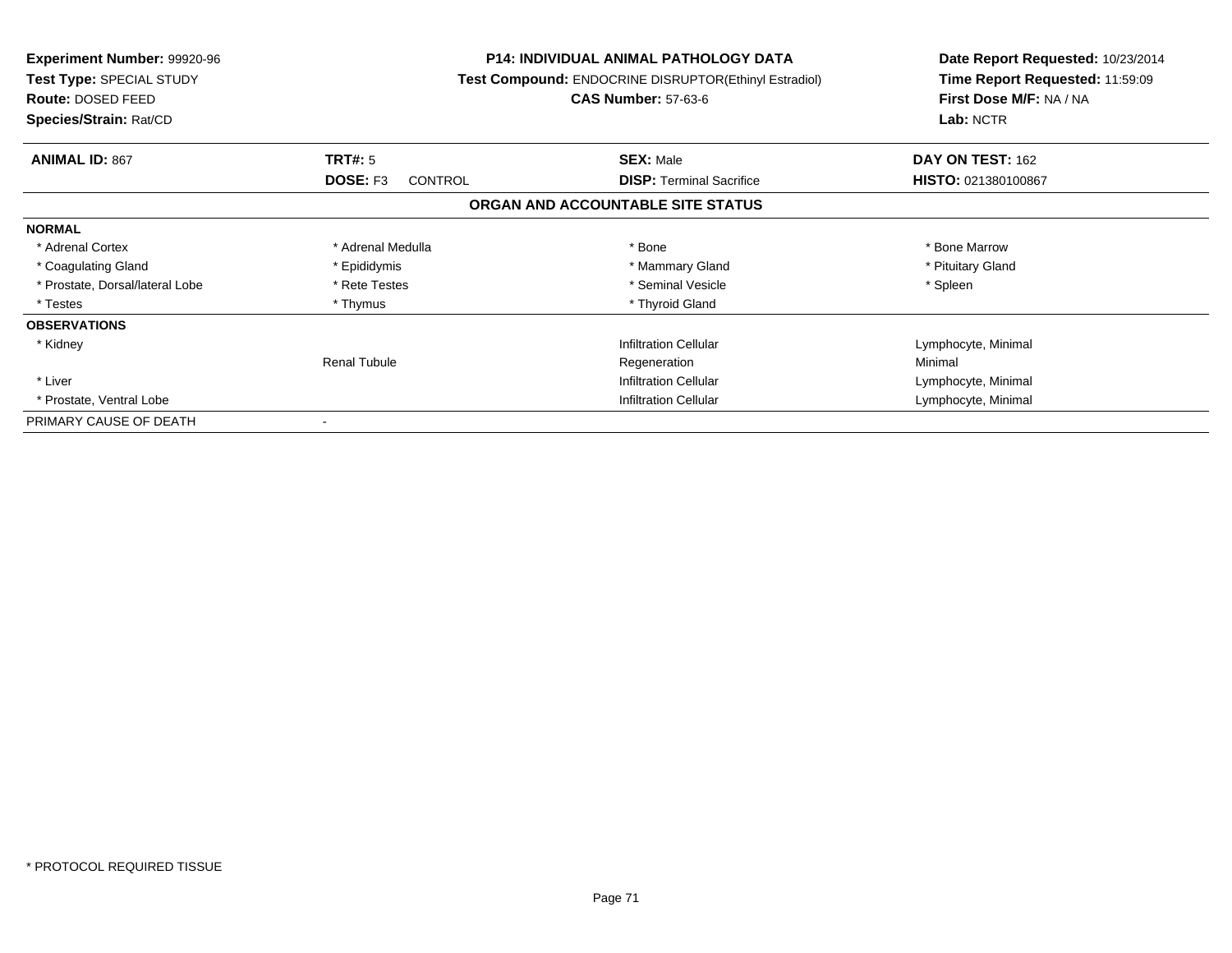| Experiment Number: 99920-96<br>Test Type: SPECIAL STUDY<br>Route: DOSED FEED<br>Species/Strain: Rat/CD |                            | <b>P14: INDIVIDUAL ANIMAL PATHOLOGY DATA</b><br><b>Test Compound: ENDOCRINE DISRUPTOR(Ethinyl Estradiol)</b><br><b>CAS Number: 57-63-6</b> | Date Report Requested: 10/23/2014<br>Time Report Requested: 11:59:09<br>First Dose M/F: NA / NA<br>Lab: NCTR |
|--------------------------------------------------------------------------------------------------------|----------------------------|--------------------------------------------------------------------------------------------------------------------------------------------|--------------------------------------------------------------------------------------------------------------|
| <b>ANIMAL ID: 868</b>                                                                                  | TRT#: 5                    | <b>SEX: Male</b>                                                                                                                           | DAY ON TEST: 163                                                                                             |
|                                                                                                        | DOSE: F3<br><b>CONTROL</b> | <b>DISP: Terminal Sacrifice</b>                                                                                                            | HISTO: 021380100868                                                                                          |
|                                                                                                        |                            | ORGAN AND ACCOUNTABLE SITE STATUS                                                                                                          |                                                                                                              |
| <b>NORMAL</b>                                                                                          |                            |                                                                                                                                            |                                                                                                              |
| * Adrenal Medulla                                                                                      | * Bone                     | * Bone Marrow                                                                                                                              | * Coagulating Gland                                                                                          |
| * Mammary Gland                                                                                        | * Pituitary Gland          | * Prostate, Dorsal/lateral Lobe                                                                                                            | * Prostate, Ventral Lobe                                                                                     |
| * Rete Testes                                                                                          | * Seminal Vesicle          | * Spleen                                                                                                                                   | * Testes                                                                                                     |
| * Thymus                                                                                               | * Thyroid Gland            |                                                                                                                                            |                                                                                                              |
| <b>OBSERVATIONS</b>                                                                                    |                            |                                                                                                                                            |                                                                                                              |
| * Adrenal Cortex                                                                                       |                            | Vacuolization Cytoplasmic                                                                                                                  | Mild                                                                                                         |
| * Coagulat GI                                                                                          |                            |                                                                                                                                            |                                                                                                              |
| Note: TGL 1 - NCL                                                                                      |                            |                                                                                                                                            |                                                                                                              |
| * Epididymis                                                                                           |                            | Infiltration Cellular                                                                                                                      | Lymphocyte, Minimal                                                                                          |
| * Kidney                                                                                               | <b>Renal Tubule</b>        | <b>Dilatation</b>                                                                                                                          | Mild                                                                                                         |
|                                                                                                        |                            | <b>Infiltration Cellular</b>                                                                                                               | Lymphocyte, Minimal                                                                                          |
| * Liver                                                                                                |                            | <b>Infiltration Cellular</b>                                                                                                               | Lymphocyte, Minimal                                                                                          |
| PRIMARY CAUSE OF DEATH                                                                                 |                            |                                                                                                                                            |                                                                                                              |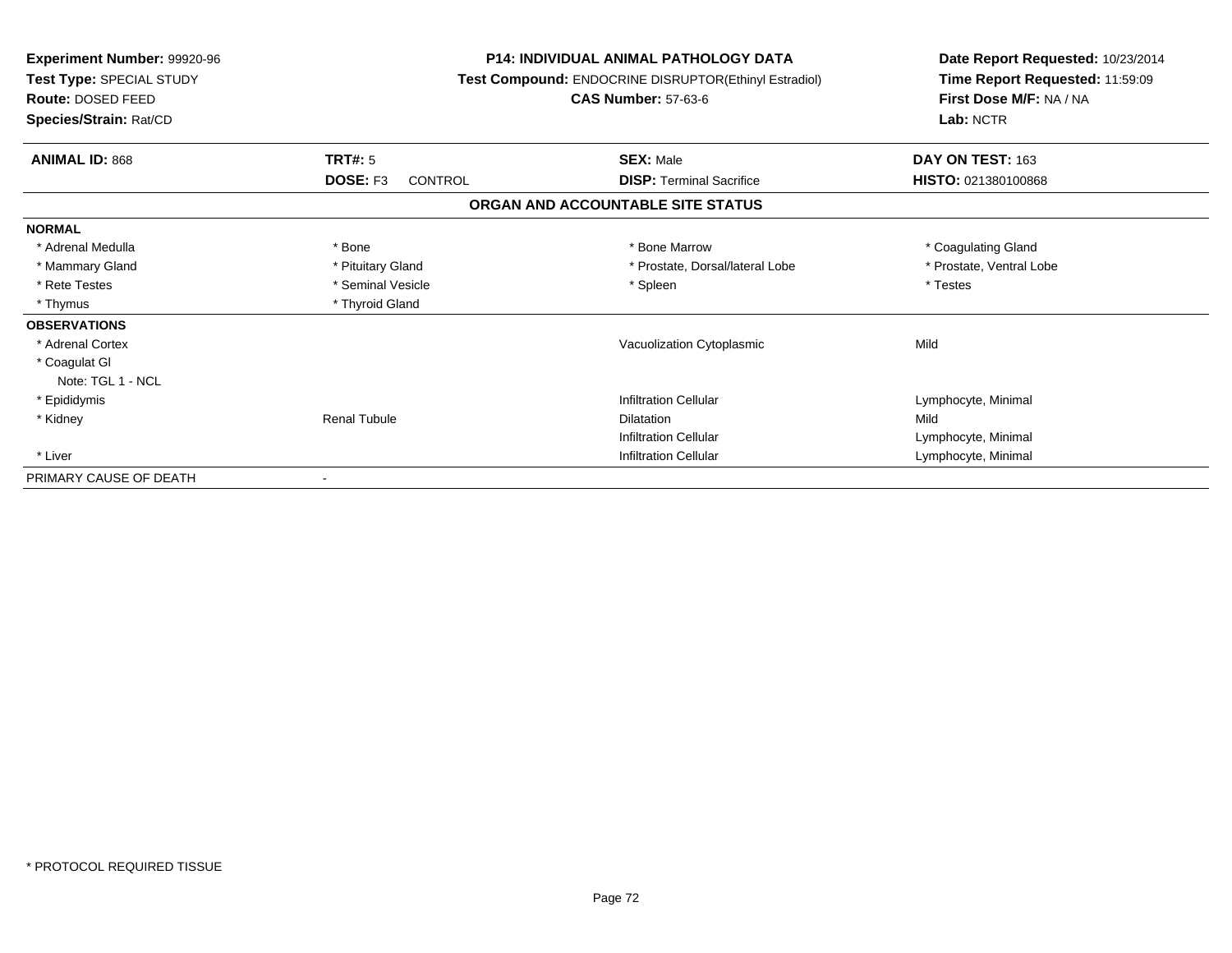| <b>Experiment Number: 99920-96</b><br>Test Type: SPECIAL STUDY<br>Route: DOSED FEED<br>Species/Strain: Rat/CD |                              | P14: INDIVIDUAL ANIMAL PATHOLOGY DATA<br><b>Test Compound: ENDOCRINE DISRUPTOR(Ethinyl Estradiol)</b><br><b>CAS Number: 57-63-6</b> | Date Report Requested: 10/23/2014<br>Time Report Requested: 11:59:09<br>First Dose M/F: NA / NA<br>Lab: NCTR |
|---------------------------------------------------------------------------------------------------------------|------------------------------|-------------------------------------------------------------------------------------------------------------------------------------|--------------------------------------------------------------------------------------------------------------|
| <b>ANIMAL ID: 869</b>                                                                                         | TRT#: 5                      | <b>SEX: Male</b>                                                                                                                    | DAY ON TEST: 163                                                                                             |
|                                                                                                               | DOSE: F3<br><b>CONTROL</b>   | <b>DISP:</b> Terminal Sacrifice                                                                                                     | HISTO: 021380100869                                                                                          |
|                                                                                                               |                              | ORGAN AND ACCOUNTABLE SITE STATUS                                                                                                   |                                                                                                              |
| <b>NORMAL</b>                                                                                                 |                              |                                                                                                                                     |                                                                                                              |
| * Adrenal Cortex                                                                                              | * Adrenal Medulla            | * Bone                                                                                                                              | * Bone Marrow                                                                                                |
| * Coagulating Gland                                                                                           | * Epididymis                 | * Kidney                                                                                                                            | * Mammary Gland                                                                                              |
| * Pituitary Gland                                                                                             | * Rete Testes                | * Seminal Vesicle                                                                                                                   | * Spleen                                                                                                     |
| * Testes                                                                                                      | * Thymus                     | * Thyroid Gland                                                                                                                     |                                                                                                              |
| <b>OBSERVATIONS</b>                                                                                           |                              |                                                                                                                                     |                                                                                                              |
| * Liver                                                                                                       |                              | Inflammation                                                                                                                        | Chronic Active, Minimal                                                                                      |
| * Prostate, Dorsal/Lateral Lobe                                                                               |                              | Inflammation                                                                                                                        | Suppurative, Minimal                                                                                         |
| * Prostate, Ventral Lobe                                                                                      | <b>Infiltration Cellular</b> |                                                                                                                                     | Lymphocyte, Minimal                                                                                          |
| PRIMARY CAUSE OF DEATH                                                                                        |                              |                                                                                                                                     |                                                                                                              |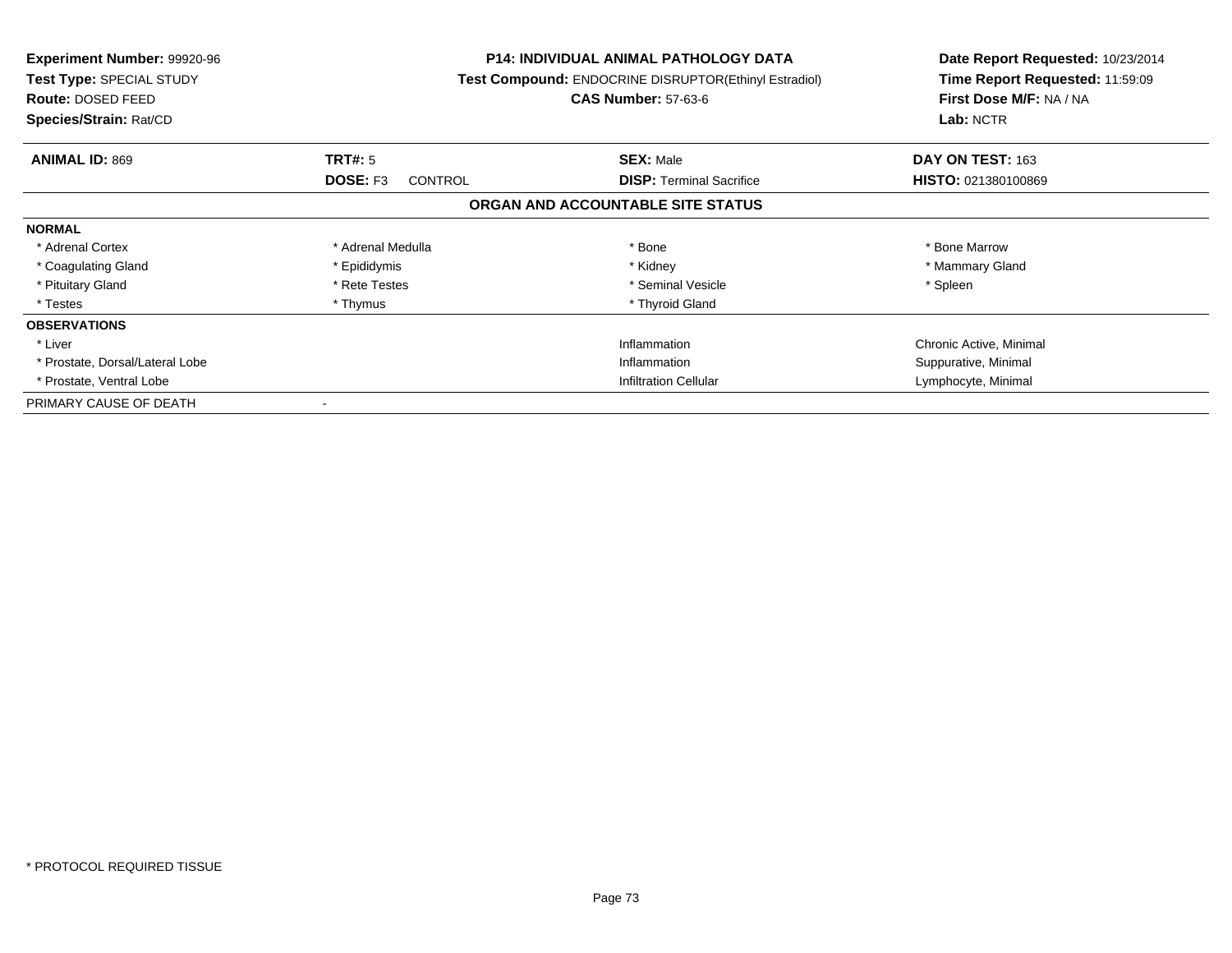| <b>Experiment Number: 99920-96</b><br>Test Type: SPECIAL STUDY<br><b>Route: DOSED FEED</b><br>Species/Strain: Rat/CD |                                   | <b>P14: INDIVIDUAL ANIMAL PATHOLOGY DATA</b><br>Test Compound: ENDOCRINE DISRUPTOR(Ethinyl Estradiol)<br><b>CAS Number: 57-63-6</b> | Date Report Requested: 10/23/2014<br>Time Report Requested: 11:59:09<br>First Dose M/F: NA / NA<br>Lab: NCTR |
|----------------------------------------------------------------------------------------------------------------------|-----------------------------------|-------------------------------------------------------------------------------------------------------------------------------------|--------------------------------------------------------------------------------------------------------------|
| <b>ANIMAL ID: 870</b>                                                                                                | TRT#: 5                           | <b>SEX: Male</b>                                                                                                                    | DAY ON TEST: 161                                                                                             |
|                                                                                                                      | <b>DOSE: F3</b><br><b>CONTROL</b> | <b>DISP:</b> Terminal Sacrifice                                                                                                     | <b>HISTO: 021380100870</b>                                                                                   |
|                                                                                                                      |                                   | ORGAN AND ACCOUNTABLE SITE STATUS                                                                                                   |                                                                                                              |
| <b>NORMAL</b>                                                                                                        |                                   |                                                                                                                                     |                                                                                                              |
| * Adrenal Cortex                                                                                                     | * Adrenal Medulla                 | * Bone                                                                                                                              | * Bone Marrow                                                                                                |
| * Coagulating Gland                                                                                                  | * Epididymis                      | * Liver                                                                                                                             | * Mammary Gland                                                                                              |
| * Pituitary Gland                                                                                                    | * Prostate, Dorsal/lateral Lobe   | * Prostate, Ventral Lobe                                                                                                            | * Rete Testes                                                                                                |
| * Seminal Vesicle                                                                                                    | * Spleen                          | * Testes                                                                                                                            | * Thymus                                                                                                     |
| * Thyroid Gland                                                                                                      |                                   |                                                                                                                                     |                                                                                                              |
| <b>OBSERVATIONS</b>                                                                                                  |                                   |                                                                                                                                     |                                                                                                              |
| * Kidney                                                                                                             |                                   | <b>Infiltration Cellular</b>                                                                                                        | Lymphocyte, Minimal                                                                                          |
|                                                                                                                      | Renal Tubule                      | Regeneration                                                                                                                        | Minimal                                                                                                      |
| PRIMARY CAUSE OF DEATH                                                                                               |                                   |                                                                                                                                     |                                                                                                              |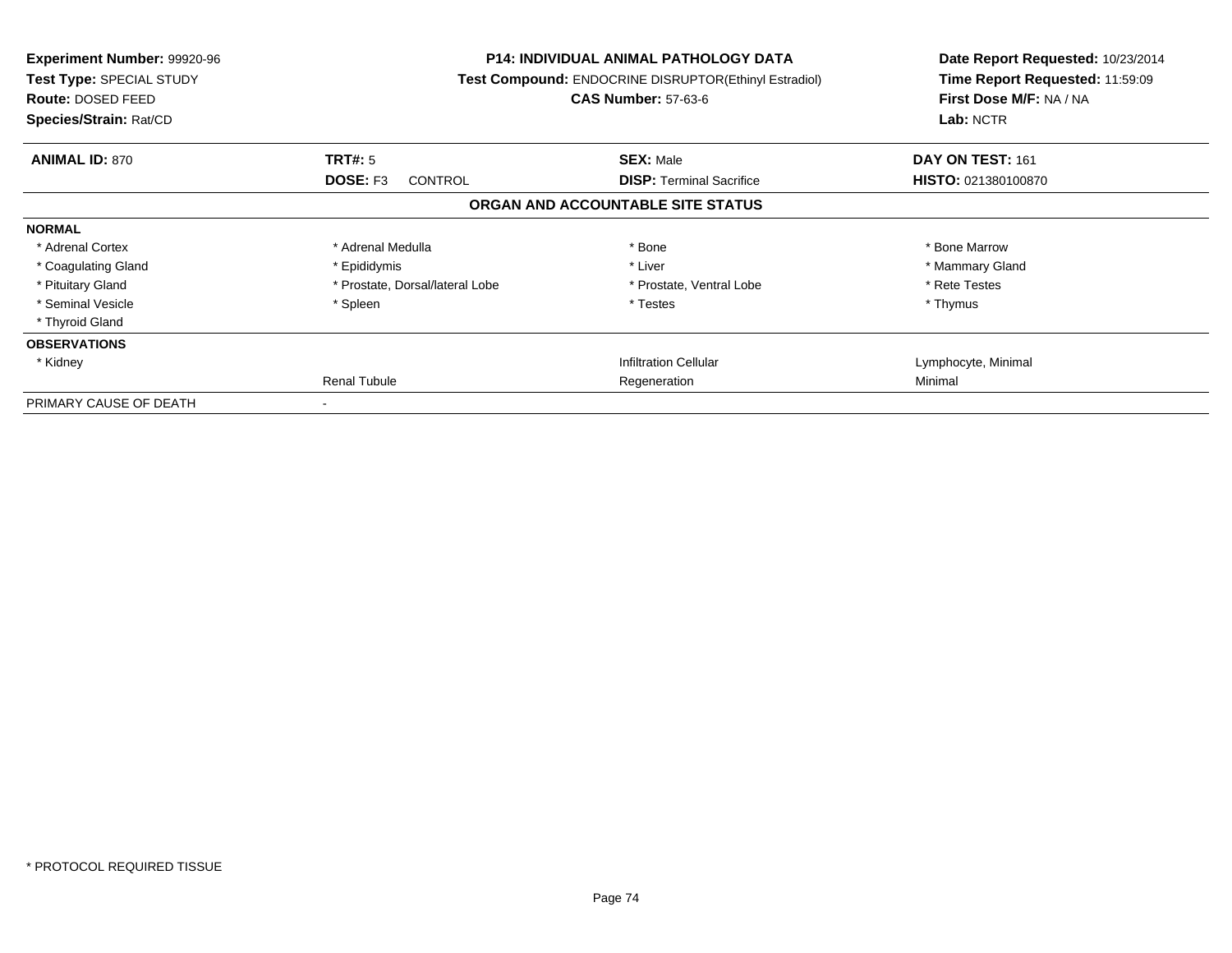| Experiment Number: 99920-96<br>Test Type: SPECIAL STUDY<br>Route: DOSED FEED<br>Species/Strain: Rat/CD | <b>P14: INDIVIDUAL ANIMAL PATHOLOGY DATA</b><br>Test Compound: ENDOCRINE DISRUPTOR(Ethinyl Estradiol)<br><b>CAS Number: 57-63-6</b> |                                   | Date Report Requested: 10/23/2014<br>Time Report Requested: 11:59:09<br>First Dose M/F: NA / NA<br>Lab: NCTR |
|--------------------------------------------------------------------------------------------------------|-------------------------------------------------------------------------------------------------------------------------------------|-----------------------------------|--------------------------------------------------------------------------------------------------------------|
| <b>ANIMAL ID: 871</b>                                                                                  | TRT#: 6                                                                                                                             | <b>SEX: Male</b>                  | DAY ON TEST: 161                                                                                             |
|                                                                                                        | <b>DOSE: F3/2PPB TO CTRL</b>                                                                                                        | <b>DISP:</b> Terminal Sacrifice   | HISTO: 021380100871                                                                                          |
|                                                                                                        |                                                                                                                                     | ORGAN AND ACCOUNTABLE SITE STATUS |                                                                                                              |
| <b>NORMAL</b>                                                                                          |                                                                                                                                     |                                   |                                                                                                              |
| * Epididymis                                                                                           | * Mammary Gland                                                                                                                     | * Prostate, Ventral Lobe          | * Rete Testes                                                                                                |
| * Seminal Vesicle                                                                                      | * Testes                                                                                                                            |                                   |                                                                                                              |
| <b>OBSERVATIONS</b>                                                                                    |                                                                                                                                     |                                   |                                                                                                              |
| * Coagulating Gland                                                                                    | Bilateral                                                                                                                           | Developmental Malformation        |                                                                                                              |
| [Developmental Malformation TGLS = 1-2A ]                                                              |                                                                                                                                     |                                   |                                                                                                              |
| * Prostate, Dorsal/Lateral Lobe                                                                        |                                                                                                                                     | Inflammation                      | Suppurative, Minimal                                                                                         |
| PRIMARY CAUSE OF DEATH                                                                                 |                                                                                                                                     |                                   |                                                                                                              |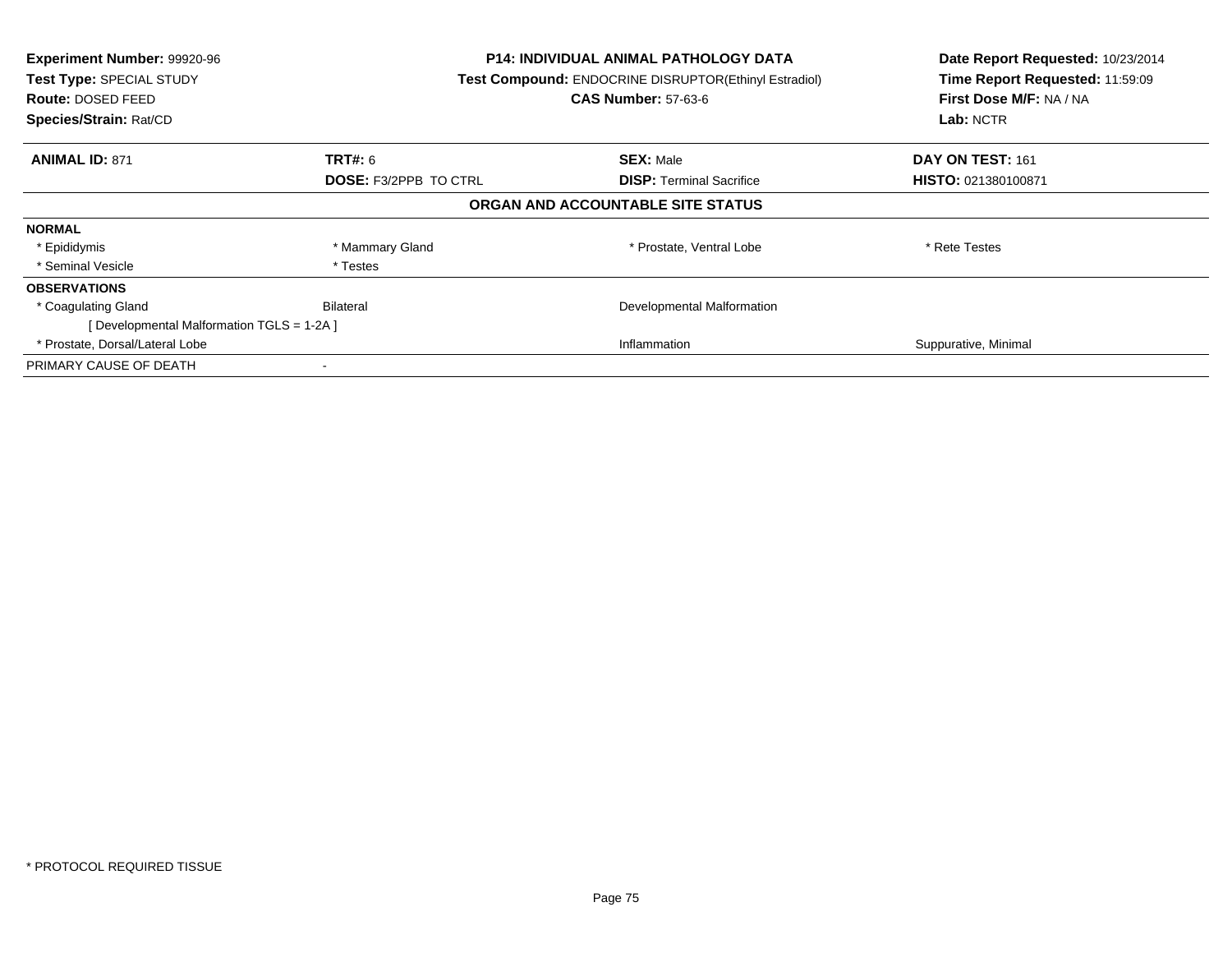| Experiment Number: 99920-96<br>Test Type: SPECIAL STUDY<br>Route: DOSED FEED | P14: INDIVIDUAL ANIMAL PATHOLOGY DATA<br>Test Compound: ENDOCRINE DISRUPTOR(Ethinyl Estradiol)<br><b>CAS Number: 57-63-6</b> |                                   | Date Report Requested: 10/23/2014<br>Time Report Requested: 11:59:09<br>First Dose M/F: NA / NA |
|------------------------------------------------------------------------------|------------------------------------------------------------------------------------------------------------------------------|-----------------------------------|-------------------------------------------------------------------------------------------------|
| Species/Strain: Rat/CD                                                       |                                                                                                                              |                                   | Lab: NCTR                                                                                       |
| <b>ANIMAL ID: 872</b>                                                        | TRT#: 6                                                                                                                      | <b>SEX: Male</b>                  | DAY ON TEST: 161                                                                                |
|                                                                              | <b>DOSE: F3/2PPB TO CTRL</b><br><b>DISP:</b> Terminal Sacrifice                                                              | <b>HISTO: 021380100872</b>        |                                                                                                 |
|                                                                              |                                                                                                                              | ORGAN AND ACCOUNTABLE SITE STATUS |                                                                                                 |
| <b>NORMAL</b>                                                                |                                                                                                                              |                                   |                                                                                                 |
| * Coagulating Gland                                                          | * Epididymis                                                                                                                 | * Mammary Gland                   | * Prostate, Ventral Lobe                                                                        |
| * Rete Testes                                                                | * Seminal Vesicle                                                                                                            | * Testes                          |                                                                                                 |
| <b>OBSERVATIONS</b>                                                          |                                                                                                                              |                                   |                                                                                                 |
| * Prostate, Dorsal/Lateral Lobe                                              | Inflammation                                                                                                                 |                                   | Suppurative, Minimal                                                                            |
| PRIMARY CAUSE OF DEATH                                                       |                                                                                                                              |                                   |                                                                                                 |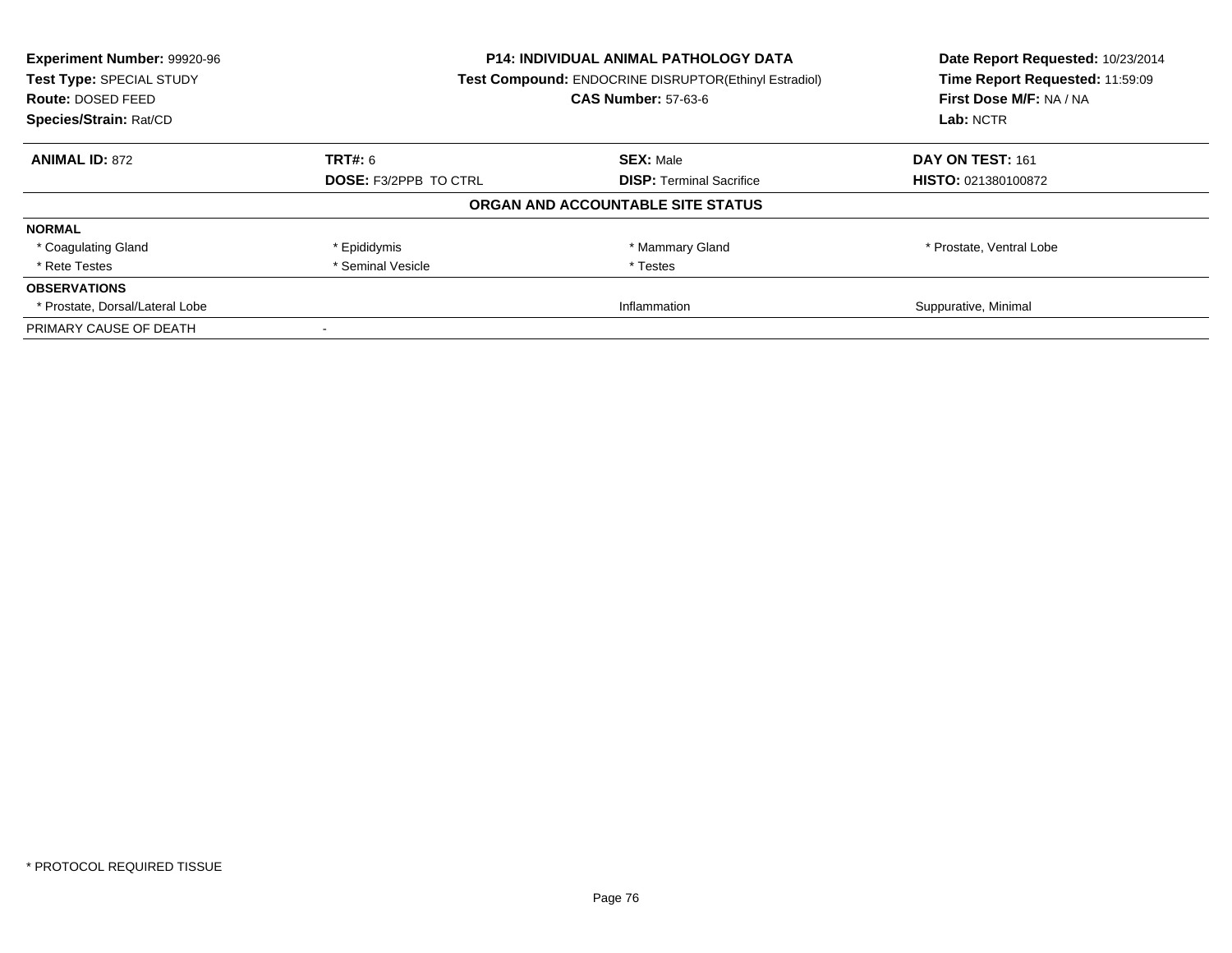| <b>Experiment Number: 99920-96</b><br><b>Test Type: SPECIAL STUDY</b><br><b>Route: DOSED FEED</b><br>Species/Strain: Rat/CD |                              | <b>P14: INDIVIDUAL ANIMAL PATHOLOGY DATA</b><br><b>Test Compound: ENDOCRINE DISRUPTOR(Ethinyl Estradiol)</b><br><b>CAS Number: 57-63-6</b> | Date Report Requested: 10/23/2014<br>Time Report Requested: 11:59:09<br>First Dose M/F: NA / NA<br>Lab: NCTR |
|-----------------------------------------------------------------------------------------------------------------------------|------------------------------|--------------------------------------------------------------------------------------------------------------------------------------------|--------------------------------------------------------------------------------------------------------------|
| <b>ANIMAL ID: 873</b>                                                                                                       | TRT#: 6                      | <b>SEX: Male</b>                                                                                                                           | <b>DAY ON TEST: 162</b>                                                                                      |
|                                                                                                                             | <b>DOSE: F3/2PPB TO CTRL</b> | <b>DISP:</b> Terminal Sacrifice                                                                                                            | <b>HISTO: 021380100873</b>                                                                                   |
|                                                                                                                             |                              | ORGAN AND ACCOUNTABLE SITE STATUS                                                                                                          |                                                                                                              |
| <b>NORMAL</b>                                                                                                               |                              |                                                                                                                                            |                                                                                                              |
| * Epididymis                                                                                                                | * Mammary Gland              | * Rete Testes                                                                                                                              | * Seminal Vesicle                                                                                            |
| * Testes                                                                                                                    |                              |                                                                                                                                            |                                                                                                              |
| <b>OBSERVATIONS</b>                                                                                                         |                              |                                                                                                                                            |                                                                                                              |
| * Coagulating Gland                                                                                                         |                              | Developmental Malformation                                                                                                                 |                                                                                                              |
| [ Developmental Malformation TGLS = 1-2A ]                                                                                  |                              |                                                                                                                                            |                                                                                                              |
| * Prostate, Dorsal/Lateral Lobe                                                                                             |                              | Inflammation                                                                                                                               | Suppurative, Mild                                                                                            |
| * Prostate, Ventral Lobe                                                                                                    |                              | <b>Infiltration Cellular</b>                                                                                                               | Lymphocyte, Minimal                                                                                          |
| PRIMARY CAUSE OF DEATH                                                                                                      |                              |                                                                                                                                            |                                                                                                              |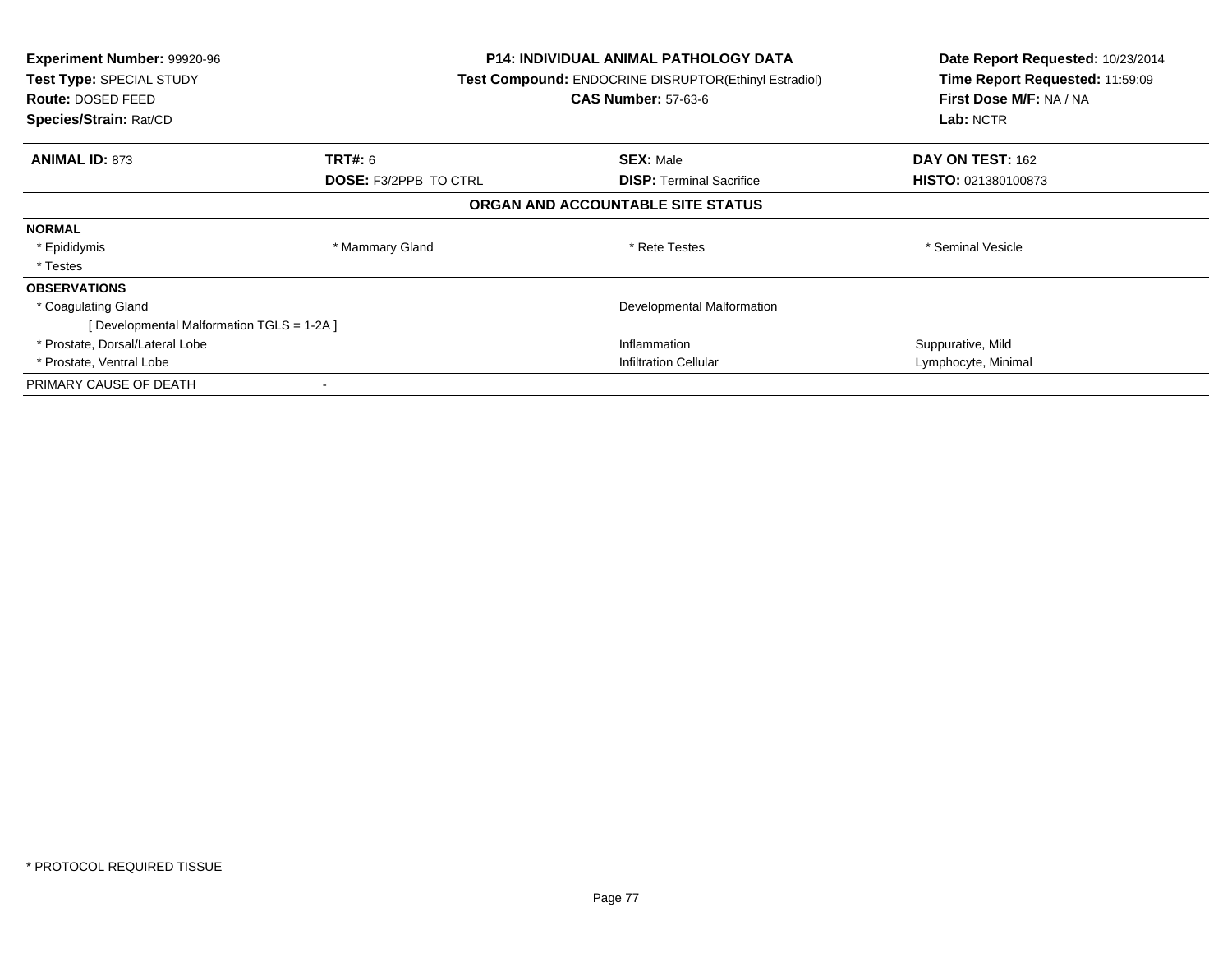| <b>Experiment Number: 99920-96</b><br><b>Test Type: SPECIAL STUDY</b><br><b>Route: DOSED FEED</b><br>Species/Strain: Rat/CD |                              | <b>P14: INDIVIDUAL ANIMAL PATHOLOGY DATA</b><br><b>Test Compound: ENDOCRINE DISRUPTOR(Ethinyl Estradiol)</b><br><b>CAS Number: 57-63-6</b> | Date Report Requested: 10/23/2014<br>Time Report Requested: 11:59:09<br>First Dose M/F: NA / NA<br>Lab: NCTR |
|-----------------------------------------------------------------------------------------------------------------------------|------------------------------|--------------------------------------------------------------------------------------------------------------------------------------------|--------------------------------------------------------------------------------------------------------------|
| <b>ANIMAL ID: 874</b>                                                                                                       | TRT#: 6                      | <b>SEX: Male</b>                                                                                                                           | DAY ON TEST: 161                                                                                             |
|                                                                                                                             | <b>DOSE: F3/2PPB TO CTRL</b> | <b>DISP:</b> Terminal Sacrifice                                                                                                            | <b>HISTO: 021380100874</b>                                                                                   |
|                                                                                                                             |                              | ORGAN AND ACCOUNTABLE SITE STATUS                                                                                                          |                                                                                                              |
| <b>NORMAL</b>                                                                                                               |                              |                                                                                                                                            |                                                                                                              |
| * Epididymis                                                                                                                | * Mammary Gland              | * Rete Testes                                                                                                                              | * Seminal Vesicle                                                                                            |
| * Testes                                                                                                                    |                              |                                                                                                                                            |                                                                                                              |
| <b>OBSERVATIONS</b>                                                                                                         |                              |                                                                                                                                            |                                                                                                              |
| * Coagulating Gland                                                                                                         |                              | Developmental Malformation                                                                                                                 |                                                                                                              |
| [ Developmental Malformation TGLS = 1-2A ]                                                                                  |                              |                                                                                                                                            |                                                                                                              |
| * Prostate, Dorsal/Lateral Lobe                                                                                             |                              | Inflammation                                                                                                                               | Suppurative, Minimal                                                                                         |
| * Prostate, Ventral Lobe                                                                                                    |                              | <b>Infiltration Cellular</b>                                                                                                               | Lymphocyte, Mild                                                                                             |
| PRIMARY CAUSE OF DEATH                                                                                                      |                              |                                                                                                                                            |                                                                                                              |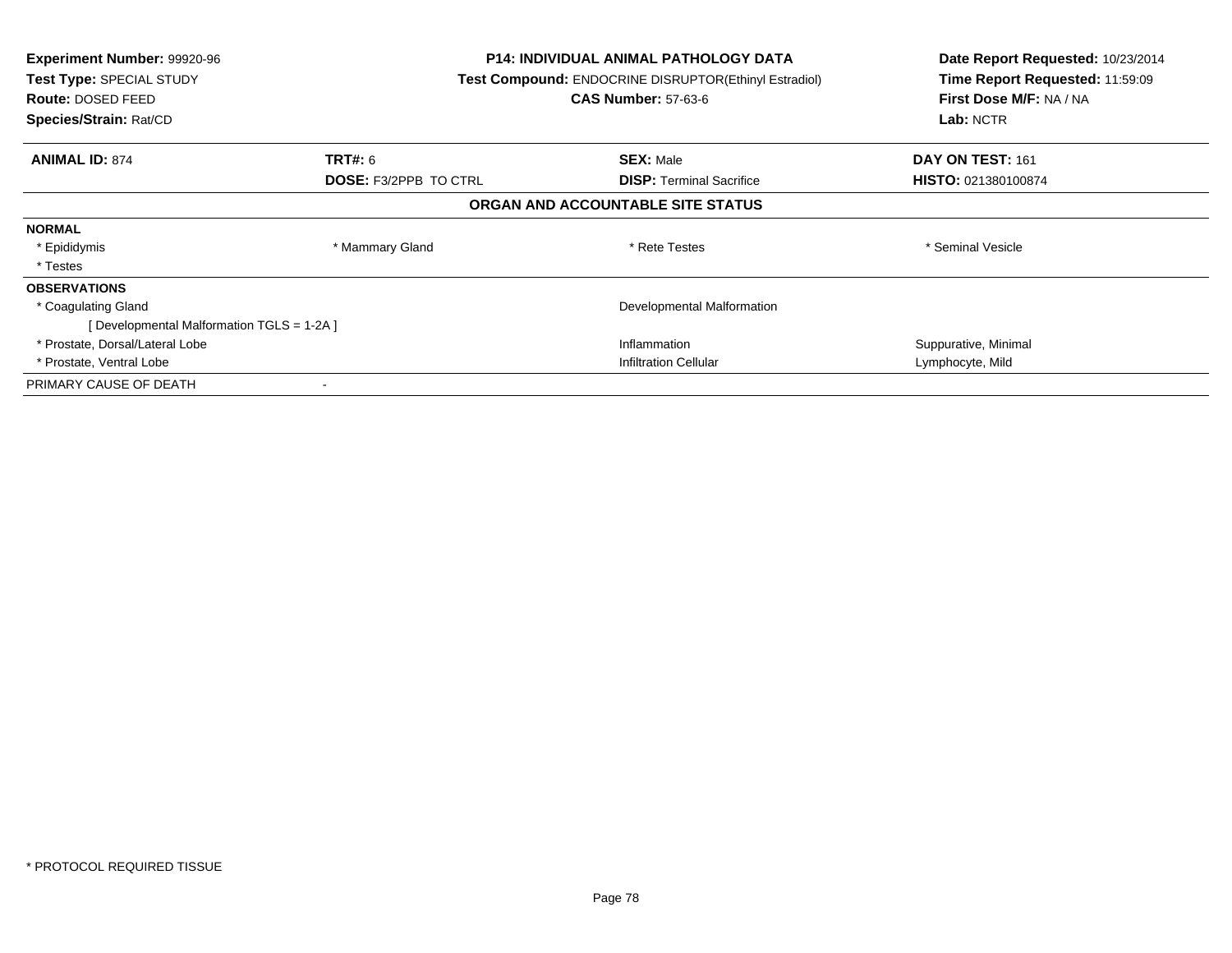| Experiment Number: 99920-96<br>Test Type: SPECIAL STUDY | <b>P14: INDIVIDUAL ANIMAL PATHOLOGY DATA</b><br>Test Compound: ENDOCRINE DISRUPTOR(Ethinyl Estradiol)<br><b>CAS Number: 57-63-6</b> |                                   | Date Report Requested: 10/23/2014<br>Time Report Requested: 11:59:09 |
|---------------------------------------------------------|-------------------------------------------------------------------------------------------------------------------------------------|-----------------------------------|----------------------------------------------------------------------|
| Route: DOSED FEED                                       |                                                                                                                                     |                                   | First Dose M/F: NA / NA                                              |
| Species/Strain: Rat/CD                                  |                                                                                                                                     |                                   | Lab: NCTR                                                            |
| <b>ANIMAL ID: 875</b>                                   | TRT#: 6                                                                                                                             | <b>SEX: Male</b>                  | DAY ON TEST: 161                                                     |
|                                                         | <b>DOSE: F3/2PPB TO CTRL</b><br><b>DISP:</b> Terminal Sacrifice                                                                     | <b>HISTO: 021380100875</b>        |                                                                      |
|                                                         |                                                                                                                                     | ORGAN AND ACCOUNTABLE SITE STATUS |                                                                      |
| <b>NORMAL</b>                                           |                                                                                                                                     |                                   |                                                                      |
| * Coagulating Gland                                     | * Epididymis                                                                                                                        | * Mammary Gland                   | * Prostate, Dorsal/lateral Lobe                                      |
| * Rete Testes                                           | * Seminal Vesicle                                                                                                                   | * Testes                          |                                                                      |
| <b>OBSERVATIONS</b>                                     |                                                                                                                                     |                                   |                                                                      |
| * Prostate, Ventral Lobe                                | <b>Infiltration Cellular</b>                                                                                                        |                                   | Lymphocyte, Minimal                                                  |
| PRIMARY CAUSE OF DEATH                                  |                                                                                                                                     |                                   |                                                                      |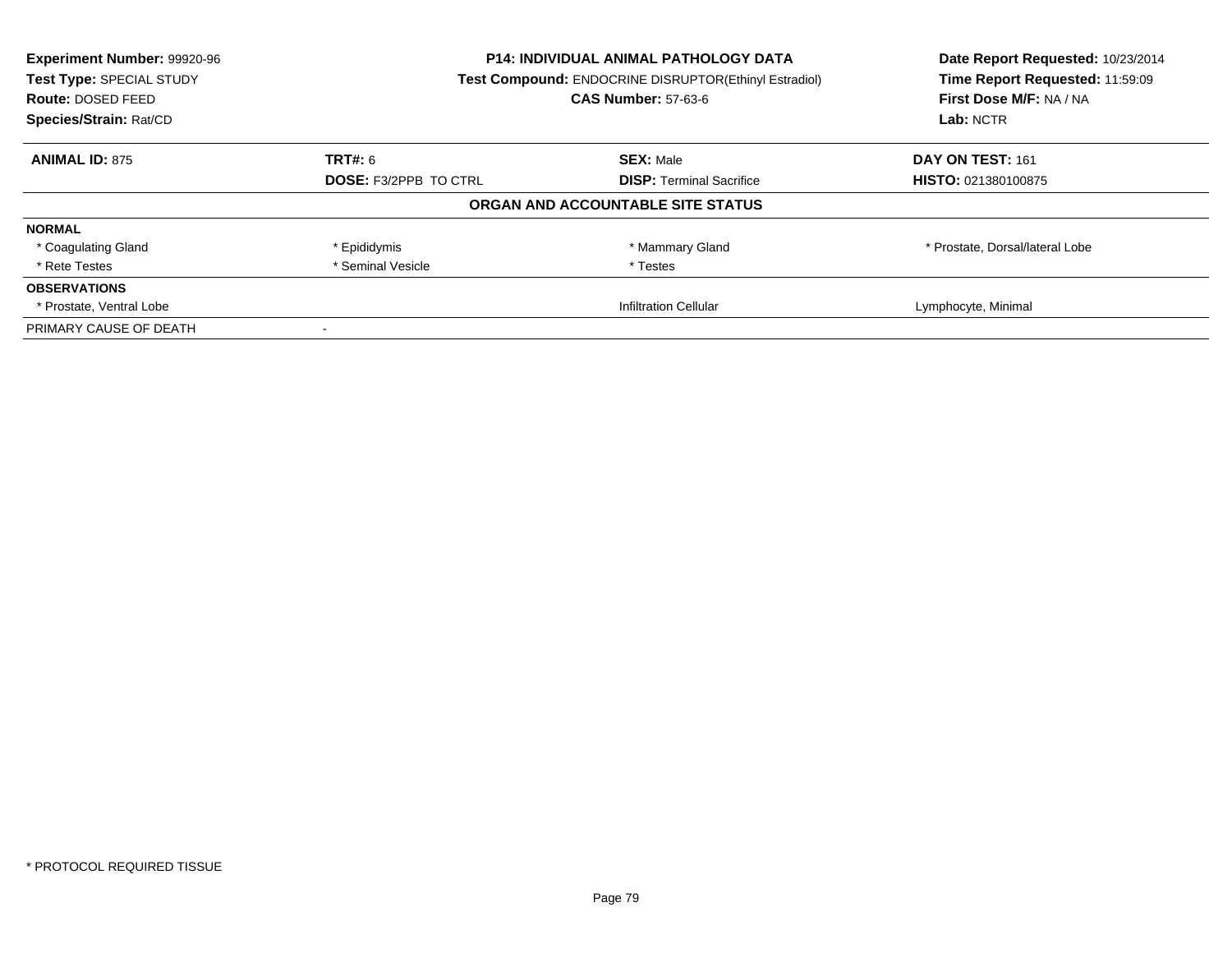| Experiment Number: 99920-96<br>Test Type: SPECIAL STUDY<br><b>Route: DOSED FEED</b><br>Species/Strain: Rat/CD | <b>P14: INDIVIDUAL ANIMAL PATHOLOGY DATA</b><br>Test Compound: ENDOCRINE DISRUPTOR(Ethinyl Estradiol)<br><b>CAS Number: 57-63-6</b> |                                   | Date Report Requested: 10/23/2014<br>Time Report Requested: 11:59:09<br>First Dose M/F: NA / NA<br>Lab: NCTR |
|---------------------------------------------------------------------------------------------------------------|-------------------------------------------------------------------------------------------------------------------------------------|-----------------------------------|--------------------------------------------------------------------------------------------------------------|
| <b>ANIMAL ID: 876</b>                                                                                         | <b>TRT#: 6</b>                                                                                                                      | <b>SEX: Male</b>                  | DAY ON TEST: 161                                                                                             |
|                                                                                                               | <b>DOSE: F3/2PPB TO CTRL</b>                                                                                                        | <b>DISP:</b> Terminal Sacrifice   | <b>HISTO: 021380100876</b>                                                                                   |
|                                                                                                               |                                                                                                                                     | ORGAN AND ACCOUNTABLE SITE STATUS |                                                                                                              |
| <b>NORMAL</b>                                                                                                 |                                                                                                                                     |                                   |                                                                                                              |
| * Epididymis                                                                                                  | * Mammary Gland                                                                                                                     | * Prostate, Ventral Lobe          | * Rete Testes                                                                                                |
| * Seminal Vesicle                                                                                             | * Testes                                                                                                                            |                                   |                                                                                                              |
| <b>OBSERVATIONS</b>                                                                                           |                                                                                                                                     |                                   |                                                                                                              |
| * Coagulating Gland                                                                                           |                                                                                                                                     | Developmental Malformation        |                                                                                                              |
| [Developmental Malformation TGLS = 1-2A ]                                                                     |                                                                                                                                     |                                   |                                                                                                              |
| * Prostate, Dorsal/Lateral Lobe                                                                               |                                                                                                                                     | Inflammation                      | Suppurative, Minimal                                                                                         |
| PRIMARY CAUSE OF DEATH                                                                                        |                                                                                                                                     |                                   |                                                                                                              |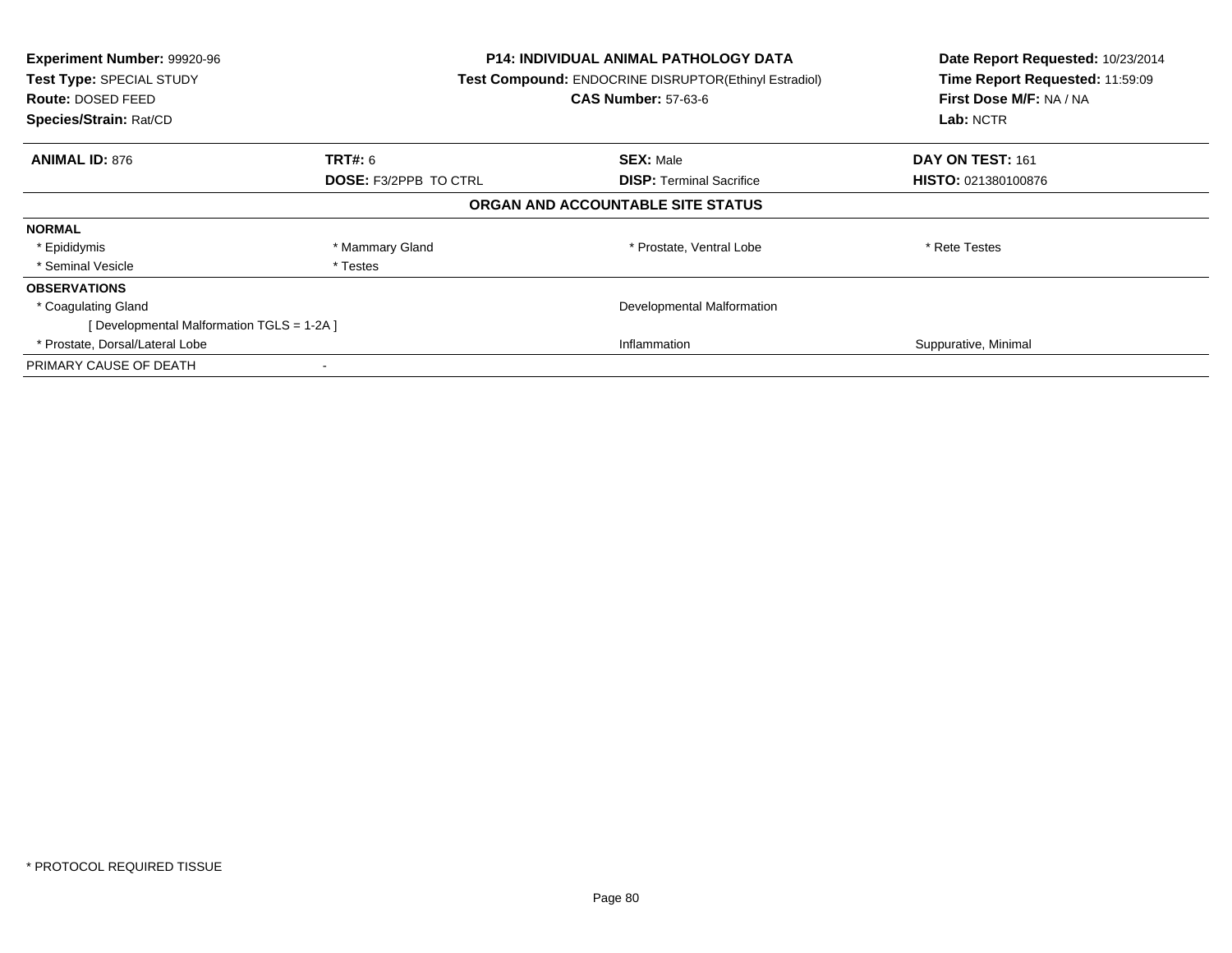| <b>Experiment Number: 99920-96</b><br><b>Test Type: SPECIAL STUDY</b><br>Route: DOSED FEED<br>Species/Strain: Rat/CD |                               | <b>P14: INDIVIDUAL ANIMAL PATHOLOGY DATA</b><br><b>Test Compound: ENDOCRINE DISRUPTOR(Ethinyl Estradiol)</b><br><b>CAS Number: 57-63-6</b> | Date Report Requested: 10/23/2014<br>Time Report Requested: 11:59:09<br>First Dose M/F: NA / NA<br>Lab: NCTR |
|----------------------------------------------------------------------------------------------------------------------|-------------------------------|--------------------------------------------------------------------------------------------------------------------------------------------|--------------------------------------------------------------------------------------------------------------|
| <b>ANIMAL ID: 877</b>                                                                                                | <b>TRT#: 7</b>                | <b>SEX: Male</b>                                                                                                                           | DAY ON TEST: 162                                                                                             |
|                                                                                                                      | <b>DOSE: F3/10PPB TO CTRL</b> | <b>DISP:</b> Terminal Sacrifice                                                                                                            | <b>HISTO: 021380100877</b>                                                                                   |
|                                                                                                                      |                               | ORGAN AND ACCOUNTABLE SITE STATUS                                                                                                          |                                                                                                              |
| <b>NORMAL</b>                                                                                                        |                               |                                                                                                                                            |                                                                                                              |
| * Coagulating Gland                                                                                                  | * Epididymis                  | * Mammary Gland                                                                                                                            | <b>Preputial Gland</b>                                                                                       |
| * Rete Testes                                                                                                        | * Seminal Vesicle             | * Testes                                                                                                                                   |                                                                                                              |
| <b>OBSERVATIONS</b>                                                                                                  |                               |                                                                                                                                            |                                                                                                              |
| <b>Preputial GI</b>                                                                                                  |                               |                                                                                                                                            |                                                                                                              |
| Note: TGL 1 - NCL                                                                                                    |                               |                                                                                                                                            |                                                                                                              |
| * Prostate, Dorsal/Lateral Lobe                                                                                      |                               | Inflammation                                                                                                                               | Suppurative, Minimal                                                                                         |
| * Prostate, Ventral Lobe                                                                                             |                               | <b>Infiltration Cellular</b>                                                                                                               | Lymphocyte, Minimal                                                                                          |
| PRIMARY CAUSE OF DEATH                                                                                               |                               |                                                                                                                                            |                                                                                                              |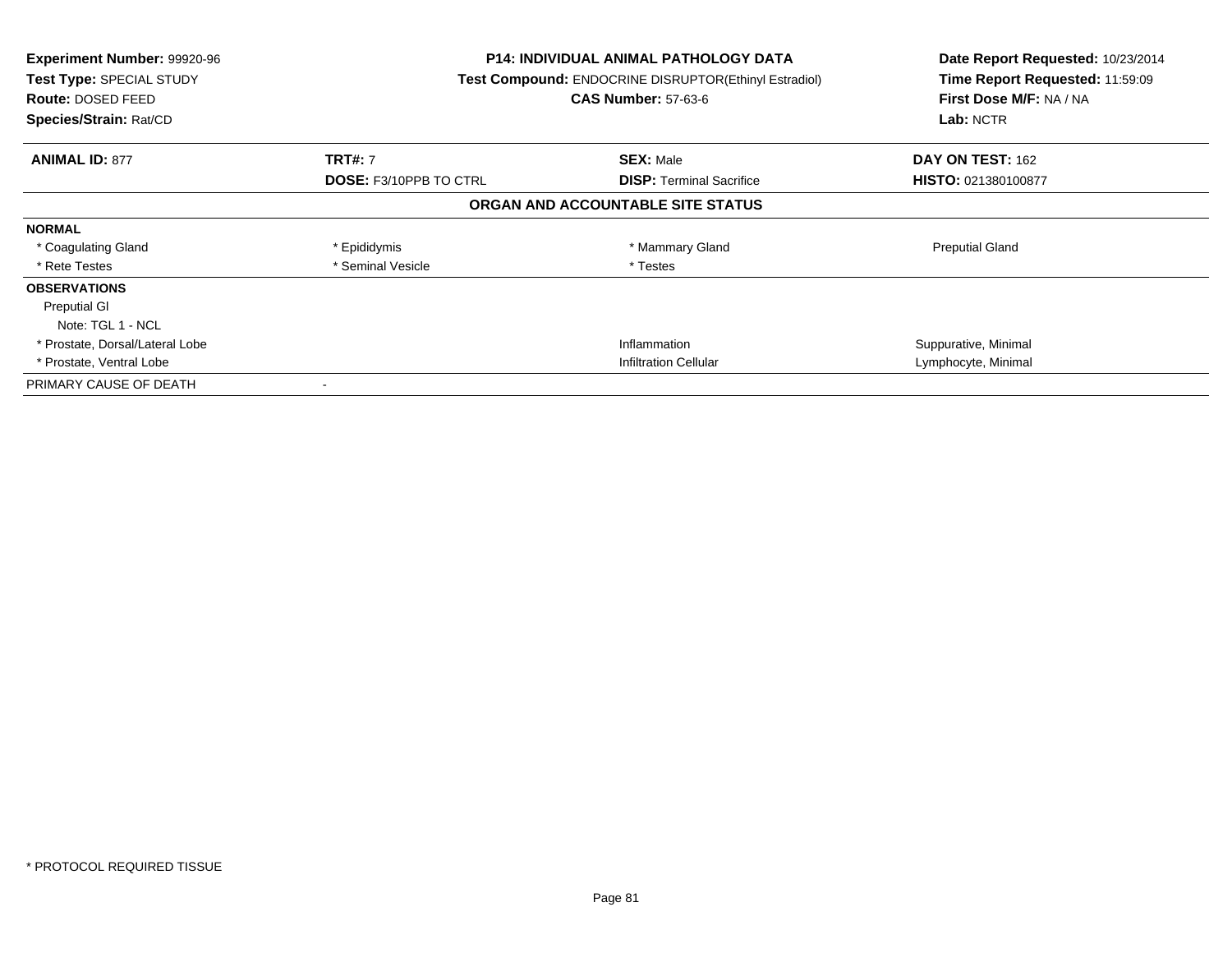| <b>Experiment Number: 99920-96</b><br>Test Type: SPECIAL STUDY<br>Route: DOSED FEED | <b>P14: INDIVIDUAL ANIMAL PATHOLOGY DATA</b><br><b>Test Compound: ENDOCRINE DISRUPTOR(Ethinyl Estradiol)</b><br><b>CAS Number: 57-63-6</b> |                                   | Date Report Requested: 10/23/2014<br>Time Report Requested: 11:59:09<br>First Dose M/F: NA / NA |
|-------------------------------------------------------------------------------------|--------------------------------------------------------------------------------------------------------------------------------------------|-----------------------------------|-------------------------------------------------------------------------------------------------|
| Species/Strain: Rat/CD                                                              |                                                                                                                                            |                                   | Lab: NCTR                                                                                       |
| <b>ANIMAL ID: 878</b>                                                               | <b>TRT#: 7</b>                                                                                                                             | <b>SEX: Male</b>                  | DAY ON TEST: 161                                                                                |
|                                                                                     | <b>DOSE: F3/10PPB TO CTRL</b>                                                                                                              | <b>DISP:</b> Terminal Sacrifice   | <b>HISTO: 021380100878</b>                                                                      |
|                                                                                     |                                                                                                                                            | ORGAN AND ACCOUNTABLE SITE STATUS |                                                                                                 |
| <b>NORMAL</b>                                                                       |                                                                                                                                            |                                   |                                                                                                 |
| * Coagulating Gland                                                                 | * Epididymis                                                                                                                               | * Mammary Gland                   | * Prostate, Dorsal/lateral Lobe                                                                 |
| * Prostate, Ventral Lobe                                                            | * Seminal Vesicle<br>* Rete Testes                                                                                                         |                                   | * Testes                                                                                        |
| PRIMARY CAUSE OF DEATH                                                              |                                                                                                                                            |                                   |                                                                                                 |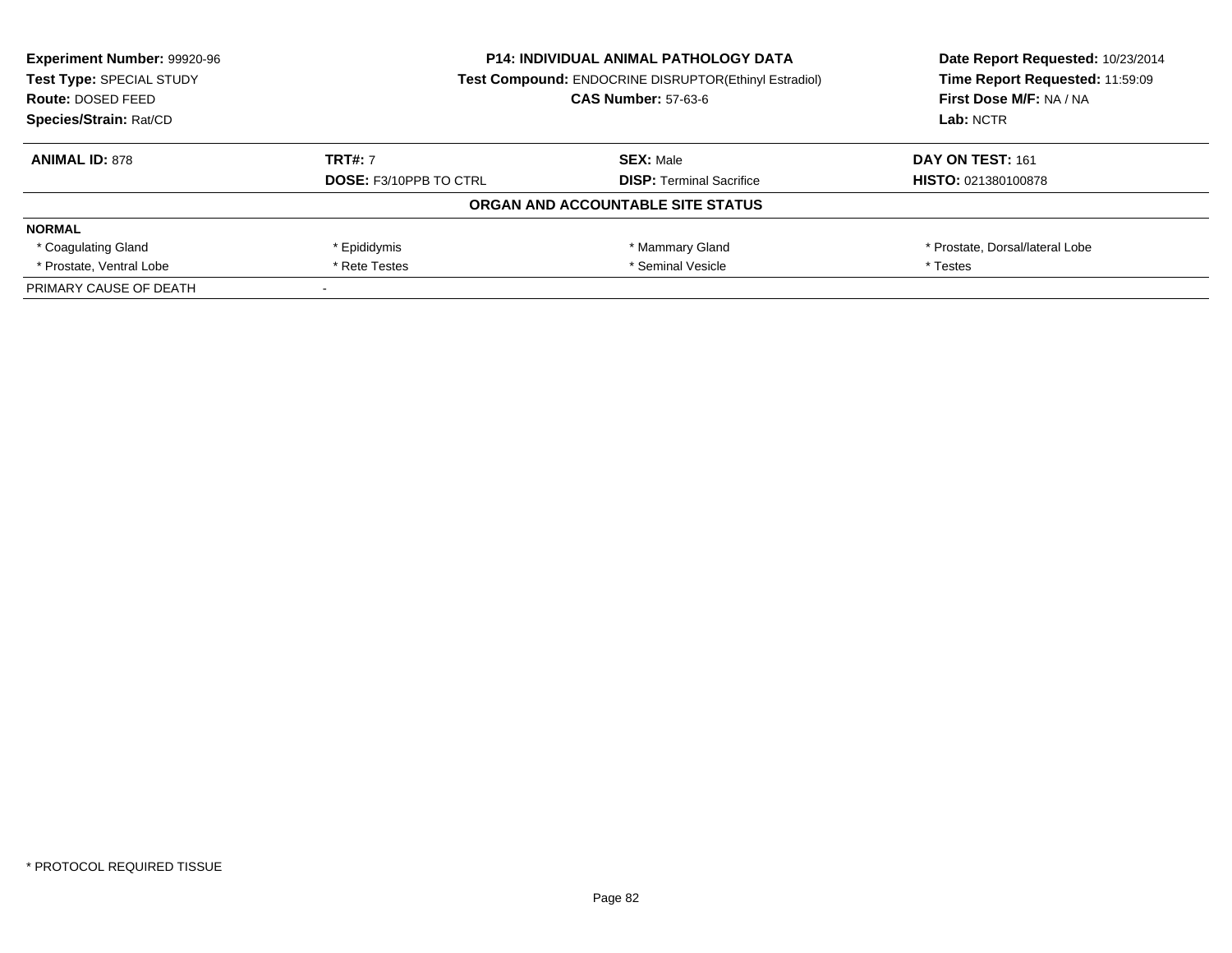| Experiment Number: 99920-96<br>Test Type: SPECIAL STUDY<br><b>Route: DOSED FEED</b><br>Species/Strain: Rat/CD | <b>P14: INDIVIDUAL ANIMAL PATHOLOGY DATA</b><br>Test Compound: ENDOCRINE DISRUPTOR(Ethinyl Estradiol)<br><b>CAS Number: 57-63-6</b> |                                   | Date Report Requested: 10/23/2014<br>Time Report Requested: 11:59:09<br>First Dose M/F: NA / NA<br>Lab: NCTR |
|---------------------------------------------------------------------------------------------------------------|-------------------------------------------------------------------------------------------------------------------------------------|-----------------------------------|--------------------------------------------------------------------------------------------------------------|
| <b>ANIMAL ID: 879</b>                                                                                         | <b>TRT#: 7</b>                                                                                                                      | <b>SEX: Male</b>                  | DAY ON TEST: 162                                                                                             |
|                                                                                                               | <b>DOSE: F3/10PPB TO CTRL</b>                                                                                                       | <b>DISP:</b> Terminal Sacrifice   | HISTO: 021380100879                                                                                          |
|                                                                                                               |                                                                                                                                     | ORGAN AND ACCOUNTABLE SITE STATUS |                                                                                                              |
| <b>NORMAL</b>                                                                                                 |                                                                                                                                     |                                   |                                                                                                              |
| * Coagulating Gland                                                                                           | * Epididymis                                                                                                                        | * Prostate, Ventral Lobe          | * Rete Testes                                                                                                |
| * Seminal Vesicle                                                                                             | * Testes                                                                                                                            |                                   |                                                                                                              |
| <b>OBSERVATIONS</b>                                                                                           |                                                                                                                                     |                                   |                                                                                                              |
| * Mammary Gland                                                                                               | Duct                                                                                                                                | Hyperplasia                       | Minimal                                                                                                      |
| * Prostate, Dorsal/Lateral Lobe                                                                               | Inflammation                                                                                                                        |                                   | Suppurative, Mild                                                                                            |
| PRIMARY CAUSE OF DEATH                                                                                        |                                                                                                                                     |                                   |                                                                                                              |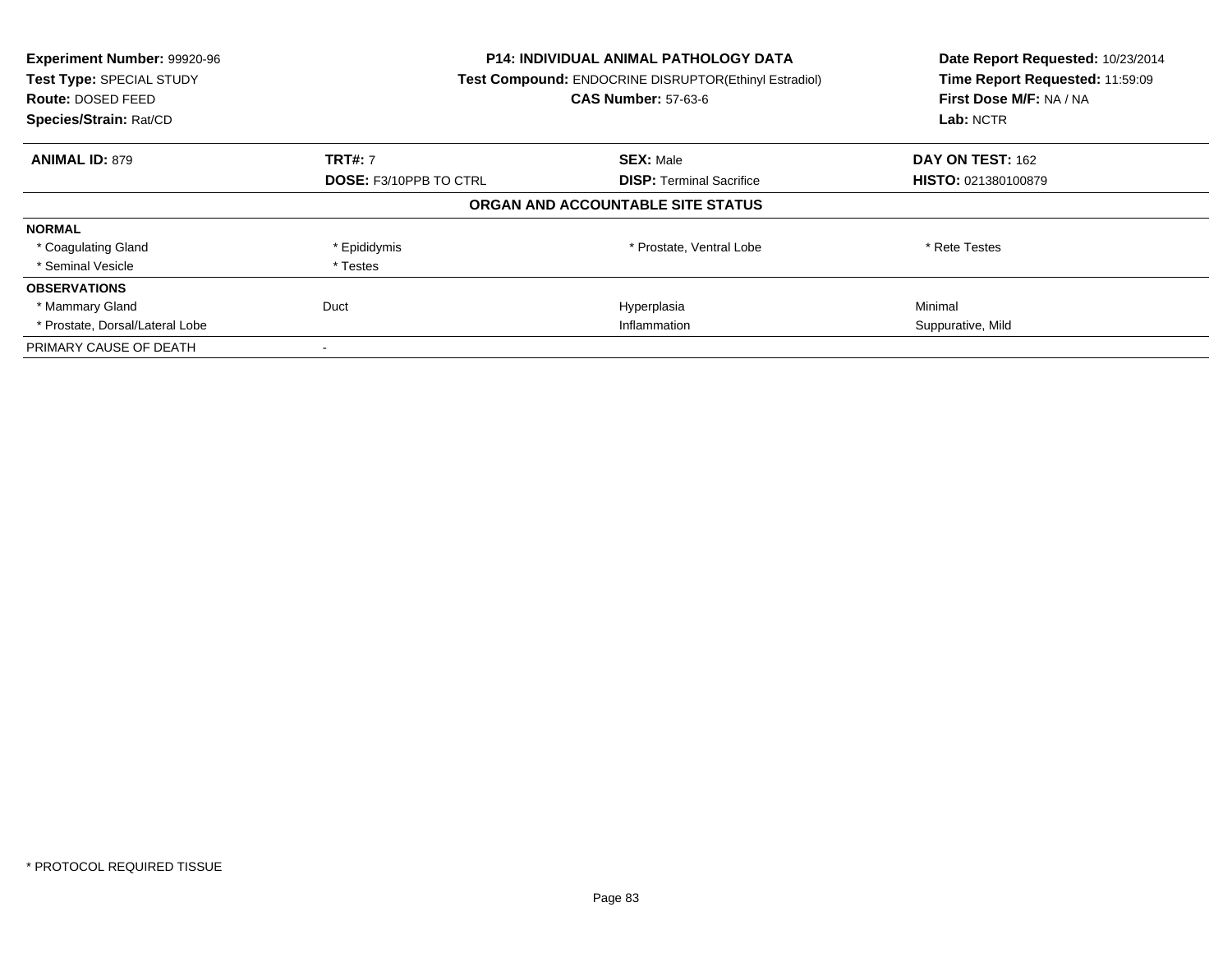| Experiment Number: 99920-96<br>Test Type: SPECIAL STUDY<br><b>Route: DOSED FEED</b><br>Species/Strain: Rat/CD | P14: INDIVIDUAL ANIMAL PATHOLOGY DATA<br>Test Compound: ENDOCRINE DISRUPTOR(Ethinyl Estradiol)<br><b>CAS Number: 57-63-6</b> |                                   | Date Report Requested: 10/23/2014<br>Time Report Requested: 11:59:09<br>First Dose M/F: NA / NA<br>Lab: NCTR |
|---------------------------------------------------------------------------------------------------------------|------------------------------------------------------------------------------------------------------------------------------|-----------------------------------|--------------------------------------------------------------------------------------------------------------|
| <b>ANIMAL ID: 880</b>                                                                                         | <b>TRT#: 7</b>                                                                                                               | <b>SEX: Male</b>                  | DAY ON TEST: 161                                                                                             |
|                                                                                                               | <b>DOSE: F3/10PPB TO CTRL</b>                                                                                                | <b>DISP:</b> Terminal Sacrifice   | <b>HISTO: 021380100880</b>                                                                                   |
|                                                                                                               |                                                                                                                              | ORGAN AND ACCOUNTABLE SITE STATUS |                                                                                                              |
| <b>NORMAL</b>                                                                                                 |                                                                                                                              |                                   |                                                                                                              |
| * Coagulating Gland                                                                                           | * Epididymis                                                                                                                 | * Prostate, Dorsal/lateral Lobe   | * Prostate, Ventral Lobe                                                                                     |
| * Rete Testes                                                                                                 | * Seminal Vesicle                                                                                                            | * Testes                          |                                                                                                              |
| <b>OBSERVATIONS</b>                                                                                           |                                                                                                                              |                                   |                                                                                                              |
| * Kidney                                                                                                      |                                                                                                                              | Congestion                        | Mild                                                                                                         |
| [Congestion TGLS = $1-4$ ]                                                                                    |                                                                                                                              |                                   |                                                                                                              |
| * Mammary Gland                                                                                               | Alveolus                                                                                                                     | Hyperplasia                       | Minimal                                                                                                      |
| PRIMARY CAUSE OF DEATH                                                                                        |                                                                                                                              |                                   |                                                                                                              |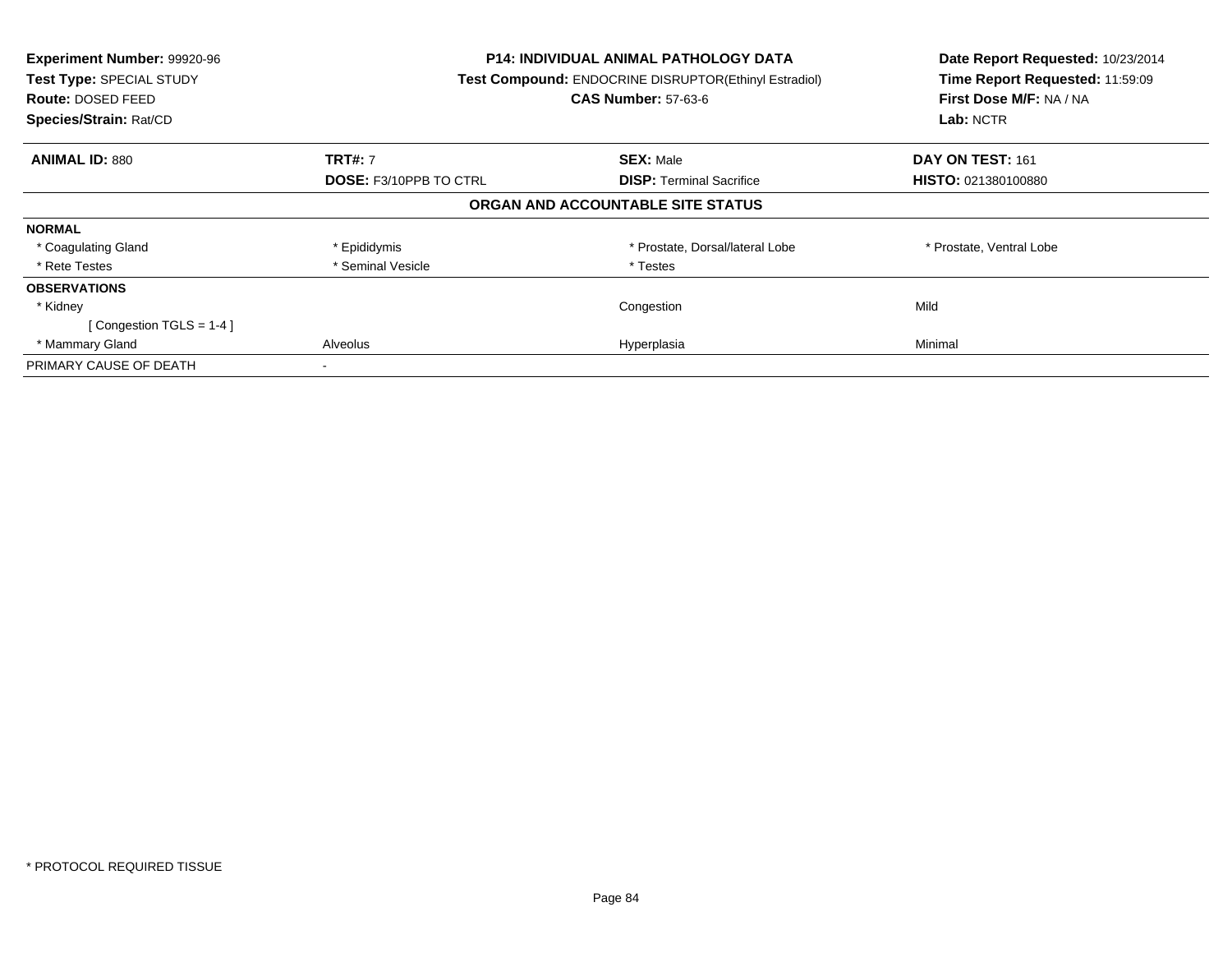| Experiment Number: 99920-96<br>Test Type: SPECIAL STUDY<br>Route: DOSED FEED<br>Species/Strain: Rat/CD | <b>P14: INDIVIDUAL ANIMAL PATHOLOGY DATA</b><br>Test Compound: ENDOCRINE DISRUPTOR(Ethinyl Estradiol)<br><b>CAS Number: 57-63-6</b> |                                   | Date Report Requested: 10/23/2014<br>Time Report Requested: 11:59:09<br>First Dose M/F: NA / NA<br>Lab: NCTR |
|--------------------------------------------------------------------------------------------------------|-------------------------------------------------------------------------------------------------------------------------------------|-----------------------------------|--------------------------------------------------------------------------------------------------------------|
| <b>ANIMAL ID: 881</b>                                                                                  | <b>TRT#: 7</b>                                                                                                                      | <b>SEX: Male</b>                  | <b>DAY ON TEST: 162</b>                                                                                      |
|                                                                                                        | <b>DOSE: F3/10PPB TO CTRL</b>                                                                                                       | <b>DISP:</b> Terminal Sacrifice   | HISTO: 021380100881                                                                                          |
|                                                                                                        |                                                                                                                                     | ORGAN AND ACCOUNTABLE SITE STATUS |                                                                                                              |
| <b>NORMAL</b>                                                                                          |                                                                                                                                     |                                   |                                                                                                              |
| * Epididymis                                                                                           | * Prostate, Dorsal/lateral Lobe                                                                                                     | * Prostate, Ventral Lobe          | * Rete Testes                                                                                                |
| * Seminal Vesicle                                                                                      | * Testes                                                                                                                            |                                   |                                                                                                              |
| <b>OBSERVATIONS</b>                                                                                    |                                                                                                                                     |                                   |                                                                                                              |
| * Coagulating Gland                                                                                    |                                                                                                                                     | Developmental Malformation        |                                                                                                              |
| [ Developmental Malformation TGLS = 1-2A ]                                                             |                                                                                                                                     |                                   |                                                                                                              |
| * Mammary Gland                                                                                        | Alveolus                                                                                                                            | Hyperplasia                       | Mild                                                                                                         |
| PRIMARY CAUSE OF DEATH                                                                                 |                                                                                                                                     |                                   |                                                                                                              |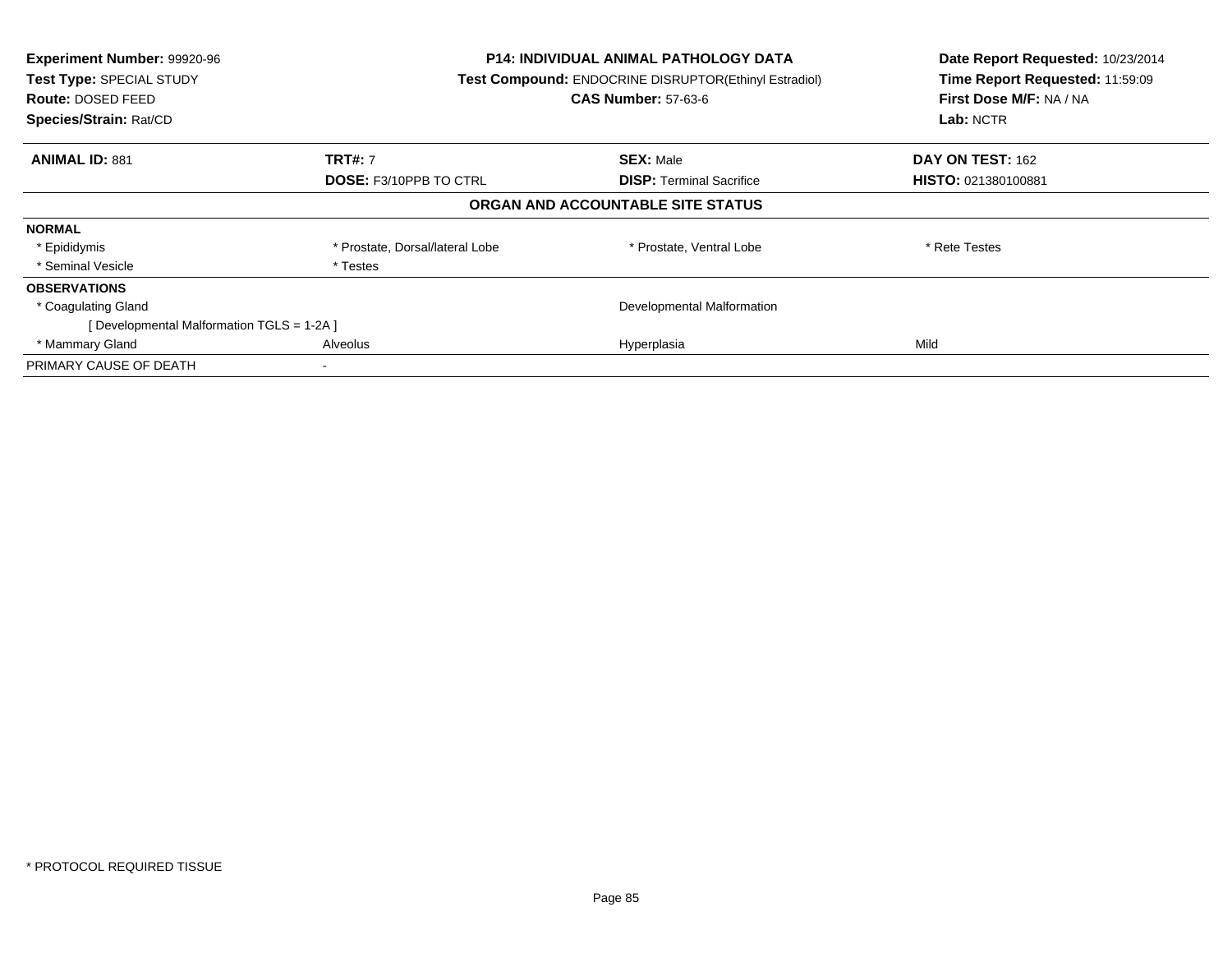| Experiment Number: 99920-96<br>Test Type: SPECIAL STUDY<br><b>Route: DOSED FEED</b><br>Species/Strain: Rat/CD |                                                                  | <b>P14: INDIVIDUAL ANIMAL PATHOLOGY DATA</b><br>Test Compound: ENDOCRINE DISRUPTOR(Ethinyl Estradiol)<br><b>CAS Number: 57-63-6</b> |                                 |
|---------------------------------------------------------------------------------------------------------------|------------------------------------------------------------------|-------------------------------------------------------------------------------------------------------------------------------------|---------------------------------|
| <b>ANIMAL ID: 882</b>                                                                                         | <b>TRT#: 7</b>                                                   | <b>SEX: Male</b>                                                                                                                    | DAY ON TEST: 161                |
|                                                                                                               | <b>DOSE: F3/10PPB TO CTRL</b><br><b>DISP:</b> Terminal Sacrifice | HISTO: 021380100882                                                                                                                 |                                 |
|                                                                                                               |                                                                  | ORGAN AND ACCOUNTABLE SITE STATUS                                                                                                   |                                 |
| <b>NORMAL</b>                                                                                                 |                                                                  |                                                                                                                                     |                                 |
| * Coagulating Gland                                                                                           | * Epididymis                                                     | * Mammary Gland                                                                                                                     | * Prostate, Dorsal/lateral Lobe |
| * Rete Testes                                                                                                 | * Seminal Vesicle                                                | * Testes                                                                                                                            |                                 |
| <b>OBSERVATIONS</b>                                                                                           |                                                                  |                                                                                                                                     |                                 |
| * Prostate, Ventral Lobe                                                                                      |                                                                  | <b>Infiltration Cellular</b>                                                                                                        | Lymphocyte, Minimal             |
| PRIMARY CAUSE OF DEATH                                                                                        |                                                                  |                                                                                                                                     |                                 |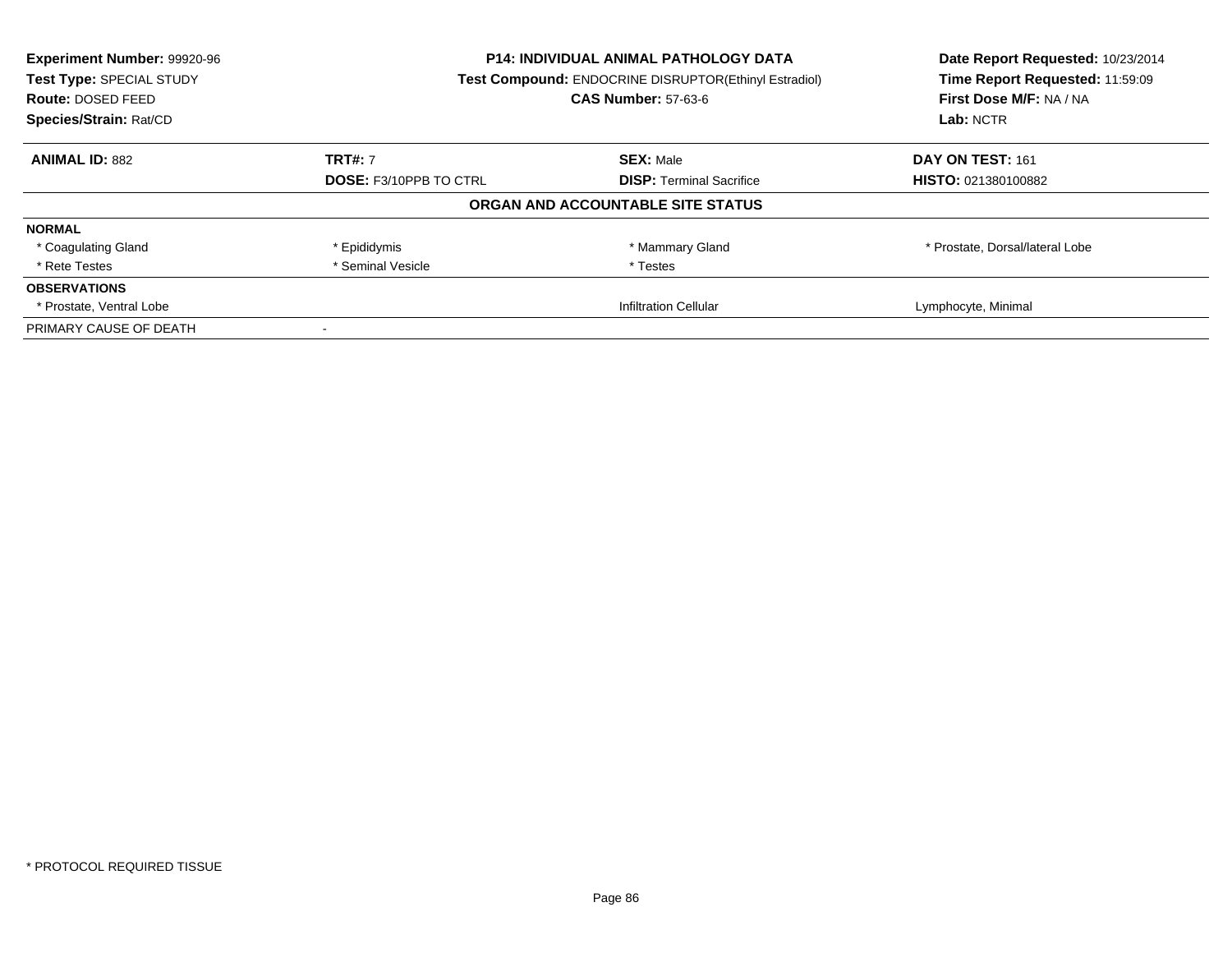| Experiment Number: 99920-96<br>Test Type: SPECIAL STUDY<br><b>Route: DOSED FEED</b><br>Species/Strain: Rat/CD |                               | <b>P14: INDIVIDUAL ANIMAL PATHOLOGY DATA</b><br>Test Compound: ENDOCRINE DISRUPTOR(Ethinyl Estradiol)<br><b>CAS Number: 57-63-6</b> | Date Report Requested: 10/23/2014<br>Time Report Requested: 11:59:09<br>First Dose M/F: NA / NA<br>Lab: NCTR |
|---------------------------------------------------------------------------------------------------------------|-------------------------------|-------------------------------------------------------------------------------------------------------------------------------------|--------------------------------------------------------------------------------------------------------------|
| <b>ANIMAL ID: 883</b>                                                                                         | <b>TRT#: 7</b>                | <b>SEX: Male</b>                                                                                                                    | DAY ON TEST: 161                                                                                             |
|                                                                                                               | <b>DOSE: F3/10PPB TO CTRL</b> | <b>DISP:</b> Terminal Sacrifice                                                                                                     | <b>HISTO: 021380100883</b>                                                                                   |
|                                                                                                               |                               | ORGAN AND ACCOUNTABLE SITE STATUS                                                                                                   |                                                                                                              |
| <b>NORMAL</b>                                                                                                 |                               |                                                                                                                                     |                                                                                                              |
| * Coagulating Gland                                                                                           | * Epididymis                  | * Rete Testes                                                                                                                       | * Seminal Vesicle                                                                                            |
| * Testes                                                                                                      |                               |                                                                                                                                     |                                                                                                              |
| <b>OBSERVATIONS</b>                                                                                           |                               |                                                                                                                                     |                                                                                                              |
| * Mammary Gland                                                                                               | Alveolus                      | Hyperplasia                                                                                                                         | Moderate                                                                                                     |
| * Prostate, Dorsal/Lateral Lobe                                                                               | Inflammation                  |                                                                                                                                     | Suppurative, Minimal                                                                                         |
| * Prostate, Ventral Lobe                                                                                      | <b>Infiltration Cellular</b>  |                                                                                                                                     | Lymphocyte, Minimal                                                                                          |
| PRIMARY CAUSE OF DEATH                                                                                        |                               |                                                                                                                                     |                                                                                                              |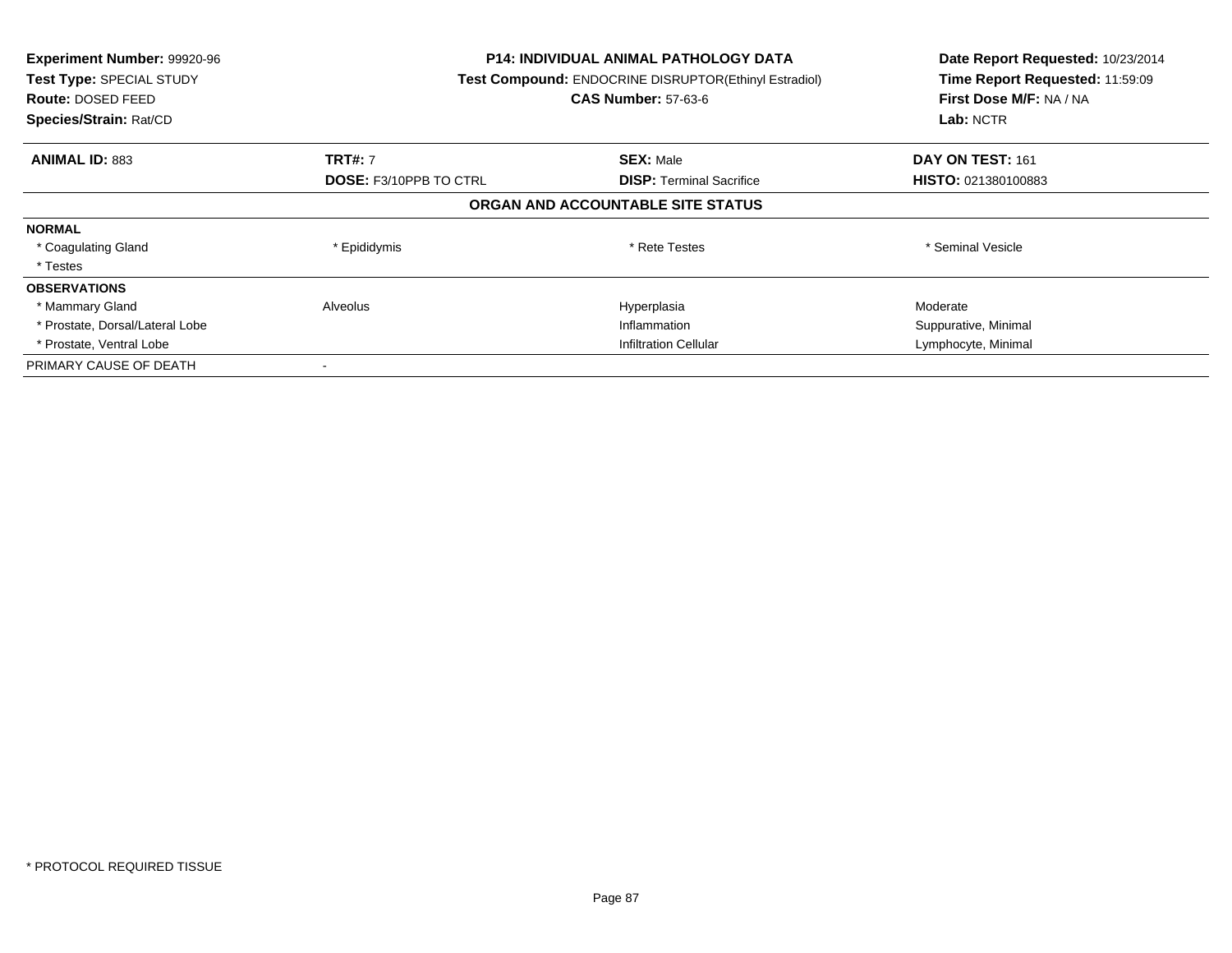| <b>Experiment Number: 99920-96</b><br>Test Type: SPECIAL STUDY<br>Route: DOSED FEED |                               | <b>P14: INDIVIDUAL ANIMAL PATHOLOGY DATA</b><br>Test Compound: ENDOCRINE DISRUPTOR(Ethinyl Estradiol)<br><b>CAS Number: 57-63-6</b> |                     |
|-------------------------------------------------------------------------------------|-------------------------------|-------------------------------------------------------------------------------------------------------------------------------------|---------------------|
| Species/Strain: Rat/CD                                                              |                               |                                                                                                                                     | Lab: NCTR           |
| <b>ANIMAL ID: 884</b>                                                               | <b>TRT#: 8</b>                | <b>SEX: Male</b>                                                                                                                    | DAY ON TEST: 162    |
|                                                                                     | <b>DOSE: F3/50PPB TO CTRL</b> | <b>DISP:</b> Terminal Sacrifice                                                                                                     | HISTO: 021380100884 |
|                                                                                     |                               | ORGAN AND ACCOUNTABLE SITE STATUS                                                                                                   |                     |
| <b>NORMAL</b>                                                                       |                               |                                                                                                                                     |                     |
| * Adrenal Cortex                                                                    | * Adrenal Medulla             | * Bone                                                                                                                              | * Bone Marrow       |
| * Epididymis                                                                        | * Liver                       | * Mammary Gland                                                                                                                     | * Pituitary Gland   |
| * Prostate, Dorsal/lateral Lobe                                                     | * Rete Testes                 | * Seminal Vesicle                                                                                                                   | * Spleen            |
| * Testes                                                                            | * Thymus                      | * Thyroid Gland                                                                                                                     |                     |
| <b>OBSERVATIONS</b>                                                                 |                               |                                                                                                                                     |                     |
| * Coagulating Gland                                                                 |                               | Developmental Malformation                                                                                                          |                     |
| [Developmental Malformation TGLS = 1-2A ]                                           |                               |                                                                                                                                     |                     |
| * Kidney                                                                            |                               | <b>Infiltration Cellular</b>                                                                                                        | Lymphocyte, Minimal |
|                                                                                     | <b>Renal Tubule</b>           | Regeneration                                                                                                                        | Minimal             |
| * Prostate, Ventral Lobe                                                            |                               | Infiltration Cellular                                                                                                               | Lymphocyte, Minimal |
| PRIMARY CAUSE OF DEATH                                                              |                               |                                                                                                                                     |                     |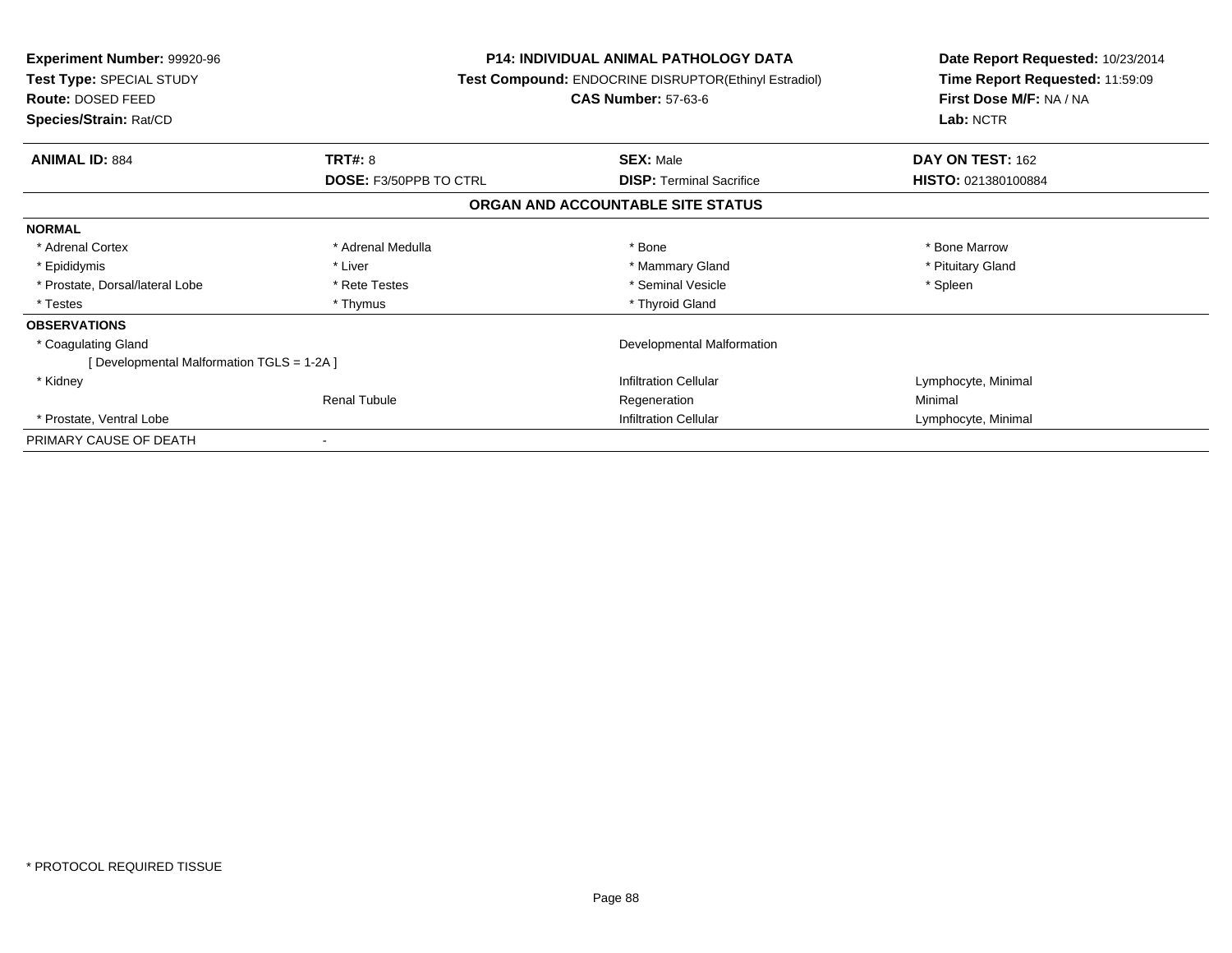| <b>Experiment Number: 99920-96</b><br><b>Test Type: SPECIAL STUDY</b><br><b>Route: DOSED FEED</b><br>Species/Strain: Rat/CD |                                 | <b>P14: INDIVIDUAL ANIMAL PATHOLOGY DATA</b><br><b>Test Compound: ENDOCRINE DISRUPTOR(Ethinyl Estradiol)</b><br><b>CAS Number: 57-63-6</b> | Date Report Requested: 10/23/2014<br>Time Report Requested: 11:59:09<br>First Dose M/F: NA / NA<br>Lab: NCTR |
|-----------------------------------------------------------------------------------------------------------------------------|---------------------------------|--------------------------------------------------------------------------------------------------------------------------------------------|--------------------------------------------------------------------------------------------------------------|
| <b>ANIMAL ID: 885</b>                                                                                                       | <b>TRT#: 8</b>                  | <b>SEX: Male</b>                                                                                                                           | DAY ON TEST: 161                                                                                             |
|                                                                                                                             | <b>DOSE: F3/50PPB TO CTRL</b>   | <b>DISP: Terminal Sacrifice</b>                                                                                                            | <b>HISTO: 021380100885</b>                                                                                   |
|                                                                                                                             |                                 | ORGAN AND ACCOUNTABLE SITE STATUS                                                                                                          |                                                                                                              |
| <b>NORMAL</b>                                                                                                               |                                 |                                                                                                                                            |                                                                                                              |
| * Adrenal Cortex                                                                                                            | * Adrenal Medulla               | * Bone                                                                                                                                     | * Bone Marrow                                                                                                |
| * Coagulating Gland                                                                                                         | * Epididymis                    | * Liver                                                                                                                                    | * Mammary Gland                                                                                              |
| * Pituitary Gland                                                                                                           | * Prostate, Dorsal/lateral Lobe | * Rete Testes                                                                                                                              | * Seminal Vesicle                                                                                            |
| * Spleen                                                                                                                    | * Testes                        | * Thymus                                                                                                                                   | * Thyroid Gland                                                                                              |
| <b>OBSERVATIONS</b>                                                                                                         |                                 |                                                                                                                                            |                                                                                                              |
| * Kidney                                                                                                                    |                                 | <b>Infiltration Cellular</b>                                                                                                               | Lymphocyte, Minimal                                                                                          |
| * Prostate, Ventral Lobe                                                                                                    | <b>Infiltration Cellular</b>    |                                                                                                                                            | Lymphocyte, Mild                                                                                             |
| PRIMARY CAUSE OF DEATH                                                                                                      |                                 |                                                                                                                                            |                                                                                                              |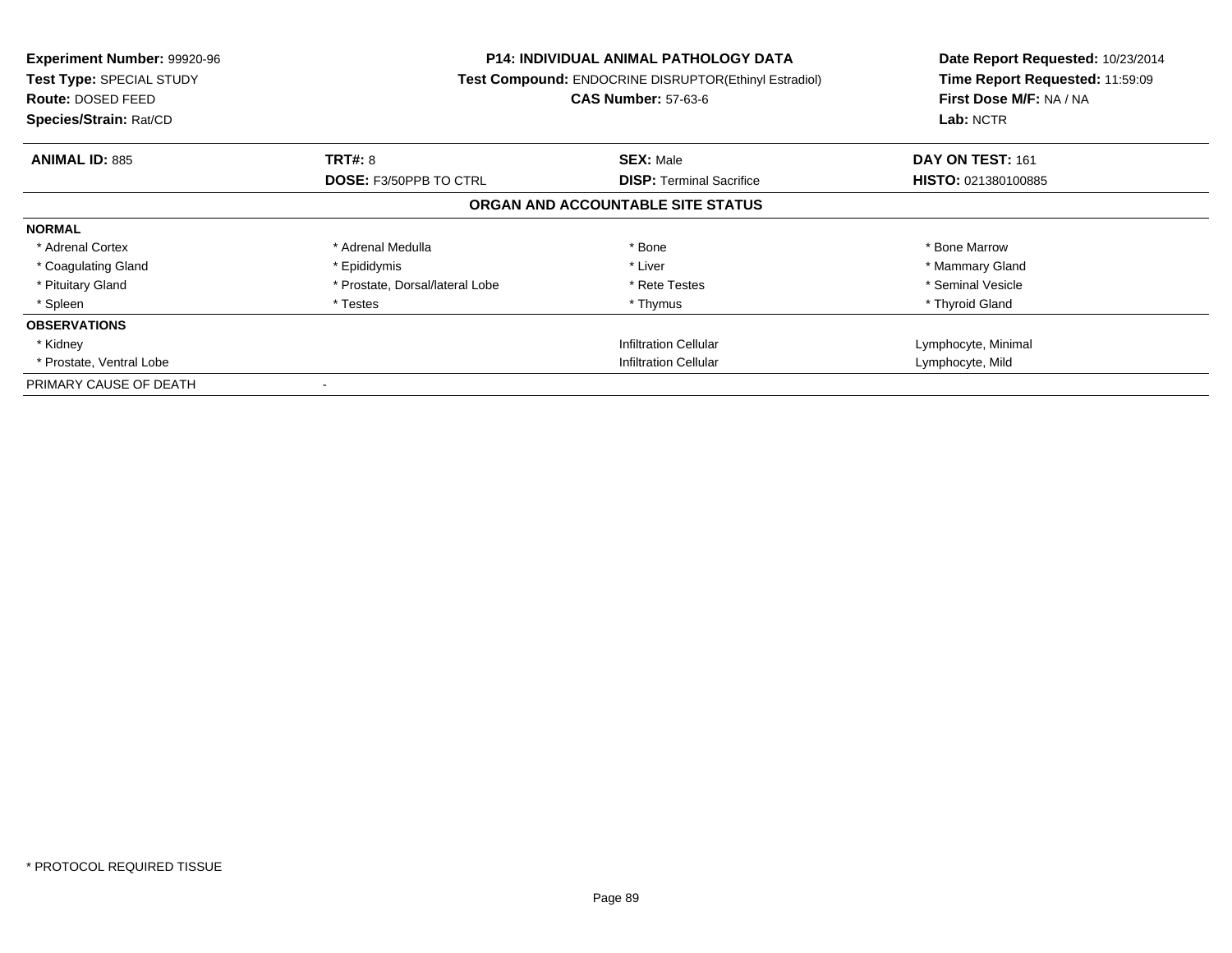| <b>Experiment Number: 99920-96</b><br>Test Type: SPECIAL STUDY<br>Route: DOSED FEED<br>Species/Strain: Rat/CD |                               | <b>P14: INDIVIDUAL ANIMAL PATHOLOGY DATA</b><br><b>Test Compound: ENDOCRINE DISRUPTOR(Ethinyl Estradiol)</b><br><b>CAS Number: 57-63-6</b> | Date Report Requested: 10/23/2014<br>Time Report Requested: 11:59:09<br>First Dose M/F: NA / NA<br>Lab: NCTR |
|---------------------------------------------------------------------------------------------------------------|-------------------------------|--------------------------------------------------------------------------------------------------------------------------------------------|--------------------------------------------------------------------------------------------------------------|
| <b>ANIMAL ID: 886</b>                                                                                         | <b>TRT#: 8</b>                | <b>SEX: Male</b>                                                                                                                           | DAY ON TEST: 162                                                                                             |
|                                                                                                               | <b>DOSE: F3/50PPB TO CTRL</b> | <b>DISP: Terminal Sacrifice</b>                                                                                                            | HISTO: 021380100886                                                                                          |
|                                                                                                               |                               | ORGAN AND ACCOUNTABLE SITE STATUS                                                                                                          |                                                                                                              |
| <b>NORMAL</b>                                                                                                 |                               |                                                                                                                                            |                                                                                                              |
| * Adrenal Cortex                                                                                              | * Adrenal Medulla             | * Bone                                                                                                                                     | * Coagulating Gland                                                                                          |
| * Epididymis                                                                                                  | * Mammary Gland               | * Pituitary Gland                                                                                                                          | * Prostate, Dorsal/lateral Lobe                                                                              |
| * Rete Testes                                                                                                 | * Seminal Vesicle             | * Spleen                                                                                                                                   | * Testes                                                                                                     |
| * Thymus                                                                                                      | * Thyroid Gland               |                                                                                                                                            |                                                                                                              |
| <b>OBSERVATIONS</b>                                                                                           |                               |                                                                                                                                            |                                                                                                              |
| * Bone Marrow                                                                                                 | Myeloid Cell                  | Hyperplasia                                                                                                                                | Minimal                                                                                                      |
| * Kidney                                                                                                      |                               | <b>Infiltration Cellular</b>                                                                                                               | Lymphocyte, Minimal                                                                                          |
| * Liver                                                                                                       |                               | <b>Infiltration Cellular</b>                                                                                                               | Lymphocyte, Minimal                                                                                          |
| * Prostate, Ventral Lobe                                                                                      |                               | <b>Infiltration Cellular</b>                                                                                                               | Lymphocyte, Mild                                                                                             |
| PRIMARY CAUSE OF DEATH                                                                                        |                               |                                                                                                                                            |                                                                                                              |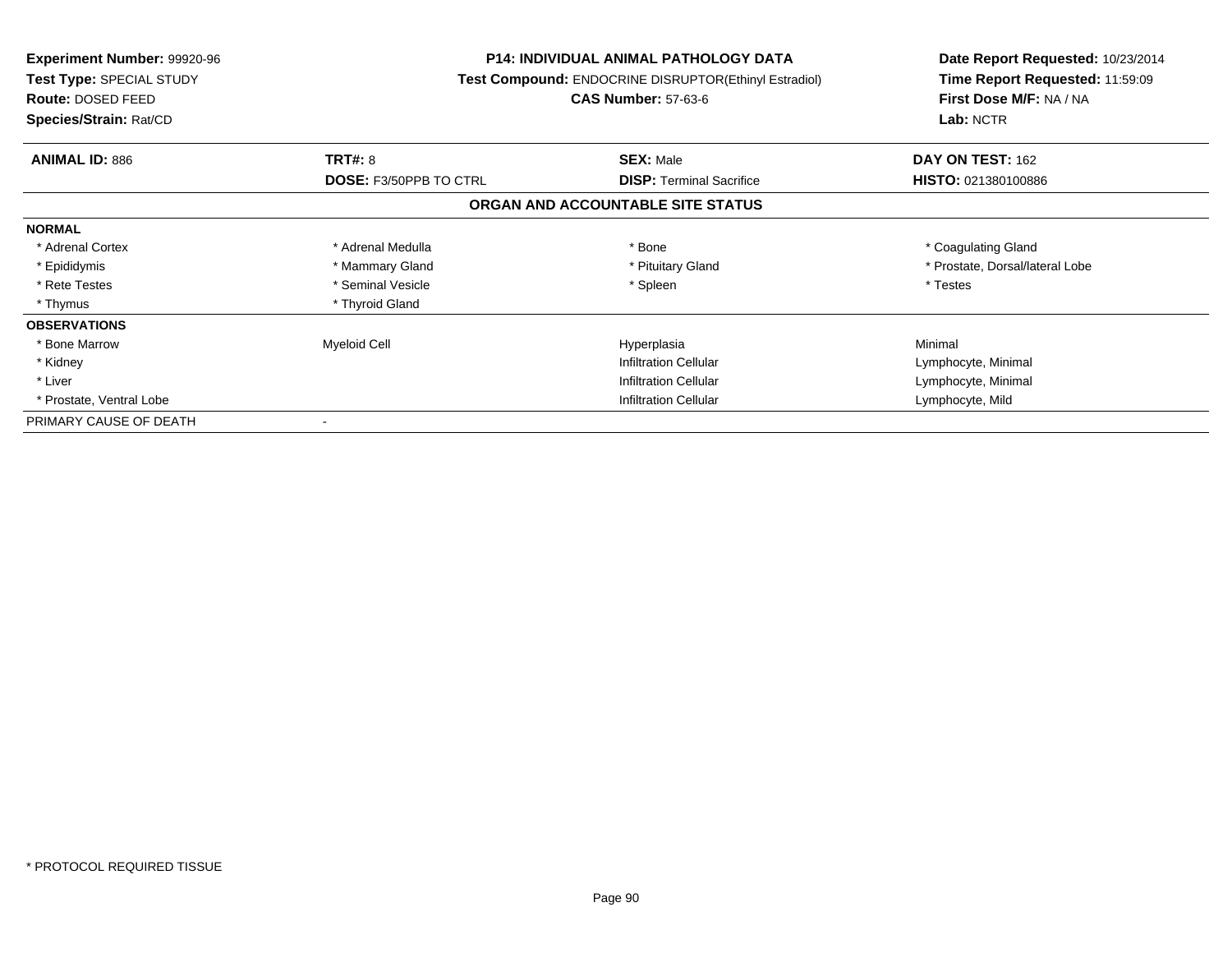| Experiment Number: 99920-96<br>Test Type: SPECIAL STUDY<br><b>Route: DOSED FEED</b><br>Species/Strain: Rat/CD |                               | <b>P14: INDIVIDUAL ANIMAL PATHOLOGY DATA</b><br><b>Test Compound: ENDOCRINE DISRUPTOR(Ethinyl Estradiol)</b><br><b>CAS Number: 57-63-6</b> | Date Report Requested: 10/23/2014<br>Time Report Requested: 11:59:09<br>First Dose M/F: NA / NA<br>Lab: NCTR |
|---------------------------------------------------------------------------------------------------------------|-------------------------------|--------------------------------------------------------------------------------------------------------------------------------------------|--------------------------------------------------------------------------------------------------------------|
| <b>ANIMAL ID: 887</b>                                                                                         | TRT#: 8                       | <b>SEX: Male</b>                                                                                                                           | DAY ON TEST: 161                                                                                             |
|                                                                                                               | <b>DOSE: F3/50PPB TO CTRL</b> | <b>DISP: Terminal Sacrifice</b>                                                                                                            | HISTO: 021380100887                                                                                          |
|                                                                                                               |                               | ORGAN AND ACCOUNTABLE SITE STATUS                                                                                                          |                                                                                                              |
| <b>NORMAL</b>                                                                                                 |                               |                                                                                                                                            |                                                                                                              |
| * Adrenal Cortex                                                                                              | * Adrenal Medulla             | * Bone                                                                                                                                     | * Epididymis                                                                                                 |
| * Liver                                                                                                       | * Pituitary Gland             | * Prostate, Dorsal/lateral Lobe                                                                                                            | * Rete Testes                                                                                                |
| * Seminal Vesicle                                                                                             | * Spleen                      | * Testes                                                                                                                                   | * Thymus                                                                                                     |
| * Thyroid Gland                                                                                               |                               |                                                                                                                                            |                                                                                                              |
| <b>OBSERVATIONS</b>                                                                                           |                               |                                                                                                                                            |                                                                                                              |
| * Bone Marrow                                                                                                 | Myeloid Cell                  | Hyperplasia                                                                                                                                | Minimal                                                                                                      |
| * Coagulating Gland                                                                                           |                               | Developmental Malformation                                                                                                                 |                                                                                                              |
| [ Developmental Malformation TGLS = 1-2A ]                                                                    |                               |                                                                                                                                            |                                                                                                              |
| * Kidney                                                                                                      | Interstitium                  | <b>Fibrosis</b>                                                                                                                            | Minimal                                                                                                      |
|                                                                                                               |                               | <b>Infiltration Cellular</b>                                                                                                               | Lymphocyte, Minimal                                                                                          |
| * Mammary Gland                                                                                               | Alveolus                      | Hyperplasia                                                                                                                                | Mild                                                                                                         |
| * Prostate, Ventral Lobe                                                                                      |                               | <b>Infiltration Cellular</b>                                                                                                               | Lymphocyte, Mild                                                                                             |
| PRIMARY CAUSE OF DEATH                                                                                        |                               |                                                                                                                                            |                                                                                                              |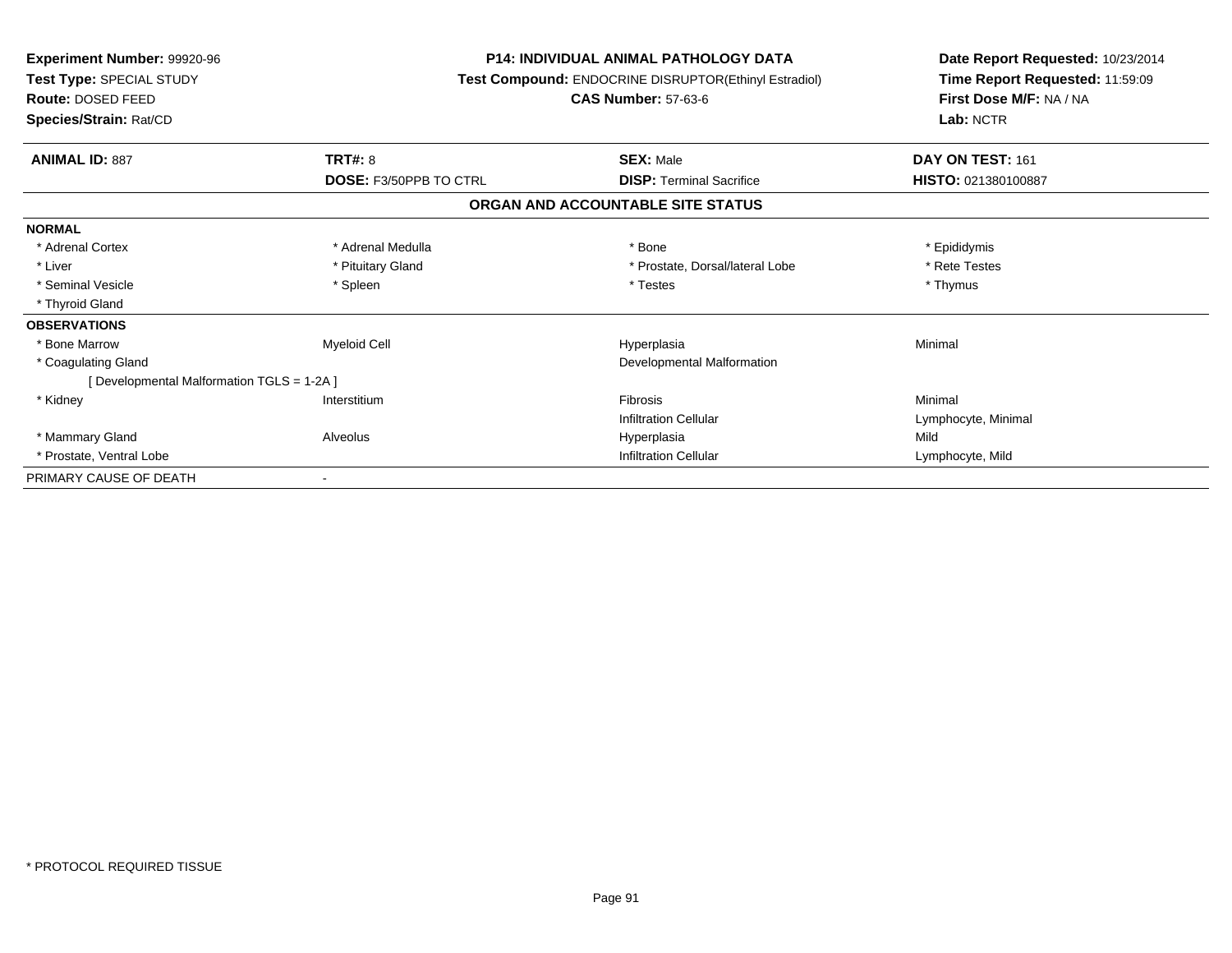| Experiment Number: 99920-96<br>Test Type: SPECIAL STUDY<br>Route: DOSED FEED<br>Species/Strain: Rat/CD |                               | <b>P14: INDIVIDUAL ANIMAL PATHOLOGY DATA</b><br>Test Compound: ENDOCRINE DISRUPTOR(Ethinyl Estradiol)<br><b>CAS Number: 57-63-6</b> | Date Report Requested: 10/23/2014<br>Time Report Requested: 11:59:09<br>First Dose M/F: NA / NA<br>Lab: NCTR |  |
|--------------------------------------------------------------------------------------------------------|-------------------------------|-------------------------------------------------------------------------------------------------------------------------------------|--------------------------------------------------------------------------------------------------------------|--|
| <b>ANIMAL ID: 888</b>                                                                                  | <b>TRT#: 8</b>                | <b>SEX: Male</b>                                                                                                                    | DAY ON TEST: 161                                                                                             |  |
|                                                                                                        | <b>DOSE: F3/50PPB TO CTRL</b> | <b>DISP: Terminal Sacrifice</b>                                                                                                     | HISTO: 021380100888                                                                                          |  |
|                                                                                                        |                               | ORGAN AND ACCOUNTABLE SITE STATUS                                                                                                   |                                                                                                              |  |
| <b>NORMAL</b>                                                                                          |                               |                                                                                                                                     |                                                                                                              |  |
| * Adrenal Cortex                                                                                       | * Adrenal Medulla             | * Bone                                                                                                                              | * Bone Marrow                                                                                                |  |
| * Coagulating Gland                                                                                    | * Epididymis                  | * Liver                                                                                                                             | * Pituitary Gland                                                                                            |  |
| * Prostate, Ventral Lobe                                                                               | * Rete Testes                 | * Seminal Vesicle                                                                                                                   | * Testes                                                                                                     |  |
| * Thymus                                                                                               |                               |                                                                                                                                     |                                                                                                              |  |
| <b>OBSERVATIONS</b>                                                                                    |                               |                                                                                                                                     |                                                                                                              |  |
| * Coagulat GI                                                                                          |                               |                                                                                                                                     |                                                                                                              |  |
| Note: TGL 1 - NCL                                                                                      |                               |                                                                                                                                     |                                                                                                              |  |
| * Kidney                                                                                               | <b>Renal Tubule</b>           | Dilatation                                                                                                                          | Mild                                                                                                         |  |
|                                                                                                        |                               | <b>Infiltration Cellular</b>                                                                                                        | Lymphocyte, Minimal                                                                                          |  |
|                                                                                                        | <b>Renal Tubule</b>           | Regeneration                                                                                                                        | Minimal                                                                                                      |  |
| * Mammary Gland                                                                                        | Alveolus                      | Hyperplasia                                                                                                                         | Minimal                                                                                                      |  |
| * Prostate, Dorsal/Lateral Lobe                                                                        |                               | Inflammation                                                                                                                        | Suppurative, Mild                                                                                            |  |
| * Spleen                                                                                               |                               | Hyperplasia                                                                                                                         | Lymphoid, Minimal                                                                                            |  |
| * Thyroid Gland                                                                                        |                               | Cyst                                                                                                                                | Squamous                                                                                                     |  |
|                                                                                                        |                               | <b>Infiltration Cellular</b>                                                                                                        | Lymphocyte, Minimal                                                                                          |  |
| PRIMARY CAUSE OF DEATH                                                                                 |                               |                                                                                                                                     |                                                                                                              |  |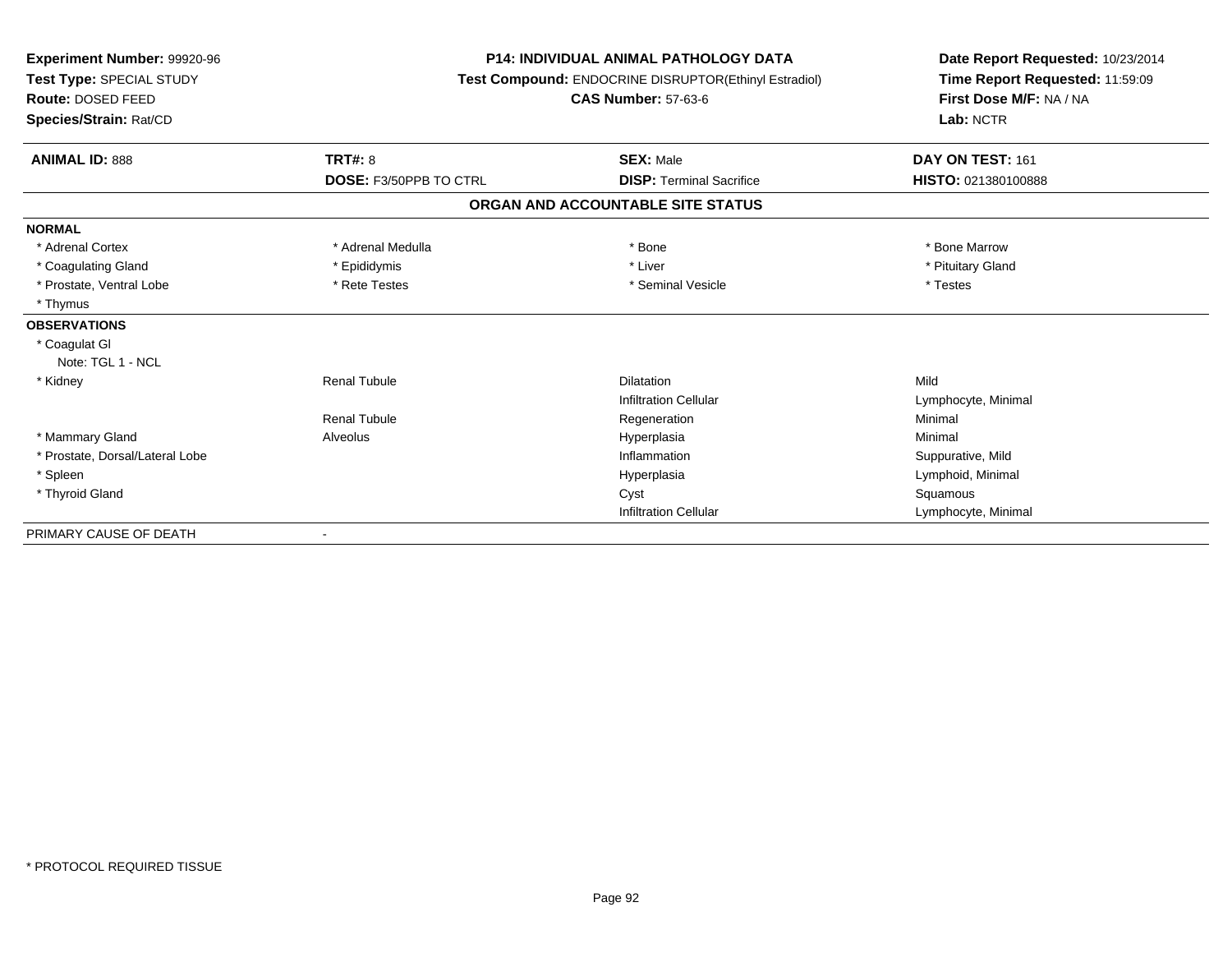| <b>Experiment Number: 99920-96</b><br>Test Type: SPECIAL STUDY<br>Route: DOSED FEED<br>Species/Strain: Rat/CD |                                 | <b>P14: INDIVIDUAL ANIMAL PATHOLOGY DATA</b><br><b>Test Compound: ENDOCRINE DISRUPTOR(Ethinyl Estradiol)</b><br><b>CAS Number: 57-63-6</b> | Date Report Requested: 10/23/2014<br>Time Report Requested: 11:59:09<br>First Dose M/F: NA / NA<br>Lab: NCTR |
|---------------------------------------------------------------------------------------------------------------|---------------------------------|--------------------------------------------------------------------------------------------------------------------------------------------|--------------------------------------------------------------------------------------------------------------|
| <b>ANIMAL ID: 889</b>                                                                                         | TRT#: 8                         | <b>SEX: Male</b>                                                                                                                           | DAY ON TEST: 163                                                                                             |
|                                                                                                               | DOSE: F3/50PPB TO CTRL          | <b>DISP:</b> Terminal Sacrifice                                                                                                            | HISTO: 021380100889                                                                                          |
|                                                                                                               |                                 | ORGAN AND ACCOUNTABLE SITE STATUS                                                                                                          |                                                                                                              |
| <b>NORMAL</b>                                                                                                 |                                 |                                                                                                                                            |                                                                                                              |
| * Adrenal Cortex                                                                                              | * Adrenal Medulla               | * Bone                                                                                                                                     | * Bone Marrow                                                                                                |
| * Coagulating Gland                                                                                           | * Epididymis                    | * Liver                                                                                                                                    | * Mammary Gland                                                                                              |
| * Pituitary Gland                                                                                             | * Prostate, Dorsal/lateral Lobe | * Prostate, Ventral Lobe                                                                                                                   | * Rete Testes                                                                                                |
| * Seminal Vesicle                                                                                             | * Spleen                        | * Testes                                                                                                                                   | * Thymus                                                                                                     |
| * Thyroid Gland                                                                                               |                                 |                                                                                                                                            |                                                                                                              |
| <b>OBSERVATIONS</b>                                                                                           |                                 |                                                                                                                                            |                                                                                                              |
| * Kidney                                                                                                      | <b>Renal Tubule</b>             | <b>Dilatation</b>                                                                                                                          | Mild                                                                                                         |
|                                                                                                               |                                 | <b>Hyaline Droplet</b>                                                                                                                     | Mild                                                                                                         |
|                                                                                                               |                                 | <b>Infiltration Cellular</b>                                                                                                               | Lymphocyte, Minimal                                                                                          |
| PRIMARY CAUSE OF DEATH                                                                                        |                                 |                                                                                                                                            |                                                                                                              |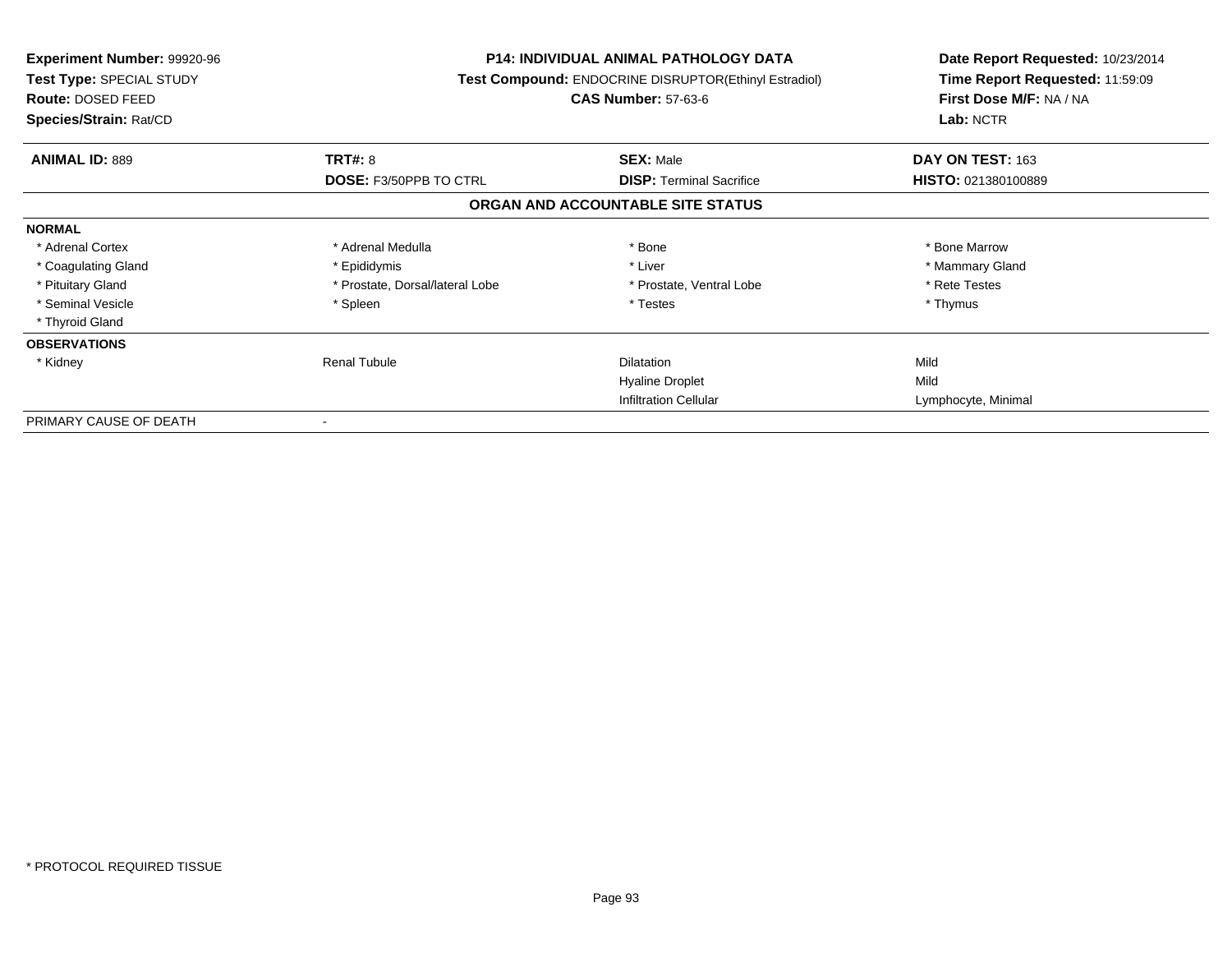| <b>Experiment Number: 99920-96</b><br>Test Type: SPECIAL STUDY<br><b>Route: DOSED FEED</b><br>Species/Strain: Rat/CD |                                   | <b>P14: INDIVIDUAL ANIMAL PATHOLOGY DATA</b><br>Test Compound: ENDOCRINE DISRUPTOR(Ethinyl Estradiol)<br><b>CAS Number: 57-63-6</b> | Date Report Requested: 10/23/2014<br>Time Report Requested: 11:59:09<br>First Dose M/F: NA / NA<br>Lab: NCTR |
|----------------------------------------------------------------------------------------------------------------------|-----------------------------------|-------------------------------------------------------------------------------------------------------------------------------------|--------------------------------------------------------------------------------------------------------------|
| <b>ANIMAL ID: 900</b>                                                                                                | <b>TRT#: 5</b>                    | <b>SEX: Male</b>                                                                                                                    | DAY ON TEST: 165                                                                                             |
|                                                                                                                      | <b>DOSE: F3</b><br><b>CONTROL</b> | <b>DISP:</b> Terminal Sacrifice                                                                                                     | <b>HISTO: 021380100900</b>                                                                                   |
|                                                                                                                      |                                   | ORGAN AND ACCOUNTABLE SITE STATUS                                                                                                   |                                                                                                              |
| <b>NORMAL</b>                                                                                                        |                                   |                                                                                                                                     |                                                                                                              |
| * Adrenal Cortex                                                                                                     | * Adrenal Medulla                 | * Bone                                                                                                                              | * Bone Marrow                                                                                                |
| * Coagulating Gland                                                                                                  | * Epididymis                      | * Kidney                                                                                                                            | * Liver                                                                                                      |
| * Mammary Gland                                                                                                      | * Pituitary Gland                 | * Prostate, Dorsal/lateral Lobe                                                                                                     | * Rete Testes                                                                                                |
| * Seminal Vesicle                                                                                                    | * Spleen                          | * Testes                                                                                                                            | * Thymus                                                                                                     |
| * Thyroid Gland                                                                                                      |                                   |                                                                                                                                     |                                                                                                              |
| <b>OBSERVATIONS</b>                                                                                                  |                                   |                                                                                                                                     |                                                                                                              |
| * Prostate, Ventral Lobe                                                                                             |                                   | Infiltration Cellular                                                                                                               | Lymphocyte, Mild                                                                                             |
| PRIMARY CAUSE OF DEATH                                                                                               |                                   |                                                                                                                                     |                                                                                                              |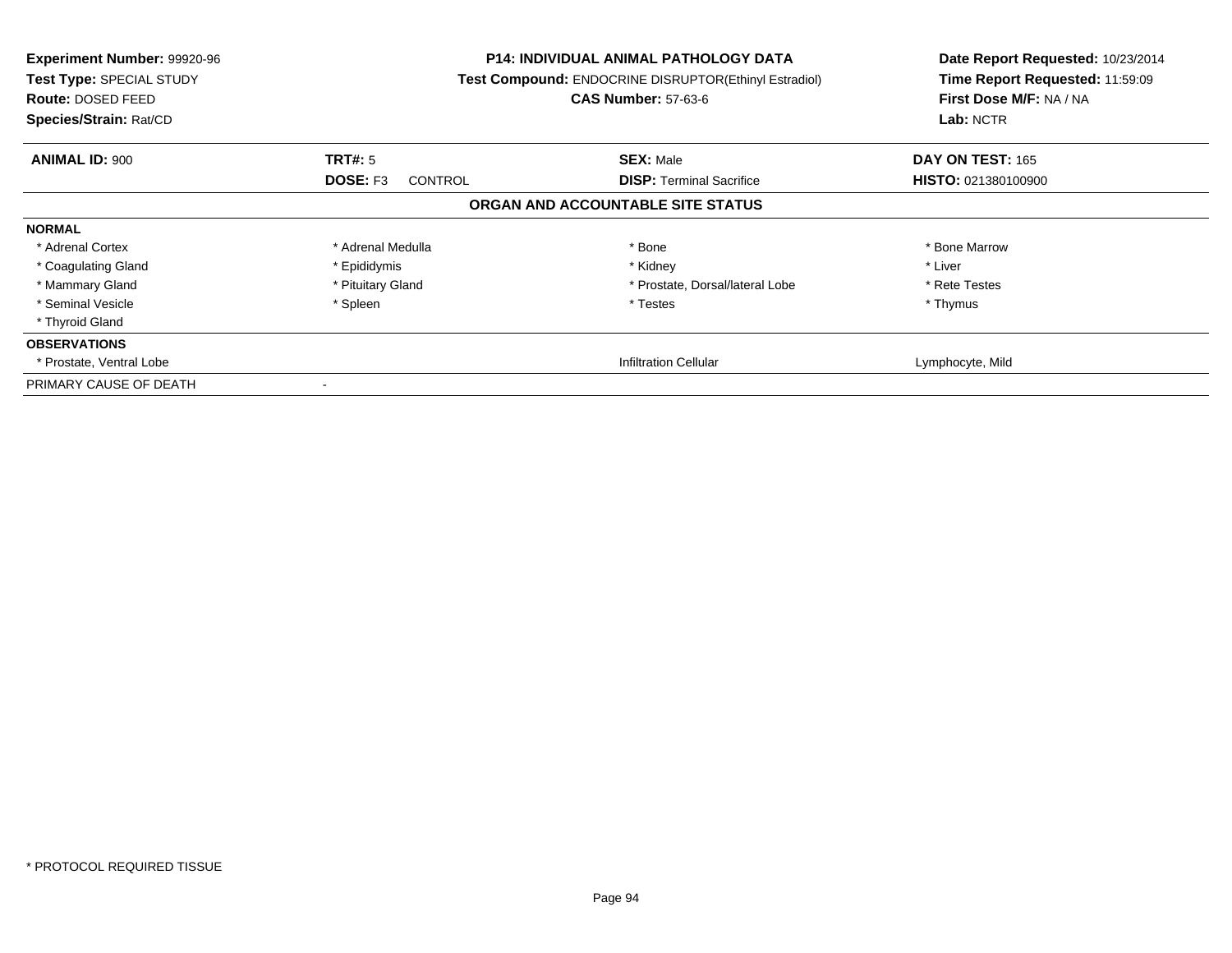| Experiment Number: 99920-96<br>Test Type: SPECIAL STUDY<br><b>Route: DOSED FEED</b><br>Species/Strain: Rat/CD |                            | <b>P14: INDIVIDUAL ANIMAL PATHOLOGY DATA</b><br>Test Compound: ENDOCRINE DISRUPTOR(Ethinyl Estradiol)<br><b>CAS Number: 57-63-6</b> | Date Report Requested: 10/23/2014<br>Time Report Requested: 11:59:09<br>First Dose M/F: NA / NA<br>Lab: NCTR |
|---------------------------------------------------------------------------------------------------------------|----------------------------|-------------------------------------------------------------------------------------------------------------------------------------|--------------------------------------------------------------------------------------------------------------|
| <b>ANIMAL ID: 901</b>                                                                                         | <b>TRT#: 5</b>             | <b>SEX: Male</b>                                                                                                                    | DAY ON TEST: 165                                                                                             |
|                                                                                                               | DOSE: F3<br><b>CONTROL</b> | <b>DISP: Terminal Sacrifice</b>                                                                                                     | HISTO: 021380100901                                                                                          |
|                                                                                                               |                            | ORGAN AND ACCOUNTABLE SITE STATUS                                                                                                   |                                                                                                              |
| <b>NORMAL</b>                                                                                                 |                            |                                                                                                                                     |                                                                                                              |
| * Adrenal Cortex                                                                                              | * Adrenal Medulla          | * Bone                                                                                                                              | * Bone Marrow                                                                                                |
| * Coagulating Gland                                                                                           | * Epididymis               | * Mammary Gland                                                                                                                     | * Pituitary Gland                                                                                            |
| * Prostate, Dorsal/lateral Lobe                                                                               | * Rete Testes              | * Seminal Vesicle                                                                                                                   | * Spleen                                                                                                     |
| * Testes                                                                                                      | * Thymus                   |                                                                                                                                     |                                                                                                              |
| <b>OBSERVATIONS</b>                                                                                           |                            |                                                                                                                                     |                                                                                                              |
| * Kidney                                                                                                      | <b>Bilateral, Pelvis</b>   | <b>Dilatation</b>                                                                                                                   | Moderate                                                                                                     |
|                                                                                                               |                            | <b>Infiltration Cellular</b>                                                                                                        | Lymphocyte, Minimal                                                                                          |
| [ Dilatation TGLS = 1-4 ]                                                                                     |                            |                                                                                                                                     |                                                                                                              |
| * Liver                                                                                                       |                            | Inflammation                                                                                                                        | Chronic Active, Minimal                                                                                      |
| * Pros, Dors/Lat                                                                                              |                            |                                                                                                                                     |                                                                                                              |
| Note: TGL 2 - NCL                                                                                             |                            |                                                                                                                                     |                                                                                                              |
| * Prostate, Ventral Lobe                                                                                      |                            | <b>Infiltration Cellular</b>                                                                                                        | Lymphocyte, Minimal                                                                                          |
| Note: TGL 2 - NCL                                                                                             |                            |                                                                                                                                     |                                                                                                              |
| * Thyroid Gland                                                                                               |                            | Cyst                                                                                                                                | Squamous                                                                                                     |
| PRIMARY CAUSE OF DEATH                                                                                        |                            |                                                                                                                                     |                                                                                                              |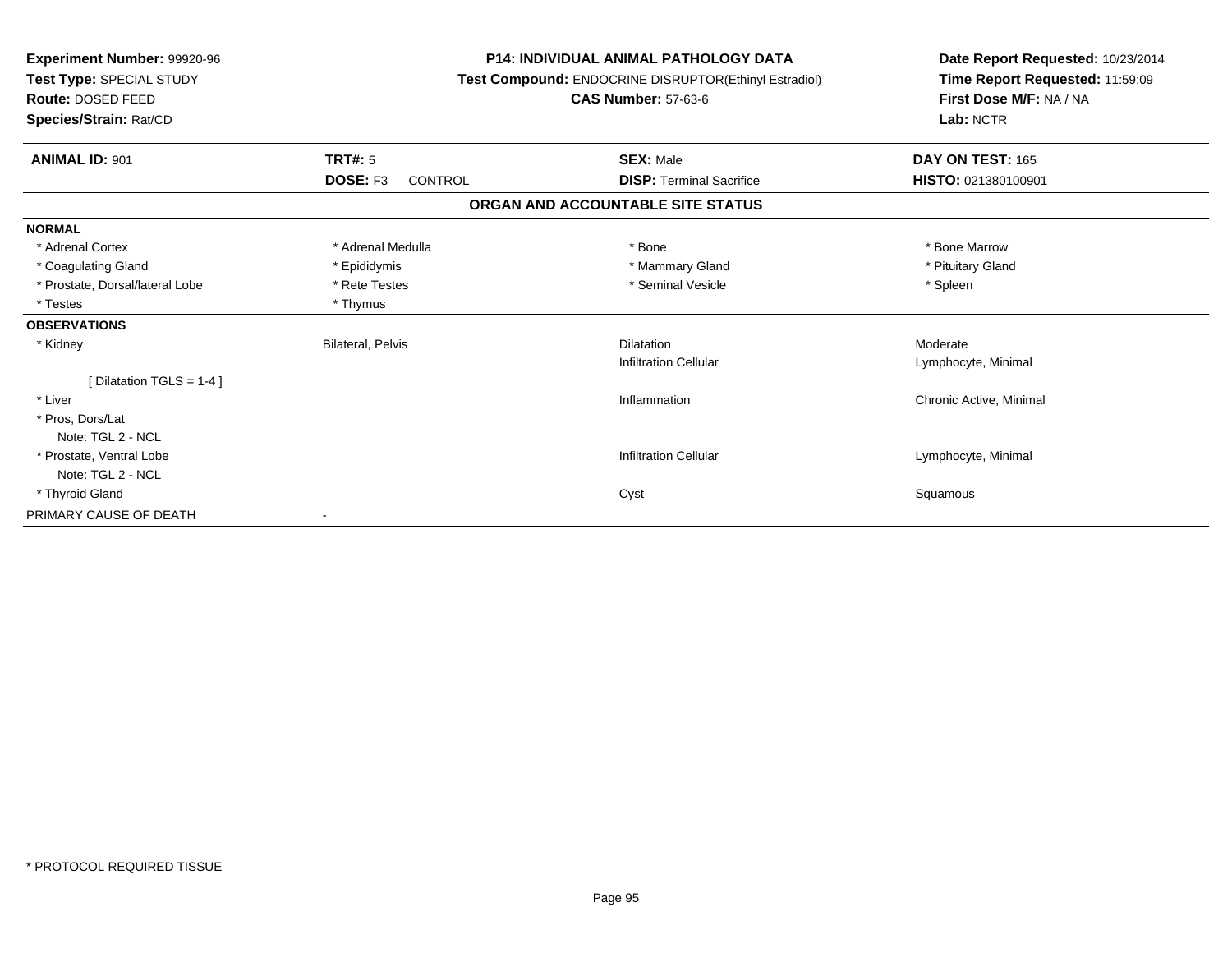| <b>Experiment Number: 99920-96</b><br>Test Type: SPECIAL STUDY<br>Route: DOSED FEED<br>Species/Strain: Rat/CD |                            | <b>P14: INDIVIDUAL ANIMAL PATHOLOGY DATA</b><br>Test Compound: ENDOCRINE DISRUPTOR(Ethinyl Estradiol)<br><b>CAS Number: 57-63-6</b> | Date Report Requested: 10/23/2014<br>Time Report Requested: 11:59:09<br>First Dose M/F: NA / NA<br>Lab: NCTR |
|---------------------------------------------------------------------------------------------------------------|----------------------------|-------------------------------------------------------------------------------------------------------------------------------------|--------------------------------------------------------------------------------------------------------------|
| <b>ANIMAL ID: 902</b>                                                                                         | TRT#: 5                    | <b>SEX: Male</b>                                                                                                                    | DAY ON TEST: 165                                                                                             |
|                                                                                                               | DOSE: F3<br><b>CONTROL</b> | <b>DISP:</b> Terminal Sacrifice                                                                                                     | HISTO: 021380100902                                                                                          |
|                                                                                                               |                            | ORGAN AND ACCOUNTABLE SITE STATUS                                                                                                   |                                                                                                              |
| <b>NORMAL</b>                                                                                                 |                            |                                                                                                                                     |                                                                                                              |
| * Adrenal Cortex                                                                                              | * Adrenal Medulla          | * Bone                                                                                                                              | * Bone Marrow                                                                                                |
| * Coagulating Gland                                                                                           | * Epididymis               | * Kidney                                                                                                                            | * Pituitary Gland                                                                                            |
| * Prostate, Ventral Lobe                                                                                      | * Rete Testes              | * Seminal Vesicle                                                                                                                   | * Testes                                                                                                     |
| * Thymus                                                                                                      | * Thyroid Gland            |                                                                                                                                     |                                                                                                              |
| <b>OBSERVATIONS</b>                                                                                           |                            |                                                                                                                                     |                                                                                                              |
| * Liver                                                                                                       |                            | Inflammation                                                                                                                        | Chronic Active, Minimal                                                                                      |
| * Mammary Gland                                                                                               | Duct                       | Hyperplasia                                                                                                                         | Mild                                                                                                         |
| * Prostate, Dorsal/Lateral Lobe                                                                               |                            | Inflammation                                                                                                                        | Suppurative, Mild                                                                                            |
| * Spleen                                                                                                      |                            | Pigmentation                                                                                                                        | Minimal                                                                                                      |
| PRIMARY CAUSE OF DEATH                                                                                        |                            |                                                                                                                                     |                                                                                                              |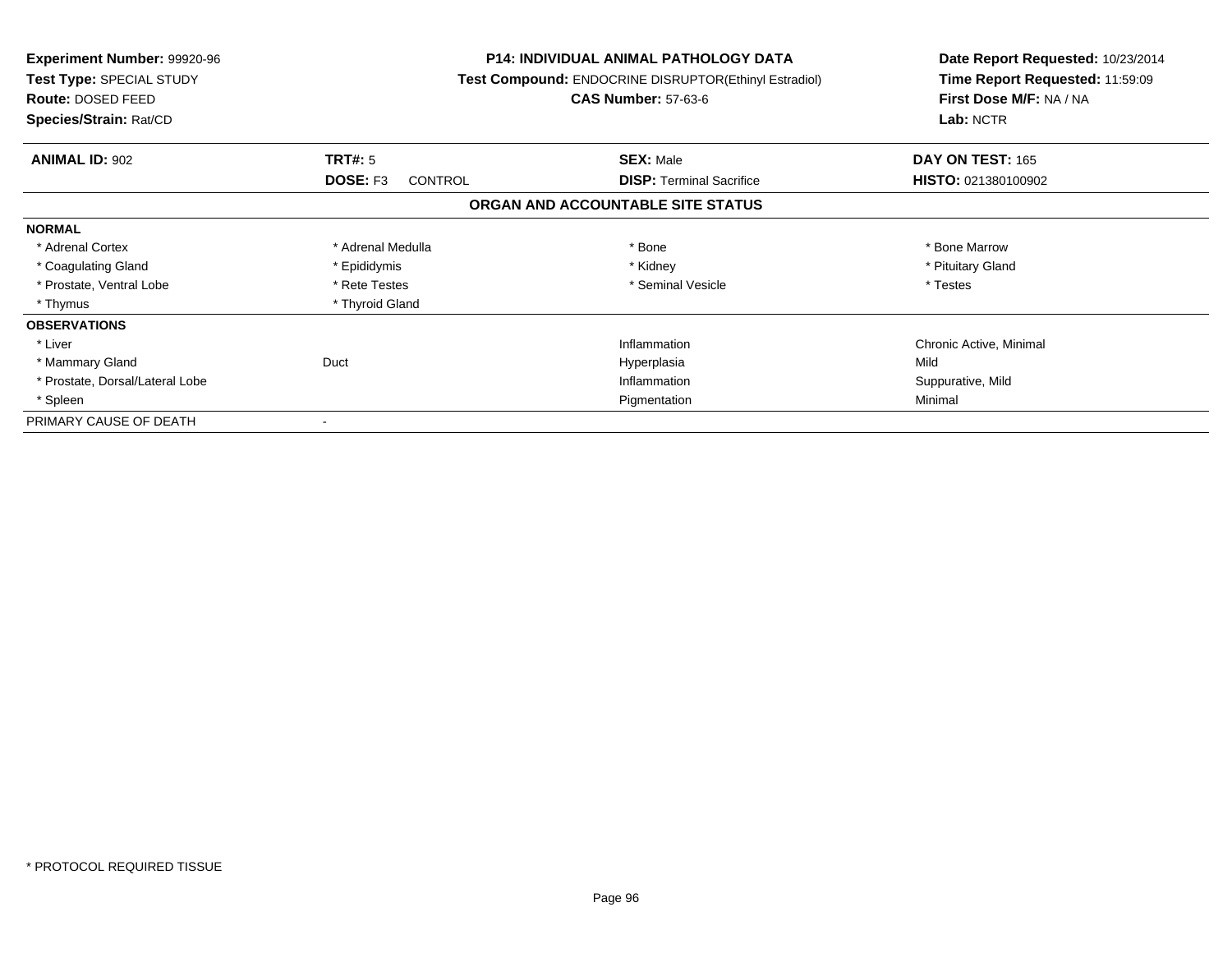| Experiment Number: 99920-96<br>Test Type: SPECIAL STUDY<br>Route: DOSED FEED<br>Species/Strain: Rat/CD | <b>P14: INDIVIDUAL ANIMAL PATHOLOGY DATA</b><br>Test Compound: ENDOCRINE DISRUPTOR(Ethinyl Estradiol)<br><b>CAS Number: 57-63-6</b> |                                   | Date Report Requested: 10/23/2014<br>Time Report Requested: 11:59:09<br>First Dose M/F: NA / NA<br>Lab: NCTR |
|--------------------------------------------------------------------------------------------------------|-------------------------------------------------------------------------------------------------------------------------------------|-----------------------------------|--------------------------------------------------------------------------------------------------------------|
| <b>ANIMAL ID: 903</b>                                                                                  | <b>TRT#: 6</b>                                                                                                                      | <b>SEX: Male</b>                  | DAY ON TEST: 165                                                                                             |
|                                                                                                        | <b>DOSE: F3/2PPB TO CTRL</b><br><b>DISP:</b> Terminal Sacrifice                                                                     | <b>HISTO: 021380100903</b>        |                                                                                                              |
|                                                                                                        |                                                                                                                                     | ORGAN AND ACCOUNTABLE SITE STATUS |                                                                                                              |
| <b>NORMAL</b>                                                                                          |                                                                                                                                     |                                   |                                                                                                              |
| * Coagulating Gland                                                                                    | * Epididymis                                                                                                                        | * Mammary Gland                   | * Prostate, Dorsal/lateral Lobe                                                                              |
| * Prostate, Ventral Lobe                                                                               | * Rete Testes                                                                                                                       | * Seminal Vesicle                 |                                                                                                              |
| <b>OBSERVATIONS</b>                                                                                    |                                                                                                                                     |                                   |                                                                                                              |
| * Testes                                                                                               | Seminif Tub                                                                                                                         | Degeneration                      | Minimal                                                                                                      |
| PRIMARY CAUSE OF DEATH                                                                                 |                                                                                                                                     |                                   |                                                                                                              |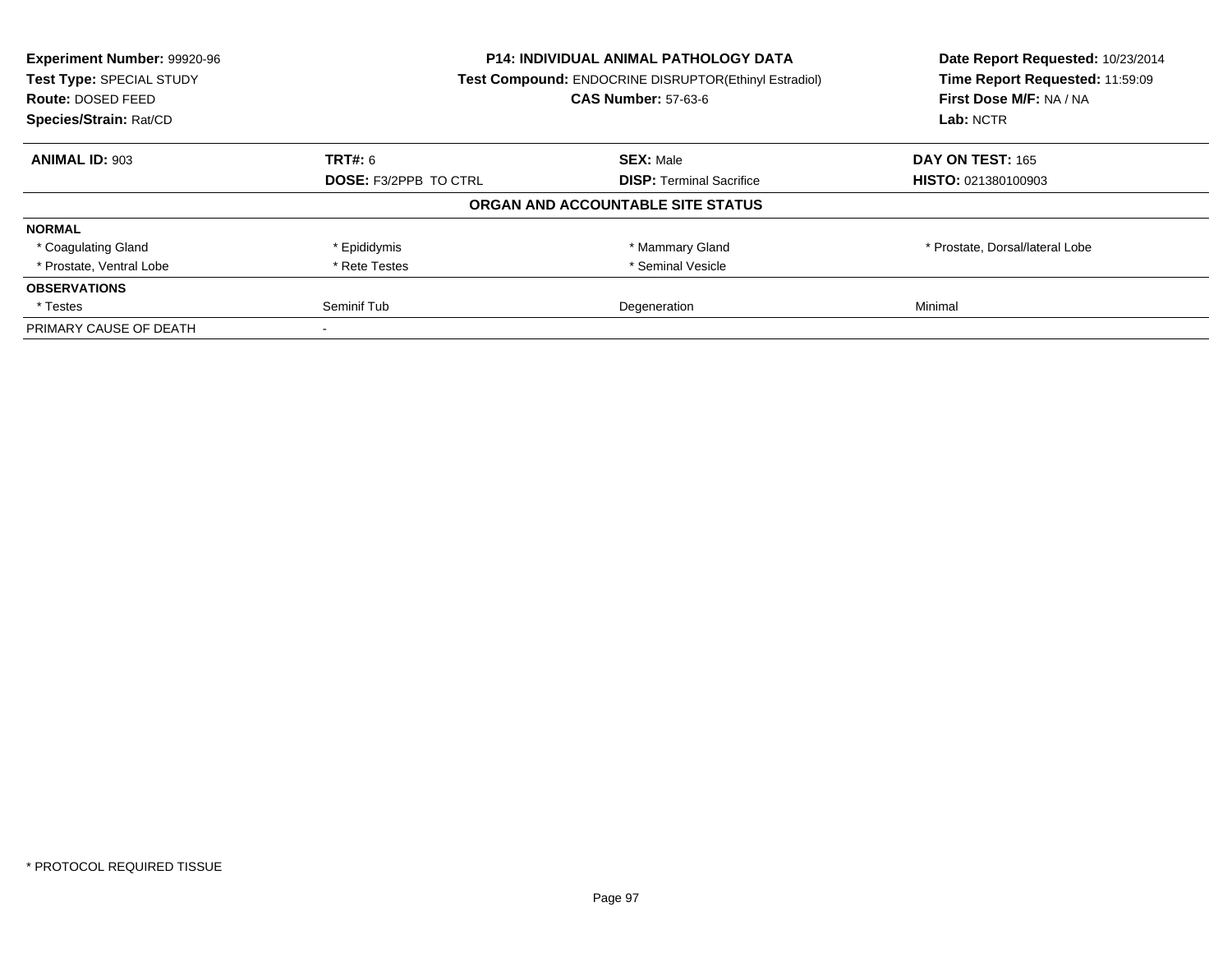| Experiment Number: 99920-96<br>Test Type: SPECIAL STUDY<br>Route: DOSED FEED<br>Species/Strain: Rat/CD | <b>P14: INDIVIDUAL ANIMAL PATHOLOGY DATA</b><br>Test Compound: ENDOCRINE DISRUPTOR(Ethinyl Estradiol)<br><b>CAS Number: 57-63-6</b> |                                   | Date Report Requested: 10/23/2014<br>Time Report Requested: 11:59:09<br>First Dose M/F: NA / NA<br>Lab: NCTR |
|--------------------------------------------------------------------------------------------------------|-------------------------------------------------------------------------------------------------------------------------------------|-----------------------------------|--------------------------------------------------------------------------------------------------------------|
| <b>ANIMAL ID: 904</b>                                                                                  | <b>TRT#: 7</b>                                                                                                                      | <b>SEX: Male</b>                  | DAY ON TEST: 164                                                                                             |
|                                                                                                        | <b>DOSE: F3/10PPB TO CTRL</b>                                                                                                       | <b>DISP:</b> Terminal Sacrifice   | <b>HISTO: 021380100904</b>                                                                                   |
|                                                                                                        |                                                                                                                                     | ORGAN AND ACCOUNTABLE SITE STATUS |                                                                                                              |
| <b>NORMAL</b>                                                                                          |                                                                                                                                     |                                   |                                                                                                              |
| * Epididymis                                                                                           | * Mammary Gland                                                                                                                     | * Prostate, Dorsal/lateral Lobe   | * Prostate, Ventral Lobe                                                                                     |
| * Rete Testes                                                                                          | * Seminal Vesicle                                                                                                                   | * Testes                          |                                                                                                              |
| <b>OBSERVATIONS</b>                                                                                    |                                                                                                                                     |                                   |                                                                                                              |
| * Coagulating Gland                                                                                    |                                                                                                                                     | Developmental Malformation        |                                                                                                              |
| [ Developmental Malformation TGLS = 1-2A ]                                                             |                                                                                                                                     |                                   |                                                                                                              |
| PRIMARY CAUSE OF DEATH                                                                                 |                                                                                                                                     |                                   |                                                                                                              |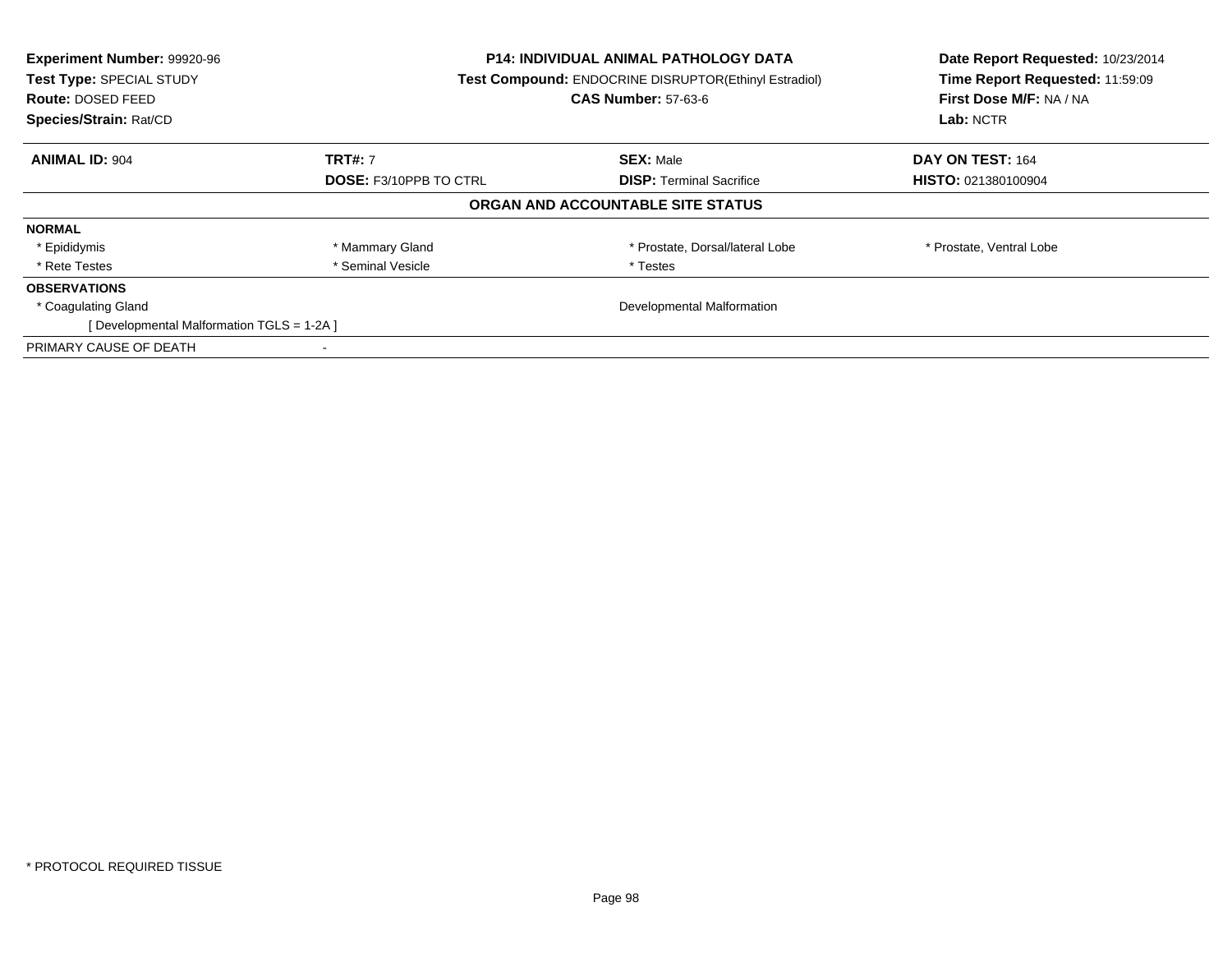| Experiment Number: 99920-96<br>Test Type: SPECIAL STUDY<br><b>Route: DOSED FEED</b><br>Species/Strain: Rat/CD | <b>P14: INDIVIDUAL ANIMAL PATHOLOGY DATA</b><br>Test Compound: ENDOCRINE DISRUPTOR(Ethinyl Estradiol)<br><b>CAS Number: 57-63-6</b> |                                   | Date Report Requested: 10/23/2014<br>Time Report Requested: 11:59:09<br>First Dose M/F: NA / NA<br>Lab: NCTR |
|---------------------------------------------------------------------------------------------------------------|-------------------------------------------------------------------------------------------------------------------------------------|-----------------------------------|--------------------------------------------------------------------------------------------------------------|
| <b>ANIMAL ID: 905</b>                                                                                         | <b>TRT#: 7</b>                                                                                                                      | <b>SEX: Male</b>                  | DAY ON TEST: 165                                                                                             |
|                                                                                                               | <b>DOSE: F3/10PPB TO CTRL</b>                                                                                                       | <b>DISP:</b> Terminal Sacrifice   | <b>HISTO: 021380100905</b>                                                                                   |
|                                                                                                               |                                                                                                                                     | ORGAN AND ACCOUNTABLE SITE STATUS |                                                                                                              |
| <b>NORMAL</b>                                                                                                 |                                                                                                                                     |                                   |                                                                                                              |
| * Coagulating Gland                                                                                           | * Epididymis                                                                                                                        | * Mammary Gland                   | * Prostate, Dorsal/lateral Lobe                                                                              |
| * Rete Testes                                                                                                 | * Seminal Vesicle                                                                                                                   | * Testes                          |                                                                                                              |
| <b>OBSERVATIONS</b>                                                                                           |                                                                                                                                     |                                   |                                                                                                              |
| * Prostate, Ventral Lobe                                                                                      |                                                                                                                                     | <b>Infiltration Cellular</b>      | Lymphocyte, Mild                                                                                             |
| PRIMARY CAUSE OF DEATH                                                                                        |                                                                                                                                     |                                   |                                                                                                              |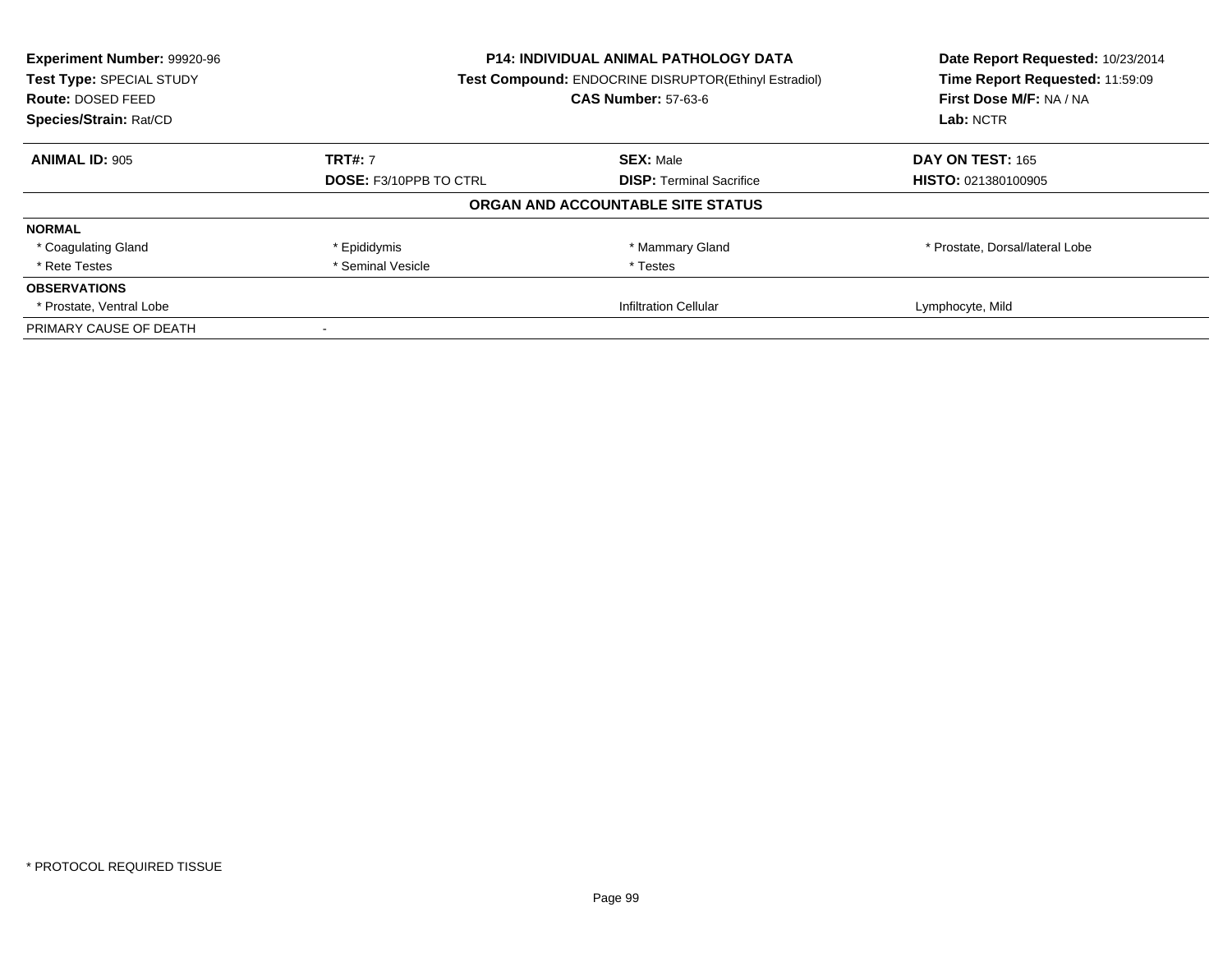| Experiment Number: 99920-96<br>Test Type: SPECIAL STUDY<br><b>Route: DOSED FEED</b><br>Species/Strain: Rat/CD | <b>P14: INDIVIDUAL ANIMAL PATHOLOGY DATA</b><br><b>Test Compound: ENDOCRINE DISRUPTOR(Ethinyl Estradiol)</b><br><b>CAS Number: 57-63-6</b> |                                   | Date Report Requested: 10/23/2014<br>Time Report Requested: 11:59:09<br>First Dose M/F: NA / NA<br>Lab: NCTR |
|---------------------------------------------------------------------------------------------------------------|--------------------------------------------------------------------------------------------------------------------------------------------|-----------------------------------|--------------------------------------------------------------------------------------------------------------|
| <b>ANIMAL ID: 906</b>                                                                                         | <b>TRT#: 7</b>                                                                                                                             | <b>SEX: Male</b>                  | DAY ON TEST: 165                                                                                             |
|                                                                                                               | <b>DOSE: F3/10PPB TO CTRL</b>                                                                                                              | <b>DISP:</b> Terminal Sacrifice   | HISTO: 021380100906                                                                                          |
|                                                                                                               |                                                                                                                                            | ORGAN AND ACCOUNTABLE SITE STATUS |                                                                                                              |
| <b>NORMAL</b>                                                                                                 |                                                                                                                                            |                                   |                                                                                                              |
| * Coagulating Gland                                                                                           | * Epididymis                                                                                                                               | * Prostate, Dorsal/lateral Lobe   | * Rete Testes                                                                                                |
| * Seminal Vesicle                                                                                             | * Testes                                                                                                                                   |                                   |                                                                                                              |
| <b>OBSERVATIONS</b>                                                                                           |                                                                                                                                            |                                   |                                                                                                              |
| * Mammary Gland                                                                                               | Alveolus                                                                                                                                   | Hyperplasia                       | Mild                                                                                                         |
| * Prostate, Ventral Lobe                                                                                      | <b>Infiltration Cellular</b>                                                                                                               |                                   | Lymphocyte, Minimal                                                                                          |
| PRIMARY CAUSE OF DEATH                                                                                        |                                                                                                                                            |                                   |                                                                                                              |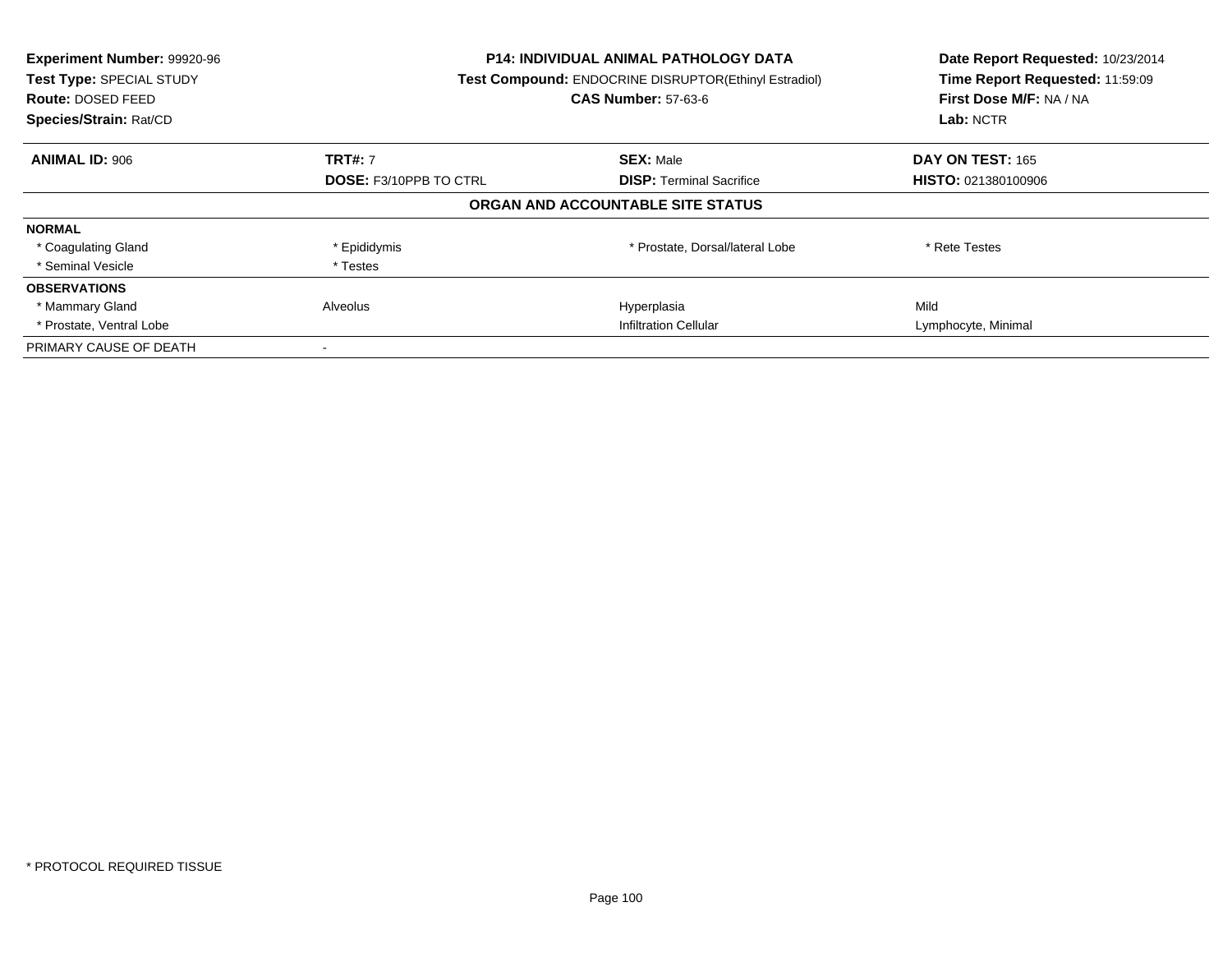| Experiment Number: 99920-96<br>Test Type: SPECIAL STUDY<br><b>Route: DOSED FEED</b><br>Species/Strain: Rat/CD | <b>P14: INDIVIDUAL ANIMAL PATHOLOGY DATA</b><br>Test Compound: ENDOCRINE DISRUPTOR(Ethinyl Estradiol)<br><b>CAS Number: 57-63-6</b> |                                   | Date Report Requested: 10/23/2014<br>Time Report Requested: 11:59:09<br>First Dose M/F: NA / NA<br>Lab: NCTR |
|---------------------------------------------------------------------------------------------------------------|-------------------------------------------------------------------------------------------------------------------------------------|-----------------------------------|--------------------------------------------------------------------------------------------------------------|
| <b>ANIMAL ID: 907</b>                                                                                         | <b>TRT#: 7</b>                                                                                                                      | <b>SEX: Male</b>                  | DAY ON TEST: 165                                                                                             |
|                                                                                                               | <b>DOSE: F3/10PPB TO CTRL</b><br><b>DISP:</b> Terminal Sacrifice                                                                    | <b>HISTO: 021380100907</b>        |                                                                                                              |
|                                                                                                               |                                                                                                                                     | ORGAN AND ACCOUNTABLE SITE STATUS |                                                                                                              |
| <b>NORMAL</b>                                                                                                 |                                                                                                                                     |                                   |                                                                                                              |
| * Coagulating Gland                                                                                           | * Mammary Gland                                                                                                                     | * Prostate, Dorsal/lateral Lobe   | * Prostate, Ventral Lobe                                                                                     |
| * Rete Testes                                                                                                 | * Seminal Vesicle                                                                                                                   | * Testes                          |                                                                                                              |
| <b>OBSERVATIONS</b>                                                                                           |                                                                                                                                     |                                   |                                                                                                              |
| * Epididymis                                                                                                  |                                                                                                                                     | <b>Infiltration Cellular</b>      | Lymphocyte, Minimal                                                                                          |
| PRIMARY CAUSE OF DEATH                                                                                        |                                                                                                                                     |                                   |                                                                                                              |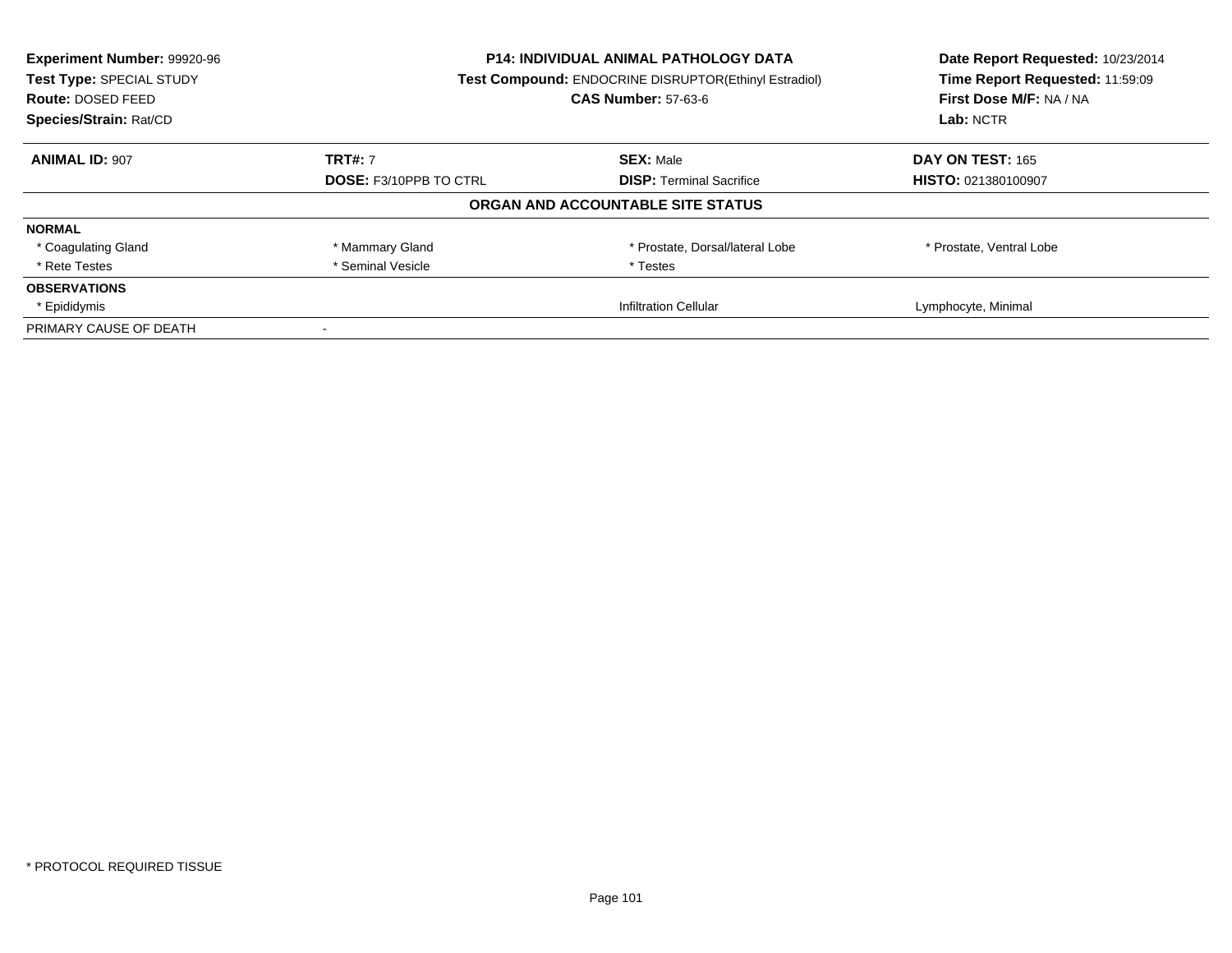| Experiment Number: 99920-96<br>Test Type: SPECIAL STUDY<br>Route: DOSED FEED<br>Species/Strain: Rat/CD |                     | <b>P14: INDIVIDUAL ANIMAL PATHOLOGY DATA</b><br>Test Compound: ENDOCRINE DISRUPTOR(Ethinyl Estradiol)<br><b>CAS Number: 57-63-6</b> | Date Report Requested: 10/23/2014<br>Time Report Requested: 11:59:09<br>First Dose M/F: NA / NA<br>Lab: NCTR |
|--------------------------------------------------------------------------------------------------------|---------------------|-------------------------------------------------------------------------------------------------------------------------------------|--------------------------------------------------------------------------------------------------------------|
| <b>ANIMAL ID: 708</b>                                                                                  | <b>TRT#: 1</b>      | <b>SEX: Female</b>                                                                                                                  | DAY ON TEST: 161                                                                                             |
|                                                                                                        | DOSE: F3<br>CONTROL | <b>DISP:</b> Terminal Sacrifice                                                                                                     | HISTO: 021380100708                                                                                          |
|                                                                                                        |                     | ORGAN AND ACCOUNTABLE SITE STATUS                                                                                                   |                                                                                                              |
| <b>NORMAL</b>                                                                                          |                     |                                                                                                                                     |                                                                                                              |
| * Adrenal Cortex                                                                                       | * Adrenal Medulla   | * Bone                                                                                                                              | * Bone Marrow                                                                                                |
| * Liver                                                                                                | * Mammary Gland     | * Oviduct                                                                                                                           | * Pituitary Gland                                                                                            |
| * Spleen                                                                                               | * Thymus            | * Thyroid Gland                                                                                                                     |                                                                                                              |
| <b>OBSERVATIONS</b>                                                                                    |                     |                                                                                                                                     |                                                                                                              |
| * Kidney                                                                                               | <b>Renal Tubule</b> | Mineralization                                                                                                                      | Minimal                                                                                                      |
| * Ovary                                                                                                |                     | Metestrus                                                                                                                           |                                                                                                              |
| Note: Transitional to Diestrus                                                                         |                     |                                                                                                                                     |                                                                                                              |
| * Uterus                                                                                               |                     | Metestrus                                                                                                                           |                                                                                                              |
| Note: Transitional to Diestrus                                                                         |                     |                                                                                                                                     |                                                                                                              |
| * Vagina                                                                                               | Metestrus           |                                                                                                                                     |                                                                                                              |
| Note: Transitional to Diestrus                                                                         |                     |                                                                                                                                     |                                                                                                              |
| PRIMARY CAUSE OF DEATH                                                                                 |                     |                                                                                                                                     |                                                                                                              |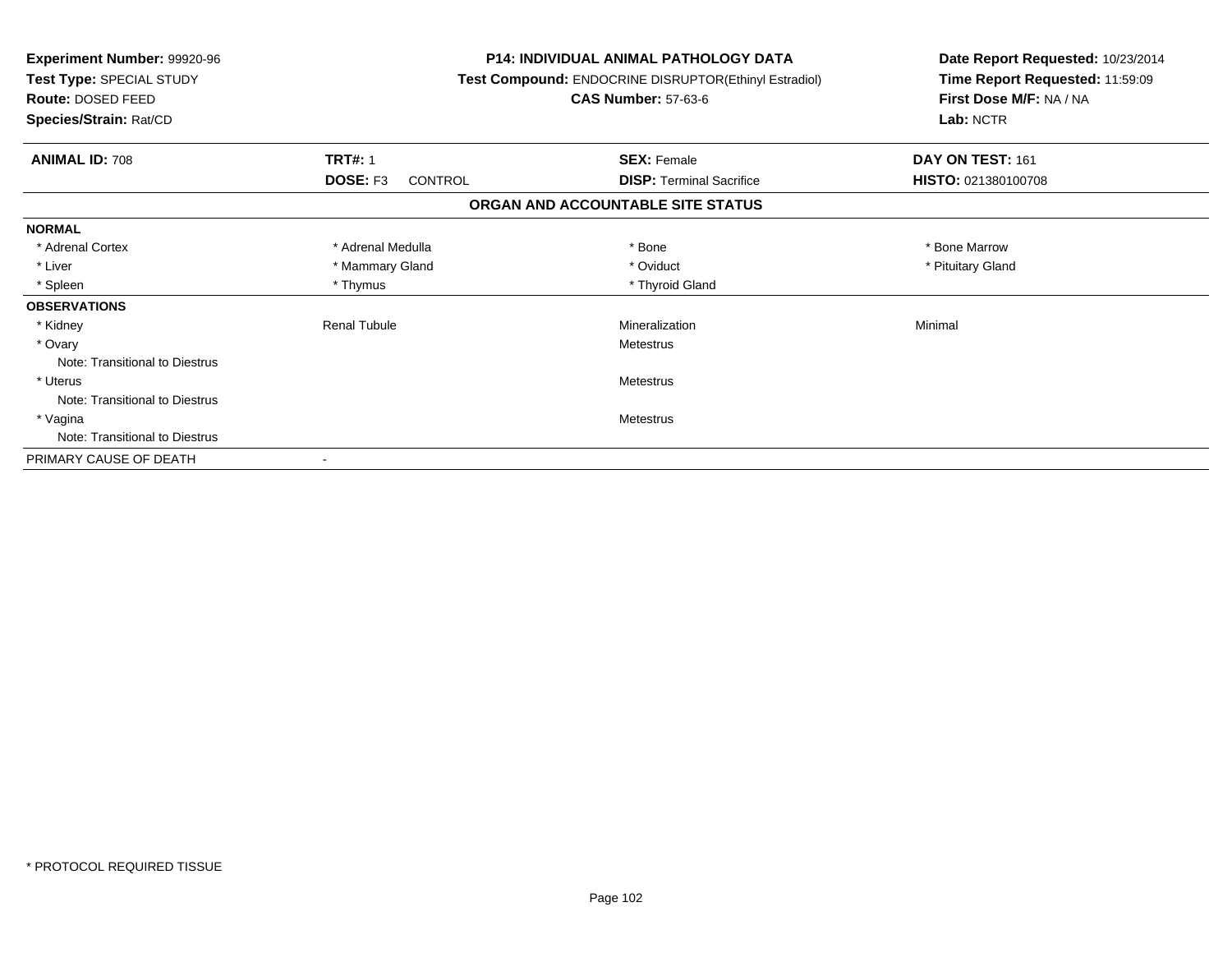| <b>Experiment Number: 99920-96</b><br>Test Type: SPECIAL STUDY<br>Route: DOSED FEED<br>Species/Strain: Rat/CD |                            | P14: INDIVIDUAL ANIMAL PATHOLOGY DATA<br>Test Compound: ENDOCRINE DISRUPTOR(Ethinyl Estradiol)<br><b>CAS Number: 57-63-6</b> | Date Report Requested: 10/23/2014<br>Time Report Requested: 11:59:09<br>First Dose M/F: NA / NA<br>Lab: NCTR |
|---------------------------------------------------------------------------------------------------------------|----------------------------|------------------------------------------------------------------------------------------------------------------------------|--------------------------------------------------------------------------------------------------------------|
| <b>ANIMAL ID: 709</b>                                                                                         | <b>TRT#: 1</b>             | <b>SEX: Female</b>                                                                                                           | DAY ON TEST: 161                                                                                             |
|                                                                                                               | <b>DOSE: F3</b><br>CONTROL | <b>DISP:</b> Terminal Sacrifice                                                                                              | <b>HISTO: 021380100709</b>                                                                                   |
|                                                                                                               |                            | ORGAN AND ACCOUNTABLE SITE STATUS                                                                                            |                                                                                                              |
| <b>NORMAL</b>                                                                                                 |                            |                                                                                                                              |                                                                                                              |
| * Adrenal Cortex                                                                                              | * Adrenal Medulla          | * Bone                                                                                                                       | * Bone Marrow                                                                                                |
| * Kidney                                                                                                      | * Liver                    | * Oviduct                                                                                                                    | * Pituitary Gland                                                                                            |
| * Spleen                                                                                                      | * Thymus                   | * Thyroid Gland                                                                                                              |                                                                                                              |
| <b>OBSERVATIONS</b>                                                                                           |                            |                                                                                                                              |                                                                                                              |
| * Mammary Gland                                                                                               | Alveolus                   | Hyperplasia                                                                                                                  | Minimal                                                                                                      |
| * Ovary                                                                                                       |                            | <b>Diestrus</b>                                                                                                              |                                                                                                              |
| * Uterus                                                                                                      |                            | Diestrus                                                                                                                     |                                                                                                              |
| * Vagina                                                                                                      |                            | Diestrus                                                                                                                     |                                                                                                              |
| PRIMARY CAUSE OF DEATH                                                                                        |                            |                                                                                                                              |                                                                                                              |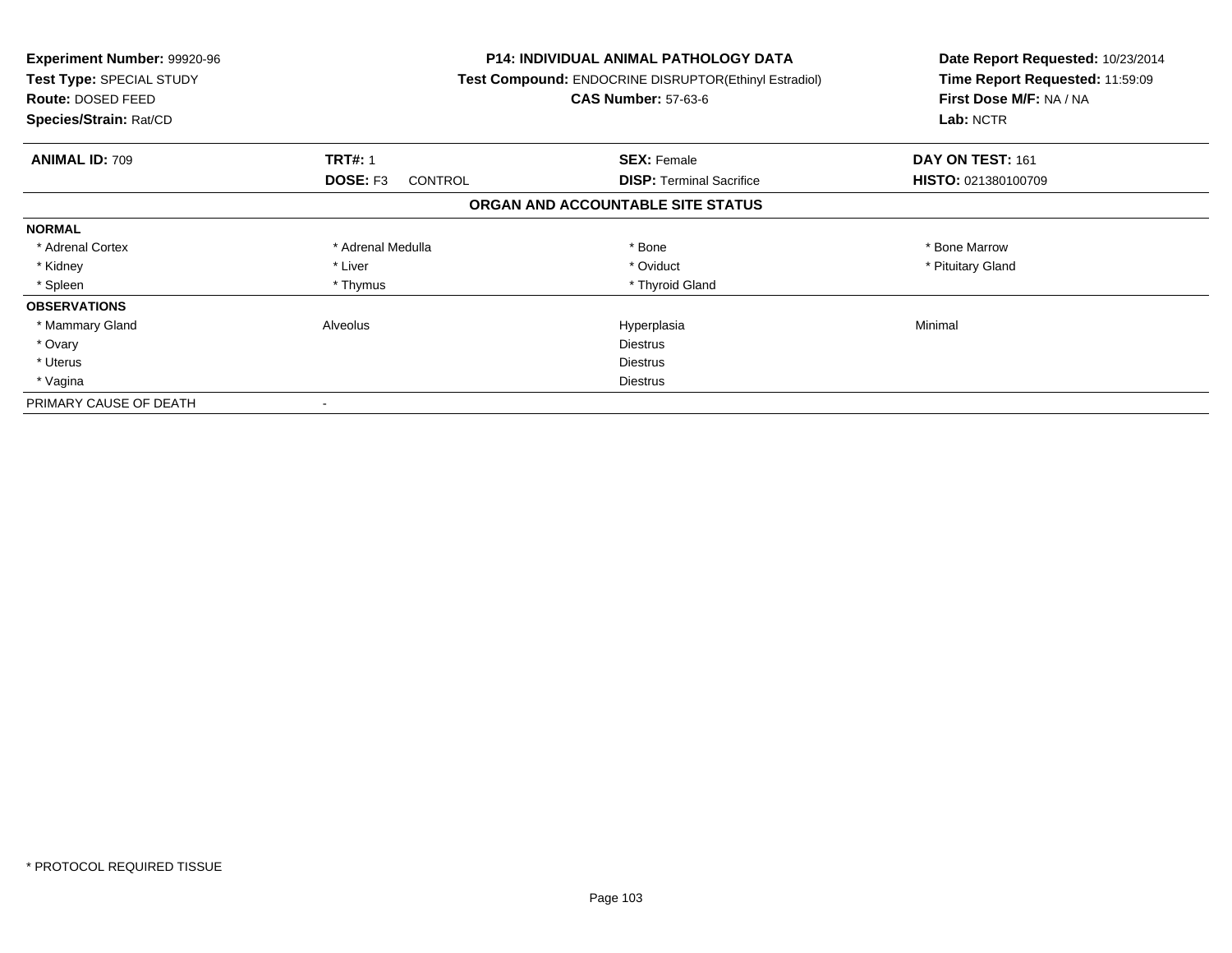| Experiment Number: 99920-96<br>Test Type: SPECIAL STUDY<br><b>Route: DOSED FEED</b><br>Species/Strain: Rat/CD |                     | <b>P14: INDIVIDUAL ANIMAL PATHOLOGY DATA</b><br>Test Compound: ENDOCRINE DISRUPTOR(Ethinyl Estradiol)<br><b>CAS Number: 57-63-6</b> | Date Report Requested: 10/23/2014<br>Time Report Requested: 11:59:09<br>First Dose M/F: NA / NA<br>Lab: NCTR |
|---------------------------------------------------------------------------------------------------------------|---------------------|-------------------------------------------------------------------------------------------------------------------------------------|--------------------------------------------------------------------------------------------------------------|
| <b>ANIMAL ID: 710</b>                                                                                         | <b>TRT#: 1</b>      | <b>SEX: Female</b>                                                                                                                  | DAY ON TEST: 161                                                                                             |
|                                                                                                               | DOSE: F3<br>CONTROL | <b>DISP:</b> Terminal Sacrifice                                                                                                     | HISTO: 021380100710                                                                                          |
|                                                                                                               |                     | ORGAN AND ACCOUNTABLE SITE STATUS                                                                                                   |                                                                                                              |
| <b>NORMAL</b>                                                                                                 |                     |                                                                                                                                     |                                                                                                              |
| * Adrenal Cortex                                                                                              | * Adrenal Medulla   | * Bone                                                                                                                              | * Bone Marrow                                                                                                |
| * Liver                                                                                                       | * Oviduct           | * Pituitary Gland                                                                                                                   | * Spleen                                                                                                     |
| * Thymus                                                                                                      | * Thyroid Gland     |                                                                                                                                     |                                                                                                              |
| <b>OBSERVATIONS</b>                                                                                           |                     |                                                                                                                                     |                                                                                                              |
| * Kidney                                                                                                      | <b>Renal Tubule</b> | Mineralization                                                                                                                      | Minimal                                                                                                      |
| * Mammary Gland                                                                                               | Alveolus            | Hyperplasia                                                                                                                         | Mild                                                                                                         |
|                                                                                                               | Lobules             | Hyperplasia                                                                                                                         | Mild                                                                                                         |
| * Ovary                                                                                                       |                     | <b>Diestrus</b>                                                                                                                     |                                                                                                              |
| * Uterus                                                                                                      |                     | Metestrus                                                                                                                           |                                                                                                              |
| * Vagina                                                                                                      |                     | <b>Diestrus</b>                                                                                                                     |                                                                                                              |
| PRIMARY CAUSE OF DEATH                                                                                        |                     |                                                                                                                                     |                                                                                                              |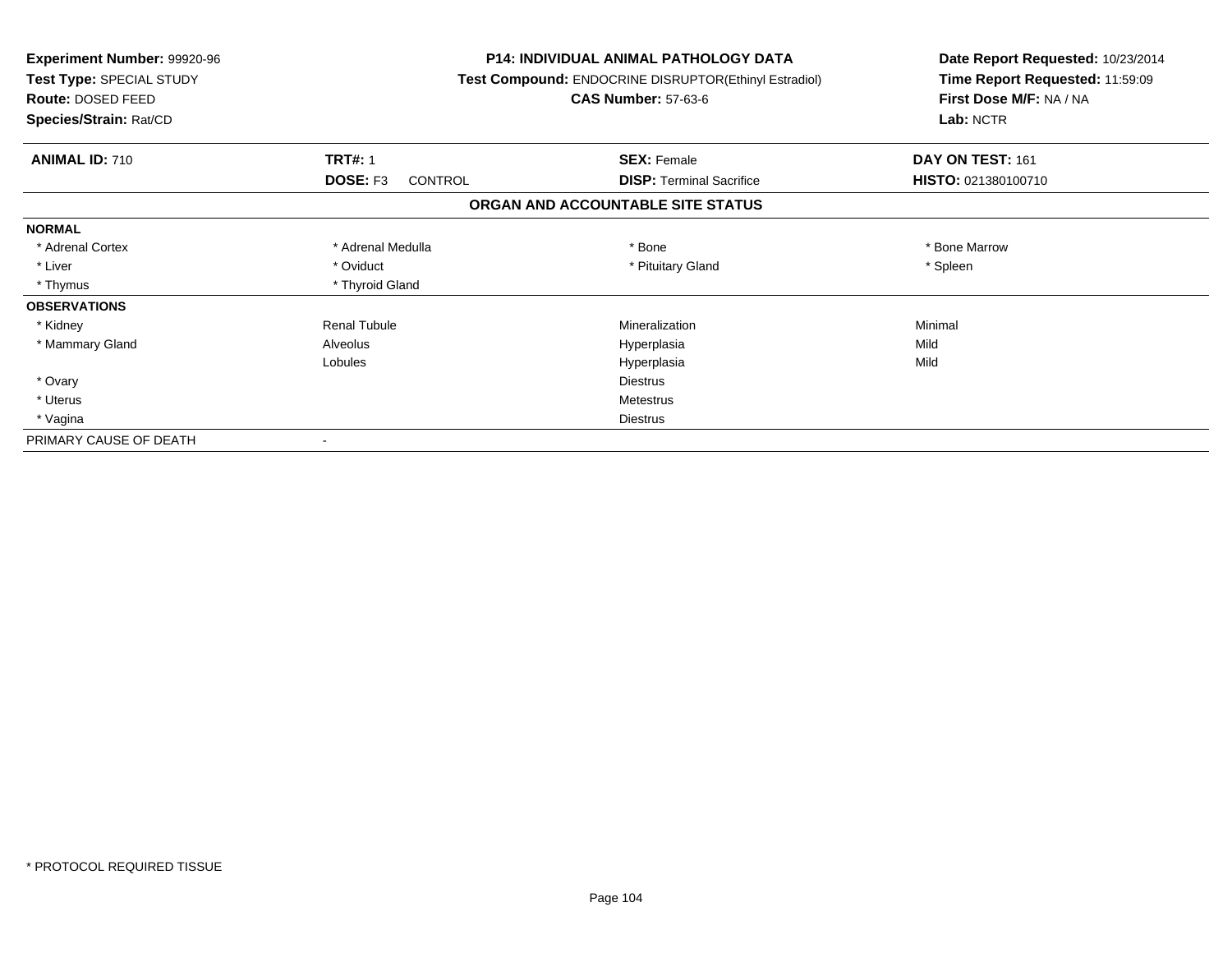| Experiment Number: 99920-96<br>Test Type: SPECIAL STUDY<br><b>Route: DOSED FEED</b><br>Species/Strain: Rat/CD |                            | <b>P14: INDIVIDUAL ANIMAL PATHOLOGY DATA</b><br>Test Compound: ENDOCRINE DISRUPTOR(Ethinyl Estradiol)<br><b>CAS Number: 57-63-6</b> | Date Report Requested: 10/23/2014<br>Time Report Requested: 11:59:09<br>First Dose M/F: NA / NA<br>Lab: NCTR |
|---------------------------------------------------------------------------------------------------------------|----------------------------|-------------------------------------------------------------------------------------------------------------------------------------|--------------------------------------------------------------------------------------------------------------|
| <b>ANIMAL ID: 711</b>                                                                                         | <b>TRT#: 1</b>             | <b>SEX: Female</b>                                                                                                                  | DAY ON TEST: 161                                                                                             |
|                                                                                                               | DOSE: F3<br><b>CONTROL</b> | <b>DISP: Terminal Sacrifice</b>                                                                                                     | HISTO: 021380100711                                                                                          |
|                                                                                                               |                            | ORGAN AND ACCOUNTABLE SITE STATUS                                                                                                   |                                                                                                              |
| <b>NORMAL</b>                                                                                                 |                            |                                                                                                                                     |                                                                                                              |
| * Adrenal Cortex                                                                                              | * Adrenal Medulla          | * Bone                                                                                                                              | * Bone Marrow                                                                                                |
| * Oviduct                                                                                                     | * Pituitary Gland          | * Spleen                                                                                                                            | * Thymus                                                                                                     |
| * Thyroid Gland                                                                                               |                            |                                                                                                                                     |                                                                                                              |
| <b>OBSERVATIONS</b>                                                                                           |                            |                                                                                                                                     |                                                                                                              |
| * Kidney                                                                                                      | Cortex                     | Cyst                                                                                                                                |                                                                                                              |
|                                                                                                               | <b>Renal Tubule</b>        | Mineralization                                                                                                                      | Minimal                                                                                                      |
| * Liver                                                                                                       |                            | Developmental Malformation                                                                                                          |                                                                                                              |
| [ Developmental Malformation TGLS = 1-5 ]                                                                     |                            |                                                                                                                                     |                                                                                                              |
| * Mammary Gland                                                                                               | Alveolus                   | Hyperplasia                                                                                                                         | Mild                                                                                                         |
|                                                                                                               | Lobules                    | Hyperplasia                                                                                                                         | Minimal                                                                                                      |
| * Ovary                                                                                                       |                            | Proestrus                                                                                                                           |                                                                                                              |
| * Uterus                                                                                                      |                            | Proestrus                                                                                                                           |                                                                                                              |
| * Vagina                                                                                                      |                            | Proestrus                                                                                                                           |                                                                                                              |
| PRIMARY CAUSE OF DEATH                                                                                        |                            |                                                                                                                                     |                                                                                                              |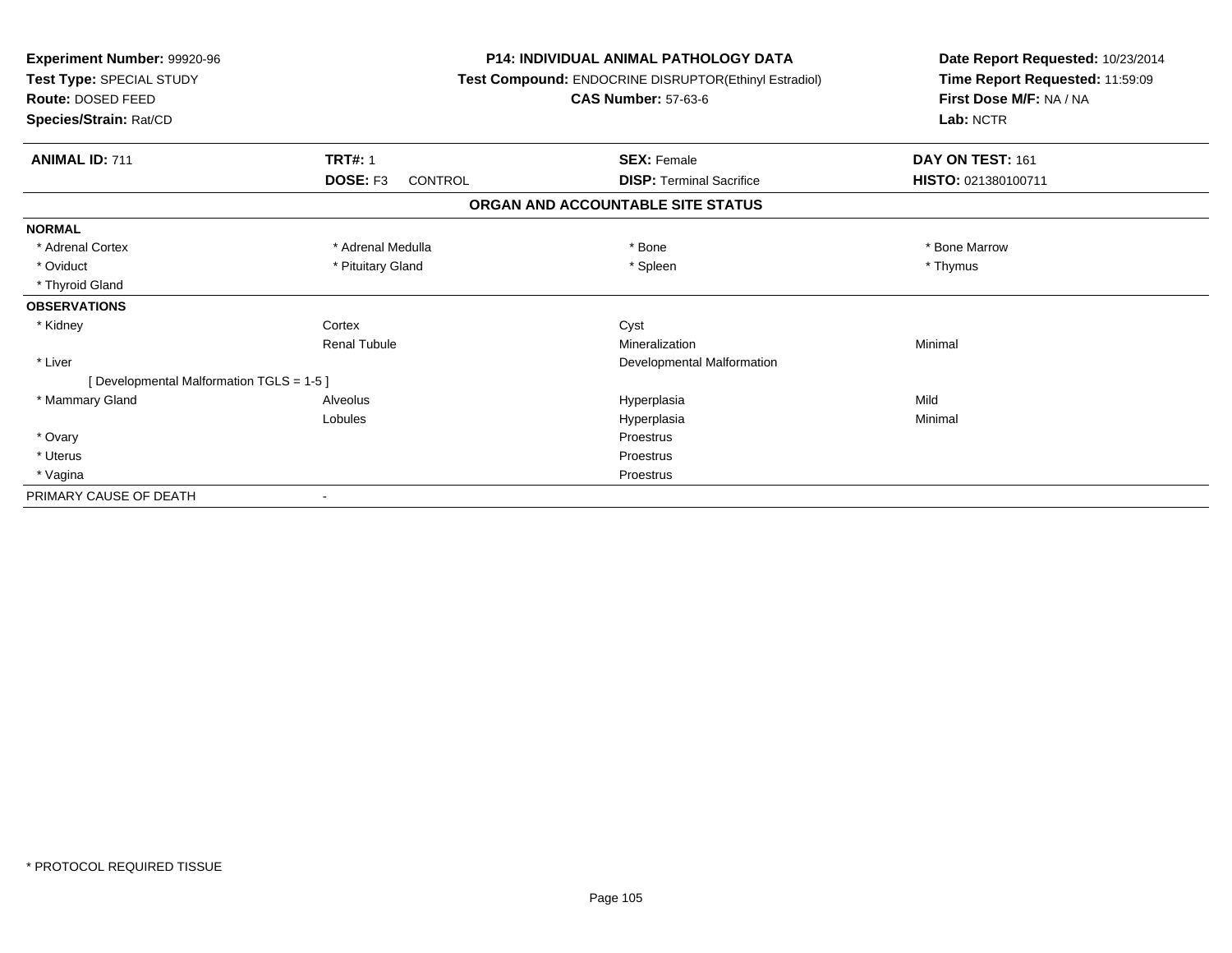| Experiment Number: 99920-96<br>Test Type: SPECIAL STUDY<br><b>Route: DOSED FEED</b><br>Species/Strain: Rat/CD |                            | <b>P14: INDIVIDUAL ANIMAL PATHOLOGY DATA</b><br>Test Compound: ENDOCRINE DISRUPTOR(Ethinyl Estradiol)<br><b>CAS Number: 57-63-6</b> | Date Report Requested: 10/23/2014<br>Time Report Requested: 11:59:09<br>First Dose M/F: NA / NA<br>Lab: NCTR |
|---------------------------------------------------------------------------------------------------------------|----------------------------|-------------------------------------------------------------------------------------------------------------------------------------|--------------------------------------------------------------------------------------------------------------|
| <b>ANIMAL ID: 712</b>                                                                                         | <b>TRT#: 1</b>             | <b>SEX: Female</b>                                                                                                                  | DAY ON TEST: 161                                                                                             |
|                                                                                                               | DOSE: F3<br><b>CONTROL</b> | <b>DISP: Terminal Sacrifice</b>                                                                                                     | HISTO: 021380100712                                                                                          |
|                                                                                                               |                            | ORGAN AND ACCOUNTABLE SITE STATUS                                                                                                   |                                                                                                              |
| <b>NORMAL</b>                                                                                                 |                            |                                                                                                                                     |                                                                                                              |
| * Adrenal Cortex                                                                                              | * Adrenal Medulla          | * Bone                                                                                                                              | * Liver                                                                                                      |
| * Oviduct                                                                                                     | * Pituitary Gland          | * Thymus                                                                                                                            | * Thyroid Gland                                                                                              |
| <b>OBSERVATIONS</b>                                                                                           |                            |                                                                                                                                     |                                                                                                              |
| * Bone Marrow                                                                                                 |                            | Pigmentation                                                                                                                        | Marked                                                                                                       |
| * Kidney                                                                                                      | <b>Renal Tubule</b>        | Mineralization                                                                                                                      | Minimal                                                                                                      |
| * Mammary Gland                                                                                               |                            | Lactation                                                                                                                           |                                                                                                              |
| * Ovary                                                                                                       |                            | Cyst                                                                                                                                |                                                                                                              |
|                                                                                                               |                            | Estrus                                                                                                                              |                                                                                                              |
| Note: TGL 2 - NCL                                                                                             |                            |                                                                                                                                     |                                                                                                              |
| [Cyst TGLS = $1-9$ ]                                                                                          |                            |                                                                                                                                     |                                                                                                              |
| * Spleen                                                                                                      |                            | Congestion                                                                                                                          | Moderate                                                                                                     |
|                                                                                                               |                            | Pigmentation                                                                                                                        | Minimal                                                                                                      |
| * Uterus                                                                                                      |                            | <b>Estrus</b>                                                                                                                       |                                                                                                              |
| * Vagina                                                                                                      |                            | Metestrus                                                                                                                           |                                                                                                              |
| PRIMARY CAUSE OF DEATH                                                                                        |                            |                                                                                                                                     |                                                                                                              |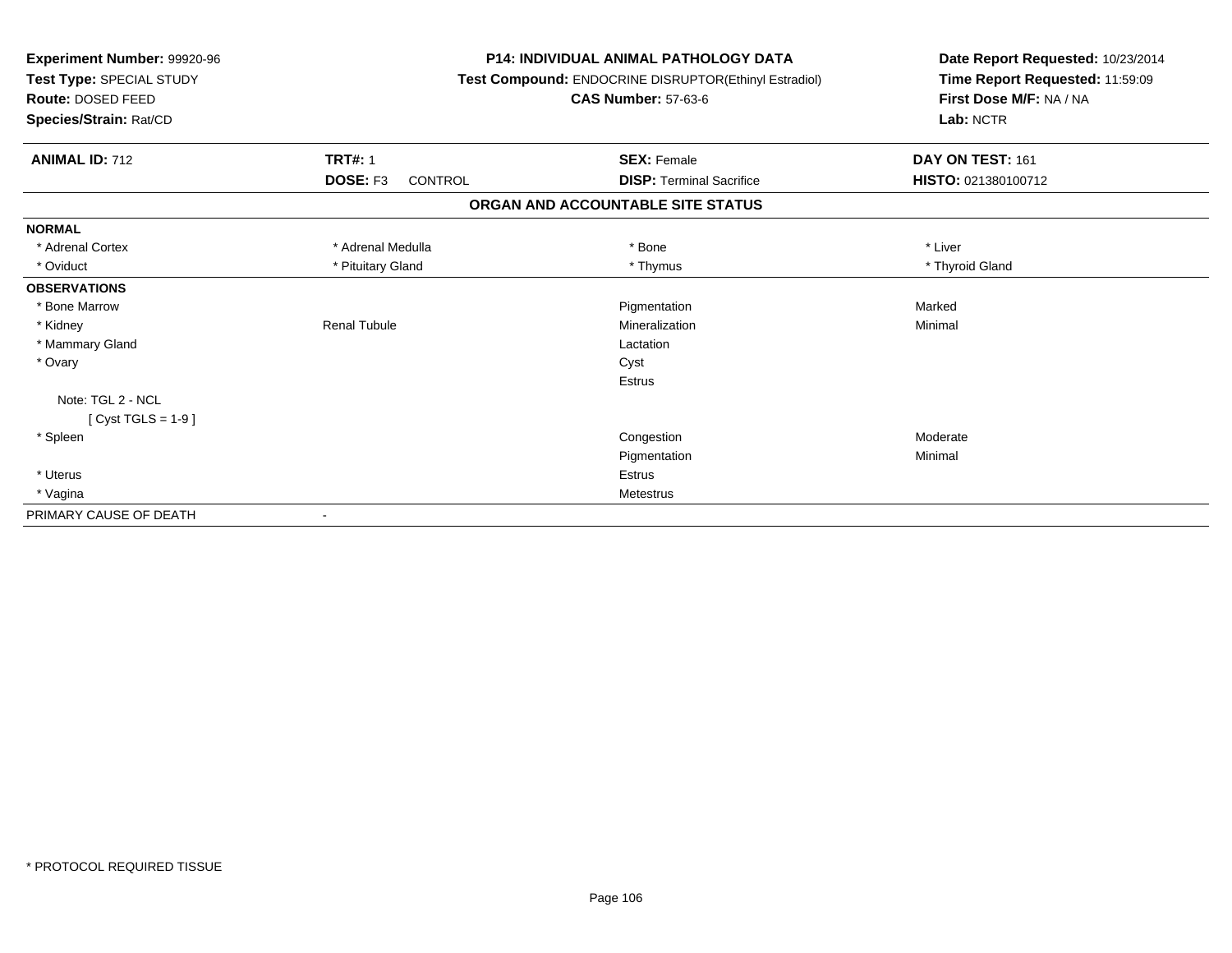| <b>Experiment Number: 99920-96</b><br>Test Type: SPECIAL STUDY<br><b>Route: DOSED FEED</b><br>Species/Strain: Rat/CD |                              | <b>P14: INDIVIDUAL ANIMAL PATHOLOGY DATA</b><br>Test Compound: ENDOCRINE DISRUPTOR(Ethinyl Estradiol)<br><b>CAS Number: 57-63-6</b> | Date Report Requested: 10/23/2014<br>Time Report Requested: 11:59:09<br>First Dose M/F: NA / NA<br>Lab: NCTR |
|----------------------------------------------------------------------------------------------------------------------|------------------------------|-------------------------------------------------------------------------------------------------------------------------------------|--------------------------------------------------------------------------------------------------------------|
| <b>ANIMAL ID: 713</b>                                                                                                | <b>TRT#: 2</b>               | <b>SEX: Female</b>                                                                                                                  | DAY ON TEST: 161                                                                                             |
|                                                                                                                      | <b>DOSE: F3/2PPB TO CTRL</b> | <b>DISP:</b> Terminal Sacrifice                                                                                                     | <b>HISTO: 021380100713</b>                                                                                   |
|                                                                                                                      |                              | ORGAN AND ACCOUNTABLE SITE STATUS                                                                                                   |                                                                                                              |
| <b>NORMAL</b>                                                                                                        |                              |                                                                                                                                     |                                                                                                              |
| * Oviduct                                                                                                            |                              |                                                                                                                                     |                                                                                                              |
| <b>OBSERVATIONS</b>                                                                                                  |                              |                                                                                                                                     |                                                                                                              |
| * Kidney                                                                                                             | <b>Renal Tubule</b>          | <b>Mineralization</b>                                                                                                               | Minimal                                                                                                      |
| * Mammary Gland                                                                                                      | Alveolus                     | Hyperplasia                                                                                                                         | Minimal                                                                                                      |
|                                                                                                                      | Lobules                      | Hyperplasia                                                                                                                         | Mild                                                                                                         |
| * Ovary                                                                                                              |                              | <b>Proestrus</b>                                                                                                                    |                                                                                                              |
| * Uterus                                                                                                             |                              | Proestrus                                                                                                                           |                                                                                                              |
| * Vagina                                                                                                             |                              | Proestrus                                                                                                                           |                                                                                                              |
| PRIMARY CAUSE OF DEATH                                                                                               |                              |                                                                                                                                     |                                                                                                              |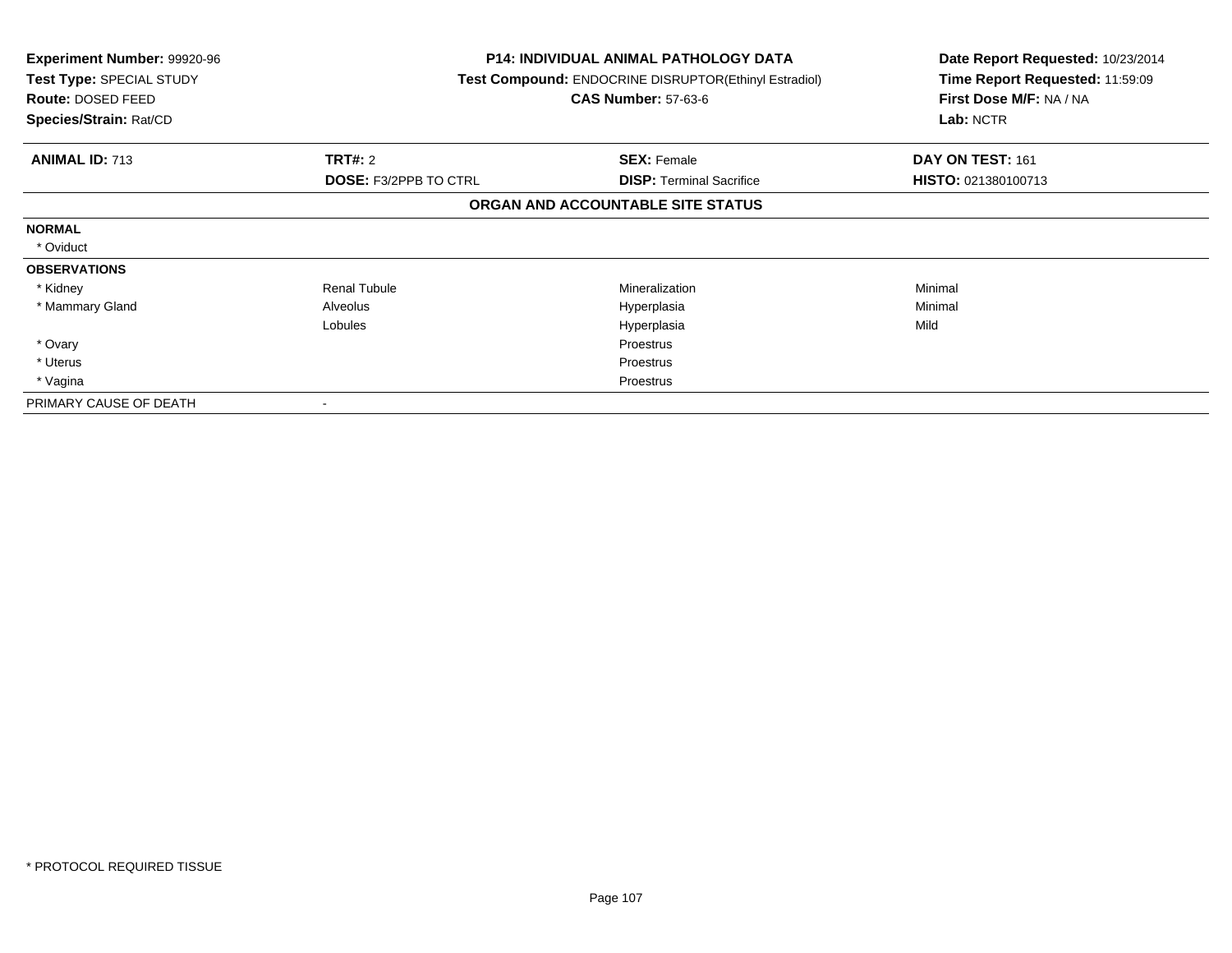| Experiment Number: 99920-96<br>Test Type: SPECIAL STUDY<br>Route: DOSED FEED<br>Species/Strain: Rat/CD | <b>P14: INDIVIDUAL ANIMAL PATHOLOGY DATA</b><br>Test Compound: ENDOCRINE DISRUPTOR(Ethinyl Estradiol)<br><b>CAS Number: 57-63-6</b> |                                   | Date Report Requested: 10/23/2014<br>Time Report Requested: 11:59:09<br>First Dose M/F: NA / NA<br>Lab: NCTR |
|--------------------------------------------------------------------------------------------------------|-------------------------------------------------------------------------------------------------------------------------------------|-----------------------------------|--------------------------------------------------------------------------------------------------------------|
| <b>ANIMAL ID: 714</b>                                                                                  | <b>TRT#: 2</b>                                                                                                                      | <b>SEX: Female</b>                | DAY ON TEST: 161                                                                                             |
|                                                                                                        | <b>DOSE: F3/2PPB TO CTRL</b>                                                                                                        | <b>DISP:</b> Terminal Sacrifice   | HISTO: 021380100714                                                                                          |
|                                                                                                        |                                                                                                                                     | ORGAN AND ACCOUNTABLE SITE STATUS |                                                                                                              |
| <b>NORMAL</b>                                                                                          |                                                                                                                                     |                                   |                                                                                                              |
| * Kidney                                                                                               | * Mammary Gland                                                                                                                     | * Oviduct                         |                                                                                                              |
| <b>OBSERVATIONS</b>                                                                                    |                                                                                                                                     |                                   |                                                                                                              |
| * Ovary                                                                                                |                                                                                                                                     | <b>Diestrus</b>                   |                                                                                                              |
| * Uterus                                                                                               |                                                                                                                                     | <b>Diestrus</b>                   |                                                                                                              |
| Note: late diestrus                                                                                    |                                                                                                                                     |                                   |                                                                                                              |
| * Vagina                                                                                               |                                                                                                                                     | <b>Diestrus</b>                   |                                                                                                              |
| PRIMARY CAUSE OF DEATH                                                                                 |                                                                                                                                     |                                   |                                                                                                              |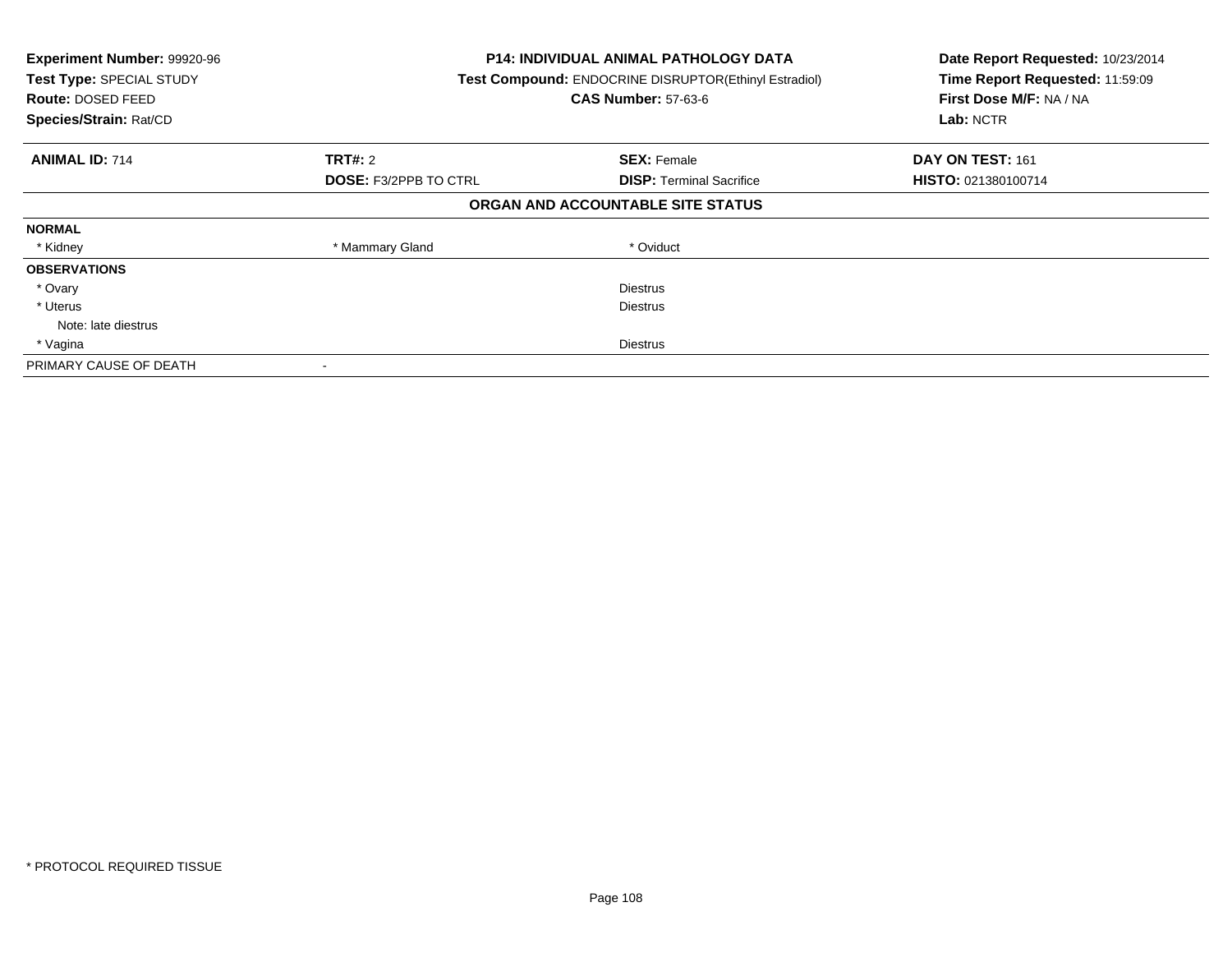| Experiment Number: 99920-96<br>Test Type: SPECIAL STUDY<br><b>Route: DOSED FEED</b><br>Species/Strain: Rat/CD |                              | <b>P14: INDIVIDUAL ANIMAL PATHOLOGY DATA</b><br>Test Compound: ENDOCRINE DISRUPTOR(Ethinyl Estradiol)<br><b>CAS Number: 57-63-6</b> | Date Report Requested: 10/23/2014<br>Time Report Requested: 11:59:09<br>First Dose M/F: NA / NA<br>Lab: NCTR |
|---------------------------------------------------------------------------------------------------------------|------------------------------|-------------------------------------------------------------------------------------------------------------------------------------|--------------------------------------------------------------------------------------------------------------|
| <b>ANIMAL ID: 715</b>                                                                                         | TRT#: 2                      | <b>SEX: Female</b>                                                                                                                  | DAY ON TEST: 161                                                                                             |
|                                                                                                               | <b>DOSE: F3/2PPB TO CTRL</b> | <b>DISP:</b> Terminal Sacrifice                                                                                                     | <b>HISTO: 021380100715</b>                                                                                   |
|                                                                                                               |                              | ORGAN AND ACCOUNTABLE SITE STATUS                                                                                                   |                                                                                                              |
| <b>NORMAL</b>                                                                                                 |                              |                                                                                                                                     |                                                                                                              |
| * Mammary Gland                                                                                               | * Oviduct                    |                                                                                                                                     |                                                                                                              |
| <b>OBSERVATIONS</b>                                                                                           |                              |                                                                                                                                     |                                                                                                              |
| * Kidney                                                                                                      | <b>Renal Tubule</b>          | Mineralization                                                                                                                      | Minimal                                                                                                      |
| * Ovary                                                                                                       |                              | <b>Diestrus</b>                                                                                                                     |                                                                                                              |
| * Uterus                                                                                                      |                              | <b>Diestrus</b>                                                                                                                     |                                                                                                              |
| * Vagina                                                                                                      |                              | Diestrus                                                                                                                            |                                                                                                              |
| PRIMARY CAUSE OF DEATH                                                                                        |                              |                                                                                                                                     |                                                                                                              |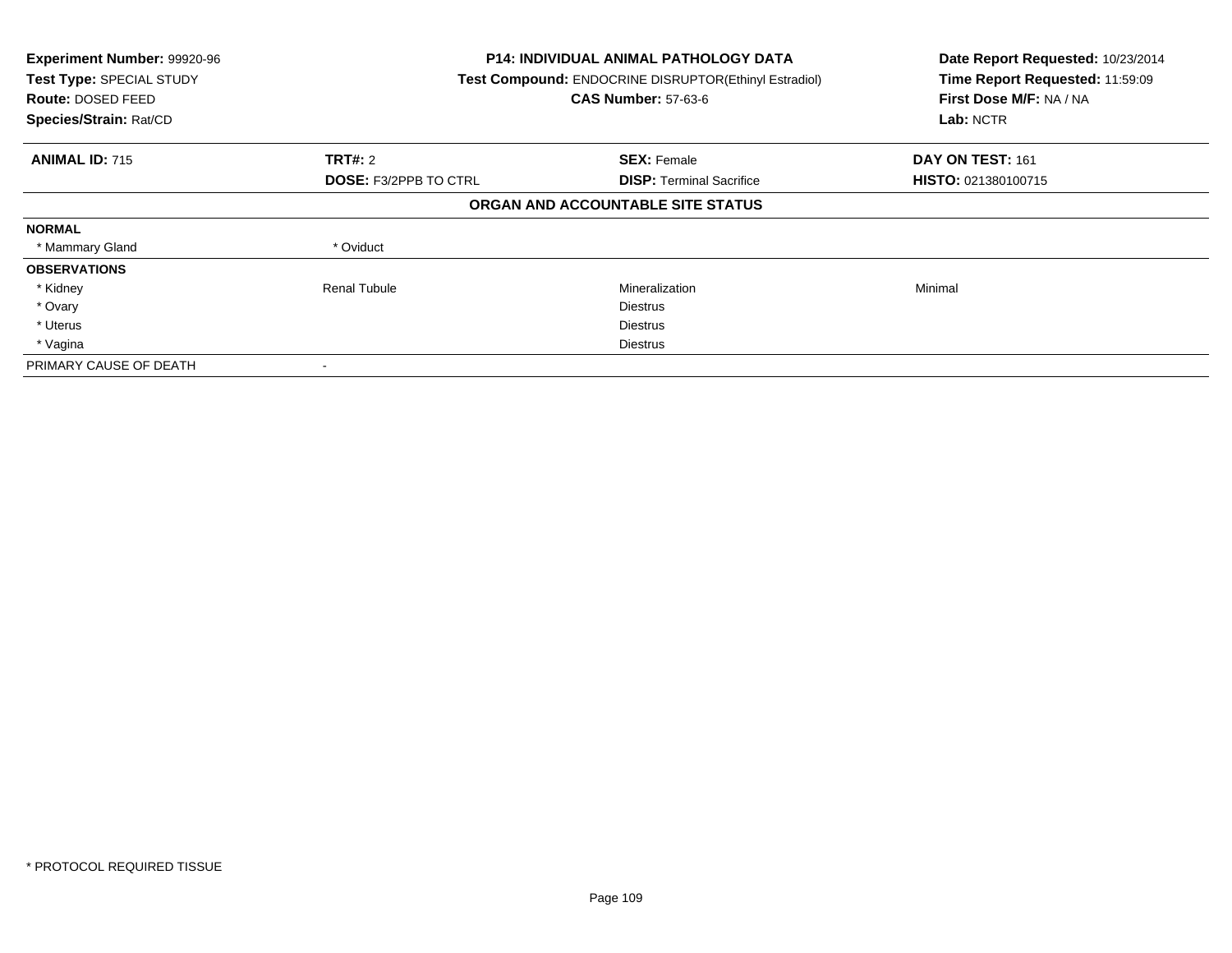| <b>Experiment Number: 99920-96</b><br>Test Type: SPECIAL STUDY<br>Route: DOSED FEED<br>Species/Strain: Rat/CD |                              | <b>P14: INDIVIDUAL ANIMAL PATHOLOGY DATA</b><br><b>Test Compound: ENDOCRINE DISRUPTOR (Ethinyl Estradiol)</b><br><b>CAS Number: 57-63-6</b> | Date Report Requested: 10/23/2014<br>Time Report Requested: 11:59:09<br>First Dose M/F: NA / NA<br>Lab: NCTR |
|---------------------------------------------------------------------------------------------------------------|------------------------------|---------------------------------------------------------------------------------------------------------------------------------------------|--------------------------------------------------------------------------------------------------------------|
| <b>ANIMAL ID: 716</b>                                                                                         | <b>TRT#: 2</b>               | <b>SEX: Female</b>                                                                                                                          | DAY ON TEST: 161                                                                                             |
|                                                                                                               | <b>DOSE: F3/2PPB TO CTRL</b> | <b>DISP:</b> Terminal Sacrifice                                                                                                             | HISTO: 021380100716                                                                                          |
|                                                                                                               |                              | ORGAN AND ACCOUNTABLE SITE STATUS                                                                                                           |                                                                                                              |
| <b>NORMAL</b>                                                                                                 |                              |                                                                                                                                             |                                                                                                              |
| * Kidney                                                                                                      | * Oviduct                    |                                                                                                                                             |                                                                                                              |
| <b>OBSERVATIONS</b>                                                                                           |                              |                                                                                                                                             |                                                                                                              |
| * Mammary Gland                                                                                               |                              | Lactation                                                                                                                                   |                                                                                                              |
| * Ovary                                                                                                       |                              | Metestrus                                                                                                                                   |                                                                                                              |
| Note: Transitional to Diestrus                                                                                |                              |                                                                                                                                             |                                                                                                              |
| * Uterus                                                                                                      |                              | <b>Metestrus</b>                                                                                                                            |                                                                                                              |
| Note: Transitional to Diestrus                                                                                |                              |                                                                                                                                             |                                                                                                              |
| * Vagina                                                                                                      |                              | <b>Metestrus</b>                                                                                                                            |                                                                                                              |
| PRIMARY CAUSE OF DEATH                                                                                        |                              |                                                                                                                                             |                                                                                                              |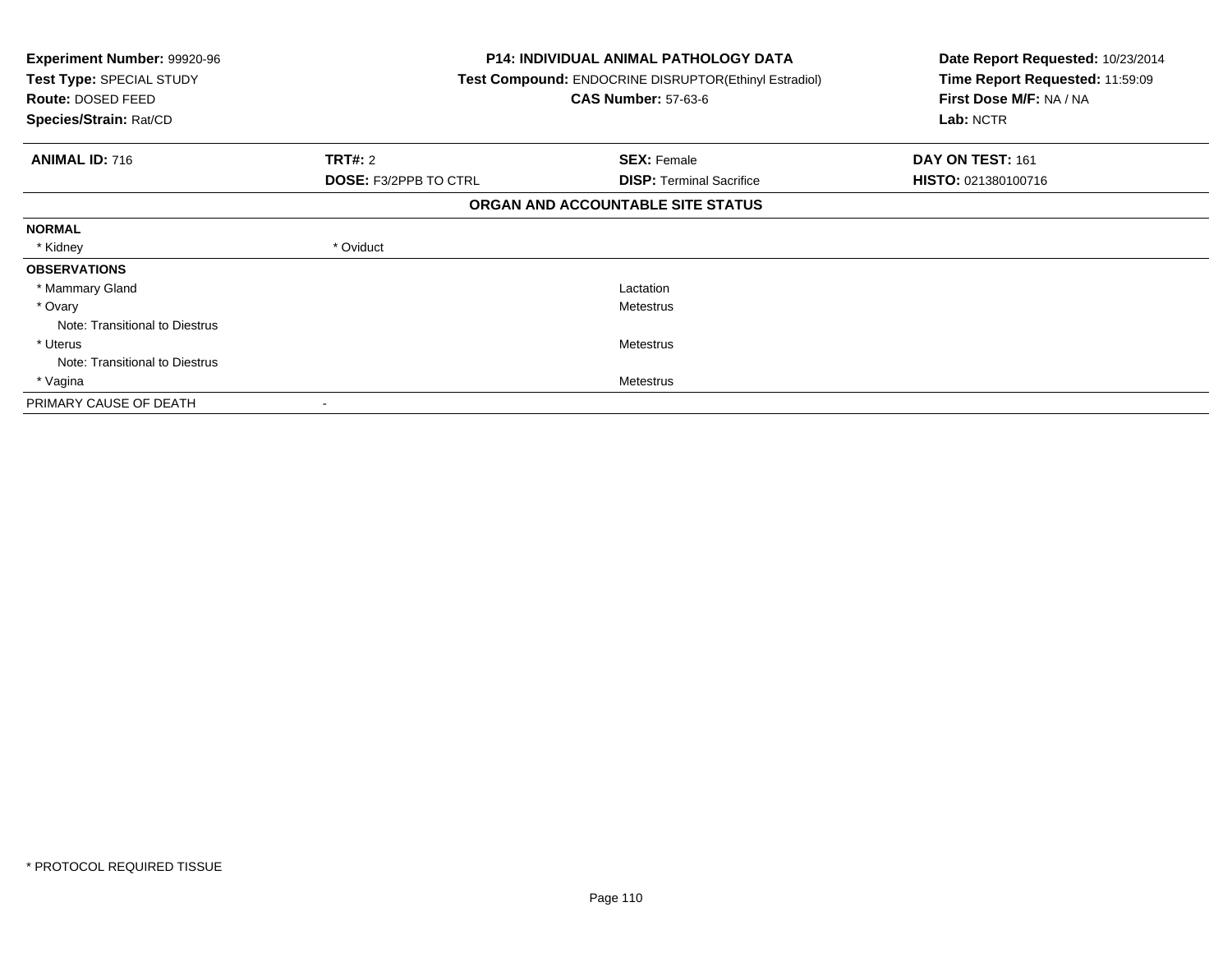| Experiment Number: 99920-96<br>Test Type: SPECIAL STUDY<br><b>Route: DOSED FEED</b><br>Species/Strain: Rat/CD |                              | <b>P14: INDIVIDUAL ANIMAL PATHOLOGY DATA</b><br>Test Compound: ENDOCRINE DISRUPTOR(Ethinyl Estradiol)<br><b>CAS Number: 57-63-6</b> | Date Report Requested: 10/23/2014<br>Time Report Requested: 11:59:09<br>First Dose M/F: NA / NA<br>Lab: NCTR |
|---------------------------------------------------------------------------------------------------------------|------------------------------|-------------------------------------------------------------------------------------------------------------------------------------|--------------------------------------------------------------------------------------------------------------|
| <b>ANIMAL ID: 717</b>                                                                                         | TRT#: 2                      | <b>SEX: Female</b>                                                                                                                  | DAY ON TEST: 161                                                                                             |
|                                                                                                               | <b>DOSE: F3/2PPB TO CTRL</b> | <b>DISP:</b> Terminal Sacrifice                                                                                                     | <b>HISTO: 021380100717</b>                                                                                   |
|                                                                                                               |                              | ORGAN AND ACCOUNTABLE SITE STATUS                                                                                                   |                                                                                                              |
| <b>NORMAL</b>                                                                                                 |                              |                                                                                                                                     |                                                                                                              |
| * Mammary Gland                                                                                               | * Oviduct                    |                                                                                                                                     |                                                                                                              |
| <b>OBSERVATIONS</b>                                                                                           |                              |                                                                                                                                     |                                                                                                              |
| * Kidney                                                                                                      | <b>Renal Tubule</b>          | Mineralization                                                                                                                      | Minimal                                                                                                      |
| * Ovary                                                                                                       |                              | Estrus                                                                                                                              |                                                                                                              |
| * Uterus                                                                                                      |                              | Estrus                                                                                                                              |                                                                                                              |
| * Vagina                                                                                                      |                              | Estrus                                                                                                                              |                                                                                                              |
| PRIMARY CAUSE OF DEATH                                                                                        |                              |                                                                                                                                     |                                                                                                              |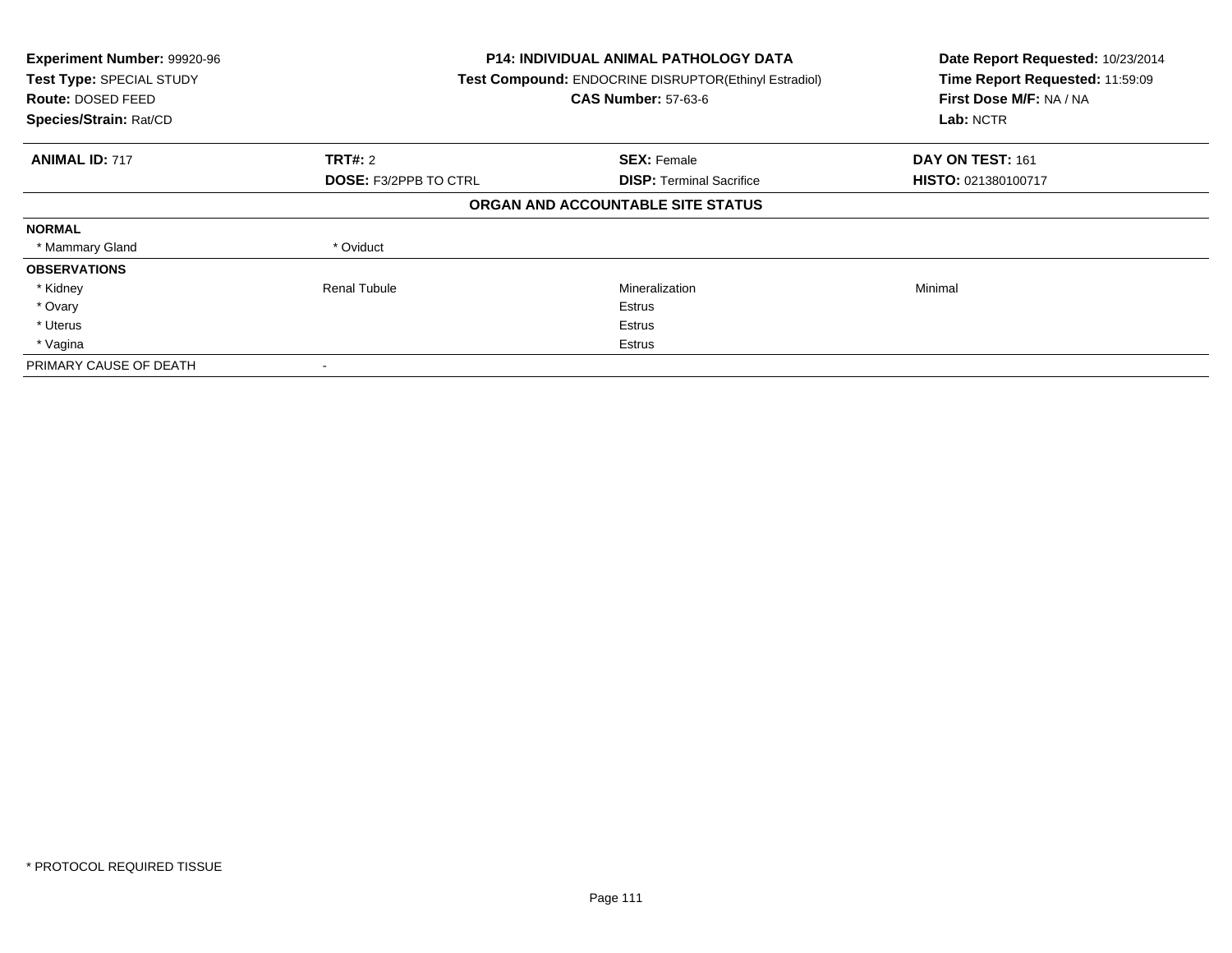| <b>Experiment Number: 99920-96</b><br>Test Type: SPECIAL STUDY<br>Route: DOSED FEED<br>Species/Strain: Rat/CD |                              | <b>P14: INDIVIDUAL ANIMAL PATHOLOGY DATA</b><br>Test Compound: ENDOCRINE DISRUPTOR(Ethinyl Estradiol)<br><b>CAS Number: 57-63-6</b> | Date Report Requested: 10/23/2014<br>Time Report Requested: 11:59:09<br>First Dose M/F: NA / NA<br>Lab: NCTR |
|---------------------------------------------------------------------------------------------------------------|------------------------------|-------------------------------------------------------------------------------------------------------------------------------------|--------------------------------------------------------------------------------------------------------------|
| <b>ANIMAL ID: 718</b>                                                                                         | <b>TRT#: 2</b>               | <b>SEX: Female</b>                                                                                                                  | DAY ON TEST: 161                                                                                             |
|                                                                                                               | <b>DOSE: F3/2PPB TO CTRL</b> | <b>DISP:</b> Terminal Sacrifice                                                                                                     | HISTO: 021380100718                                                                                          |
|                                                                                                               |                              | ORGAN AND ACCOUNTABLE SITE STATUS                                                                                                   |                                                                                                              |
| <b>NORMAL</b>                                                                                                 |                              |                                                                                                                                     |                                                                                                              |
| * Oviduct                                                                                                     |                              |                                                                                                                                     |                                                                                                              |
| <b>OBSERVATIONS</b>                                                                                           |                              |                                                                                                                                     |                                                                                                              |
| * Kidney                                                                                                      | <b>Renal Tubule</b>          | <b>Mineralization</b>                                                                                                               | Mild                                                                                                         |
| * Mammary Gland                                                                                               | Alveolus                     | Hyperplasia                                                                                                                         | Marked                                                                                                       |
|                                                                                                               | Lobules                      | Hyperplasia                                                                                                                         | Moderate                                                                                                     |
| * Ovary                                                                                                       |                              | Estrus                                                                                                                              |                                                                                                              |
| * Uterus                                                                                                      |                              | Estrus                                                                                                                              |                                                                                                              |
| * Vagina                                                                                                      |                              | Metestrus                                                                                                                           |                                                                                                              |
| PRIMARY CAUSE OF DEATH                                                                                        |                              |                                                                                                                                     |                                                                                                              |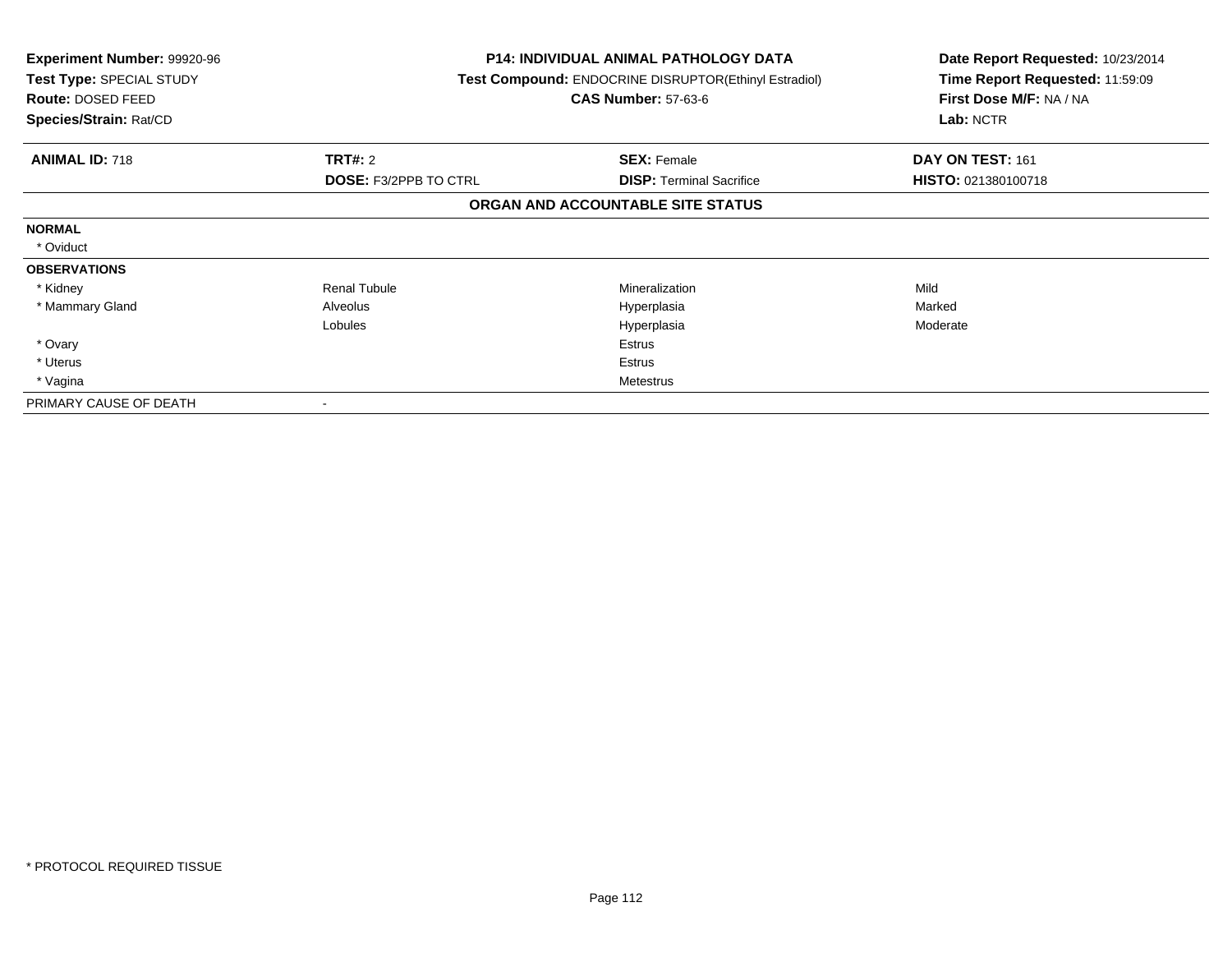| Experiment Number: 99920-96<br>Test Type: SPECIAL STUDY<br><b>Route: DOSED FEED</b><br>Species/Strain: Rat/CD |                               | <b>P14: INDIVIDUAL ANIMAL PATHOLOGY DATA</b><br>Test Compound: ENDOCRINE DISRUPTOR(Ethinyl Estradiol)<br><b>CAS Number: 57-63-6</b> | Date Report Requested: 10/23/2014<br>Time Report Requested: 11:59:09<br>First Dose M/F: NA / NA<br>Lab: NCTR |
|---------------------------------------------------------------------------------------------------------------|-------------------------------|-------------------------------------------------------------------------------------------------------------------------------------|--------------------------------------------------------------------------------------------------------------|
| <b>ANIMAL ID: 719</b>                                                                                         | TRT#: 3                       | <b>SEX: Female</b>                                                                                                                  | DAY ON TEST: 161                                                                                             |
|                                                                                                               | <b>DOSE: F3/10PPB TO CTRL</b> | <b>DISP:</b> Terminal Sacrifice                                                                                                     | HISTO: 021380100719                                                                                          |
|                                                                                                               |                               | ORGAN AND ACCOUNTABLE SITE STATUS                                                                                                   |                                                                                                              |
| <b>NORMAL</b>                                                                                                 |                               |                                                                                                                                     |                                                                                                              |
| * Mammary Gland                                                                                               | * Oviduct                     |                                                                                                                                     |                                                                                                              |
| <b>OBSERVATIONS</b>                                                                                           |                               |                                                                                                                                     |                                                                                                              |
| * Kidney                                                                                                      | <b>Renal Tubule</b>           | Mineralization                                                                                                                      | Mild                                                                                                         |
| * Ovary                                                                                                       |                               | Metestrus                                                                                                                           |                                                                                                              |
| * Uterus                                                                                                      |                               | Metestrus                                                                                                                           |                                                                                                              |
| * Vagina                                                                                                      |                               | Metestrus                                                                                                                           |                                                                                                              |
| PRIMARY CAUSE OF DEATH                                                                                        |                               |                                                                                                                                     |                                                                                                              |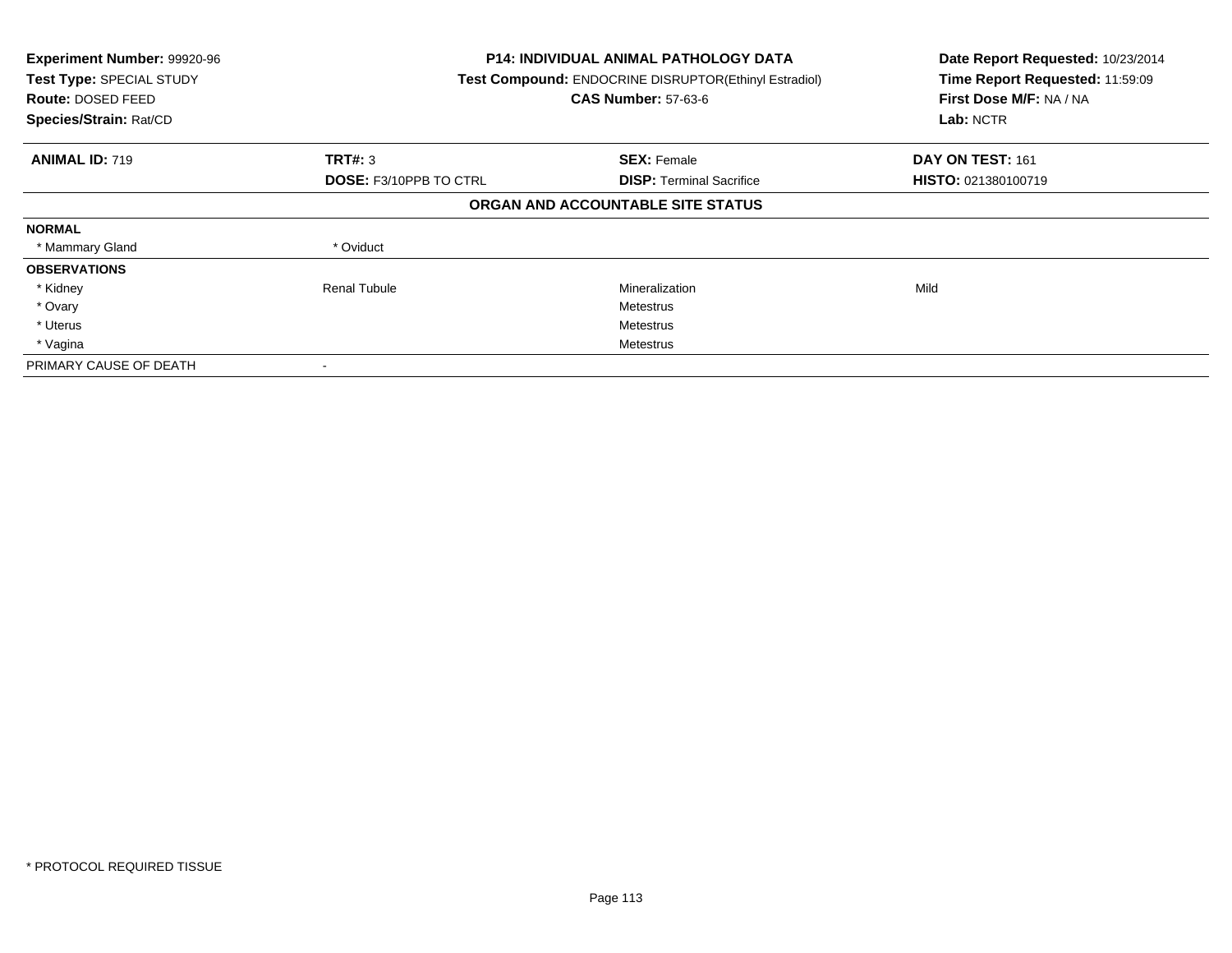| Experiment Number: 99920-96<br>Test Type: SPECIAL STUDY<br>Route: DOSED FEED<br>Species/Strain: Rat/CD |                               | <b>P14: INDIVIDUAL ANIMAL PATHOLOGY DATA</b><br>Test Compound: ENDOCRINE DISRUPTOR(Ethinyl Estradiol)<br><b>CAS Number: 57-63-6</b> | Date Report Requested: 10/23/2014<br>Time Report Requested: 11:59:09<br>First Dose M/F: NA / NA<br>Lab: NCTR |
|--------------------------------------------------------------------------------------------------------|-------------------------------|-------------------------------------------------------------------------------------------------------------------------------------|--------------------------------------------------------------------------------------------------------------|
| <b>ANIMAL ID: 720</b>                                                                                  | TRT#: 3                       | <b>SEX: Female</b>                                                                                                                  | DAY ON TEST: 161                                                                                             |
|                                                                                                        | <b>DOSE: F3/10PPB TO CTRL</b> | <b>DISP:</b> Terminal Sacrifice                                                                                                     | HISTO: 021380100720                                                                                          |
|                                                                                                        |                               | ORGAN AND ACCOUNTABLE SITE STATUS                                                                                                   |                                                                                                              |
| <b>NORMAL</b>                                                                                          |                               |                                                                                                                                     |                                                                                                              |
| * Kidney                                                                                               | * Oviduct                     |                                                                                                                                     |                                                                                                              |
| <b>OBSERVATIONS</b>                                                                                    |                               |                                                                                                                                     |                                                                                                              |
| * Mammary Gland                                                                                        | Alveolus                      | Hyperplasia                                                                                                                         | Marked                                                                                                       |
|                                                                                                        | Lobules                       | Hyperplasia                                                                                                                         | Moderate                                                                                                     |
| * Ovary                                                                                                |                               | Proestrus                                                                                                                           |                                                                                                              |
| * Uterus                                                                                               |                               | Proestrus                                                                                                                           |                                                                                                              |
| Note: TGL 1 is normal proestrus                                                                        |                               |                                                                                                                                     |                                                                                                              |
| Note: TGL 1 - NCL                                                                                      |                               |                                                                                                                                     |                                                                                                              |
| * Vagina                                                                                               |                               | Proestrus                                                                                                                           |                                                                                                              |
| PRIMARY CAUSE OF DEATH                                                                                 |                               |                                                                                                                                     |                                                                                                              |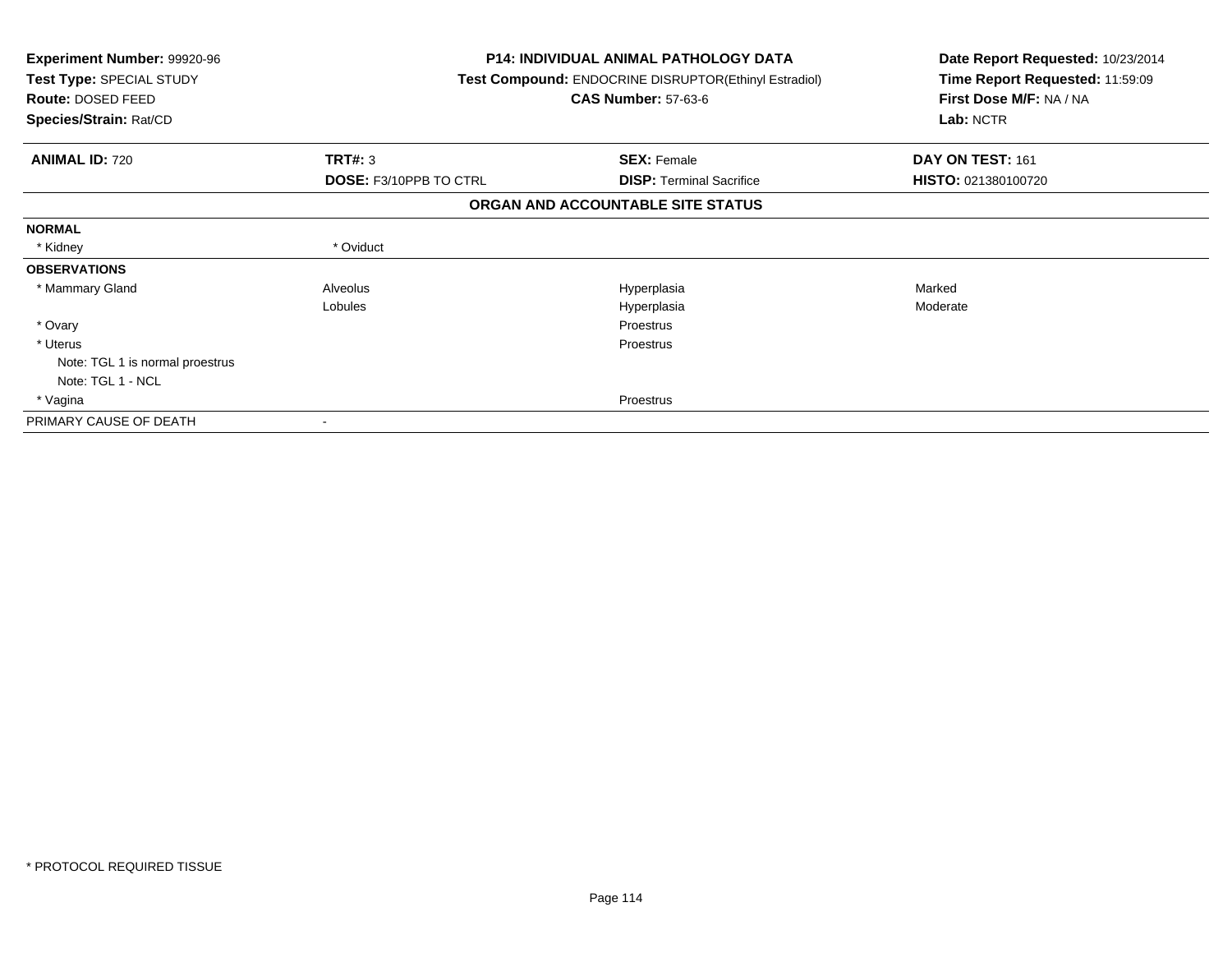| <b>Experiment Number: 99920-96</b><br>Test Type: SPECIAL STUDY<br>Route: DOSED FEED<br>Species/Strain: Rat/CD |                               | <b>P14: INDIVIDUAL ANIMAL PATHOLOGY DATA</b><br>Test Compound: ENDOCRINE DISRUPTOR(Ethinyl Estradiol)<br><b>CAS Number: 57-63-6</b> | Date Report Requested: 10/23/2014<br>Time Report Requested: 11:59:09<br>First Dose M/F: NA / NA<br>Lab: NCTR |
|---------------------------------------------------------------------------------------------------------------|-------------------------------|-------------------------------------------------------------------------------------------------------------------------------------|--------------------------------------------------------------------------------------------------------------|
| <b>ANIMAL ID: 721</b>                                                                                         | <b>TRT#: 3</b>                | <b>SEX: Female</b>                                                                                                                  | DAY ON TEST: 161                                                                                             |
|                                                                                                               | <b>DOSE: F3/10PPB TO CTRL</b> | <b>DISP:</b> Terminal Sacrifice                                                                                                     | HISTO: 021380100721                                                                                          |
|                                                                                                               |                               | ORGAN AND ACCOUNTABLE SITE STATUS                                                                                                   |                                                                                                              |
| <b>NORMAL</b>                                                                                                 |                               |                                                                                                                                     |                                                                                                              |
| * Oviduct                                                                                                     |                               |                                                                                                                                     |                                                                                                              |
| <b>OBSERVATIONS</b>                                                                                           |                               |                                                                                                                                     |                                                                                                              |
| * Kidney                                                                                                      | <b>Renal Tubule</b>           | <b>Mineralization</b>                                                                                                               | Moderate                                                                                                     |
| * Mammary Gland                                                                                               | Alveolus                      | Hyperplasia                                                                                                                         | Mild                                                                                                         |
|                                                                                                               | Lobules                       | Hyperplasia                                                                                                                         | Minimal                                                                                                      |
| * Ovary                                                                                                       |                               | <b>Metestrus</b>                                                                                                                    |                                                                                                              |
| * Uterus                                                                                                      |                               | <b>Metestrus</b>                                                                                                                    |                                                                                                              |
| * Vagina                                                                                                      |                               | Metestrus                                                                                                                           |                                                                                                              |
| PRIMARY CAUSE OF DEATH                                                                                        |                               |                                                                                                                                     |                                                                                                              |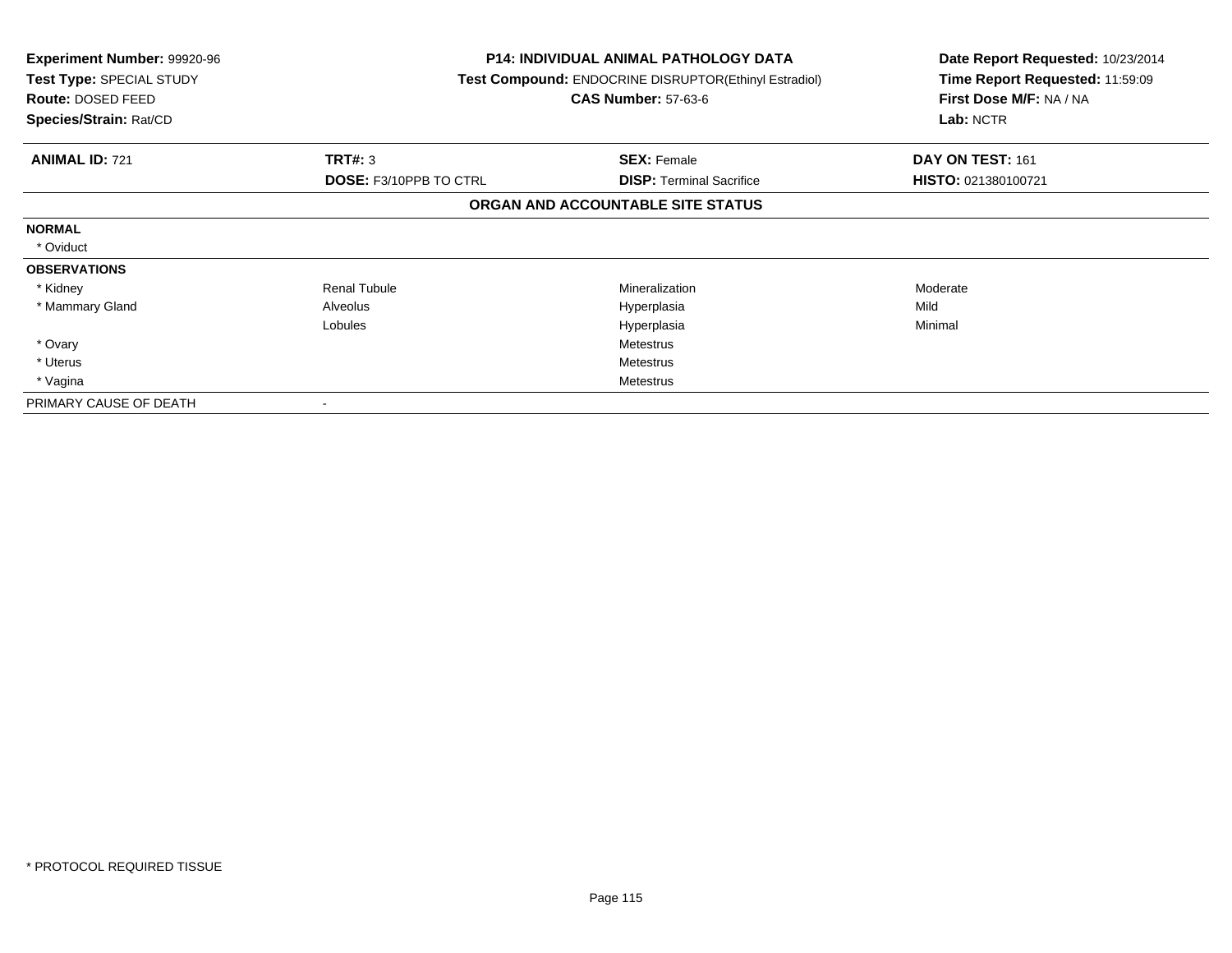| <b>Experiment Number: 99920-96</b><br>Test Type: SPECIAL STUDY<br>Route: DOSED FEED |                               | <b>P14: INDIVIDUAL ANIMAL PATHOLOGY DATA</b><br>Test Compound: ENDOCRINE DISRUPTOR(Ethinyl Estradiol)<br><b>CAS Number: 57-63-6</b> | Date Report Requested: 10/23/2014<br>Time Report Requested: 11:59:09<br>First Dose M/F: NA / NA |  |
|-------------------------------------------------------------------------------------|-------------------------------|-------------------------------------------------------------------------------------------------------------------------------------|-------------------------------------------------------------------------------------------------|--|
| Species/Strain: Rat/CD                                                              |                               |                                                                                                                                     | Lab: NCTR                                                                                       |  |
| <b>ANIMAL ID: 722</b>                                                               | <b>TRT#: 3</b>                | <b>SEX: Female</b>                                                                                                                  | DAY ON TEST: 159                                                                                |  |
|                                                                                     | <b>DOSE: F3/10PPB TO CTRL</b> | <b>DISP: Terminal Sacrifice</b>                                                                                                     | HISTO: 021380100722                                                                             |  |
|                                                                                     |                               | ORGAN AND ACCOUNTABLE SITE STATUS                                                                                                   |                                                                                                 |  |
| <b>NORMAL</b>                                                                       |                               |                                                                                                                                     |                                                                                                 |  |
| * Oviduct                                                                           |                               |                                                                                                                                     |                                                                                                 |  |
| <b>OBSERVATIONS</b>                                                                 |                               |                                                                                                                                     |                                                                                                 |  |
| * Kidney                                                                            | Cortex                        | Cyst                                                                                                                                |                                                                                                 |  |
|                                                                                     | <b>Renal Tubule</b>           | Mineralization                                                                                                                      | Minimal                                                                                         |  |
| * Mammary Gland                                                                     | Alveolus                      | Hyperplasia                                                                                                                         | Minimal                                                                                         |  |
| * Ovary                                                                             |                               | Proestrus                                                                                                                           |                                                                                                 |  |
| * Uterus                                                                            |                               | Proestrus                                                                                                                           |                                                                                                 |  |
| Note: TGL 1 - NCL                                                                   |                               |                                                                                                                                     |                                                                                                 |  |
| Note: TGL 1 is normal proestrus                                                     |                               |                                                                                                                                     |                                                                                                 |  |
| * Vagina                                                                            |                               | Proestrus                                                                                                                           |                                                                                                 |  |
| PRIMARY CAUSE OF DEATH                                                              |                               |                                                                                                                                     |                                                                                                 |  |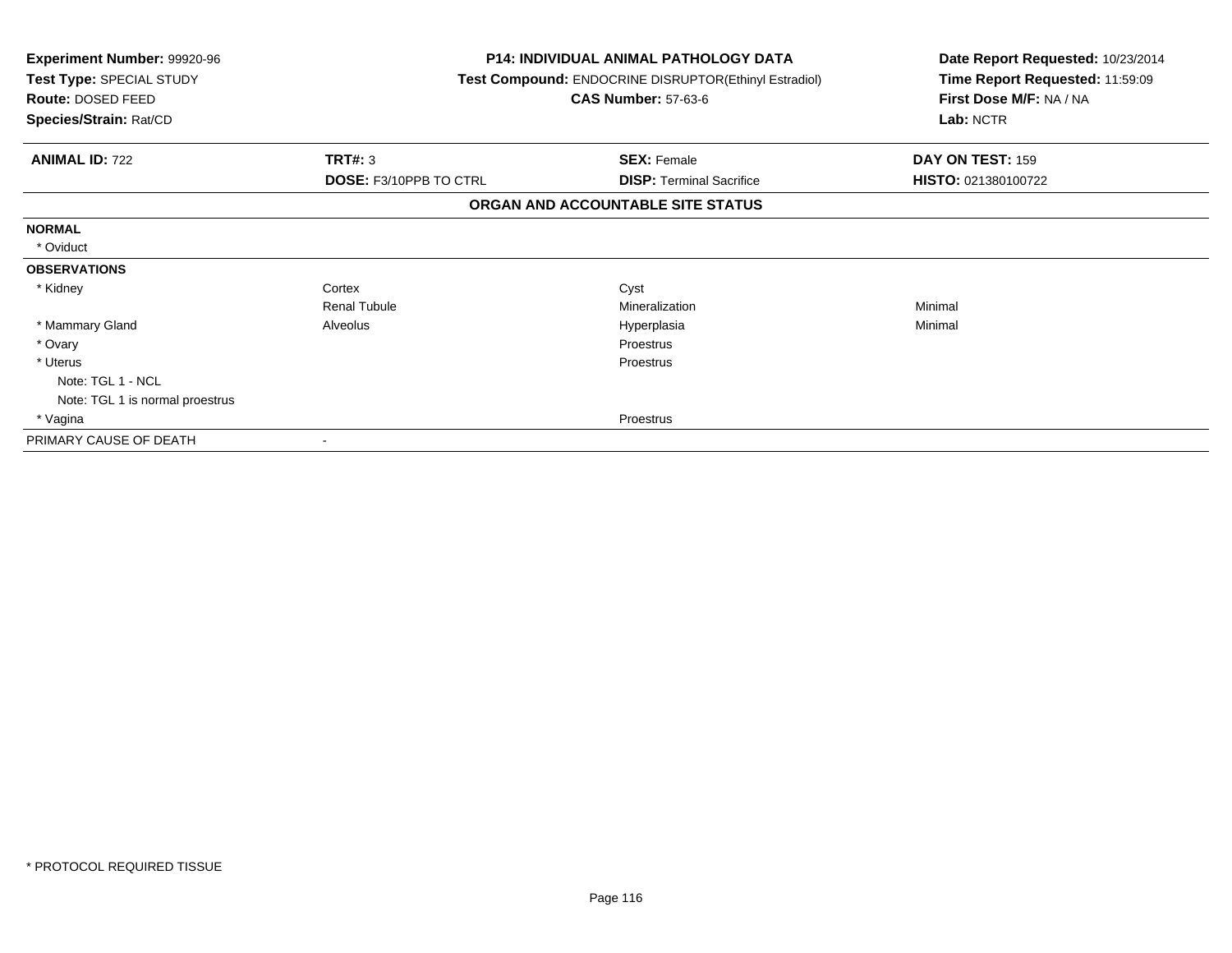| Experiment Number: 99920-96<br>Test Type: SPECIAL STUDY<br><b>Route: DOSED FEED</b><br>Species/Strain: Rat/CD |                               | <b>P14: INDIVIDUAL ANIMAL PATHOLOGY DATA</b><br>Test Compound: ENDOCRINE DISRUPTOR(Ethinyl Estradiol)<br><b>CAS Number: 57-63-6</b> | Date Report Requested: 10/23/2014<br>Time Report Requested: 11:59:09<br>First Dose M/F: NA / NA<br>Lab: NCTR |
|---------------------------------------------------------------------------------------------------------------|-------------------------------|-------------------------------------------------------------------------------------------------------------------------------------|--------------------------------------------------------------------------------------------------------------|
| <b>ANIMAL ID: 723</b>                                                                                         | TRT#: 3                       | <b>SEX: Female</b>                                                                                                                  | DAY ON TEST: 159                                                                                             |
|                                                                                                               | <b>DOSE: F3/10PPB TO CTRL</b> | <b>DISP:</b> Terminal Sacrifice                                                                                                     | <b>HISTO: 021380100723</b>                                                                                   |
|                                                                                                               |                               | ORGAN AND ACCOUNTABLE SITE STATUS                                                                                                   |                                                                                                              |
| <b>NORMAL</b>                                                                                                 |                               |                                                                                                                                     |                                                                                                              |
| * Mammary Gland                                                                                               | * Oviduct                     |                                                                                                                                     |                                                                                                              |
| <b>OBSERVATIONS</b>                                                                                           |                               |                                                                                                                                     |                                                                                                              |
| * Kidney                                                                                                      | <b>Renal Tubule</b>           | Mineralization                                                                                                                      | Minimal                                                                                                      |
| * Ovary                                                                                                       |                               | <b>Diestrus</b>                                                                                                                     |                                                                                                              |
| * Uterus                                                                                                      |                               | <b>Diestrus</b>                                                                                                                     |                                                                                                              |
| * Vagina                                                                                                      |                               | Diestrus                                                                                                                            |                                                                                                              |
| PRIMARY CAUSE OF DEATH                                                                                        |                               |                                                                                                                                     |                                                                                                              |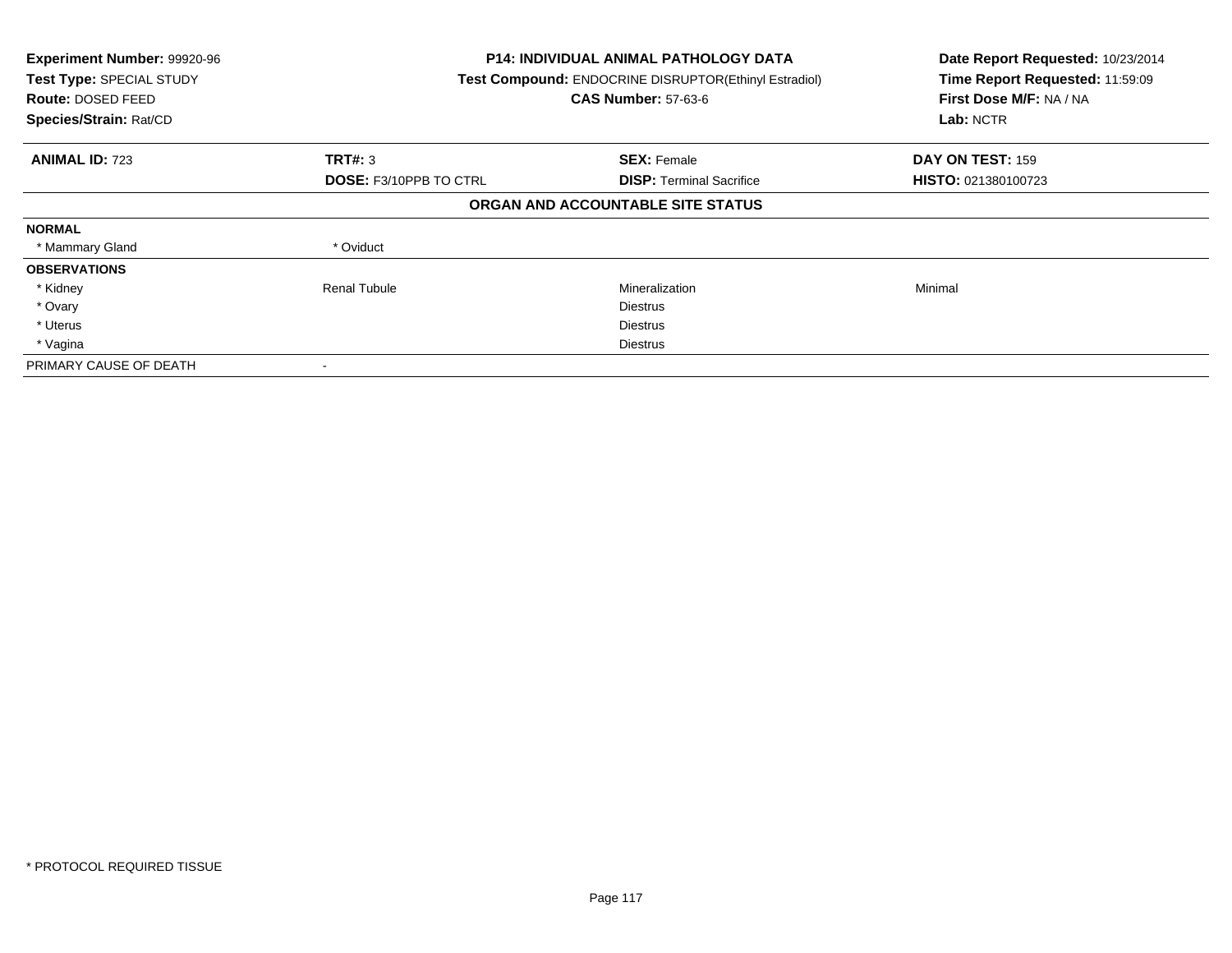| <b>Experiment Number: 99920-96</b><br>Test Type: SPECIAL STUDY<br><b>Route: DOSED FEED</b><br>Species/Strain: Rat/CD |                               | <b>P14: INDIVIDUAL ANIMAL PATHOLOGY DATA</b><br>Test Compound: ENDOCRINE DISRUPTOR(Ethinyl Estradiol)<br><b>CAS Number: 57-63-6</b> | Date Report Requested: 10/23/2014<br>Time Report Requested: 11:59:09<br>First Dose M/F: NA / NA<br>Lab: NCTR |  |
|----------------------------------------------------------------------------------------------------------------------|-------------------------------|-------------------------------------------------------------------------------------------------------------------------------------|--------------------------------------------------------------------------------------------------------------|--|
|                                                                                                                      |                               |                                                                                                                                     |                                                                                                              |  |
| <b>ANIMAL ID: 724</b>                                                                                                | <b>TRT#: 4</b>                | <b>SEX: Female</b>                                                                                                                  | DAY ON TEST: 161                                                                                             |  |
|                                                                                                                      | <b>DOSE: F3/50PPB TO CTRL</b> | <b>DISP:</b> Terminal Sacrifice                                                                                                     | HISTO: 021380100724                                                                                          |  |
|                                                                                                                      |                               | ORGAN AND ACCOUNTABLE SITE STATUS                                                                                                   |                                                                                                              |  |
| <b>NORMAL</b>                                                                                                        |                               |                                                                                                                                     |                                                                                                              |  |
| * Adrenal Cortex                                                                                                     | * Adrenal Medulla             | * Bone                                                                                                                              | * Bone Marrow                                                                                                |  |
| * Kidney                                                                                                             | * Liver                       | * Oviduct                                                                                                                           | * Pituitary Gland                                                                                            |  |
| * Spleen                                                                                                             | * Thymus                      | * Thyroid Gland                                                                                                                     |                                                                                                              |  |
| <b>OBSERVATIONS</b>                                                                                                  |                               |                                                                                                                                     |                                                                                                              |  |
| * Mammary Gland                                                                                                      | Alveolus                      | Hyperplasia                                                                                                                         | Minimal                                                                                                      |  |
| * Ovary                                                                                                              |                               | Proestrus                                                                                                                           |                                                                                                              |  |
| * Uterus                                                                                                             |                               | <b>Proestrus</b>                                                                                                                    |                                                                                                              |  |
| Note: TGL 1 - NCL                                                                                                    |                               |                                                                                                                                     |                                                                                                              |  |
| Note: TGL 1 is normal proestrus                                                                                      |                               |                                                                                                                                     |                                                                                                              |  |
| * Vagina                                                                                                             |                               | Proestrus                                                                                                                           |                                                                                                              |  |
| PRIMARY CAUSE OF DEATH                                                                                               |                               |                                                                                                                                     |                                                                                                              |  |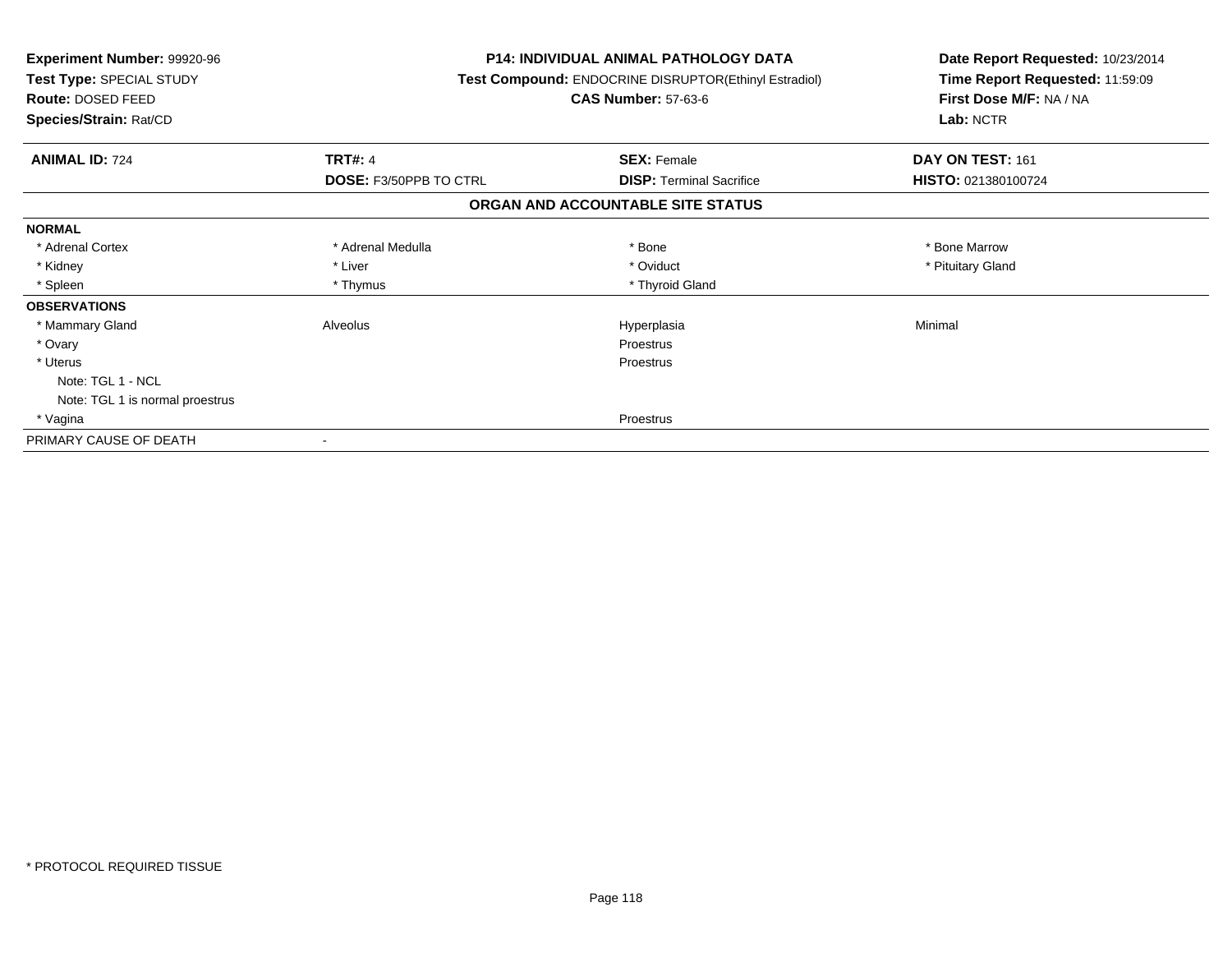| <b>Experiment Number: 99920-96</b><br>Test Type: SPECIAL STUDY<br><b>Route: DOSED FEED</b><br>Species/Strain: Rat/CD |                               | <b>P14: INDIVIDUAL ANIMAL PATHOLOGY DATA</b><br>Test Compound: ENDOCRINE DISRUPTOR(Ethinyl Estradiol)<br><b>CAS Number: 57-63-6</b> | Date Report Requested: 10/23/2014<br>Time Report Requested: 11:59:09<br>First Dose M/F: NA / NA<br>Lab: NCTR |
|----------------------------------------------------------------------------------------------------------------------|-------------------------------|-------------------------------------------------------------------------------------------------------------------------------------|--------------------------------------------------------------------------------------------------------------|
| <b>ANIMAL ID: 725</b>                                                                                                | <b>TRT#: 4</b>                | <b>SEX: Female</b>                                                                                                                  | DAY ON TEST: 161                                                                                             |
|                                                                                                                      | <b>DOSE: F3/50PPB TO CTRL</b> | <b>DISP: Terminal Sacrifice</b>                                                                                                     | HISTO: 021380100725                                                                                          |
|                                                                                                                      |                               | ORGAN AND ACCOUNTABLE SITE STATUS                                                                                                   |                                                                                                              |
| <b>NORMAL</b>                                                                                                        |                               |                                                                                                                                     |                                                                                                              |
| * Adrenal Cortex                                                                                                     | * Adrenal Medulla             | * Bone                                                                                                                              | * Bone Marrow                                                                                                |
| * Liver                                                                                                              | * Oviduct                     | * Pituitary Gland                                                                                                                   | * Spleen                                                                                                     |
| * Thymus                                                                                                             | * Thyroid Gland               |                                                                                                                                     |                                                                                                              |
| <b>OBSERVATIONS</b>                                                                                                  |                               |                                                                                                                                     |                                                                                                              |
| * Kidney                                                                                                             | Cortex                        | Cyst                                                                                                                                |                                                                                                              |
| * Mammary Gland                                                                                                      | Alveolus                      | Hyperplasia                                                                                                                         | Minimal                                                                                                      |
| * Ovary                                                                                                              |                               | <b>Diestrus</b>                                                                                                                     |                                                                                                              |
| * Uterus                                                                                                             |                               | <b>Diestrus</b>                                                                                                                     |                                                                                                              |
| * Vagina                                                                                                             |                               | Diestrus                                                                                                                            |                                                                                                              |
| PRIMARY CAUSE OF DEATH                                                                                               |                               |                                                                                                                                     |                                                                                                              |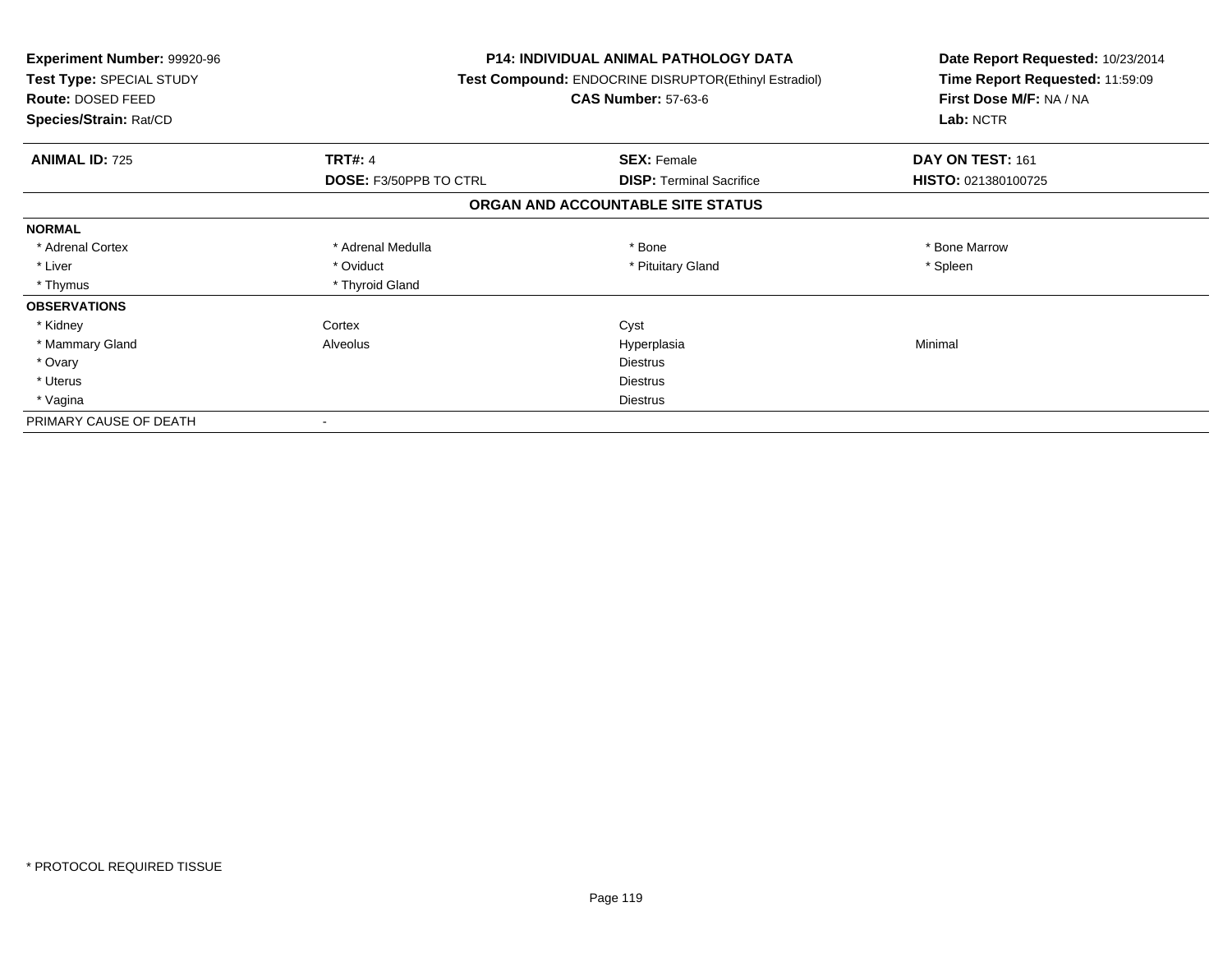| Experiment Number: 99920-96<br>Test Type: SPECIAL STUDY<br>Route: DOSED FEED<br>Species/Strain: Rat/CD |                               | <b>P14: INDIVIDUAL ANIMAL PATHOLOGY DATA</b><br>Test Compound: ENDOCRINE DISRUPTOR(Ethinyl Estradiol)<br><b>CAS Number: 57-63-6</b> | Date Report Requested: 10/23/2014<br>Time Report Requested: 11:59:09<br>First Dose M/F: NA / NA<br>Lab: NCTR |
|--------------------------------------------------------------------------------------------------------|-------------------------------|-------------------------------------------------------------------------------------------------------------------------------------|--------------------------------------------------------------------------------------------------------------|
| <b>ANIMAL ID: 726</b>                                                                                  | <b>TRT#: 4</b>                | <b>SEX: Female</b>                                                                                                                  | DAY ON TEST: 161                                                                                             |
|                                                                                                        | <b>DOSE: F3/50PPB TO CTRL</b> | <b>DISP:</b> Terminal Sacrifice                                                                                                     | HISTO: 021380100726                                                                                          |
|                                                                                                        |                               | ORGAN AND ACCOUNTABLE SITE STATUS                                                                                                   |                                                                                                              |
| <b>NORMAL</b>                                                                                          |                               |                                                                                                                                     |                                                                                                              |
| * Adrenal Cortex                                                                                       | * Adrenal Medulla             | * Bone                                                                                                                              | * Bone Marrow                                                                                                |
| * Liver                                                                                                | * Mammary Gland               | * Oviduct                                                                                                                           | * Pituitary Gland                                                                                            |
| * Spleen                                                                                               | * Thymus                      | * Thyroid Gland                                                                                                                     |                                                                                                              |
| <b>OBSERVATIONS</b>                                                                                    |                               |                                                                                                                                     |                                                                                                              |
| * Kidney                                                                                               | <b>Renal Tubule</b>           | Mineralization                                                                                                                      | Minimal                                                                                                      |
| * Ovary                                                                                                |                               | Proestrus                                                                                                                           |                                                                                                              |
| * Uterus                                                                                               |                               | Proestrus                                                                                                                           |                                                                                                              |
| Note: TGL 1 - NCL                                                                                      |                               |                                                                                                                                     |                                                                                                              |
| Note: TGL 1 is normal proestrus                                                                        |                               |                                                                                                                                     |                                                                                                              |
| * Vagina                                                                                               |                               | Proestrus                                                                                                                           |                                                                                                              |
| PRIMARY CAUSE OF DEATH                                                                                 |                               |                                                                                                                                     |                                                                                                              |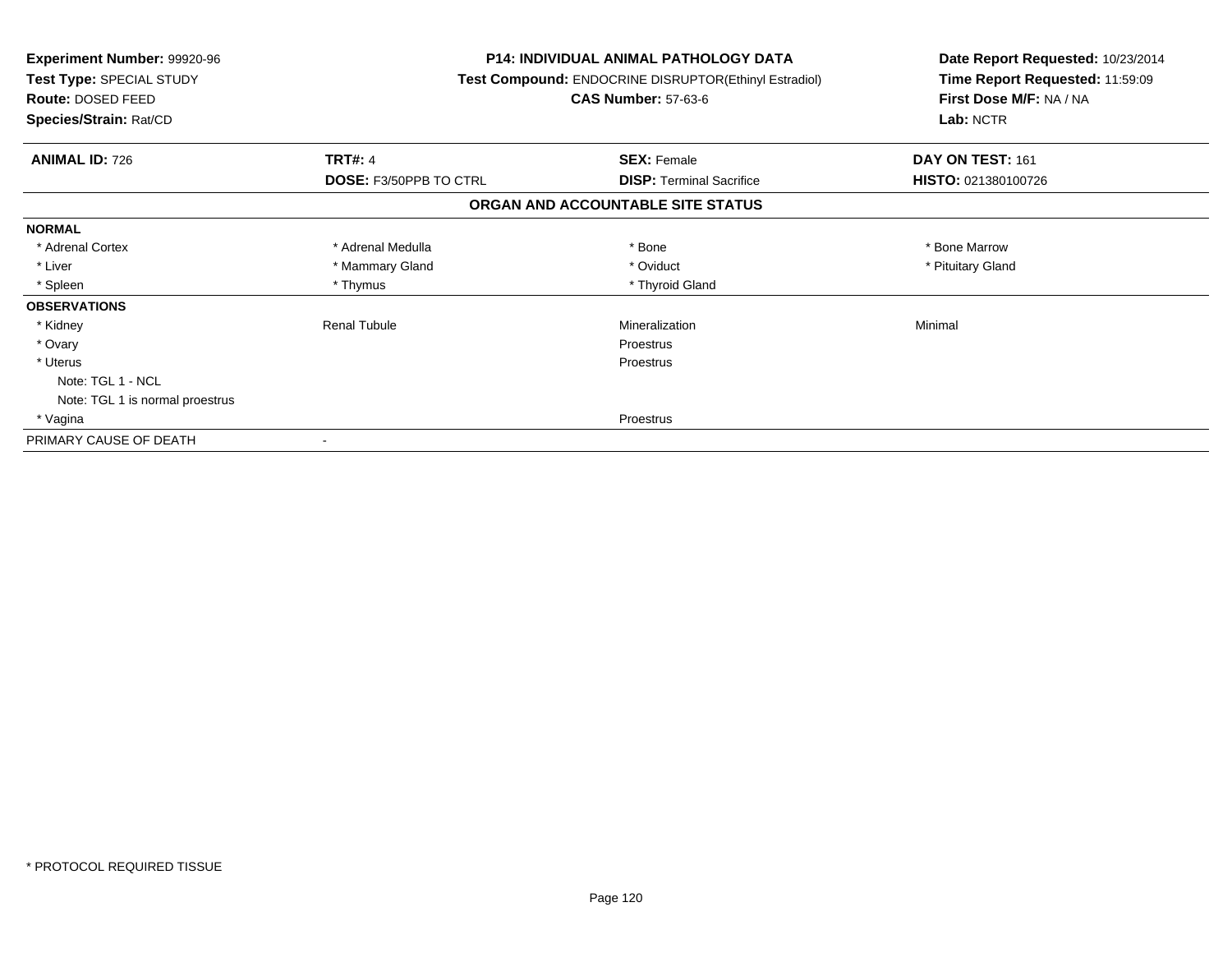| <b>Experiment Number: 99920-96</b><br>Test Type: SPECIAL STUDY<br>Route: DOSED FEED<br>Species/Strain: Rat/CD |                               | P14: INDIVIDUAL ANIMAL PATHOLOGY DATA<br><b>Test Compound: ENDOCRINE DISRUPTOR(Ethinyl Estradiol)</b><br><b>CAS Number: 57-63-6</b> | Date Report Requested: 10/23/2014<br>Time Report Requested: 11:59:09<br>First Dose M/F: NA / NA<br>Lab: NCTR |
|---------------------------------------------------------------------------------------------------------------|-------------------------------|-------------------------------------------------------------------------------------------------------------------------------------|--------------------------------------------------------------------------------------------------------------|
| <b>ANIMAL ID: 727</b>                                                                                         | <b>TRT#: 4</b>                | <b>SEX: Female</b>                                                                                                                  | DAY ON TEST: 161                                                                                             |
|                                                                                                               | <b>DOSE: F3/50PPB TO CTRL</b> | <b>DISP:</b> Terminal Sacrifice                                                                                                     | HISTO: 021380100727                                                                                          |
|                                                                                                               |                               | ORGAN AND ACCOUNTABLE SITE STATUS                                                                                                   |                                                                                                              |
| <b>NORMAL</b>                                                                                                 |                               |                                                                                                                                     |                                                                                                              |
| * Adrenal Cortex                                                                                              | * Adrenal Medulla             | * Bone                                                                                                                              | * Bone Marrow                                                                                                |
| * Liver                                                                                                       | * Mammary Gland               | * Oviduct                                                                                                                           | * Pituitary Gland                                                                                            |
| * Spleen                                                                                                      | * Thymus                      | * Thyroid Gland                                                                                                                     |                                                                                                              |
| <b>OBSERVATIONS</b>                                                                                           |                               |                                                                                                                                     |                                                                                                              |
| * Kidney                                                                                                      | Cortex                        | Cyst                                                                                                                                |                                                                                                              |
| [ Cyst TGLS = $1-4$ ]                                                                                         |                               |                                                                                                                                     |                                                                                                              |
| * Ovary                                                                                                       |                               | <b>Estrus</b>                                                                                                                       |                                                                                                              |
| * Uterus                                                                                                      |                               | Estrus                                                                                                                              |                                                                                                              |
| * Vagina                                                                                                      | Estrus                        |                                                                                                                                     |                                                                                                              |
| PRIMARY CAUSE OF DEATH                                                                                        |                               |                                                                                                                                     |                                                                                                              |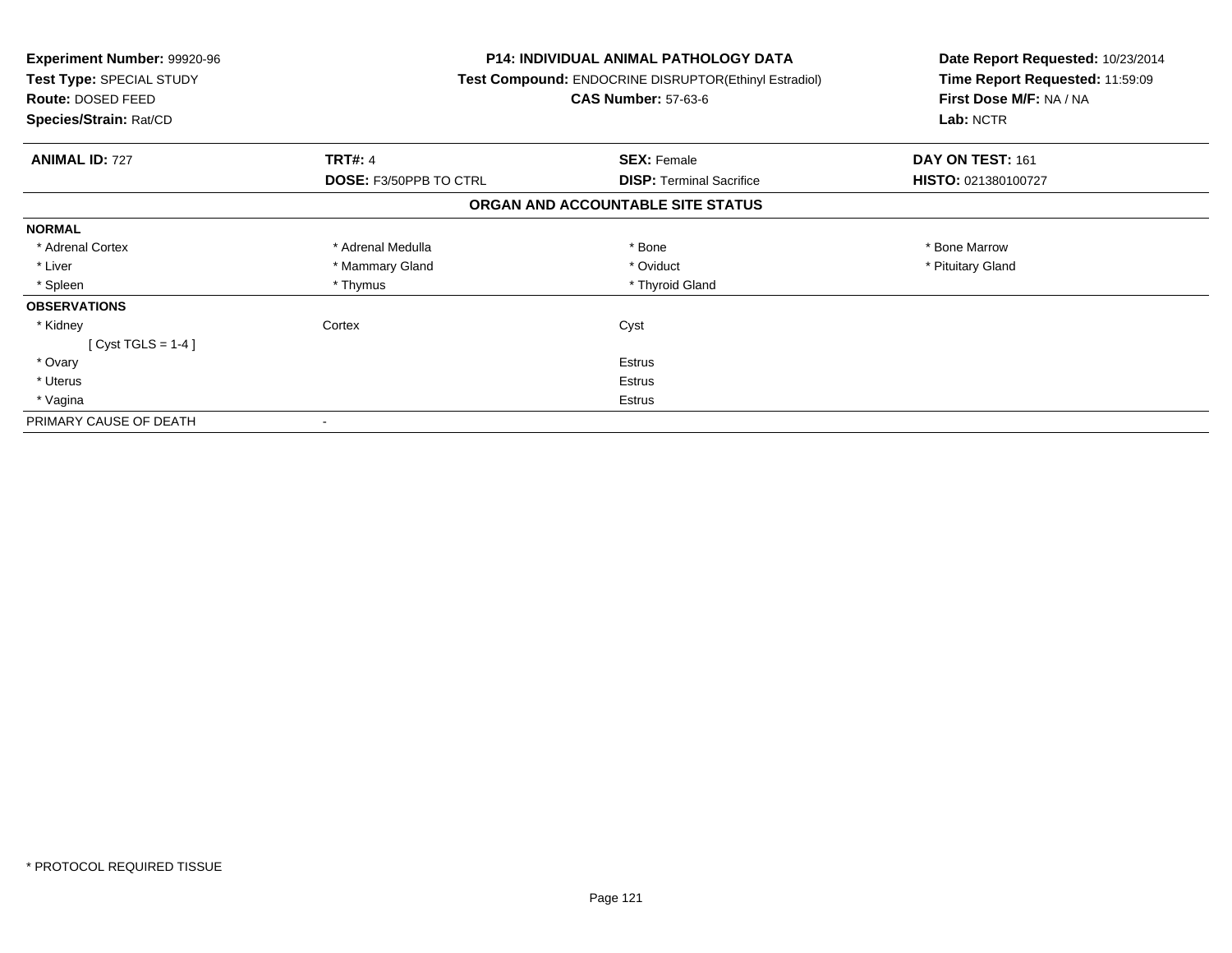| Experiment Number: 99920-96<br>Test Type: SPECIAL STUDY<br>Route: DOSED FEED<br>Species/Strain: Rat/CD |                        | P14: INDIVIDUAL ANIMAL PATHOLOGY DATA<br>Test Compound: ENDOCRINE DISRUPTOR(Ethinyl Estradiol)<br><b>CAS Number: 57-63-6</b> | Date Report Requested: 10/23/2014<br>Time Report Requested: 11:59:09<br>First Dose M/F: NA / NA<br>Lab: NCTR |
|--------------------------------------------------------------------------------------------------------|------------------------|------------------------------------------------------------------------------------------------------------------------------|--------------------------------------------------------------------------------------------------------------|
| <b>ANIMAL ID: 728</b>                                                                                  | <b>TRT#: 4</b>         | <b>SEX: Female</b>                                                                                                           | DAY ON TEST: 160                                                                                             |
|                                                                                                        | DOSE: F3/50PPB TO CTRL | <b>DISP: Terminal Sacrifice</b>                                                                                              | HISTO: 021380100728                                                                                          |
|                                                                                                        |                        | ORGAN AND ACCOUNTABLE SITE STATUS                                                                                            |                                                                                                              |
| <b>NORMAL</b>                                                                                          |                        |                                                                                                                              |                                                                                                              |
| * Adrenal Cortex                                                                                       | * Adrenal Medulla      | * Bone                                                                                                                       | * Bone Marrow                                                                                                |
| * Liver                                                                                                | * Oviduct              | * Pituitary Gland                                                                                                            | * Spleen                                                                                                     |
| * Thymus                                                                                               | * Thyroid Gland        |                                                                                                                              |                                                                                                              |
| <b>OBSERVATIONS</b>                                                                                    |                        |                                                                                                                              |                                                                                                              |
| * Kidney                                                                                               | <b>Renal Tubule</b>    | Mineralization                                                                                                               | Minimal                                                                                                      |
| * Mammary Gland                                                                                        | Alveolus               | Hyperplasia                                                                                                                  | Minimal                                                                                                      |
|                                                                                                        | Lobules                | Hyperplasia                                                                                                                  | Minimal                                                                                                      |
| * Ovary                                                                                                |                        | <b>Estrus</b>                                                                                                                |                                                                                                              |
| * Uterus                                                                                               |                        | Estrus                                                                                                                       |                                                                                                              |
| * Vagina                                                                                               |                        | <b>Estrus</b>                                                                                                                |                                                                                                              |
| PRIMARY CAUSE OF DEATH                                                                                 |                        |                                                                                                                              |                                                                                                              |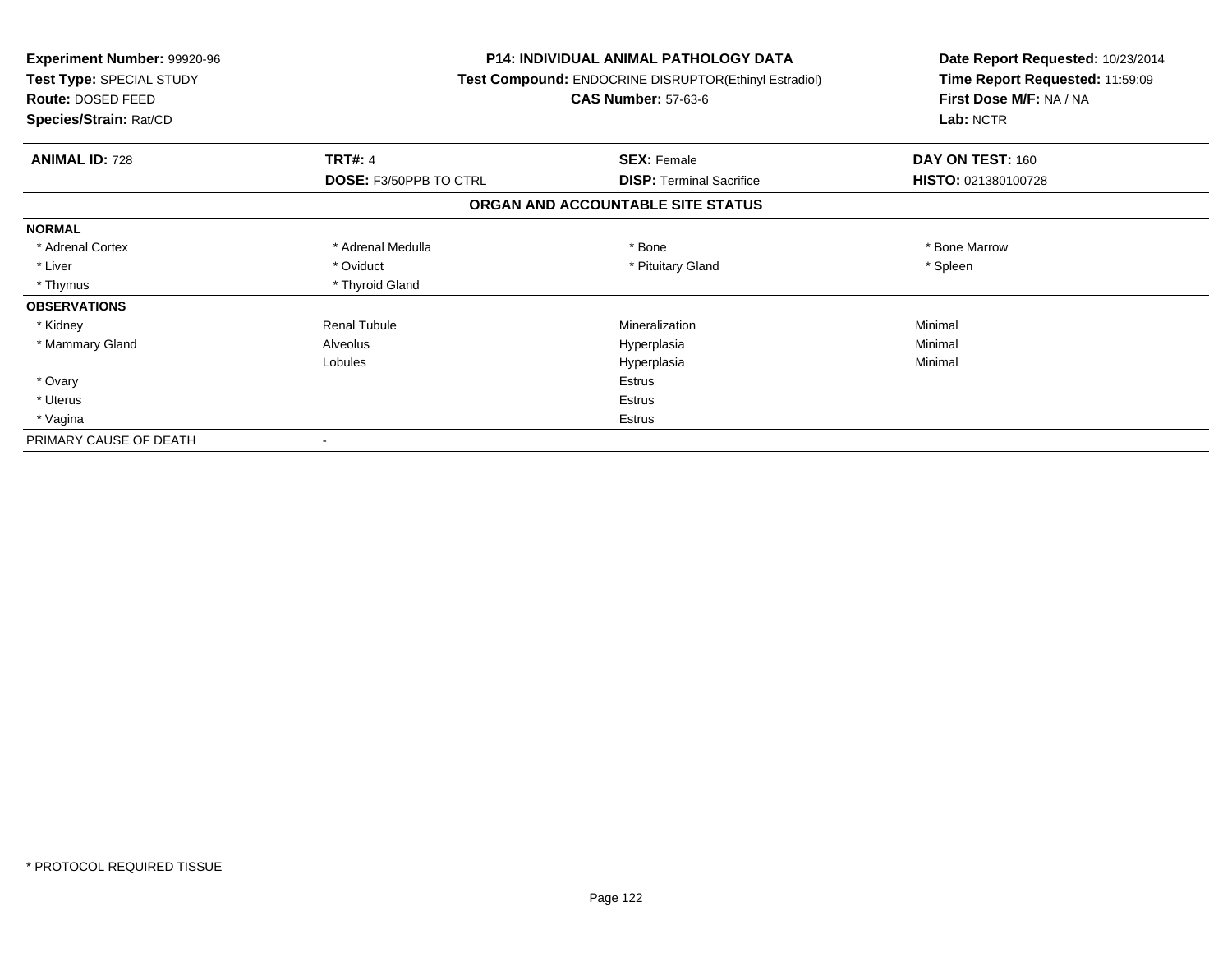| Experiment Number: 99920-96<br>Test Type: SPECIAL STUDY<br>Route: DOSED FEED<br>Species/Strain: Rat/CD |                               | <b>P14: INDIVIDUAL ANIMAL PATHOLOGY DATA</b><br>Test Compound: ENDOCRINE DISRUPTOR(Ethinyl Estradiol)<br><b>CAS Number: 57-63-6</b> | Date Report Requested: 10/23/2014<br>Time Report Requested: 11:59:09<br>First Dose M/F: NA / NA<br>Lab: NCTR |
|--------------------------------------------------------------------------------------------------------|-------------------------------|-------------------------------------------------------------------------------------------------------------------------------------|--------------------------------------------------------------------------------------------------------------|
| <b>ANIMAL ID: 729</b>                                                                                  | <b>TRT#: 4</b>                | <b>SEX: Female</b>                                                                                                                  | DAY ON TEST: 160                                                                                             |
|                                                                                                        | <b>DOSE: F3/50PPB TO CTRL</b> | <b>DISP:</b> Terminal Sacrifice                                                                                                     | HISTO: 021380100729                                                                                          |
|                                                                                                        |                               | ORGAN AND ACCOUNTABLE SITE STATUS                                                                                                   |                                                                                                              |
| <b>NORMAL</b>                                                                                          |                               |                                                                                                                                     |                                                                                                              |
| * Adrenal Cortex                                                                                       | * Adrenal Medulla             | * Bone                                                                                                                              | * Bone Marrow                                                                                                |
| * Liver                                                                                                | * Oviduct                     | * Pituitary Gland                                                                                                                   | * Spleen                                                                                                     |
| * Thymus                                                                                               | * Thyroid Gland               |                                                                                                                                     |                                                                                                              |
| <b>OBSERVATIONS</b>                                                                                    |                               |                                                                                                                                     |                                                                                                              |
| * Kidney                                                                                               | <b>Renal Tubule</b>           | Mineralization                                                                                                                      | Minimal                                                                                                      |
| * Mammary Gland                                                                                        | Alveolus                      | Hyperplasia                                                                                                                         | Mild                                                                                                         |
|                                                                                                        | Lobules                       | Hyperplasia                                                                                                                         | Mild                                                                                                         |
| * Ovary                                                                                                |                               | Proestrus                                                                                                                           |                                                                                                              |
| * Uterus                                                                                               |                               | Proestrus                                                                                                                           |                                                                                                              |
| * Vagina                                                                                               |                               | Proestrus                                                                                                                           |                                                                                                              |
| PRIMARY CAUSE OF DEATH                                                                                 |                               |                                                                                                                                     |                                                                                                              |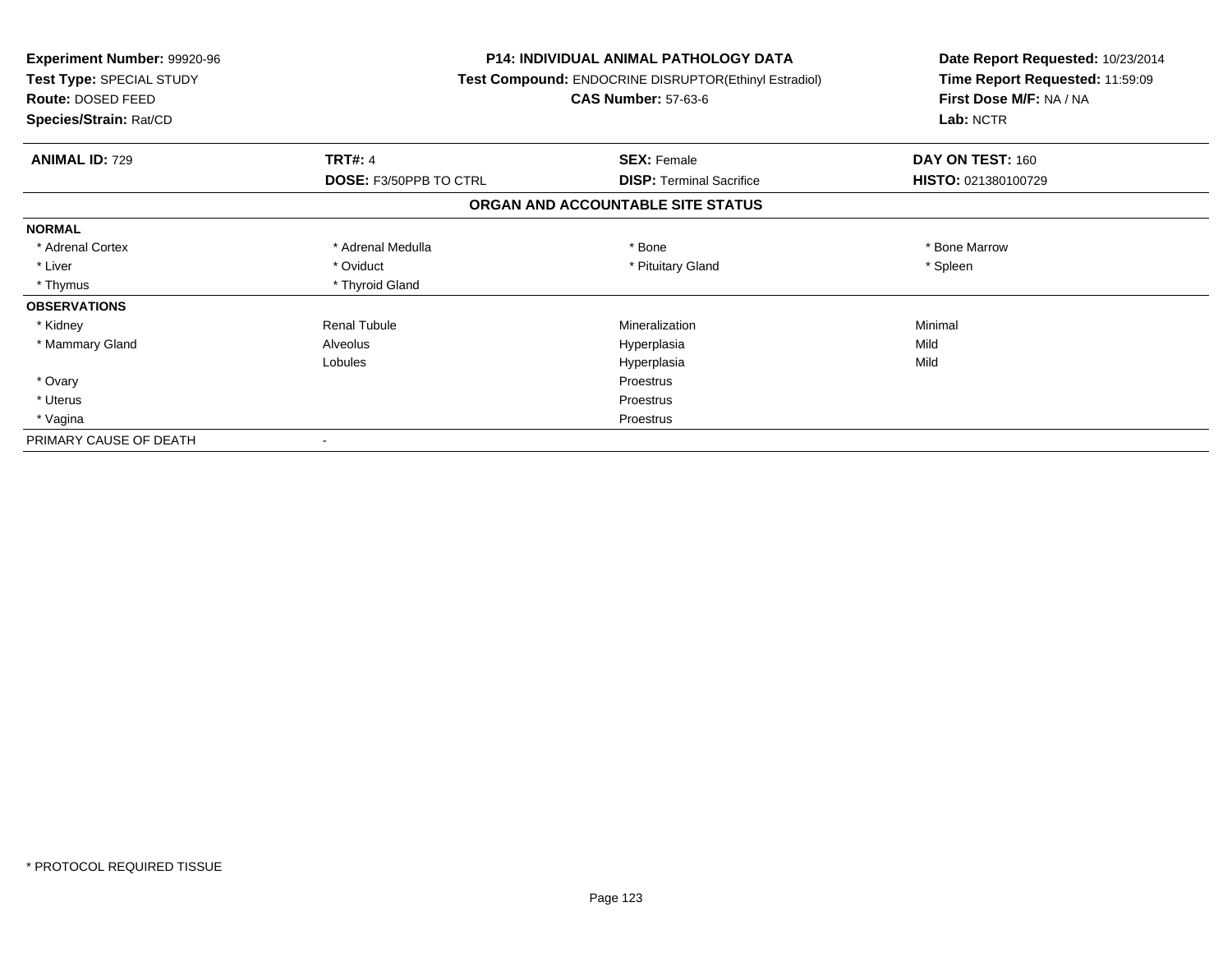| <b>Experiment Number: 99920-96</b><br>Test Type: SPECIAL STUDY<br>Route: DOSED FEED<br>Species/Strain: Rat/CD |                     | <b>P14: INDIVIDUAL ANIMAL PATHOLOGY DATA</b><br>Test Compound: ENDOCRINE DISRUPTOR(Ethinyl Estradiol)<br><b>CAS Number: 57-63-6</b> | Date Report Requested: 10/23/2014<br>Time Report Requested: 11:59:09<br>First Dose M/F: NA / NA<br>Lab: NCTR |
|---------------------------------------------------------------------------------------------------------------|---------------------|-------------------------------------------------------------------------------------------------------------------------------------|--------------------------------------------------------------------------------------------------------------|
| <b>ANIMAL ID: 753</b>                                                                                         | <b>TRT#: 1</b>      | <b>SEX: Female</b>                                                                                                                  | DAY ON TEST: 162                                                                                             |
|                                                                                                               | DOSE: F3<br>CONTROL | <b>DISP:</b> Terminal Sacrifice                                                                                                     | HISTO: 021380100753                                                                                          |
|                                                                                                               |                     | ORGAN AND ACCOUNTABLE SITE STATUS                                                                                                   |                                                                                                              |
| <b>NORMAL</b>                                                                                                 |                     |                                                                                                                                     |                                                                                                              |
| * Adrenal Cortex                                                                                              | * Adrenal Medulla   | * Bone                                                                                                                              | * Bone Marrow                                                                                                |
| * Kidney                                                                                                      | * Liver             | * Oviduct                                                                                                                           | * Pituitary Gland                                                                                            |
| * Spleen                                                                                                      | * Thymus            | * Thyroid Gland                                                                                                                     |                                                                                                              |
| <b>OBSERVATIONS</b>                                                                                           |                     |                                                                                                                                     |                                                                                                              |
| * Mammary Gland                                                                                               | Alveolus            | Hyperplasia                                                                                                                         | Mild                                                                                                         |
|                                                                                                               | Lobules             | Hyperplasia                                                                                                                         | Mild                                                                                                         |
| * Ovary                                                                                                       |                     | <b>Diestrus</b>                                                                                                                     |                                                                                                              |
| * Uterus                                                                                                      |                     | Diestrus                                                                                                                            |                                                                                                              |
| * Vagina                                                                                                      | Diestrus            |                                                                                                                                     |                                                                                                              |
| PRIMARY CAUSE OF DEATH                                                                                        |                     |                                                                                                                                     |                                                                                                              |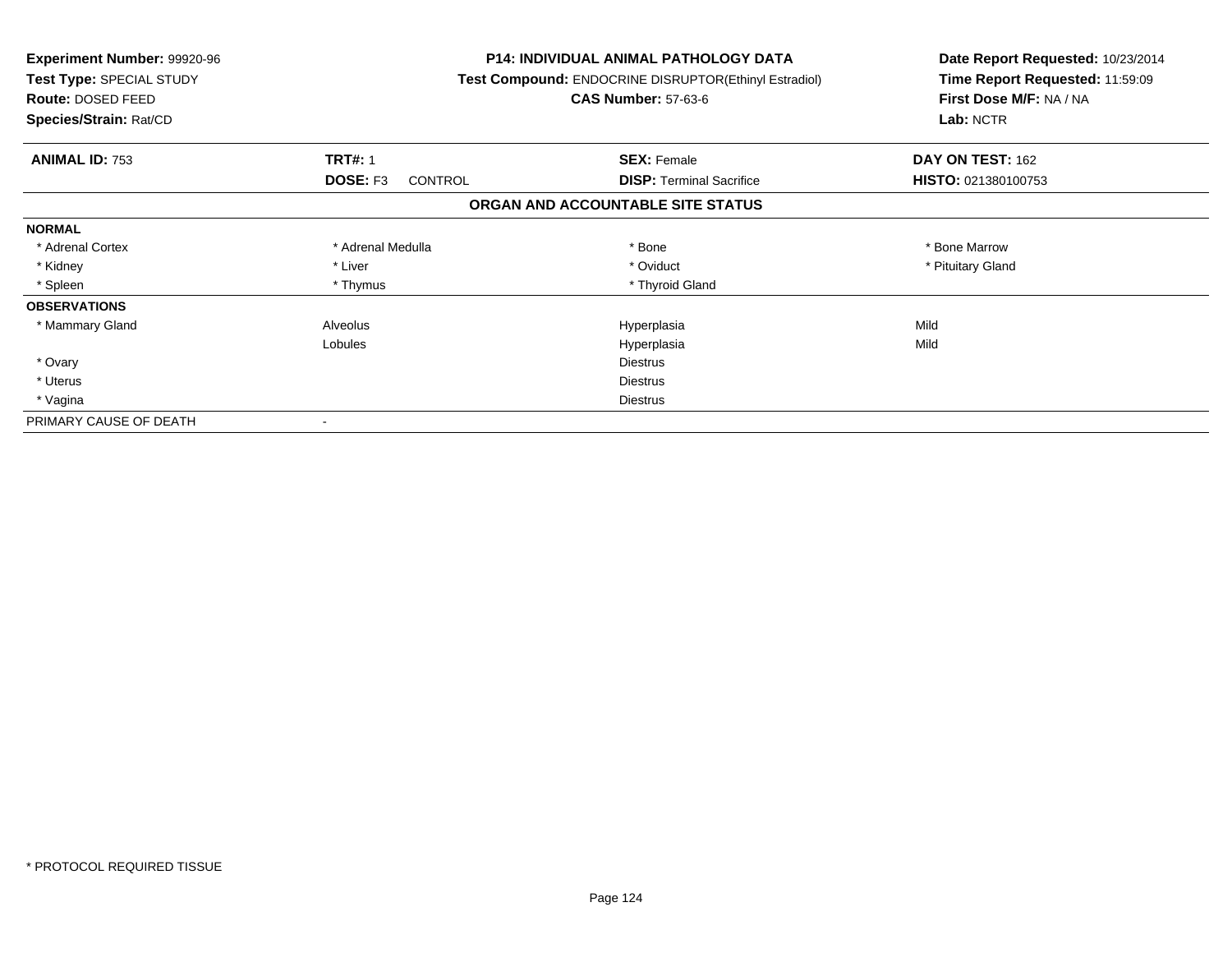| <b>Experiment Number: 99920-96</b><br>Test Type: SPECIAL STUDY<br>Route: DOSED FEED<br>Species/Strain: Rat/CD |                     | <b>P14: INDIVIDUAL ANIMAL PATHOLOGY DATA</b><br><b>Test Compound: ENDOCRINE DISRUPTOR(Ethinyl Estradiol)</b><br><b>CAS Number: 57-63-6</b> | Date Report Requested: 10/23/2014<br>Time Report Requested: 11:59:09<br>First Dose M/F: NA / NA<br>Lab: NCTR |
|---------------------------------------------------------------------------------------------------------------|---------------------|--------------------------------------------------------------------------------------------------------------------------------------------|--------------------------------------------------------------------------------------------------------------|
| <b>ANIMAL ID: 754</b>                                                                                         | <b>TRT#: 1</b>      | <b>SEX: Female</b>                                                                                                                         | DAY ON TEST: 161                                                                                             |
|                                                                                                               | DOSE: F3<br>CONTROL | <b>DISP: Terminal Sacrifice</b>                                                                                                            | HISTO: 021380100754                                                                                          |
|                                                                                                               |                     | ORGAN AND ACCOUNTABLE SITE STATUS                                                                                                          |                                                                                                              |
| <b>NORMAL</b>                                                                                                 |                     |                                                                                                                                            |                                                                                                              |
| * Adrenal Cortex                                                                                              | * Adrenal Medulla   | * Bone                                                                                                                                     | * Bone Marrow                                                                                                |
| * Liver                                                                                                       | * Oviduct           | * Pituitary Gland                                                                                                                          | * Spleen                                                                                                     |
| * Thymus                                                                                                      | * Thyroid Gland     |                                                                                                                                            |                                                                                                              |
| <b>OBSERVATIONS</b>                                                                                           |                     |                                                                                                                                            |                                                                                                              |
| * Kidney                                                                                                      | <b>Renal Tubule</b> | Mineralization                                                                                                                             | Minimal                                                                                                      |
| * Mammary Gland                                                                                               | Alveolus            | Hyperplasia                                                                                                                                | Marked                                                                                                       |
|                                                                                                               | Lobules             | Hyperplasia                                                                                                                                | Marked                                                                                                       |
|                                                                                                               |                     | Lactation                                                                                                                                  |                                                                                                              |
| * Ovary                                                                                                       |                     | <b>Estrus</b>                                                                                                                              |                                                                                                              |
| * Uterus                                                                                                      |                     | <b>Estrus</b>                                                                                                                              |                                                                                                              |
| * Vagina                                                                                                      |                     | Estrus                                                                                                                                     |                                                                                                              |
| PRIMARY CAUSE OF DEATH                                                                                        |                     |                                                                                                                                            |                                                                                                              |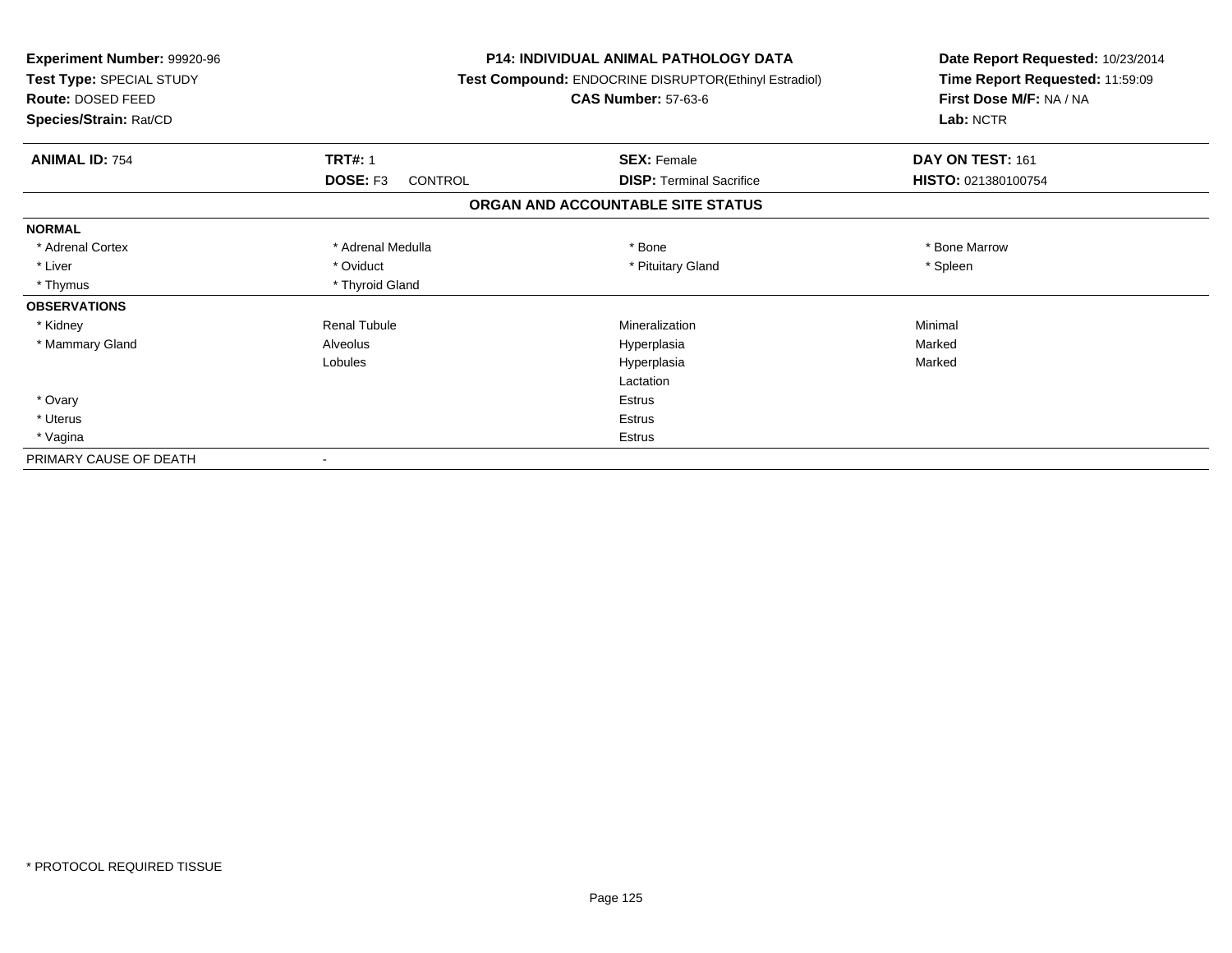| <b>Experiment Number: 99920-96</b><br>Test Type: SPECIAL STUDY<br><b>Route: DOSED FEED</b><br>Species/Strain: Rat/CD |                                   | P14: INDIVIDUAL ANIMAL PATHOLOGY DATA<br>Test Compound: ENDOCRINE DISRUPTOR(Ethinyl Estradiol)<br><b>CAS Number: 57-63-6</b> | Date Report Requested: 10/23/2014<br>Time Report Requested: 11:59:09<br>First Dose M/F: NA / NA<br>Lab: NCTR |
|----------------------------------------------------------------------------------------------------------------------|-----------------------------------|------------------------------------------------------------------------------------------------------------------------------|--------------------------------------------------------------------------------------------------------------|
| <b>ANIMAL ID: 755</b>                                                                                                | <b>TRT#: 1</b>                    | <b>SEX: Female</b>                                                                                                           | DAY ON TEST: 161                                                                                             |
|                                                                                                                      | <b>DOSE: F3</b><br><b>CONTROL</b> | <b>DISP:</b> Terminal Sacrifice                                                                                              | HISTO: 021380100755                                                                                          |
|                                                                                                                      |                                   | ORGAN AND ACCOUNTABLE SITE STATUS                                                                                            |                                                                                                              |
| <b>NORMAL</b>                                                                                                        |                                   |                                                                                                                              |                                                                                                              |
| * Adrenal Cortex                                                                                                     | * Adrenal Medulla                 | * Bone                                                                                                                       | * Bone Marrow                                                                                                |
| * Liver                                                                                                              | * Mammary Gland                   | * Oviduct                                                                                                                    | * Pituitary Gland                                                                                            |
| * Spleen                                                                                                             | * Thymus                          | * Thyroid Gland                                                                                                              |                                                                                                              |
| <b>OBSERVATIONS</b>                                                                                                  |                                   |                                                                                                                              |                                                                                                              |
| * Kidney                                                                                                             | <b>Renal Tubule</b>               | Mineralization                                                                                                               | Minimal                                                                                                      |
| * Ovary                                                                                                              |                                   | <b>Diestrus</b>                                                                                                              |                                                                                                              |
| * Uterus                                                                                                             |                                   | <b>Diestrus</b>                                                                                                              |                                                                                                              |
| * Vagina                                                                                                             |                                   | Diestrus                                                                                                                     |                                                                                                              |
| PRIMARY CAUSE OF DEATH                                                                                               |                                   |                                                                                                                              |                                                                                                              |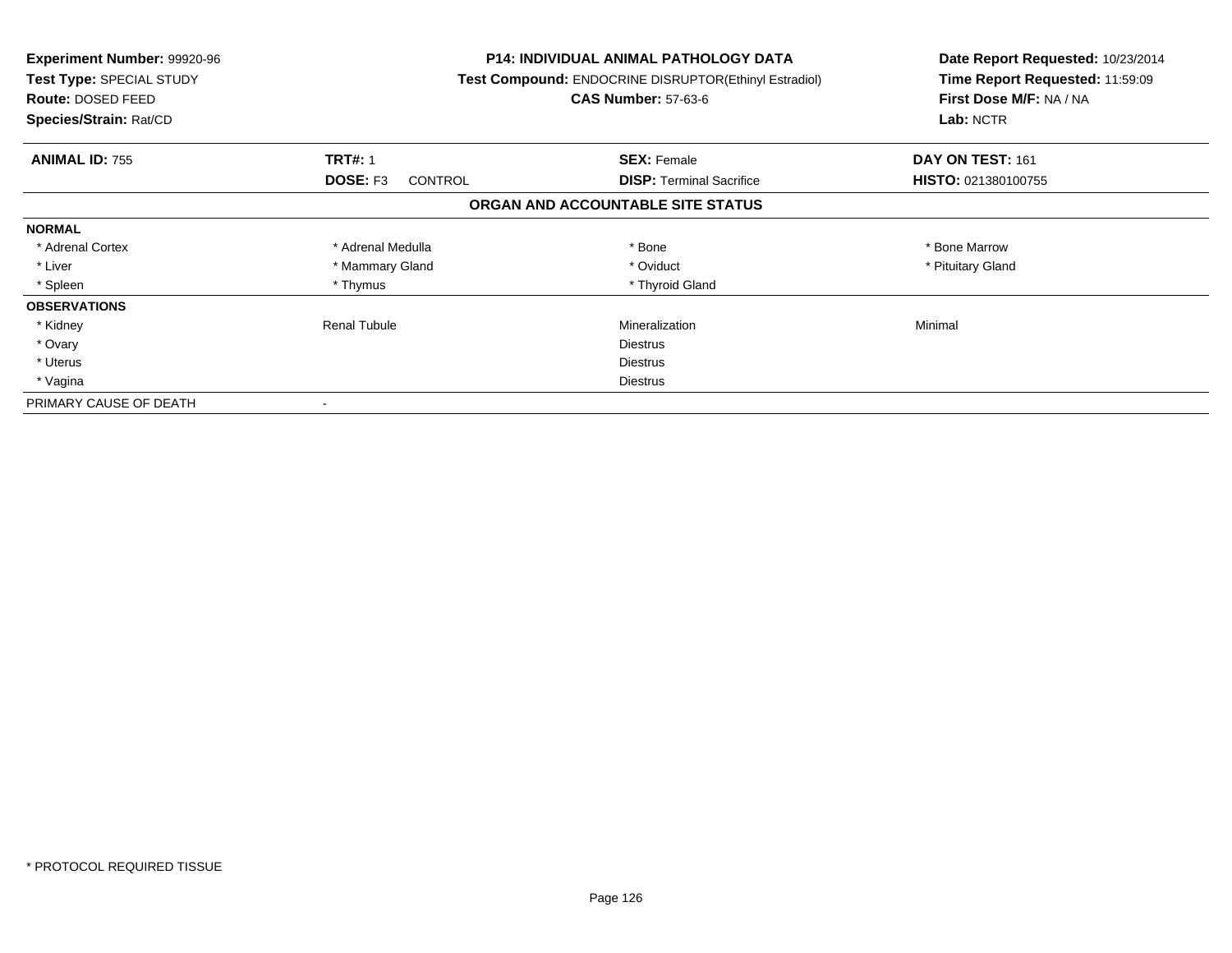| <b>Experiment Number: 99920-96</b><br>Test Type: SPECIAL STUDY<br>Route: DOSED FEED<br>Species/Strain: Rat/CD |                            | <b>P14: INDIVIDUAL ANIMAL PATHOLOGY DATA</b><br>Test Compound: ENDOCRINE DISRUPTOR(Ethinyl Estradiol)<br><b>CAS Number: 57-63-6</b> | Date Report Requested: 10/23/2014<br>Time Report Requested: 11:59:09<br>First Dose M/F: NA / NA<br>Lab: NCTR |
|---------------------------------------------------------------------------------------------------------------|----------------------------|-------------------------------------------------------------------------------------------------------------------------------------|--------------------------------------------------------------------------------------------------------------|
| <b>ANIMAL ID: 756</b>                                                                                         | <b>TRT#: 1</b>             | <b>SEX: Female</b>                                                                                                                  | DAY ON TEST: 161                                                                                             |
|                                                                                                               | DOSE: F3<br><b>CONTROL</b> | <b>DISP:</b> Terminal Sacrifice                                                                                                     | HISTO: 021380100756                                                                                          |
|                                                                                                               |                            | ORGAN AND ACCOUNTABLE SITE STATUS                                                                                                   |                                                                                                              |
| <b>NORMAL</b>                                                                                                 |                            |                                                                                                                                     |                                                                                                              |
| * Adrenal Cortex                                                                                              | * Adrenal Medulla          | * Bone                                                                                                                              | * Bone Marrow                                                                                                |
| * Liver                                                                                                       | * Oviduct                  | * Pituitary Gland                                                                                                                   | * Spleen                                                                                                     |
| * Thymus                                                                                                      | * Thyroid Gland            |                                                                                                                                     |                                                                                                              |
| <b>OBSERVATIONS</b>                                                                                           |                            |                                                                                                                                     |                                                                                                              |
| * Kidney                                                                                                      | <b>Renal Tubule</b>        | Mineralization                                                                                                                      | Mild                                                                                                         |
| * Mammary Gland                                                                                               | Alveolus                   | Hyperplasia                                                                                                                         | Minimal                                                                                                      |
| * Ovary                                                                                                       |                            | <b>Metestrus</b>                                                                                                                    |                                                                                                              |
| * Uterus                                                                                                      |                            | <b>Metestrus</b>                                                                                                                    |                                                                                                              |
| * Vagina                                                                                                      |                            | Metestrus                                                                                                                           |                                                                                                              |
| PRIMARY CAUSE OF DEATH                                                                                        |                            |                                                                                                                                     |                                                                                                              |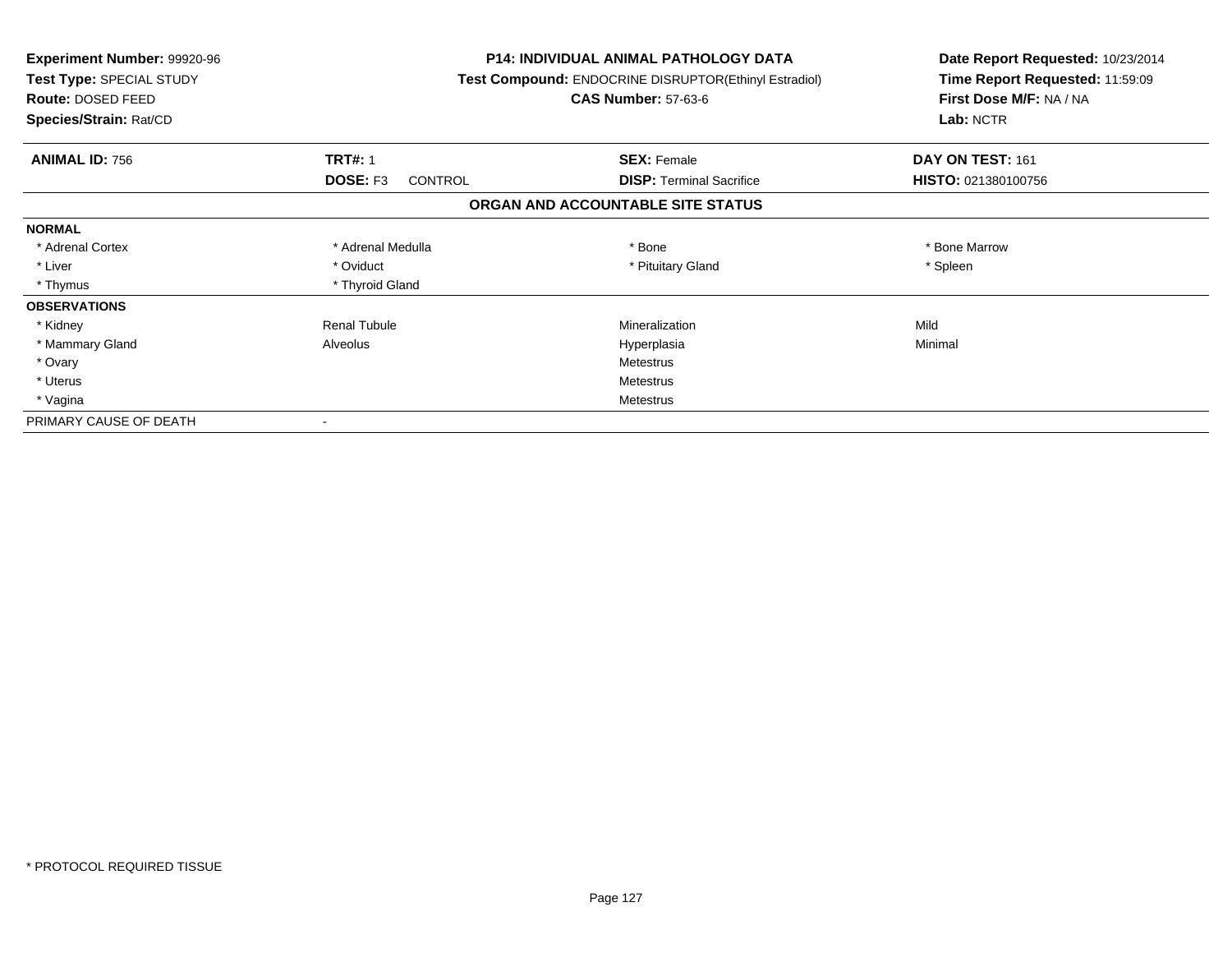| Experiment Number: 99920-96<br>Test Type: SPECIAL STUDY<br><b>Route: DOSED FEED</b><br>Species/Strain: Rat/CD |                            | <b>P14: INDIVIDUAL ANIMAL PATHOLOGY DATA</b><br>Test Compound: ENDOCRINE DISRUPTOR(Ethinyl Estradiol)<br><b>CAS Number: 57-63-6</b> | Date Report Requested: 10/23/2014<br>Time Report Requested: 11:59:09<br>First Dose M/F: NA / NA<br>Lab: NCTR |  |
|---------------------------------------------------------------------------------------------------------------|----------------------------|-------------------------------------------------------------------------------------------------------------------------------------|--------------------------------------------------------------------------------------------------------------|--|
| <b>ANIMAL ID: 757</b>                                                                                         | <b>TRT#: 1</b>             | <b>SEX: Female</b>                                                                                                                  | DAY ON TEST: 161                                                                                             |  |
|                                                                                                               | DOSE: F3<br><b>CONTROL</b> | <b>DISP: Terminal Sacrifice</b>                                                                                                     | HISTO: 021380100757                                                                                          |  |
|                                                                                                               |                            | ORGAN AND ACCOUNTABLE SITE STATUS                                                                                                   |                                                                                                              |  |
| <b>NORMAL</b>                                                                                                 |                            |                                                                                                                                     |                                                                                                              |  |
| * Adrenal Cortex                                                                                              | * Adrenal Medulla          | * Bone                                                                                                                              | * Bone Marrow                                                                                                |  |
| * Liver                                                                                                       | * Oviduct                  | * Pituitary Gland                                                                                                                   | * Spleen                                                                                                     |  |
| * Thymus                                                                                                      | * Thyroid Gland            |                                                                                                                                     |                                                                                                              |  |
| <b>OBSERVATIONS</b>                                                                                           |                            |                                                                                                                                     |                                                                                                              |  |
| * Kidney                                                                                                      | Cortex                     | Cyst                                                                                                                                |                                                                                                              |  |
|                                                                                                               | <b>Renal Tubule</b>        | Mineralization                                                                                                                      | Mild                                                                                                         |  |
| * Mammary Gland                                                                                               | Lobules                    | Hyperplasia                                                                                                                         | Minimal                                                                                                      |  |
| * Ovary                                                                                                       | Corpus Luteum              | Cyst                                                                                                                                |                                                                                                              |  |
|                                                                                                               |                            | Metestrus                                                                                                                           |                                                                                                              |  |
| Note: Transitional to Diestrus                                                                                |                            |                                                                                                                                     |                                                                                                              |  |
| * Uterus                                                                                                      |                            | Metestrus                                                                                                                           |                                                                                                              |  |
| Note: Transitional to Diestrus                                                                                |                            |                                                                                                                                     |                                                                                                              |  |
| * Vagina                                                                                                      |                            | <b>Metestrus</b>                                                                                                                    |                                                                                                              |  |
| Note: Transitional to Diestrus                                                                                |                            |                                                                                                                                     |                                                                                                              |  |
| PRIMARY CAUSE OF DEATH                                                                                        |                            |                                                                                                                                     |                                                                                                              |  |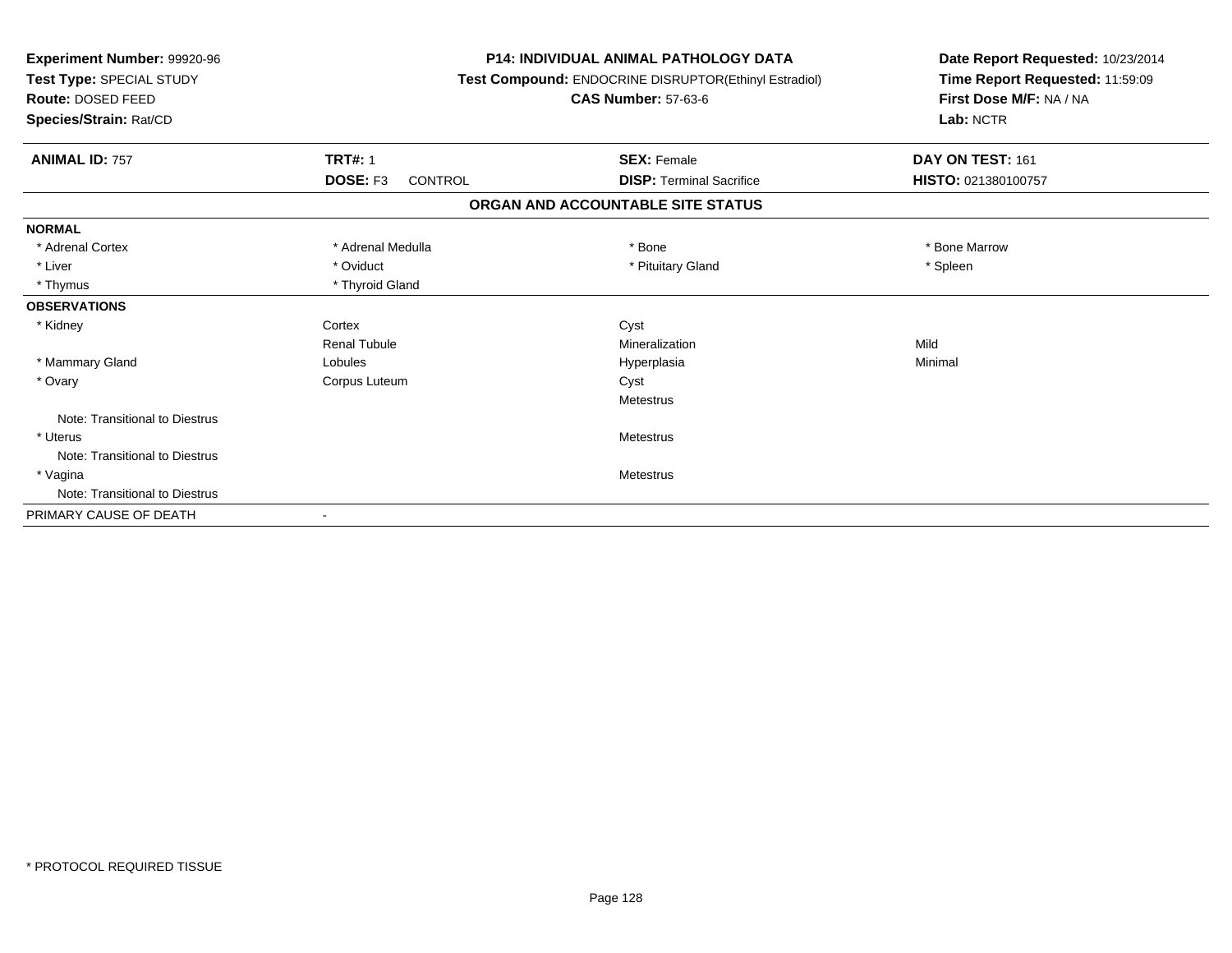| <b>Experiment Number: 99920-96</b><br>Test Type: SPECIAL STUDY<br>Route: DOSED FEED<br>Species/Strain: Rat/CD |                            | <b>P14: INDIVIDUAL ANIMAL PATHOLOGY DATA</b><br>Test Compound: ENDOCRINE DISRUPTOR(Ethinyl Estradiol)<br><b>CAS Number: 57-63-6</b> | Date Report Requested: 10/23/2014<br>Time Report Requested: 11:59:09<br>First Dose M/F: NA / NA<br>Lab: NCTR |
|---------------------------------------------------------------------------------------------------------------|----------------------------|-------------------------------------------------------------------------------------------------------------------------------------|--------------------------------------------------------------------------------------------------------------|
| <b>ANIMAL ID: 758</b>                                                                                         | <b>TRT#: 1</b>             | <b>SEX: Female</b>                                                                                                                  | DAY ON TEST: 161                                                                                             |
|                                                                                                               | DOSE: F3<br><b>CONTROL</b> | <b>DISP:</b> Terminal Sacrifice                                                                                                     | HISTO: 021380100758                                                                                          |
|                                                                                                               |                            | ORGAN AND ACCOUNTABLE SITE STATUS                                                                                                   |                                                                                                              |
| <b>NORMAL</b>                                                                                                 |                            |                                                                                                                                     |                                                                                                              |
| * Adrenal Cortex                                                                                              | * Adrenal Medulla          | * Bone                                                                                                                              | * Bone Marrow                                                                                                |
| * Liver                                                                                                       | * Mammary Gland            | * Oviduct                                                                                                                           | * Spleen                                                                                                     |
| * Thymus                                                                                                      | * Thyroid Gland            |                                                                                                                                     |                                                                                                              |
| <b>OBSERVATIONS</b>                                                                                           |                            |                                                                                                                                     |                                                                                                              |
| * Kidney                                                                                                      | <b>Renal Tubule</b>        | Mineralization                                                                                                                      | Minimal                                                                                                      |
| * Ovary                                                                                                       |                            | <b>Diestrus</b>                                                                                                                     |                                                                                                              |
| * Pituitary Gland                                                                                             |                            | Cyst                                                                                                                                |                                                                                                              |
| * Uterus                                                                                                      |                            | Diestrus                                                                                                                            |                                                                                                              |
| * Vagina                                                                                                      |                            | Diestrus                                                                                                                            |                                                                                                              |
| PRIMARY CAUSE OF DEATH                                                                                        |                            |                                                                                                                                     |                                                                                                              |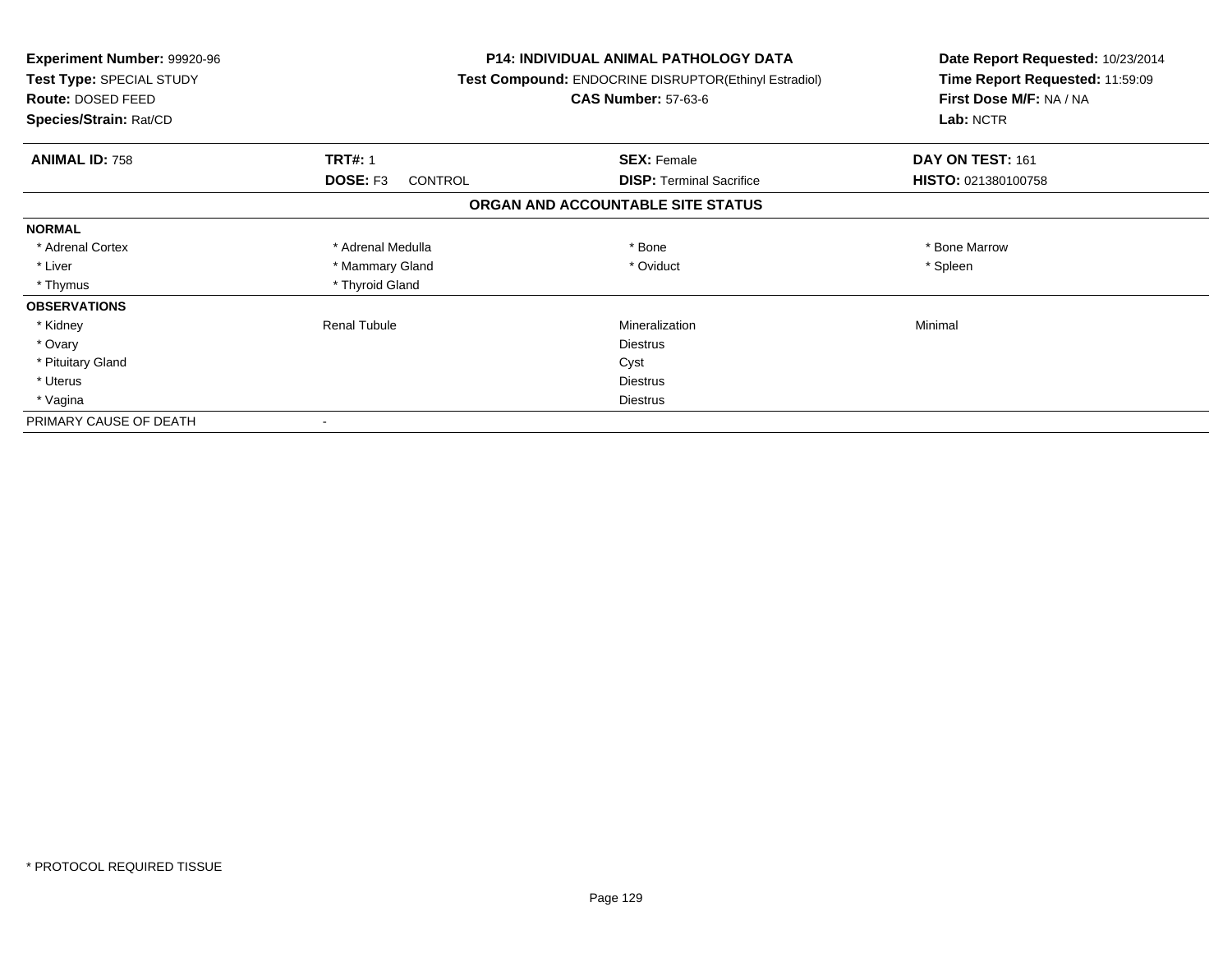| Experiment Number: 99920-96<br>Test Type: SPECIAL STUDY<br><b>Route: DOSED FEED</b><br>Species/Strain: Rat/CD |                              | <b>P14: INDIVIDUAL ANIMAL PATHOLOGY DATA</b><br>Test Compound: ENDOCRINE DISRUPTOR(Ethinyl Estradiol)<br><b>CAS Number: 57-63-6</b> |                            |
|---------------------------------------------------------------------------------------------------------------|------------------------------|-------------------------------------------------------------------------------------------------------------------------------------|----------------------------|
| <b>ANIMAL ID: 759</b>                                                                                         | TRT#: 2                      | <b>SEX: Female</b>                                                                                                                  | DAY ON TEST: 161           |
|                                                                                                               | <b>DOSE: F3/2PPB TO CTRL</b> | <b>DISP:</b> Terminal Sacrifice                                                                                                     | <b>HISTO: 021380100759</b> |
|                                                                                                               |                              | ORGAN AND ACCOUNTABLE SITE STATUS                                                                                                   |                            |
| <b>NORMAL</b>                                                                                                 |                              |                                                                                                                                     |                            |
| * Mammary Gland                                                                                               | * Oviduct                    |                                                                                                                                     |                            |
| <b>OBSERVATIONS</b>                                                                                           |                              |                                                                                                                                     |                            |
| * Kidney                                                                                                      | <b>Renal Tubule</b>          | Mineralization                                                                                                                      | Minimal                    |
| * Ovary                                                                                                       |                              | Proestrus                                                                                                                           |                            |
| * Uterus                                                                                                      |                              | Proestrus                                                                                                                           |                            |
| * Vagina                                                                                                      |                              | Proestrus                                                                                                                           |                            |
| PRIMARY CAUSE OF DEATH                                                                                        |                              |                                                                                                                                     |                            |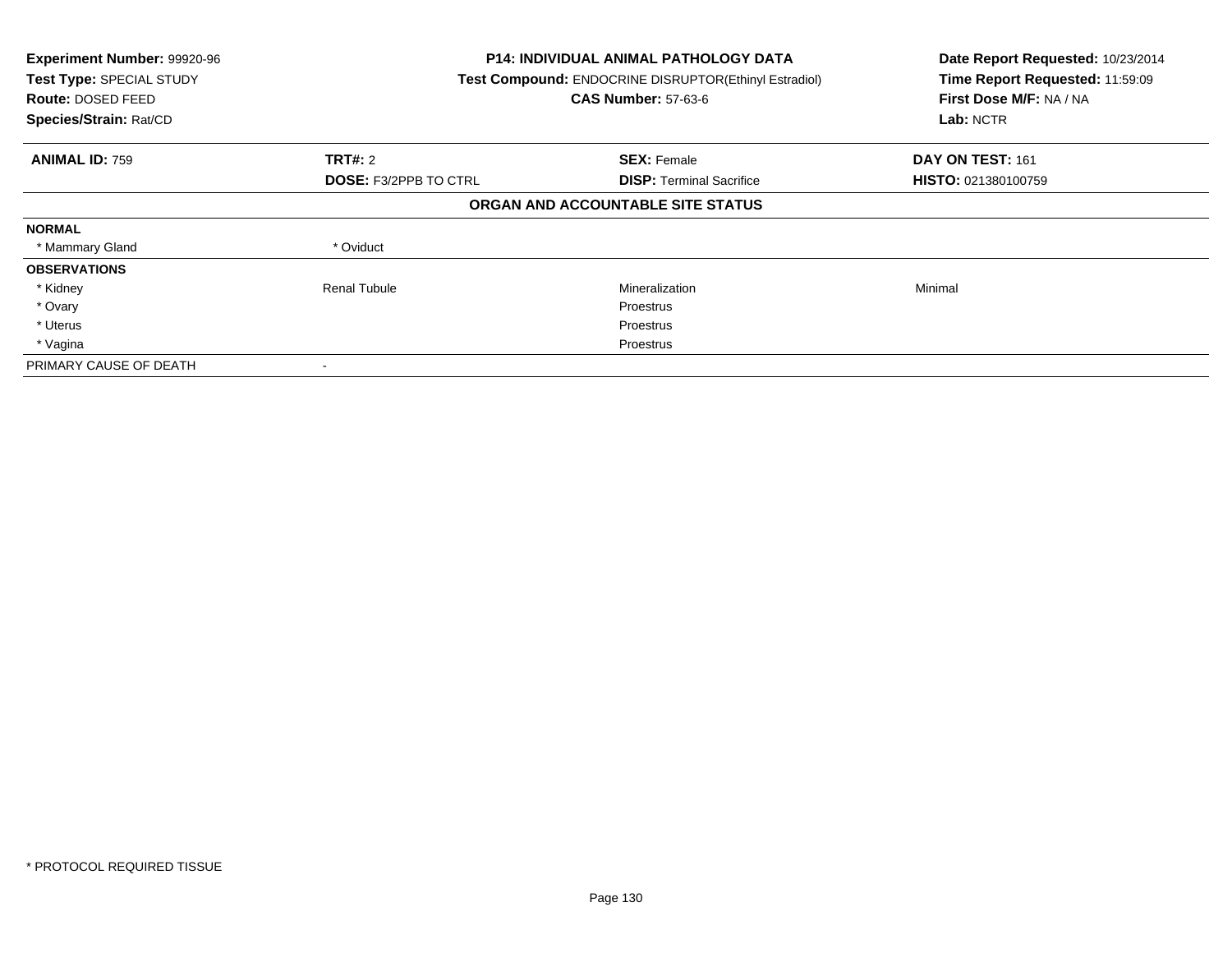| Experiment Number: 99920-96<br>Test Type: SPECIAL STUDY<br><b>Route: DOSED FEED</b><br>Species/Strain: Rat/CD | <b>P14: INDIVIDUAL ANIMAL PATHOLOGY DATA</b><br><b>Test Compound: ENDOCRINE DISRUPTOR(Ethinyl Estradiol)</b><br><b>CAS Number: 57-63-6</b> |                                   | Date Report Requested: 10/23/2014<br>Time Report Requested: 11:59:09<br>First Dose M/F: NA / NA<br>Lab: NCTR |
|---------------------------------------------------------------------------------------------------------------|--------------------------------------------------------------------------------------------------------------------------------------------|-----------------------------------|--------------------------------------------------------------------------------------------------------------|
| <b>ANIMAL ID: 760</b>                                                                                         | <b>TRT#: 2</b>                                                                                                                             | <b>SEX: Female</b>                | DAY ON TEST: 161                                                                                             |
|                                                                                                               | <b>DOSE: F3/2PPB TO CTRL</b>                                                                                                               | <b>DISP:</b> Terminal Sacrifice   | <b>HISTO: 021380100760</b>                                                                                   |
|                                                                                                               |                                                                                                                                            | ORGAN AND ACCOUNTABLE SITE STATUS |                                                                                                              |
| <b>NORMAL</b>                                                                                                 |                                                                                                                                            |                                   |                                                                                                              |
| * Kidney                                                                                                      | * Mammary Gland                                                                                                                            | * Oviduct                         |                                                                                                              |
| <b>OBSERVATIONS</b>                                                                                           |                                                                                                                                            |                                   |                                                                                                              |
| * Ovary                                                                                                       |                                                                                                                                            | Estrus                            |                                                                                                              |
| * Uterus                                                                                                      |                                                                                                                                            | Estrus                            |                                                                                                              |
| * Vagina                                                                                                      | Estrus                                                                                                                                     |                                   |                                                                                                              |
| PRIMARY CAUSE OF DEATH                                                                                        |                                                                                                                                            |                                   |                                                                                                              |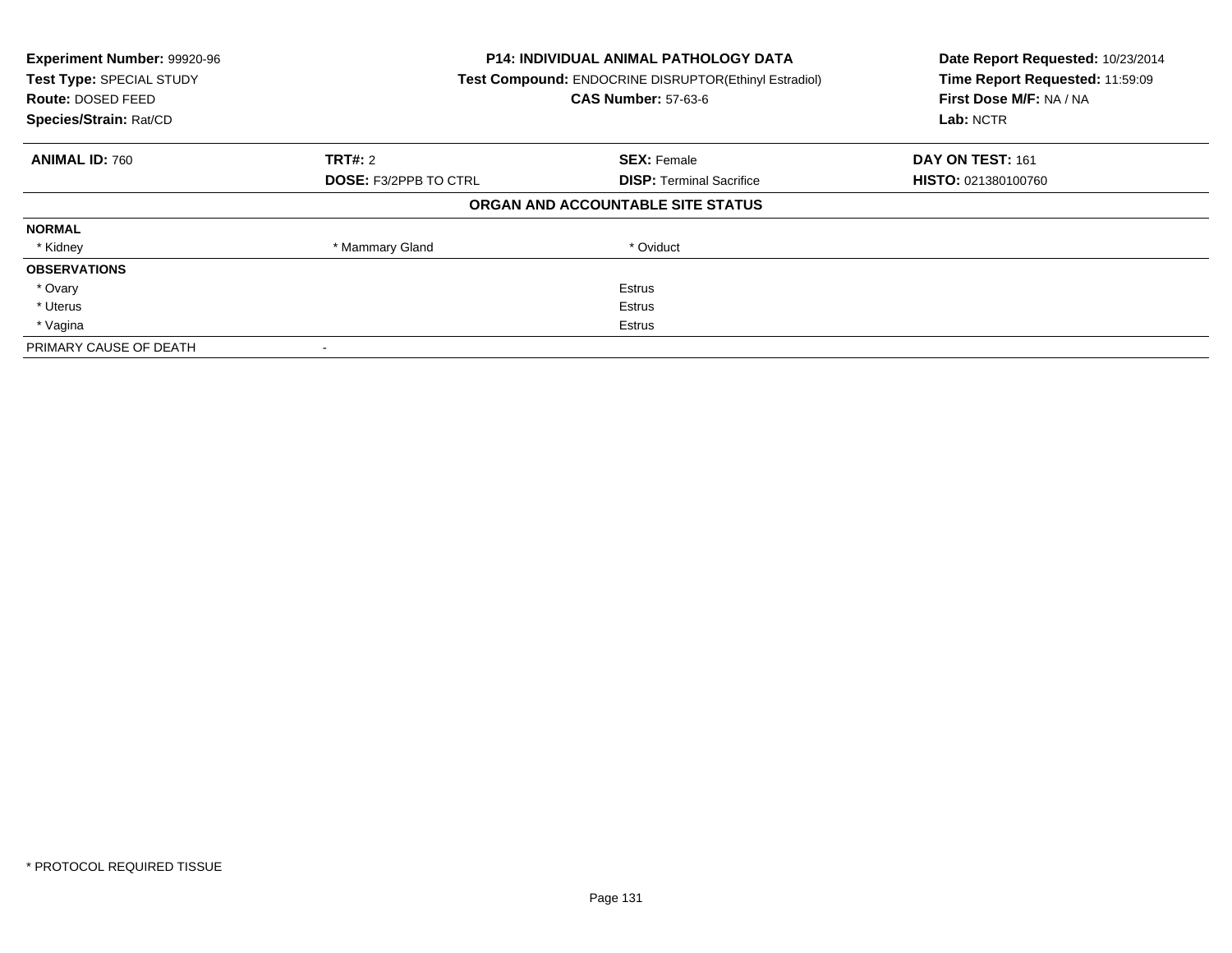| Experiment Number: 99920-96<br>Test Type: SPECIAL STUDY<br><b>Route: DOSED FEED</b><br>Species/Strain: Rat/CD |                              | <b>P14: INDIVIDUAL ANIMAL PATHOLOGY DATA</b><br>Test Compound: ENDOCRINE DISRUPTOR(Ethinyl Estradiol)<br><b>CAS Number: 57-63-6</b> |                            |
|---------------------------------------------------------------------------------------------------------------|------------------------------|-------------------------------------------------------------------------------------------------------------------------------------|----------------------------|
| <b>ANIMAL ID: 761</b>                                                                                         | TRT#: 2                      | <b>SEX: Female</b>                                                                                                                  | DAY ON TEST: 161           |
|                                                                                                               | <b>DOSE: F3/2PPB TO CTRL</b> | <b>DISP:</b> Terminal Sacrifice                                                                                                     | <b>HISTO: 021380100761</b> |
|                                                                                                               |                              | ORGAN AND ACCOUNTABLE SITE STATUS                                                                                                   |                            |
| <b>NORMAL</b>                                                                                                 |                              |                                                                                                                                     |                            |
| * Mammary Gland                                                                                               | * Oviduct                    |                                                                                                                                     |                            |
| <b>OBSERVATIONS</b>                                                                                           |                              |                                                                                                                                     |                            |
| * Kidney                                                                                                      | <b>Renal Tubule</b>          | Mineralization                                                                                                                      | Minimal                    |
| * Ovary                                                                                                       |                              | <b>Diestrus</b>                                                                                                                     |                            |
| * Uterus                                                                                                      |                              | <b>Diestrus</b>                                                                                                                     |                            |
| * Vagina                                                                                                      |                              | Diestrus                                                                                                                            |                            |
| PRIMARY CAUSE OF DEATH                                                                                        |                              |                                                                                                                                     |                            |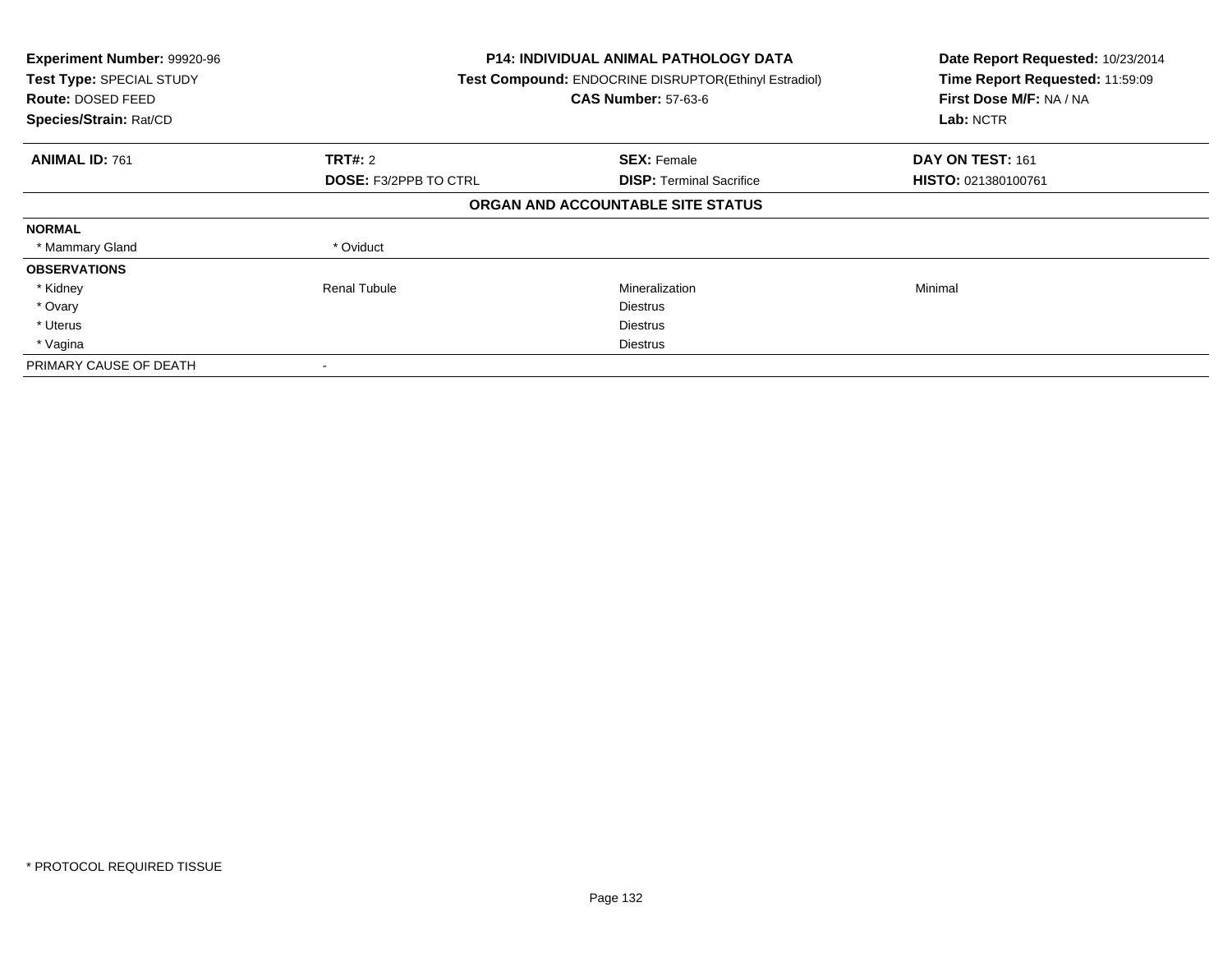| <b>Experiment Number: 99920-96</b><br>Test Type: SPECIAL STUDY<br><b>Route: DOSED FEED</b><br>Species/Strain: Rat/CD |                              | <b>P14: INDIVIDUAL ANIMAL PATHOLOGY DATA</b><br><b>Test Compound: ENDOCRINE DISRUPTOR(Ethinyl Estradiol)</b><br><b>CAS Number: 57-63-6</b> | Date Report Requested: 10/23/2014<br>Time Report Requested: 11:59:09<br>First Dose M/F: NA / NA<br>Lab: NCTR |  |
|----------------------------------------------------------------------------------------------------------------------|------------------------------|--------------------------------------------------------------------------------------------------------------------------------------------|--------------------------------------------------------------------------------------------------------------|--|
| <b>ANIMAL ID: 762</b>                                                                                                | <b>TRT#: 2</b>               | <b>SEX: Female</b>                                                                                                                         | DAY ON TEST: 161                                                                                             |  |
|                                                                                                                      | <b>DOSE: F3/2PPB TO CTRL</b> | <b>DISP:</b> Terminal Sacrifice                                                                                                            | HISTO: 021380100762                                                                                          |  |
| ORGAN AND ACCOUNTABLE SITE STATUS                                                                                    |                              |                                                                                                                                            |                                                                                                              |  |
| <b>NORMAL</b>                                                                                                        |                              |                                                                                                                                            |                                                                                                              |  |
| * Mammary Gland                                                                                                      | * Oviduct                    |                                                                                                                                            |                                                                                                              |  |
| <b>OBSERVATIONS</b>                                                                                                  |                              |                                                                                                                                            |                                                                                                              |  |
| * Clitoral Gland                                                                                                     |                              | Inflammation                                                                                                                               | Chronic Active, Mild                                                                                         |  |
| [Inflammation TGLS = $1-9$ ]                                                                                         |                              |                                                                                                                                            |                                                                                                              |  |
| * Kidney                                                                                                             | Renal Tubule                 | Mineralization                                                                                                                             | Minimal                                                                                                      |  |
| * Ovary                                                                                                              |                              | Proestrus                                                                                                                                  |                                                                                                              |  |
| * Uterus                                                                                                             |                              | Proestrus                                                                                                                                  |                                                                                                              |  |
| * Vagina                                                                                                             |                              | Proestrus                                                                                                                                  |                                                                                                              |  |
| PRIMARY CAUSE OF DEATH                                                                                               | ۰                            |                                                                                                                                            |                                                                                                              |  |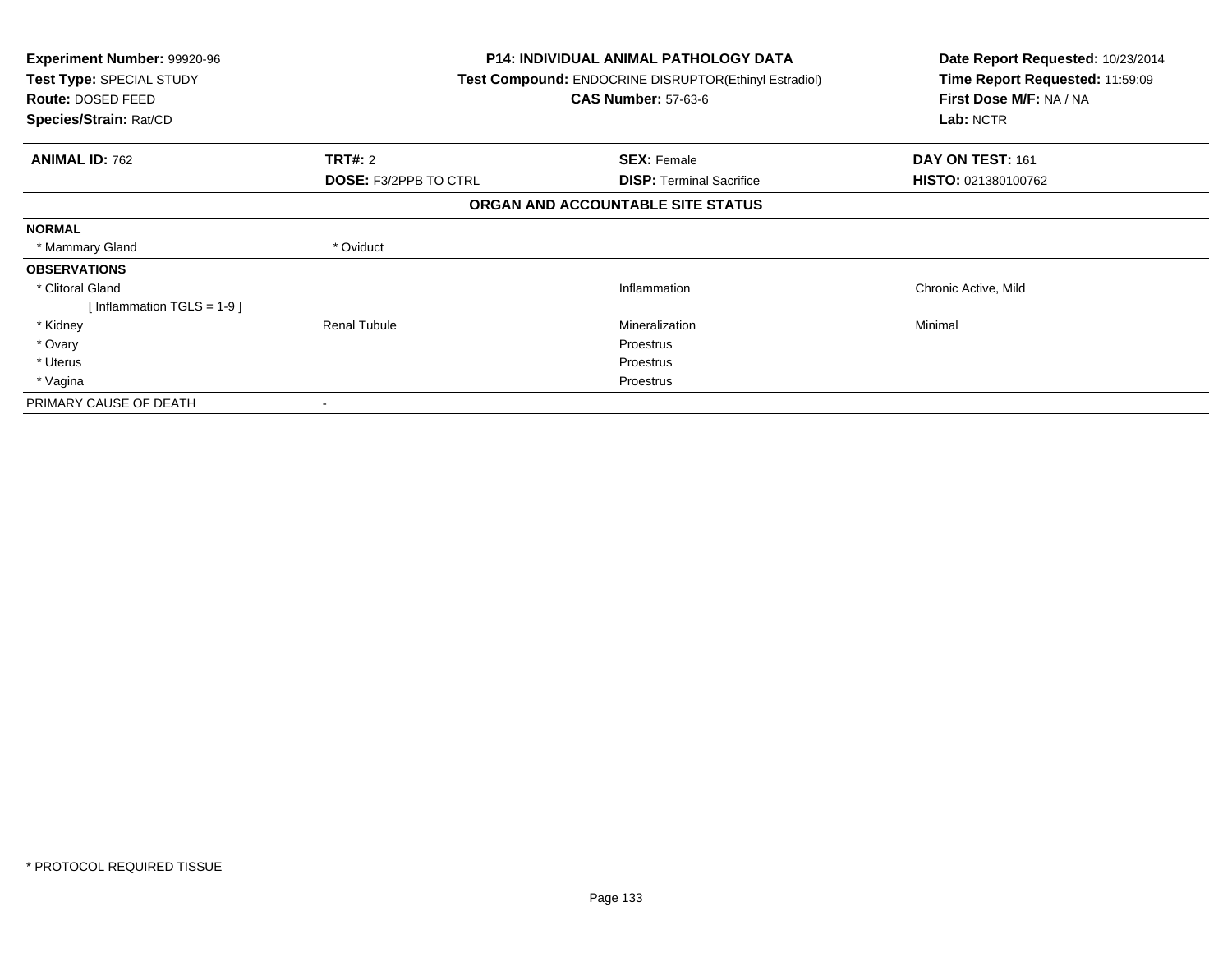| <b>Experiment Number: 99920-96</b><br>Test Type: SPECIAL STUDY<br>Route: DOSED FEED<br>Species/Strain: Rat/CD |                              | <b>P14: INDIVIDUAL ANIMAL PATHOLOGY DATA</b><br>Test Compound: ENDOCRINE DISRUPTOR(Ethinyl Estradiol)<br><b>CAS Number: 57-63-6</b> | Date Report Requested: 10/23/2014<br>Time Report Requested: 11:59:09<br>First Dose M/F: NA / NA<br>Lab: NCTR |
|---------------------------------------------------------------------------------------------------------------|------------------------------|-------------------------------------------------------------------------------------------------------------------------------------|--------------------------------------------------------------------------------------------------------------|
| <b>ANIMAL ID: 763</b>                                                                                         | <b>TRT#: 2</b>               | <b>SEX: Female</b>                                                                                                                  | DAY ON TEST: 161                                                                                             |
|                                                                                                               | <b>DOSE: F3/2PPB TO CTRL</b> | <b>DISP: Terminal Sacrifice</b>                                                                                                     | <b>HISTO: 021380100763</b>                                                                                   |
|                                                                                                               |                              | ORGAN AND ACCOUNTABLE SITE STATUS                                                                                                   |                                                                                                              |
| <b>NORMAL</b>                                                                                                 |                              |                                                                                                                                     |                                                                                                              |
| * Kidney                                                                                                      | * Oviduct                    |                                                                                                                                     |                                                                                                              |
| <b>OBSERVATIONS</b>                                                                                           |                              |                                                                                                                                     |                                                                                                              |
| * Mammary Gland                                                                                               | Alveolus                     | Hyperplasia                                                                                                                         | Minimal                                                                                                      |
|                                                                                                               | Lobules                      | Hyperplasia                                                                                                                         | Minimal                                                                                                      |
| * Ovary                                                                                                       |                              | Estrus                                                                                                                              |                                                                                                              |
| * Uterus                                                                                                      |                              | Estrus                                                                                                                              |                                                                                                              |
| * Vagina                                                                                                      |                              | Estrus                                                                                                                              |                                                                                                              |
| PRIMARY CAUSE OF DEATH                                                                                        |                              |                                                                                                                                     |                                                                                                              |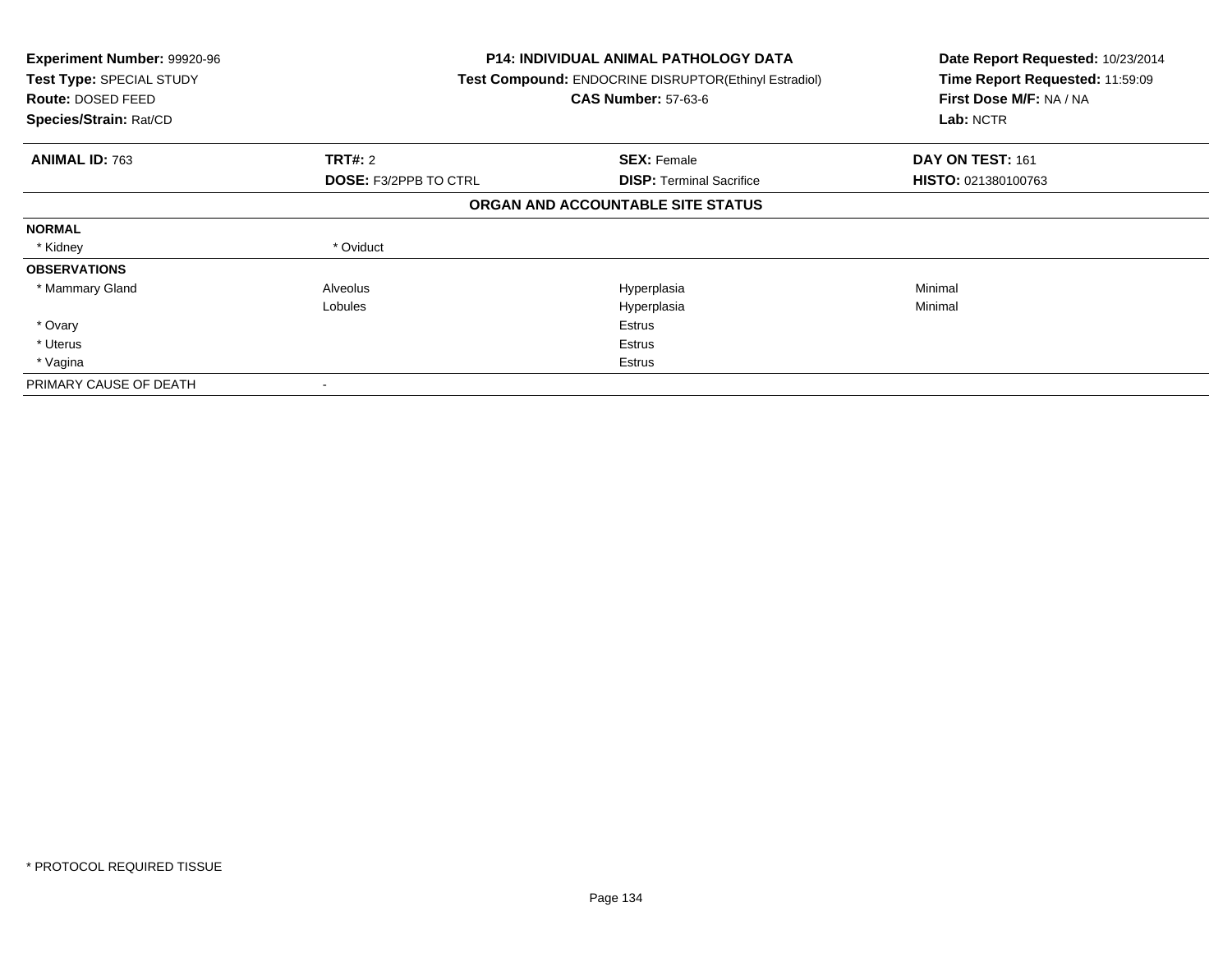| Experiment Number: 99920-96<br>Test Type: SPECIAL STUDY<br><b>Route: DOSED FEED</b><br>Species/Strain: Rat/CD | <b>P14: INDIVIDUAL ANIMAL PATHOLOGY DATA</b><br>Test Compound: ENDOCRINE DISRUPTOR(Ethinyl Estradiol)<br><b>CAS Number: 57-63-6</b> |                                   | Date Report Requested: 10/23/2014<br>Time Report Requested: 11:59:09<br>First Dose M/F: NA / NA<br>Lab: NCTR |
|---------------------------------------------------------------------------------------------------------------|-------------------------------------------------------------------------------------------------------------------------------------|-----------------------------------|--------------------------------------------------------------------------------------------------------------|
| <b>ANIMAL ID: 764</b>                                                                                         | TRT#: 2                                                                                                                             | <b>SEX: Female</b>                | DAY ON TEST: 161                                                                                             |
|                                                                                                               | <b>DOSE: F3/2PPB TO CTRL</b>                                                                                                        | <b>DISP:</b> Terminal Sacrifice   | <b>HISTO: 021380100764</b>                                                                                   |
|                                                                                                               |                                                                                                                                     | ORGAN AND ACCOUNTABLE SITE STATUS |                                                                                                              |
| <b>NORMAL</b>                                                                                                 |                                                                                                                                     |                                   |                                                                                                              |
| * Kidney                                                                                                      | * Mammary Gland                                                                                                                     | * Oviduct                         |                                                                                                              |
| <b>OBSERVATIONS</b>                                                                                           |                                                                                                                                     |                                   |                                                                                                              |
| * Ovary                                                                                                       |                                                                                                                                     | Proestrus                         |                                                                                                              |
| * Uterus                                                                                                      |                                                                                                                                     | Proestrus                         |                                                                                                              |
| * Vagina                                                                                                      | Proestrus                                                                                                                           |                                   |                                                                                                              |
| PRIMARY CAUSE OF DEATH                                                                                        |                                                                                                                                     |                                   |                                                                                                              |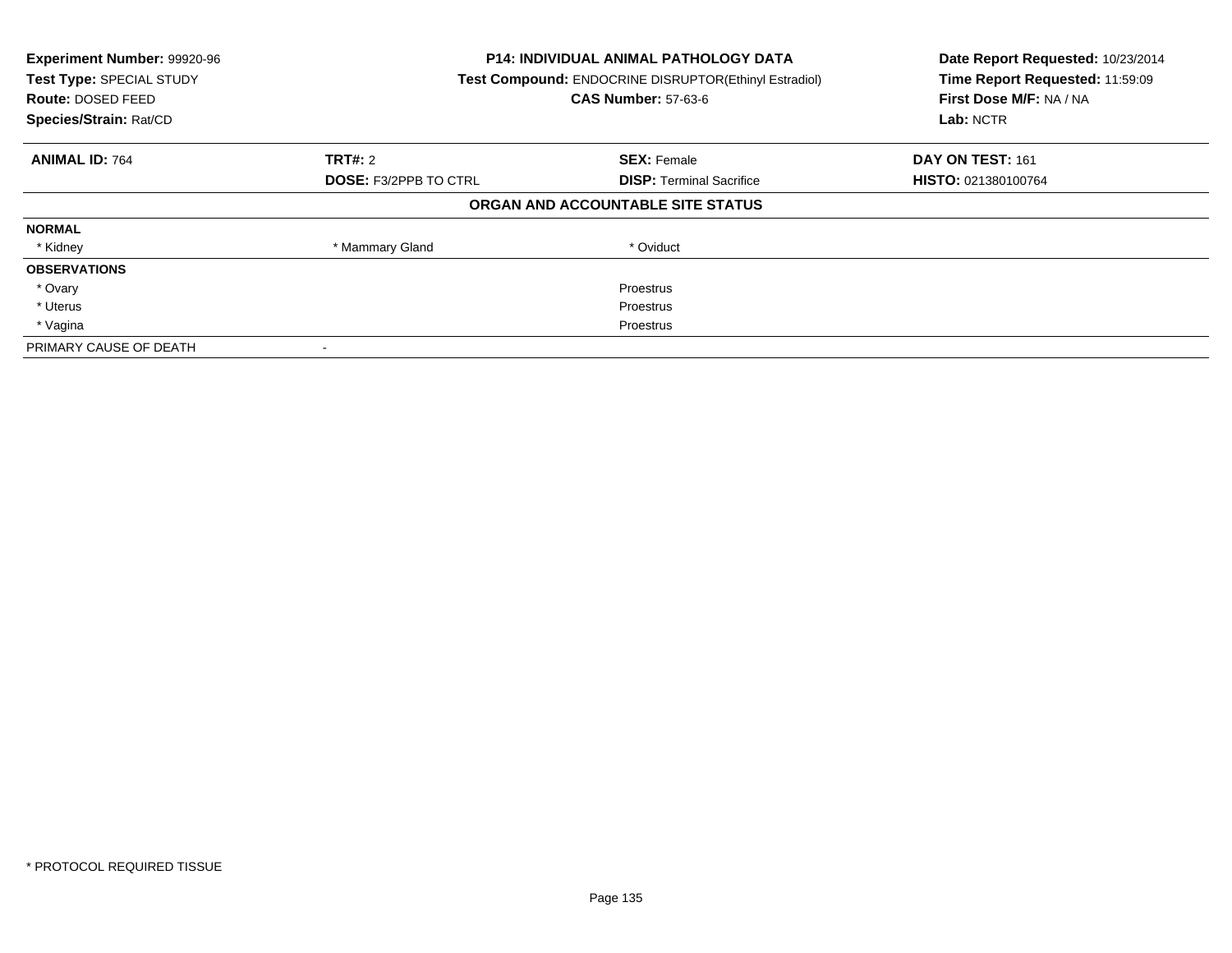| <b>Experiment Number: 99920-96</b><br>Test Type: SPECIAL STUDY<br>Route: DOSED FEED<br>Species/Strain: Rat/CD |                               | <b>P14: INDIVIDUAL ANIMAL PATHOLOGY DATA</b><br>Test Compound: ENDOCRINE DISRUPTOR(Ethinyl Estradiol)<br><b>CAS Number: 57-63-6</b> | Date Report Requested: 10/23/2014<br>Time Report Requested: 11:59:09<br>First Dose M/F: NA / NA<br>Lab: NCTR |
|---------------------------------------------------------------------------------------------------------------|-------------------------------|-------------------------------------------------------------------------------------------------------------------------------------|--------------------------------------------------------------------------------------------------------------|
| <b>ANIMAL ID: 765</b>                                                                                         | <b>TRT#: 3</b>                | <b>SEX: Female</b>                                                                                                                  | DAY ON TEST: 160                                                                                             |
|                                                                                                               | <b>DOSE: F3/10PPB TO CTRL</b> | <b>DISP:</b> Terminal Sacrifice                                                                                                     | HISTO: 021380100765                                                                                          |
|                                                                                                               |                               | ORGAN AND ACCOUNTABLE SITE STATUS                                                                                                   |                                                                                                              |
| <b>NORMAL</b>                                                                                                 |                               |                                                                                                                                     |                                                                                                              |
| * Oviduct                                                                                                     |                               |                                                                                                                                     |                                                                                                              |
| <b>OBSERVATIONS</b>                                                                                           |                               |                                                                                                                                     |                                                                                                              |
| * Kidney                                                                                                      | <b>Renal Tubule</b>           | Mineralization                                                                                                                      | Minimal                                                                                                      |
| * Mammary Gland                                                                                               | Alveolus                      | Hyperplasia                                                                                                                         | Mild                                                                                                         |
|                                                                                                               | Lobules                       | Hyperplasia                                                                                                                         | Minimal                                                                                                      |
| * Ovary                                                                                                       |                               | Estrus                                                                                                                              |                                                                                                              |
| * Uterus                                                                                                      |                               | Estrus                                                                                                                              |                                                                                                              |
| * Vagina                                                                                                      |                               | Estrus                                                                                                                              |                                                                                                              |
| PRIMARY CAUSE OF DEATH                                                                                        |                               |                                                                                                                                     |                                                                                                              |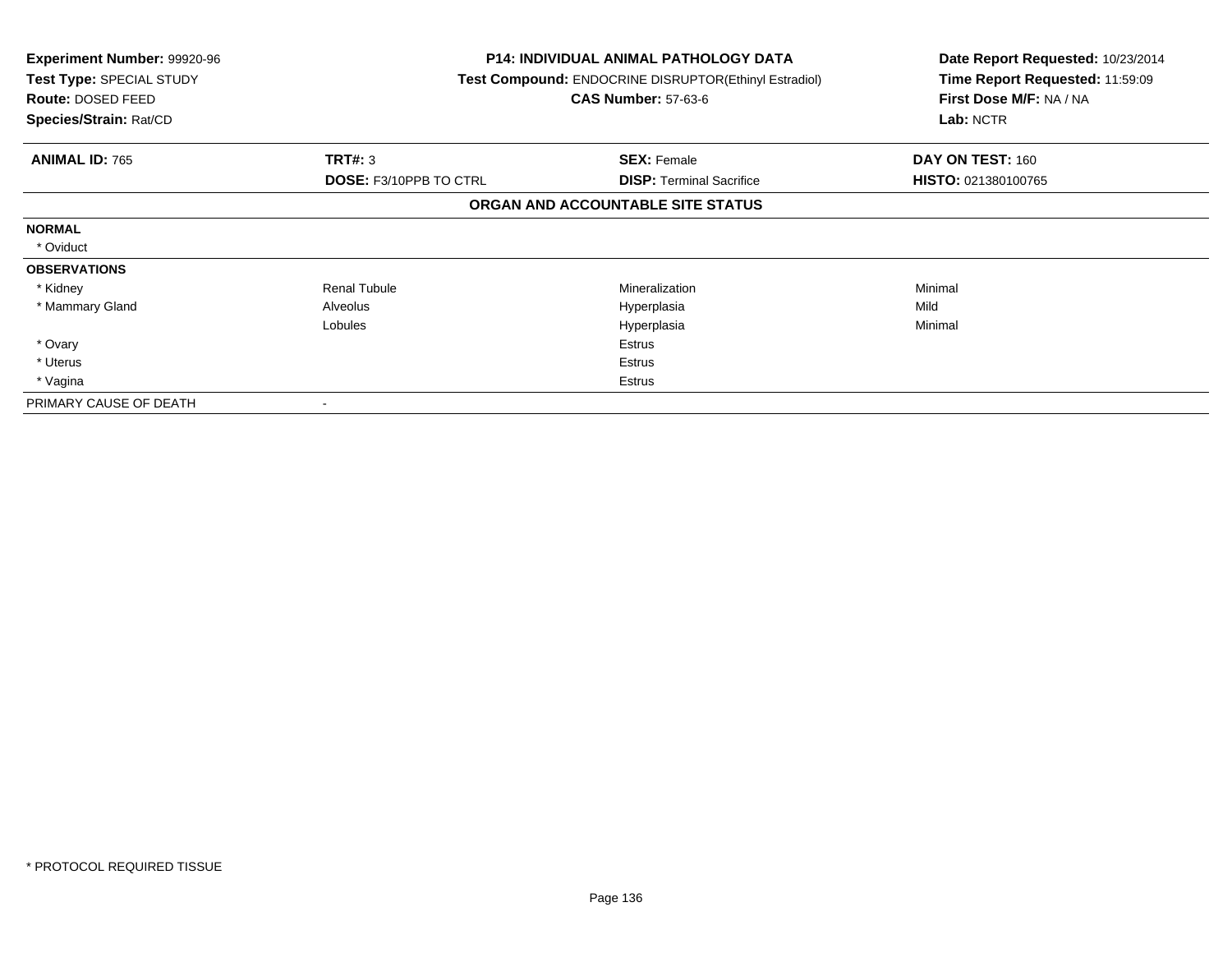| <b>Experiment Number: 99920-96</b><br>Test Type: SPECIAL STUDY<br>Route: DOSED FEED<br>Species/Strain: Rat/CD |                               | <b>P14: INDIVIDUAL ANIMAL PATHOLOGY DATA</b><br>Test Compound: ENDOCRINE DISRUPTOR(Ethinyl Estradiol)<br><b>CAS Number: 57-63-6</b> | Date Report Requested: 10/23/2014<br>Time Report Requested: 11:59:09<br>First Dose M/F: NA / NA<br>Lab: NCTR |
|---------------------------------------------------------------------------------------------------------------|-------------------------------|-------------------------------------------------------------------------------------------------------------------------------------|--------------------------------------------------------------------------------------------------------------|
| <b>ANIMAL ID: 766</b>                                                                                         | <b>TRT#: 3</b>                | <b>SEX: Female</b>                                                                                                                  | DAY ON TEST: 160                                                                                             |
|                                                                                                               | <b>DOSE: F3/10PPB TO CTRL</b> | <b>DISP:</b> Terminal Sacrifice                                                                                                     | HISTO: 021380100766                                                                                          |
|                                                                                                               |                               | ORGAN AND ACCOUNTABLE SITE STATUS                                                                                                   |                                                                                                              |
| <b>NORMAL</b>                                                                                                 |                               |                                                                                                                                     |                                                                                                              |
| * Oviduct                                                                                                     |                               |                                                                                                                                     |                                                                                                              |
| <b>OBSERVATIONS</b>                                                                                           |                               |                                                                                                                                     |                                                                                                              |
| * Kidney                                                                                                      | <b>Renal Tubule</b>           | Mineralization                                                                                                                      | Minimal                                                                                                      |
| * Mammary Gland                                                                                               | Alveolus                      | Hyperplasia                                                                                                                         | Mild                                                                                                         |
|                                                                                                               | Lobules                       | Hyperplasia                                                                                                                         | Minimal                                                                                                      |
| * Ovary                                                                                                       |                               | Estrus                                                                                                                              |                                                                                                              |
| * Uterus                                                                                                      |                               | Estrus                                                                                                                              |                                                                                                              |
| * Vagina                                                                                                      |                               | Estrus                                                                                                                              |                                                                                                              |
| PRIMARY CAUSE OF DEATH                                                                                        |                               |                                                                                                                                     |                                                                                                              |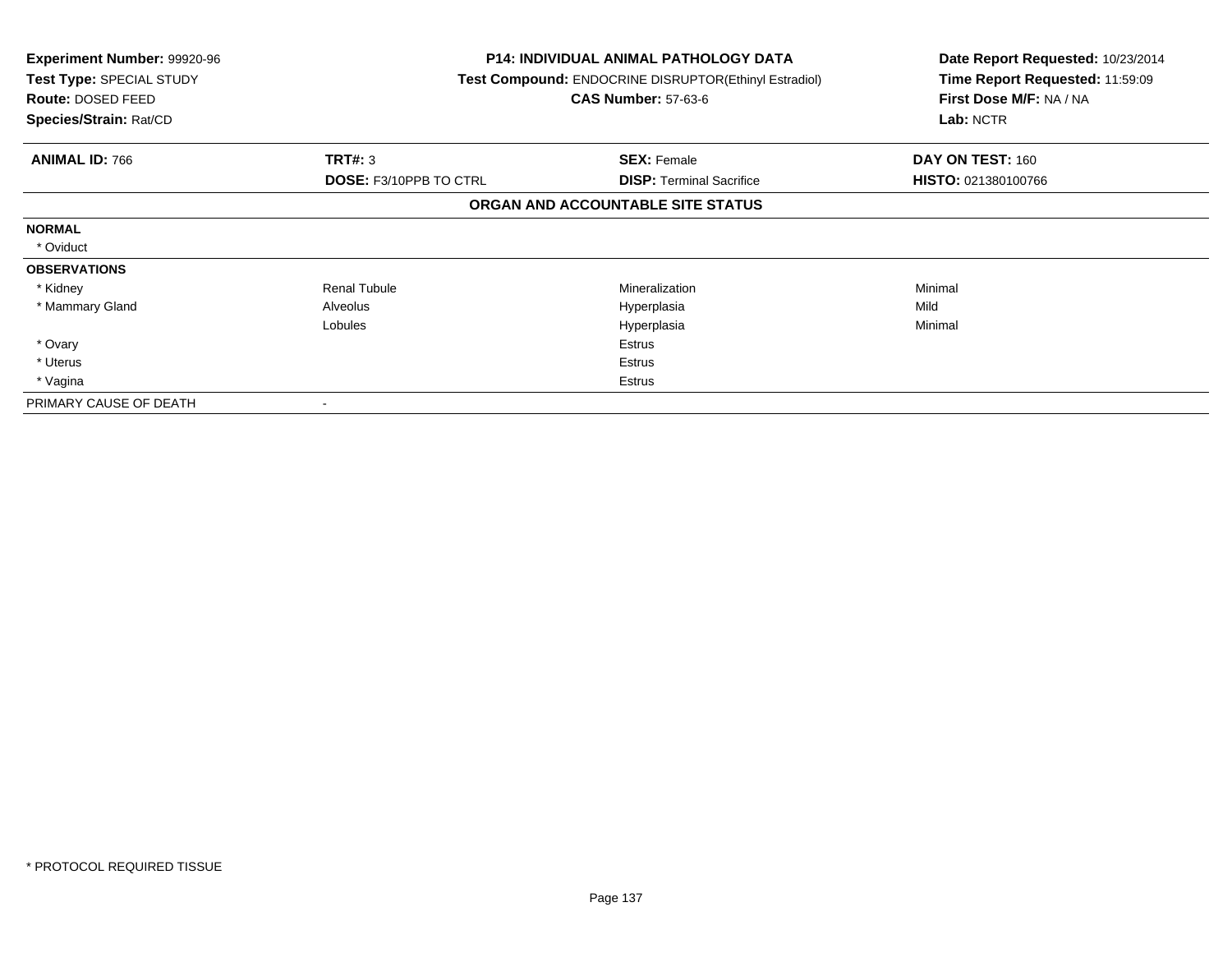| <b>Experiment Number: 99920-96</b><br>Test Type: SPECIAL STUDY<br>Route: DOSED FEED<br>Species/Strain: Rat/CD |                               | <b>P14: INDIVIDUAL ANIMAL PATHOLOGY DATA</b><br>Test Compound: ENDOCRINE DISRUPTOR(Ethinyl Estradiol)<br><b>CAS Number: 57-63-6</b> | Date Report Requested: 10/23/2014<br>Time Report Requested: 11:59:09<br>First Dose M/F: NA / NA<br>Lab: NCTR |
|---------------------------------------------------------------------------------------------------------------|-------------------------------|-------------------------------------------------------------------------------------------------------------------------------------|--------------------------------------------------------------------------------------------------------------|
| <b>ANIMAL ID: 767</b>                                                                                         | <b>TRT#: 3</b>                | <b>SEX: Female</b>                                                                                                                  | DAY ON TEST: 160                                                                                             |
|                                                                                                               | <b>DOSE: F3/10PPB TO CTRL</b> | <b>DISP: Terminal Sacrifice</b>                                                                                                     | <b>HISTO: 021380100767</b>                                                                                   |
|                                                                                                               |                               | ORGAN AND ACCOUNTABLE SITE STATUS                                                                                                   |                                                                                                              |
| <b>NORMAL</b>                                                                                                 |                               |                                                                                                                                     |                                                                                                              |
| * Oviduct                                                                                                     |                               |                                                                                                                                     |                                                                                                              |
| <b>OBSERVATIONS</b>                                                                                           |                               |                                                                                                                                     |                                                                                                              |
| * Kidney                                                                                                      | <b>Renal Tubule</b>           | Mineralization                                                                                                                      | Mild                                                                                                         |
| * Mammary Gland                                                                                               | Alveolus                      | Hyperplasia                                                                                                                         | Minimal                                                                                                      |
| * Ovary                                                                                                       |                               | Proestrus                                                                                                                           |                                                                                                              |
| * Uterus                                                                                                      |                               | Proestrus                                                                                                                           |                                                                                                              |
| * Vagina                                                                                                      |                               | Proestrus                                                                                                                           |                                                                                                              |
| PRIMARY CAUSE OF DEATH                                                                                        |                               |                                                                                                                                     |                                                                                                              |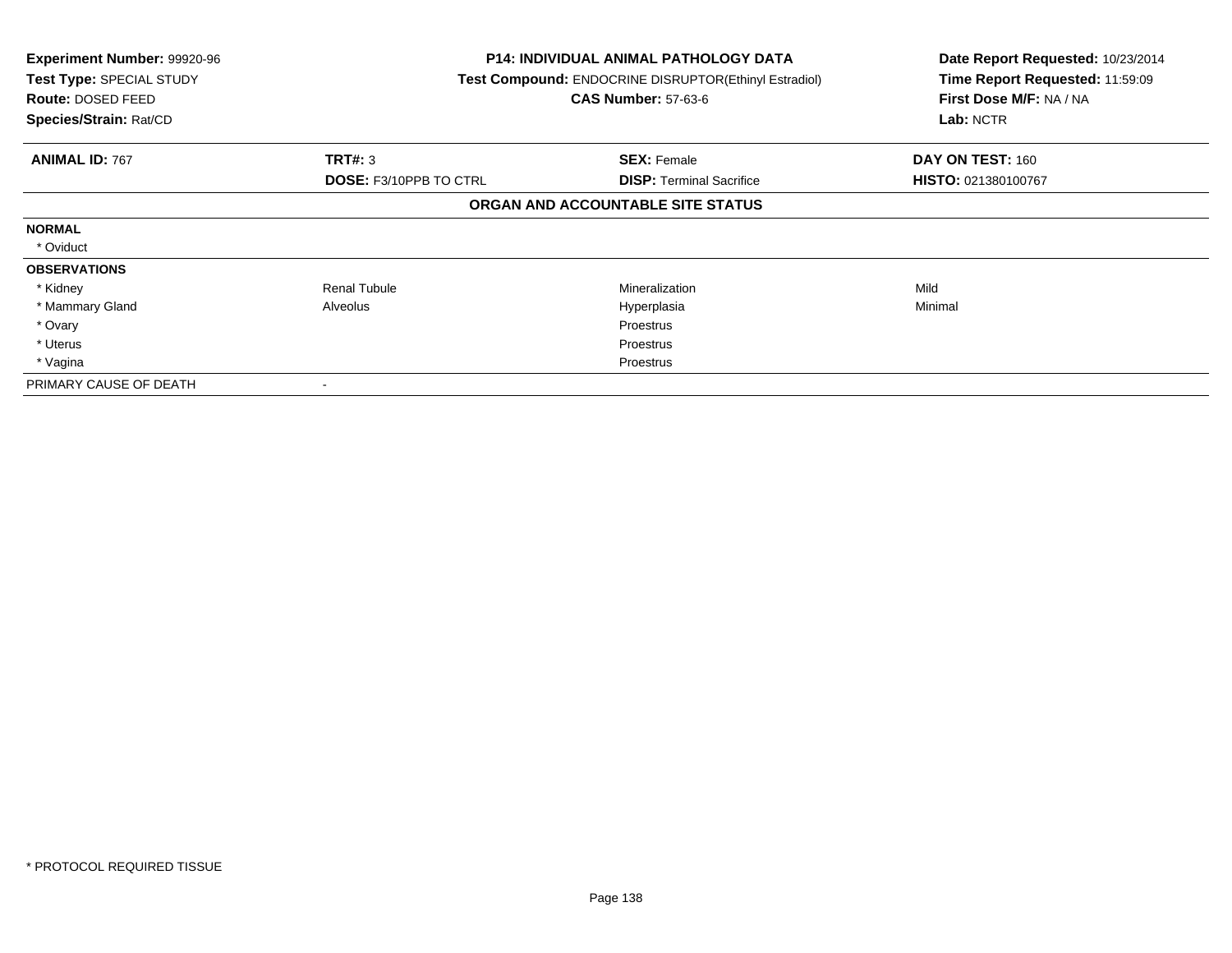| <b>Experiment Number: 99920-96</b><br>Test Type: SPECIAL STUDY<br>Route: DOSED FEED<br>Species/Strain: Rat/CD |                               | <b>P14: INDIVIDUAL ANIMAL PATHOLOGY DATA</b><br>Test Compound: ENDOCRINE DISRUPTOR(Ethinyl Estradiol)<br><b>CAS Number: 57-63-6</b> | Date Report Requested: 10/23/2014<br>Time Report Requested: 11:59:09<br>First Dose M/F: NA / NA<br>Lab: NCTR |  |
|---------------------------------------------------------------------------------------------------------------|-------------------------------|-------------------------------------------------------------------------------------------------------------------------------------|--------------------------------------------------------------------------------------------------------------|--|
| <b>ANIMAL ID: 768</b>                                                                                         | <b>TRT#: 3</b>                | <b>SEX: Female</b>                                                                                                                  | DAY ON TEST: 160                                                                                             |  |
|                                                                                                               | <b>DOSE: F3/10PPB TO CTRL</b> | <b>DISP:</b> Terminal Sacrifice                                                                                                     | HISTO: 021380100768                                                                                          |  |
|                                                                                                               |                               | ORGAN AND ACCOUNTABLE SITE STATUS                                                                                                   |                                                                                                              |  |
| <b>NORMAL</b>                                                                                                 |                               |                                                                                                                                     |                                                                                                              |  |
| * Oviduct                                                                                                     |                               |                                                                                                                                     |                                                                                                              |  |
| <b>OBSERVATIONS</b>                                                                                           |                               |                                                                                                                                     |                                                                                                              |  |
| * Kidney                                                                                                      | <b>Renal Tubule</b>           | Mineralization                                                                                                                      | Minimal                                                                                                      |  |
| * Mammary Gland                                                                                               | Alveolus                      | Hyperplasia                                                                                                                         | Mild                                                                                                         |  |
|                                                                                                               | Lobules                       | Hyperplasia                                                                                                                         | Minimal                                                                                                      |  |
|                                                                                                               |                               | Lactation                                                                                                                           |                                                                                                              |  |
| * Ovary                                                                                                       |                               | Hyperplasia                                                                                                                         | Sertoliform, Minimal                                                                                         |  |
|                                                                                                               |                               | Metestrus                                                                                                                           |                                                                                                              |  |
| * Uterus                                                                                                      |                               | <b>Metestrus</b>                                                                                                                    |                                                                                                              |  |
| * Vagina                                                                                                      |                               | <b>Metestrus</b>                                                                                                                    |                                                                                                              |  |
| PRIMARY CAUSE OF DEATH                                                                                        |                               |                                                                                                                                     |                                                                                                              |  |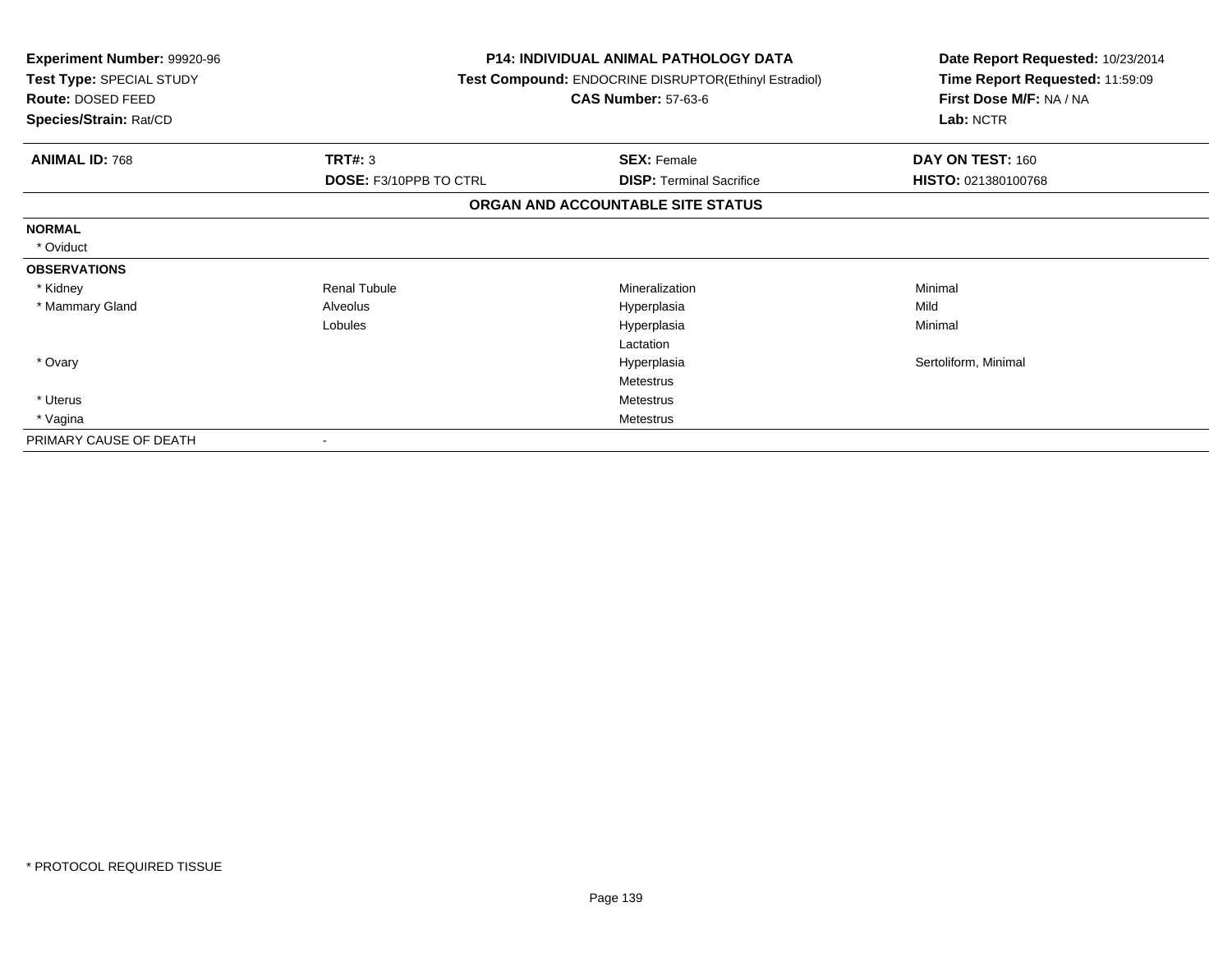| Experiment Number: 99920-96<br>Test Type: SPECIAL STUDY<br>Route: DOSED FEED<br>Species/Strain: Rat/CD |                               | <b>P14: INDIVIDUAL ANIMAL PATHOLOGY DATA</b><br>Test Compound: ENDOCRINE DISRUPTOR(Ethinyl Estradiol)<br><b>CAS Number: 57-63-6</b> | Date Report Requested: 10/23/2014<br>Time Report Requested: 11:59:09<br>First Dose M/F: NA / NA<br>Lab: NCTR |
|--------------------------------------------------------------------------------------------------------|-------------------------------|-------------------------------------------------------------------------------------------------------------------------------------|--------------------------------------------------------------------------------------------------------------|
| <b>ANIMAL ID: 769</b>                                                                                  | TRT#: 3                       | <b>SEX: Female</b>                                                                                                                  | DAY ON TEST: 160                                                                                             |
|                                                                                                        | <b>DOSE: F3/10PPB TO CTRL</b> | <b>DISP:</b> Terminal Sacrifice                                                                                                     | <b>HISTO: 021380100769</b>                                                                                   |
|                                                                                                        |                               | ORGAN AND ACCOUNTABLE SITE STATUS                                                                                                   |                                                                                                              |
| <b>NORMAL</b>                                                                                          |                               |                                                                                                                                     |                                                                                                              |
| * Kidney                                                                                               | * Oviduct                     |                                                                                                                                     |                                                                                                              |
| <b>OBSERVATIONS</b>                                                                                    |                               |                                                                                                                                     |                                                                                                              |
| * Mammary Gland                                                                                        | Alveolus                      | Hyperplasia                                                                                                                         | Minimal                                                                                                      |
| * Ovary                                                                                                |                               | Estrus                                                                                                                              |                                                                                                              |
| * Uterus                                                                                               |                               | <b>Estrus</b>                                                                                                                       |                                                                                                              |
| * Vagina                                                                                               |                               | Metestrus                                                                                                                           |                                                                                                              |
| PRIMARY CAUSE OF DEATH                                                                                 |                               |                                                                                                                                     |                                                                                                              |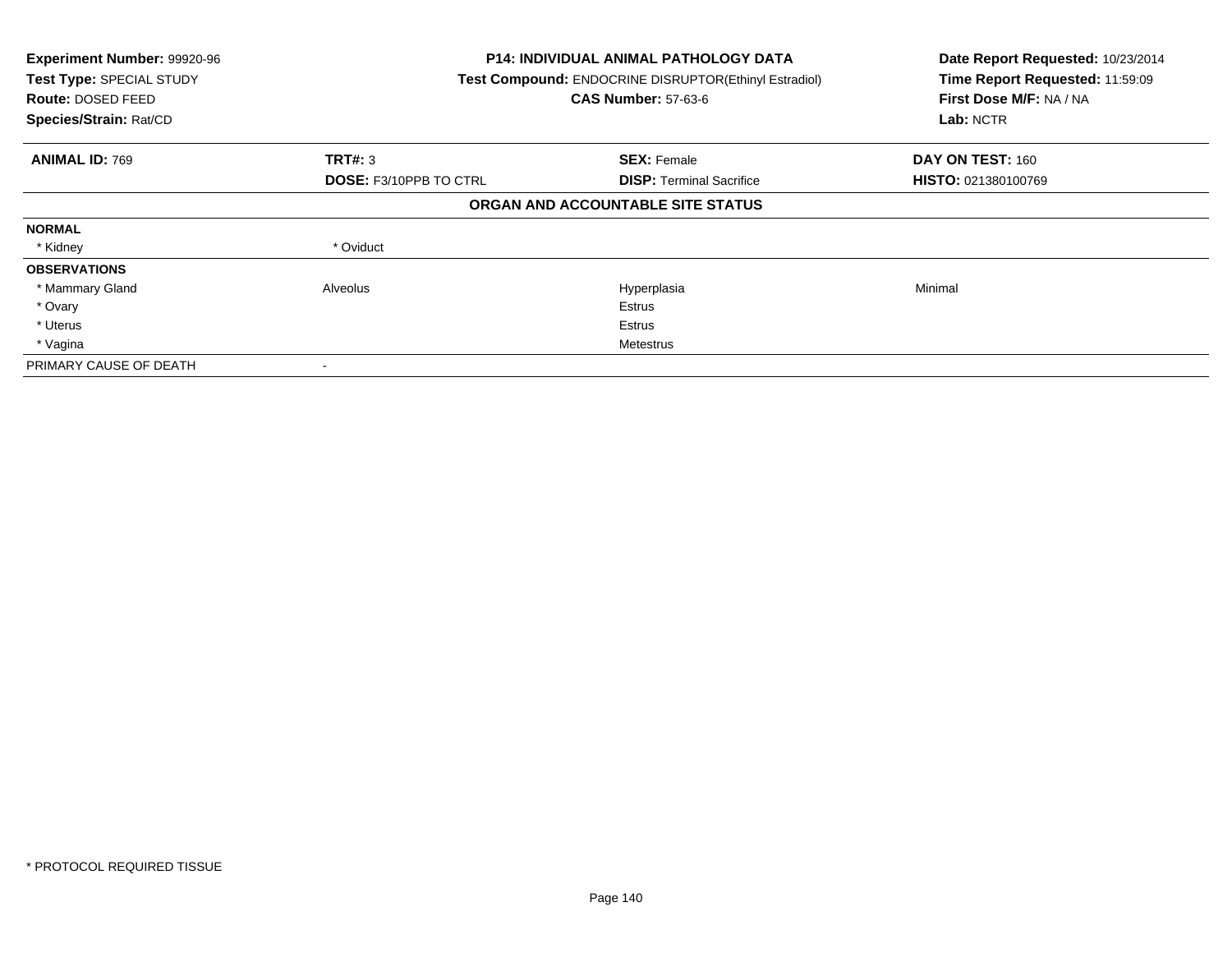| <b>Experiment Number: 99920-96</b><br>Test Type: SPECIAL STUDY<br>Route: DOSED FEED<br>Species/Strain: Rat/CD |                               | <b>P14: INDIVIDUAL ANIMAL PATHOLOGY DATA</b><br><b>Test Compound: ENDOCRINE DISRUPTOR(Ethinyl Estradiol)</b><br><b>CAS Number: 57-63-6</b> | Date Report Requested: 10/23/2014<br>Time Report Requested: 11:59:09<br>First Dose M/F: NA / NA<br>Lab: NCTR |
|---------------------------------------------------------------------------------------------------------------|-------------------------------|--------------------------------------------------------------------------------------------------------------------------------------------|--------------------------------------------------------------------------------------------------------------|
| <b>ANIMAL ID: 770</b>                                                                                         | <b>TRT#: 4</b>                | <b>SEX: Female</b>                                                                                                                         | DAY ON TEST: 161                                                                                             |
|                                                                                                               | <b>DOSE: F3/50PPB TO CTRL</b> | <b>DISP:</b> Terminal Sacrifice                                                                                                            | HISTO: 021380100770                                                                                          |
|                                                                                                               |                               | ORGAN AND ACCOUNTABLE SITE STATUS                                                                                                          |                                                                                                              |
| <b>NORMAL</b>                                                                                                 |                               |                                                                                                                                            |                                                                                                              |
| * Adrenal Cortex                                                                                              | * Adrenal Medulla             | * Bone                                                                                                                                     | * Bone Marrow                                                                                                |
| * Kidney                                                                                                      | * Liver                       | * Oviduct                                                                                                                                  | * Pituitary Gland                                                                                            |
| * Spleen                                                                                                      | * Thymus                      |                                                                                                                                            |                                                                                                              |
| <b>OBSERVATIONS</b>                                                                                           |                               |                                                                                                                                            |                                                                                                              |
| * Mammary Gland                                                                                               | Lobules                       | Hyperplasia                                                                                                                                | Minimal                                                                                                      |
| * Ovary                                                                                                       |                               | <b>Estrus</b>                                                                                                                              |                                                                                                              |
| * Thyroid Gland                                                                                               |                               | Keratin Cyst                                                                                                                               |                                                                                                              |
| * Uterus                                                                                                      |                               | <b>Estrus</b>                                                                                                                              |                                                                                                              |
| * Vagina                                                                                                      |                               | Estrus                                                                                                                                     |                                                                                                              |
| PRIMARY CAUSE OF DEATH                                                                                        |                               |                                                                                                                                            |                                                                                                              |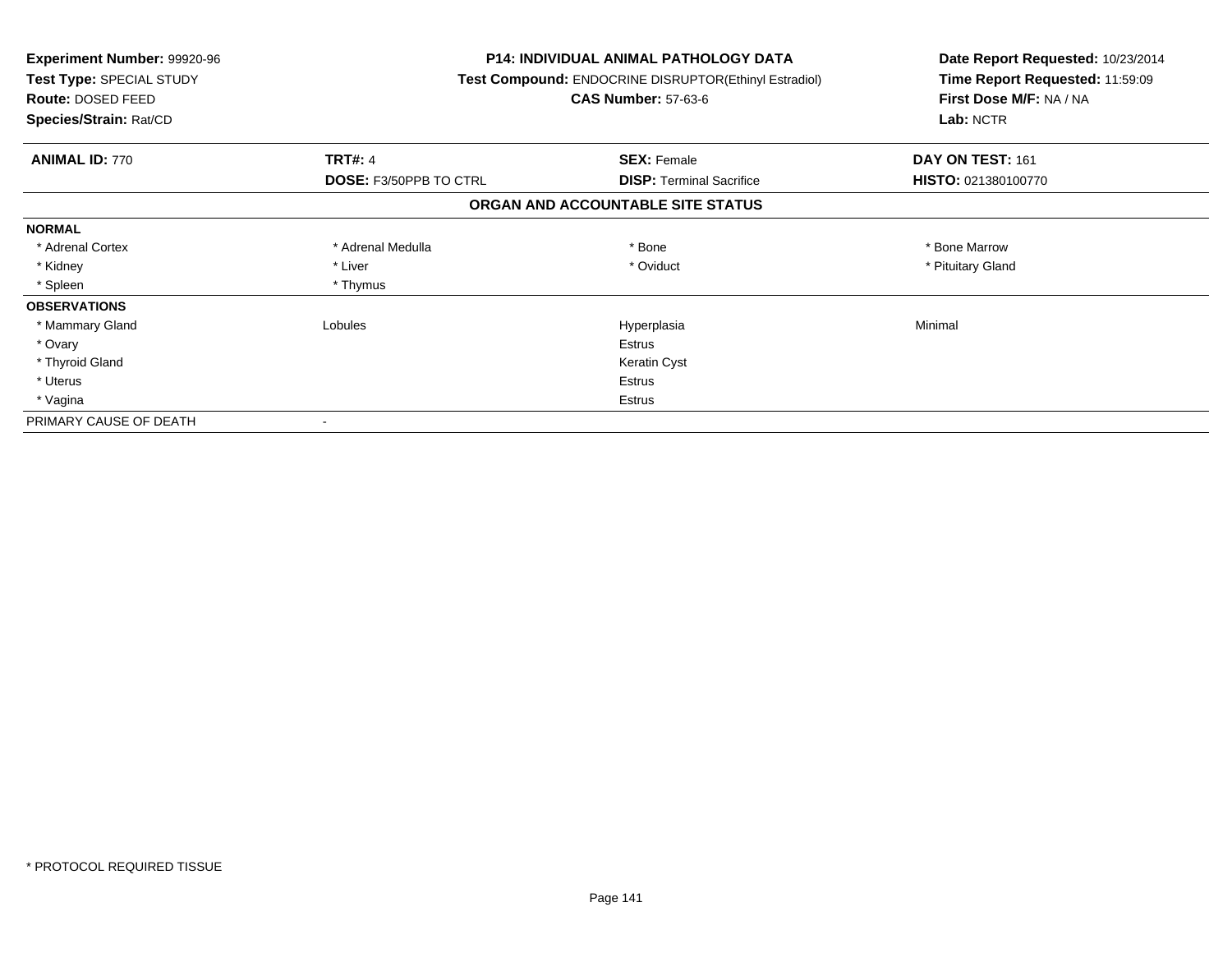| <b>Experiment Number: 99920-96</b><br>Test Type: SPECIAL STUDY<br>Route: DOSED FEED<br>Species/Strain: Rat/CD |                               | <b>P14: INDIVIDUAL ANIMAL PATHOLOGY DATA</b><br>Test Compound: ENDOCRINE DISRUPTOR(Ethinyl Estradiol)<br><b>CAS Number: 57-63-6</b> | Date Report Requested: 10/23/2014<br>Time Report Requested: 11:59:09<br>First Dose M/F: NA / NA<br>Lab: NCTR |
|---------------------------------------------------------------------------------------------------------------|-------------------------------|-------------------------------------------------------------------------------------------------------------------------------------|--------------------------------------------------------------------------------------------------------------|
| <b>ANIMAL ID: 771</b>                                                                                         | <b>TRT#: 4</b>                | <b>SEX: Female</b>                                                                                                                  | DAY ON TEST: 161                                                                                             |
|                                                                                                               | <b>DOSE: F3/50PPB TO CTRL</b> | <b>DISP:</b> Terminal Sacrifice                                                                                                     | HISTO: 021380100771                                                                                          |
|                                                                                                               |                               | ORGAN AND ACCOUNTABLE SITE STATUS                                                                                                   |                                                                                                              |
| <b>NORMAL</b>                                                                                                 |                               |                                                                                                                                     |                                                                                                              |
| * Adrenal Cortex                                                                                              | * Adrenal Medulla             | * Bone                                                                                                                              | * Bone Marrow                                                                                                |
| * Kidney                                                                                                      | * Liver                       | * Mammary Gland                                                                                                                     | * Oviduct                                                                                                    |
| * Pituitary Gland                                                                                             | * Spleen                      | * Thymus                                                                                                                            | * Thyroid Gland                                                                                              |
| <b>OBSERVATIONS</b>                                                                                           |                               |                                                                                                                                     |                                                                                                              |
| * Ovary                                                                                                       |                               | Metestrus                                                                                                                           |                                                                                                              |
| * Uterus                                                                                                      | Metestrus                     |                                                                                                                                     |                                                                                                              |
| * Vagina                                                                                                      | Diestrus                      |                                                                                                                                     |                                                                                                              |
| PRIMARY CAUSE OF DEATH                                                                                        | $\,$                          |                                                                                                                                     |                                                                                                              |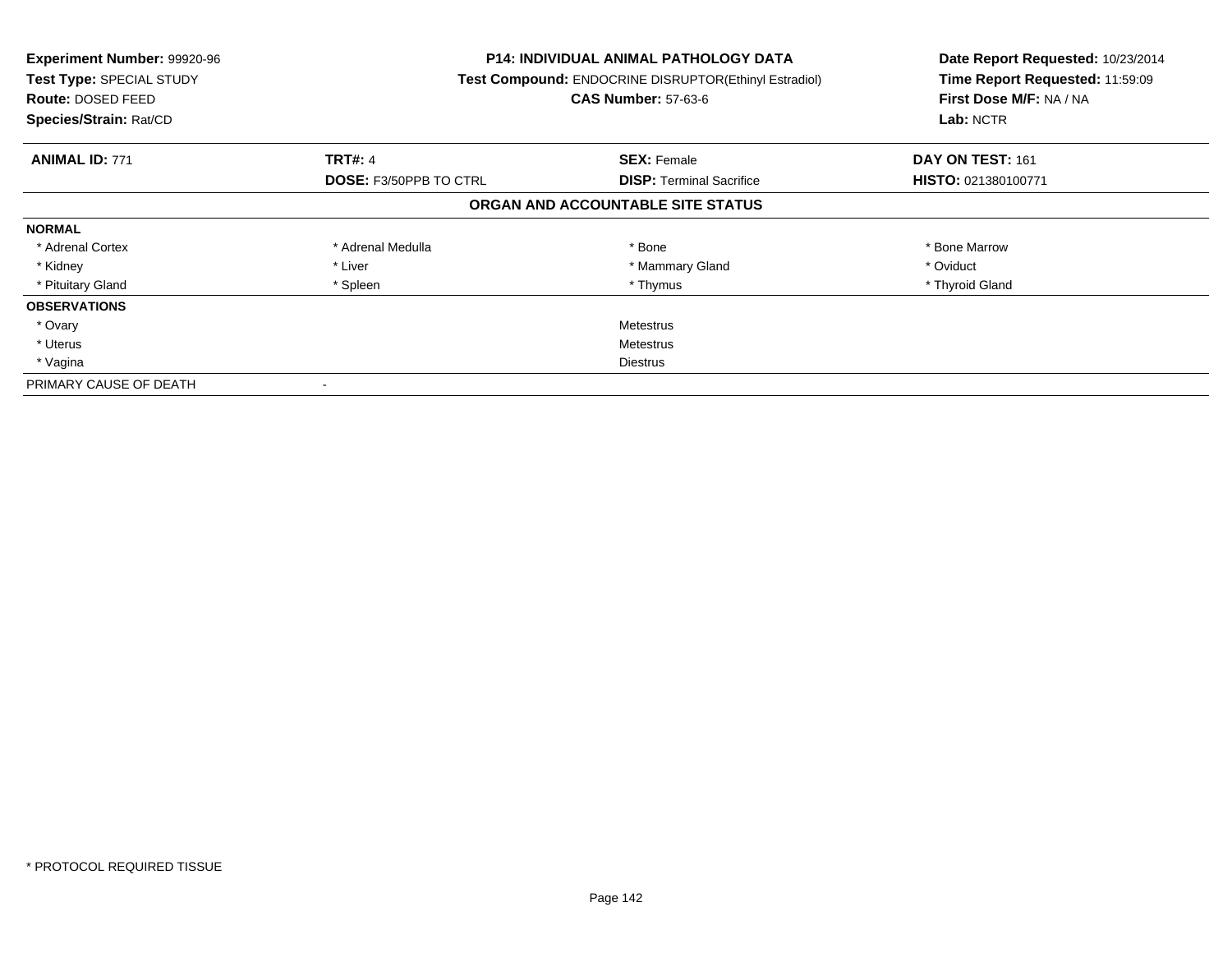| Experiment Number: 99920-96<br>Test Type: SPECIAL STUDY<br><b>Route: DOSED FEED</b><br>Species/Strain: Rat/CD |                               | <b>P14: INDIVIDUAL ANIMAL PATHOLOGY DATA</b><br><b>Test Compound: ENDOCRINE DISRUPTOR(Ethinyl Estradiol)</b><br><b>CAS Number: 57-63-6</b> | Date Report Requested: 10/23/2014<br>Time Report Requested: 11:59:09<br>First Dose M/F: NA / NA<br>Lab: NCTR |
|---------------------------------------------------------------------------------------------------------------|-------------------------------|--------------------------------------------------------------------------------------------------------------------------------------------|--------------------------------------------------------------------------------------------------------------|
| <b>ANIMAL ID: 772</b>                                                                                         | <b>TRT#: 4</b>                | <b>SEX: Female</b>                                                                                                                         | DAY ON TEST: 161                                                                                             |
|                                                                                                               | <b>DOSE: F3/50PPB TO CTRL</b> | <b>DISP:</b> Terminal Sacrifice                                                                                                            | HISTO: 021380100772                                                                                          |
|                                                                                                               |                               | ORGAN AND ACCOUNTABLE SITE STATUS                                                                                                          |                                                                                                              |
| <b>NORMAL</b>                                                                                                 |                               |                                                                                                                                            |                                                                                                              |
| * Adrenal Cortex                                                                                              | * Adrenal Medulla             | * Bone                                                                                                                                     | * Bone Marrow                                                                                                |
| * Kidney                                                                                                      | * Liver                       | * Oviduct                                                                                                                                  | * Pituitary Gland                                                                                            |
| * Spleen                                                                                                      | * Thymus                      | * Thyroid Gland                                                                                                                            |                                                                                                              |
| <b>OBSERVATIONS</b>                                                                                           |                               |                                                                                                                                            |                                                                                                              |
| * Mammary Gland                                                                                               | Alveolus                      | Hyperplasia                                                                                                                                | Minimal                                                                                                      |
|                                                                                                               | Lobules                       | Hyperplasia                                                                                                                                | Moderate                                                                                                     |
| * Ovary                                                                                                       |                               | Metestrus                                                                                                                                  |                                                                                                              |
| * Uterus                                                                                                      |                               | Metestrus                                                                                                                                  |                                                                                                              |
| * Vagina                                                                                                      | <b>Metestrus</b>              |                                                                                                                                            |                                                                                                              |
| PRIMARY CAUSE OF DEATH                                                                                        |                               |                                                                                                                                            |                                                                                                              |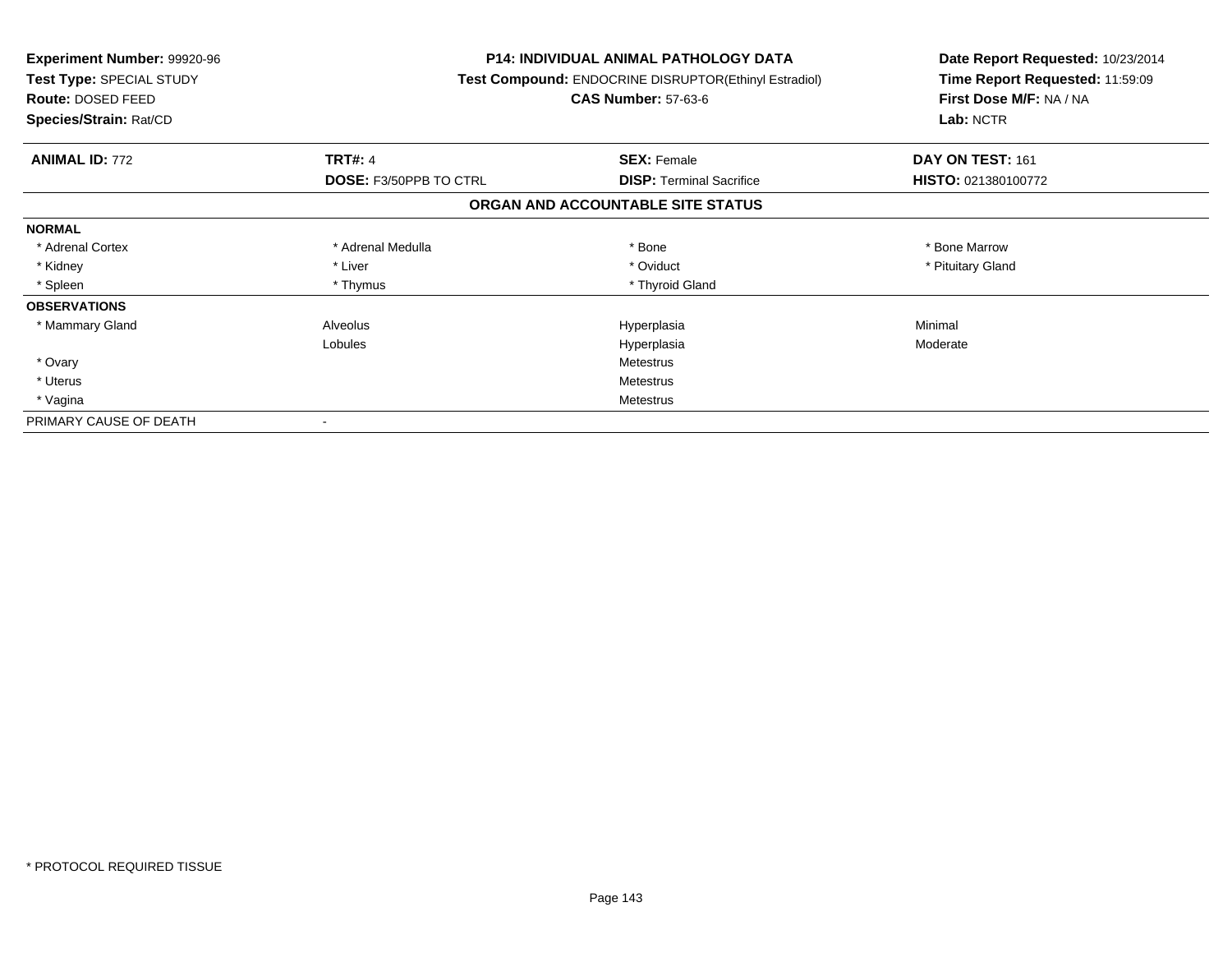| Experiment Number: 99920-96<br>Test Type: SPECIAL STUDY<br>Route: DOSED FEED<br>Species/Strain: Rat/CD |                               | <b>P14: INDIVIDUAL ANIMAL PATHOLOGY DATA</b><br>Test Compound: ENDOCRINE DISRUPTOR(Ethinyl Estradiol)<br><b>CAS Number: 57-63-6</b> | Date Report Requested: 10/23/2014<br>Time Report Requested: 11:59:09<br>First Dose M/F: NA / NA<br>Lab: NCTR |
|--------------------------------------------------------------------------------------------------------|-------------------------------|-------------------------------------------------------------------------------------------------------------------------------------|--------------------------------------------------------------------------------------------------------------|
| <b>ANIMAL ID: 773</b>                                                                                  | <b>TRT#: 4</b>                | <b>SEX: Female</b>                                                                                                                  | DAY ON TEST: 161                                                                                             |
|                                                                                                        | <b>DOSE: F3/50PPB TO CTRL</b> | <b>DISP:</b> Terminal Sacrifice                                                                                                     | HISTO: 021380100773                                                                                          |
|                                                                                                        |                               | ORGAN AND ACCOUNTABLE SITE STATUS                                                                                                   |                                                                                                              |
| <b>NORMAL</b>                                                                                          |                               |                                                                                                                                     |                                                                                                              |
| * Adrenal Cortex                                                                                       | * Adrenal Medulla             | * Bone                                                                                                                              | * Bone Marrow                                                                                                |
| * Liver                                                                                                | * Oviduct                     | * Pituitary Gland                                                                                                                   | * Spleen                                                                                                     |
| * Thymus                                                                                               | * Thyroid Gland               |                                                                                                                                     |                                                                                                              |
| <b>OBSERVATIONS</b>                                                                                    |                               |                                                                                                                                     |                                                                                                              |
| * Kidney                                                                                               | Cortex                        | Cyst                                                                                                                                |                                                                                                              |
|                                                                                                        | <b>Renal Tubule</b>           | Mineralization                                                                                                                      | Minimal                                                                                                      |
| * Mammary Gland                                                                                        | Lobules                       | Hyperplasia                                                                                                                         | Minimal                                                                                                      |
| * Ovary                                                                                                |                               | Proestrus                                                                                                                           |                                                                                                              |
| * Uterus                                                                                               |                               | Proestrus                                                                                                                           |                                                                                                              |
| * Vagina                                                                                               |                               | Proestrus                                                                                                                           |                                                                                                              |
| PRIMARY CAUSE OF DEATH                                                                                 |                               |                                                                                                                                     |                                                                                                              |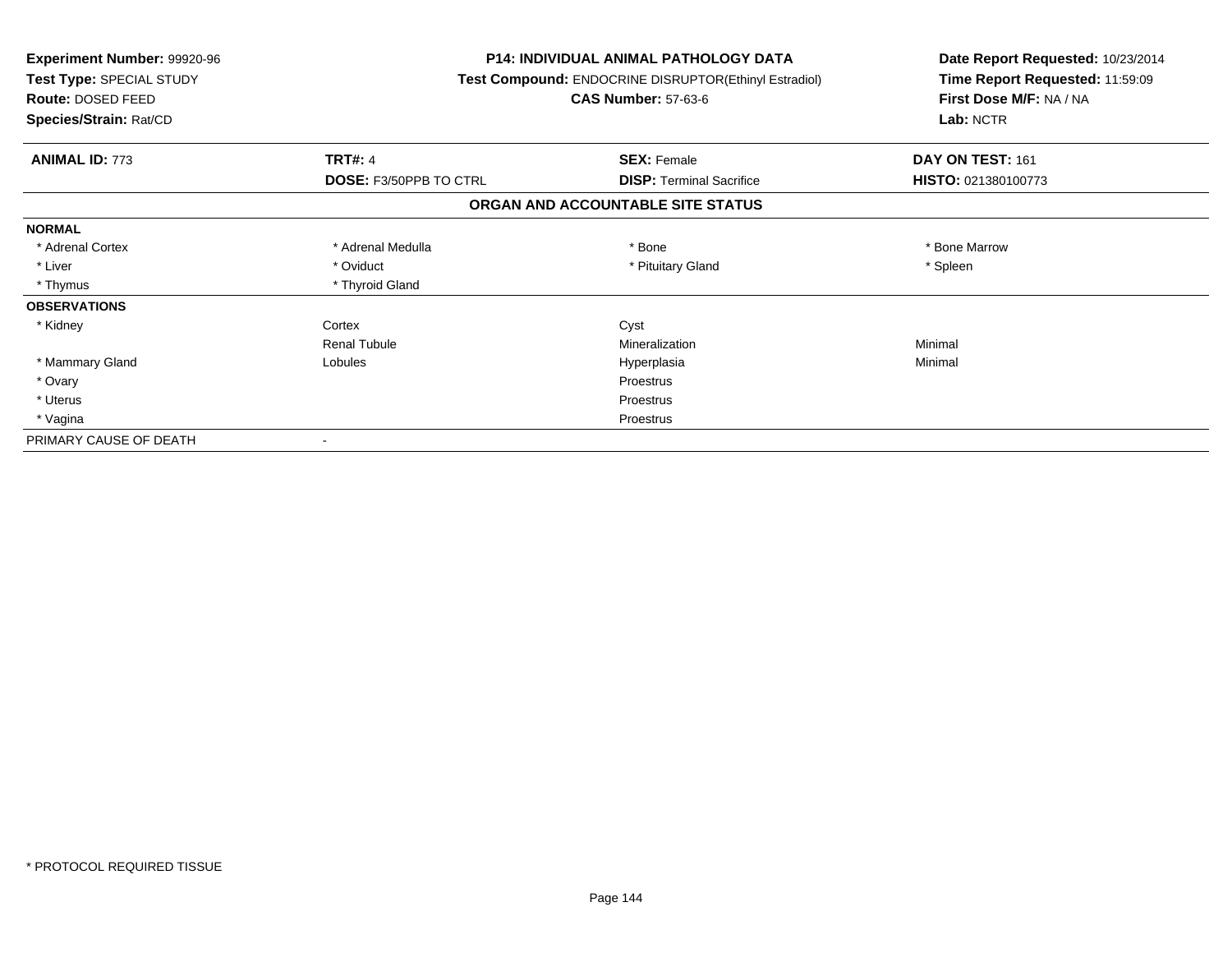| <b>Experiment Number: 99920-96</b><br>Test Type: SPECIAL STUDY<br><b>Route: DOSED FEED</b><br>Species/Strain: Rat/CD |                        | <b>P14: INDIVIDUAL ANIMAL PATHOLOGY DATA</b><br>Test Compound: ENDOCRINE DISRUPTOR(Ethinyl Estradiol)<br><b>CAS Number: 57-63-6</b> | Date Report Requested: 10/23/2014<br>Time Report Requested: 11:59:09<br>First Dose M/F: NA / NA<br>Lab: NCTR |
|----------------------------------------------------------------------------------------------------------------------|------------------------|-------------------------------------------------------------------------------------------------------------------------------------|--------------------------------------------------------------------------------------------------------------|
| <b>ANIMAL ID: 774</b>                                                                                                | <b>TRT#: 4</b>         | <b>SEX: Female</b>                                                                                                                  | DAY ON TEST: 161                                                                                             |
|                                                                                                                      | DOSE: F3/50PPB TO CTRL | <b>DISP: Terminal Sacrifice</b>                                                                                                     | HISTO: 021380100774                                                                                          |
|                                                                                                                      |                        | ORGAN AND ACCOUNTABLE SITE STATUS                                                                                                   |                                                                                                              |
| <b>NORMAL</b>                                                                                                        |                        |                                                                                                                                     |                                                                                                              |
| * Adrenal Cortex                                                                                                     | * Adrenal Medulla      | * Bone                                                                                                                              | * Bone Marrow                                                                                                |
| * Liver                                                                                                              | * Oviduct              | * Pituitary Gland                                                                                                                   | * Spleen                                                                                                     |
| * Thymus                                                                                                             | * Thyroid Gland        |                                                                                                                                     |                                                                                                              |
| <b>OBSERVATIONS</b>                                                                                                  |                        |                                                                                                                                     |                                                                                                              |
| * Kidney                                                                                                             | <b>Renal Tubule</b>    | Mineralization                                                                                                                      | Minimal                                                                                                      |
| * Mammary Gland                                                                                                      | Lobules                | Hyperplasia                                                                                                                         | Minimal                                                                                                      |
| * Ovary                                                                                                              |                        | <b>Diestrus</b>                                                                                                                     |                                                                                                              |
| * Uterus                                                                                                             |                        | Metestrus                                                                                                                           |                                                                                                              |
| * Vagina                                                                                                             |                        | Metestrus                                                                                                                           |                                                                                                              |
| PRIMARY CAUSE OF DEATH                                                                                               |                        |                                                                                                                                     |                                                                                                              |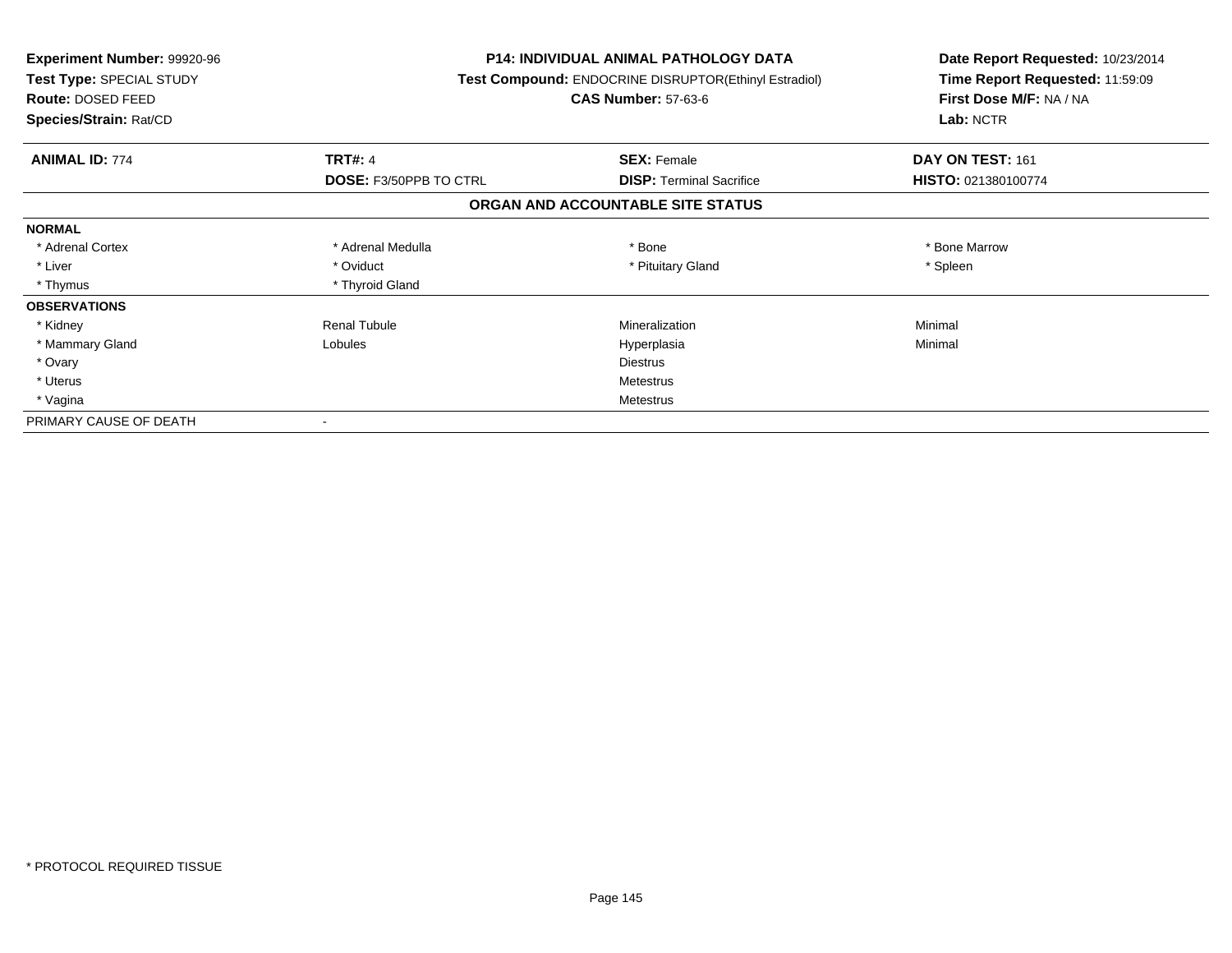| <b>Experiment Number: 99920-96</b><br>Test Type: SPECIAL STUDY<br><b>Route: DOSED FEED</b><br>Species/Strain: Rat/CD |                               | <b>P14: INDIVIDUAL ANIMAL PATHOLOGY DATA</b><br><b>Test Compound: ENDOCRINE DISRUPTOR(Ethinyl Estradiol)</b><br><b>CAS Number: 57-63-6</b> | Date Report Requested: 10/23/2014<br>Time Report Requested: 11:59:09<br>First Dose M/F: NA / NA<br>Lab: NCTR |
|----------------------------------------------------------------------------------------------------------------------|-------------------------------|--------------------------------------------------------------------------------------------------------------------------------------------|--------------------------------------------------------------------------------------------------------------|
| <b>ANIMAL ID: 775</b>                                                                                                | <b>TRT#: 4</b>                | <b>SEX: Female</b>                                                                                                                         | DAY ON TEST: 160                                                                                             |
|                                                                                                                      | <b>DOSE: F3/50PPB TO CTRL</b> | <b>DISP:</b> Terminal Sacrifice                                                                                                            | HISTO: 021380100775                                                                                          |
|                                                                                                                      |                               | ORGAN AND ACCOUNTABLE SITE STATUS                                                                                                          |                                                                                                              |
| <b>NORMAL</b>                                                                                                        |                               |                                                                                                                                            |                                                                                                              |
| * Adrenal Cortex                                                                                                     | * Adrenal Medulla             | * Bone                                                                                                                                     | * Bone Marrow                                                                                                |
| * Liver                                                                                                              | * Oviduct                     | * Pituitary Gland                                                                                                                          | * Spleen                                                                                                     |
| * Thymus                                                                                                             | * Thyroid Gland               |                                                                                                                                            |                                                                                                              |
| <b>OBSERVATIONS</b>                                                                                                  |                               |                                                                                                                                            |                                                                                                              |
| * Kidney                                                                                                             | <b>Renal Tubule</b>           | Mineralization                                                                                                                             | Minimal                                                                                                      |
| * Mammary Gland                                                                                                      | Alveolus                      | Hyperplasia                                                                                                                                | Mild                                                                                                         |
| * Ovary                                                                                                              |                               | <b>Diestrus</b>                                                                                                                            |                                                                                                              |
| * Uterus                                                                                                             |                               | <b>Diestrus</b>                                                                                                                            |                                                                                                              |
| * Vagina                                                                                                             |                               | Diestrus                                                                                                                                   |                                                                                                              |
| PRIMARY CAUSE OF DEATH                                                                                               |                               |                                                                                                                                            |                                                                                                              |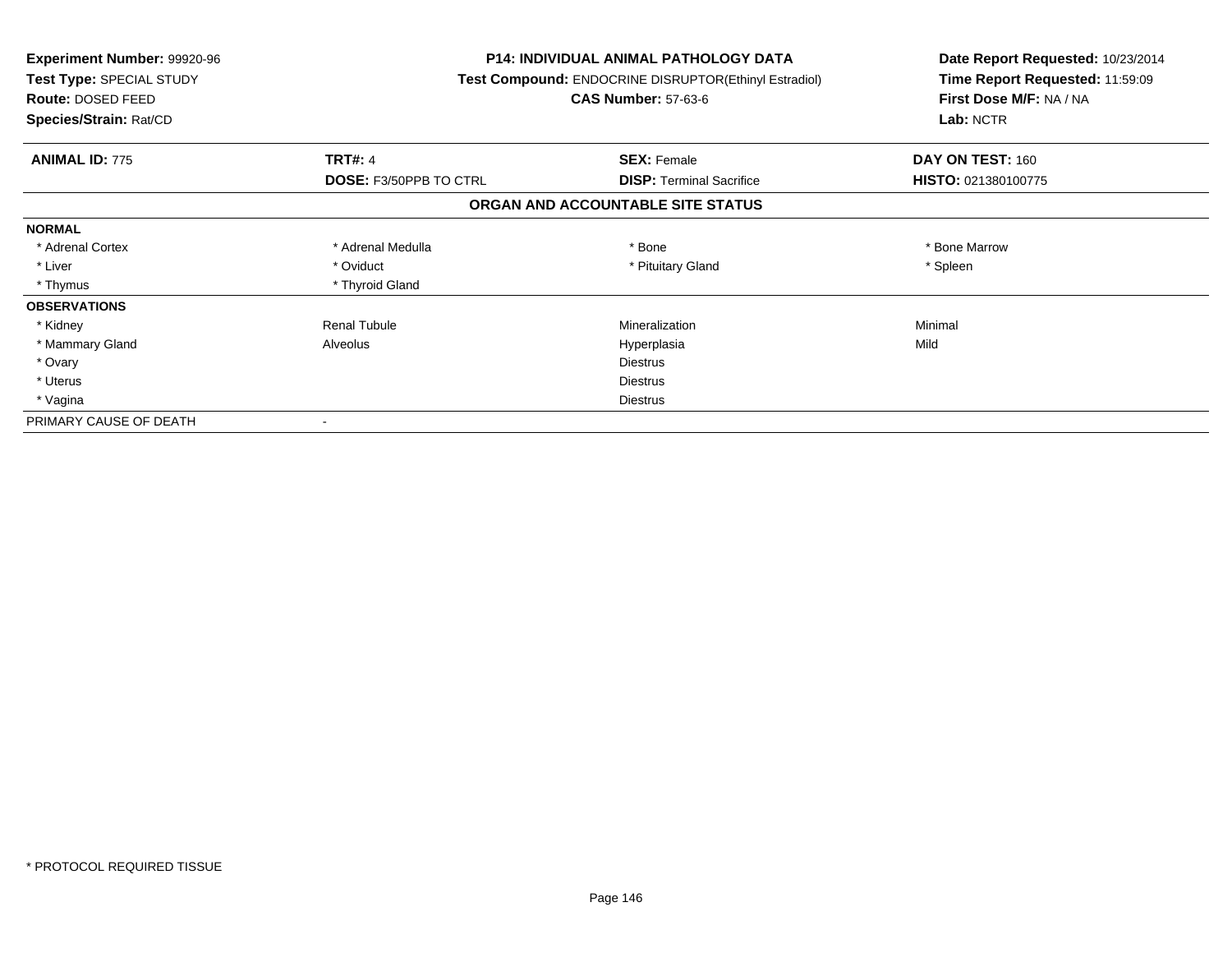| <b>Experiment Number: 99920-96</b><br>Test Type: SPECIAL STUDY<br><b>Route: DOSED FEED</b><br>Species/Strain: Rat/CD |                                   | P14: INDIVIDUAL ANIMAL PATHOLOGY DATA<br>Test Compound: ENDOCRINE DISRUPTOR(Ethinyl Estradiol)<br><b>CAS Number: 57-63-6</b> | Date Report Requested: 10/23/2014<br>Time Report Requested: 11:59:09<br>First Dose M/F: NA / NA<br>Lab: NCTR |
|----------------------------------------------------------------------------------------------------------------------|-----------------------------------|------------------------------------------------------------------------------------------------------------------------------|--------------------------------------------------------------------------------------------------------------|
| <b>ANIMAL ID: 797</b>                                                                                                | <b>TRT#: 1</b>                    | <b>SEX: Female</b>                                                                                                           | DAY ON TEST: 162                                                                                             |
|                                                                                                                      | <b>DOSE: F3</b><br><b>CONTROL</b> | <b>DISP:</b> Terminal Sacrifice                                                                                              | HISTO: 021380100797                                                                                          |
|                                                                                                                      |                                   | ORGAN AND ACCOUNTABLE SITE STATUS                                                                                            |                                                                                                              |
| <b>NORMAL</b>                                                                                                        |                                   |                                                                                                                              |                                                                                                              |
| * Adrenal Cortex                                                                                                     | * Adrenal Medulla                 | * Bone                                                                                                                       | * Bone Marrow                                                                                                |
| * Liver                                                                                                              | * Mammary Gland                   | * Oviduct                                                                                                                    | * Pituitary Gland                                                                                            |
| * Spleen                                                                                                             | * Thymus                          | * Thyroid Gland                                                                                                              |                                                                                                              |
| <b>OBSERVATIONS</b>                                                                                                  |                                   |                                                                                                                              |                                                                                                              |
| * Kidney                                                                                                             | <b>Renal Tubule</b>               | Mineralization                                                                                                               | Minimal                                                                                                      |
| * Ovary                                                                                                              |                                   | Proestrus                                                                                                                    |                                                                                                              |
| * Uterus                                                                                                             |                                   | Proestrus                                                                                                                    |                                                                                                              |
| * Vagina                                                                                                             |                                   | Proestrus                                                                                                                    |                                                                                                              |
| PRIMARY CAUSE OF DEATH                                                                                               |                                   |                                                                                                                              |                                                                                                              |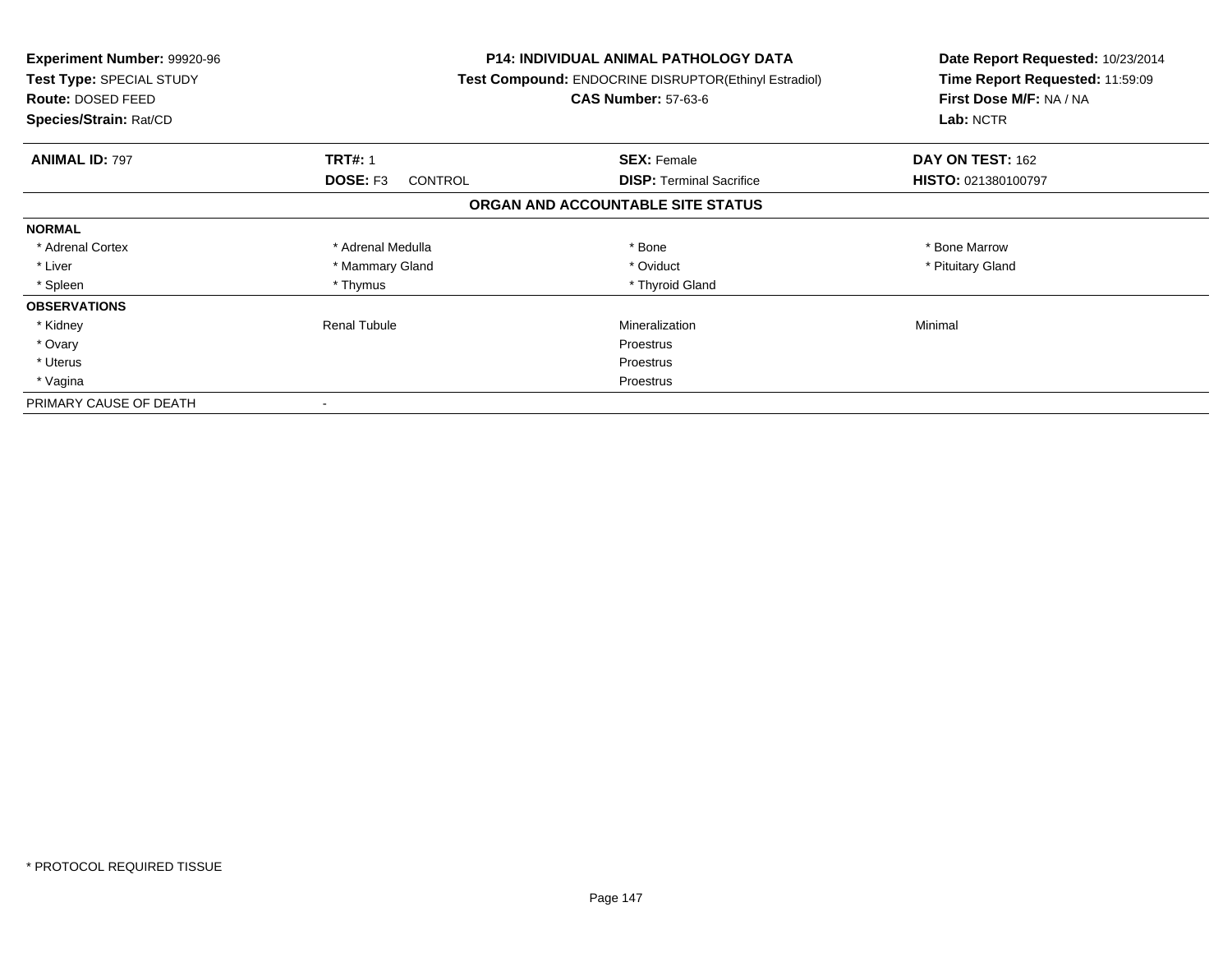| <b>Experiment Number: 99920-96</b><br>Test Type: SPECIAL STUDY<br><b>Route: DOSED FEED</b><br>Species/Strain: Rat/CD |                                              | <b>P14: INDIVIDUAL ANIMAL PATHOLOGY DATA</b><br>Test Compound: ENDOCRINE DISRUPTOR(Ethinyl Estradiol)<br><b>CAS Number: 57-63-6</b> | Date Report Requested: 10/23/2014<br>Time Report Requested: 11:59:09<br>First Dose M/F: NA / NA<br>Lab: NCTR |
|----------------------------------------------------------------------------------------------------------------------|----------------------------------------------|-------------------------------------------------------------------------------------------------------------------------------------|--------------------------------------------------------------------------------------------------------------|
| <b>ANIMAL ID: 798</b>                                                                                                | <b>TRT#: 1</b><br><b>DOSE: F3</b><br>CONTROL | <b>SEX: Female</b><br><b>DISP:</b> Terminal Sacrifice                                                                               | DAY ON TEST: 162<br>HISTO: 021380100798                                                                      |
|                                                                                                                      |                                              | ORGAN AND ACCOUNTABLE SITE STATUS                                                                                                   |                                                                                                              |
| <b>NORMAL</b>                                                                                                        |                                              |                                                                                                                                     |                                                                                                              |
| * Adrenal Cortex                                                                                                     | * Adrenal Medulla                            | * Bone                                                                                                                              | * Bone Marrow                                                                                                |
| * Kidney                                                                                                             | * Liver                                      | * Mammary Gland                                                                                                                     | * Oviduct                                                                                                    |
| * Pituitary Gland                                                                                                    | * Thymus                                     | * Thyroid Gland                                                                                                                     |                                                                                                              |
| <b>OBSERVATIONS</b>                                                                                                  |                                              |                                                                                                                                     |                                                                                                              |
| * Ovary                                                                                                              |                                              | Proestrus                                                                                                                           |                                                                                                              |
| * Spleen                                                                                                             |                                              | Pigmentation                                                                                                                        | Mild                                                                                                         |
| * Uterus                                                                                                             |                                              | Proestrus                                                                                                                           |                                                                                                              |
| Note: TGL 1 - NCL                                                                                                    |                                              |                                                                                                                                     |                                                                                                              |
| Note: TGL 1 is normal proestrus                                                                                      |                                              |                                                                                                                                     |                                                                                                              |
| * Vagina                                                                                                             |                                              | Estrus                                                                                                                              |                                                                                                              |
| PRIMARY CAUSE OF DEATH                                                                                               |                                              |                                                                                                                                     |                                                                                                              |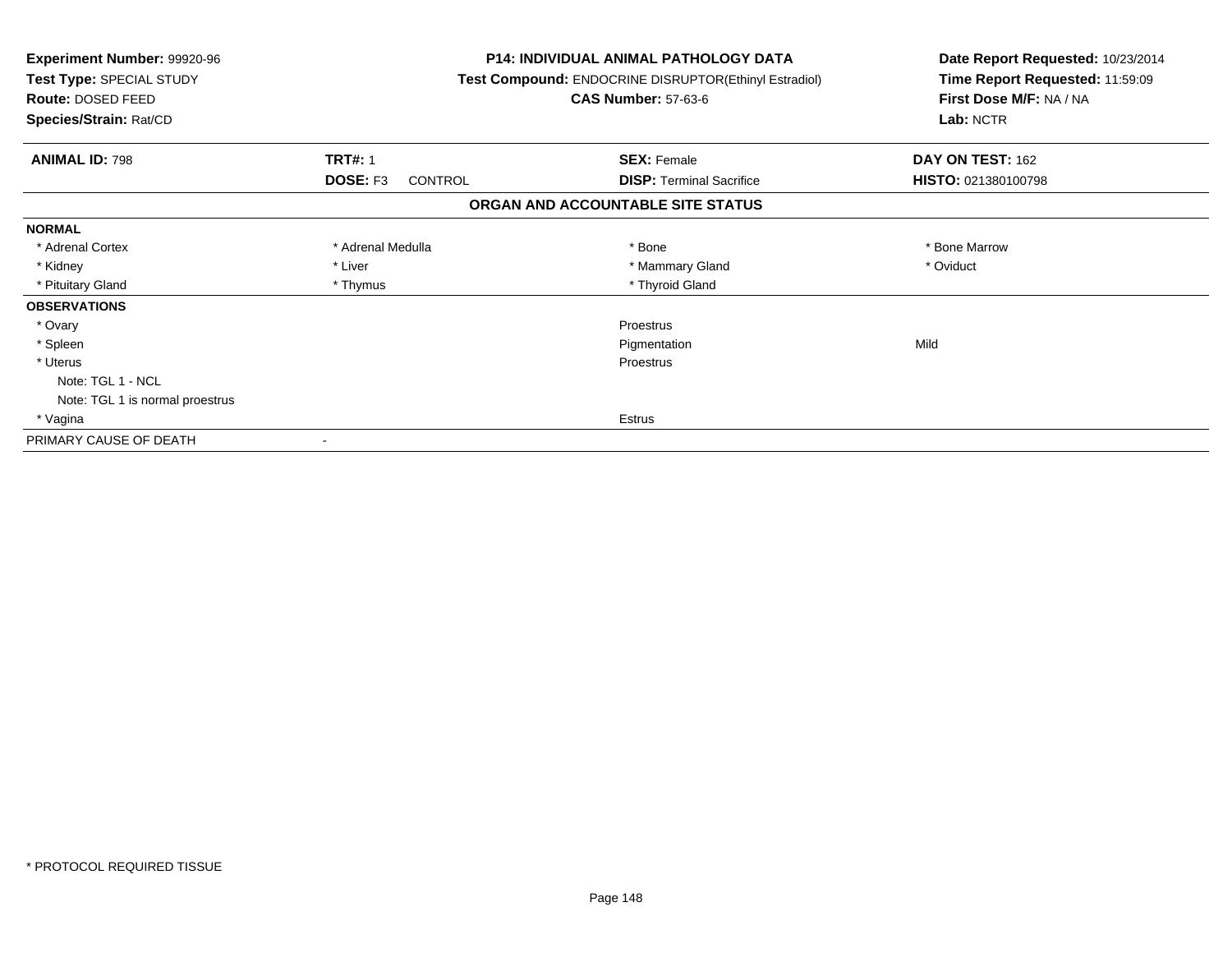| <b>Experiment Number: 99920-96</b><br>Test Type: SPECIAL STUDY<br><b>Route: DOSED FEED</b><br>Species/Strain: Rat/CD |                                   | P14: INDIVIDUAL ANIMAL PATHOLOGY DATA<br>Test Compound: ENDOCRINE DISRUPTOR(Ethinyl Estradiol)<br><b>CAS Number: 57-63-6</b> | Date Report Requested: 10/23/2014<br>Time Report Requested: 11:59:09<br>First Dose M/F: NA / NA<br>Lab: NCTR |
|----------------------------------------------------------------------------------------------------------------------|-----------------------------------|------------------------------------------------------------------------------------------------------------------------------|--------------------------------------------------------------------------------------------------------------|
| <b>ANIMAL ID: 799</b>                                                                                                | <b>TRT#: 1</b>                    | <b>SEX: Female</b>                                                                                                           | DAY ON TEST: 161                                                                                             |
|                                                                                                                      | <b>DOSE: F3</b><br><b>CONTROL</b> | <b>DISP:</b> Terminal Sacrifice                                                                                              | HISTO: 021380100799                                                                                          |
|                                                                                                                      |                                   | ORGAN AND ACCOUNTABLE SITE STATUS                                                                                            |                                                                                                              |
| <b>NORMAL</b>                                                                                                        |                                   |                                                                                                                              |                                                                                                              |
| * Adrenal Cortex                                                                                                     | * Adrenal Medulla                 | * Bone                                                                                                                       | * Bone Marrow                                                                                                |
| * Liver                                                                                                              | * Mammary Gland                   | * Oviduct                                                                                                                    | * Pituitary Gland                                                                                            |
| * Spleen                                                                                                             | * Thymus                          | * Thyroid Gland                                                                                                              |                                                                                                              |
| <b>OBSERVATIONS</b>                                                                                                  |                                   |                                                                                                                              |                                                                                                              |
| * Kidney                                                                                                             | <b>Renal Tubule</b>               | Mineralization                                                                                                               | Minimal                                                                                                      |
| * Ovary                                                                                                              |                                   | <b>Diestrus</b>                                                                                                              |                                                                                                              |
| * Uterus                                                                                                             |                                   | <b>Diestrus</b>                                                                                                              |                                                                                                              |
| * Vagina                                                                                                             |                                   | Diestrus                                                                                                                     |                                                                                                              |
| PRIMARY CAUSE OF DEATH                                                                                               |                                   |                                                                                                                              |                                                                                                              |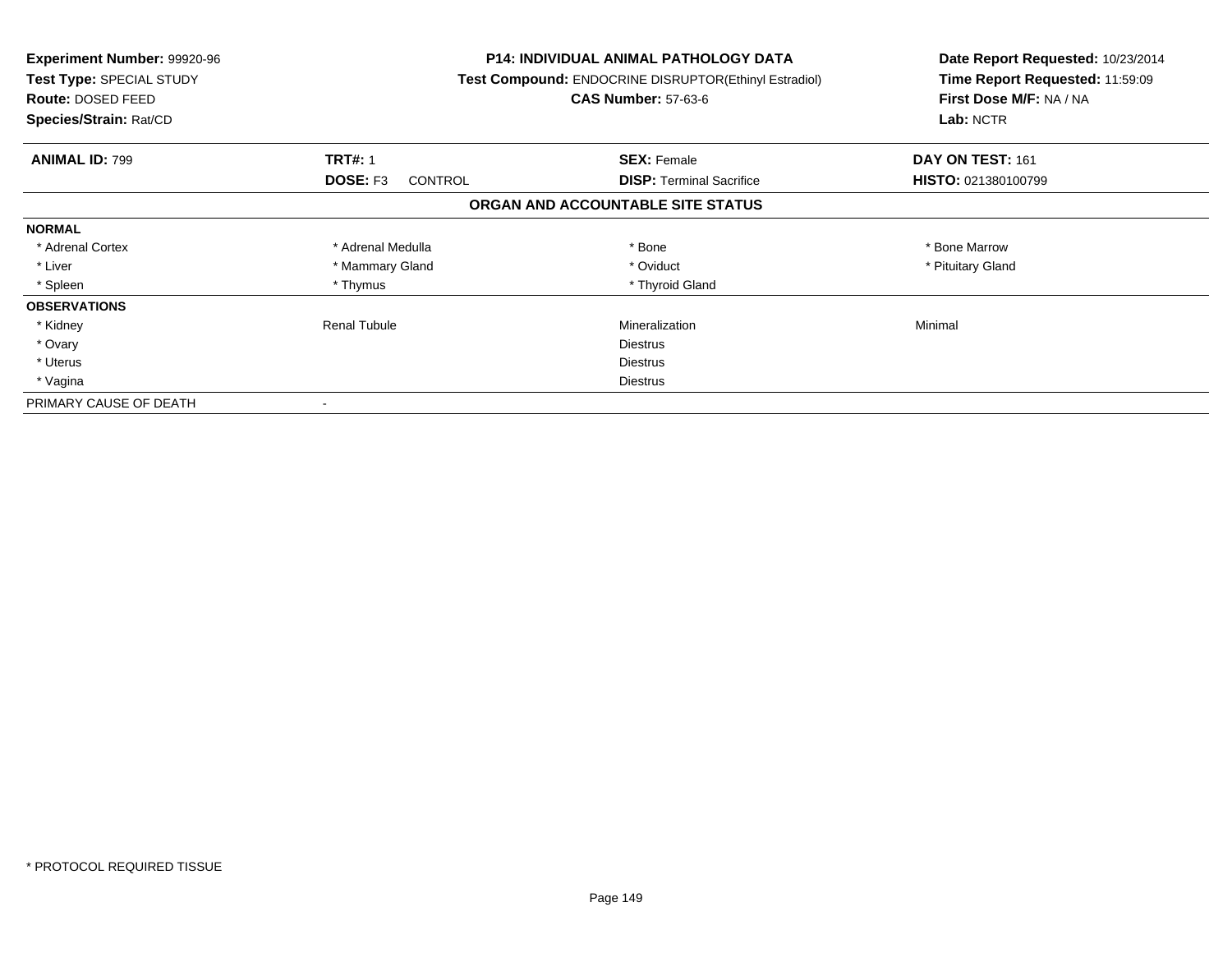| <b>Experiment Number: 99920-96</b><br>Test Type: SPECIAL STUDY<br>Route: DOSED FEED<br>Species/Strain: Rat/CD |                            | <b>P14: INDIVIDUAL ANIMAL PATHOLOGY DATA</b><br><b>Test Compound: ENDOCRINE DISRUPTOR(Ethinyl Estradiol)</b><br><b>CAS Number: 57-63-6</b> | Date Report Requested: 10/23/2014<br>Time Report Requested: 11:59:09<br>First Dose M/F: NA / NA<br>Lab: NCTR |
|---------------------------------------------------------------------------------------------------------------|----------------------------|--------------------------------------------------------------------------------------------------------------------------------------------|--------------------------------------------------------------------------------------------------------------|
| <b>ANIMAL ID: 800</b>                                                                                         | <b>TRT#: 1</b>             | <b>SEX: Female</b>                                                                                                                         | DAY ON TEST: 161                                                                                             |
|                                                                                                               | DOSE: F3<br><b>CONTROL</b> | <b>DISP:</b> Terminal Sacrifice                                                                                                            | HISTO: 021380100800                                                                                          |
|                                                                                                               |                            | ORGAN AND ACCOUNTABLE SITE STATUS                                                                                                          |                                                                                                              |
| <b>NORMAL</b>                                                                                                 |                            |                                                                                                                                            |                                                                                                              |
| * Adrenal Cortex                                                                                              | * Adrenal Medulla          | * Bone                                                                                                                                     | * Bone Marrow                                                                                                |
| * Liver                                                                                                       | * Mammary Gland            | * Oviduct                                                                                                                                  | * Pituitary Gland                                                                                            |
| * Spleen                                                                                                      | * Thymus                   | * Thyroid Gland                                                                                                                            |                                                                                                              |
| <b>OBSERVATIONS</b>                                                                                           |                            |                                                                                                                                            |                                                                                                              |
| * Kidney                                                                                                      | Cortex                     | Cyst                                                                                                                                       |                                                                                                              |
|                                                                                                               | <b>Renal Tubule</b>        | Mineralization                                                                                                                             | Minimal                                                                                                      |
| * Ovary                                                                                                       |                            | <b>Diestrus</b>                                                                                                                            |                                                                                                              |
| * Uterus                                                                                                      |                            | <b>Diestrus</b>                                                                                                                            |                                                                                                              |
| * Vagina                                                                                                      | Diestrus                   |                                                                                                                                            |                                                                                                              |
| PRIMARY CAUSE OF DEATH                                                                                        |                            |                                                                                                                                            |                                                                                                              |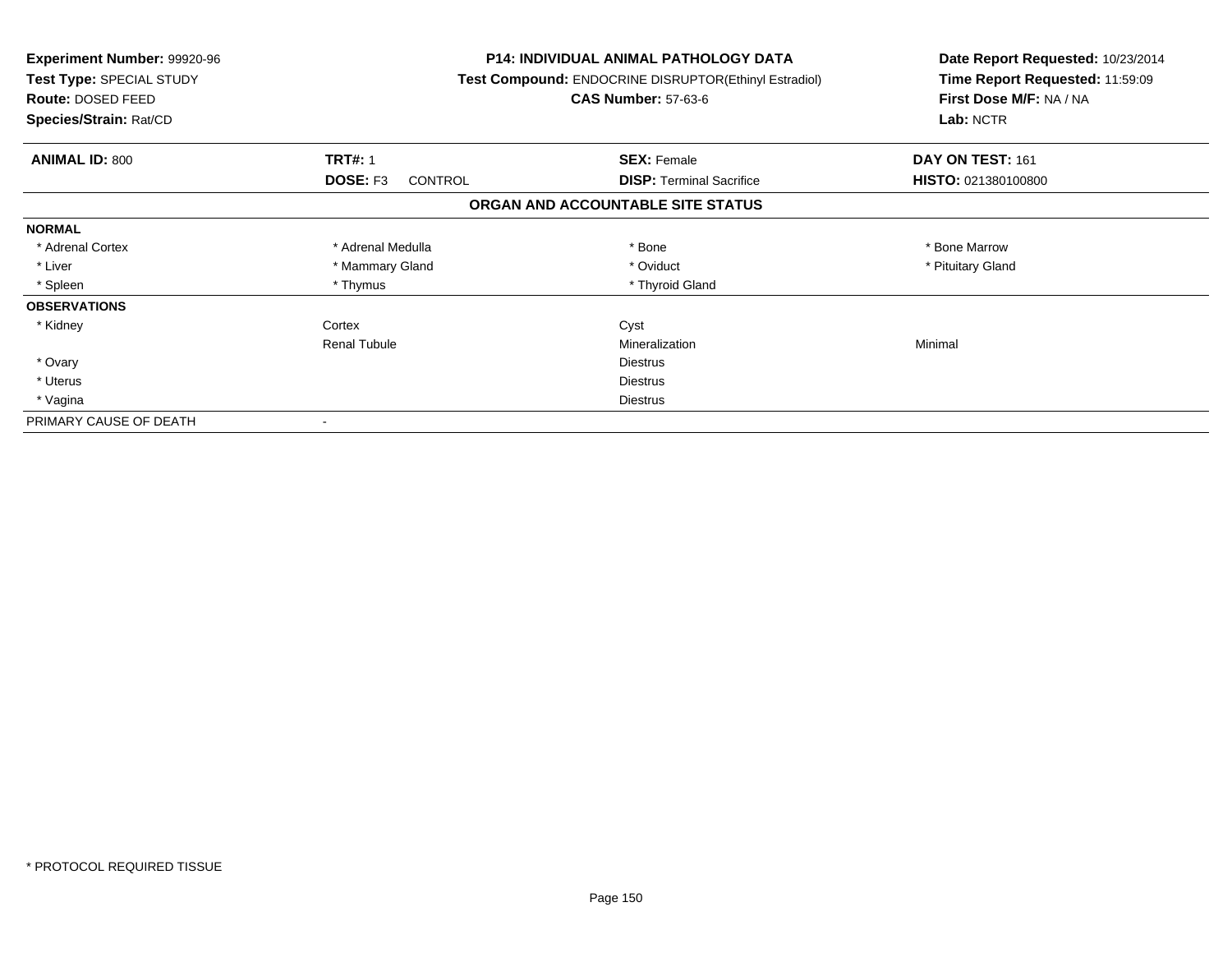| Experiment Number: 99920-96<br>Test Type: SPECIAL STUDY<br>Route: DOSED FEED<br>Species/Strain: Rat/CD |                     | <b>P14: INDIVIDUAL ANIMAL PATHOLOGY DATA</b><br>Test Compound: ENDOCRINE DISRUPTOR(Ethinyl Estradiol)<br><b>CAS Number: 57-63-6</b> | Date Report Requested: 10/23/2014<br>Time Report Requested: 11:59:09<br>First Dose M/F: NA / NA<br>Lab: NCTR |
|--------------------------------------------------------------------------------------------------------|---------------------|-------------------------------------------------------------------------------------------------------------------------------------|--------------------------------------------------------------------------------------------------------------|
| <b>ANIMAL ID: 801</b>                                                                                  | <b>TRT#: 1</b>      | <b>SEX: Female</b>                                                                                                                  | DAY ON TEST: 161                                                                                             |
|                                                                                                        | DOSE: F3<br>CONTROL | <b>DISP: Terminal Sacrifice</b>                                                                                                     | HISTO: 021380100801                                                                                          |
|                                                                                                        |                     | ORGAN AND ACCOUNTABLE SITE STATUS                                                                                                   |                                                                                                              |
| <b>NORMAL</b>                                                                                          |                     |                                                                                                                                     |                                                                                                              |
| * Adrenal Cortex                                                                                       | * Adrenal Medulla   | * Bone                                                                                                                              | * Bone Marrow                                                                                                |
| * Liver                                                                                                | * Mammary Gland     | * Oviduct                                                                                                                           | * Pituitary Gland                                                                                            |
| * Spleen                                                                                               | * Thymus            | * Thyroid Gland                                                                                                                     |                                                                                                              |
| <b>OBSERVATIONS</b>                                                                                    |                     |                                                                                                                                     |                                                                                                              |
| * Kidney                                                                                               | <b>Renal Tubule</b> | Mineralization                                                                                                                      | Minimal                                                                                                      |
| * Ovary                                                                                                |                     | Metestrus                                                                                                                           |                                                                                                              |
| Note: Transitional to Diestrus                                                                         |                     |                                                                                                                                     |                                                                                                              |
| * Uterus                                                                                               |                     | Metestrus                                                                                                                           |                                                                                                              |
| Note: Transitional to Diestrus                                                                         |                     |                                                                                                                                     |                                                                                                              |
| * Vagina                                                                                               |                     | Metestrus                                                                                                                           |                                                                                                              |
| Note: Transitional to Diestrus                                                                         |                     |                                                                                                                                     |                                                                                                              |
| PRIMARY CAUSE OF DEATH                                                                                 |                     |                                                                                                                                     |                                                                                                              |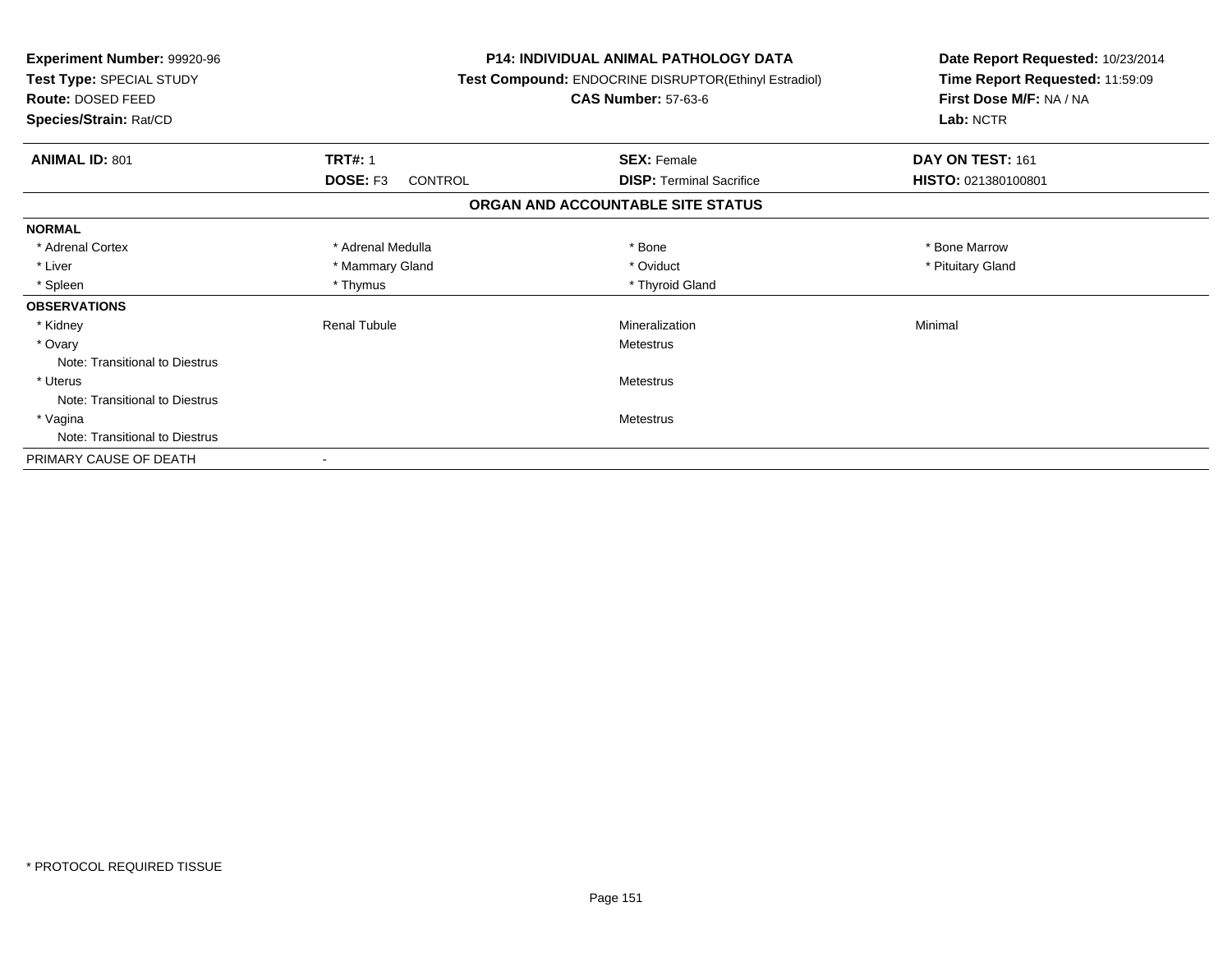| <b>Experiment Number: 99920-96</b><br>Test Type: SPECIAL STUDY<br>Route: DOSED FEED<br>Species/Strain: Rat/CD |                     | <b>P14: INDIVIDUAL ANIMAL PATHOLOGY DATA</b><br>Test Compound: ENDOCRINE DISRUPTOR(Ethinyl Estradiol)<br><b>CAS Number: 57-63-6</b> | Date Report Requested: 10/23/2014<br>Time Report Requested: 11:59:09<br>First Dose M/F: NA / NA<br>Lab: NCTR |
|---------------------------------------------------------------------------------------------------------------|---------------------|-------------------------------------------------------------------------------------------------------------------------------------|--------------------------------------------------------------------------------------------------------------|
| <b>ANIMAL ID: 802</b>                                                                                         | <b>TRT#: 1</b>      | <b>SEX: Female</b>                                                                                                                  | DAY ON TEST: 161                                                                                             |
|                                                                                                               | DOSE: F3<br>CONTROL | <b>DISP: Terminal Sacrifice</b>                                                                                                     | HISTO: 021380100802                                                                                          |
|                                                                                                               |                     | ORGAN AND ACCOUNTABLE SITE STATUS                                                                                                   |                                                                                                              |
| <b>NORMAL</b>                                                                                                 |                     |                                                                                                                                     |                                                                                                              |
| * Adrenal Cortex                                                                                              | * Adrenal Medulla   | * Bone                                                                                                                              | * Bone Marrow                                                                                                |
| * Liver                                                                                                       | * Oviduct           | * Pituitary Gland                                                                                                                   | * Spleen                                                                                                     |
| * Thymus                                                                                                      | * Thyroid Gland     |                                                                                                                                     |                                                                                                              |
| <b>OBSERVATIONS</b>                                                                                           |                     |                                                                                                                                     |                                                                                                              |
| * Kidney                                                                                                      | <b>Renal Tubule</b> | Mineralization                                                                                                                      | Minimal                                                                                                      |
| * Mammary Gland                                                                                               | Alveolus            | Hyperplasia                                                                                                                         | Minimal                                                                                                      |
| * Ovary                                                                                                       |                     | <b>Diestrus</b>                                                                                                                     |                                                                                                              |
| * Uterus                                                                                                      |                     | Diestrus                                                                                                                            |                                                                                                              |
| * Vagina                                                                                                      |                     | <b>Diestrus</b>                                                                                                                     |                                                                                                              |
| PRIMARY CAUSE OF DEATH                                                                                        |                     |                                                                                                                                     |                                                                                                              |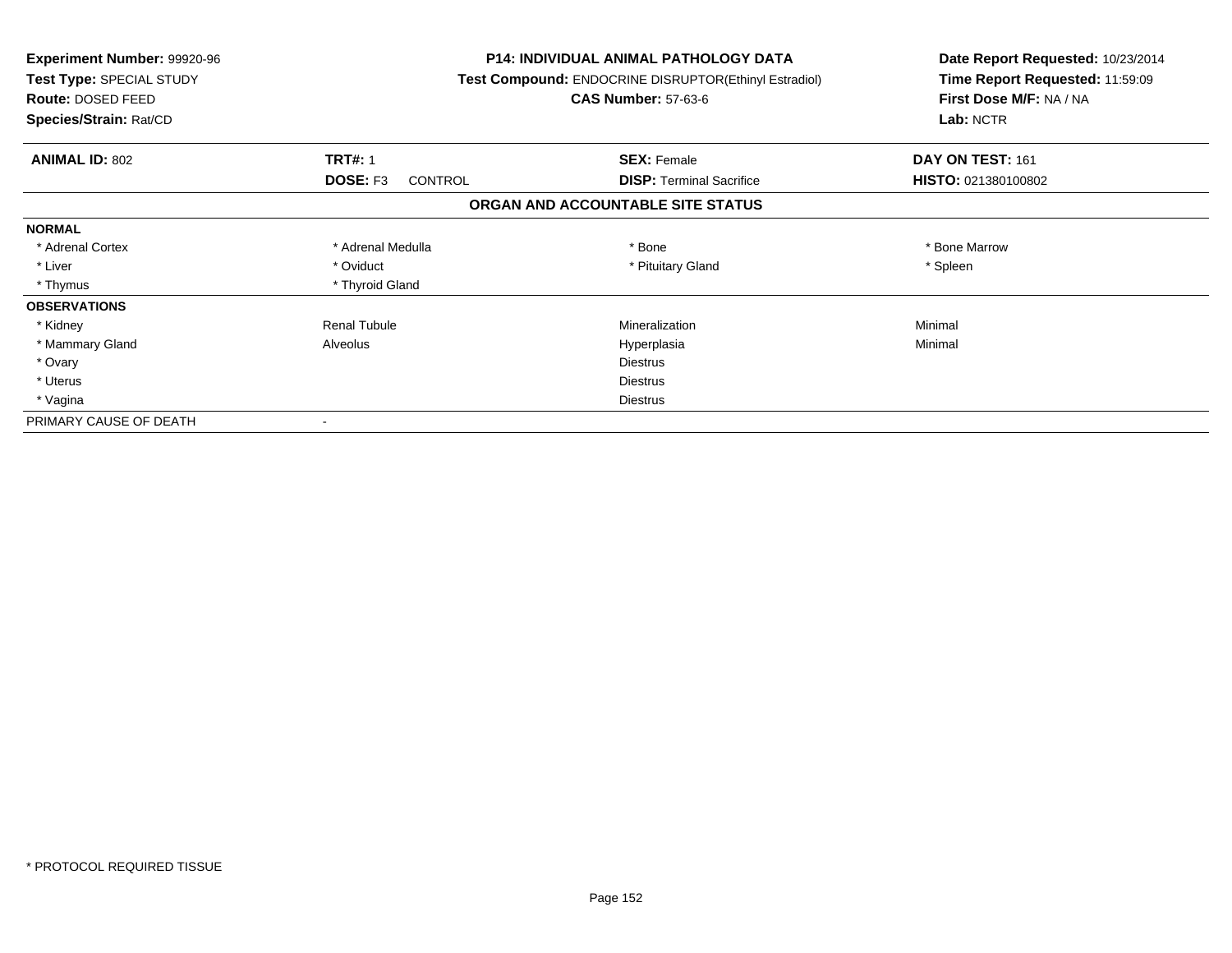| Experiment Number: 99920-96<br>Test Type: SPECIAL STUDY<br><b>Route: DOSED FEED</b><br>Species/Strain: Rat/CD |                              | <b>P14: INDIVIDUAL ANIMAL PATHOLOGY DATA</b><br>Test Compound: ENDOCRINE DISRUPTOR(Ethinyl Estradiol)<br><b>CAS Number: 57-63-6</b> |                            |
|---------------------------------------------------------------------------------------------------------------|------------------------------|-------------------------------------------------------------------------------------------------------------------------------------|----------------------------|
| <b>ANIMAL ID: 803</b>                                                                                         | TRT#: 2                      | <b>SEX: Female</b>                                                                                                                  | DAY ON TEST: 161           |
|                                                                                                               | <b>DOSE: F3/2PPB TO CTRL</b> | <b>DISP:</b> Terminal Sacrifice                                                                                                     | <b>HISTO: 021380100803</b> |
|                                                                                                               |                              | ORGAN AND ACCOUNTABLE SITE STATUS                                                                                                   |                            |
| <b>NORMAL</b>                                                                                                 |                              |                                                                                                                                     |                            |
| * Mammary Gland                                                                                               | * Oviduct                    |                                                                                                                                     |                            |
| <b>OBSERVATIONS</b>                                                                                           |                              |                                                                                                                                     |                            |
| * Kidney                                                                                                      | <b>Renal Tubule</b>          | Mineralization                                                                                                                      | Moderate                   |
| * Ovary                                                                                                       |                              | Metestrus                                                                                                                           |                            |
| * Uterus                                                                                                      |                              | Metestrus                                                                                                                           |                            |
| * Vagina                                                                                                      |                              | Metestrus                                                                                                                           |                            |
| PRIMARY CAUSE OF DEATH                                                                                        |                              |                                                                                                                                     |                            |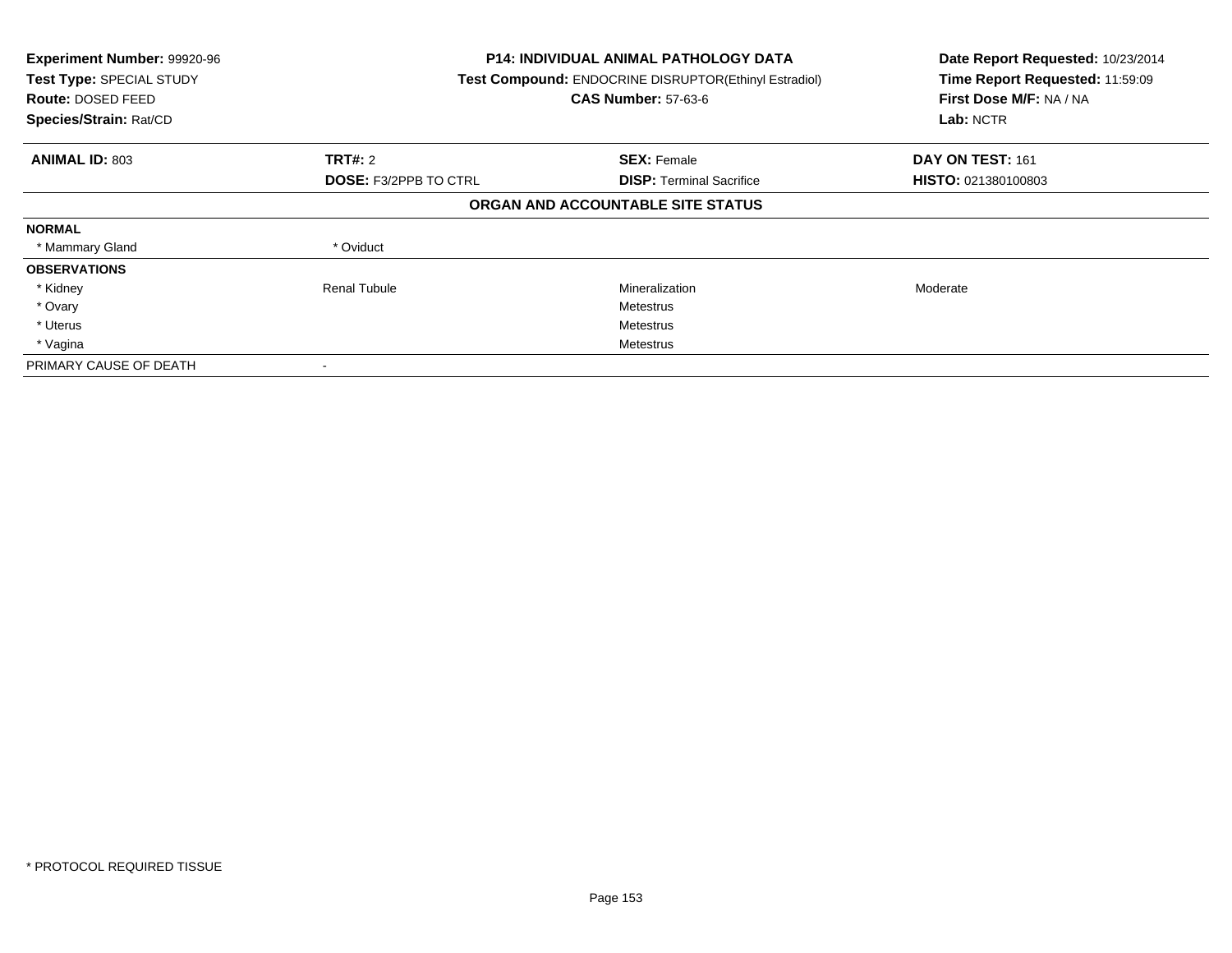| Experiment Number: 99920-96<br>Test Type: SPECIAL STUDY<br><b>Route: DOSED FEED</b><br>Species/Strain: Rat/CD |                              | <b>P14: INDIVIDUAL ANIMAL PATHOLOGY DATA</b><br>Test Compound: ENDOCRINE DISRUPTOR(Ethinyl Estradiol)<br><b>CAS Number: 57-63-6</b> |                     |
|---------------------------------------------------------------------------------------------------------------|------------------------------|-------------------------------------------------------------------------------------------------------------------------------------|---------------------|
| <b>ANIMAL ID: 804</b>                                                                                         | TRT#: 2                      | <b>SEX: Female</b>                                                                                                                  | DAY ON TEST: 161    |
|                                                                                                               | <b>DOSE: F3/2PPB TO CTRL</b> | <b>DISP:</b> Terminal Sacrifice                                                                                                     | HISTO: 021380100804 |
|                                                                                                               |                              | ORGAN AND ACCOUNTABLE SITE STATUS                                                                                                   |                     |
| <b>NORMAL</b>                                                                                                 |                              |                                                                                                                                     |                     |
| * Mammary Gland                                                                                               | * Oviduct                    |                                                                                                                                     |                     |
| <b>OBSERVATIONS</b>                                                                                           |                              |                                                                                                                                     |                     |
| * Kidney                                                                                                      | <b>Renal Tubule</b>          | Mineralization                                                                                                                      | Minimal             |
| * Ovary                                                                                                       |                              | Metestrus                                                                                                                           |                     |
| * Uterus                                                                                                      |                              | Metestrus                                                                                                                           |                     |
| * Vagina                                                                                                      |                              | Metestrus                                                                                                                           |                     |
| PRIMARY CAUSE OF DEATH                                                                                        |                              |                                                                                                                                     |                     |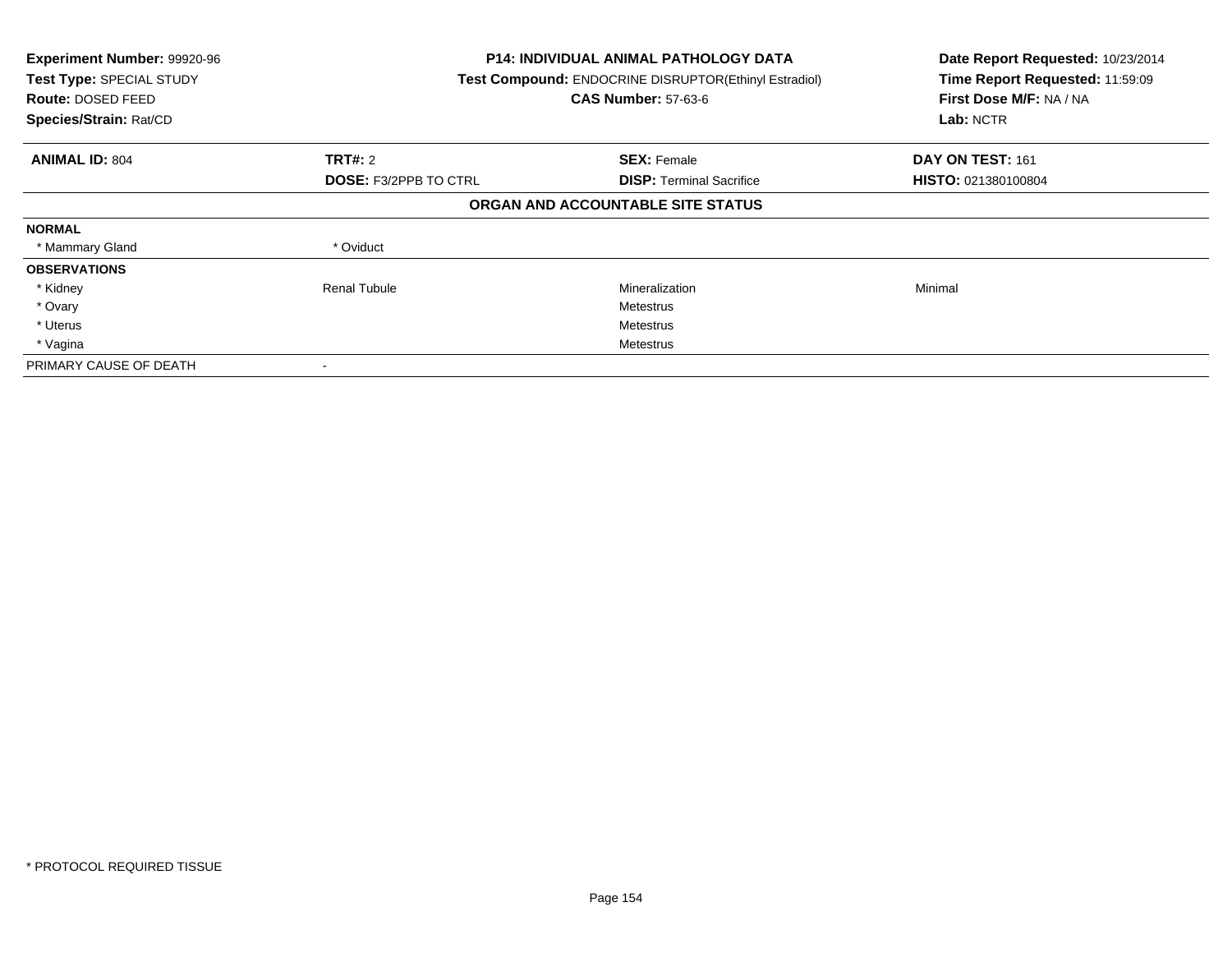| Experiment Number: 99920-96<br>Test Type: SPECIAL STUDY<br><b>Route: DOSED FEED</b><br>Species/Strain: Rat/CD | P14: INDIVIDUAL ANIMAL PATHOLOGY DATA<br>Test Compound: ENDOCRINE DISRUPTOR(Ethinyl Estradiol)<br><b>CAS Number: 57-63-6</b> |                                   | Date Report Requested: 10/23/2014<br>Time Report Requested: 11:59:09<br>First Dose M/F: NA / NA<br>Lab: NCTR |
|---------------------------------------------------------------------------------------------------------------|------------------------------------------------------------------------------------------------------------------------------|-----------------------------------|--------------------------------------------------------------------------------------------------------------|
| <b>ANIMAL ID: 805</b>                                                                                         | TRT#: 2                                                                                                                      | <b>SEX: Female</b>                | DAY ON TEST: 161                                                                                             |
|                                                                                                               | <b>DOSE: F3/2PPB TO CTRL</b>                                                                                                 | <b>DISP:</b> Terminal Sacrifice   | <b>HISTO: 021380100805</b>                                                                                   |
|                                                                                                               |                                                                                                                              | ORGAN AND ACCOUNTABLE SITE STATUS |                                                                                                              |
| <b>NORMAL</b>                                                                                                 |                                                                                                                              |                                   |                                                                                                              |
| * Mammary Gland                                                                                               | * Oviduct                                                                                                                    |                                   |                                                                                                              |
| <b>OBSERVATIONS</b>                                                                                           |                                                                                                                              |                                   |                                                                                                              |
| * Kidney                                                                                                      | Renal Tubule                                                                                                                 | Mineralization                    | Minimal                                                                                                      |
| * Ovary                                                                                                       |                                                                                                                              | <b>Diestrus</b>                   |                                                                                                              |
| * Uterus                                                                                                      |                                                                                                                              | <b>Diestrus</b>                   |                                                                                                              |
| * Vagina                                                                                                      |                                                                                                                              | <b>Diestrus</b>                   |                                                                                                              |
| PRIMARY CAUSE OF DEATH                                                                                        |                                                                                                                              |                                   |                                                                                                              |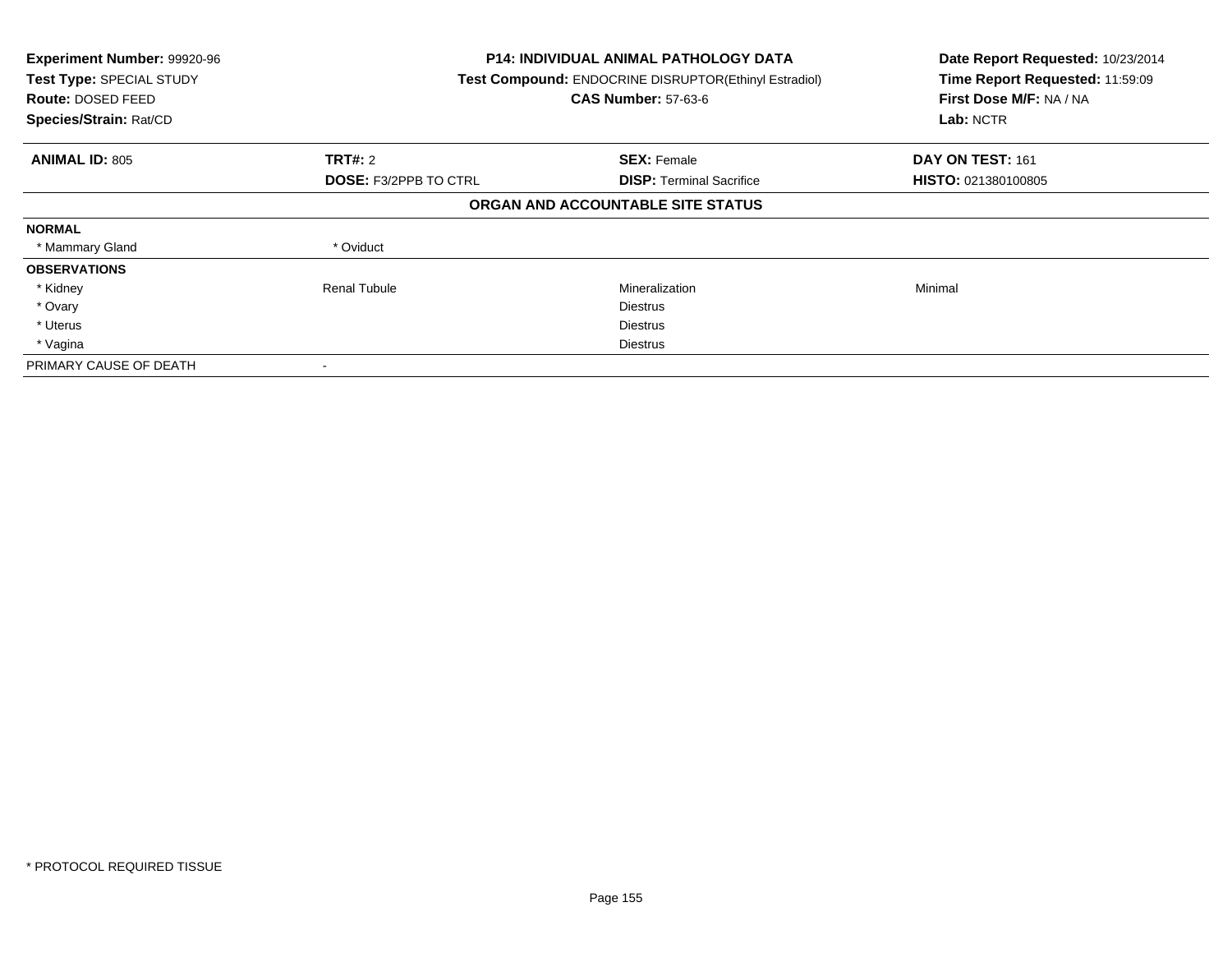| <b>Experiment Number: 99920-96</b><br>Test Type: SPECIAL STUDY<br>Route: DOSED FEED<br>Species/Strain: Rat/CD |                              | <b>P14: INDIVIDUAL ANIMAL PATHOLOGY DATA</b><br>Test Compound: ENDOCRINE DISRUPTOR(Ethinyl Estradiol)<br><b>CAS Number: 57-63-6</b> | Date Report Requested: 10/23/2014<br>Time Report Requested: 11:59:09<br>First Dose M/F: NA / NA<br>Lab: NCTR |
|---------------------------------------------------------------------------------------------------------------|------------------------------|-------------------------------------------------------------------------------------------------------------------------------------|--------------------------------------------------------------------------------------------------------------|
| <b>ANIMAL ID: 806</b>                                                                                         | TRT#: 2                      | <b>SEX: Female</b>                                                                                                                  | DAY ON TEST: 161                                                                                             |
|                                                                                                               | <b>DOSE: F3/2PPB TO CTRL</b> | <b>DISP: Terminal Sacrifice</b>                                                                                                     | <b>HISTO: 021380100806</b>                                                                                   |
|                                                                                                               |                              | ORGAN AND ACCOUNTABLE SITE STATUS                                                                                                   |                                                                                                              |
| <b>NORMAL</b>                                                                                                 |                              |                                                                                                                                     |                                                                                                              |
| * Oviduct                                                                                                     |                              |                                                                                                                                     |                                                                                                              |
| <b>OBSERVATIONS</b>                                                                                           |                              |                                                                                                                                     |                                                                                                              |
| * Kidney                                                                                                      | <b>Renal Tubule</b>          | Mineralization                                                                                                                      | Minimal                                                                                                      |
| * Mammary Gland                                                                                               | Lobules                      | Hyperplasia                                                                                                                         | Minimal                                                                                                      |
| * Ovary                                                                                                       |                              | <b>Diestrus</b>                                                                                                                     |                                                                                                              |
| * Uterus                                                                                                      |                              | <b>Diestrus</b>                                                                                                                     |                                                                                                              |
| * Vagina                                                                                                      |                              | <b>Diestrus</b>                                                                                                                     |                                                                                                              |
| PRIMARY CAUSE OF DEATH                                                                                        |                              |                                                                                                                                     |                                                                                                              |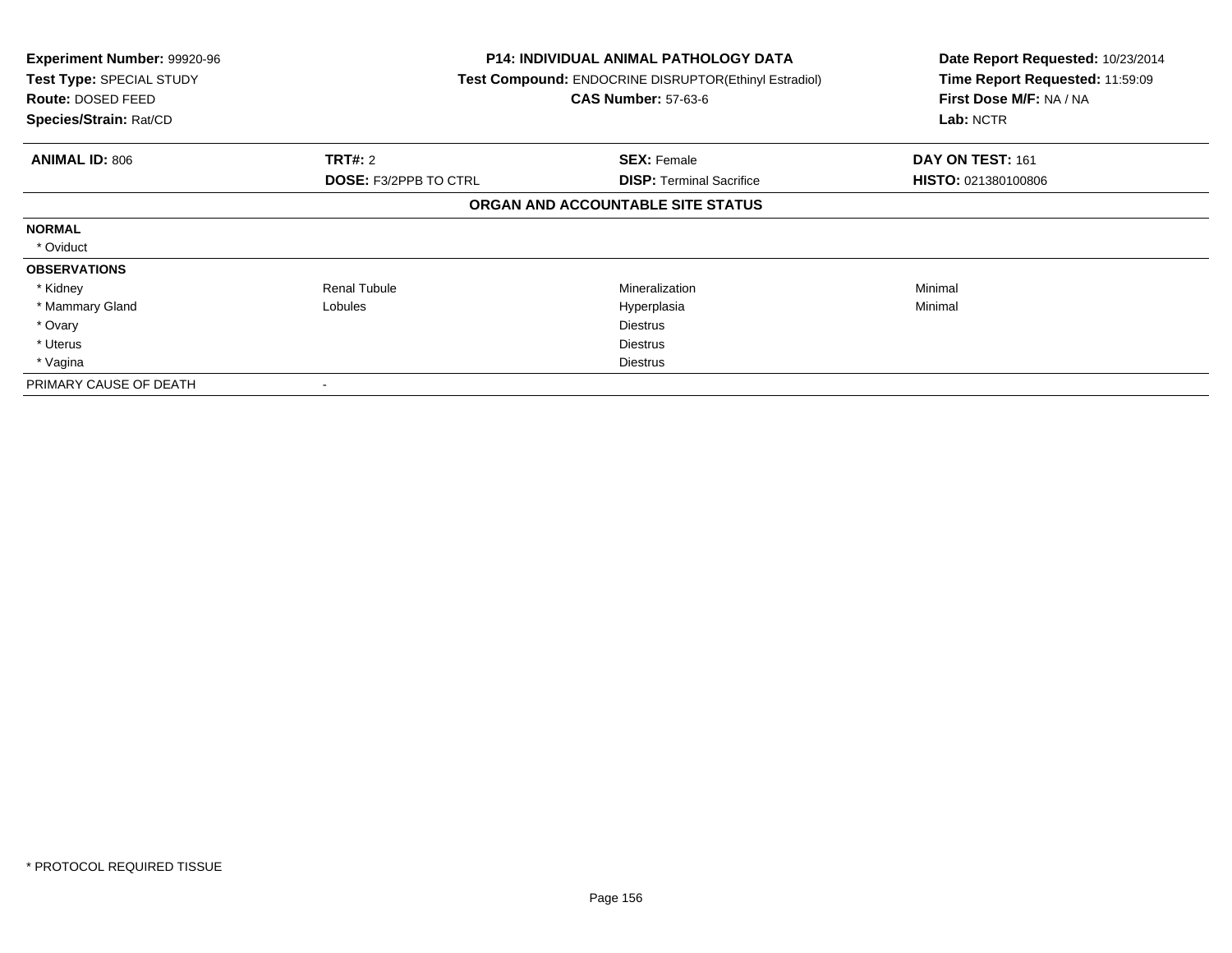| <b>Experiment Number: 99920-96</b><br>Test Type: SPECIAL STUDY<br>Route: DOSED FEED<br>Species/Strain: Rat/CD |                              | <b>P14: INDIVIDUAL ANIMAL PATHOLOGY DATA</b><br>Test Compound: ENDOCRINE DISRUPTOR(Ethinyl Estradiol)<br><b>CAS Number: 57-63-6</b> | Date Report Requested: 10/23/2014<br>Time Report Requested: 11:59:09<br>First Dose M/F: NA / NA<br>Lab: NCTR |
|---------------------------------------------------------------------------------------------------------------|------------------------------|-------------------------------------------------------------------------------------------------------------------------------------|--------------------------------------------------------------------------------------------------------------|
| <b>ANIMAL ID: 807</b>                                                                                         | TRT#: 2                      | <b>SEX: Female</b>                                                                                                                  | DAY ON TEST: 161                                                                                             |
|                                                                                                               | <b>DOSE: F3/2PPB TO CTRL</b> | <b>DISP: Terminal Sacrifice</b>                                                                                                     | <b>HISTO: 021380100807</b>                                                                                   |
|                                                                                                               |                              | ORGAN AND ACCOUNTABLE SITE STATUS                                                                                                   |                                                                                                              |
| <b>NORMAL</b>                                                                                                 |                              |                                                                                                                                     |                                                                                                              |
| * Oviduct                                                                                                     |                              |                                                                                                                                     |                                                                                                              |
| <b>OBSERVATIONS</b>                                                                                           |                              |                                                                                                                                     |                                                                                                              |
| * Kidney                                                                                                      | <b>Renal Tubule</b>          | Mineralization                                                                                                                      | Mild                                                                                                         |
| * Mammary Gland                                                                                               | Alveolus                     | Hyperplasia                                                                                                                         | Minimal                                                                                                      |
| * Ovary                                                                                                       |                              | <b>Diestrus</b>                                                                                                                     |                                                                                                              |
| * Uterus                                                                                                      |                              | <b>Diestrus</b>                                                                                                                     |                                                                                                              |
| * Vagina                                                                                                      |                              | <b>Diestrus</b>                                                                                                                     |                                                                                                              |
| PRIMARY CAUSE OF DEATH                                                                                        |                              |                                                                                                                                     |                                                                                                              |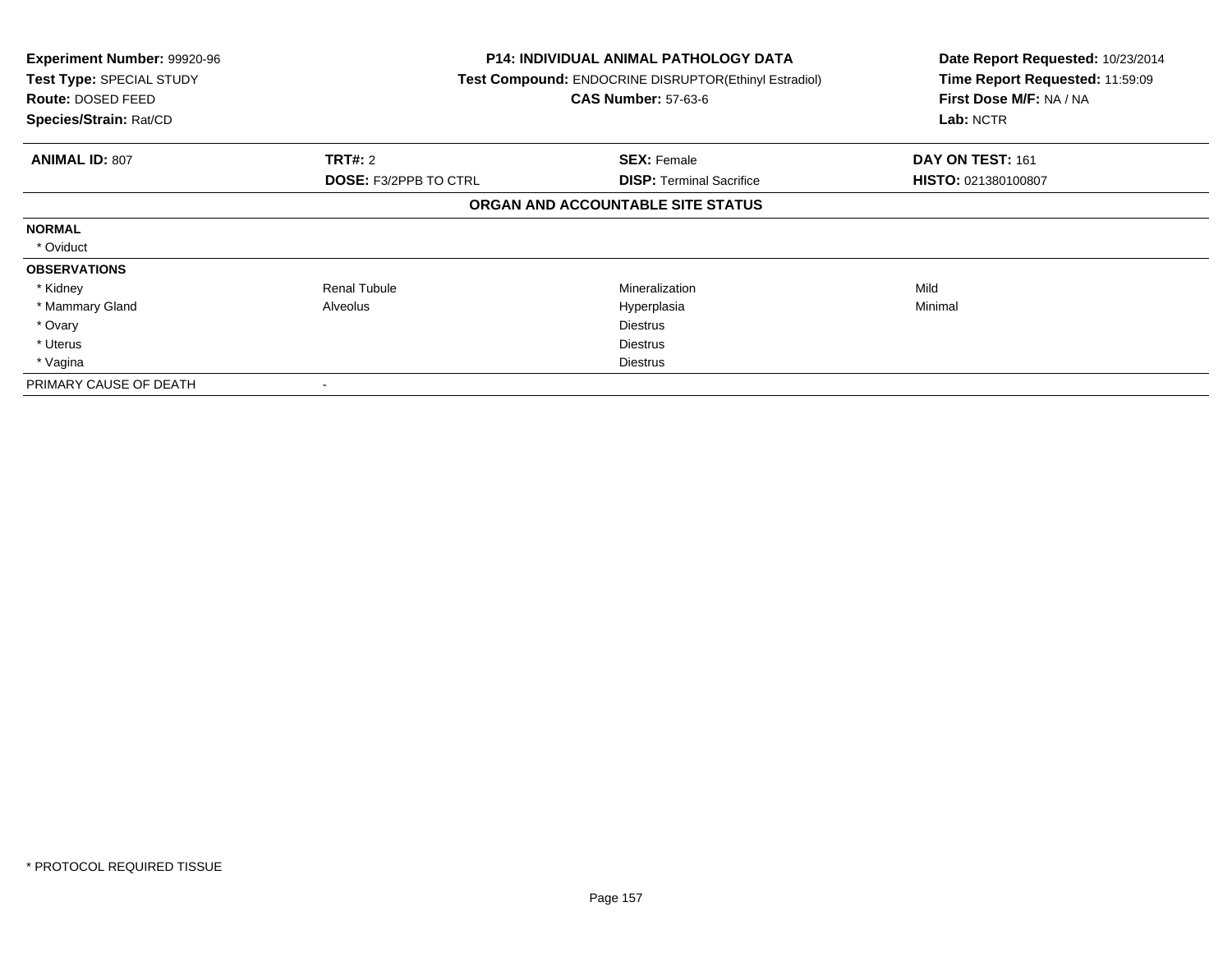| Experiment Number: 99920-96<br>Test Type: SPECIAL STUDY<br><b>Route: DOSED FEED</b><br>Species/Strain: Rat/CD |                               | <b>P14: INDIVIDUAL ANIMAL PATHOLOGY DATA</b><br>Test Compound: ENDOCRINE DISRUPTOR(Ethinyl Estradiol)<br><b>CAS Number: 57-63-6</b> | Date Report Requested: 10/23/2014<br>Time Report Requested: 11:59:09<br>First Dose M/F: NA / NA<br>Lab: NCTR |
|---------------------------------------------------------------------------------------------------------------|-------------------------------|-------------------------------------------------------------------------------------------------------------------------------------|--------------------------------------------------------------------------------------------------------------|
| <b>ANIMAL ID: 808</b>                                                                                         | TRT#: 3                       | <b>SEX: Female</b>                                                                                                                  | DAY ON TEST: 161                                                                                             |
|                                                                                                               | <b>DOSE: F3/10PPB TO CTRL</b> | <b>DISP:</b> Terminal Sacrifice                                                                                                     | HISTO: 021380100808                                                                                          |
|                                                                                                               |                               | ORGAN AND ACCOUNTABLE SITE STATUS                                                                                                   |                                                                                                              |
| <b>NORMAL</b>                                                                                                 |                               |                                                                                                                                     |                                                                                                              |
| * Mammary Gland                                                                                               | * Oviduct                     |                                                                                                                                     |                                                                                                              |
| <b>OBSERVATIONS</b>                                                                                           |                               |                                                                                                                                     |                                                                                                              |
| * Kidney                                                                                                      | Renal Tubule                  | Mineralization                                                                                                                      | Minimal                                                                                                      |
| * Ovary                                                                                                       |                               | Metestrus                                                                                                                           |                                                                                                              |
| * Uterus                                                                                                      |                               | Proestrus                                                                                                                           |                                                                                                              |
| * Vagina                                                                                                      |                               | Proestrus                                                                                                                           |                                                                                                              |
| PRIMARY CAUSE OF DEATH                                                                                        |                               |                                                                                                                                     |                                                                                                              |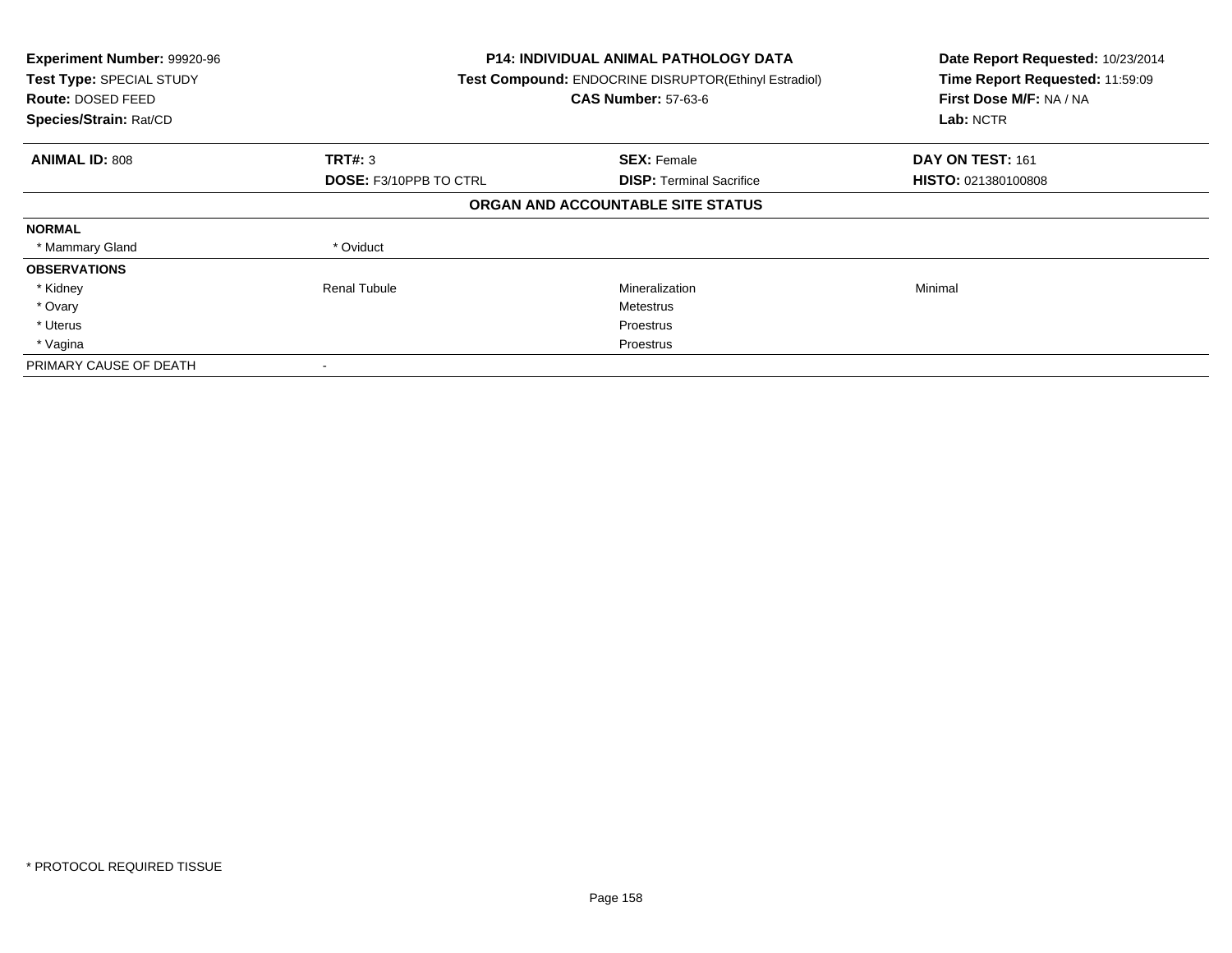| Experiment Number: 99920-96<br>Test Type: SPECIAL STUDY<br>Route: DOSED FEED<br>Species/Strain: Rat/CD | <b>P14: INDIVIDUAL ANIMAL PATHOLOGY DATA</b><br><b>Test Compound: ENDOCRINE DISRUPTOR(Ethinyl Estradiol)</b><br><b>CAS Number: 57-63-6</b> |                                   | Date Report Requested: 10/23/2014<br>Time Report Requested: 11:59:09<br>First Dose M/F: NA / NA<br>Lab: NCTR |
|--------------------------------------------------------------------------------------------------------|--------------------------------------------------------------------------------------------------------------------------------------------|-----------------------------------|--------------------------------------------------------------------------------------------------------------|
|                                                                                                        |                                                                                                                                            |                                   |                                                                                                              |
| <b>ANIMAL ID: 809</b>                                                                                  | TRT#: 3                                                                                                                                    | <b>SEX: Female</b>                | DAY ON TEST: 160                                                                                             |
|                                                                                                        | <b>DOSE: F3/10PPB TO CTRL</b>                                                                                                              | <b>DISP: Terminal Sacrifice</b>   | HISTO: 021380100809                                                                                          |
|                                                                                                        |                                                                                                                                            | ORGAN AND ACCOUNTABLE SITE STATUS |                                                                                                              |
| <b>NORMAL</b>                                                                                          |                                                                                                                                            |                                   |                                                                                                              |
| * Oviduct                                                                                              |                                                                                                                                            |                                   |                                                                                                              |
| <b>OBSERVATIONS</b>                                                                                    |                                                                                                                                            |                                   |                                                                                                              |
| * Kidney                                                                                               |                                                                                                                                            | Infarct                           |                                                                                                              |
|                                                                                                        | <b>Renal Tubule</b>                                                                                                                        | Mineralization                    | Mild                                                                                                         |
| [Infarct TGLS = $1-4$ ]                                                                                |                                                                                                                                            |                                   |                                                                                                              |
| * Mammary Gland                                                                                        | Alveolus                                                                                                                                   | Hyperplasia                       | Minimal                                                                                                      |
| * Ovary                                                                                                |                                                                                                                                            | <b>Metestrus</b>                  |                                                                                                              |
| * Uterus                                                                                               |                                                                                                                                            | Metestrus                         |                                                                                                              |
| * Vagina                                                                                               |                                                                                                                                            | <b>Metestrus</b>                  |                                                                                                              |
| PRIMARY CAUSE OF DEATH                                                                                 |                                                                                                                                            |                                   |                                                                                                              |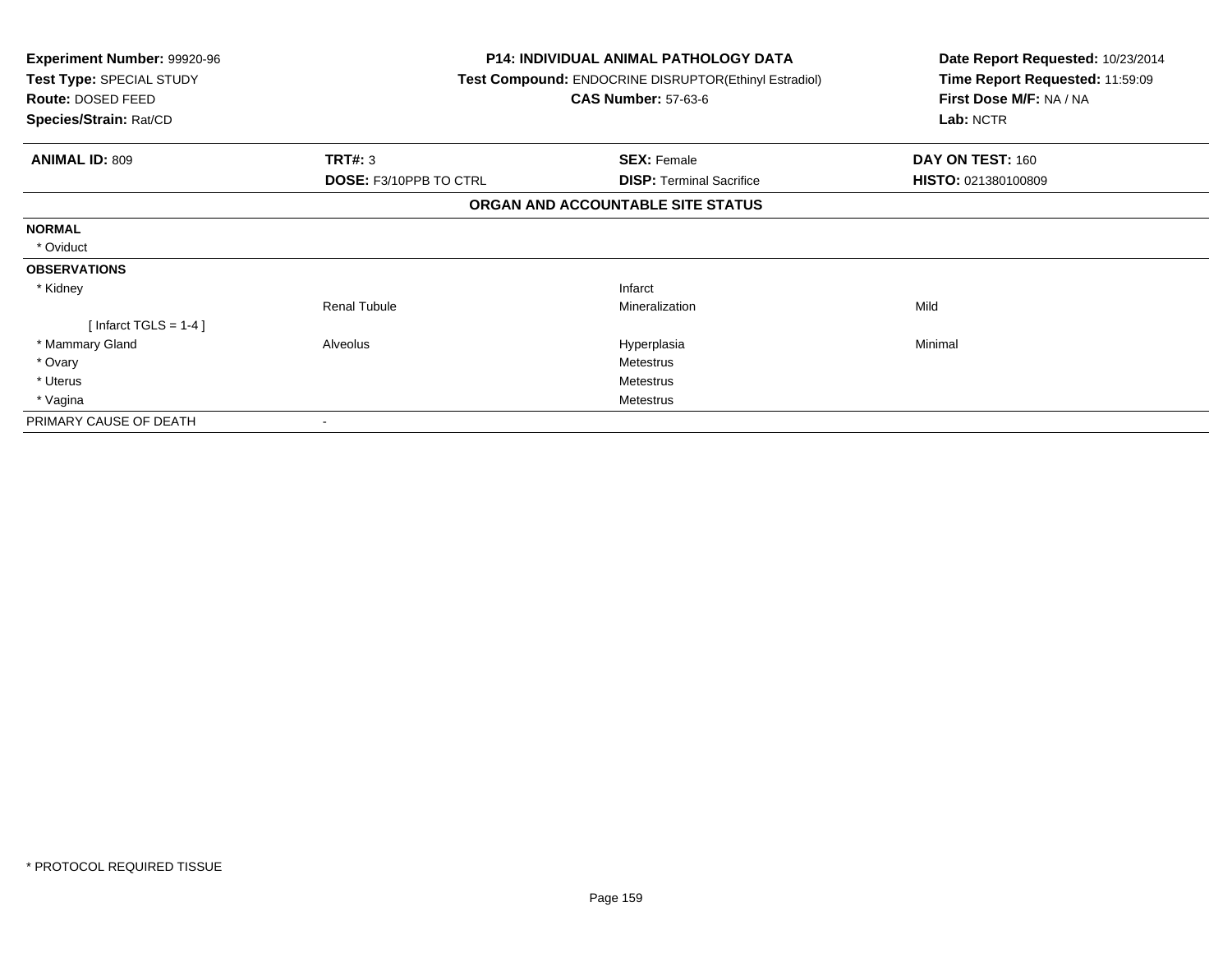| <b>Experiment Number: 99920-96</b><br>Test Type: SPECIAL STUDY<br>Route: DOSED FEED<br>Species/Strain: Rat/CD |                               | <b>P14: INDIVIDUAL ANIMAL PATHOLOGY DATA</b><br>Test Compound: ENDOCRINE DISRUPTOR(Ethinyl Estradiol)<br><b>CAS Number: 57-63-6</b> | Date Report Requested: 10/23/2014<br>Time Report Requested: 11:59:09<br>First Dose M/F: NA / NA<br>Lab: NCTR |
|---------------------------------------------------------------------------------------------------------------|-------------------------------|-------------------------------------------------------------------------------------------------------------------------------------|--------------------------------------------------------------------------------------------------------------|
| <b>ANIMAL ID: 810</b>                                                                                         | <b>TRT#: 3</b>                | <b>SEX: Female</b>                                                                                                                  | DAY ON TEST: 160                                                                                             |
|                                                                                                               | <b>DOSE: F3/10PPB TO CTRL</b> | <b>DISP: Terminal Sacrifice</b>                                                                                                     | <b>HISTO: 021380100810</b>                                                                                   |
|                                                                                                               |                               | ORGAN AND ACCOUNTABLE SITE STATUS                                                                                                   |                                                                                                              |
| <b>NORMAL</b>                                                                                                 |                               |                                                                                                                                     |                                                                                                              |
| * Oviduct                                                                                                     |                               |                                                                                                                                     |                                                                                                              |
| <b>OBSERVATIONS</b>                                                                                           |                               |                                                                                                                                     |                                                                                                              |
| * Kidney                                                                                                      | <b>Renal Tubule</b>           | Mineralization                                                                                                                      | Minimal                                                                                                      |
| * Mammary Gland                                                                                               | Lobules                       | Hyperplasia                                                                                                                         | Minimal                                                                                                      |
| * Ovary                                                                                                       |                               | Proestrus                                                                                                                           |                                                                                                              |
| * Uterus                                                                                                      |                               | Proestrus                                                                                                                           |                                                                                                              |
| * Vagina                                                                                                      |                               | Estrus                                                                                                                              |                                                                                                              |
| PRIMARY CAUSE OF DEATH                                                                                        |                               |                                                                                                                                     |                                                                                                              |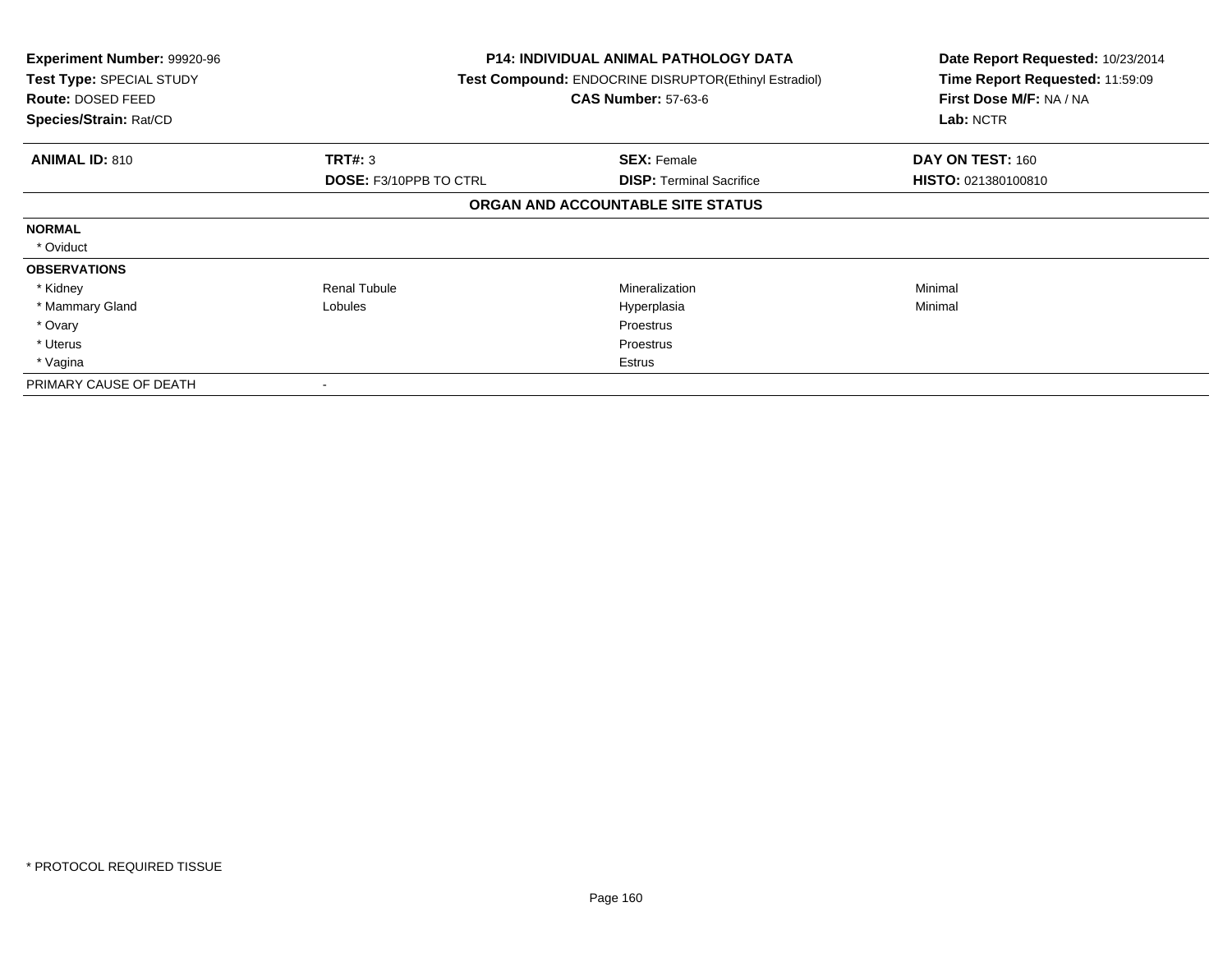| Experiment Number: 99920-96<br>Test Type: SPECIAL STUDY<br>Route: DOSED FEED<br>Species/Strain: Rat/CD | <b>P14: INDIVIDUAL ANIMAL PATHOLOGY DATA</b><br>Test Compound: ENDOCRINE DISRUPTOR(Ethinyl Estradiol)<br><b>CAS Number: 57-63-6</b> |                                   | Date Report Requested: 10/23/2014<br>Time Report Requested: 11:59:09<br>First Dose M/F: NA / NA<br>Lab: NCTR |
|--------------------------------------------------------------------------------------------------------|-------------------------------------------------------------------------------------------------------------------------------------|-----------------------------------|--------------------------------------------------------------------------------------------------------------|
| <b>ANIMAL ID: 811</b>                                                                                  | <b>TRT#: 3</b>                                                                                                                      | <b>SEX: Female</b>                | DAY ON TEST: 160                                                                                             |
|                                                                                                        | <b>DOSE: F3/10PPB TO CTRL</b>                                                                                                       | <b>DISP:</b> Terminal Sacrifice   | HISTO: 021380100811                                                                                          |
|                                                                                                        |                                                                                                                                     | ORGAN AND ACCOUNTABLE SITE STATUS |                                                                                                              |
| <b>NORMAL</b>                                                                                          |                                                                                                                                     |                                   |                                                                                                              |
| * Kidney                                                                                               | * Mammary Gland                                                                                                                     | * Oviduct                         |                                                                                                              |
| <b>OBSERVATIONS</b>                                                                                    |                                                                                                                                     |                                   |                                                                                                              |
| * Ovary                                                                                                |                                                                                                                                     | <b>Diestrus</b>                   |                                                                                                              |
| * Uterus                                                                                               |                                                                                                                                     | Diestrus                          |                                                                                                              |
| * Vagina                                                                                               | Diestrus                                                                                                                            |                                   |                                                                                                              |
| PRIMARY CAUSE OF DEATH                                                                                 |                                                                                                                                     |                                   |                                                                                                              |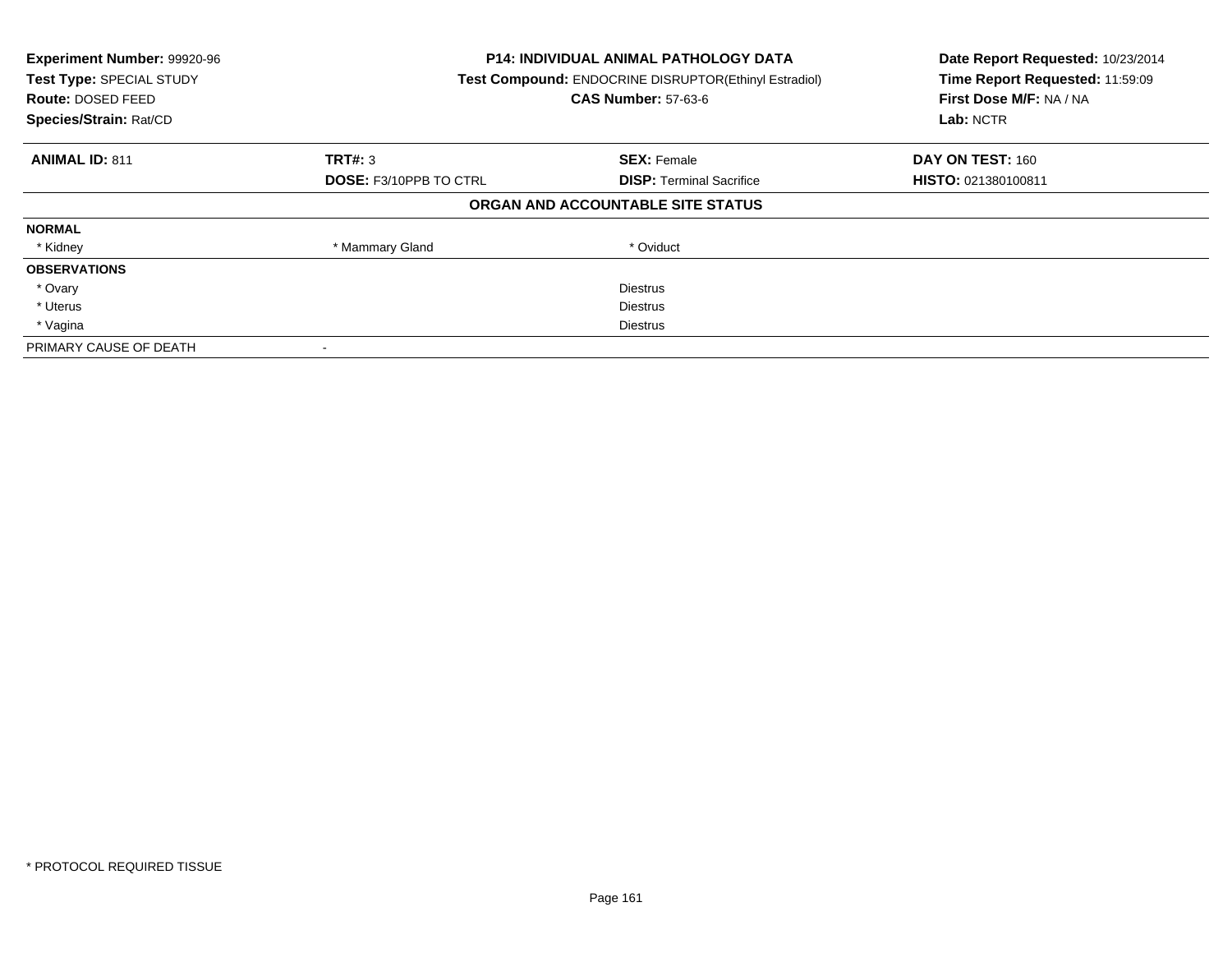| Experiment Number: 99920-96<br>Test Type: SPECIAL STUDY<br><b>Route: DOSED FEED</b><br>Species/Strain: Rat/CD |                               | <b>P14: INDIVIDUAL ANIMAL PATHOLOGY DATA</b><br>Test Compound: ENDOCRINE DISRUPTOR(Ethinyl Estradiol)<br><b>CAS Number: 57-63-6</b> |                            |
|---------------------------------------------------------------------------------------------------------------|-------------------------------|-------------------------------------------------------------------------------------------------------------------------------------|----------------------------|
| <b>ANIMAL ID: 812</b>                                                                                         | TRT#: 3                       | <b>SEX: Female</b>                                                                                                                  | DAY ON TEST: 160           |
|                                                                                                               | <b>DOSE: F3/10PPB TO CTRL</b> | <b>DISP:</b> Terminal Sacrifice                                                                                                     | <b>HISTO: 021380100812</b> |
|                                                                                                               |                               | ORGAN AND ACCOUNTABLE SITE STATUS                                                                                                   |                            |
| <b>NORMAL</b>                                                                                                 |                               |                                                                                                                                     |                            |
| * Mammary Gland                                                                                               | * Oviduct                     |                                                                                                                                     |                            |
| <b>OBSERVATIONS</b>                                                                                           |                               |                                                                                                                                     |                            |
| * Kidney                                                                                                      | <b>Renal Tubule</b>           | Mineralization                                                                                                                      | Minimal                    |
| * Ovary                                                                                                       |                               | Proestrus                                                                                                                           |                            |
| * Uterus                                                                                                      |                               | Proestrus                                                                                                                           |                            |
| * Vagina                                                                                                      |                               | Estrus                                                                                                                              |                            |
| PRIMARY CAUSE OF DEATH                                                                                        |                               |                                                                                                                                     |                            |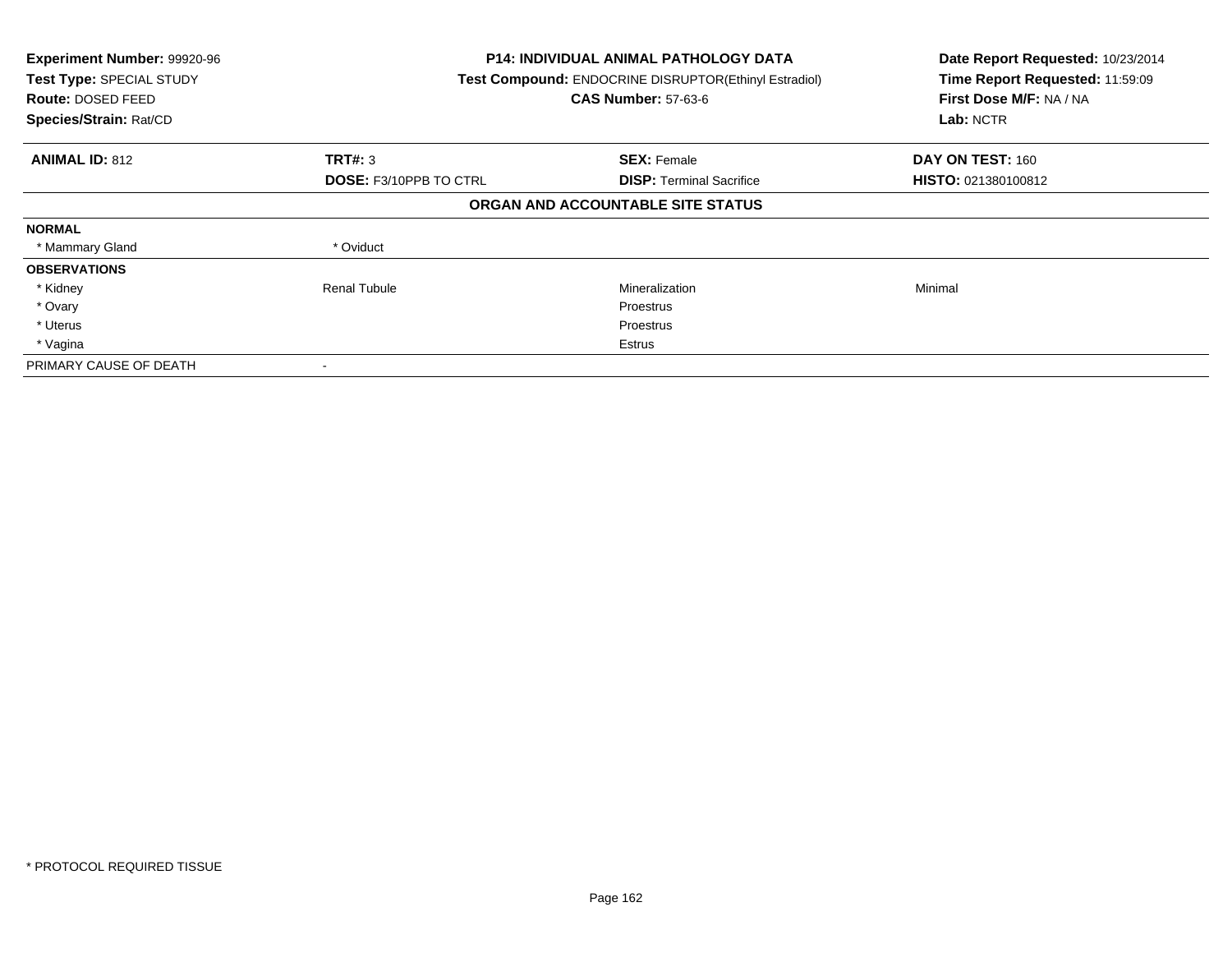| <b>Experiment Number: 99920-96</b><br>Test Type: SPECIAL STUDY<br><b>Route: DOSED FEED</b><br>Species/Strain: Rat/CD |                               | <b>P14: INDIVIDUAL ANIMAL PATHOLOGY DATA</b><br>Test Compound: ENDOCRINE DISRUPTOR(Ethinyl Estradiol)<br><b>CAS Number: 57-63-6</b> | Date Report Requested: 10/23/2014<br>Time Report Requested: 11:59:09<br>First Dose M/F: NA / NA<br>Lab: NCTR |
|----------------------------------------------------------------------------------------------------------------------|-------------------------------|-------------------------------------------------------------------------------------------------------------------------------------|--------------------------------------------------------------------------------------------------------------|
| <b>ANIMAL ID: 813</b>                                                                                                | <b>TRT#: 4</b>                | <b>SEX: Female</b>                                                                                                                  | DAY ON TEST: 161                                                                                             |
|                                                                                                                      | <b>DOSE: F3/50PPB TO CTRL</b> | <b>DISP:</b> Terminal Sacrifice                                                                                                     | HISTO: 021380100813                                                                                          |
|                                                                                                                      |                               | ORGAN AND ACCOUNTABLE SITE STATUS                                                                                                   |                                                                                                              |
| <b>NORMAL</b>                                                                                                        |                               |                                                                                                                                     |                                                                                                              |
| * Adrenal Cortex                                                                                                     | * Adrenal Medulla             | * Bone                                                                                                                              | * Bone Marrow                                                                                                |
| * Liver                                                                                                              | * Mammary Gland               | * Oviduct                                                                                                                           | * Pituitary Gland                                                                                            |
| * Spleen                                                                                                             | * Thymus                      | * Thyroid Gland                                                                                                                     |                                                                                                              |
| <b>OBSERVATIONS</b>                                                                                                  |                               |                                                                                                                                     |                                                                                                              |
| * Kidney                                                                                                             | Renal Tubule                  | Mineralization                                                                                                                      | Minimal                                                                                                      |
| * Ovary                                                                                                              |                               | Proestrus                                                                                                                           |                                                                                                              |
| * Uterus                                                                                                             |                               | Proestrus                                                                                                                           |                                                                                                              |
| * Vagina                                                                                                             | Proestrus                     |                                                                                                                                     |                                                                                                              |
| PRIMARY CAUSE OF DEATH                                                                                               |                               |                                                                                                                                     |                                                                                                              |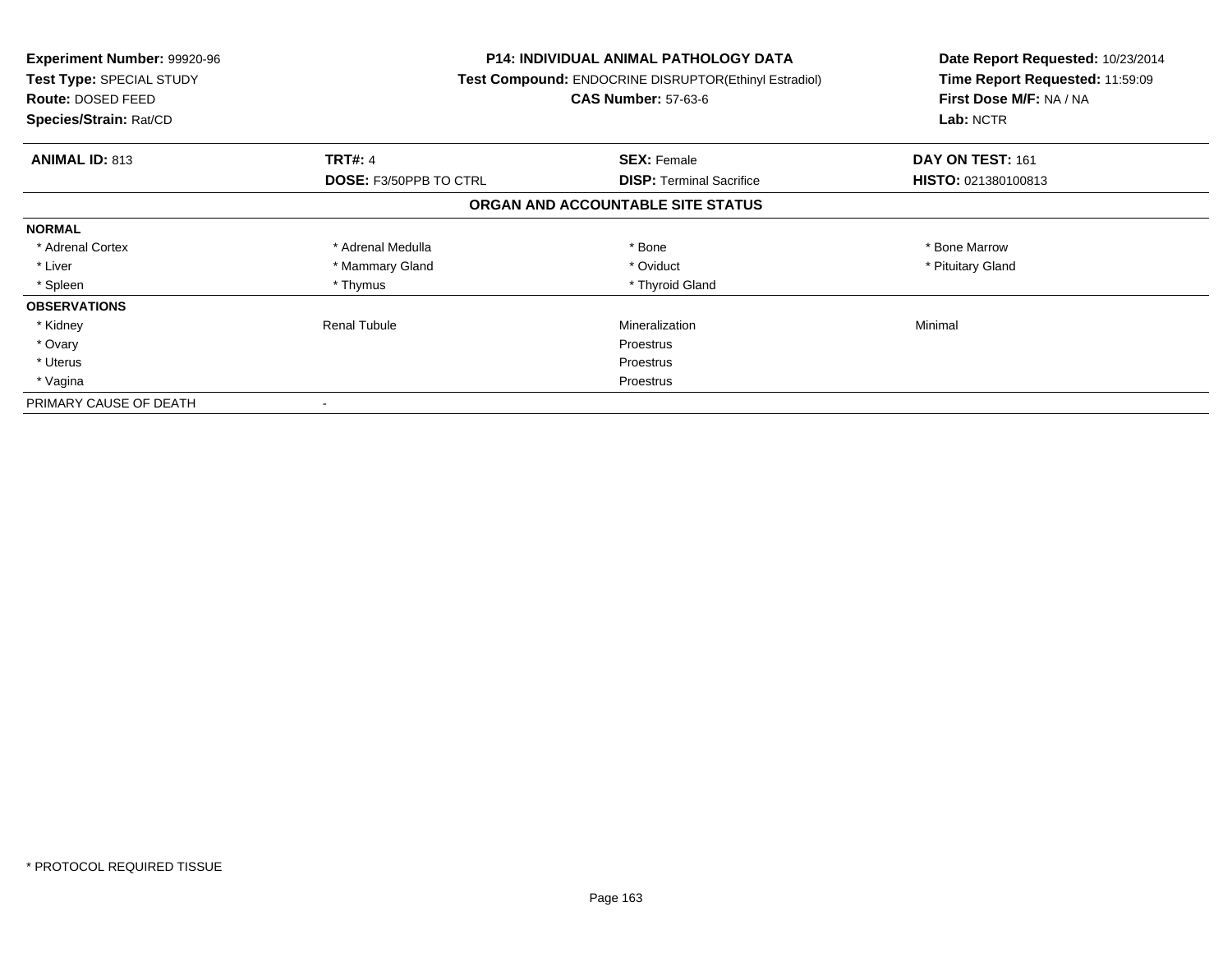| <b>Experiment Number: 99920-96</b><br>Test Type: SPECIAL STUDY<br><b>Route: DOSED FEED</b><br>Species/Strain: Rat/CD |                               | <b>P14: INDIVIDUAL ANIMAL PATHOLOGY DATA</b><br>Test Compound: ENDOCRINE DISRUPTOR(Ethinyl Estradiol)<br><b>CAS Number: 57-63-6</b> | Date Report Requested: 10/23/2014<br>Time Report Requested: 11:59:09<br>First Dose M/F: NA / NA<br>Lab: NCTR |
|----------------------------------------------------------------------------------------------------------------------|-------------------------------|-------------------------------------------------------------------------------------------------------------------------------------|--------------------------------------------------------------------------------------------------------------|
| <b>ANIMAL ID: 814</b>                                                                                                | <b>TRT#: 4</b>                | <b>SEX: Female</b>                                                                                                                  | DAY ON TEST: 161                                                                                             |
|                                                                                                                      | <b>DOSE: F3/50PPB TO CTRL</b> | <b>DISP:</b> Terminal Sacrifice                                                                                                     | <b>HISTO: 021380100814</b>                                                                                   |
|                                                                                                                      |                               | ORGAN AND ACCOUNTABLE SITE STATUS                                                                                                   |                                                                                                              |
| <b>NORMAL</b>                                                                                                        |                               |                                                                                                                                     |                                                                                                              |
| * Adrenal Cortex                                                                                                     | * Adrenal Medulla             | * Bone                                                                                                                              | * Bone Marrow                                                                                                |
| * Liver                                                                                                              | * Mammary Gland               | * Oviduct                                                                                                                           | * Pituitary Gland                                                                                            |
| * Spleen                                                                                                             | * Thymus                      | * Thyroid Gland                                                                                                                     |                                                                                                              |
| <b>OBSERVATIONS</b>                                                                                                  |                               |                                                                                                                                     |                                                                                                              |
| * Kidney                                                                                                             |                               | Nephropathy                                                                                                                         | Focal, Minimal                                                                                               |
| * Ovary                                                                                                              |                               | <b>Proestrus</b>                                                                                                                    |                                                                                                              |
| * Uterus                                                                                                             |                               | Proestrus                                                                                                                           |                                                                                                              |
| * Vagina                                                                                                             | Proestrus                     |                                                                                                                                     |                                                                                                              |
| PRIMARY CAUSE OF DEATH                                                                                               |                               |                                                                                                                                     |                                                                                                              |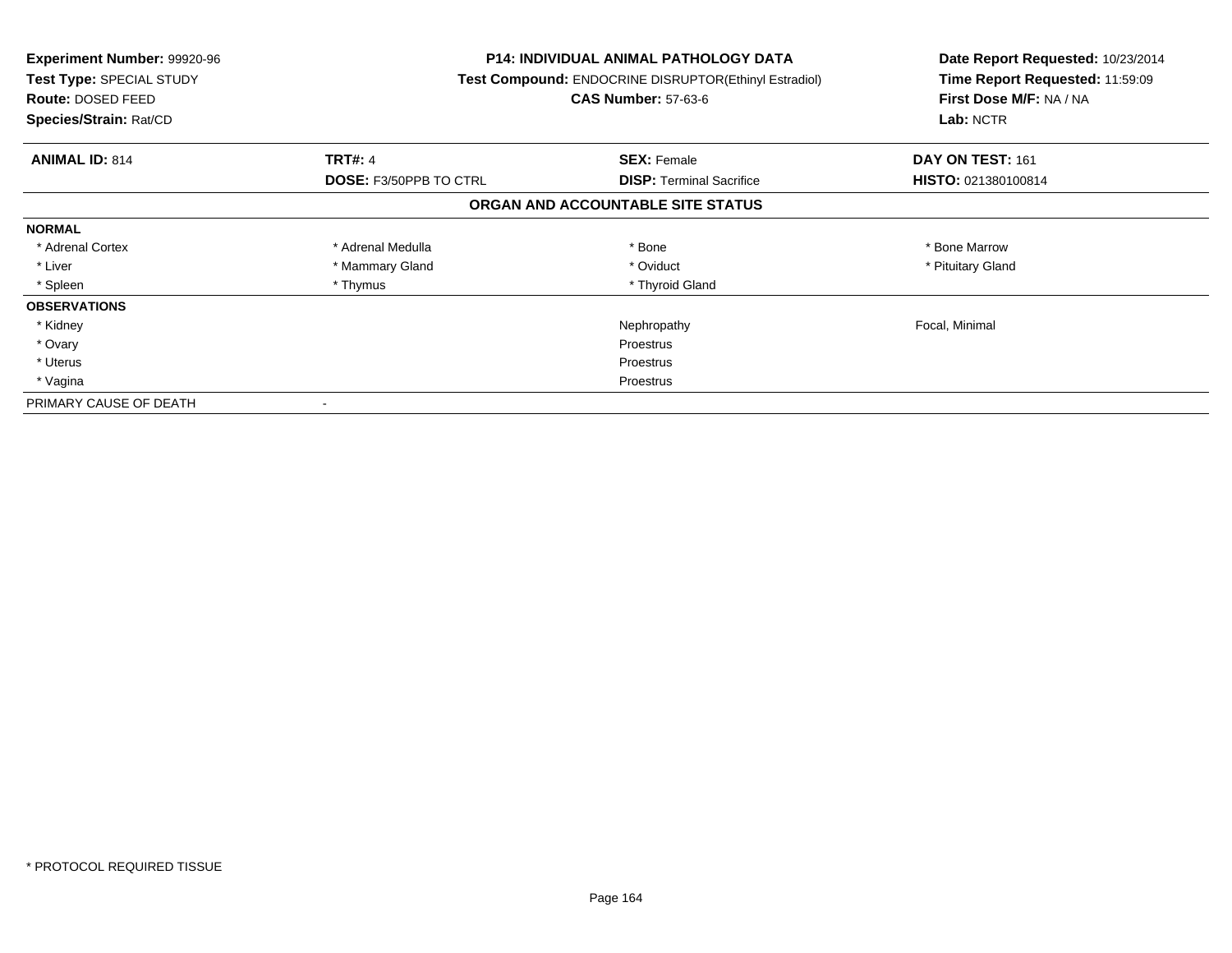| <b>Experiment Number: 99920-96</b><br>Test Type: SPECIAL STUDY<br><b>Route: DOSED FEED</b><br>Species/Strain: Rat/CD |                               | <b>P14: INDIVIDUAL ANIMAL PATHOLOGY DATA</b><br>Test Compound: ENDOCRINE DISRUPTOR(Ethinyl Estradiol)<br><b>CAS Number: 57-63-6</b> | Date Report Requested: 10/23/2014<br>Time Report Requested: 11:59:09<br>First Dose M/F: NA / NA<br>Lab: NCTR |
|----------------------------------------------------------------------------------------------------------------------|-------------------------------|-------------------------------------------------------------------------------------------------------------------------------------|--------------------------------------------------------------------------------------------------------------|
| <b>ANIMAL ID: 815</b>                                                                                                | <b>TRT#: 4</b>                | <b>SEX: Female</b>                                                                                                                  | DAY ON TEST: 161                                                                                             |
|                                                                                                                      | <b>DOSE: F3/50PPB TO CTRL</b> | <b>DISP:</b> Terminal Sacrifice                                                                                                     | HISTO: 021380100815                                                                                          |
|                                                                                                                      |                               | ORGAN AND ACCOUNTABLE SITE STATUS                                                                                                   |                                                                                                              |
| <b>NORMAL</b>                                                                                                        |                               |                                                                                                                                     |                                                                                                              |
| * Adrenal Cortex                                                                                                     | * Adrenal Medulla             | * Bone                                                                                                                              | * Bone Marrow                                                                                                |
| * Liver                                                                                                              | * Oviduct                     | * Pituitary Gland                                                                                                                   | * Spleen                                                                                                     |
| * Thymus                                                                                                             | * Thyroid Gland               |                                                                                                                                     |                                                                                                              |
| <b>OBSERVATIONS</b>                                                                                                  |                               |                                                                                                                                     |                                                                                                              |
| * Kidney                                                                                                             | <b>Renal Tubule</b>           | Mineralization                                                                                                                      | Minimal                                                                                                      |
| * Mammary Gland                                                                                                      | Lobules                       | Hyperplasia                                                                                                                         | Minimal                                                                                                      |
| * Ovary                                                                                                              |                               | <b>Estrus</b>                                                                                                                       |                                                                                                              |
| * Uterus                                                                                                             |                               | <b>Estrus</b>                                                                                                                       |                                                                                                              |
| * Vagina                                                                                                             | Estrus                        |                                                                                                                                     |                                                                                                              |
| PRIMARY CAUSE OF DEATH                                                                                               |                               |                                                                                                                                     |                                                                                                              |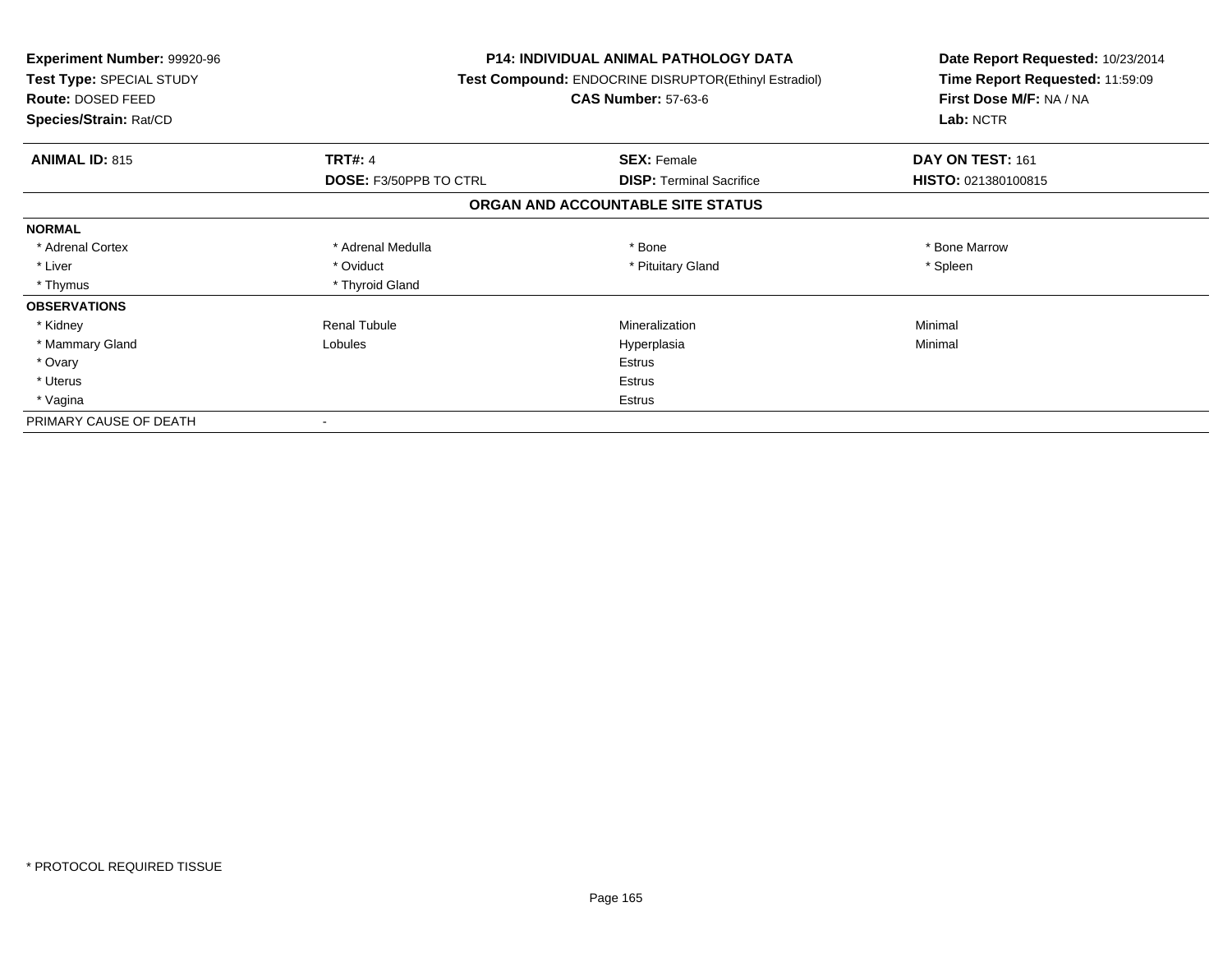| <b>Experiment Number: 99920-96</b><br>Test Type: SPECIAL STUDY<br><b>Route: DOSED FEED</b><br>Species/Strain: Rat/CD |                        | <b>P14: INDIVIDUAL ANIMAL PATHOLOGY DATA</b><br><b>Test Compound: ENDOCRINE DISRUPTOR(Ethinyl Estradiol)</b><br><b>CAS Number: 57-63-6</b> | Date Report Requested: 10/23/2014<br>Time Report Requested: 11:59:09<br>First Dose M/F: NA / NA<br>Lab: NCTR |
|----------------------------------------------------------------------------------------------------------------------|------------------------|--------------------------------------------------------------------------------------------------------------------------------------------|--------------------------------------------------------------------------------------------------------------|
| <b>ANIMAL ID: 816</b>                                                                                                | <b>TRT#: 4</b>         | <b>SEX: Female</b>                                                                                                                         | DAY ON TEST: 161                                                                                             |
|                                                                                                                      | DOSE: F3/50PPB TO CTRL | <b>DISP:</b> Terminal Sacrifice                                                                                                            | HISTO: 021380100816                                                                                          |
|                                                                                                                      |                        | ORGAN AND ACCOUNTABLE SITE STATUS                                                                                                          |                                                                                                              |
| <b>NORMAL</b>                                                                                                        |                        |                                                                                                                                            |                                                                                                              |
| * Adrenal Cortex                                                                                                     | * Adrenal Medulla      | * Bone                                                                                                                                     | * Bone Marrow                                                                                                |
| * Liver                                                                                                              | * Oviduct              | * Pituitary Gland                                                                                                                          | * Spleen                                                                                                     |
| * Thymus                                                                                                             | * Thyroid Gland        |                                                                                                                                            |                                                                                                              |
| <b>OBSERVATIONS</b>                                                                                                  |                        |                                                                                                                                            |                                                                                                              |
| * Kidney                                                                                                             | <b>Renal Tubule</b>    | Mineralization                                                                                                                             | Minimal                                                                                                      |
| * Mammary Gland                                                                                                      | Alveolus               | Hyperplasia                                                                                                                                | Minimal                                                                                                      |
| * Ovary                                                                                                              |                        | <b>Estrus</b>                                                                                                                              |                                                                                                              |
| * Uterus                                                                                                             |                        | Estrus                                                                                                                                     |                                                                                                              |
| * Vagina                                                                                                             |                        | Metestrus                                                                                                                                  |                                                                                                              |
| PRIMARY CAUSE OF DEATH                                                                                               |                        |                                                                                                                                            |                                                                                                              |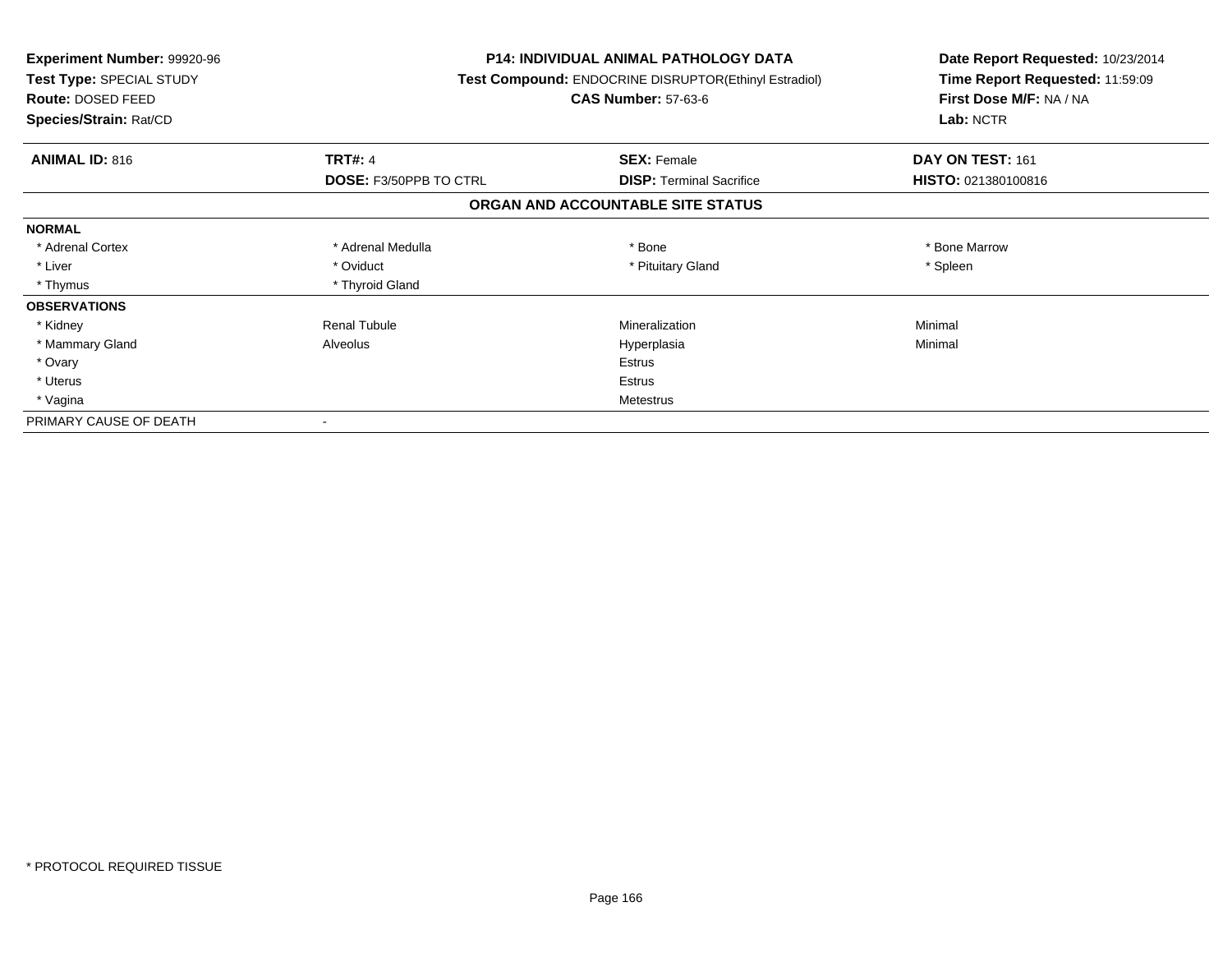| <b>Experiment Number: 99920-96</b><br><b>Test Type: SPECIAL STUDY</b><br>Route: DOSED FEED<br>Species/Strain: Rat/CD |                               | <b>P14: INDIVIDUAL ANIMAL PATHOLOGY DATA</b><br><b>Test Compound: ENDOCRINE DISRUPTOR(Ethinyl Estradiol)</b><br><b>CAS Number: 57-63-6</b> | Date Report Requested: 10/23/2014<br>Time Report Requested: 11:59:09<br>First Dose M/F: NA / NA<br>Lab: NCTR |
|----------------------------------------------------------------------------------------------------------------------|-------------------------------|--------------------------------------------------------------------------------------------------------------------------------------------|--------------------------------------------------------------------------------------------------------------|
| <b>ANIMAL ID: 817</b>                                                                                                | <b>TRT#: 4</b>                | <b>SEX: Female</b>                                                                                                                         | DAY ON TEST: 161                                                                                             |
|                                                                                                                      | <b>DOSE: F3/50PPB TO CTRL</b> | <b>DISP: Terminal Sacrifice</b>                                                                                                            | HISTO: 021380100817                                                                                          |
|                                                                                                                      |                               | ORGAN AND ACCOUNTABLE SITE STATUS                                                                                                          |                                                                                                              |
| <b>NORMAL</b>                                                                                                        |                               |                                                                                                                                            |                                                                                                              |
| * Adrenal Cortex                                                                                                     | * Adrenal Medulla             | * Bone                                                                                                                                     | * Bone Marrow                                                                                                |
| * Liver                                                                                                              | * Mammary Gland               | * Oviduct                                                                                                                                  | * Pituitary Gland                                                                                            |
| * Spleen                                                                                                             | * Thymus                      | * Thyroid Gland                                                                                                                            |                                                                                                              |
| <b>OBSERVATIONS</b>                                                                                                  |                               |                                                                                                                                            |                                                                                                              |
| * Kidney                                                                                                             | <b>Renal Tubule</b>           | Mineralization                                                                                                                             | Mild                                                                                                         |
| * Ovary                                                                                                              |                               | Proestrus                                                                                                                                  |                                                                                                              |
| Note: Only fragment of Ovary present, not conclusive                                                                 |                               |                                                                                                                                            |                                                                                                              |
| * Uterus                                                                                                             |                               | Proestrus                                                                                                                                  |                                                                                                              |
| * Vagina                                                                                                             | Proestrus                     |                                                                                                                                            |                                                                                                              |
| PRIMARY CAUSE OF DEATH                                                                                               |                               |                                                                                                                                            |                                                                                                              |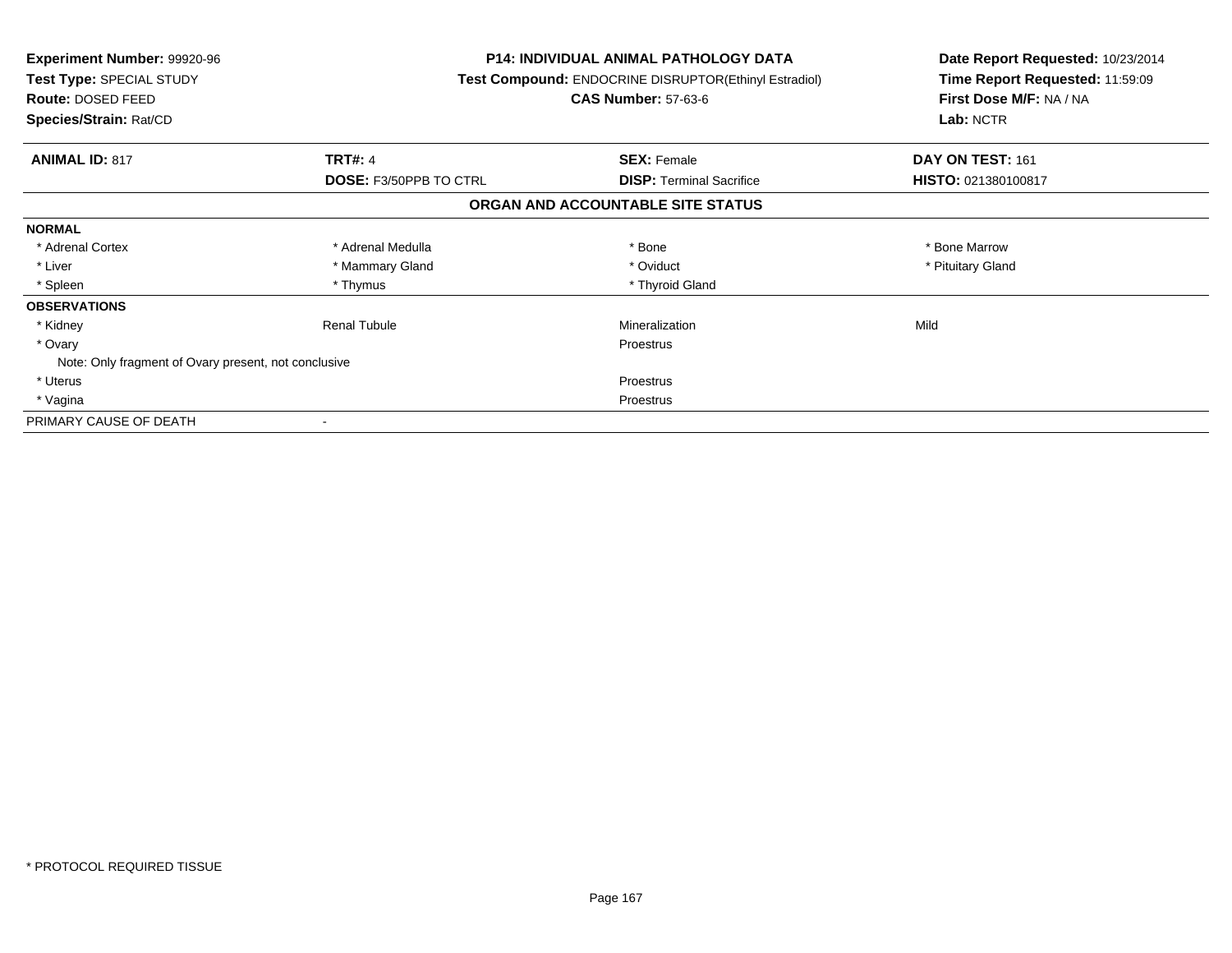| Experiment Number: 99920-96<br>Test Type: SPECIAL STUDY<br>Route: DOSED FEED<br>Species/Strain: Rat/CD |                               | <b>P14: INDIVIDUAL ANIMAL PATHOLOGY DATA</b><br>Test Compound: ENDOCRINE DISRUPTOR(Ethinyl Estradiol)<br><b>CAS Number: 57-63-6</b> | Date Report Requested: 10/23/2014<br>Time Report Requested: 11:59:09<br>First Dose M/F: NA / NA<br>Lab: NCTR |
|--------------------------------------------------------------------------------------------------------|-------------------------------|-------------------------------------------------------------------------------------------------------------------------------------|--------------------------------------------------------------------------------------------------------------|
| <b>ANIMAL ID: 818</b>                                                                                  | <b>TRT#: 4</b>                | <b>SEX: Female</b>                                                                                                                  | DAY ON TEST: 161                                                                                             |
|                                                                                                        | <b>DOSE: F3/50PPB TO CTRL</b> | <b>DISP: Terminal Sacrifice</b>                                                                                                     | HISTO: 021380100818                                                                                          |
|                                                                                                        |                               | ORGAN AND ACCOUNTABLE SITE STATUS                                                                                                   |                                                                                                              |
| <b>NORMAL</b>                                                                                          |                               |                                                                                                                                     |                                                                                                              |
| * Adrenal Cortex                                                                                       | * Adrenal Medulla             | * Bone                                                                                                                              | * Bone Marrow                                                                                                |
| * Mammary Gland                                                                                        | * Oviduct                     | * Pituitary Gland                                                                                                                   | * Thymus                                                                                                     |
| * Thyroid Gland                                                                                        |                               |                                                                                                                                     |                                                                                                              |
| <b>OBSERVATIONS</b>                                                                                    |                               |                                                                                                                                     |                                                                                                              |
| * Kidney                                                                                               | <b>Renal Tubule</b>           | Mineralization                                                                                                                      | Mild                                                                                                         |
| * Liver                                                                                                |                               | Inflammation                                                                                                                        | Chronic Active, Minimal                                                                                      |
| * Ovary                                                                                                |                               | Proestrus                                                                                                                           |                                                                                                              |
| * Spleen                                                                                               |                               | Pigmentation                                                                                                                        | Mild                                                                                                         |
| * Uterus                                                                                               |                               | Proestrus                                                                                                                           |                                                                                                              |
| * Vagina                                                                                               |                               | Proestrus                                                                                                                           |                                                                                                              |
| PRIMARY CAUSE OF DEATH                                                                                 |                               |                                                                                                                                     |                                                                                                              |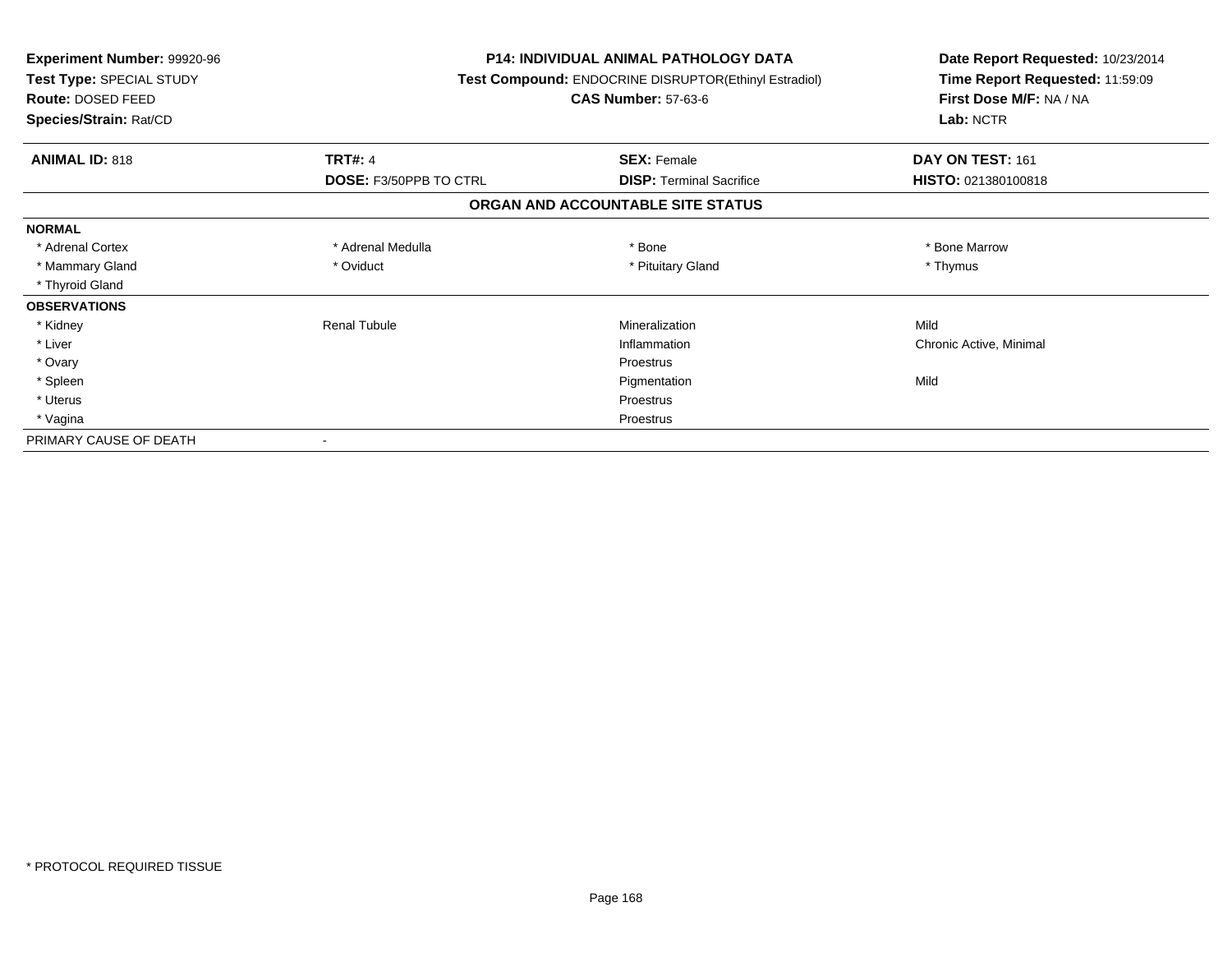| <b>Experiment Number: 99920-96</b><br>Test Type: SPECIAL STUDY<br><b>Route: DOSED FEED</b><br>Species/Strain: Rat/CD |                            | <b>P14: INDIVIDUAL ANIMAL PATHOLOGY DATA</b><br>Test Compound: ENDOCRINE DISRUPTOR(Ethinyl Estradiol)<br><b>CAS Number: 57-63-6</b> | Date Report Requested: 10/23/2014<br>Time Report Requested: 11:59:09<br>First Dose M/F: NA / NA<br>Lab: NCTR |  |
|----------------------------------------------------------------------------------------------------------------------|----------------------------|-------------------------------------------------------------------------------------------------------------------------------------|--------------------------------------------------------------------------------------------------------------|--|
| <b>ANIMAL ID: 842</b>                                                                                                | <b>TRT#: 1</b>             | <b>SEX: Female</b>                                                                                                                  | DAY ON TEST: 162                                                                                             |  |
|                                                                                                                      | DOSE: F3<br><b>CONTROL</b> | <b>DISP:</b> Terminal Sacrifice                                                                                                     | HISTO: 021380100842                                                                                          |  |
|                                                                                                                      |                            | ORGAN AND ACCOUNTABLE SITE STATUS                                                                                                   |                                                                                                              |  |
| <b>NORMAL</b>                                                                                                        |                            |                                                                                                                                     |                                                                                                              |  |
| * Adrenal Cortex                                                                                                     | * Adrenal Medulla          | * Bone                                                                                                                              | * Bone Marrow                                                                                                |  |
| * Liver                                                                                                              | * Oviduct                  | * Pituitary Gland                                                                                                                   | * Spleen                                                                                                     |  |
| * Thymus                                                                                                             | * Thyroid Gland            |                                                                                                                                     |                                                                                                              |  |
| <b>OBSERVATIONS</b>                                                                                                  |                            |                                                                                                                                     |                                                                                                              |  |
| * Kidney                                                                                                             | <b>Renal Tubule</b>        | Mineralization                                                                                                                      | Mild                                                                                                         |  |
| * Mammary Gland                                                                                                      | Lobules                    | Hyperplasia                                                                                                                         | Minimal                                                                                                      |  |
| * Ovary                                                                                                              |                            | <b>Estrus</b>                                                                                                                       |                                                                                                              |  |
| * Uterus                                                                                                             |                            | <b>Estrus</b>                                                                                                                       |                                                                                                              |  |
| * Vagina                                                                                                             |                            | <b>Metestrus</b>                                                                                                                    |                                                                                                              |  |
| Note: Transitional from Estrus                                                                                       |                            |                                                                                                                                     |                                                                                                              |  |
| PRIMARY CAUSE OF DEATH                                                                                               | $\overline{\phantom{a}}$   |                                                                                                                                     |                                                                                                              |  |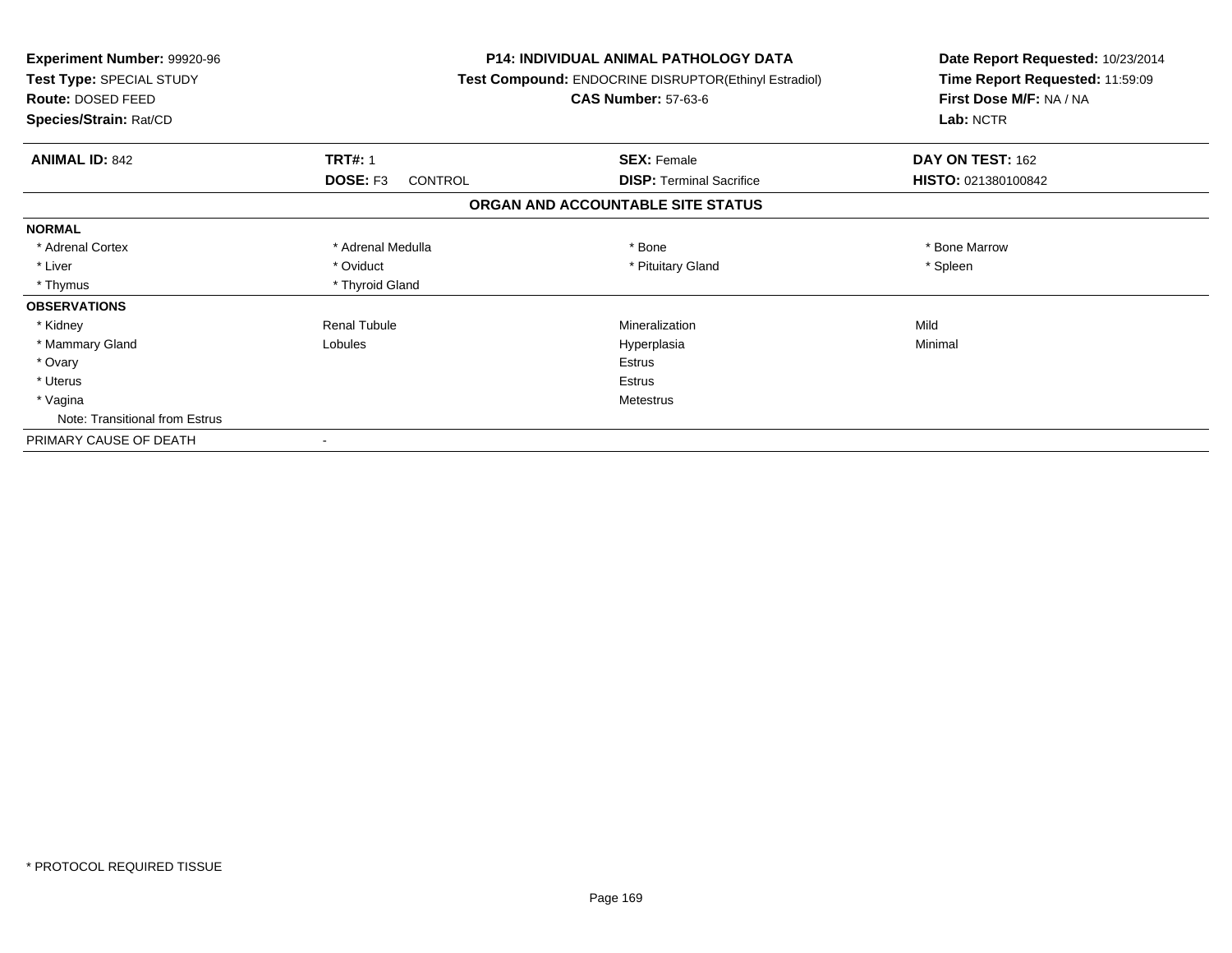| Experiment Number: 99920-96<br>Test Type: SPECIAL STUDY<br>Route: DOSED FEED<br>Species/Strain: Rat/CD |                     | <b>P14: INDIVIDUAL ANIMAL PATHOLOGY DATA</b><br>Test Compound: ENDOCRINE DISRUPTOR(Ethinyl Estradiol)<br><b>CAS Number: 57-63-6</b> | Date Report Requested: 10/23/2014<br>Time Report Requested: 11:59:09<br>First Dose M/F: NA / NA<br>Lab: NCTR |
|--------------------------------------------------------------------------------------------------------|---------------------|-------------------------------------------------------------------------------------------------------------------------------------|--------------------------------------------------------------------------------------------------------------|
| <b>ANIMAL ID: 843</b>                                                                                  | <b>TRT#: 1</b>      | <b>SEX: Female</b>                                                                                                                  | DAY ON TEST: 162                                                                                             |
|                                                                                                        | DOSE: F3<br>CONTROL | <b>DISP:</b> Terminal Sacrifice                                                                                                     | HISTO: 021380100843                                                                                          |
|                                                                                                        |                     | ORGAN AND ACCOUNTABLE SITE STATUS                                                                                                   |                                                                                                              |
| <b>NORMAL</b>                                                                                          |                     |                                                                                                                                     |                                                                                                              |
| * Adrenal Cortex                                                                                       | * Adrenal Medulla   | * Bone                                                                                                                              | * Bone Marrow                                                                                                |
| * Liver                                                                                                | * Mammary Gland     | * Oviduct                                                                                                                           | * Pituitary Gland                                                                                            |
| * Thymus                                                                                               | * Thyroid Gland     |                                                                                                                                     |                                                                                                              |
| <b>OBSERVATIONS</b>                                                                                    |                     |                                                                                                                                     |                                                                                                              |
| * Kidney                                                                                               | <b>Renal Tubule</b> | Mineralization                                                                                                                      | Minimal                                                                                                      |
| * Ovary                                                                                                |                     | Cyst                                                                                                                                |                                                                                                              |
|                                                                                                        |                     | Proestrus                                                                                                                           |                                                                                                              |
| [ $Cyst TGLS = 1-1$ ]                                                                                  |                     |                                                                                                                                     |                                                                                                              |
| * Spleen                                                                                               |                     | Pigmentation                                                                                                                        | Minimal                                                                                                      |
| * Uterus                                                                                               |                     | <b>Proestrus</b>                                                                                                                    |                                                                                                              |
| * Vagina                                                                                               |                     | Proestrus                                                                                                                           |                                                                                                              |
| PRIMARY CAUSE OF DEATH                                                                                 |                     |                                                                                                                                     |                                                                                                              |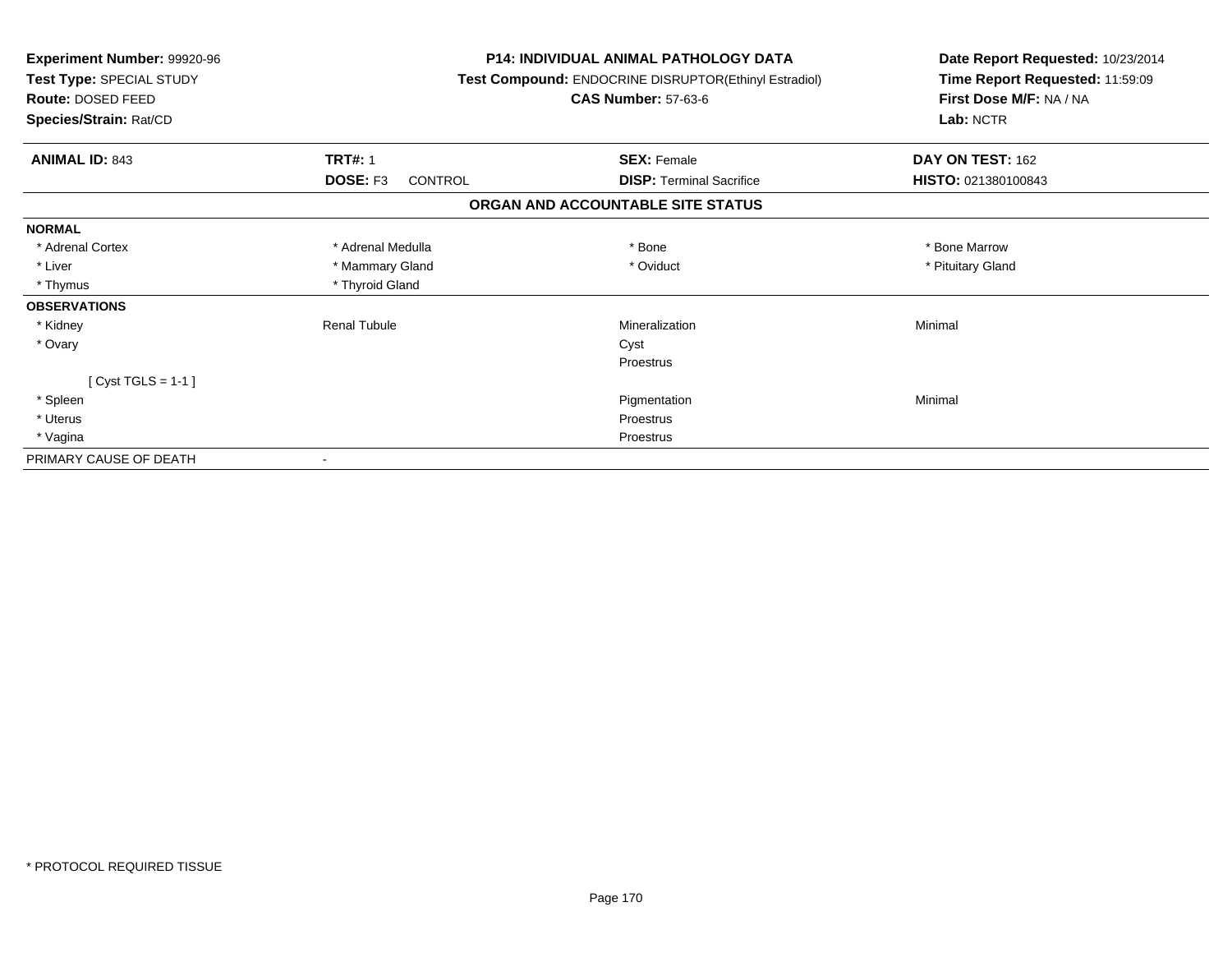| <b>Experiment Number: 99920-96</b><br>Test Type: SPECIAL STUDY<br><b>Route: DOSED FEED</b><br>Species/Strain: Rat/CD |                            | <b>P14: INDIVIDUAL ANIMAL PATHOLOGY DATA</b><br>Test Compound: ENDOCRINE DISRUPTOR(Ethinyl Estradiol)<br><b>CAS Number: 57-63-6</b> | Date Report Requested: 10/23/2014<br>Time Report Requested: 11:59:09<br>First Dose M/F: NA / NA<br>Lab: NCTR |
|----------------------------------------------------------------------------------------------------------------------|----------------------------|-------------------------------------------------------------------------------------------------------------------------------------|--------------------------------------------------------------------------------------------------------------|
| <b>ANIMAL ID: 844</b>                                                                                                | <b>TRT#: 1</b>             | <b>SEX: Female</b>                                                                                                                  | DAY ON TEST: 162                                                                                             |
|                                                                                                                      | DOSE: F3<br><b>CONTROL</b> | <b>DISP:</b> Terminal Sacrifice                                                                                                     | HISTO: 021380100844                                                                                          |
|                                                                                                                      |                            | ORGAN AND ACCOUNTABLE SITE STATUS                                                                                                   |                                                                                                              |
| <b>NORMAL</b>                                                                                                        |                            |                                                                                                                                     |                                                                                                              |
| * Adrenal Cortex                                                                                                     | * Adrenal Medulla          | * Bone                                                                                                                              | * Bone Marrow                                                                                                |
| * Liver                                                                                                              | * Mammary Gland            | * Oviduct                                                                                                                           | * Pituitary Gland                                                                                            |
| * Spleen                                                                                                             | * Thymus                   | * Thyroid Gland                                                                                                                     |                                                                                                              |
| <b>OBSERVATIONS</b>                                                                                                  |                            |                                                                                                                                     |                                                                                                              |
| * Kidney                                                                                                             | <b>Renal Tubule</b>        | Mineralization                                                                                                                      | Minimal                                                                                                      |
| * Ovary                                                                                                              |                            | Metestrus                                                                                                                           |                                                                                                              |
| Note: Transitional to Diestrus                                                                                       |                            |                                                                                                                                     |                                                                                                              |
| * Uterus                                                                                                             |                            | Metestrus                                                                                                                           |                                                                                                              |
| Note: Transitional to Diestrus                                                                                       |                            |                                                                                                                                     |                                                                                                              |
| * Vagina                                                                                                             |                            | Metestrus                                                                                                                           |                                                                                                              |
| PRIMARY CAUSE OF DEATH                                                                                               |                            |                                                                                                                                     |                                                                                                              |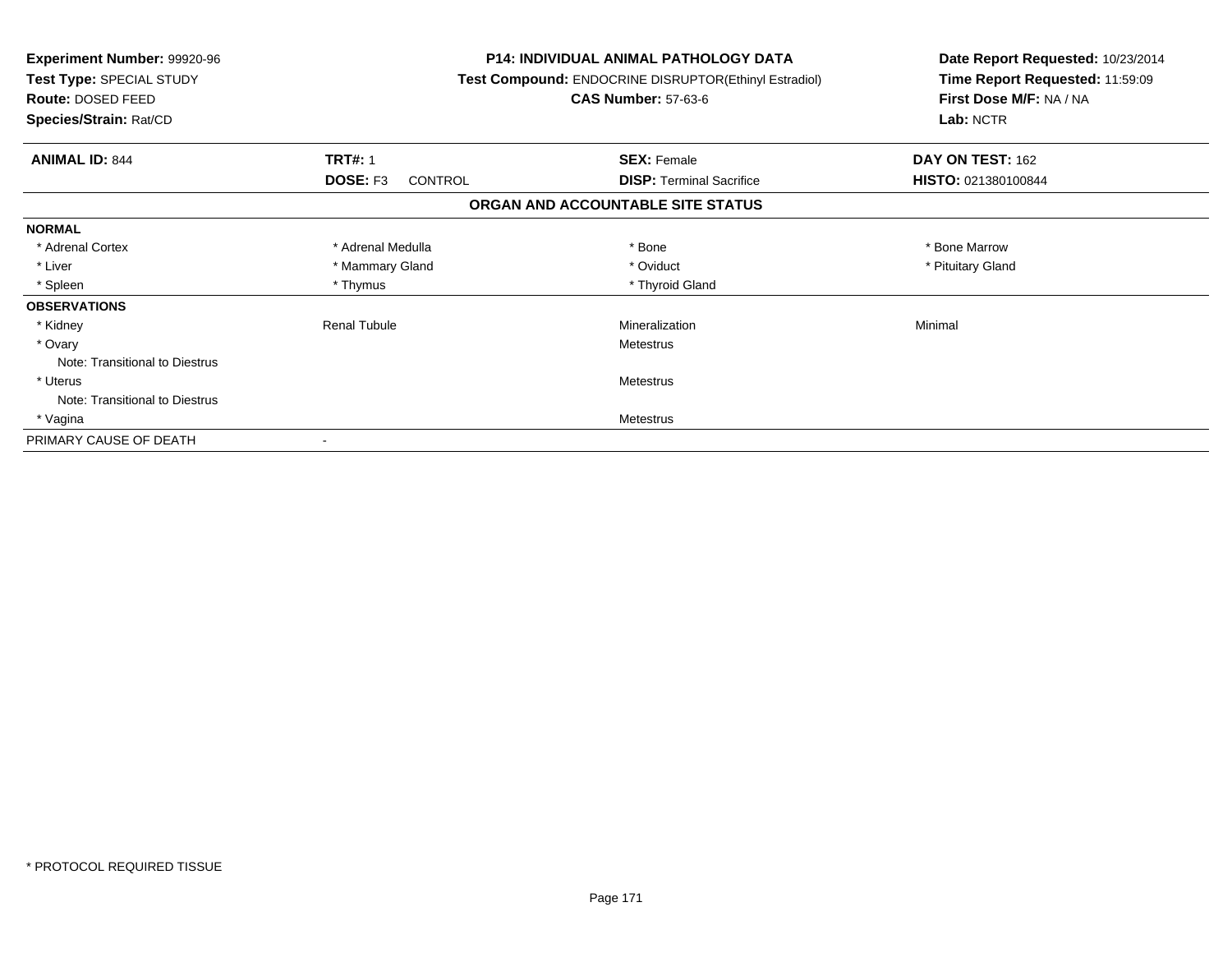| <b>Experiment Number: 99920-96</b><br>Test Type: SPECIAL STUDY<br>Route: DOSED FEED<br>Species/Strain: Rat/CD |                                   | P14: INDIVIDUAL ANIMAL PATHOLOGY DATA<br>Test Compound: ENDOCRINE DISRUPTOR(Ethinyl Estradiol)<br><b>CAS Number: 57-63-6</b> | Date Report Requested: 10/23/2014<br>Time Report Requested: 11:59:09<br>First Dose M/F: NA / NA<br>Lab: NCTR |
|---------------------------------------------------------------------------------------------------------------|-----------------------------------|------------------------------------------------------------------------------------------------------------------------------|--------------------------------------------------------------------------------------------------------------|
| <b>ANIMAL ID: 845</b>                                                                                         | <b>TRT#: 1</b>                    | <b>SEX: Female</b>                                                                                                           | DAY ON TEST: 161                                                                                             |
|                                                                                                               | <b>DOSE: F3</b><br><b>CONTROL</b> | <b>DISP:</b> Terminal Sacrifice                                                                                              | HISTO: 021380100845                                                                                          |
|                                                                                                               |                                   | ORGAN AND ACCOUNTABLE SITE STATUS                                                                                            |                                                                                                              |
| <b>NORMAL</b>                                                                                                 |                                   |                                                                                                                              |                                                                                                              |
| * Adrenal Cortex                                                                                              | * Adrenal Medulla                 | * Bone                                                                                                                       | * Bone Marrow                                                                                                |
| * Liver                                                                                                       | * Mammary Gland                   | * Oviduct                                                                                                                    | * Pituitary Gland                                                                                            |
| * Spleen                                                                                                      | * Thymus                          | * Thyroid Gland                                                                                                              |                                                                                                              |
| <b>OBSERVATIONS</b>                                                                                           |                                   |                                                                                                                              |                                                                                                              |
| * Kidney                                                                                                      | <b>Renal Tubule</b>               | Mineralization                                                                                                               | Minimal                                                                                                      |
| * Ovary                                                                                                       |                                   | Estrus                                                                                                                       |                                                                                                              |
| * Uterus                                                                                                      |                                   | Estrus                                                                                                                       |                                                                                                              |
| * Vagina                                                                                                      | Estrus                            |                                                                                                                              |                                                                                                              |
| PRIMARY CAUSE OF DEATH                                                                                        |                                   |                                                                                                                              |                                                                                                              |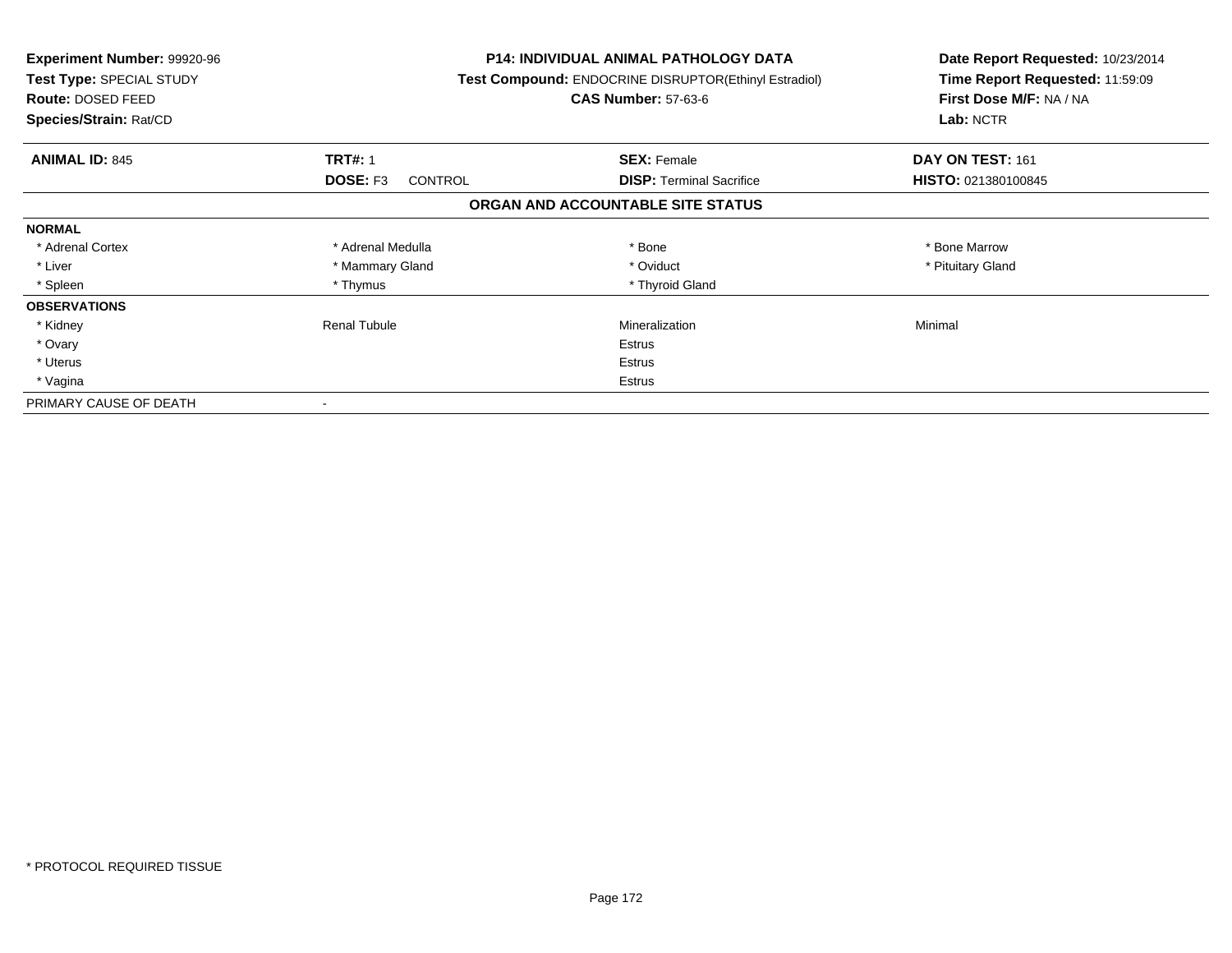| <b>Experiment Number: 99920-96</b><br>Test Type: SPECIAL STUDY<br><b>Route: DOSED FEED</b><br>Species/Strain: Rat/CD |                            | <b>P14: INDIVIDUAL ANIMAL PATHOLOGY DATA</b><br>Test Compound: ENDOCRINE DISRUPTOR(Ethinyl Estradiol)<br><b>CAS Number: 57-63-6</b> | Date Report Requested: 10/23/2014<br>Time Report Requested: 11:59:09<br>First Dose M/F: NA / NA<br>Lab: NCTR |
|----------------------------------------------------------------------------------------------------------------------|----------------------------|-------------------------------------------------------------------------------------------------------------------------------------|--------------------------------------------------------------------------------------------------------------|
| <b>ANIMAL ID: 846</b>                                                                                                | <b>TRT#: 1</b>             | <b>SEX: Female</b>                                                                                                                  | DAY ON TEST: 161                                                                                             |
|                                                                                                                      | DOSE: F3<br><b>CONTROL</b> | <b>DISP:</b> Terminal Sacrifice                                                                                                     | HISTO: 021380100846                                                                                          |
|                                                                                                                      |                            | ORGAN AND ACCOUNTABLE SITE STATUS                                                                                                   |                                                                                                              |
| <b>NORMAL</b>                                                                                                        |                            |                                                                                                                                     |                                                                                                              |
| * Adrenal Cortex                                                                                                     | * Adrenal Medulla          | * Bone                                                                                                                              | * Bone Marrow                                                                                                |
| * Kidney                                                                                                             | * Liver                    | * Oviduct                                                                                                                           | * Pituitary Gland                                                                                            |
| * Spleen                                                                                                             | * Thymus                   | * Thyroid Gland                                                                                                                     |                                                                                                              |
| <b>OBSERVATIONS</b>                                                                                                  |                            |                                                                                                                                     |                                                                                                              |
| * Mammary Gland                                                                                                      | Alveolus                   | Hyperplasia                                                                                                                         | Minimal                                                                                                      |
| * Ovary                                                                                                              |                            | Metestrus                                                                                                                           |                                                                                                              |
| * Uterus                                                                                                             |                            | Metestrus                                                                                                                           |                                                                                                              |
| * Vagina                                                                                                             | Metestrus                  |                                                                                                                                     |                                                                                                              |
| PRIMARY CAUSE OF DEATH                                                                                               |                            |                                                                                                                                     |                                                                                                              |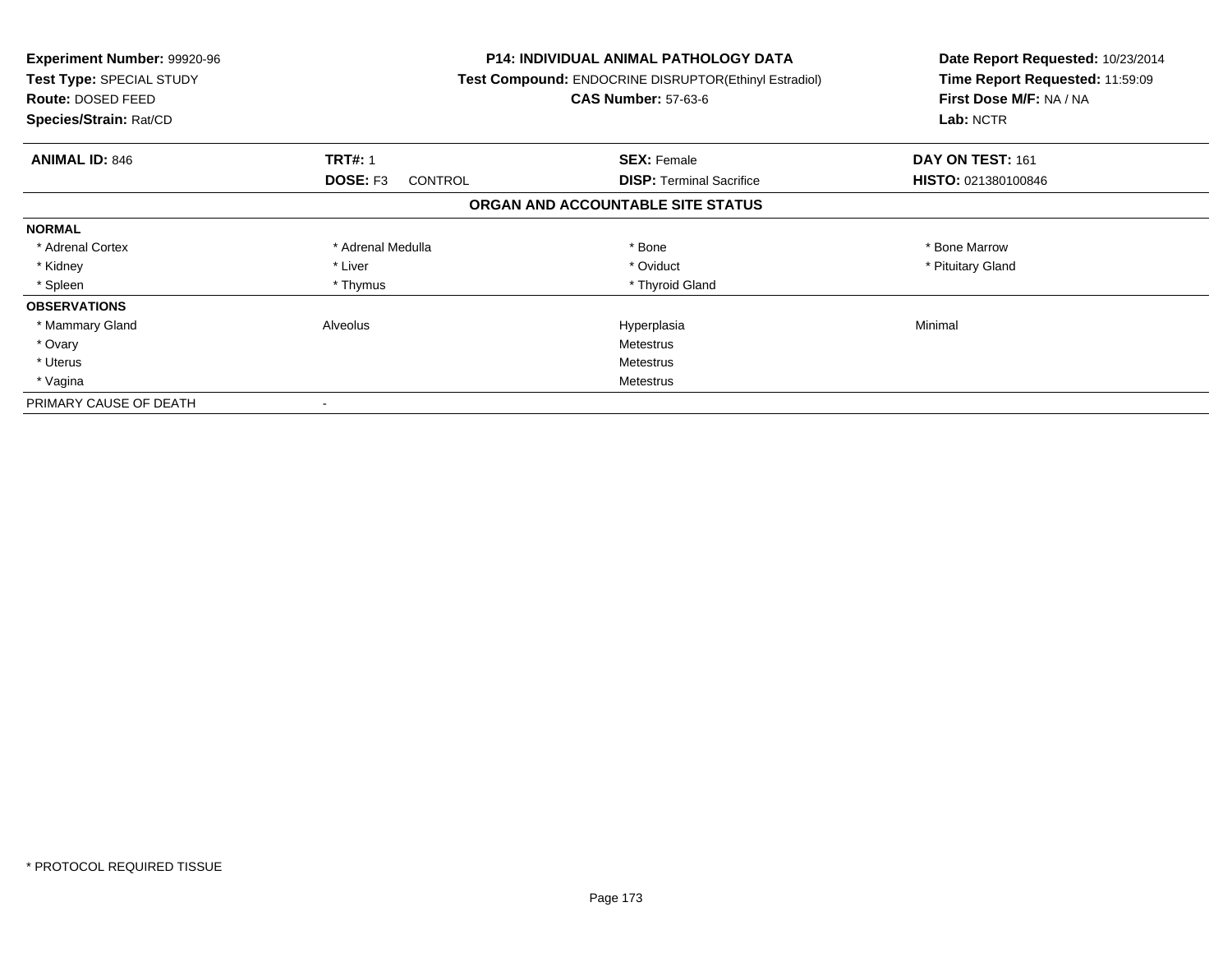| Experiment Number: 99920-96<br>Test Type: SPECIAL STUDY<br><b>Route: DOSED FEED</b><br>Species/Strain: Rat/CD |                              | <b>P14: INDIVIDUAL ANIMAL PATHOLOGY DATA</b><br>Test Compound: ENDOCRINE DISRUPTOR(Ethinyl Estradiol)<br><b>CAS Number: 57-63-6</b> |                     |
|---------------------------------------------------------------------------------------------------------------|------------------------------|-------------------------------------------------------------------------------------------------------------------------------------|---------------------|
| <b>ANIMAL ID: 847</b>                                                                                         | TRT#: 2                      | <b>SEX: Female</b>                                                                                                                  | DAY ON TEST: 162    |
|                                                                                                               | <b>DOSE: F3/2PPB TO CTRL</b> | <b>DISP:</b> Terminal Sacrifice                                                                                                     | HISTO: 021380100847 |
|                                                                                                               |                              | ORGAN AND ACCOUNTABLE SITE STATUS                                                                                                   |                     |
| <b>NORMAL</b>                                                                                                 |                              |                                                                                                                                     |                     |
| * Mammary Gland                                                                                               | * Oviduct                    |                                                                                                                                     |                     |
| <b>OBSERVATIONS</b>                                                                                           |                              |                                                                                                                                     |                     |
| * Kidney                                                                                                      | <b>Renal Tubule</b>          | Mineralization                                                                                                                      | Minimal             |
| * Ovary                                                                                                       |                              | <b>Diestrus</b>                                                                                                                     |                     |
| * Uterus                                                                                                      |                              | <b>Diestrus</b>                                                                                                                     |                     |
| * Vagina                                                                                                      |                              | Diestrus                                                                                                                            |                     |
| PRIMARY CAUSE OF DEATH                                                                                        |                              |                                                                                                                                     |                     |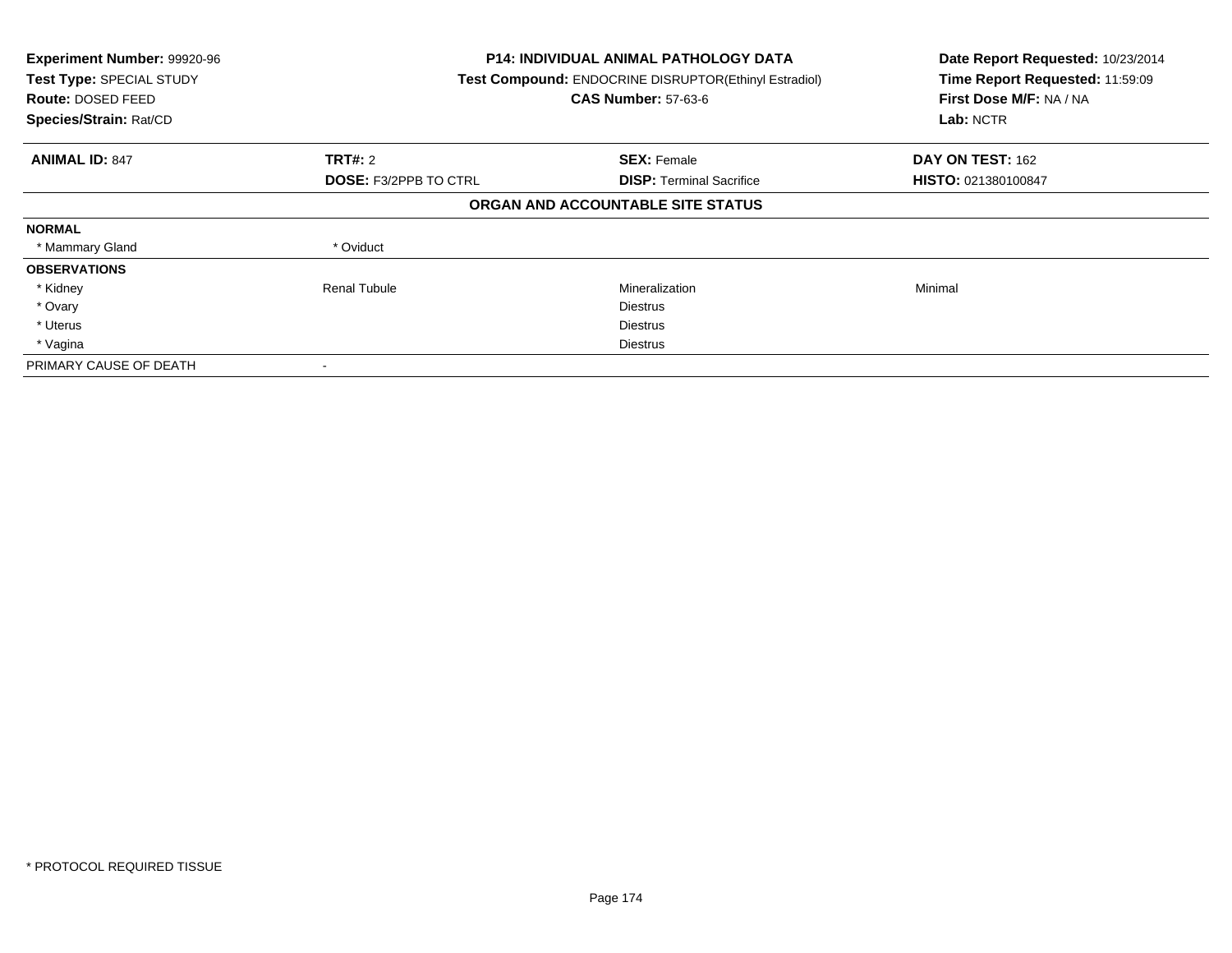| <b>Experiment Number: 99920-96</b><br>Test Type: SPECIAL STUDY<br><b>Route: DOSED FEED</b><br>Species/Strain: Rat/CD |                              | <b>P14: INDIVIDUAL ANIMAL PATHOLOGY DATA</b><br>Test Compound: ENDOCRINE DISRUPTOR(Ethinyl Estradiol)<br><b>CAS Number: 57-63-6</b> | Date Report Requested: 10/23/2014<br>Time Report Requested: 11:59:09<br>First Dose M/F: NA / NA<br>Lab: NCTR |
|----------------------------------------------------------------------------------------------------------------------|------------------------------|-------------------------------------------------------------------------------------------------------------------------------------|--------------------------------------------------------------------------------------------------------------|
| <b>ANIMAL ID: 848</b>                                                                                                | TRT#: 2                      | <b>SEX: Female</b>                                                                                                                  | DAY ON TEST: 161                                                                                             |
|                                                                                                                      | <b>DOSE: F3/2PPB TO CTRL</b> | <b>DISP:</b> Terminal Sacrifice                                                                                                     | HISTO: 021380100848                                                                                          |
|                                                                                                                      |                              | ORGAN AND ACCOUNTABLE SITE STATUS                                                                                                   |                                                                                                              |
| <b>NORMAL</b>                                                                                                        |                              |                                                                                                                                     |                                                                                                              |
| * Kidney                                                                                                             | * Mammary Gland              | * Oviduct                                                                                                                           |                                                                                                              |
| <b>OBSERVATIONS</b>                                                                                                  |                              |                                                                                                                                     |                                                                                                              |
| * Clitoral Gland                                                                                                     |                              | Distended                                                                                                                           |                                                                                                              |
|                                                                                                                      |                              | Inflammation                                                                                                                        | Chronic Active, Moderate                                                                                     |
| [Inflammation TGLS = $1-9$ ]                                                                                         |                              |                                                                                                                                     |                                                                                                              |
| * Ovary                                                                                                              |                              | Metestrus                                                                                                                           |                                                                                                              |
| * Uterus                                                                                                             |                              | Metestrus                                                                                                                           |                                                                                                              |
| * Vagina                                                                                                             | Metestrus                    |                                                                                                                                     |                                                                                                              |
| PRIMARY CAUSE OF DEATH                                                                                               |                              |                                                                                                                                     |                                                                                                              |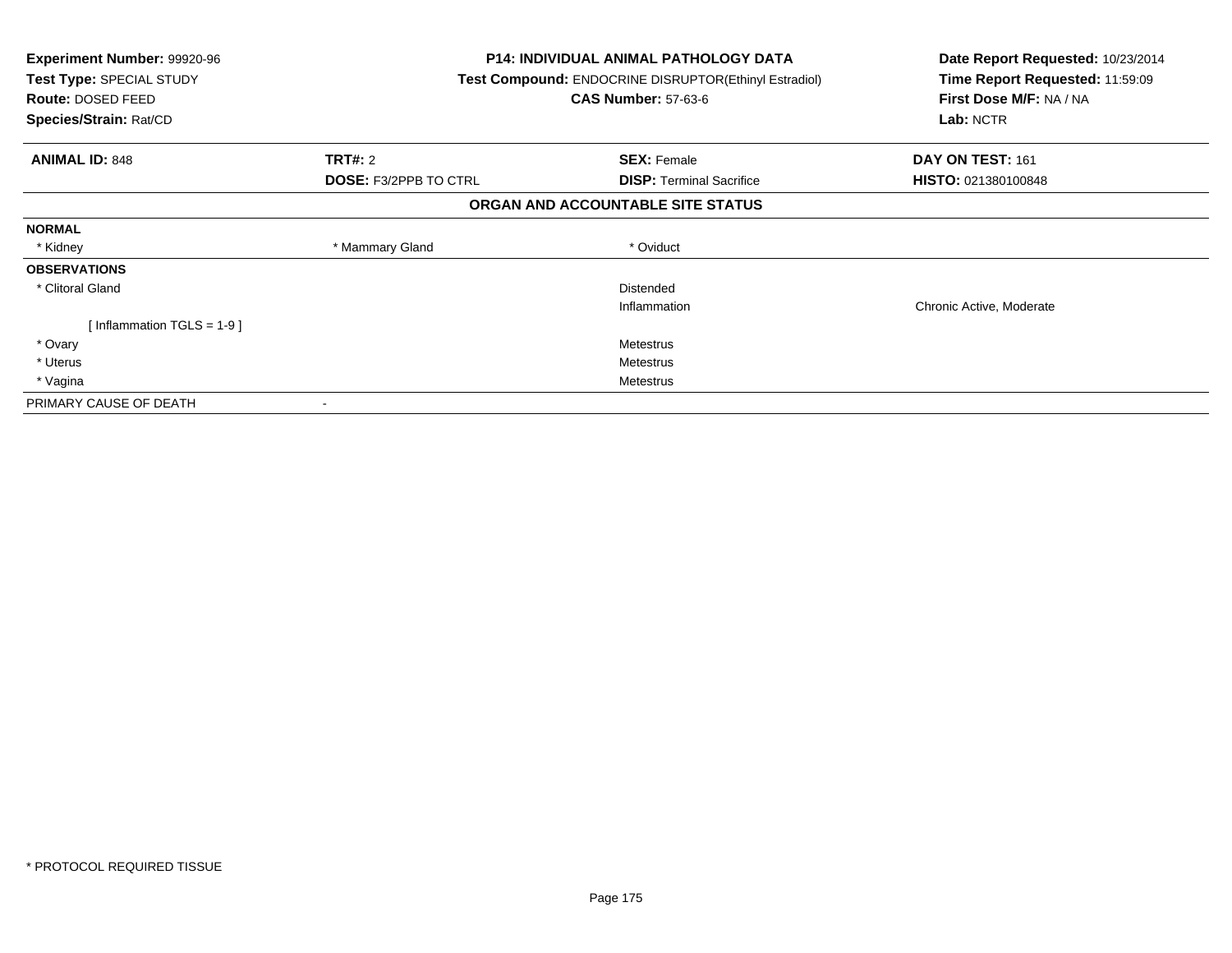| <b>Experiment Number: 99920-96</b><br>Test Type: SPECIAL STUDY<br>Route: DOSED FEED<br>Species/Strain: Rat/CD |                              | <b>P14: INDIVIDUAL ANIMAL PATHOLOGY DATA</b><br>Test Compound: ENDOCRINE DISRUPTOR(Ethinyl Estradiol)<br><b>CAS Number: 57-63-6</b> | Date Report Requested: 10/23/2014<br>Time Report Requested: 11:59:09<br>First Dose M/F: NA / NA<br>Lab: NCTR |  |
|---------------------------------------------------------------------------------------------------------------|------------------------------|-------------------------------------------------------------------------------------------------------------------------------------|--------------------------------------------------------------------------------------------------------------|--|
|                                                                                                               |                              |                                                                                                                                     |                                                                                                              |  |
| TRT#: 2<br><b>ANIMAL ID: 849</b>                                                                              |                              | <b>SEX: Female</b>                                                                                                                  | DAY ON TEST: 161                                                                                             |  |
|                                                                                                               | <b>DOSE: F3/2PPB TO CTRL</b> | <b>DISP:</b> Terminal Sacrifice                                                                                                     | <b>HISTO: 021380100849</b>                                                                                   |  |
|                                                                                                               |                              | ORGAN AND ACCOUNTABLE SITE STATUS                                                                                                   |                                                                                                              |  |
| <b>NORMAL</b>                                                                                                 |                              |                                                                                                                                     |                                                                                                              |  |
| * Mammary Gland<br>* Oviduct                                                                                  |                              |                                                                                                                                     |                                                                                                              |  |
| <b>OBSERVATIONS</b>                                                                                           |                              |                                                                                                                                     |                                                                                                              |  |
| * Clitoral Gland                                                                                              |                              | Inflammation                                                                                                                        | Chronic Active, Moderate                                                                                     |  |
| [Inflammation TGLS = $1-9$ ]                                                                                  |                              |                                                                                                                                     |                                                                                                              |  |
| * Kidney<br>Cortex                                                                                            |                              | Cyst                                                                                                                                |                                                                                                              |  |
| <b>Renal Tubule</b>                                                                                           |                              | Mineralization                                                                                                                      | Mild                                                                                                         |  |
| * Ovary                                                                                                       |                              | <b>Diestrus</b>                                                                                                                     |                                                                                                              |  |
| * Uterus                                                                                                      |                              | <b>Diestrus</b>                                                                                                                     |                                                                                                              |  |
| * Vagina                                                                                                      |                              | <b>Diestrus</b>                                                                                                                     |                                                                                                              |  |
| Mucocyte                                                                                                      |                              | Hyperplasia                                                                                                                         | Minimal                                                                                                      |  |
| PRIMARY CAUSE OF DEATH<br>۰                                                                                   |                              |                                                                                                                                     |                                                                                                              |  |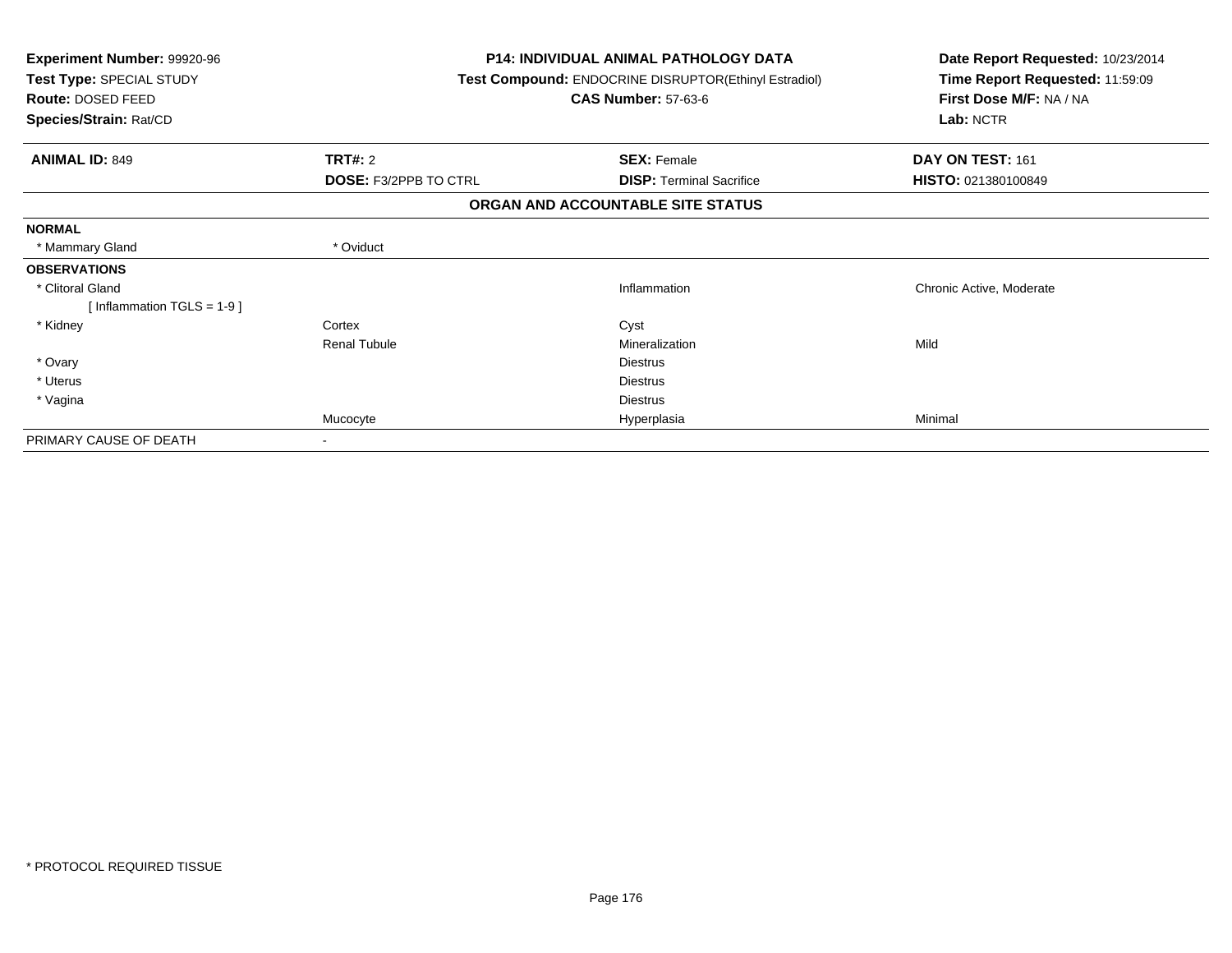| <b>Experiment Number: 99920-96</b><br>Test Type: SPECIAL STUDY<br><b>Route: DOSED FEED</b><br>Species/Strain: Rat/CD |                              | <b>P14: INDIVIDUAL ANIMAL PATHOLOGY DATA</b><br>Test Compound: ENDOCRINE DISRUPTOR(Ethinyl Estradiol)<br><b>CAS Number: 57-63-6</b> | Date Report Requested: 10/23/2014<br>Time Report Requested: 11:59:09<br>First Dose M/F: NA / NA<br>Lab: NCTR |
|----------------------------------------------------------------------------------------------------------------------|------------------------------|-------------------------------------------------------------------------------------------------------------------------------------|--------------------------------------------------------------------------------------------------------------|
| <b>ANIMAL ID: 850</b>                                                                                                | <b>TRT#:</b> 2               | <b>SEX: Female</b>                                                                                                                  | DAY ON TEST: 161                                                                                             |
|                                                                                                                      | <b>DOSE: F3/2PPB TO CTRL</b> | <b>DISP:</b> Terminal Sacrifice                                                                                                     | HISTO: 021380100850                                                                                          |
|                                                                                                                      |                              | ORGAN AND ACCOUNTABLE SITE STATUS                                                                                                   |                                                                                                              |
| <b>NORMAL</b>                                                                                                        |                              |                                                                                                                                     |                                                                                                              |
| * Mammary Gland                                                                                                      | * Oviduct                    |                                                                                                                                     |                                                                                                              |
| <b>OBSERVATIONS</b>                                                                                                  |                              |                                                                                                                                     |                                                                                                              |
| Intestine Small, Jejunum<br>[Hyperplasia TGLS = $1-9$ ]                                                              | Peyers Patch                 | Hyperplasia                                                                                                                         | Minimal                                                                                                      |
| * Kidney                                                                                                             | <b>Renal Tubule</b>          | Mineralization                                                                                                                      | Minimal                                                                                                      |
| * Ovary                                                                                                              |                              | Metestrus                                                                                                                           |                                                                                                              |
| * Uterus                                                                                                             |                              | Metestrus                                                                                                                           |                                                                                                              |
| * Vagina                                                                                                             |                              | Metestrus                                                                                                                           |                                                                                                              |
| PRIMARY CAUSE OF DEATH                                                                                               |                              |                                                                                                                                     |                                                                                                              |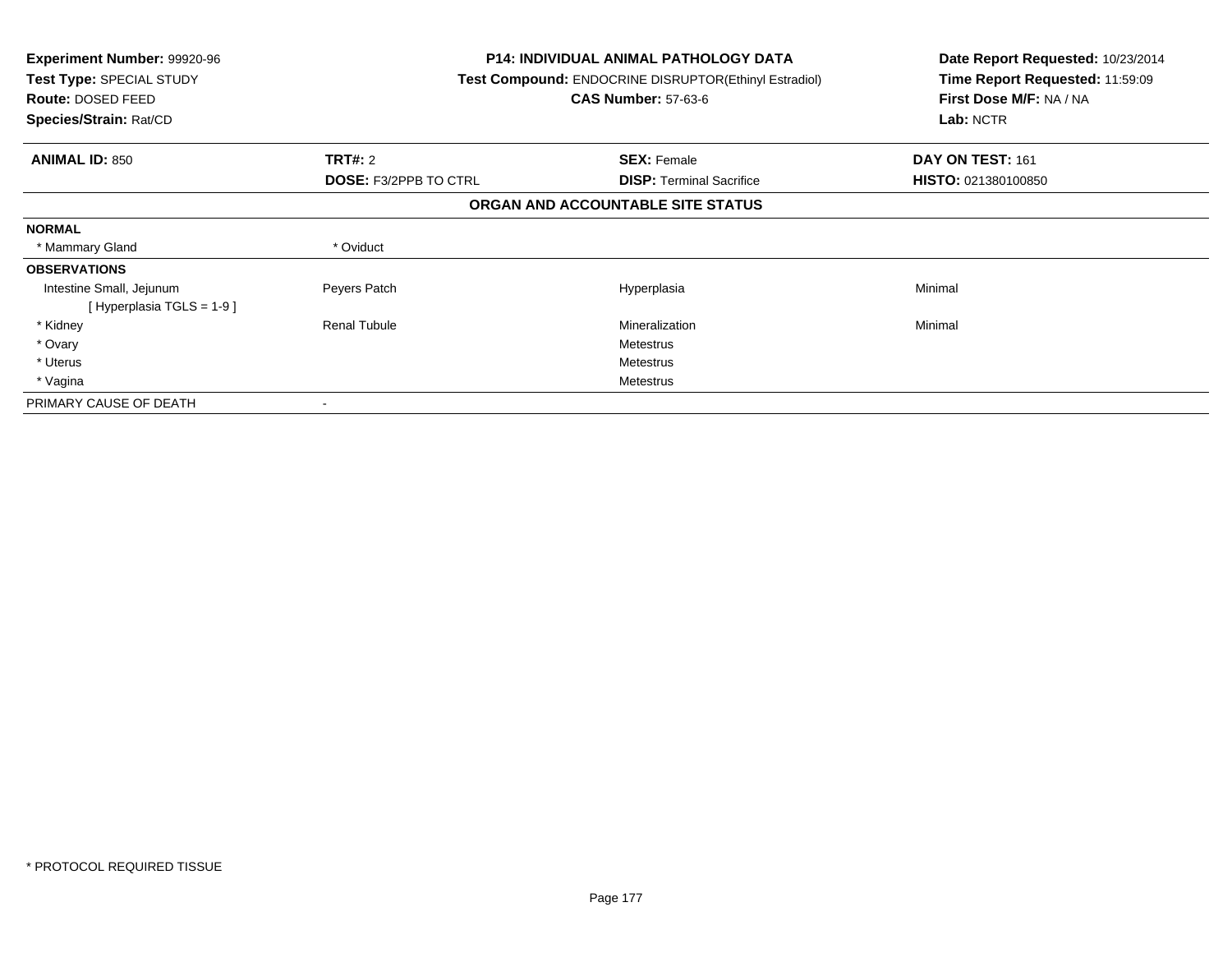| Experiment Number: 99920-96<br>Test Type: SPECIAL STUDY<br><b>Route: DOSED FEED</b><br>Species/Strain: Rat/CD |                              | <b>P14: INDIVIDUAL ANIMAL PATHOLOGY DATA</b><br>Test Compound: ENDOCRINE DISRUPTOR(Ethinyl Estradiol)<br><b>CAS Number: 57-63-6</b> |                     |
|---------------------------------------------------------------------------------------------------------------|------------------------------|-------------------------------------------------------------------------------------------------------------------------------------|---------------------|
| <b>ANIMAL ID: 851</b>                                                                                         | TRT#: 2                      | <b>SEX: Female</b>                                                                                                                  | DAY ON TEST: 161    |
|                                                                                                               | <b>DOSE: F3/2PPB TO CTRL</b> | <b>DISP:</b> Terminal Sacrifice                                                                                                     | HISTO: 021380100851 |
|                                                                                                               |                              | ORGAN AND ACCOUNTABLE SITE STATUS                                                                                                   |                     |
| <b>NORMAL</b>                                                                                                 |                              |                                                                                                                                     |                     |
| * Mammary Gland                                                                                               | * Oviduct                    |                                                                                                                                     |                     |
| <b>OBSERVATIONS</b>                                                                                           |                              |                                                                                                                                     |                     |
| * Kidney                                                                                                      | <b>Renal Tubule</b>          | Mineralization                                                                                                                      | Minimal             |
| * Ovary                                                                                                       |                              | <b>Diestrus</b>                                                                                                                     |                     |
| * Uterus                                                                                                      |                              | <b>Diestrus</b>                                                                                                                     |                     |
| * Vagina                                                                                                      |                              | Proestrus                                                                                                                           |                     |
| PRIMARY CAUSE OF DEATH                                                                                        |                              |                                                                                                                                     |                     |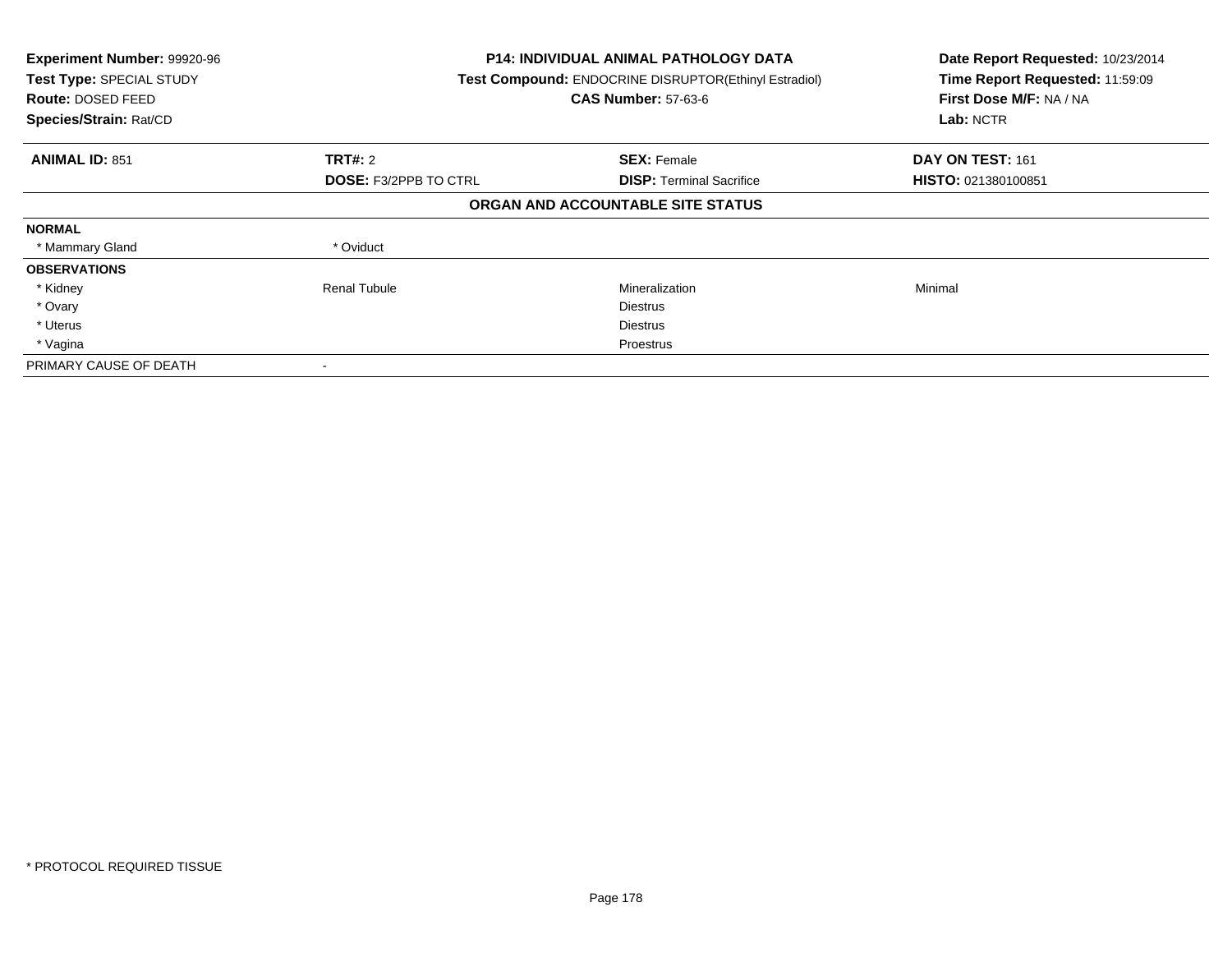| Experiment Number: 99920-96<br>Test Type: SPECIAL STUDY<br><b>Route: DOSED FEED</b><br>Species/Strain: Rat/CD |                              | P14: INDIVIDUAL ANIMAL PATHOLOGY DATA<br>Test Compound: ENDOCRINE DISRUPTOR(Ethinyl Estradiol)<br><b>CAS Number: 57-63-6</b> |                            |
|---------------------------------------------------------------------------------------------------------------|------------------------------|------------------------------------------------------------------------------------------------------------------------------|----------------------------|
| <b>ANIMAL ID: 852</b>                                                                                         | TRT#: 2                      | <b>SEX: Female</b>                                                                                                           | DAY ON TEST: 161           |
|                                                                                                               | <b>DOSE: F3/2PPB TO CTRL</b> | <b>DISP:</b> Terminal Sacrifice                                                                                              | <b>HISTO: 021380100852</b> |
|                                                                                                               |                              | ORGAN AND ACCOUNTABLE SITE STATUS                                                                                            |                            |
| <b>NORMAL</b>                                                                                                 |                              |                                                                                                                              |                            |
| * Mammary Gland                                                                                               | * Oviduct                    |                                                                                                                              |                            |
| <b>OBSERVATIONS</b>                                                                                           |                              |                                                                                                                              |                            |
| * Kidney                                                                                                      | Renal Tubule                 | Mineralization                                                                                                               | Minimal                    |
| * Ovary                                                                                                       |                              | <b>Proestrus</b>                                                                                                             |                            |
| * Uterus                                                                                                      |                              | Proestrus                                                                                                                    |                            |
| * Vagina                                                                                                      |                              | Proestrus                                                                                                                    |                            |
| PRIMARY CAUSE OF DEATH                                                                                        |                              |                                                                                                                              |                            |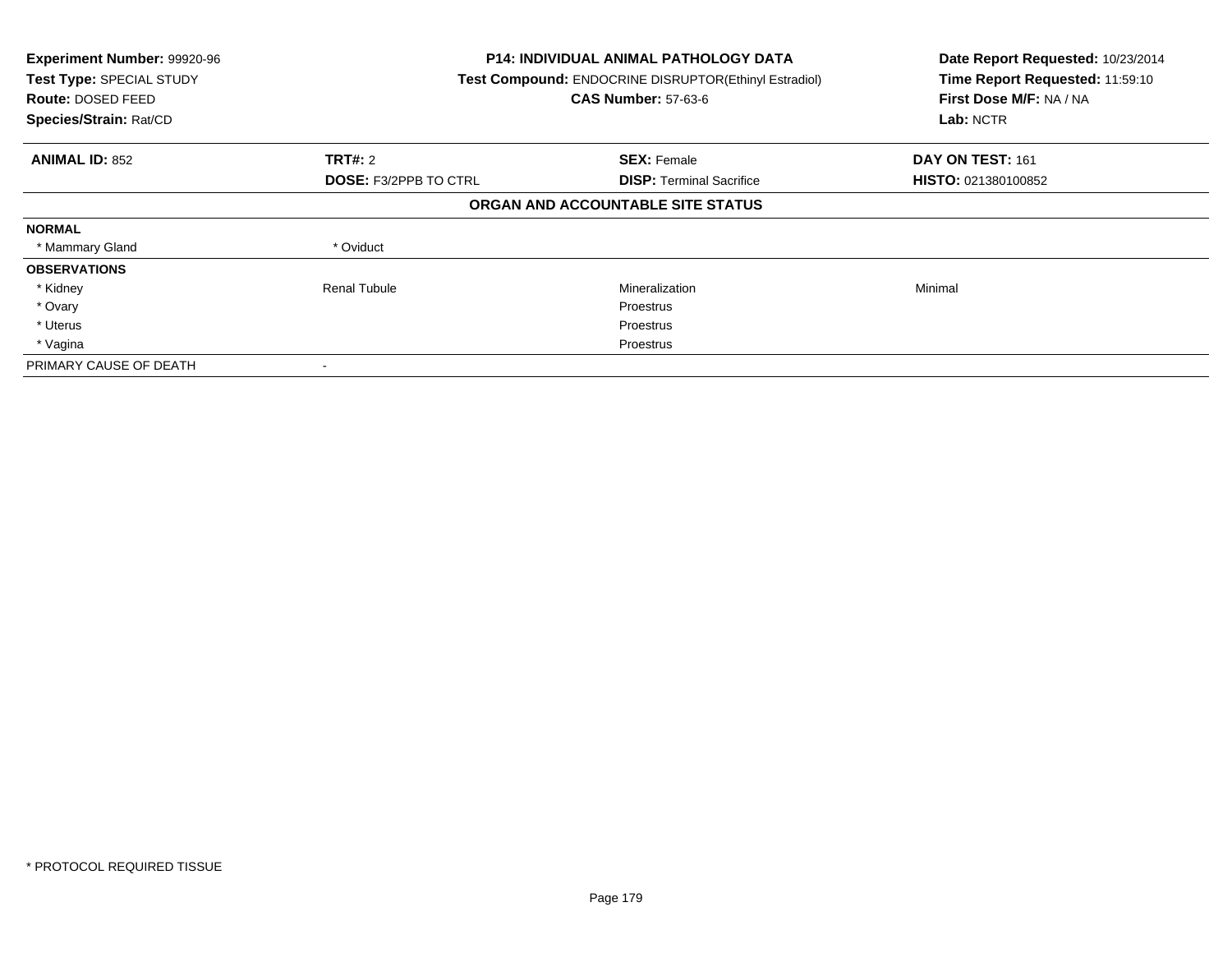| Experiment Number: 99920-96<br>Test Type: SPECIAL STUDY<br><b>Route: DOSED FEED</b><br>Species/Strain: Rat/CD |                               | <b>P14: INDIVIDUAL ANIMAL PATHOLOGY DATA</b><br>Test Compound: ENDOCRINE DISRUPTOR(Ethinyl Estradiol)<br><b>CAS Number: 57-63-6</b> |                     |
|---------------------------------------------------------------------------------------------------------------|-------------------------------|-------------------------------------------------------------------------------------------------------------------------------------|---------------------|
| <b>ANIMAL ID: 853</b>                                                                                         | TRT#: 3                       | <b>SEX: Female</b>                                                                                                                  | DAY ON TEST: 161    |
|                                                                                                               | <b>DOSE: F3/10PPB TO CTRL</b> | <b>DISP:</b> Terminal Sacrifice                                                                                                     | HISTO: 021380100853 |
|                                                                                                               |                               | ORGAN AND ACCOUNTABLE SITE STATUS                                                                                                   |                     |
| <b>NORMAL</b>                                                                                                 |                               |                                                                                                                                     |                     |
| * Mammary Gland                                                                                               | * Oviduct                     |                                                                                                                                     |                     |
| <b>OBSERVATIONS</b>                                                                                           |                               |                                                                                                                                     |                     |
| * Kidney                                                                                                      | Renal Tubule                  | Mineralization                                                                                                                      | Mild                |
| * Ovary                                                                                                       |                               | Metestrus                                                                                                                           |                     |
| * Uterus                                                                                                      |                               | Metestrus                                                                                                                           |                     |
| * Vagina                                                                                                      |                               | Metestrus                                                                                                                           |                     |
| PRIMARY CAUSE OF DEATH                                                                                        |                               |                                                                                                                                     |                     |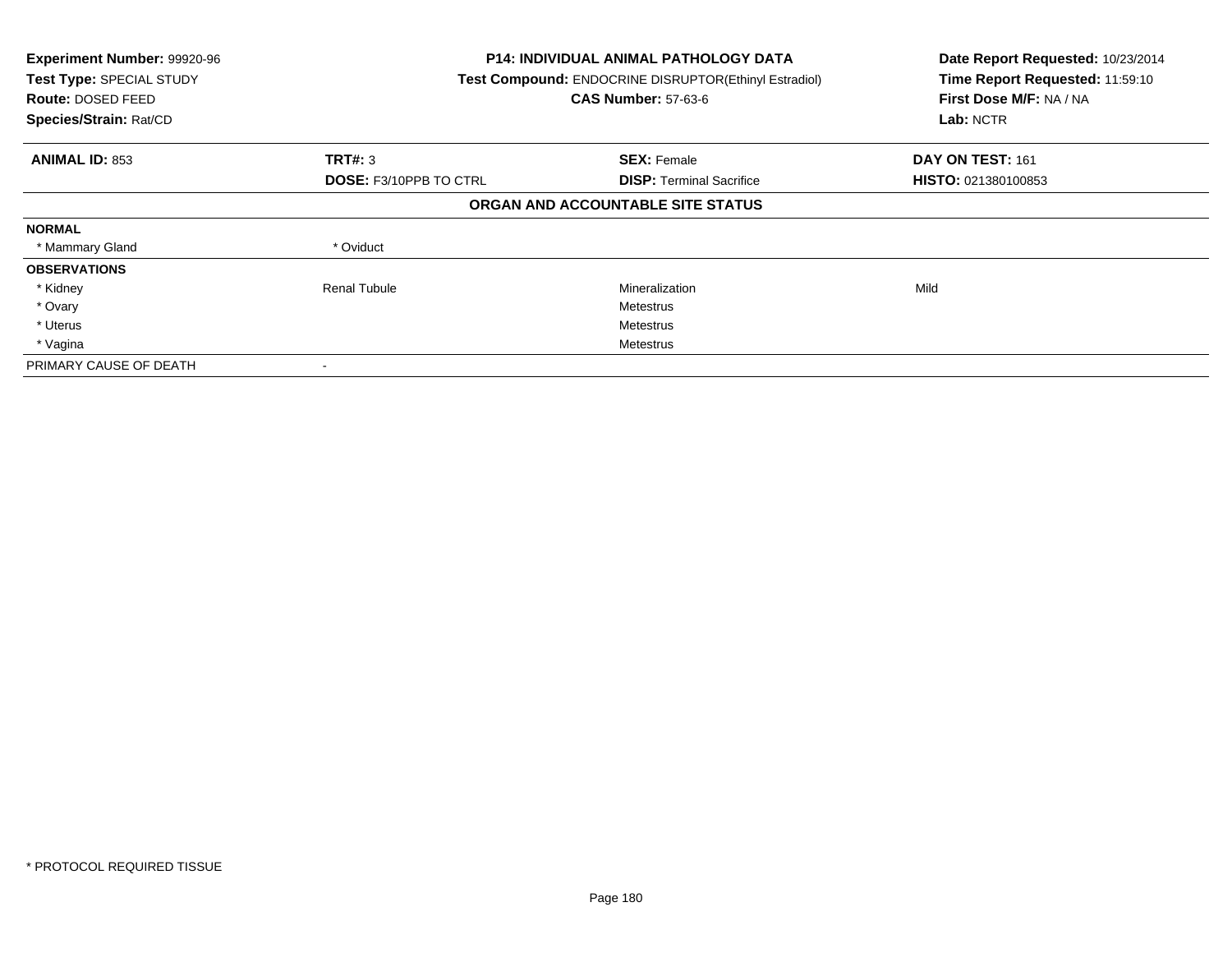| <b>Experiment Number: 99920-96</b><br>Test Type: SPECIAL STUDY<br>Route: DOSED FEED<br>Species/Strain: Rat/CD |                               | <b>P14: INDIVIDUAL ANIMAL PATHOLOGY DATA</b><br><b>Test Compound: ENDOCRINE DISRUPTOR (Ethinyl Estradiol)</b><br><b>CAS Number: 57-63-6</b> | Date Report Requested: 10/23/2014<br>Time Report Requested: 11:59:10<br>First Dose M/F: NA / NA<br>Lab: NCTR |
|---------------------------------------------------------------------------------------------------------------|-------------------------------|---------------------------------------------------------------------------------------------------------------------------------------------|--------------------------------------------------------------------------------------------------------------|
| <b>ANIMAL ID: 854</b>                                                                                         | <b>TRT#: 3</b>                | <b>SEX: Female</b>                                                                                                                          | DAY ON TEST: 161                                                                                             |
|                                                                                                               | <b>DOSE: F3/10PPB TO CTRL</b> | <b>DISP:</b> Terminal Sacrifice                                                                                                             | HISTO: 021380100854                                                                                          |
|                                                                                                               |                               | ORGAN AND ACCOUNTABLE SITE STATUS                                                                                                           |                                                                                                              |
| <b>NORMAL</b>                                                                                                 |                               |                                                                                                                                             |                                                                                                              |
| * Oviduct                                                                                                     |                               |                                                                                                                                             |                                                                                                              |
| <b>OBSERVATIONS</b>                                                                                           |                               |                                                                                                                                             |                                                                                                              |
| * Kidney                                                                                                      | <b>Renal Tubule</b>           | Mineralization                                                                                                                              | Mild                                                                                                         |
| * Mammary Gland                                                                                               | Alveolus                      | Hyperplasia                                                                                                                                 | Minimal                                                                                                      |
| * Ovary                                                                                                       |                               | <b>Diestrus</b>                                                                                                                             |                                                                                                              |
| * Uterus                                                                                                      |                               | <b>Diestrus</b>                                                                                                                             |                                                                                                              |
| * Vagina                                                                                                      |                               | <b>Diestrus</b>                                                                                                                             |                                                                                                              |
| Note: late diestrus                                                                                           |                               |                                                                                                                                             |                                                                                                              |
| PRIMARY CAUSE OF DEATH                                                                                        |                               |                                                                                                                                             |                                                                                                              |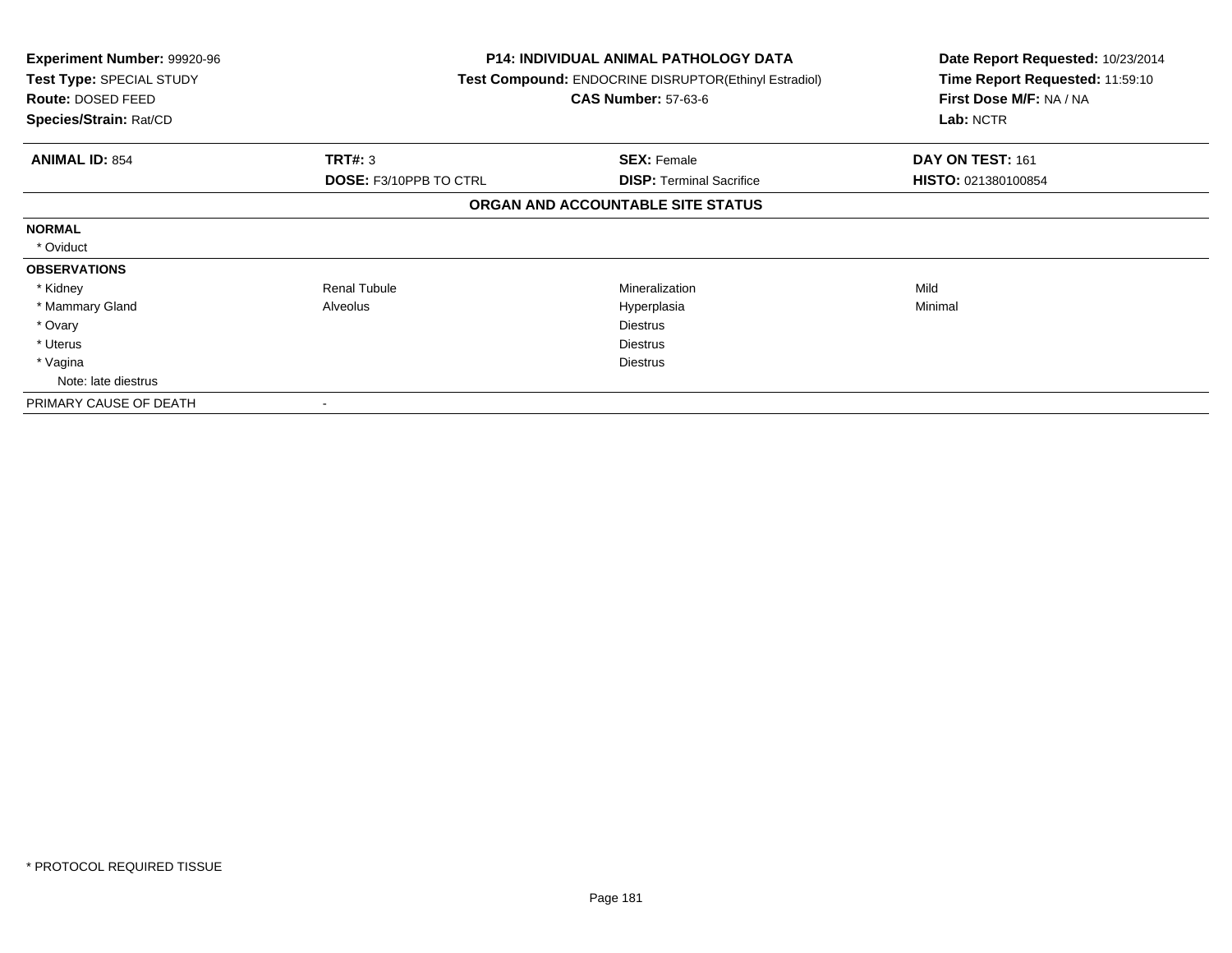| Experiment Number: 99920-96<br>Test Type: SPECIAL STUDY<br>Route: DOSED FEED<br>Species/Strain: Rat/CD |                               | <b>P14: INDIVIDUAL ANIMAL PATHOLOGY DATA</b><br>Test Compound: ENDOCRINE DISRUPTOR(Ethinyl Estradiol)<br><b>CAS Number: 57-63-6</b> |                            |
|--------------------------------------------------------------------------------------------------------|-------------------------------|-------------------------------------------------------------------------------------------------------------------------------------|----------------------------|
| <b>ANIMAL ID: 855</b>                                                                                  | TRT#: 3                       | <b>SEX: Female</b>                                                                                                                  | DAY ON TEST: 161           |
|                                                                                                        | <b>DOSE: F3/10PPB TO CTRL</b> | <b>DISP: Terminal Sacrifice</b>                                                                                                     | <b>HISTO: 021380100855</b> |
|                                                                                                        |                               | ORGAN AND ACCOUNTABLE SITE STATUS                                                                                                   |                            |
| <b>NORMAL</b>                                                                                          |                               |                                                                                                                                     |                            |
| * Mammary Gland                                                                                        | * Oviduct                     |                                                                                                                                     |                            |
| <b>OBSERVATIONS</b>                                                                                    |                               |                                                                                                                                     |                            |
| * Kidney                                                                                               |                               | Infarct                                                                                                                             |                            |
| * Ovary                                                                                                |                               | Proestrus                                                                                                                           |                            |
| * Uterus                                                                                               |                               | Proestrus                                                                                                                           |                            |
| * Vagina                                                                                               |                               | Proestrus                                                                                                                           |                            |
| PRIMARY CAUSE OF DEATH                                                                                 |                               |                                                                                                                                     |                            |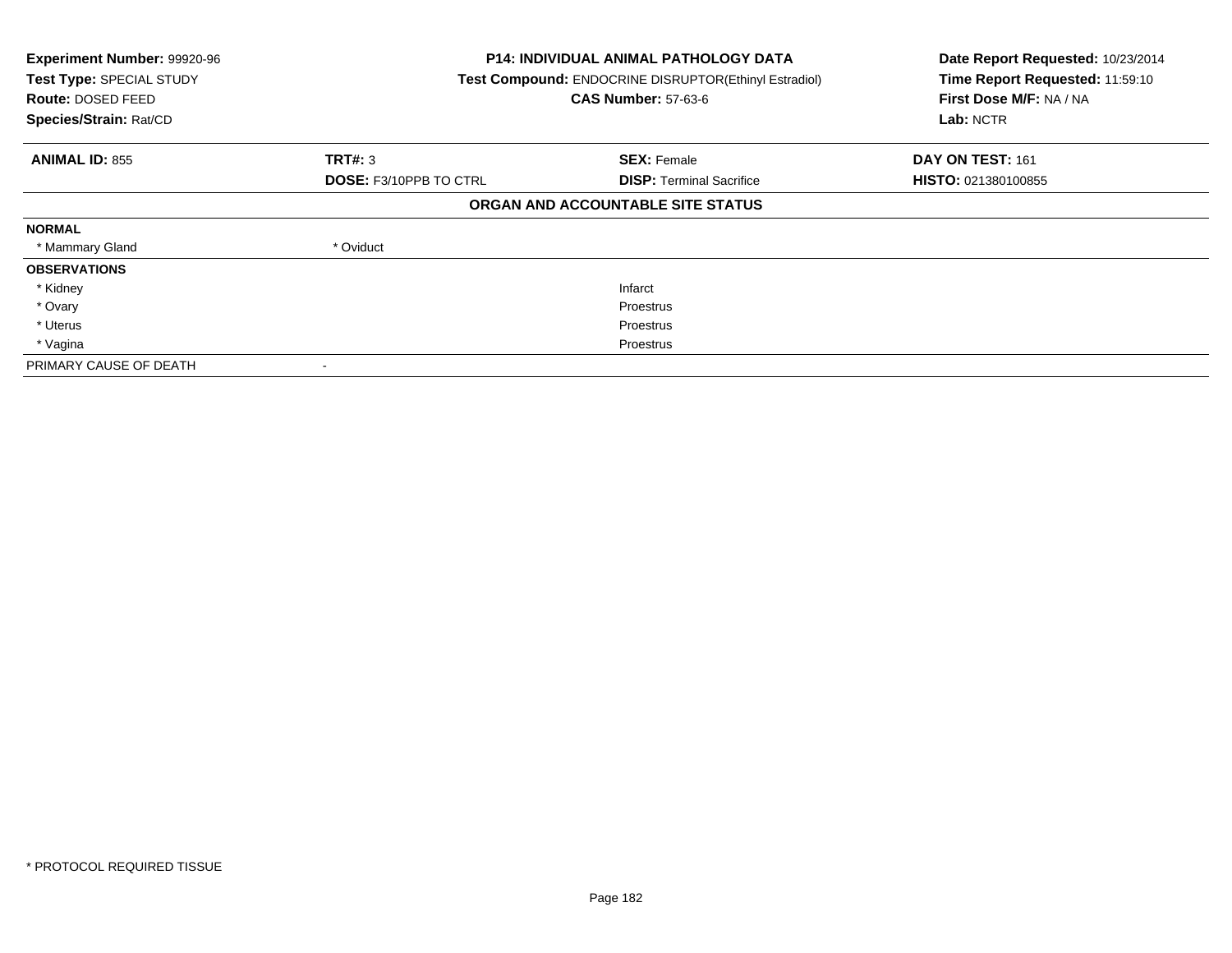| Experiment Number: 99920-96<br>Test Type: SPECIAL STUDY<br><b>Route: DOSED FEED</b><br>Species/Strain: Rat/CD |                               | <b>P14: INDIVIDUAL ANIMAL PATHOLOGY DATA</b><br>Test Compound: ENDOCRINE DISRUPTOR(Ethinyl Estradiol)<br><b>CAS Number: 57-63-6</b> |                            |
|---------------------------------------------------------------------------------------------------------------|-------------------------------|-------------------------------------------------------------------------------------------------------------------------------------|----------------------------|
| <b>ANIMAL ID: 856</b>                                                                                         | TRT#: 3                       | <b>SEX: Female</b>                                                                                                                  | DAY ON TEST: 161           |
|                                                                                                               | <b>DOSE: F3/10PPB TO CTRL</b> | <b>DISP:</b> Terminal Sacrifice                                                                                                     | <b>HISTO: 021380100856</b> |
|                                                                                                               |                               | ORGAN AND ACCOUNTABLE SITE STATUS                                                                                                   |                            |
| <b>NORMAL</b>                                                                                                 |                               |                                                                                                                                     |                            |
| * Mammary Gland                                                                                               | * Oviduct                     |                                                                                                                                     |                            |
| <b>OBSERVATIONS</b>                                                                                           |                               |                                                                                                                                     |                            |
| * Kidney                                                                                                      | Renal Tubule                  | Mineralization                                                                                                                      | Minimal                    |
| * Ovary                                                                                                       |                               | Estrus                                                                                                                              |                            |
| * Uterus                                                                                                      |                               | <b>Estrus</b>                                                                                                                       |                            |
| * Vagina                                                                                                      |                               | Estrus                                                                                                                              |                            |
| PRIMARY CAUSE OF DEATH                                                                                        |                               |                                                                                                                                     |                            |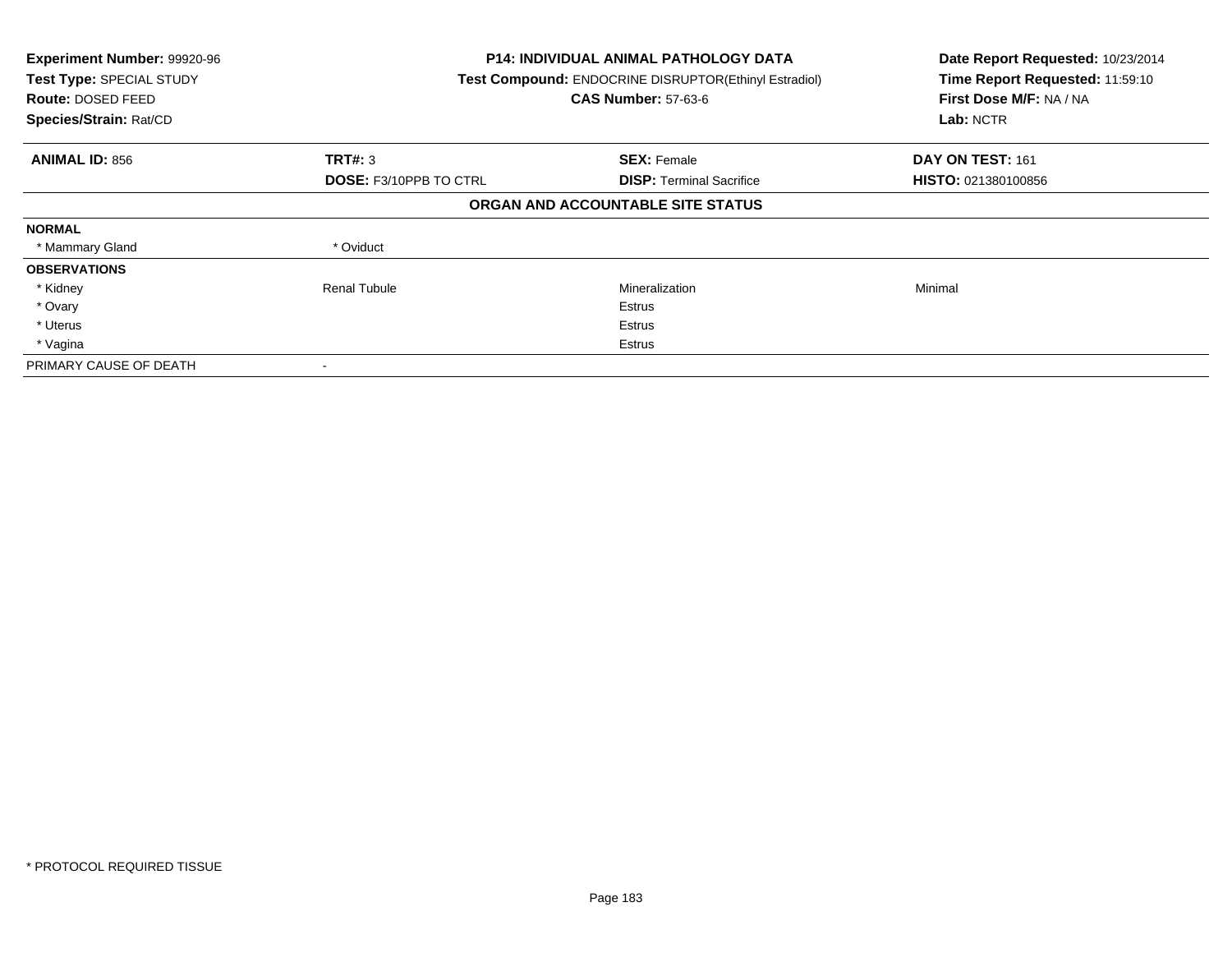| Experiment Number: 99920-96<br>Test Type: SPECIAL STUDY<br>Route: DOSED FEED<br>Species/Strain: Rat/CD |                               | <b>P14: INDIVIDUAL ANIMAL PATHOLOGY DATA</b><br>Test Compound: ENDOCRINE DISRUPTOR(Ethinyl Estradiol)<br><b>CAS Number: 57-63-6</b> | Date Report Requested: 10/23/2014<br>Time Report Requested: 11:59:10<br>First Dose M/F: NA / NA<br>Lab: NCTR |
|--------------------------------------------------------------------------------------------------------|-------------------------------|-------------------------------------------------------------------------------------------------------------------------------------|--------------------------------------------------------------------------------------------------------------|
| <b>ANIMAL ID: 857</b>                                                                                  | <b>TRT#: 3</b>                | <b>SEX: Female</b>                                                                                                                  | DAY ON TEST: 161                                                                                             |
|                                                                                                        | <b>DOSE: F3/10PPB TO CTRL</b> | <b>DISP: Terminal Sacrifice</b>                                                                                                     | HISTO: 021380100857                                                                                          |
|                                                                                                        |                               | ORGAN AND ACCOUNTABLE SITE STATUS                                                                                                   |                                                                                                              |
| <b>NORMAL</b>                                                                                          |                               |                                                                                                                                     |                                                                                                              |
| * Mammary Gland                                                                                        |                               |                                                                                                                                     |                                                                                                              |
| <b>MISSING</b>                                                                                         |                               |                                                                                                                                     |                                                                                                              |
| * Ovary                                                                                                | * Oviduct                     |                                                                                                                                     |                                                                                                              |
| <b>OBSERVATIONS</b>                                                                                    |                               |                                                                                                                                     |                                                                                                              |
| * Kidney                                                                                               | <b>Renal Tubule</b>           | Mineralization                                                                                                                      | Minimal                                                                                                      |
| * Ovary                                                                                                |                               |                                                                                                                                     |                                                                                                              |
| Note: Wet tissue attempted                                                                             |                               |                                                                                                                                     |                                                                                                              |
| * Oviduct                                                                                              |                               |                                                                                                                                     |                                                                                                              |
| Note: Wet tissue attempted                                                                             |                               |                                                                                                                                     |                                                                                                              |
| * Uterus                                                                                               |                               | <b>Diestrus</b>                                                                                                                     |                                                                                                              |
| Note: late diestrus                                                                                    |                               |                                                                                                                                     |                                                                                                              |
| * Vagina                                                                                               |                               | Proestrus                                                                                                                           |                                                                                                              |
| PRIMARY CAUSE OF DEATH                                                                                 |                               |                                                                                                                                     |                                                                                                              |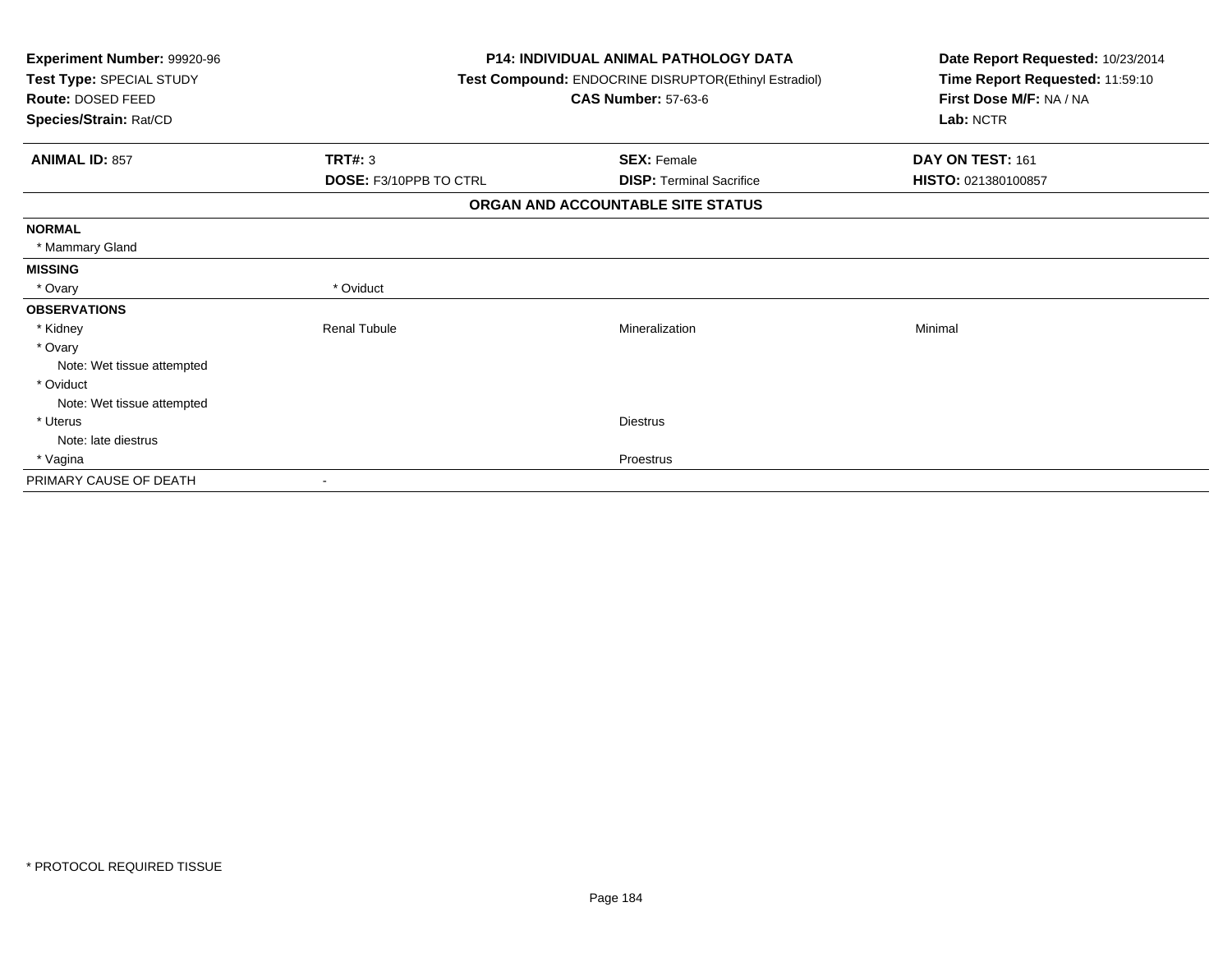| Experiment Number: 99920-96<br>Test Type: SPECIAL STUDY<br>Route: DOSED FEED<br>Species/Strain: Rat/CD | <b>P14: INDIVIDUAL ANIMAL PATHOLOGY DATA</b><br>Test Compound: ENDOCRINE DISRUPTOR(Ethinyl Estradiol)<br><b>CAS Number: 57-63-6</b> |                                   | Date Report Requested: 10/23/2014<br>Time Report Requested: 11:59:10<br>First Dose M/F: NA / NA<br>Lab: NCTR |
|--------------------------------------------------------------------------------------------------------|-------------------------------------------------------------------------------------------------------------------------------------|-----------------------------------|--------------------------------------------------------------------------------------------------------------|
| <b>ANIMAL ID: 858</b>                                                                                  | <b>TRT#: 3</b>                                                                                                                      | <b>SEX: Female</b>                | DAY ON TEST: 161                                                                                             |
|                                                                                                        | <b>DOSE: F3/10PPB TO CTRL</b>                                                                                                       | <b>DISP:</b> Terminal Sacrifice   | <b>HISTO: 021380100858</b>                                                                                   |
|                                                                                                        |                                                                                                                                     | ORGAN AND ACCOUNTABLE SITE STATUS |                                                                                                              |
| <b>NORMAL</b>                                                                                          |                                                                                                                                     |                                   |                                                                                                              |
| * Kidney                                                                                               | * Mammary Gland                                                                                                                     | * Oviduct                         |                                                                                                              |
| <b>OBSERVATIONS</b>                                                                                    |                                                                                                                                     |                                   |                                                                                                              |
| * Ovary                                                                                                |                                                                                                                                     | Proestrus                         |                                                                                                              |
| * Uterus                                                                                               |                                                                                                                                     | Proestrus                         |                                                                                                              |
| * Vagina                                                                                               | Proestrus                                                                                                                           |                                   |                                                                                                              |
| PRIMARY CAUSE OF DEATH                                                                                 |                                                                                                                                     |                                   |                                                                                                              |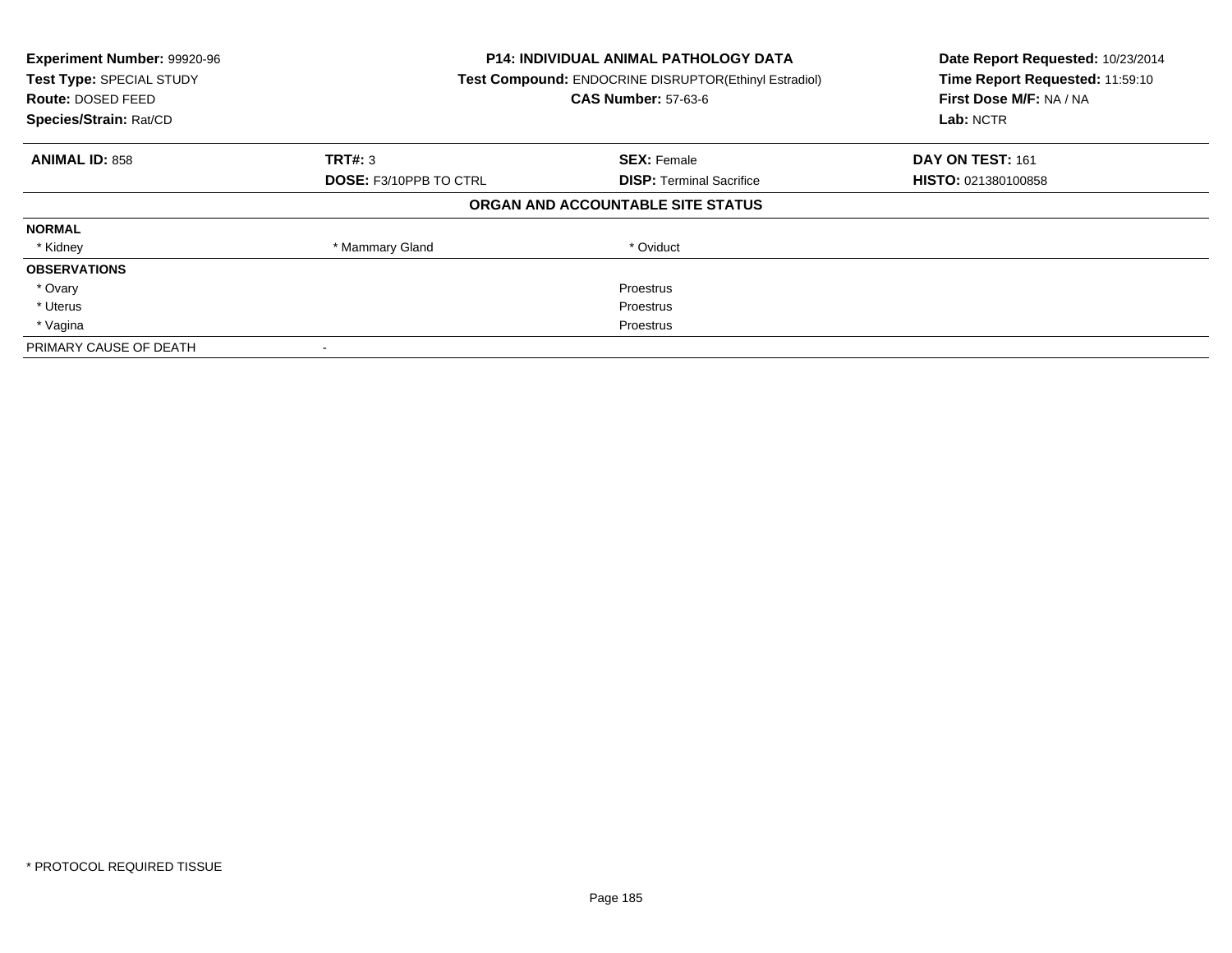| Experiment Number: 99920-96<br>Test Type: SPECIAL STUDY<br>Route: DOSED FEED |                               | <b>P14: INDIVIDUAL ANIMAL PATHOLOGY DATA</b><br>Test Compound: ENDOCRINE DISRUPTOR(Ethinyl Estradiol)<br><b>CAS Number: 57-63-6</b> | Date Report Requested: 10/23/2014<br>Time Report Requested: 11:59:10<br>First Dose M/F: NA / NA |  |
|------------------------------------------------------------------------------|-------------------------------|-------------------------------------------------------------------------------------------------------------------------------------|-------------------------------------------------------------------------------------------------|--|
| Species/Strain: Rat/CD                                                       |                               |                                                                                                                                     | Lab: NCTR                                                                                       |  |
| <b>ANIMAL ID: 859</b>                                                        | <b>TRT#: 4</b>                | <b>SEX: Female</b>                                                                                                                  | DAY ON TEST: 162                                                                                |  |
|                                                                              | <b>DOSE: F3/50PPB TO CTRL</b> | <b>DISP:</b> Terminal Sacrifice                                                                                                     | HISTO: 021380100859                                                                             |  |
|                                                                              |                               | ORGAN AND ACCOUNTABLE SITE STATUS                                                                                                   |                                                                                                 |  |
| <b>NORMAL</b>                                                                |                               |                                                                                                                                     |                                                                                                 |  |
| * Adrenal Cortex                                                             | * Adrenal Medulla             | * Bone                                                                                                                              | * Bone Marrow                                                                                   |  |
| * Mammary Gland                                                              | * Oviduct                     | * Pituitary Gland                                                                                                                   | * Spleen                                                                                        |  |
| * Thymus                                                                     | * Thyroid Gland               |                                                                                                                                     |                                                                                                 |  |
| <b>OBSERVATIONS</b>                                                          |                               |                                                                                                                                     |                                                                                                 |  |
| * Kidney                                                                     | <b>Renal Tubule</b>           | Mineralization                                                                                                                      | Minimal                                                                                         |  |
| * Liver                                                                      |                               | Inflammation                                                                                                                        | Chronic Active, Minimal                                                                         |  |
| * Ovary                                                                      |                               | Metestrus                                                                                                                           |                                                                                                 |  |
| * Skin                                                                       |                               | Inflammation                                                                                                                        | Chronic, Focal, Mild                                                                            |  |
| [Inflammation TGLS = $1-9$ ]                                                 |                               |                                                                                                                                     |                                                                                                 |  |
| * Uterus                                                                     |                               | <b>Metestrus</b>                                                                                                                    |                                                                                                 |  |
| * Vagina                                                                     |                               | Metestrus                                                                                                                           |                                                                                                 |  |
| PRIMARY CAUSE OF DEATH                                                       |                               |                                                                                                                                     |                                                                                                 |  |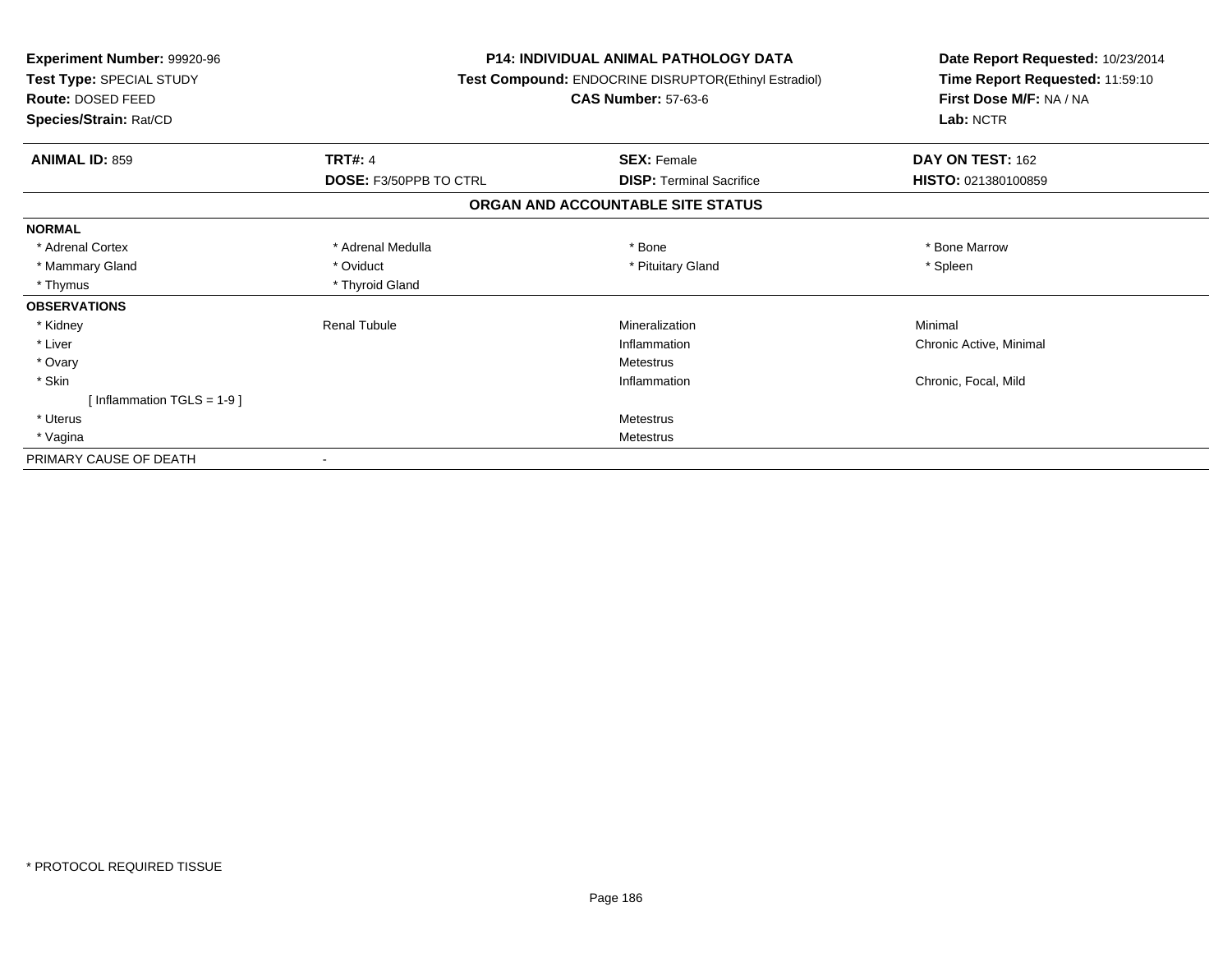| <b>Experiment Number: 99920-96</b><br>Test Type: SPECIAL STUDY<br><b>Route: DOSED FEED</b><br>Species/Strain: Rat/CD |                               | <b>P14: INDIVIDUAL ANIMAL PATHOLOGY DATA</b><br>Test Compound: ENDOCRINE DISRUPTOR(Ethinyl Estradiol)<br><b>CAS Number: 57-63-6</b> | Date Report Requested: 10/23/2014<br>Time Report Requested: 11:59:10<br>First Dose M/F: NA / NA<br>Lab: NCTR |
|----------------------------------------------------------------------------------------------------------------------|-------------------------------|-------------------------------------------------------------------------------------------------------------------------------------|--------------------------------------------------------------------------------------------------------------|
| <b>ANIMAL ID: 860</b>                                                                                                | <b>TRT#: 4</b>                | <b>SEX: Female</b>                                                                                                                  | DAY ON TEST: 162                                                                                             |
|                                                                                                                      | <b>DOSE: F3/50PPB TO CTRL</b> | <b>DISP:</b> Terminal Sacrifice                                                                                                     | <b>HISTO: 021380100860</b>                                                                                   |
|                                                                                                                      |                               | ORGAN AND ACCOUNTABLE SITE STATUS                                                                                                   |                                                                                                              |
| <b>NORMAL</b>                                                                                                        |                               |                                                                                                                                     |                                                                                                              |
| * Adrenal Cortex                                                                                                     | * Adrenal Medulla             | * Bone                                                                                                                              | * Bone Marrow                                                                                                |
| * Kidney                                                                                                             | * Liver                       | * Mammary Gland                                                                                                                     | * Oviduct                                                                                                    |
| * Pituitary Gland                                                                                                    | * Spleen                      | * Thymus                                                                                                                            | * Thyroid Gland                                                                                              |
| <b>OBSERVATIONS</b>                                                                                                  |                               |                                                                                                                                     |                                                                                                              |
| * Ovary                                                                                                              |                               | Proestrus                                                                                                                           |                                                                                                              |
| * Uterus                                                                                                             | Proestrus                     |                                                                                                                                     |                                                                                                              |
| * Vagina                                                                                                             | Proestrus                     |                                                                                                                                     |                                                                                                              |
| PRIMARY CAUSE OF DEATH                                                                                               |                               |                                                                                                                                     |                                                                                                              |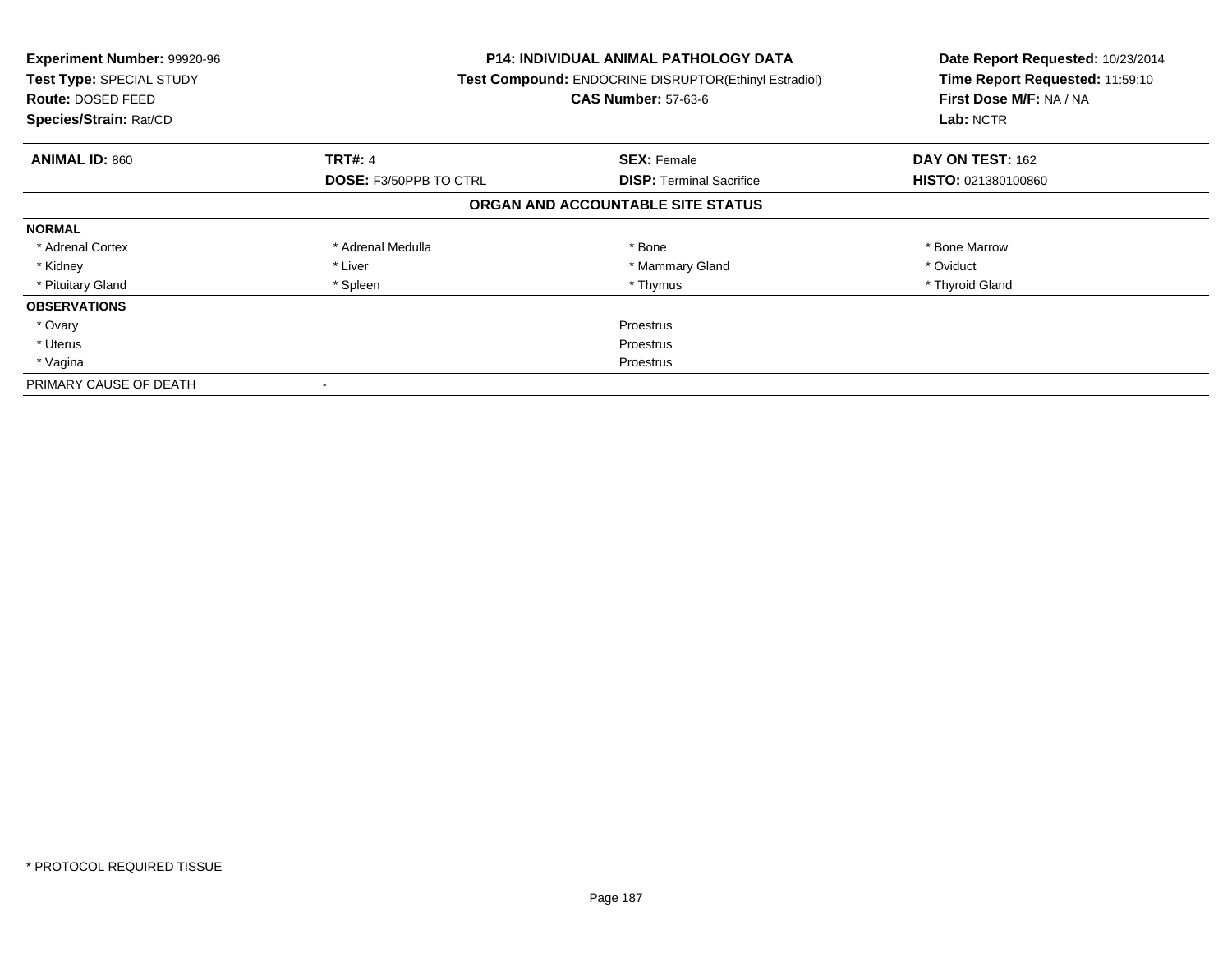| <b>Experiment Number: 99920-96</b><br>Test Type: SPECIAL STUDY<br><b>Route: DOSED FEED</b><br>Species/Strain: Rat/CD |                               | <b>P14: INDIVIDUAL ANIMAL PATHOLOGY DATA</b><br>Test Compound: ENDOCRINE DISRUPTOR(Ethinyl Estradiol)<br><b>CAS Number: 57-63-6</b> | Date Report Requested: 10/23/2014<br>Time Report Requested: 11:59:10<br>First Dose M/F: NA / NA<br>Lab: NCTR |
|----------------------------------------------------------------------------------------------------------------------|-------------------------------|-------------------------------------------------------------------------------------------------------------------------------------|--------------------------------------------------------------------------------------------------------------|
| <b>ANIMAL ID: 861</b>                                                                                                | <b>TRT#: 4</b>                | <b>SEX: Female</b>                                                                                                                  | DAY ON TEST: 162                                                                                             |
|                                                                                                                      | <b>DOSE: F3/50PPB TO CTRL</b> | <b>DISP:</b> Terminal Sacrifice                                                                                                     | HISTO: 021380100861                                                                                          |
|                                                                                                                      |                               | ORGAN AND ACCOUNTABLE SITE STATUS                                                                                                   |                                                                                                              |
| <b>NORMAL</b>                                                                                                        |                               |                                                                                                                                     |                                                                                                              |
| * Adrenal Cortex                                                                                                     | * Adrenal Medulla             | * Bone                                                                                                                              | * Bone Marrow                                                                                                |
| * Kidney                                                                                                             | * Liver                       | * Mammary Gland                                                                                                                     | * Oviduct                                                                                                    |
| * Pituitary Gland                                                                                                    | * Spleen                      | * Thymus                                                                                                                            | * Thyroid Gland                                                                                              |
| <b>OBSERVATIONS</b>                                                                                                  |                               |                                                                                                                                     |                                                                                                              |
| * Ovary                                                                                                              |                               | <b>Diestrus</b>                                                                                                                     |                                                                                                              |
| * Uterus                                                                                                             | <b>Diestrus</b>               |                                                                                                                                     |                                                                                                              |
| * Vagina                                                                                                             | Diestrus                      |                                                                                                                                     |                                                                                                              |
| PRIMARY CAUSE OF DEATH                                                                                               |                               |                                                                                                                                     |                                                                                                              |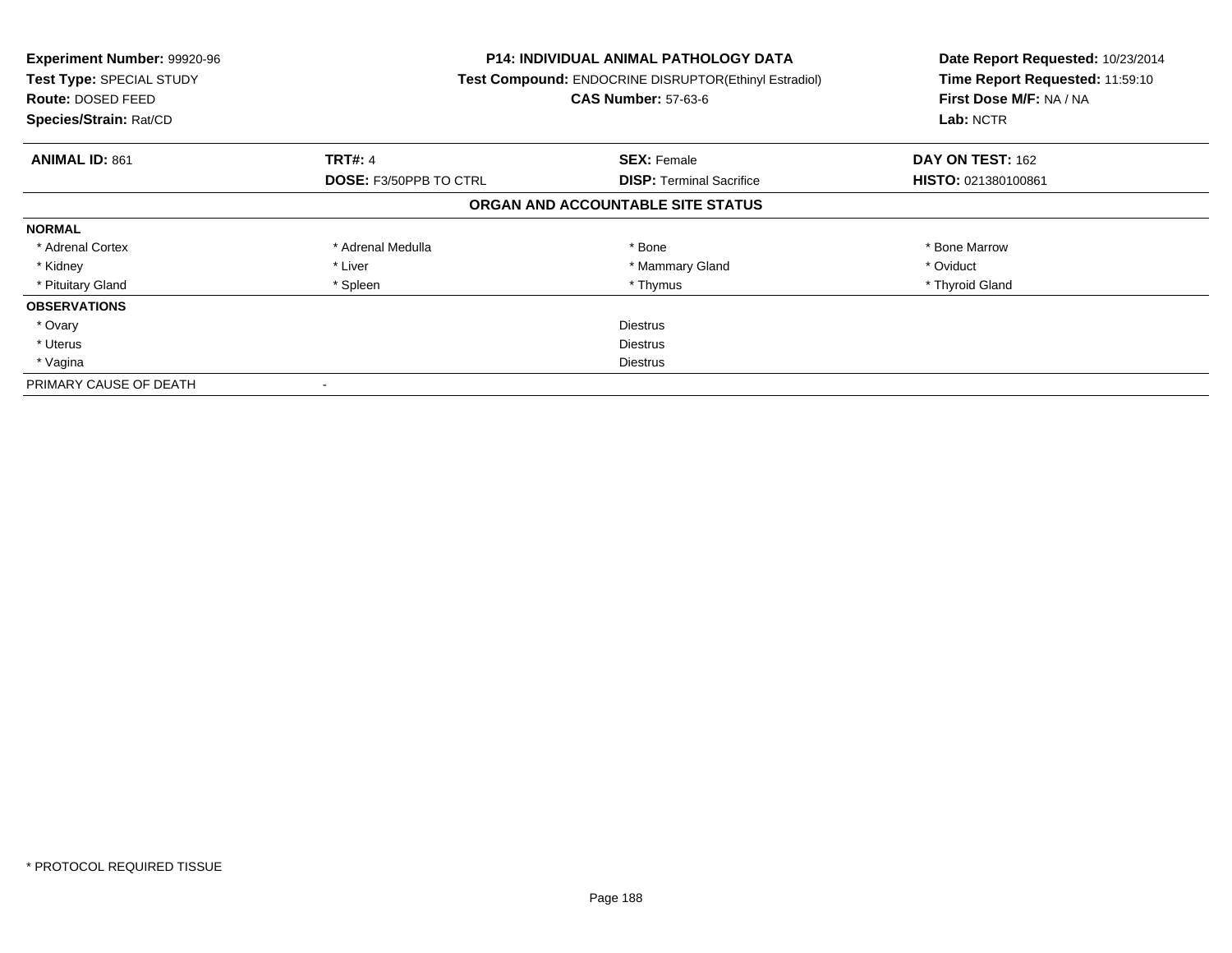| <b>Experiment Number: 99920-96</b><br>Test Type: SPECIAL STUDY<br>Route: DOSED FEED<br>Species/Strain: Rat/CD |                        | <b>P14: INDIVIDUAL ANIMAL PATHOLOGY DATA</b><br><b>Test Compound: ENDOCRINE DISRUPTOR(Ethinyl Estradiol)</b><br><b>CAS Number: 57-63-6</b> | Date Report Requested: 10/23/2014<br>Time Report Requested: 11:59:10<br>First Dose M/F: NA / NA<br>Lab: NCTR |
|---------------------------------------------------------------------------------------------------------------|------------------------|--------------------------------------------------------------------------------------------------------------------------------------------|--------------------------------------------------------------------------------------------------------------|
| <b>ANIMAL ID: 862</b>                                                                                         | <b>TRT#: 4</b>         | <b>SEX: Female</b>                                                                                                                         | DAY ON TEST: 162                                                                                             |
|                                                                                                               | DOSE: F3/50PPB TO CTRL | <b>DISP: Terminal Sacrifice</b>                                                                                                            | HISTO: 021380100862                                                                                          |
|                                                                                                               |                        | ORGAN AND ACCOUNTABLE SITE STATUS                                                                                                          |                                                                                                              |
| <b>NORMAL</b>                                                                                                 |                        |                                                                                                                                            |                                                                                                              |
| * Adrenal Cortex                                                                                              | * Adrenal Medulla      | * Bone                                                                                                                                     | * Bone Marrow                                                                                                |
| * Liver                                                                                                       | * Oviduct              | * Pituitary Gland                                                                                                                          | * Spleen                                                                                                     |
| * Thymus                                                                                                      | * Thyroid Gland        |                                                                                                                                            |                                                                                                              |
| <b>OBSERVATIONS</b>                                                                                           |                        |                                                                                                                                            |                                                                                                              |
| * Kidney                                                                                                      | <b>Renal Tubule</b>    | Mineralization                                                                                                                             | Minimal                                                                                                      |
| * Mammary Gland                                                                                               | Alveolus               | Hyperplasia                                                                                                                                | Mild                                                                                                         |
|                                                                                                               | Lobules                | Hyperplasia                                                                                                                                | Mild                                                                                                         |
| * Ovary                                                                                                       |                        | Metestrus                                                                                                                                  |                                                                                                              |
| * Uterus                                                                                                      |                        | <b>Metestrus</b>                                                                                                                           |                                                                                                              |
| * Vagina                                                                                                      |                        | <b>Metestrus</b>                                                                                                                           |                                                                                                              |
| Note: early                                                                                                   |                        |                                                                                                                                            |                                                                                                              |
| PRIMARY CAUSE OF DEATH                                                                                        |                        |                                                                                                                                            |                                                                                                              |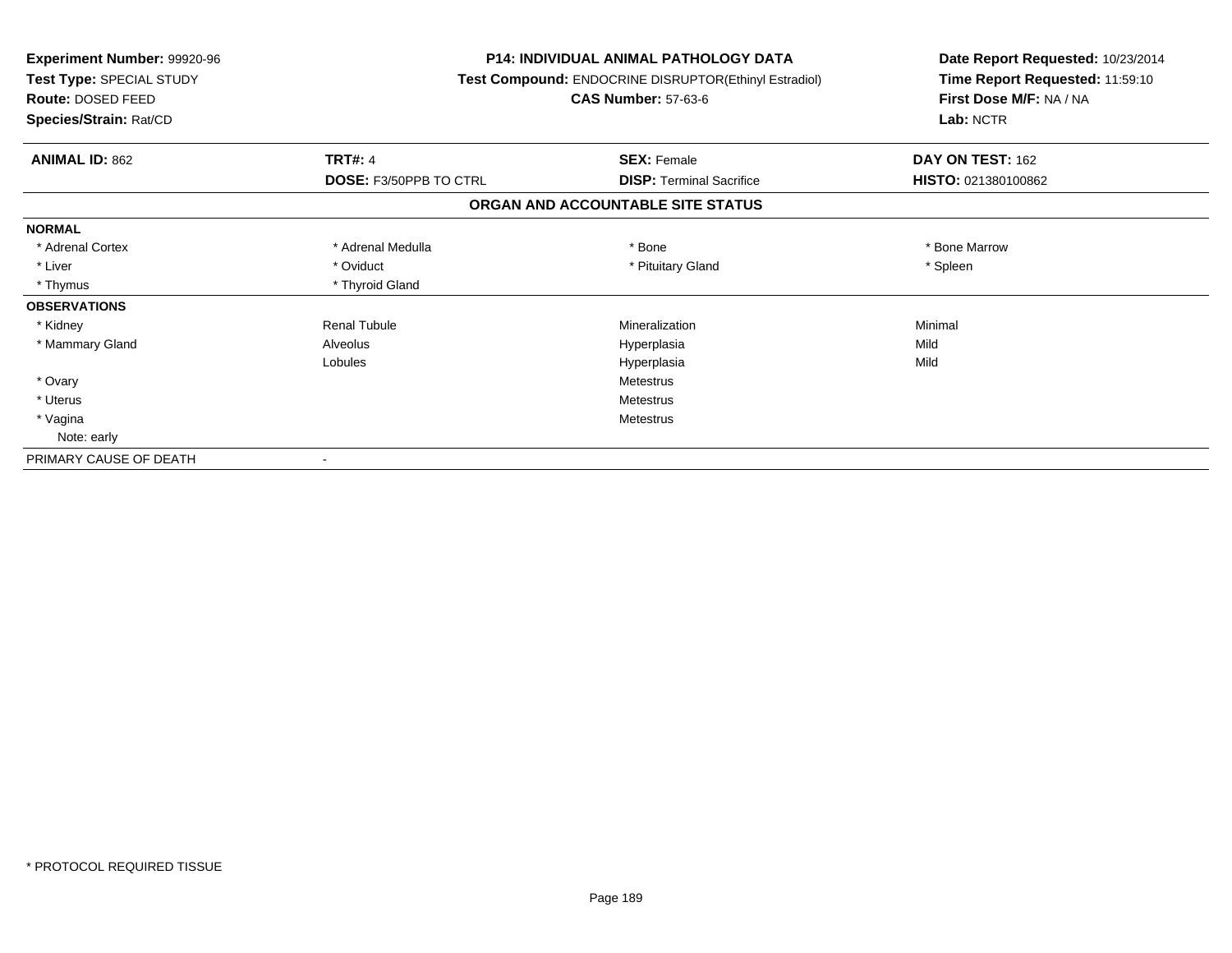| <b>Experiment Number: 99920-96</b><br>Test Type: SPECIAL STUDY<br>Route: DOSED FEED<br>Species/Strain: Rat/CD |                               | <b>P14: INDIVIDUAL ANIMAL PATHOLOGY DATA</b><br>Test Compound: ENDOCRINE DISRUPTOR(Ethinyl Estradiol)<br><b>CAS Number: 57-63-6</b> | Date Report Requested: 10/23/2014<br>Time Report Requested: 11:59:10<br>First Dose M/F: NA / NA<br>Lab: NCTR |
|---------------------------------------------------------------------------------------------------------------|-------------------------------|-------------------------------------------------------------------------------------------------------------------------------------|--------------------------------------------------------------------------------------------------------------|
| <b>ANIMAL ID: 863</b>                                                                                         | <b>TRT#: 4</b>                | <b>SEX: Female</b>                                                                                                                  | DAY ON TEST: 161                                                                                             |
|                                                                                                               | <b>DOSE: F3/50PPB TO CTRL</b> | <b>DISP:</b> Terminal Sacrifice                                                                                                     | HISTO: 021380100863                                                                                          |
|                                                                                                               |                               | ORGAN AND ACCOUNTABLE SITE STATUS                                                                                                   |                                                                                                              |
| <b>NORMAL</b>                                                                                                 |                               |                                                                                                                                     |                                                                                                              |
| * Adrenal Cortex                                                                                              | * Adrenal Medulla             | * Bone                                                                                                                              | * Bone Marrow                                                                                                |
| * Kidney                                                                                                      | * Liver                       | * Oviduct                                                                                                                           | * Pituitary Gland                                                                                            |
| * Spleen                                                                                                      | * Thymus                      |                                                                                                                                     |                                                                                                              |
| <b>OBSERVATIONS</b>                                                                                           |                               |                                                                                                                                     |                                                                                                              |
| * Mammary Gland                                                                                               | Alveolus                      | Hyperplasia                                                                                                                         | Minimal                                                                                                      |
| * Ovary                                                                                                       |                               | Proestrus                                                                                                                           |                                                                                                              |
| * Thyroid Gland                                                                                               |                               | Keratin Cyst                                                                                                                        |                                                                                                              |
| * Uterus                                                                                                      |                               | <b>Proestrus</b>                                                                                                                    |                                                                                                              |
| * Vagina                                                                                                      |                               | Proestrus                                                                                                                           |                                                                                                              |
| PRIMARY CAUSE OF DEATH                                                                                        |                               |                                                                                                                                     |                                                                                                              |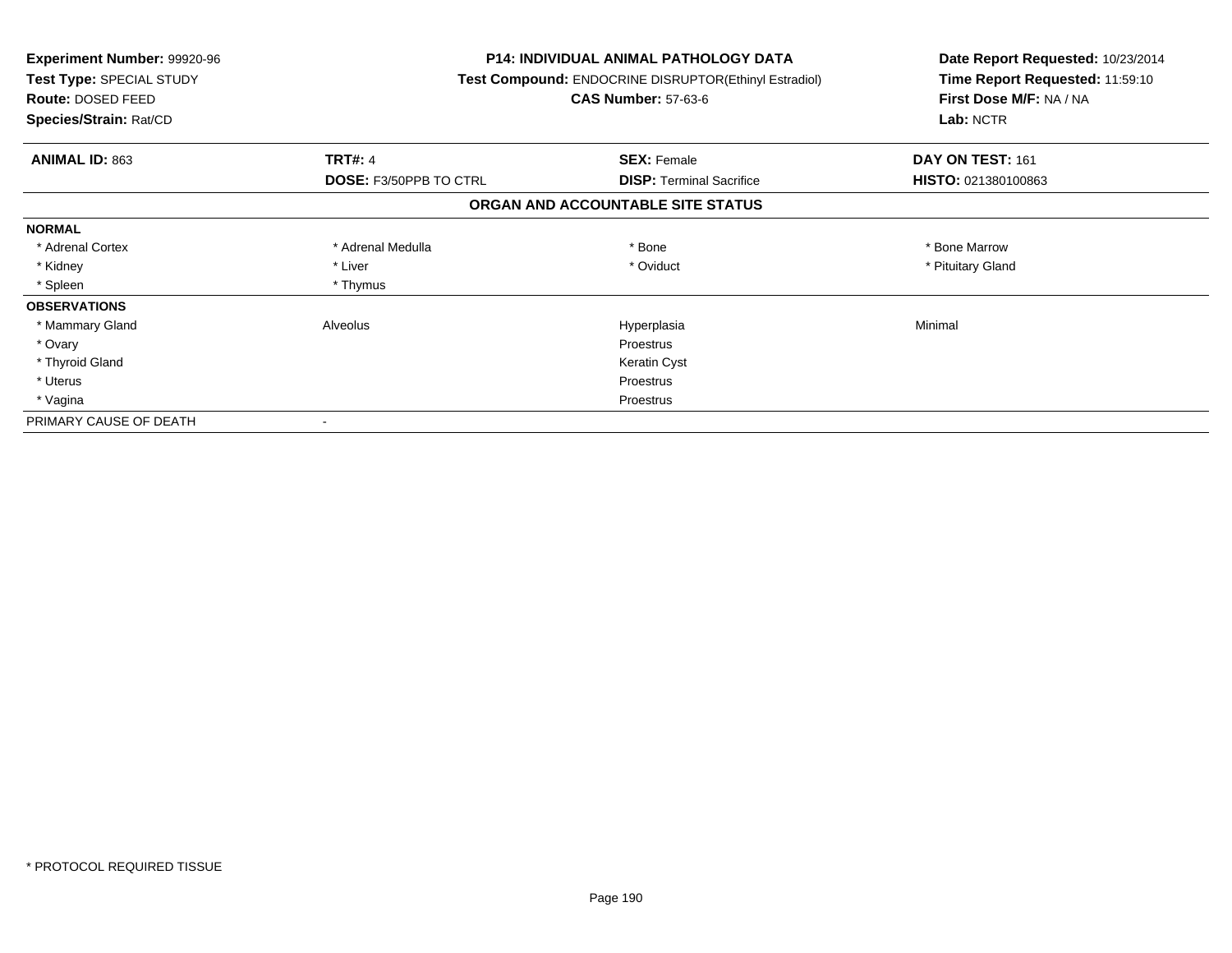| <b>Experiment Number: 99920-96</b><br>Test Type: SPECIAL STUDY<br>Route: DOSED FEED<br>Species/Strain: Rat/CD |                               | P14: INDIVIDUAL ANIMAL PATHOLOGY DATA<br>Test Compound: ENDOCRINE DISRUPTOR(Ethinyl Estradiol)<br><b>CAS Number: 57-63-6</b> | Date Report Requested: 10/23/2014<br>Time Report Requested: 11:59:10<br>First Dose M/F: NA / NA<br>Lab: NCTR |
|---------------------------------------------------------------------------------------------------------------|-------------------------------|------------------------------------------------------------------------------------------------------------------------------|--------------------------------------------------------------------------------------------------------------|
| <b>ANIMAL ID: 864</b>                                                                                         | <b>TRT#: 4</b>                | <b>SEX: Female</b>                                                                                                           | DAY ON TEST: 161                                                                                             |
|                                                                                                               | <b>DOSE: F3/50PPB TO CTRL</b> | <b>DISP: Terminal Sacrifice</b>                                                                                              | HISTO: 021380100864                                                                                          |
|                                                                                                               |                               | ORGAN AND ACCOUNTABLE SITE STATUS                                                                                            |                                                                                                              |
| <b>NORMAL</b>                                                                                                 |                               |                                                                                                                              |                                                                                                              |
| * Adrenal Cortex                                                                                              | * Adrenal Medulla             | * Bone                                                                                                                       | * Bone Marrow                                                                                                |
| * Kidney                                                                                                      | * Liver                       | * Mammary Gland                                                                                                              | * Oviduct                                                                                                    |
| * Pituitary Gland                                                                                             | * Spleen                      | * Thymus                                                                                                                     | * Thyroid Gland                                                                                              |
| <b>OBSERVATIONS</b>                                                                                           |                               |                                                                                                                              |                                                                                                              |
| * Ovary                                                                                                       |                               | Proestrus                                                                                                                    |                                                                                                              |
| * Uterus                                                                                                      |                               | Proestrus                                                                                                                    |                                                                                                              |
| Note: TGL 1 is normal proestrus                                                                               |                               |                                                                                                                              |                                                                                                              |
| Note: TGL 1 - NCL                                                                                             |                               |                                                                                                                              |                                                                                                              |
| * Vagina                                                                                                      |                               | Proestrus                                                                                                                    |                                                                                                              |
| PRIMARY CAUSE OF DEATH                                                                                        |                               |                                                                                                                              |                                                                                                              |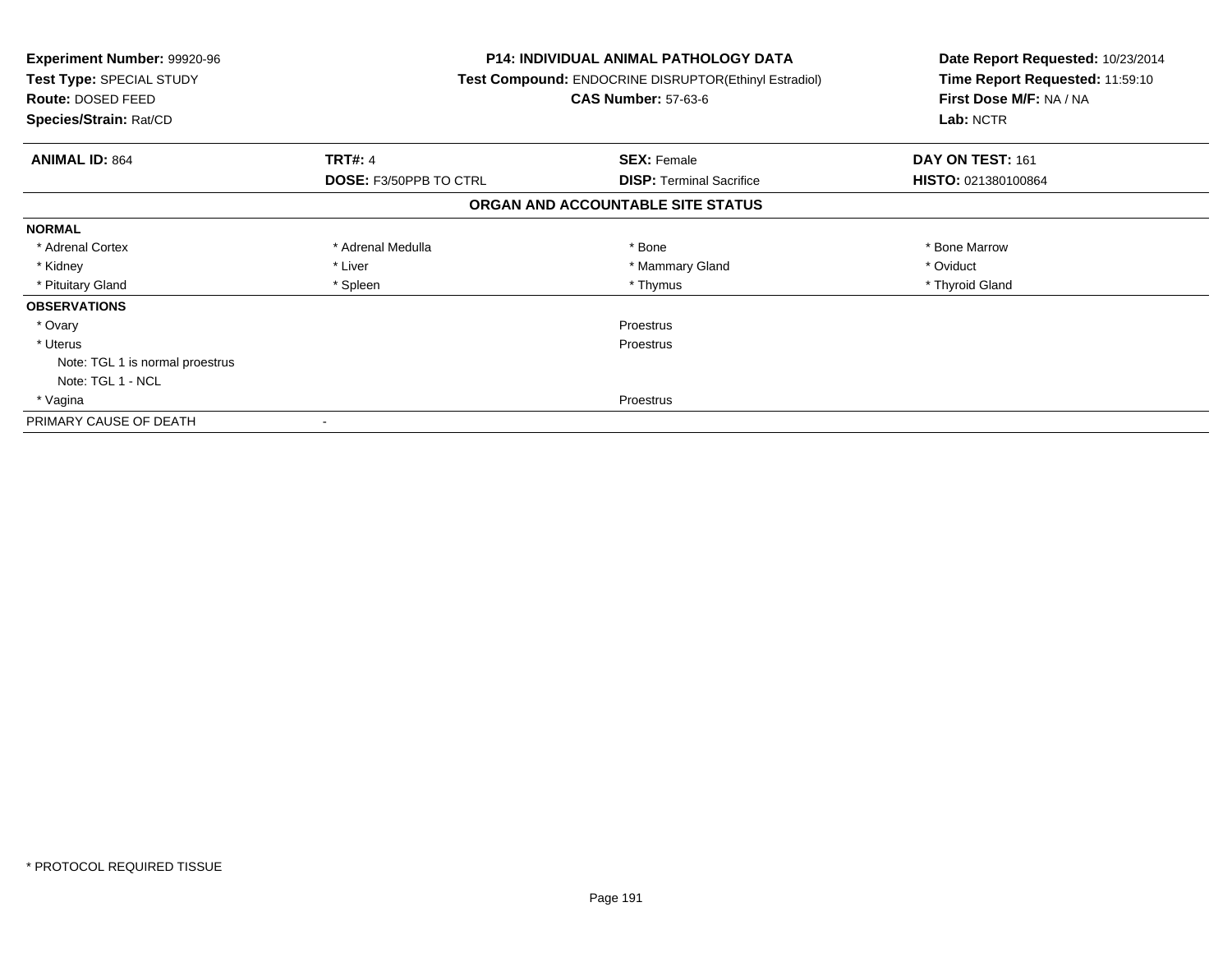| <b>Experiment Number: 99920-96</b><br>Test Type: SPECIAL STUDY<br>Route: DOSED FEED<br>Species/Strain: Rat/CD |                            | <b>P14: INDIVIDUAL ANIMAL PATHOLOGY DATA</b><br>Test Compound: ENDOCRINE DISRUPTOR(Ethinyl Estradiol)<br><b>CAS Number: 57-63-6</b> | Date Report Requested: 10/23/2014<br>Time Report Requested: 11:59:10<br>First Dose M/F: NA / NA<br>Lab: NCTR |
|---------------------------------------------------------------------------------------------------------------|----------------------------|-------------------------------------------------------------------------------------------------------------------------------------|--------------------------------------------------------------------------------------------------------------|
| <b>ANIMAL ID: 890</b>                                                                                         | <b>TRT#: 1</b>             | <b>SEX: Female</b>                                                                                                                  | DAY ON TEST: 165                                                                                             |
|                                                                                                               | DOSE: F3<br><b>CONTROL</b> | <b>DISP:</b> Terminal Sacrifice                                                                                                     | HISTO: 021380100890                                                                                          |
|                                                                                                               |                            | ORGAN AND ACCOUNTABLE SITE STATUS                                                                                                   |                                                                                                              |
| <b>NORMAL</b>                                                                                                 |                            |                                                                                                                                     |                                                                                                              |
| * Adrenal Cortex                                                                                              | * Adrenal Medulla          | * Bone                                                                                                                              | * Bone Marrow                                                                                                |
| * Liver                                                                                                       | * Oviduct                  | * Pituitary Gland                                                                                                                   | * Spleen                                                                                                     |
| * Thymus                                                                                                      | * Thyroid Gland            |                                                                                                                                     |                                                                                                              |
| <b>OBSERVATIONS</b>                                                                                           |                            |                                                                                                                                     |                                                                                                              |
| * Kidney                                                                                                      | <b>Renal Tubule</b>        | Mineralization                                                                                                                      | Mild                                                                                                         |
| * Mammary Gland                                                                                               | Alveolus                   | Hyperplasia                                                                                                                         | Minimal                                                                                                      |
| * Ovary                                                                                                       |                            | <b>Diestrus</b>                                                                                                                     |                                                                                                              |
| * Uterus                                                                                                      |                            | <b>Diestrus</b>                                                                                                                     |                                                                                                              |
| * Vagina                                                                                                      |                            | <b>Diestrus</b>                                                                                                                     |                                                                                                              |
| PRIMARY CAUSE OF DEATH                                                                                        |                            |                                                                                                                                     |                                                                                                              |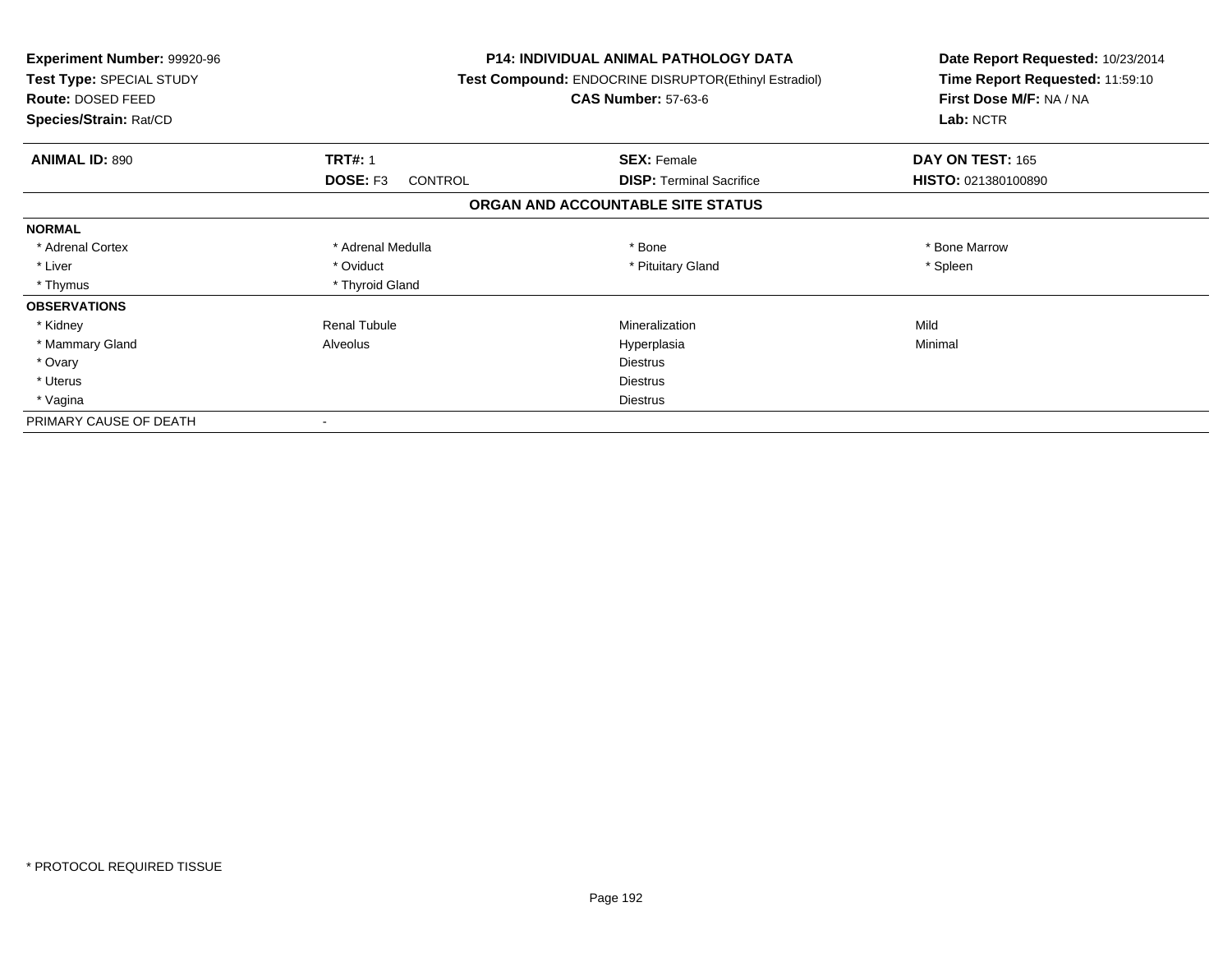| Experiment Number: 99920-96<br><b>Test Type: SPECIAL STUDY</b><br>Route: DOSED FEED<br>Species/Strain: Rat/CD |                                   | <b>P14: INDIVIDUAL ANIMAL PATHOLOGY DATA</b><br>Test Compound: ENDOCRINE DISRUPTOR(Ethinyl Estradiol)<br><b>CAS Number: 57-63-6</b> | Date Report Requested: 10/23/2014<br>Time Report Requested: 11:59:10<br>First Dose M/F: NA / NA<br>Lab: NCTR |
|---------------------------------------------------------------------------------------------------------------|-----------------------------------|-------------------------------------------------------------------------------------------------------------------------------------|--------------------------------------------------------------------------------------------------------------|
| <b>ANIMAL ID: 891</b>                                                                                         | <b>TRT#: 1</b>                    | <b>SEX: Female</b>                                                                                                                  | DAY ON TEST: 165                                                                                             |
|                                                                                                               | <b>DOSE: F3</b><br><b>CONTROL</b> | <b>DISP:</b> Terminal Sacrifice                                                                                                     | HISTO: 021380100891                                                                                          |
|                                                                                                               |                                   | ORGAN AND ACCOUNTABLE SITE STATUS                                                                                                   |                                                                                                              |
| <b>NORMAL</b>                                                                                                 |                                   |                                                                                                                                     |                                                                                                              |
| * Adrenal Cortex                                                                                              | * Adrenal Medulla                 | * Bone                                                                                                                              | * Bone Marrow                                                                                                |
| * Kidney                                                                                                      | * Liver                           | * Mammary Gland                                                                                                                     | * Oviduct                                                                                                    |
| * Pituitary Gland                                                                                             | * Spleen                          | * Thymus                                                                                                                            | * Thyroid Gland                                                                                              |
| <b>OBSERVATIONS</b>                                                                                           |                                   |                                                                                                                                     |                                                                                                              |
| * Ovary                                                                                                       |                                   | <b>Estrus</b>                                                                                                                       |                                                                                                              |
| * Uterus                                                                                                      |                                   | <b>Estrus</b>                                                                                                                       |                                                                                                              |
| * Vagina                                                                                                      | Estrus                            |                                                                                                                                     |                                                                                                              |
| PRIMARY CAUSE OF DEATH                                                                                        |                                   |                                                                                                                                     |                                                                                                              |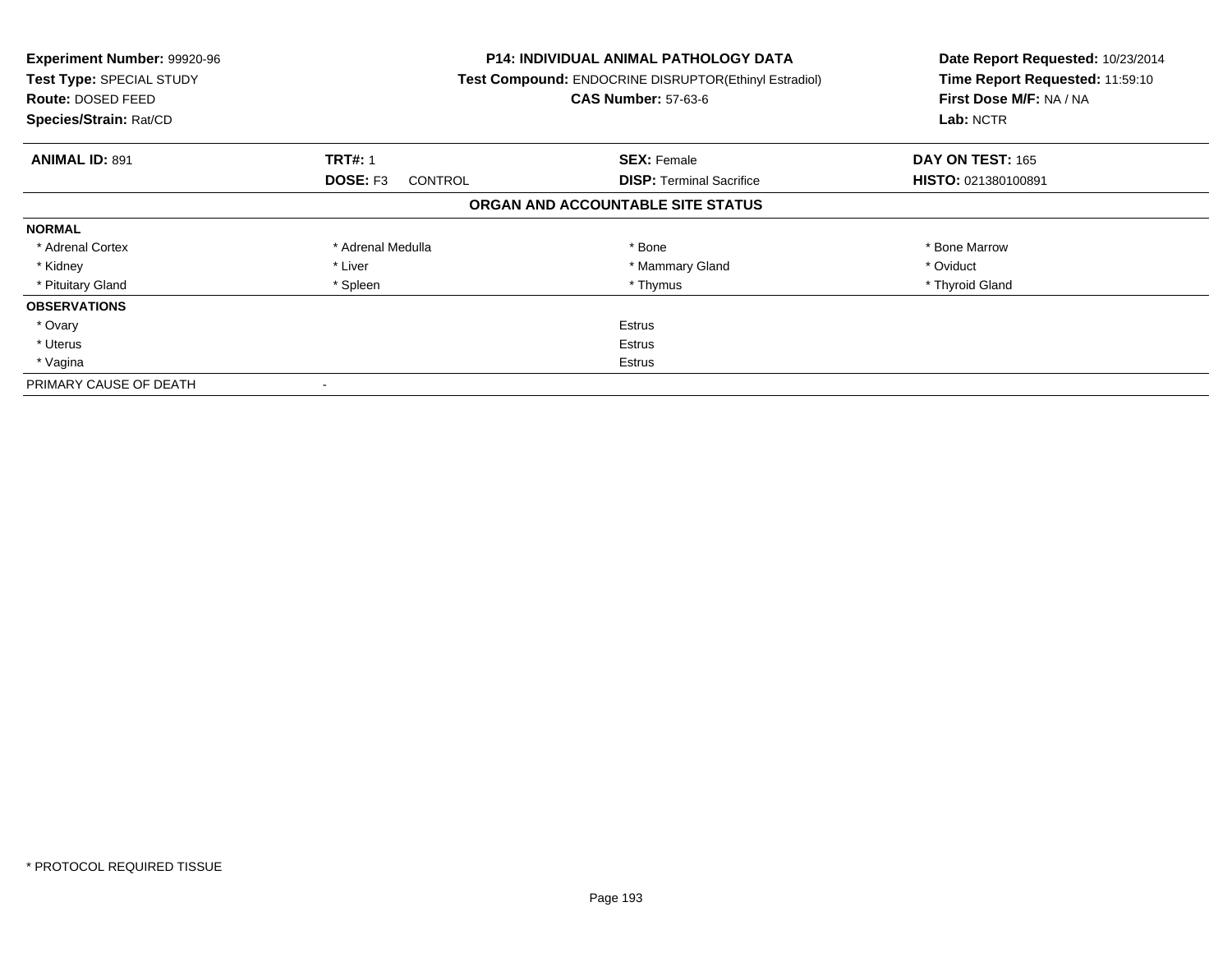| Experiment Number: 99920-96<br>Test Type: SPECIAL STUDY<br>Route: DOSED FEED<br>Species/Strain: Rat/CD |                            | <b>P14: INDIVIDUAL ANIMAL PATHOLOGY DATA</b><br>Test Compound: ENDOCRINE DISRUPTOR(Ethinyl Estradiol)<br><b>CAS Number: 57-63-6</b> | Date Report Requested: 10/23/2014<br>Time Report Requested: 11:59:10<br>First Dose M/F: NA / NA<br>Lab: NCTR |
|--------------------------------------------------------------------------------------------------------|----------------------------|-------------------------------------------------------------------------------------------------------------------------------------|--------------------------------------------------------------------------------------------------------------|
| <b>ANIMAL ID: 892</b>                                                                                  | <b>TRT#: 1</b>             | <b>SEX: Female</b>                                                                                                                  | DAY ON TEST: 165                                                                                             |
|                                                                                                        | DOSE: F3<br><b>CONTROL</b> | <b>DISP: Terminal Sacrifice</b>                                                                                                     | HISTO: 021380100892                                                                                          |
|                                                                                                        |                            | ORGAN AND ACCOUNTABLE SITE STATUS                                                                                                   |                                                                                                              |
| <b>NORMAL</b>                                                                                          |                            |                                                                                                                                     |                                                                                                              |
| * Adrenal Cortex                                                                                       | * Adrenal Medulla          | * Bone                                                                                                                              | * Bone Marrow                                                                                                |
| * Kidney                                                                                               | * Liver                    | * Oviduct                                                                                                                           | * Thymus                                                                                                     |
| * Thyroid Gland                                                                                        |                            |                                                                                                                                     |                                                                                                              |
| <b>OBSERVATIONS</b>                                                                                    |                            |                                                                                                                                     |                                                                                                              |
| * Mammary Gland                                                                                        | Lobules                    | Hyperplasia                                                                                                                         | Minimal                                                                                                      |
| * Ovary                                                                                                |                            | <b>Diestrus</b>                                                                                                                     |                                                                                                              |
| * Pituitary Gland                                                                                      |                            | Cyst                                                                                                                                |                                                                                                              |
| * Spleen                                                                                               |                            | Pigmentation                                                                                                                        | Minimal                                                                                                      |
| * Uterus                                                                                               |                            | <b>Metestrus</b>                                                                                                                    |                                                                                                              |
| * Vagina                                                                                               |                            | <b>Diestrus</b>                                                                                                                     |                                                                                                              |
| PRIMARY CAUSE OF DEATH                                                                                 |                            |                                                                                                                                     |                                                                                                              |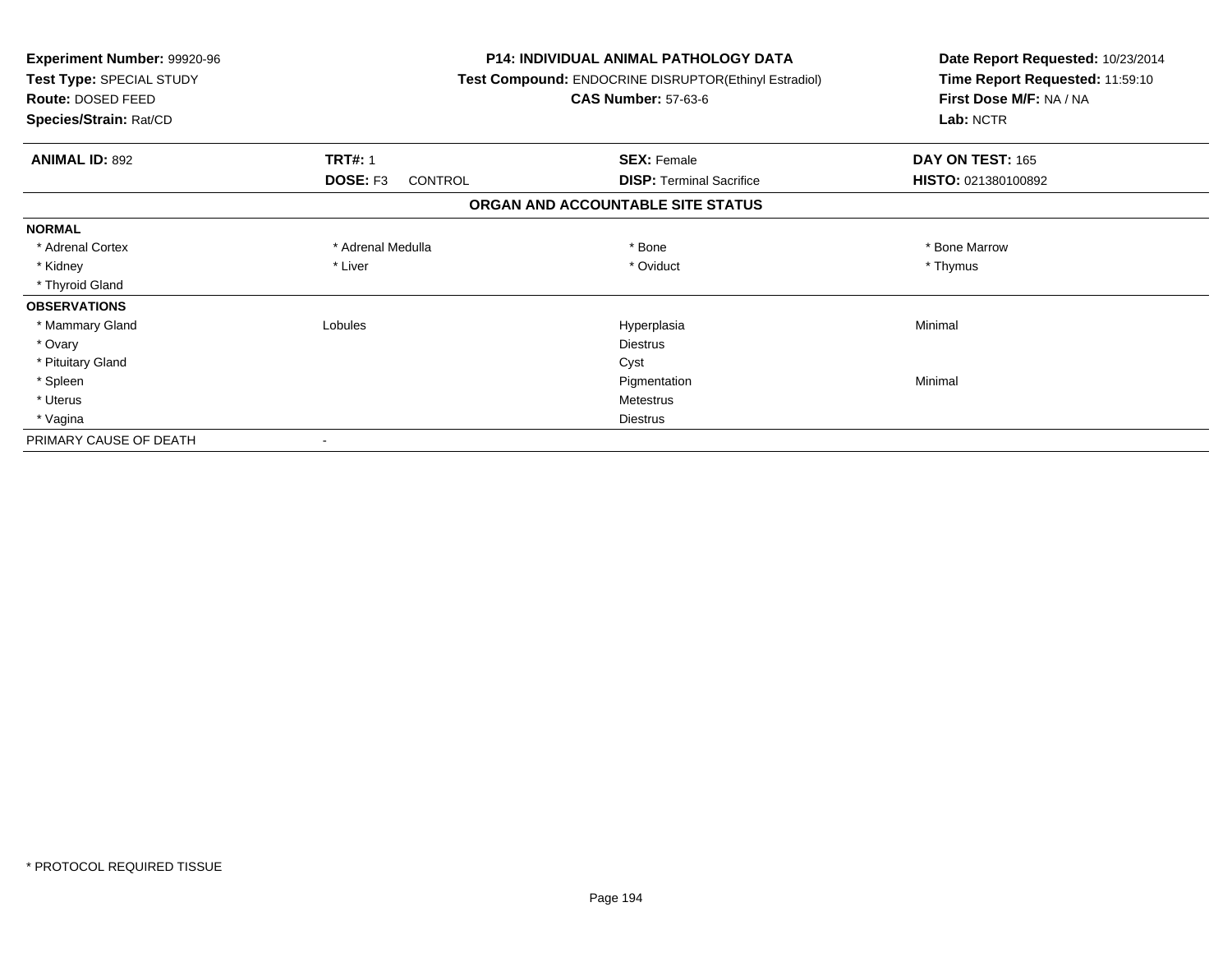| Experiment Number: 99920-96<br>Test Type: SPECIAL STUDY<br><b>Route: DOSED FEED</b><br>Species/Strain: Rat/CD |                              | P14: INDIVIDUAL ANIMAL PATHOLOGY DATA<br>Test Compound: ENDOCRINE DISRUPTOR(Ethinyl Estradiol)<br><b>CAS Number: 57-63-6</b> |                            |
|---------------------------------------------------------------------------------------------------------------|------------------------------|------------------------------------------------------------------------------------------------------------------------------|----------------------------|
| <b>ANIMAL ID: 893</b>                                                                                         | TRT#: 2                      | <b>SEX: Female</b>                                                                                                           | <b>DAY ON TEST: 165</b>    |
|                                                                                                               | <b>DOSE: F3/2PPB TO CTRL</b> | <b>DISP:</b> Terminal Sacrifice                                                                                              | <b>HISTO: 021380100893</b> |
|                                                                                                               |                              | ORGAN AND ACCOUNTABLE SITE STATUS                                                                                            |                            |
| <b>NORMAL</b>                                                                                                 |                              |                                                                                                                              |                            |
| * Mammary Gland                                                                                               | * Oviduct                    |                                                                                                                              |                            |
| <b>OBSERVATIONS</b>                                                                                           |                              |                                                                                                                              |                            |
| * Kidney                                                                                                      | Renal Tubule                 | Mineralization                                                                                                               | Minimal                    |
| * Ovary                                                                                                       |                              | <b>Proestrus</b>                                                                                                             |                            |
| * Uterus                                                                                                      |                              | Proestrus                                                                                                                    |                            |
| * Vagina                                                                                                      |                              | Proestrus                                                                                                                    |                            |
| PRIMARY CAUSE OF DEATH                                                                                        |                              |                                                                                                                              |                            |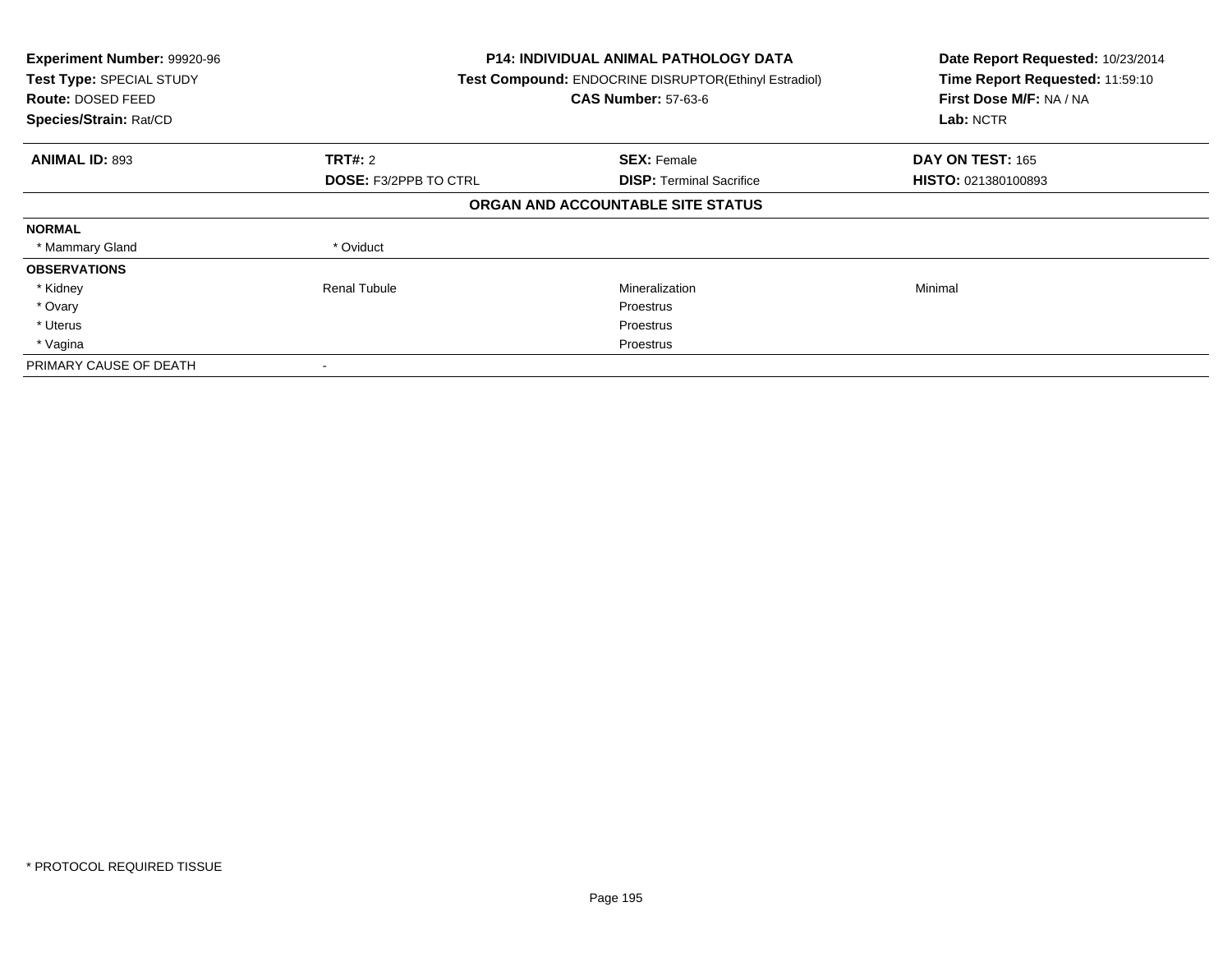| Experiment Number: 99920-96<br>Test Type: SPECIAL STUDY<br><b>Route: DOSED FEED</b><br>Species/Strain: Rat/CD |                              | <b>P14: INDIVIDUAL ANIMAL PATHOLOGY DATA</b><br>Test Compound: ENDOCRINE DISRUPTOR(Ethinyl Estradiol)<br><b>CAS Number: 57-63-6</b> |                     |
|---------------------------------------------------------------------------------------------------------------|------------------------------|-------------------------------------------------------------------------------------------------------------------------------------|---------------------|
| <b>ANIMAL ID: 894</b>                                                                                         | TRT#: 2                      | <b>SEX: Female</b>                                                                                                                  | DAY ON TEST: 165    |
|                                                                                                               | <b>DOSE: F3/2PPB TO CTRL</b> | <b>DISP:</b> Terminal Sacrifice                                                                                                     | HISTO: 021380100894 |
|                                                                                                               |                              | ORGAN AND ACCOUNTABLE SITE STATUS                                                                                                   |                     |
| <b>NORMAL</b>                                                                                                 |                              |                                                                                                                                     |                     |
| * Mammary Gland                                                                                               | * Oviduct                    |                                                                                                                                     |                     |
| <b>OBSERVATIONS</b>                                                                                           |                              |                                                                                                                                     |                     |
| * Kidney                                                                                                      | <b>Renal Tubule</b>          | Mineralization                                                                                                                      | Minimal             |
| * Ovary                                                                                                       |                              | Proestrus                                                                                                                           |                     |
| * Uterus                                                                                                      |                              | Proestrus                                                                                                                           |                     |
| * Vagina                                                                                                      |                              | Estrus                                                                                                                              |                     |
| PRIMARY CAUSE OF DEATH                                                                                        |                              |                                                                                                                                     |                     |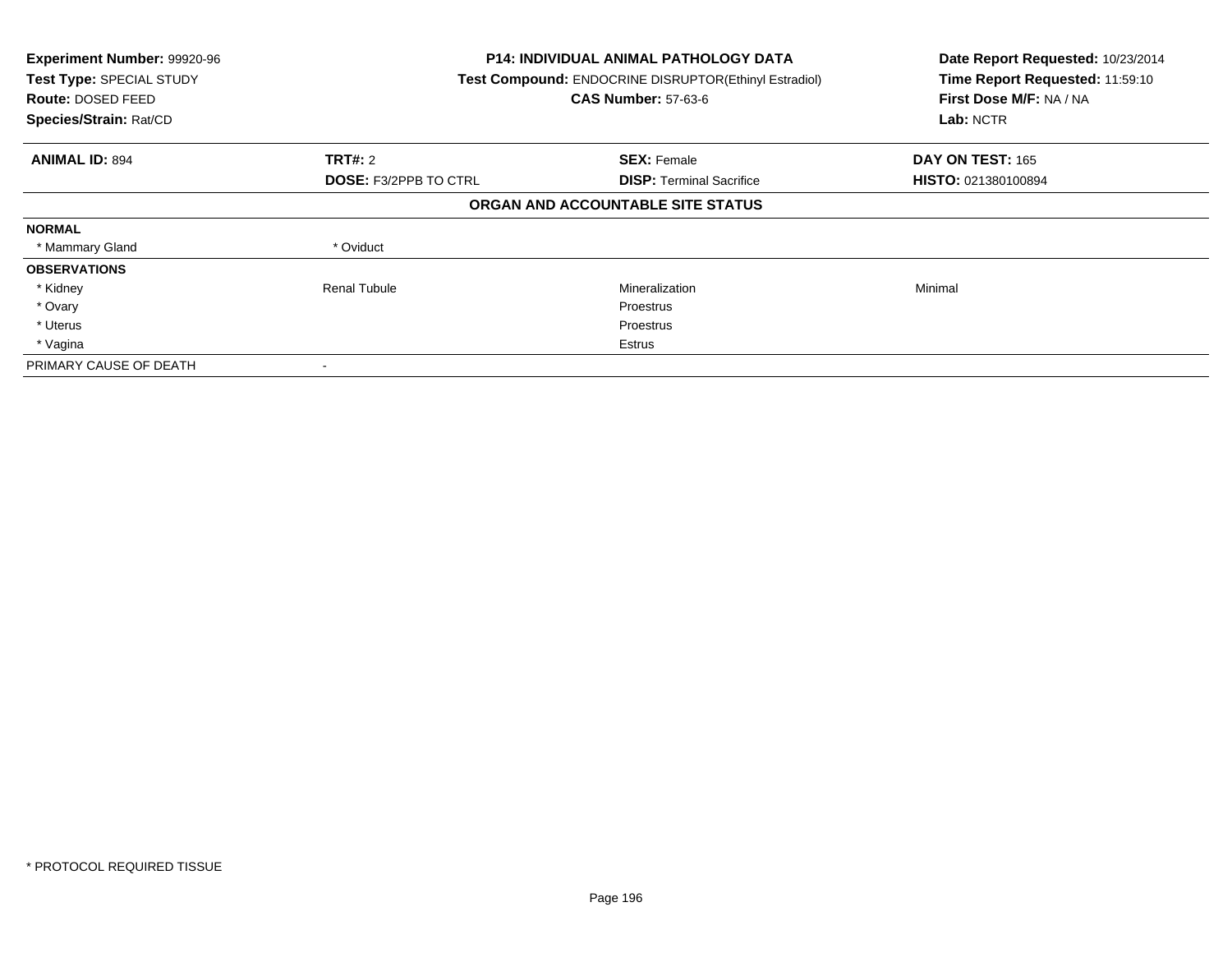| Experiment Number: 99920-96<br>Test Type: SPECIAL STUDY<br><b>Route: DOSED FEED</b><br>Species/Strain: Rat/CD |                        | P14: INDIVIDUAL ANIMAL PATHOLOGY DATA<br>Test Compound: ENDOCRINE DISRUPTOR(Ethinyl Estradiol)<br><b>CAS Number: 57-63-6</b> | Date Report Requested: 10/23/2014<br>Time Report Requested: 11:59:10<br>First Dose M/F: NA / NA<br>Lab: NCTR |
|---------------------------------------------------------------------------------------------------------------|------------------------|------------------------------------------------------------------------------------------------------------------------------|--------------------------------------------------------------------------------------------------------------|
| <b>ANIMAL ID: 895</b>                                                                                         | TRT#: 3                | <b>SEX: Female</b>                                                                                                           | DAY ON TEST: 165                                                                                             |
|                                                                                                               | DOSE: F3/10PPB TO CTRL | <b>DISP: Terminal Sacrifice</b>                                                                                              | <b>HISTO: 021380100895</b>                                                                                   |
|                                                                                                               |                        | ORGAN AND ACCOUNTABLE SITE STATUS                                                                                            |                                                                                                              |
| <b>NORMAL</b>                                                                                                 |                        |                                                                                                                              |                                                                                                              |
| * Oviduct                                                                                                     |                        |                                                                                                                              |                                                                                                              |
| <b>OBSERVATIONS</b>                                                                                           |                        |                                                                                                                              |                                                                                                              |
| * Kidney                                                                                                      |                        | Hydronephrosis                                                                                                               | Minimal                                                                                                      |
| * Mammary Gland                                                                                               | Alveolus               | Hyperplasia                                                                                                                  | Minimal                                                                                                      |
| * Ovary                                                                                                       |                        | Estrus                                                                                                                       |                                                                                                              |
| * Uterus                                                                                                      |                        | Estrus                                                                                                                       |                                                                                                              |
| * Vagina                                                                                                      |                        | Estrus                                                                                                                       |                                                                                                              |
| PRIMARY CAUSE OF DEATH                                                                                        |                        |                                                                                                                              |                                                                                                              |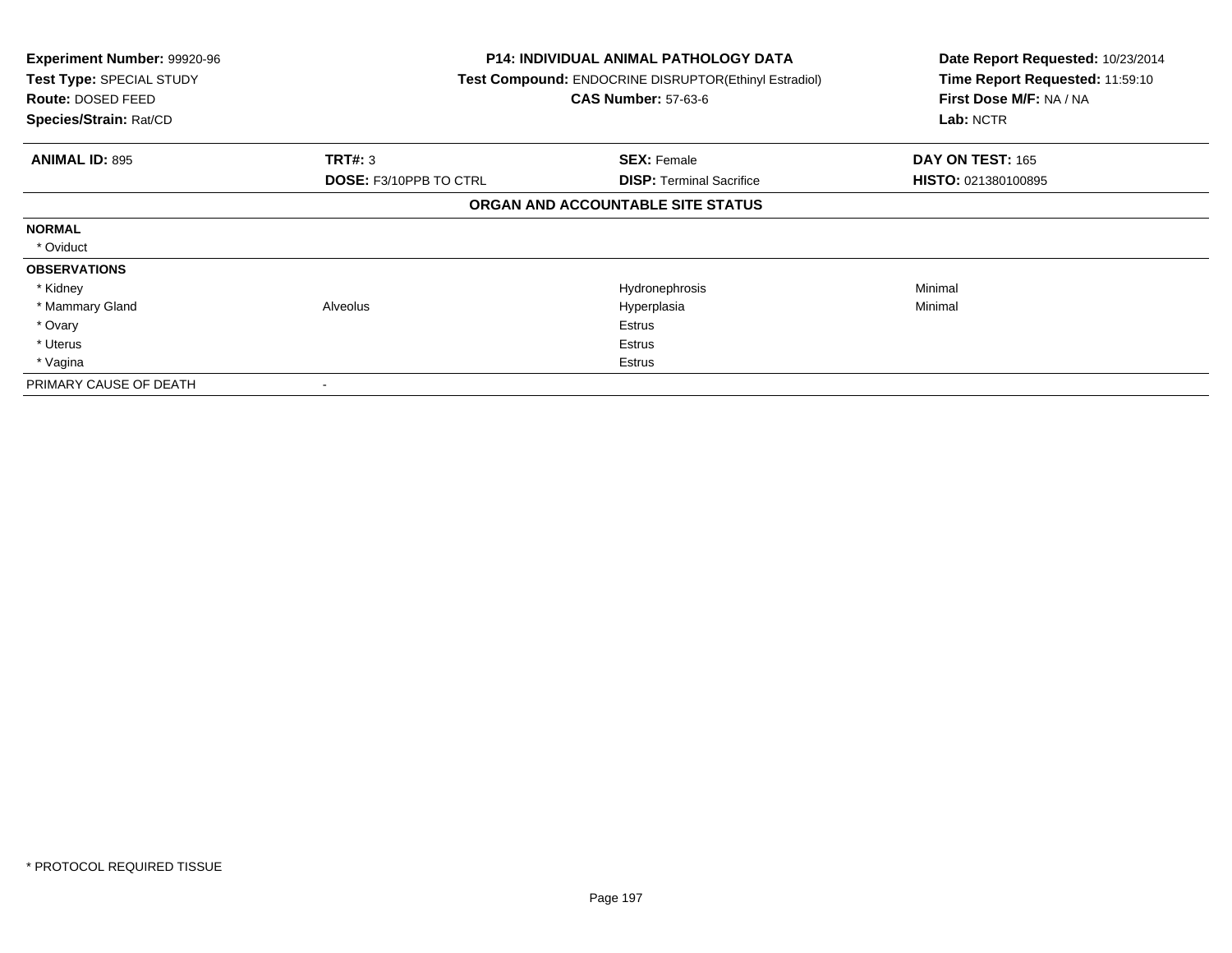| Experiment Number: 99920-96<br>Test Type: SPECIAL STUDY<br>Route: DOSED FEED<br>Species/Strain: Rat/CD |                               | <b>P14: INDIVIDUAL ANIMAL PATHOLOGY DATA</b><br>Test Compound: ENDOCRINE DISRUPTOR(Ethinyl Estradiol)<br><b>CAS Number: 57-63-6</b> | Date Report Requested: 10/23/2014<br>Time Report Requested: 11:59:10<br>First Dose M/F: NA / NA<br>Lab: NCTR |  |
|--------------------------------------------------------------------------------------------------------|-------------------------------|-------------------------------------------------------------------------------------------------------------------------------------|--------------------------------------------------------------------------------------------------------------|--|
| <b>ANIMAL ID: 896</b>                                                                                  | TRT#: 3                       | <b>SEX: Female</b>                                                                                                                  | DAY ON TEST: 165                                                                                             |  |
|                                                                                                        | <b>DOSE: F3/10PPB TO CTRL</b> | <b>DISP: Terminal Sacrifice</b>                                                                                                     | HISTO: 021380100896                                                                                          |  |
|                                                                                                        |                               | ORGAN AND ACCOUNTABLE SITE STATUS                                                                                                   |                                                                                                              |  |
| <b>NORMAL</b>                                                                                          |                               |                                                                                                                                     |                                                                                                              |  |
| * Mammary Gland                                                                                        | * Oviduct                     |                                                                                                                                     |                                                                                                              |  |
| <b>OBSERVATIONS</b>                                                                                    |                               |                                                                                                                                     |                                                                                                              |  |
| * Kidney                                                                                               | Cortex                        | Cyst                                                                                                                                |                                                                                                              |  |
|                                                                                                        | <b>Renal Tubule</b>           | Mineralization                                                                                                                      | Minimal                                                                                                      |  |
| * Ovary                                                                                                |                               | Metestrus                                                                                                                           |                                                                                                              |  |
| Note: Transitional to Diestrus                                                                         |                               |                                                                                                                                     |                                                                                                              |  |
| * Uterus                                                                                               |                               | <b>Metestrus</b>                                                                                                                    |                                                                                                              |  |
| Note: Transitional to Diestrus                                                                         |                               |                                                                                                                                     |                                                                                                              |  |
| * Vagina                                                                                               |                               | Metestrus                                                                                                                           |                                                                                                              |  |
| Note: Transitional to Diestrus                                                                         |                               |                                                                                                                                     |                                                                                                              |  |
| PRIMARY CAUSE OF DEATH                                                                                 |                               |                                                                                                                                     |                                                                                                              |  |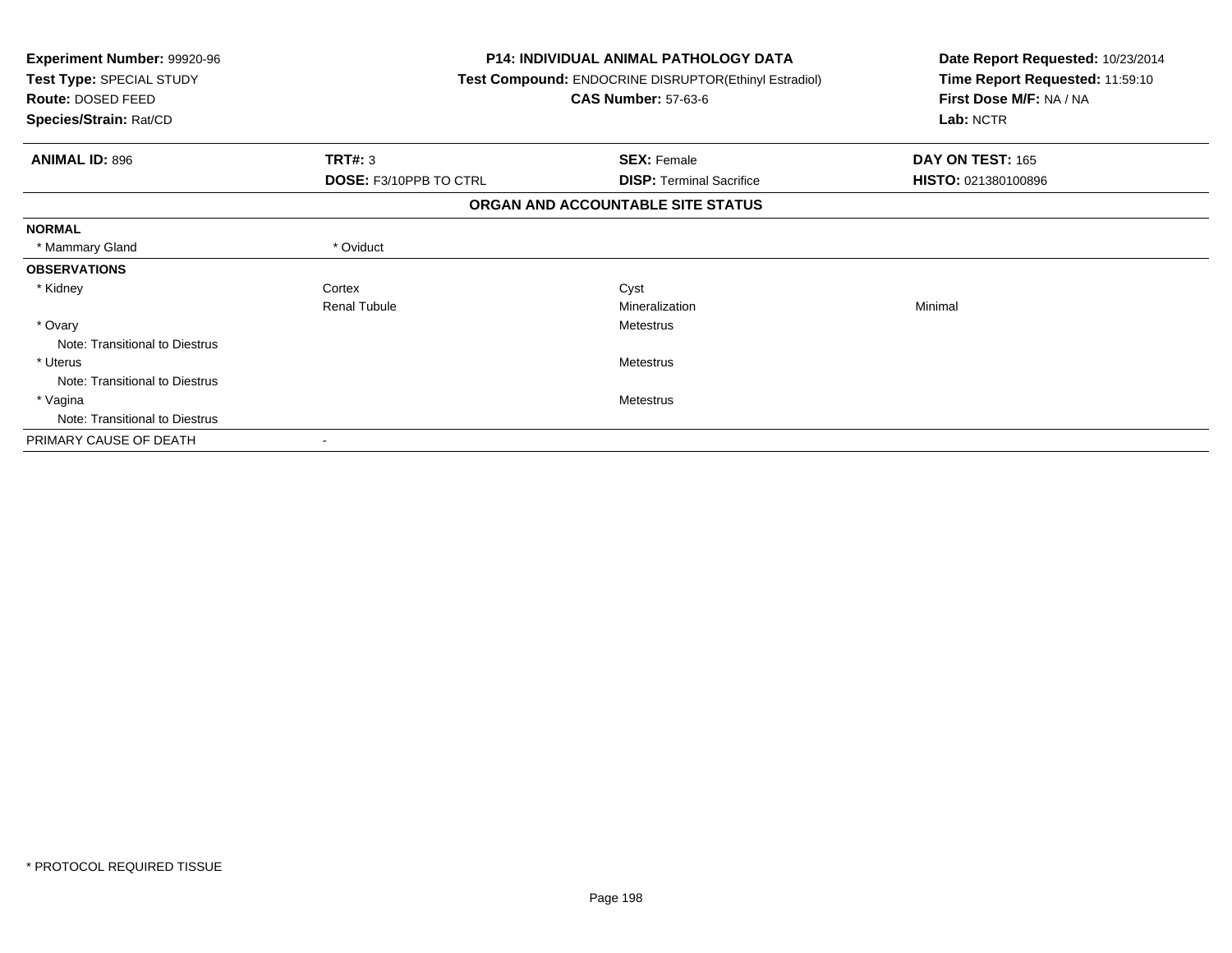| Experiment Number: 99920-96<br>Test Type: SPECIAL STUDY<br>Route: DOSED FEED<br>Species/Strain: Rat/CD |                        | <b>P14: INDIVIDUAL ANIMAL PATHOLOGY DATA</b><br>Test Compound: ENDOCRINE DISRUPTOR(Ethinyl Estradiol)<br><b>CAS Number: 57-63-6</b> | Date Report Requested: 10/23/2014<br>Time Report Requested: 11:59:10<br>First Dose M/F: NA / NA<br>Lab: NCTR |  |
|--------------------------------------------------------------------------------------------------------|------------------------|-------------------------------------------------------------------------------------------------------------------------------------|--------------------------------------------------------------------------------------------------------------|--|
|                                                                                                        |                        |                                                                                                                                     |                                                                                                              |  |
| <b>ANIMAL ID: 897</b>                                                                                  | TRT#: 3                | <b>SEX: Female</b>                                                                                                                  | DAY ON TEST: 165                                                                                             |  |
|                                                                                                        | DOSE: F3/10PPB TO CTRL | <b>DISP: Terminal Sacrifice</b>                                                                                                     | HISTO: 021380100897                                                                                          |  |
|                                                                                                        |                        | ORGAN AND ACCOUNTABLE SITE STATUS                                                                                                   |                                                                                                              |  |
| <b>NORMAL</b>                                                                                          |                        |                                                                                                                                     |                                                                                                              |  |
| * Mammary Gland                                                                                        | * Oviduct              |                                                                                                                                     |                                                                                                              |  |
| <b>OBSERVATIONS</b>                                                                                    |                        |                                                                                                                                     |                                                                                                              |  |
| * Kidney                                                                                               | Cortex                 | Cyst                                                                                                                                |                                                                                                              |  |
|                                                                                                        | <b>Renal Tubule</b>    | Mineralization                                                                                                                      | Minimal                                                                                                      |  |
| Note: Mineralization located on slide 4B (right Kidney only)                                           |                        |                                                                                                                                     |                                                                                                              |  |
| [Cyst TGLS = $1-4A$ ]                                                                                  |                        |                                                                                                                                     |                                                                                                              |  |
| * Ovary                                                                                                |                        | <b>Proestrus</b>                                                                                                                    |                                                                                                              |  |
| * Uterus                                                                                               |                        | Proestrus                                                                                                                           |                                                                                                              |  |
| * Vagina                                                                                               |                        | Proestrus                                                                                                                           |                                                                                                              |  |
| PRIMARY CAUSE OF DEATH                                                                                 |                        |                                                                                                                                     |                                                                                                              |  |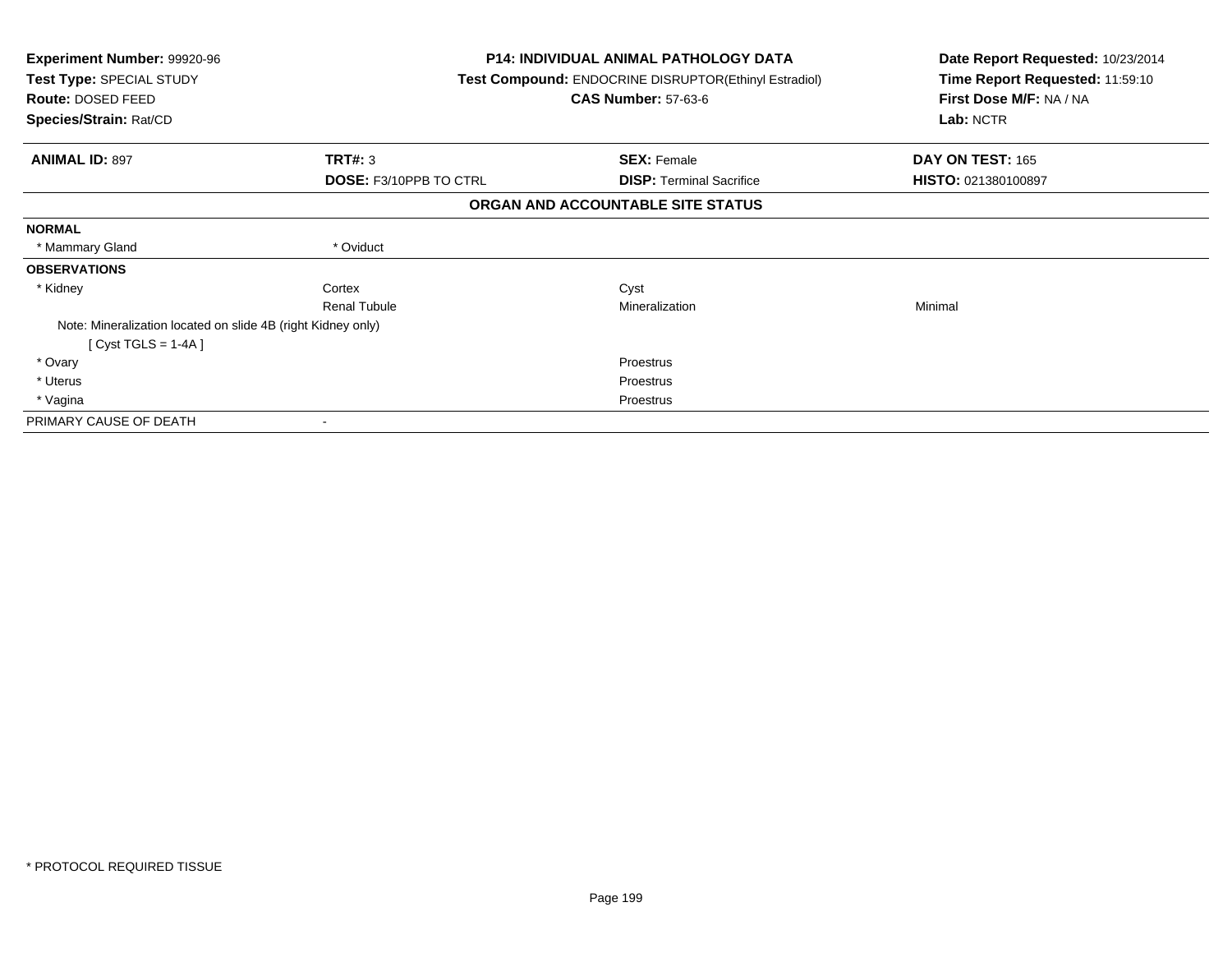| <b>Experiment Number: 99920-96</b><br>Test Type: SPECIAL STUDY<br><b>Route: DOSED FEED</b><br>Species/Strain: Rat/CD |                               | <b>P14: INDIVIDUAL ANIMAL PATHOLOGY DATA</b><br>Test Compound: ENDOCRINE DISRUPTOR(Ethinyl Estradiol)<br><b>CAS Number: 57-63-6</b> | Date Report Requested: 10/23/2014<br>Time Report Requested: 11:59:10<br>First Dose M/F: NA / NA<br>Lab: NCTR |
|----------------------------------------------------------------------------------------------------------------------|-------------------------------|-------------------------------------------------------------------------------------------------------------------------------------|--------------------------------------------------------------------------------------------------------------|
| <b>ANIMAL ID: 898</b>                                                                                                | <b>TRT#: 3</b>                | <b>SEX: Female</b>                                                                                                                  | DAY ON TEST: 165                                                                                             |
|                                                                                                                      | <b>DOSE: F3/10PPB TO CTRL</b> | <b>DISP:</b> Terminal Sacrifice                                                                                                     | HISTO: 021380100898                                                                                          |
|                                                                                                                      |                               | ORGAN AND ACCOUNTABLE SITE STATUS                                                                                                   |                                                                                                              |
| <b>NORMAL</b>                                                                                                        |                               |                                                                                                                                     |                                                                                                              |
| * Kidney                                                                                                             | * Mammary Gland               | * Oviduct                                                                                                                           |                                                                                                              |
| <b>OBSERVATIONS</b>                                                                                                  |                               |                                                                                                                                     |                                                                                                              |
| * Ovary                                                                                                              |                               | Proestrus                                                                                                                           |                                                                                                              |
| * Uterus                                                                                                             |                               | Proestrus                                                                                                                           |                                                                                                              |
| Note: TGL 1 is normal proestrus                                                                                      |                               |                                                                                                                                     |                                                                                                              |
| Note: TGL 1 - NCL                                                                                                    |                               |                                                                                                                                     |                                                                                                              |
| * Vagina                                                                                                             |                               | Estrus                                                                                                                              |                                                                                                              |
| PRIMARY CAUSE OF DEATH                                                                                               | $\overline{\phantom{a}}$      |                                                                                                                                     |                                                                                                              |